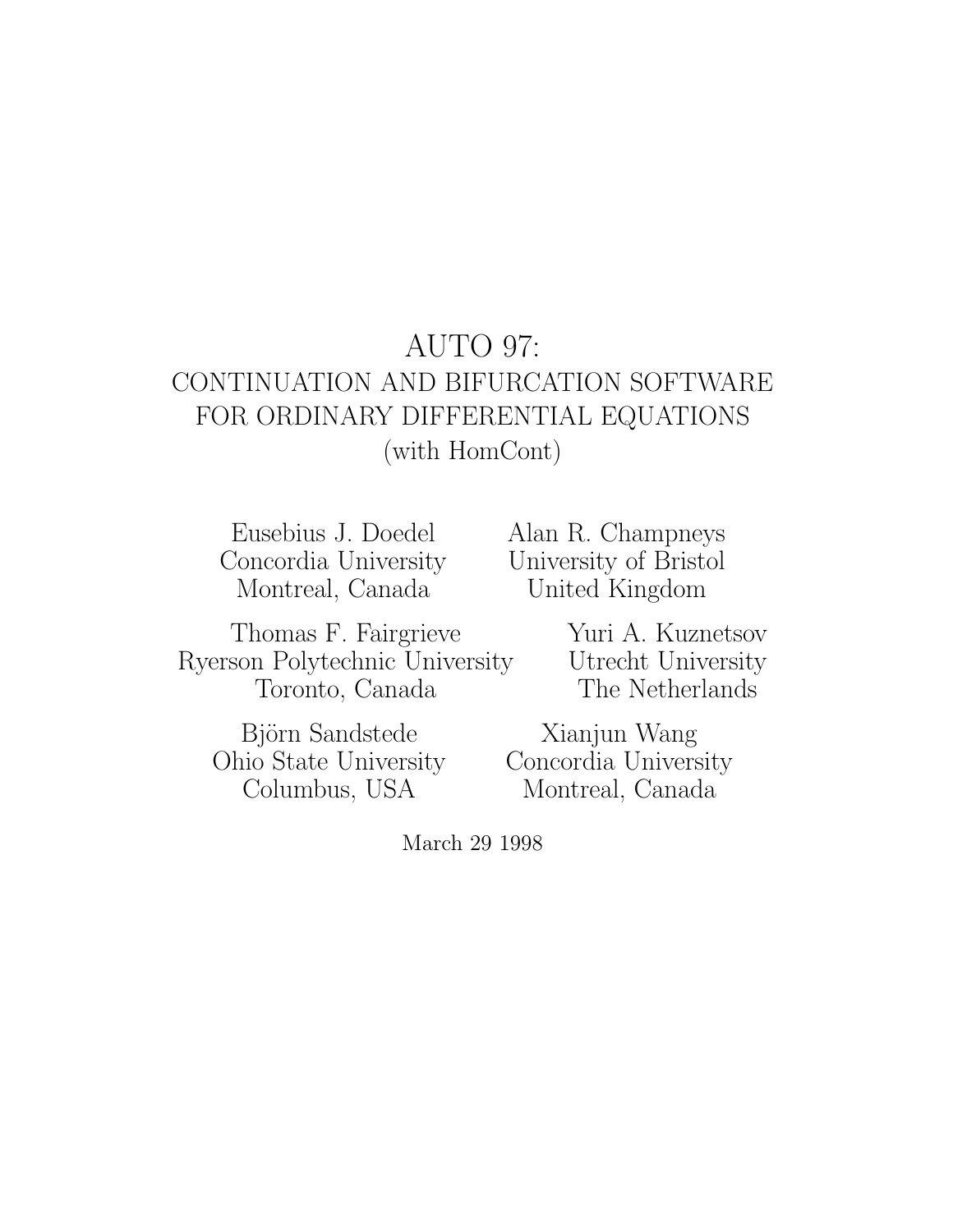# **Contents**

<span id="page-1-0"></span>

|                | <b>Content</b> |                                  | 6  |
|----------------|----------------|----------------------------------|----|
| $\mathbf{1}$   |                | <b>Installing AUTO.</b>          | 8  |
|                | 1.1            |                                  | 8  |
|                | 1.2            |                                  | 9  |
|                | 1.3            |                                  | 9  |
| $\overline{2}$ |                | <b>Overview of Capabilities.</b> | 10 |
|                | 2.1            |                                  | 10 |
|                | 2.2            |                                  | 10 |
|                | 2.3            |                                  | 11 |
|                | 2.4            |                                  | 12 |
|                | 2.5            |                                  | 13 |
| 3              |                | How to Run AUTO.                 | 14 |
|                | 3.1            |                                  | 14 |
|                |                | 3.1.1                            | 14 |
|                |                | 3.1.2                            | 14 |
|                | 3.2            |                                  | 15 |
|                | 3.3            |                                  | 15 |
| 3.4<br>3.5     |                |                                  | 16 |
|                |                | Running AUTO using Command Mode  | 16 |
|                |                | 3.5.1                            | 16 |
|                |                | 3.5.2                            | 16 |
|                |                | 3.5.3                            | 17 |
|                |                | 3.5.4                            | 17 |
|                |                | 3.5.5                            | 18 |
|                |                | 3.5.6                            | 18 |
|                |                | 3.5.7                            | 19 |
|                |                | 3.5.8                            | 19 |
|                |                | 3.5.9                            | 19 |
|                |                | 3.5.10                           | 19 |
|                | 3.6            |                                  | 20 |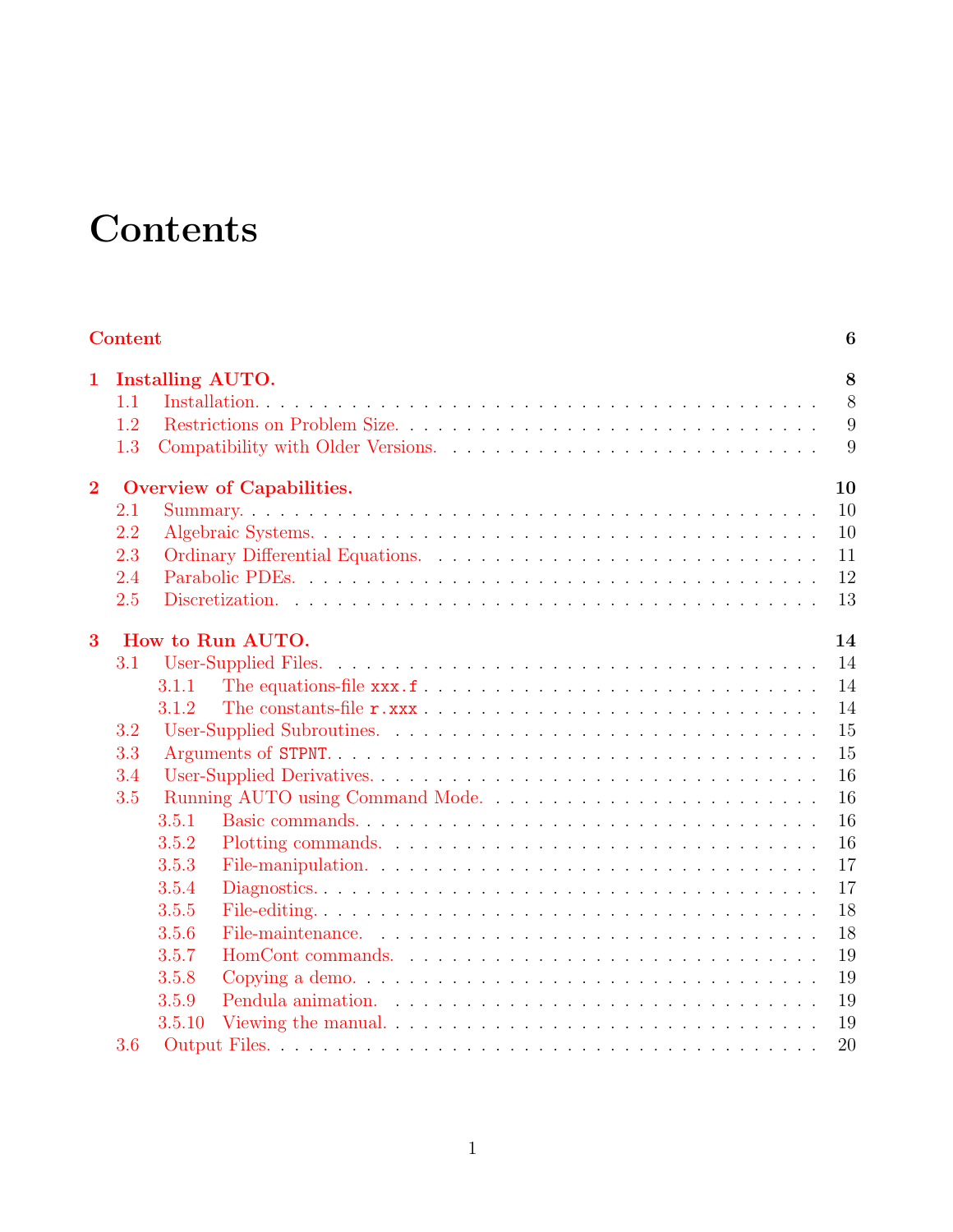| $\overline{\mathbf{4}}$ |     | 21<br>The Graphics Program PLAUT.                                                                                               |
|-------------------------|-----|---------------------------------------------------------------------------------------------------------------------------------|
|                         | 4.1 | 21                                                                                                                              |
|                         | 4.2 | 22                                                                                                                              |
|                         | 4.3 | 23                                                                                                                              |
|                         | 4.4 | 23                                                                                                                              |
| $5\overline{)}$         |     | <b>Graphical User Interface.</b><br>24                                                                                          |
|                         | 5.1 | 24                                                                                                                              |
|                         |     | 24<br>5.1.1                                                                                                                     |
|                         |     | 24<br>5.1.2                                                                                                                     |
|                         |     | 25<br>5.1.3<br>The Load-Constants-buttons                                                                                       |
|                         |     | 25<br>5.1.4                                                                                                                     |
|                         | 5.2 | 25                                                                                                                              |
|                         |     | 25<br>5.2.1                                                                                                                     |
|                         |     | 25<br>5.2.2                                                                                                                     |
|                         |     | 5.2.3<br>25                                                                                                                     |
|                         |     | 25<br>5.2.4                                                                                                                     |
|                         |     | 26<br>5.2.5                                                                                                                     |
|                         |     | 26<br>5.2.6                                                                                                                     |
|                         |     | 26<br>5.2.7                                                                                                                     |
|                         |     | 5.2.8<br>26                                                                                                                     |
|                         |     | 26<br>5.2.9                                                                                                                     |
|                         |     | 26<br>5.2.10                                                                                                                    |
|                         |     | 27<br>5.2.11                                                                                                                    |
|                         |     | 27<br>5.2.12                                                                                                                    |
|                         | 5.3 | 27                                                                                                                              |
|                         | 5.4 | 27                                                                                                                              |
|                         |     | 27<br>5.4.1                                                                                                                     |
|                         |     | 27<br>5.4.2                                                                                                                     |
|                         |     | 28<br>5.4.3                                                                                                                     |
|                         |     |                                                                                                                                 |
| 6                       |     | Description of AUTO-Constants.<br>29                                                                                            |
|                         | 6.1 | 29<br>The AUTO-Constants File. $\ldots$ , $\ldots$ , $\ldots$ , $\ldots$ , $\ldots$ , $\ldots$ , $\ldots$ , $\ldots$ , $\ldots$ |
|                         | 6.2 | 29                                                                                                                              |
|                         |     | 29<br>6.2.1                                                                                                                     |
|                         |     | 29<br>6.2.2                                                                                                                     |
|                         |     | 30<br>6.2.3                                                                                                                     |
|                         |     | 6.2.4<br>30                                                                                                                     |
|                         | 6.3 | 30<br>Discretization Constants.                                                                                                 |
|                         |     | 30<br>6.3.1                                                                                                                     |
|                         |     | 6.3.2<br>30                                                                                                                     |
|                         |     | 30<br>6.3.3                                                                                                                     |
|                         | 6.4 | 31                                                                                                                              |
|                         |     | 6.4.1<br>31                                                                                                                     |
|                         |     | 6.4.2<br>31                                                                                                                     |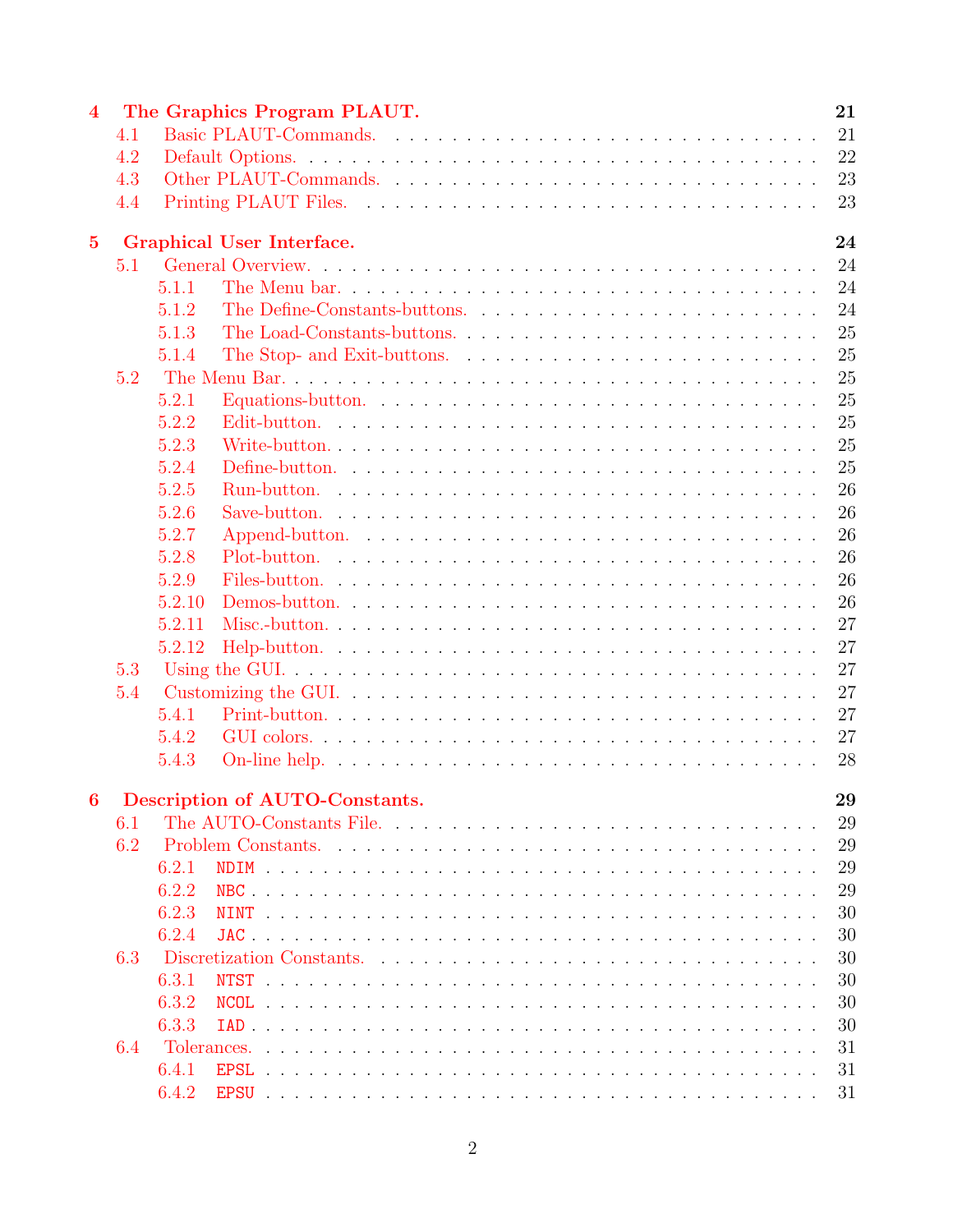|                |     | 6.4.3  | 31                                   |
|----------------|-----|--------|--------------------------------------|
|                |     | 6.4.4  | 31                                   |
|                |     | 6.4.5  | 31<br><b>NWTN</b>                    |
|                |     | 6.4.6  | 31<br>ITNW                           |
|                | 6.5 |        | 32                                   |
|                |     | 6.5.1  | 32                                   |
|                |     | 6.5.2  | 32                                   |
|                |     | 6.5.3  | 32                                   |
|                |     | 6.5.4  | 32                                   |
|                |     | 6.5.5  | 32                                   |
|                |     | 6.5.6  | 33                                   |
|                | 6.6 |        | 33                                   |
|                |     | 6.6.1  | 33                                   |
|                |     | 6.6.2  | 33                                   |
|                |     | 6.6.3  | 33                                   |
|                |     | 6.6.4  | 34                                   |
|                |     | 6.6.5  | 34<br>A1                             |
|                | 6.7 |        | 34                                   |
|                |     | 6.7.1  | 34                                   |
|                |     | 6.7.2  | 34                                   |
|                |     | 6.7.3  | 34                                   |
|                |     | 6.7.4  | 35                                   |
|                |     | 6.7.5  | 35                                   |
|                |     | 6.7.6  | 35                                   |
|                |     | 6.7.7  | 35                                   |
|                |     | 6.7.8  | 35                                   |
|                |     | 6.7.9  | 36                                   |
|                |     | 6.7.10 | 36                                   |
|                | 6.8 |        | 37                                   |
|                |     | 6.8.1  | 37                                   |
|                |     | 6.8.2  | 37                                   |
|                |     | 6.8.3  | 37                                   |
|                |     | 6.8.4  | 38                                   |
|                |     | 6.8.5  | 38                                   |
|                |     | 6.8.6  | 38                                   |
|                | 6.9 |        | 40                                   |
|                |     | 6.9.1  | 40                                   |
|                |     | 6.9.2  | 40                                   |
|                |     | 6.9.3  | 41                                   |
|                |     | 6.9.4  | 41                                   |
|                |     |        |                                      |
| $\overline{7}$ |     |        | Notes on Using AUTO.<br>42           |
|                | 7.1 |        | 42<br>Restrictions on the Use of PAR |
|                | 7.2 |        | 42                                   |
|                | 7.3 |        | 43                                   |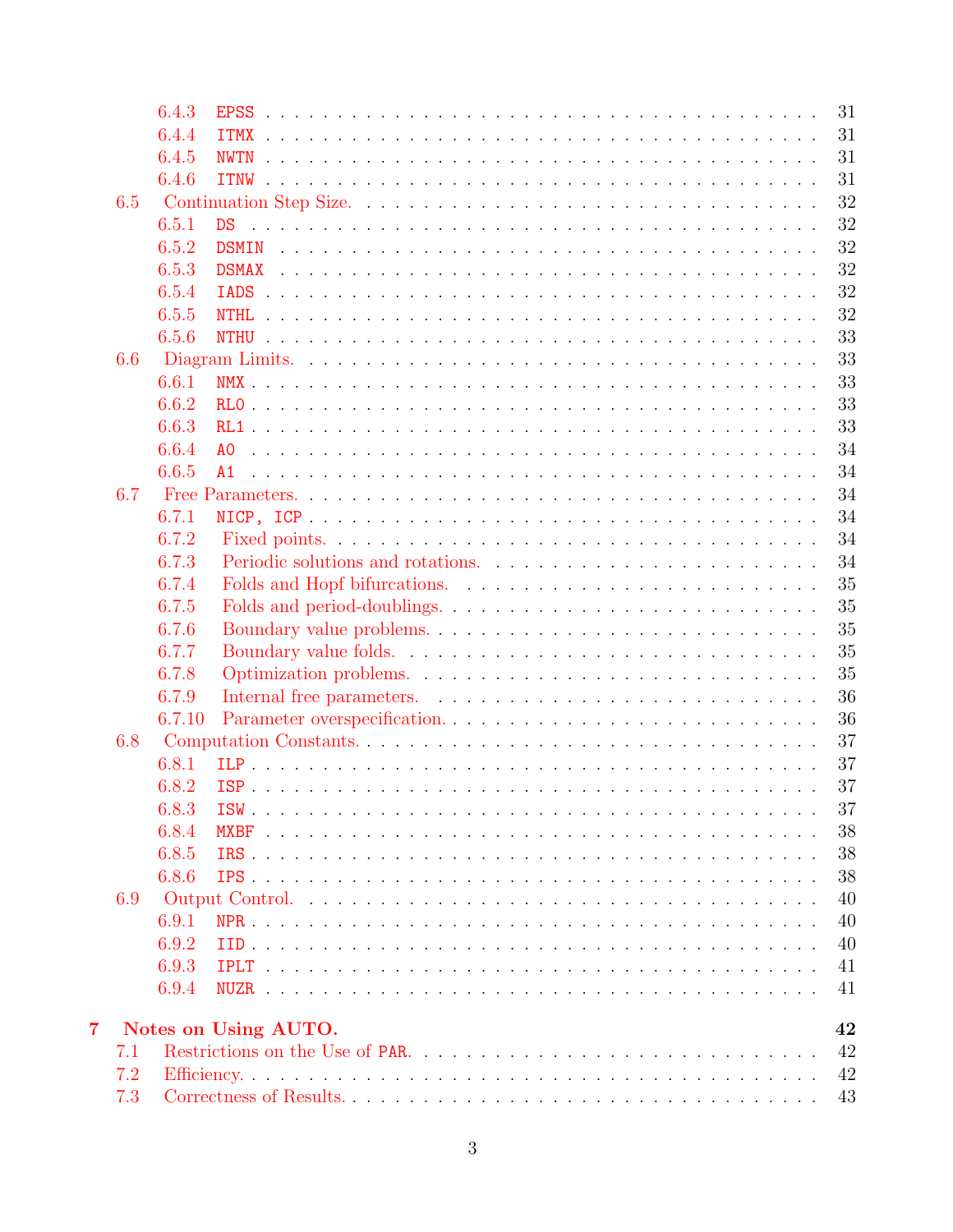|                  | 7.4  | 43                                                                                                                            |  |
|------------------|------|-------------------------------------------------------------------------------------------------------------------------------|--|
|                  | 7.5  | 43                                                                                                                            |  |
|                  | 7.6  | 44                                                                                                                            |  |
| 8                |      | <b>AUTO Demos: Tutorial.</b><br>45                                                                                            |  |
|                  | 8.1  | 46                                                                                                                            |  |
|                  | 8.2  | 46                                                                                                                            |  |
|                  | 8.3  | 46                                                                                                                            |  |
|                  | 8.4  | 46                                                                                                                            |  |
|                  | 8.5  | 49                                                                                                                            |  |
|                  | 8.6  | 49                                                                                                                            |  |
|                  | 8.7  | 50                                                                                                                            |  |
|                  | 8.8  | 50                                                                                                                            |  |
|                  | 8.9  | 50                                                                                                                            |  |
|                  | 8.10 | 50                                                                                                                            |  |
|                  | 8.11 | 53                                                                                                                            |  |
|                  | 8.12 | 54                                                                                                                            |  |
|                  | 8.13 | 55                                                                                                                            |  |
|                  |      |                                                                                                                               |  |
| $\boldsymbol{9}$ |      | 56<br><b>AUTO Demos : Fixed points.</b>                                                                                       |  |
|                  | 9.1  | 56                                                                                                                            |  |
|                  | 9.2  | dd2 : Fixed Points of a Discrete Dynamical System.<br>57                                                                      |  |
| 10               |      | 58<br><b>AUTO Demos: Periodic solutions.</b>                                                                                  |  |
|                  |      | 59                                                                                                                            |  |
|                  |      | 60                                                                                                                            |  |
|                  | 10.3 | 61                                                                                                                            |  |
|                  | 10.4 | 64                                                                                                                            |  |
|                  | 10.5 | 65                                                                                                                            |  |
|                  | 10.6 | 66                                                                                                                            |  |
|                  | 10.7 | plp : Fold Continuation for Periodic Solutions.<br>$\hfill\ldots\ldots\ldots\ldots\ldots\ldots\ldots\ldots\ldots\ldots$<br>67 |  |
|                  |      | 68<br>10.8 pp3 : Period-Doubling Continuation                                                                                 |  |
|                  |      | 10.9 tor: Detection of Torus Bifurcations.<br>69                                                                              |  |
|                  |      | 10.10 pen : Rotations of Coupled Pendula<br>70                                                                                |  |
|                  |      | 72                                                                                                                            |  |
|                  |      | 73                                                                                                                            |  |
|                  |      | 10.13 ivp : Time Integration with Euler's Method<br>74                                                                        |  |
|                  |      | 11 AUTO Demos: BVP.<br>75                                                                                                     |  |
|                  | 11.1 | 75                                                                                                                            |  |
|                  | 11.2 | 76                                                                                                                            |  |
|                  | 11.3 | 77                                                                                                                            |  |
|                  | 11.4 | lin : A Linear ODE Eigenvalue Problem<br>78                                                                                   |  |
|                  | 11.5 | 79                                                                                                                            |  |
|                  | 11.6 | 80                                                                                                                            |  |
|                  |      |                                                                                                                               |  |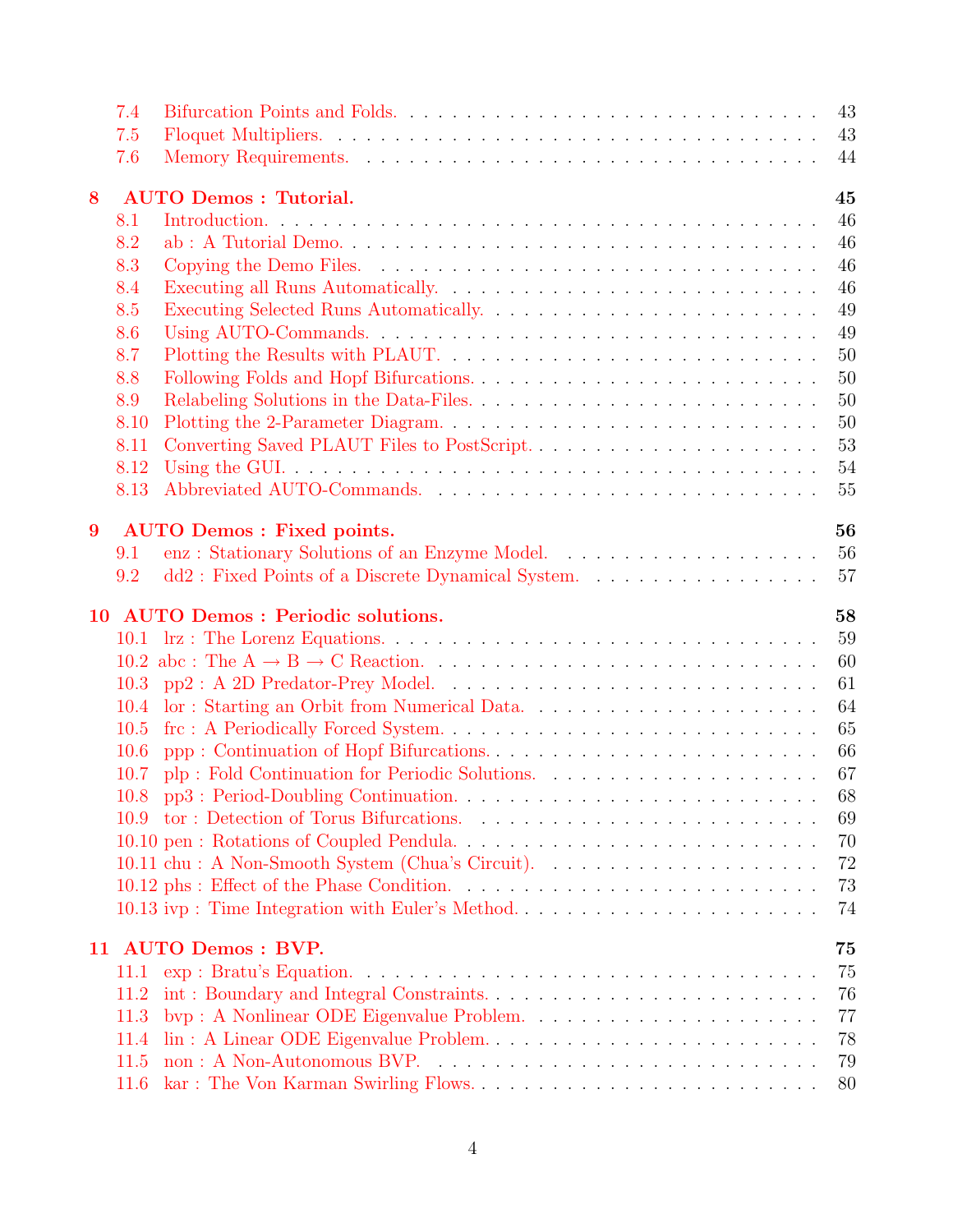|      | 11.8 ezp : Complex Bifurcation in a BVP.     | 81<br>82 |
|------|----------------------------------------------|----------|
|      | 12 AUTO Demos : Parabolic PDEs.              | 83       |
| 12.1 |                                              | 84       |
| 12.2 |                                              | 85       |
| 12.3 |                                              | 86       |
| 12.4 |                                              | 87       |
| 12.5 |                                              | 88       |
| 12.6 |                                              | 89       |
|      | 13 AUTO Demos : Optimization.                | 90       |
|      |                                              | 91       |
|      | 13.2 ops: Optimization of Periodic Solutions | 92       |
|      |                                              | 96       |
|      | 14 AUTO Demos: Connecting orbits.            | 98       |
|      |                                              | 99       |
| 14.2 |                                              |          |
|      |                                              |          |
|      | 15 AUTO Demos : Miscellaneous.               | 103      |
|      |                                              |          |
|      |                                              |          |
|      |                                              |          |
|      | 16 HomCont.                                  | 107      |
|      |                                              |          |
|      |                                              |          |
|      |                                              |          |
|      |                                              |          |
|      |                                              |          |
|      |                                              | 108      |
|      |                                              | 109      |
|      |                                              | 109      |
|      |                                              | 109      |
|      |                                              | 109      |
|      |                                              | 109      |
| 16.4 |                                              | 110      |
| 16.5 |                                              | 110      |
| 16.6 |                                              | 111      |
| 16.7 |                                              | 112      |
| 16.8 |                                              |          |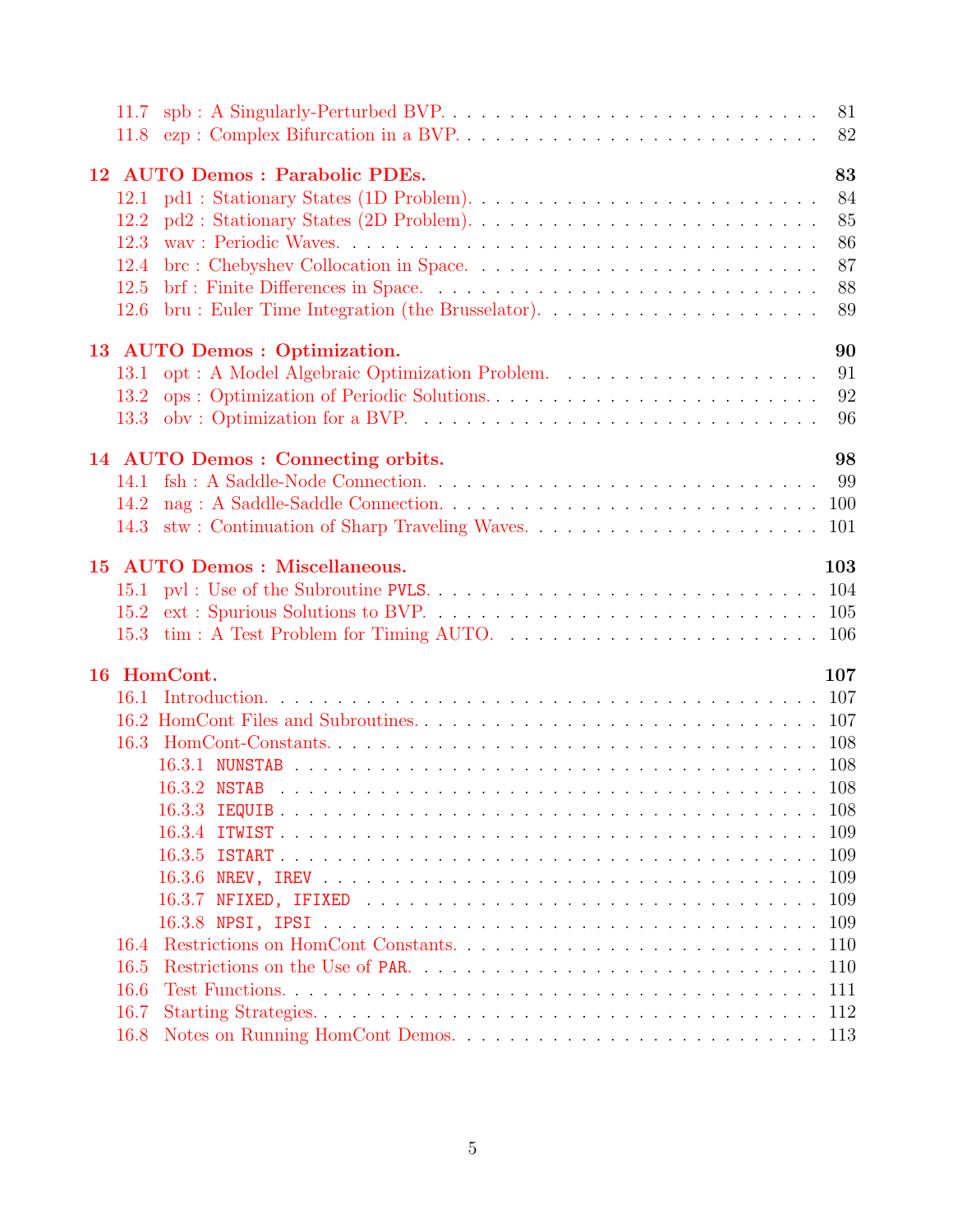| 18 HomCont Demo: mtn.                                     | 122 |  |  |
|-----------------------------------------------------------|-----|--|--|
|                                                           |     |  |  |
|                                                           |     |  |  |
|                                                           |     |  |  |
|                                                           |     |  |  |
|                                                           |     |  |  |
| 19 HomCont Demo: kpr.                                     | 129 |  |  |
|                                                           |     |  |  |
|                                                           |     |  |  |
| 19.3 More Accuracy and Saddle-Node Homoclinic Orbits. 133 |     |  |  |
|                                                           |     |  |  |
|                                                           |     |  |  |
|                                                           |     |  |  |
| 20 HomCont Demo: cir.                                     | 140 |  |  |
|                                                           |     |  |  |
|                                                           |     |  |  |
|                                                           |     |  |  |
| 21 HomCont Demo: she.                                     | 144 |  |  |
|                                                           |     |  |  |
|                                                           |     |  |  |
| 22 HomCont Demo: rev.<br>148                              |     |  |  |
|                                                           |     |  |  |
|                                                           |     |  |  |
|                                                           |     |  |  |
|                                                           |     |  |  |
|                                                           |     |  |  |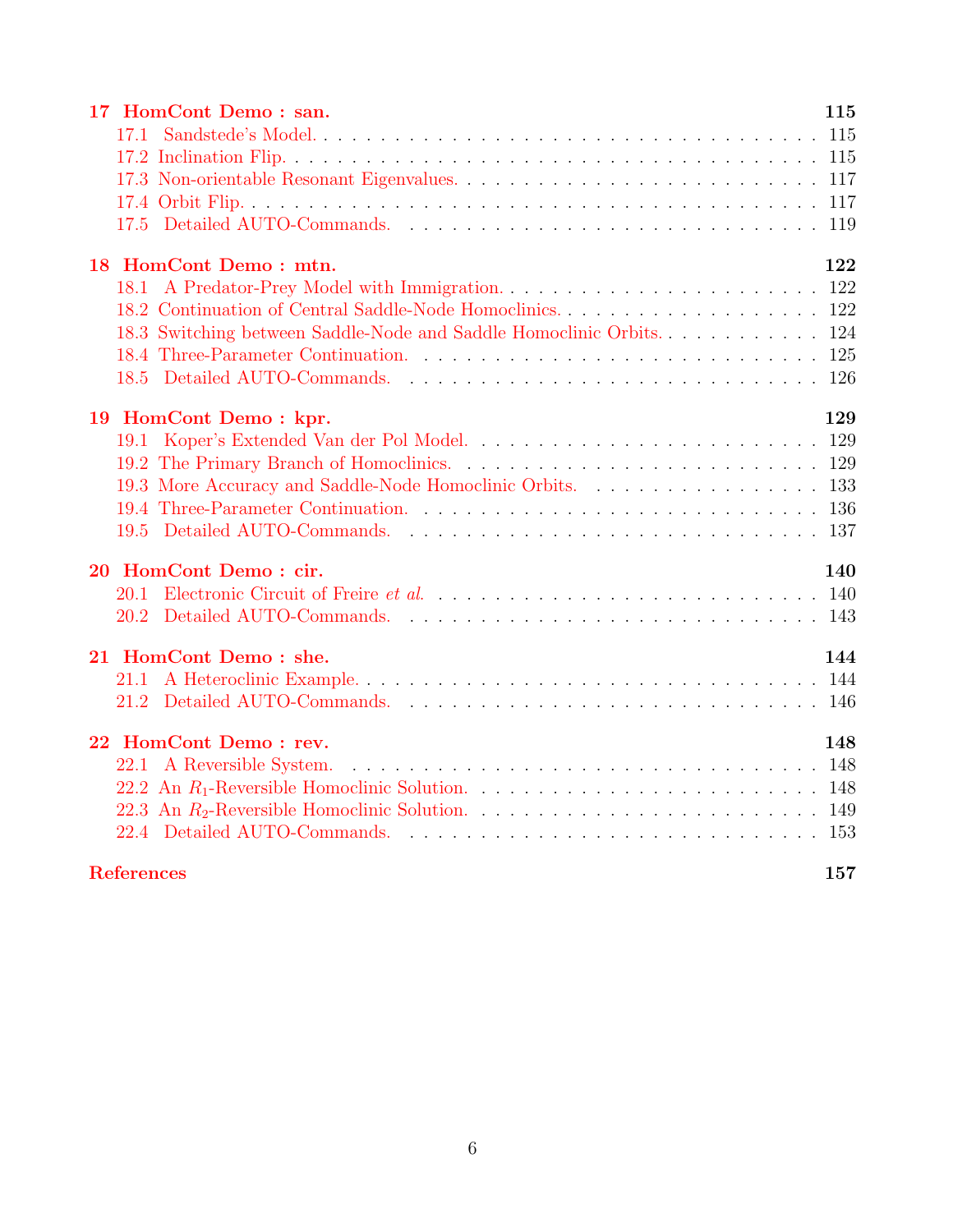### Preface

This is a guide to the software package AUTO for continuation and bifurcation problems in ordinary differential equations. Earlier versions of AUTO were described in([Doedel,](#page-154-1) [1981](#page-154-1)), (Doedel & Kernévez, [1986](#page-154-2)a),([Doedel & Wang,](#page-155-0) [1995](#page-157-0)), ([Wang & Doedel,](#page-157-0) 1995). For a description of the basic algorithms see (Doedel, Keller & Kernévez, [1991](#page-155-2)a), (Doedel, Keller & Kernévez, 1991b). This version of AUTO incorporates the HomCont algorithms of [Champneys & Kuznetsov](#page-154-3) [\(1994](#page-154-3)), [Champneys, Kuznetsov & Sandstede](#page-154-4) ([1996](#page-154-4)) for the bifurcation analysis of homoclinic orbits. The graphical user interface was written by [Wang](#page-157-1)  $(1994)$ . The Floquet multiplier algorithms were written by [Fairgrieve](#page-155-3) ([1994](#page-155-3)), [Fairgrieve & Jepson](#page-155-4) [\(1991\)](#page-155-4).

#### Acknowledgments

The first author is much indebted to H. B. Keller of the California Institute of Technology for his inspiration, encouragement and support. He is also thankful to AUTO users and research collaborators who have directly or indirectly contributed to its development, in particular, Jean Pierre Kernévez, UTC, Compiègne, France; Don Aronson, University of Minnesota, Minneapolis; and Hans Othmer, University of Utah. Material in this document related to the computation of connecting orbits was developed with Mark Friedman, University of Alabama, Huntsville. Also acknowledged is the work of Nguyen Thanh Long, Concordia University, Montreal, on the graphics program PLAUT and the pendula animation program. An earlier graphical user interface for AUTO on SGI machines was written by [Taylor & Kevrekidis](#page-156-0) [\(1989\)](#page-156-0). Special thanks are due to Sheila Shull, California Institute of Technology, for her cheerful assistance in the distribution of AUTO over a long period of time. Over the years, the development of AUTO has been supported by various agencies through the California Institute of Technology. Work on this updated version was supported by a general research grant from NSERC (Canada).

The development of HomCont has much benefitted from various pieces of help and advice from, among others, W.-J. Beyn, Universität Bielefeld, M. J. Friedman, University of Alabama, A. Rucklidge, University of Cambridge, M. Koper, University of Utrecht and C. J. Budd, University of Bristol. Financial support for collaboration was received from the U.K. Engineering and Physical Science Research Council and the Nuffield Foundation.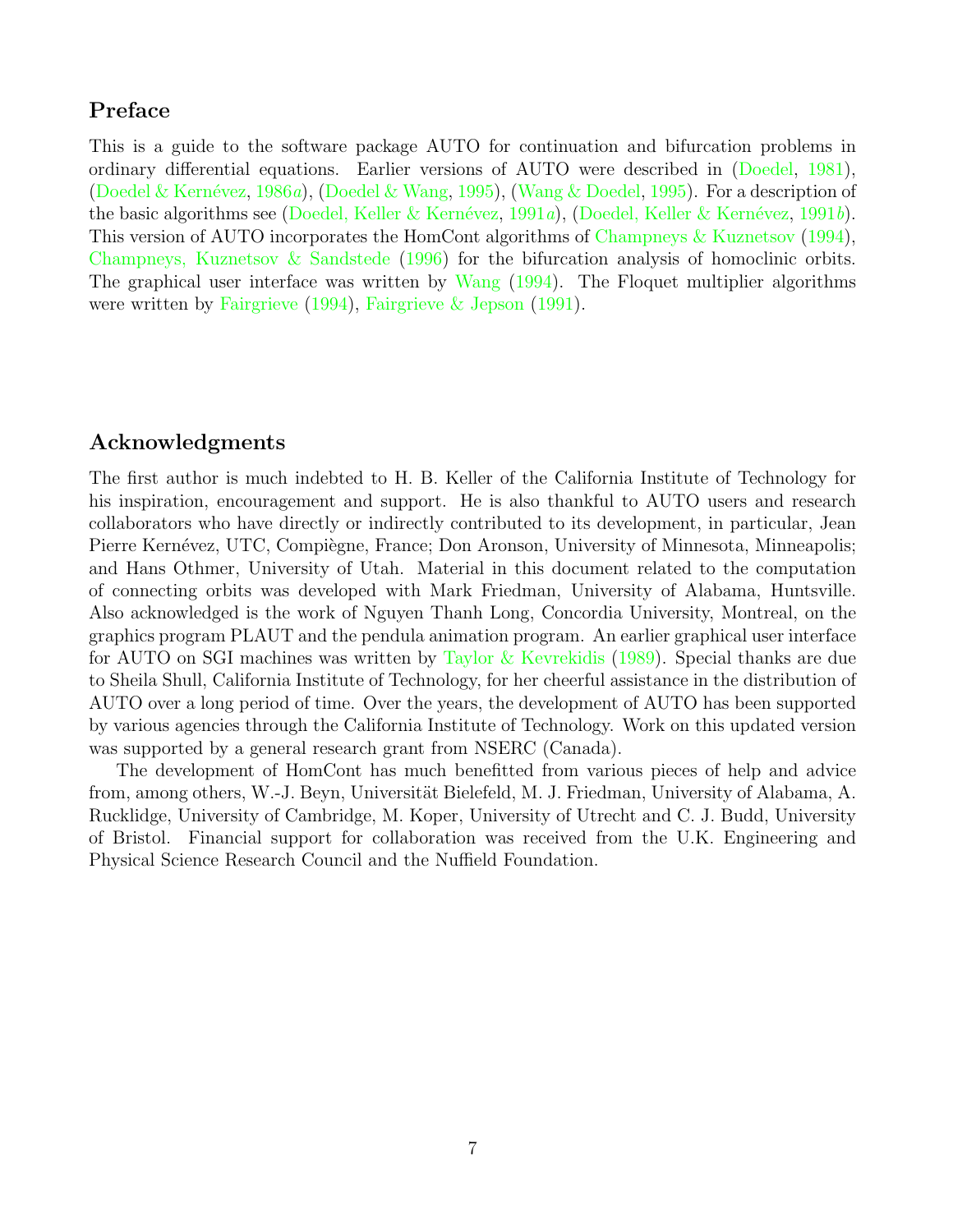# <span id="page-8-0"></span>Chapter 1

# Installing AUTO.

## <span id="page-8-1"></span>1.1 Installation.

The AUTO files auto.ps.Z, auto.tar.Z and README are available via FTP from directory pub/doedel/auto at ftp.cs.concordia.ca. The README file contains the instructions for printing this manual. Below it is assumed that you are using the Unix shell  $csh$  and that the file auto.tar.Z is in your main directory.

While in your main directory, enter the commands uncompress auto.tar. Z, followed by tar xvfo auto.tar. This will result in a directory auto, with one subdirectory, auto/97. Type cd auto/97 to change directory to auto/97. Then type make sgi, to compile AUTO on Silicon Graphics machines, or *make solaris* on SUN/Solaris with ANSI C compiler, or *make* on SUN/OS with K&R C compiler, and, in principle, on other Unix systems. Upon compilation, type make clean to remove unnecessary files. Also enter the command source  $$HOME/auto/97/cmds/auto.env$ and add this command to your .login or .cshrc file.

The Graphical User Interface (GUI) requires the X-Window system and Motif. It may be necessary to enter their correct pathname in the appropriate makefile in  $\arctan 97$ /gui. Note that AUTO can be very effectively run in Command Mode, i.e., the GUI is not strictly necessary. To compile AUTO without GUI, type make cmd in directory auto/97.

For timing purposes, the file auto/97/src/autlib1.f contains references to the function etime. If this function is not automatically supplied by your f77 compiler then it can be replaced by an appropriate alternative call, or it can be disabled by replacing the two occurrences of the string T=etime(timaray) with T=0. To recompile autlibit.f, type  $\mathscr{Q}C$  1 in directory auto/97/src.

To enable the PostScript conversion command  $\mathcal{Q}_{ps}$ , make the changes indicted in the README file in directory auto/97/tek2ps and recompile by typing make in that directory. Moreover, to enable the  $\mathcal{Q}_{pr}$  command you may have to enter the correct printer name in auto/97/cmds/ $\mathcal{Q}_{pr}$ . To generate the on-line manual, type *make* in **auto/97/doc.** 

To prepare AUTO for transfer to another machine, type make superclean in directory **auto**/97 before creating the tar-file. This will remove all executable, object, and other non-essential files, and thereby reduce the size of the package.

AUTO can be tested by typing make  $>$  TEST & in directory auto/97/test. This will execute a selection of demos from auto/97/demos and write a summary of the computations in the file TEST. The contents of TEST can then be compared to other test result files in directory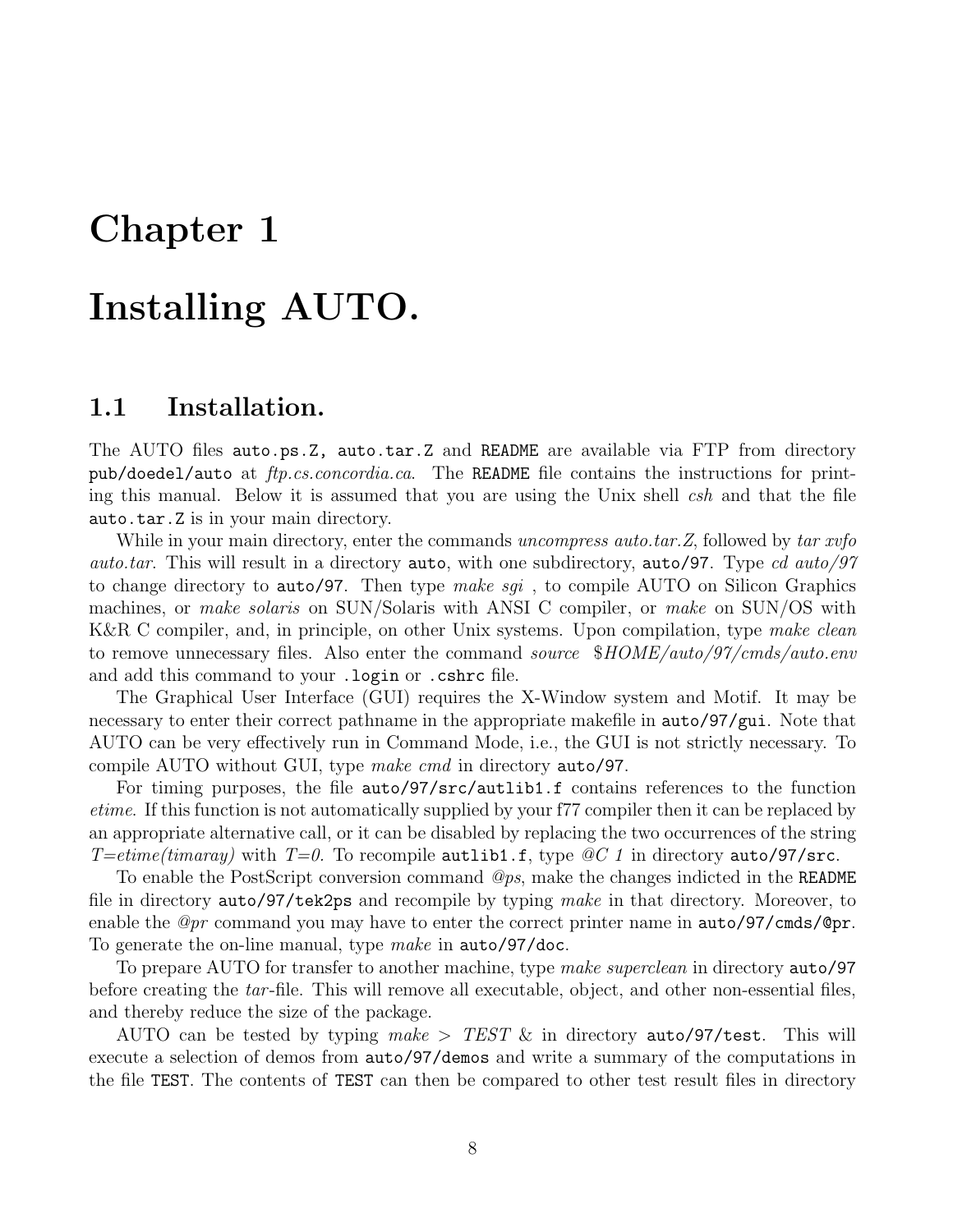auto/97/test. Note that minor differences are to be expected due to architecture and compiler differences.

Some EISPACK routines used by AUTO for computing eigenvalues and Floquet multipliers are included in the package [\(Smith, Boyle, Dongarra, Garbow, Ikebe, Klema & Moler](#page-156-1), [1976](#page-156-1)).

## <span id="page-9-0"></span>1.2 Restrictions on Problem Size.

There are size restrictions in the file auto/97/include/auto.h on the following AUTO-constants : the effective problem dimension NDIM, the number of collocation points NCOL, the number of mesh intervals NTST, the effective number of boundary conditions NBC, the effective number of integral conditions NINT, the effective number of equation parameters NPAR, the number of stored branch points NBIF for algebraic problems, and the number of user output points NUZR. See Chapter [6](#page-29-0) for the significance these constants. Their maxima are denoted by the corresponding constant followed by an X. For example, NDIMX in auto.h denotes the maximum value of NDIM. If any of these maxima is exceeded in an AUTO-run then a message will be printed. The exception is the the maximum value of NPAR, which, if exceeded, may lead to unreported errors. Upon installation NPARX=36; it should never be decreased below that value; see also Section [7.1.](#page-42-1) Size restrictions can be changed by editing  $\text{auto.h.}$  This must be followed by recompilation by typing make in directory auto/97/src. It is strongly recommended that NCOLX=4 be used, and that the value of NDIMX and NTSTX be chosen as small as possible for the intended application of AUTO.

Note that in certain cases the effective dimension may be greater than the user dimension. For example, for the continuation of folds, the effective dimension is 2NDIM+1 for algebraic equations, and 2NDIM for ordinary differential equations, respectively. Similarly, for the continuation of Hopf bifurcations, the effective dimension is 3NDIM+2.

# <span id="page-9-1"></span>1.3 Compatibility with Older Versions.

There are two changes compared to early versions of AUTO94: The user-supplied equationsfiles must contain the subroutine PVLS. For an example of use of PVLS see the demo pvl in Section [15.1.](#page-104-0) There is also a small change in the q.xxx data-file. If necessary, older AUTO94 files can be converted using the  $@94$ to97 command; see Section [3.5](#page-16-1).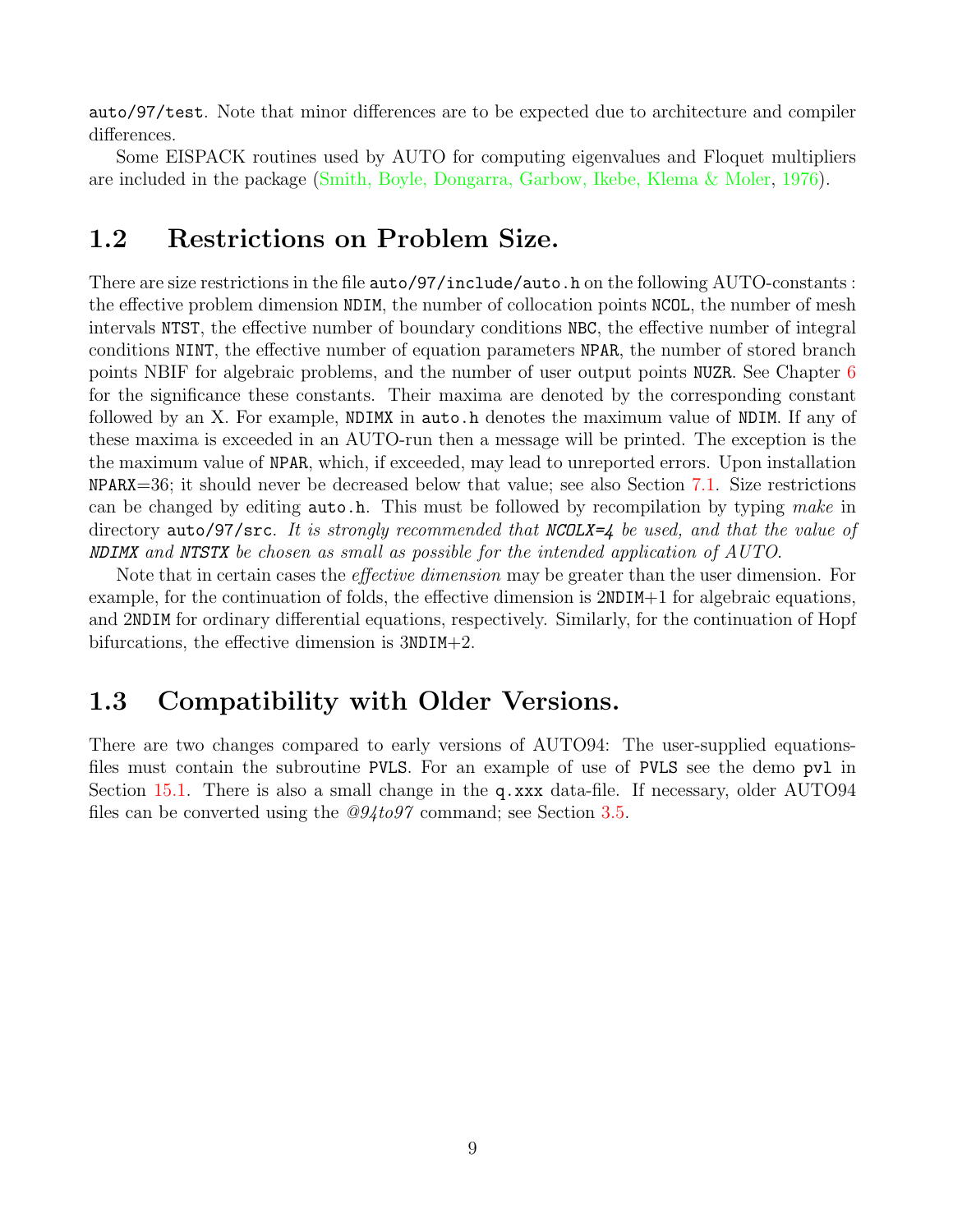# <span id="page-10-0"></span>Chapter 2

# Overview of Capabilities.

# <span id="page-10-1"></span>2.1 Summary.

AUTO can do a limited bifurcation analysis of algebraic systems

<span id="page-10-3"></span>
$$
f(u, p) = 0, \qquad f(\cdot, \cdot), u \in \mathbb{R}^n,
$$
\n
$$
(2.1)
$$

and of systems of ordinary differential equation (ODEs) of the form

<span id="page-10-4"></span>
$$
u'(t) = f(u(t), p), \qquad f(\cdot, \cdot), u(\cdot) \in \mathbb{R}^n,
$$
\n
$$
(2.2)
$$

Here p denotes one or more free parameters.

It can also do certain stationary solution and wave calculations for the partial differential equation (PDE)

<span id="page-10-5"></span>
$$
u_t = Du_{xx} + f(u, p), \qquad f(\cdot, \cdot), u(\cdot) \in \mathbb{R}^n, \tag{2.3}
$$

where  $D$  denotes a diagonal matrix of diffusion constants. The basic algorithms used in the package, as well as related algorithms, can be found in [\(Keller,](#page-155-5) [1977](#page-155-5)),([Keller](#page-156-2), [1986](#page-156-2)),([Doedel,](#page-155-1) Keller & Kernévez, [1991](#page-155-2)a), (Doedel, Keller & Kernévez, 1991b).

Below, the basic capabilities of AUTO are specified in more detail. Some representative demos are also indicated.

# <span id="page-10-2"></span>2.2 Algebraic Systems.

Specifically,for  $(2.1)$  $(2.1)$  the program can :

- Compute solution branches. (Demo ab; Run 1.)
- Locate branch points and automatically compute bifurcating branches. (Demo pp2; Run 1.)
- Locate Hopf bifurcation points and continue these in two parameters. (Demo ab; Runs 1 and 5.)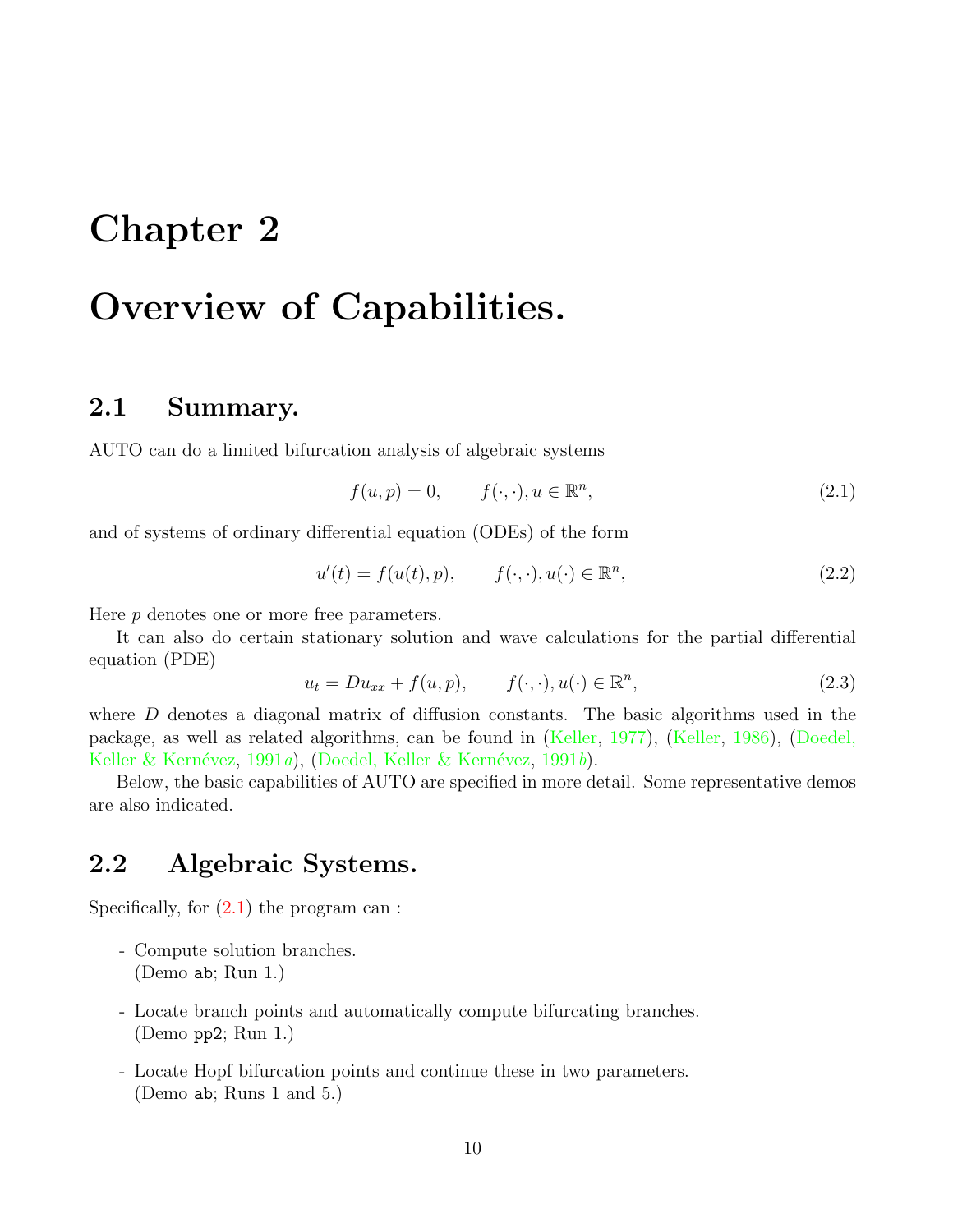- Locate folds (limit points) and continue these in two parameters. (Demo ab; Runs 1,3,4.)
- Do each of the above for fixed points of the discrete dynamical system  $u^{(k+1)} = f(u^{(k)}, p)$ (Demo dd2.)
- Find extrema of an objective function along solution branches and successively continue such extrema in more parameters. (Demo opt.)

# <span id="page-11-0"></span>2.3 Ordinary Differential Equations.

Forthe ODE  $(2.2)$  $(2.2)$  the program can :

- Compute branches of stable and unstable periodic solutions and compute the Floquet multipliers, that determine stability, along these branches. Starting data for the computation of periodic orbits are generated automatically at Hopf bifurcation points. (Demo ab; Run 2.)
- Locate folds, branch points, period doubling bifurcations, and bifurcations to tori, along branches of periodic solutions. Branch switching is possible at branch points and at period doubling bifurcations. (Demos tor, lor.)
- Continue folds and period-doubling bifurcations, in two parameters. (Demos plp, pp3.) The continuation of orbits of fixed period is also possible. This is the simplest way to compute curves of homoclinic orbits, if the period is sufficiently large. (Demo pp2.)
- Do each of the above for rotations, i.e., when some of the solution components are periodic modulo a phase gain of a multiple of  $2\pi$ . (Demo pen.)
- Follow curves of homoclinic orbits and detect and continue various codimension-2 bifurcations, using the HomCont algorithms of [Champneys & Kuznetsov](#page-154-3) [\(1994\)](#page-154-3), [Champneys,](#page-154-4) [Kuznetsov & Sandstede](#page-154-4) ([1996\)](#page-154-4). (Demos san, mnt, kpr, cir, she, rev.)
- Locate extrema of an integral objective functional along a branch of periodic solutions and successively continue such extrema in more parameters. (Demo ops.)
- Compute curves of solutions to([2.2\)](#page-10-4) on [0, 1], subject to general nonlinear boundary and integral conditions. The boundary conditions need not be separated, i.e., they may involve both  $u(0)$  and  $u(1)$  simultaneously. The side conditions may also depend on parameters. The number of boundary conditions plus the number of integral conditions need not equal the dimension of the ODE, provided there is a corresponding number of additional parameter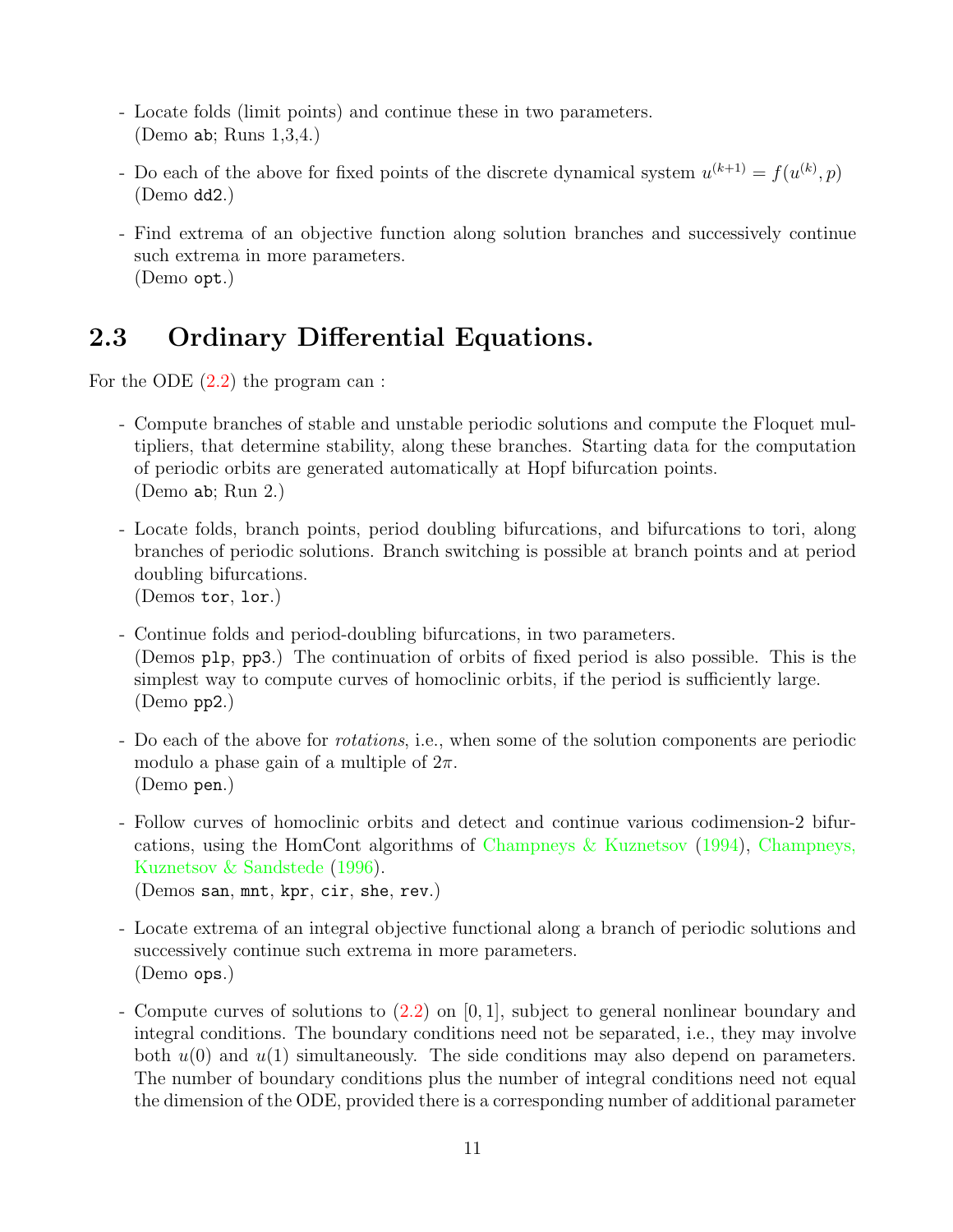variables. (Demos exp, int.)

- Determine folds and branch points along solution branches to the above boundary value problem. Branch switching is possible at branch points. Curves of folds can be computed in two parameters.

(Demos bvp, int.)

## <span id="page-12-0"></span>2.4 Parabolic PDEs.

For([2.3\)](#page-10-5) the program can :

- Trace out branches of spatially homogeneous solutions. This amounts to a bifurcation analysis of the algebraic system  $(2.1)$ . However, AUTO uses a related system instead, in order to enable the detection of bifurcations to wave train solutions of given wave speed. More precisely, bifurcations to wave trains are detected as Hopf bifurcations along fixed point branches of the related ODE

<span id="page-12-1"></span>
$$
u'(z) = v(z),
$$
  
\n
$$
v'(z) = -D^{-1}[c \ v(z) + f(u(z), p)],
$$
\n(2.4)

where  $z = x - ct$ , with the wave speed c specified by the user. (Demo wav; Run 2.)

- Trace out branches of periodic wave solutions to [\(2.3](#page-10-5)) that emanate from a Hopf bifurcation point of Equation [2.4.](#page-12-1) The wave speed  $c$  is fixed along such a branch, but the wave length L,i.e., the period of periodic solutions to  $(2.4)$  $(2.4)$ , will normally vary. If the wave length L becomes large, i.e., if a homoclinic orbit of Equation [2.4](#page-12-1) is approached, then the wave tends to a solitary wave solution of  $(2.3)$ . (Demo wav; Run 3.)
- Trace out branches of waves of fixed wave length  $L$  in two parameters. The wave speed  $c$ may be chosen as one of these parameters. If  $L$  is large then such a continuation gives a branch of approximate solitary wave solutions to [\(2.3](#page-10-5)). (Demo wav; Run 4.)
- -Do time evolution calculations for  $(2.3)$  $(2.3)$ , given periodic initial data on the interval  $[0, L]$ . The initial data must be specified on  $[0, 1]$  and L must be set separately because of internal scaling. The initial data may be given analytically or obtained from a previous computation of wave trains, solitary waves, or from a previous evolution calculation. Conversely, if an evolution calculation results in a stationary wave then this wave can be used as starting data for a wave continuation calculation. (Demo wav; Run 5.)
- Do time evolution calculations for [\(2.3](#page-10-5)) subject to user-specified boundary conditions. As above, the initial data must be specified on  $[0, 1]$  and the space interval length L must be specified separately. Time evolution computations of([2.3](#page-10-5)) are adaptive in space and in time.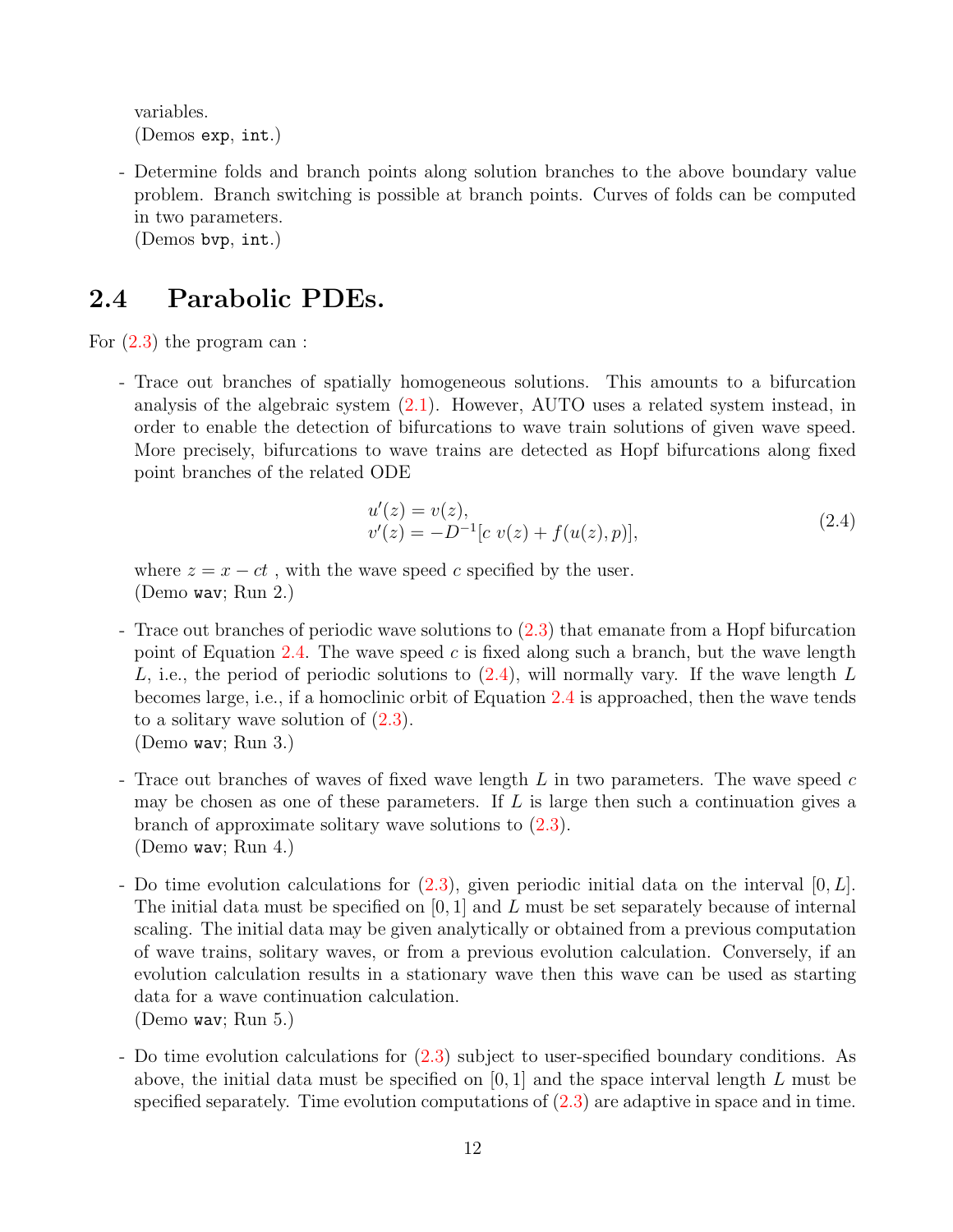Discretization in time is not very accurate : only implicit Euler. Indeed, time integration of([2.3\)](#page-10-5) has only been included as a convenience and it is not very efficient. (Demos pd1, pd2.)

- Compute curves of stationary solutions to [\(2.3](#page-10-5)) subject to user-specified boundary conditions. The initial data may be given analytically, obtained from a previous stationary solution computation, or from a time evolution calculation. (Demos pd1, pd2.)

In connection with periodic waves, note that  $(2.4)$  is just a special case of  $(2.2)$  and that its fixed point analysis is a special case of  $(2.1)$ . One advantage of the built-in capacity of AUTO to deal with problem  $(2.3)$  is that the user need only specify f, D, and c. Another advantage is the compatibility of output data for restart purposes. This allows switching back and forth between evolution calculations and wave computations.

# <span id="page-13-0"></span>2.5 Discretization.

AUTO discretizes ODE boundary value problems (which includes periodic solutions) by the method of orthogonal collocation using piecewise polynomials with 2-7 collocation points per mesh interval [\(de Boor & Swartz](#page-154-5), [1973](#page-154-5)). The mesh automatically adapts to the solution to equidistribute the local discretization error [\(Russell & Christiansen](#page-156-3), [1978](#page-156-3)). The number of mesh intervals and the number of collocation points remain constant during any given run, although they may be changed at restart points. The implementation is AUTO-specific. In particular, the choice of local polynomial basis and the algorithm for solving the linearized collocation systems were specifically designed for use in numerical bifurcation analysis.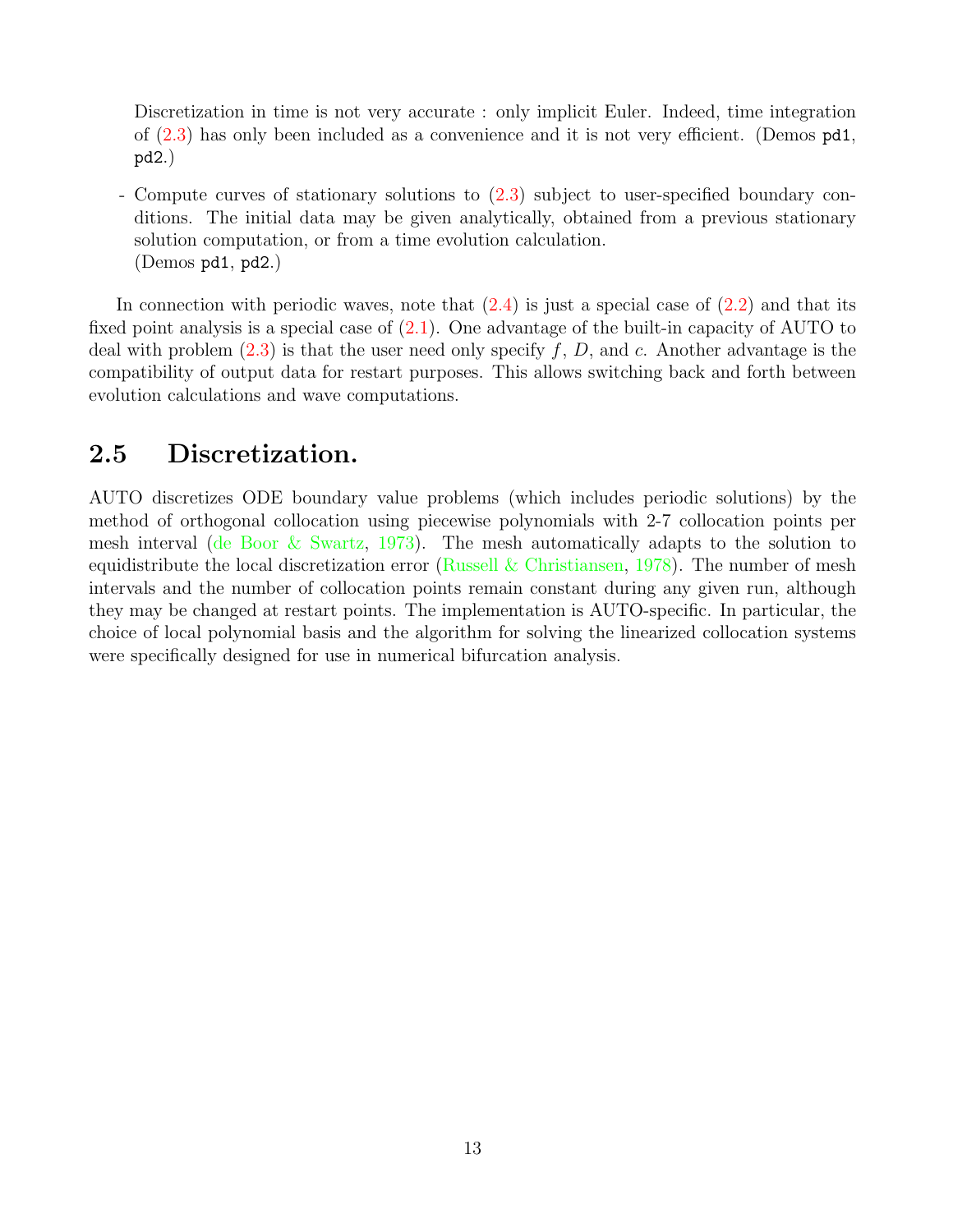# <span id="page-14-0"></span>Chapter 3

# How to Run AUTO.

# <span id="page-14-1"></span>3.1 User-Supplied Files.

The user must prepare the two files described below. This can be done with the GUI described in Chapter [5](#page-24-0), or independently.

### <span id="page-14-2"></span>3.1.1 The equations-file xxx.f

A source file xxx.f containing the Fortran subroutines FUNC, STPNT, BCND, ICND, FOPT, and PVLS. Here xxx stands for a user-selected name. If any of these subroutines is irrelevant to the problem then its body need not be completed. Examples are in auto/97/demos, where, e.g., the file ab/ab.f defines a two-dimensional dynamical system, and the file exp/exp.f defines a boundary value problem. The simplest way to create a new equations-file is to copy an appropriate demo file. For a fully documented equations-file see auto/97/gui/aut.f. In GUI mode, this file can be directly loaded with the GUI-button *Equations/New*; see Section [5.2](#page-25-2).

### <span id="page-14-3"></span>3.1.2 The constants-file r.xxx

AUTO-constants for  $\mathbf{xxx}$ . f are normally expected in a corresponding file  $\mathbf{r}$ . xxx. Specific examples include  $ab/r$ .ab and  $exp/r$ .exp in auto/97/demos. See Chapter [6](#page-29-0) for the significance of each constant.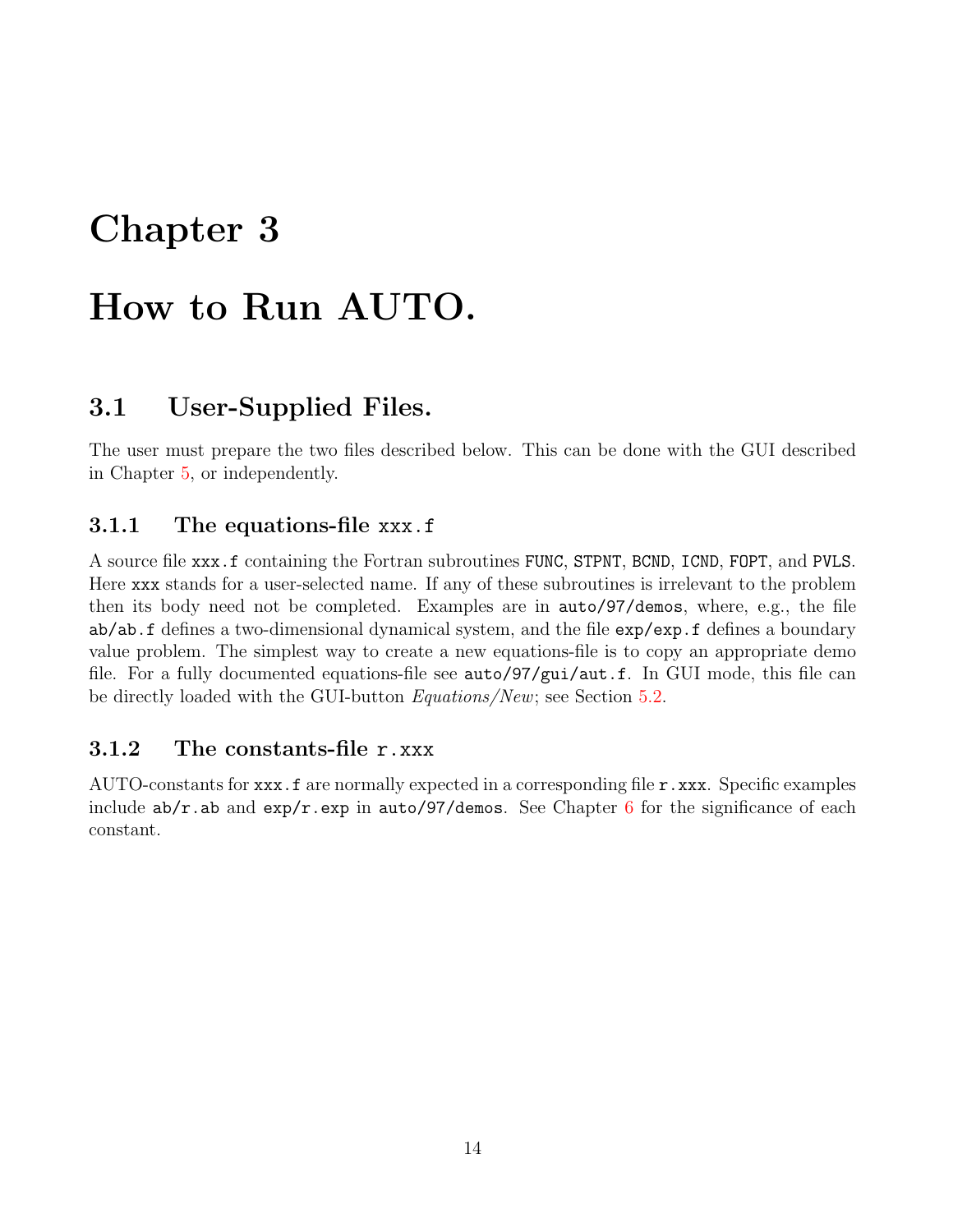# <span id="page-15-0"></span>3.2 User-Supplied Subroutines.

The purpose of each of the user-supplied subroutines in the file  $xxx.f$  is described below.

- -FUNC : defines the function  $f(u, p)$  in  $(2.1)$ ,  $(2.2)$  $(2.2)$ , or  $(2.3)$ .
- STPNT : This subroutine is called only if  $IRS=0$  (see Section [6.8.5](#page-38-1) for IRS), which typically isthe case for the first run. It defines a starting solution  $(u, p)$  of  $(2.1)$  $(2.1)$  or  $(2.2)$ . The starting solution should not be a branch point. (Demos ab, exp, frc, lor.)
- BCND : A subroutine BCND that defines the boundary conditions. (Demo exp, kar.)
- ICND : A subroutine ICND that defines the integral conditions. (Demos int, lin.)
- FOPT : A subroutine FOPT that defines the objective functional. (Demos opt, ops.)
- PVLS : A subroutine PVLS for defining "solution measures". (Demo pvl.)

# <span id="page-15-1"></span>3.3 Arguments of STPNT.

Note that the arguments of STPNT depend on the solution type :

- When starting from a fixed point, the subroutine STPNT must have three arguments, namely, (NDIM,U,PAR). (See demo ab).
- When starting from an analytically or numerically known space-dependent solution, STPNT must have four arguments, namely, (NDIM,U,PAR,T). Here T is the independent space variable which takes values in the interval [0, 1]. (Demo exp.)
- Similarly, when starting from an analytically known time-periodic solution or rotation, the arguments of STPNT are  $(NDIM, U, PAR, T)$ , where T denotes the independent time variable which takes values in the interval  $[0, 1]$ . In this case one must also specify the period in PAR(11).

(Demos frc, lor, pen.)

- When using the  $\mathcal{Q}f_c$  command (Section [3.5\)](#page-16-1) for conversion of numerical data, STPNT must have three arguments, namely, (NDIM, U, PAR). In this case only the parameter values need to be defined in STPNT. (Demos lor and pen.)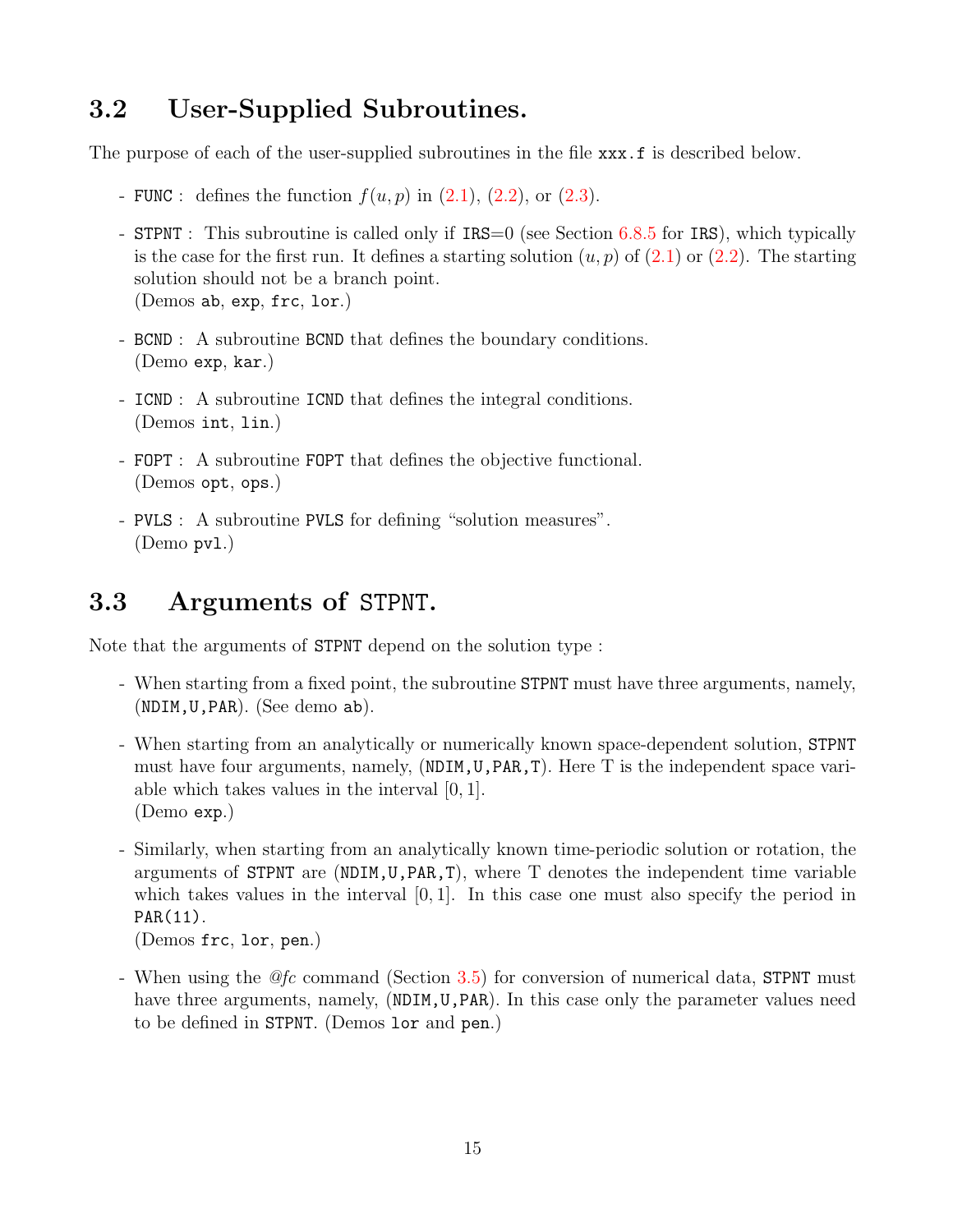# <span id="page-16-0"></span>3.4 User-Supplied Derivatives.

If AUTO-constant JAC equals 0 then derivatives need not be specified in FUNC, BCND, ICND, and FOPT; see Section sec:JAC. If JAC=1 then derivatives must be given. This may be necessary for sensitive problems, and is recommended for computations in which AUTO generates an extended system. Examples of user-supplied derivatives can be found in demos dd2, int, plp, opt, and ops.

# <span id="page-16-1"></span>3.5 Running AUTO using Command Mode.

AUTO can be run with the GUI described in Chapter [5](#page-24-0) or with the commands described below. The AUTO aliases must have been activated; see Section [1.1](#page-8-1); and an equations-file xxx.f and a corresponding constants-file r.xxx (see Section [3.1\)](#page-14-1) must be in the current user directory. Do not run AUTO in the directory **auto/97** or in any of its subdirectories.

#### <span id="page-16-2"></span>3.5.1 Basic commands.

- $\mathbf{e}$  r : Type  $\mathbf{e}$  r xxx to run AUTO. Restart data, if needed, are expected in q.xxx, and AUTOconstants in r.xxx. This is the simplest way to run AUTO.
	- Type *Or xxx yyy* to run AUTO with equations-file xxx.f and restart data-file q.yyy. AUTO-constants must be in r.xxx.
	- Type *Or xxx yyy zzz* to run AUTO with equations-file xxx.f, restart data-file q.yyy and constants-file r.zzz.
- **QR** : The command  $QR$  xxx is equivalent to the command  $Qr$  xxx above.
	- Type  $\mathscr{Q}R$  xxx i to run AUTO with equations-file xxx.f, constants-file r.xxx.i and, if needed, restart data-file q.xxx.
	- Type  $\mathscr{R}$  xxx i yyy to run AUTO with equations-file xxx.f, constants-file r.xxx.i and restart data-file q.yyy.
- Gsv: Type  $\mathcal{Q}sv$  xxx to save the output-files fort.7, fort.8, fort.9, as p.xxx, q.xxx, d.xxx, respectively. Existing files by these names will be deleted.
- **@ap** : Type *@ap xxx* to append the output-files fort.7, fort.8, fort.9, to existing data-files p.xxx, q.xxx, d.xxx, resp.

- Type  $@ap~xxx~yyy~to~append~p.xxx, q.xxx, d.xxx, to p.yyy, q.yyy, d.yyy, resp.$ 

#### <span id="page-16-3"></span>3.5.2 Plotting commands.

**Op** : Type *Op xxx* to run the graphics program PLAUT (See Chapter [4\)](#page-21-0) for the graphical inspection of the data-files p.xxx and q.xxx.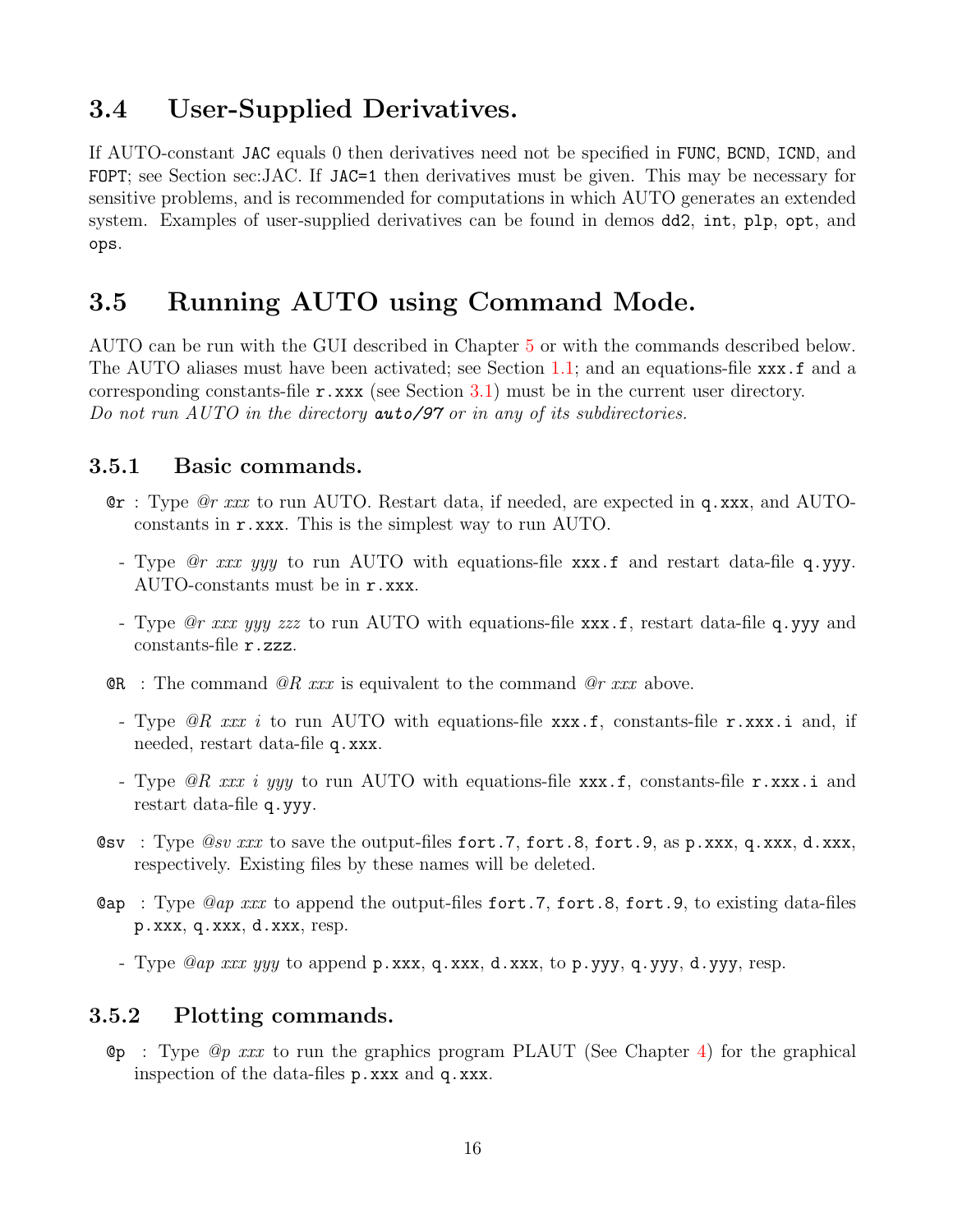- Type  $\mathcal{Q}_p$  to run the graphics program PLAUT for the graphical inspection of the output-files fort.7 and fort.8.
- Ops : Type *Ops fig.x* to convert a saved PLAUT figure  $\text{fig.x}$  from compact PLOT10 format to PostScript format. The converted file is called  $fig.x.p.s.$  The original file is left unchanged.
- **Opr** : Type *Opr* fig.x to convert a saved PLAUT figure fig.x from compact PLOT10 format to PostScript format and send it to the printer. The converted file is called fig.x.ps. The original file is left unchanged.

#### <span id="page-17-0"></span>3.5.3 File-manipulation.

- Cop : Type  $@cp$  xxx yyy to copy the data-files p.xxx, q.xxx, d.xxx, r.xxx to p.yyy, q.yyy, d.yyy, r.yyy, respectively.
- **C**mv : Type *Qmv xxx yyy* to move the data-files  $p.xxx$ ,  $q.xxx$ ,  $d.xxx$ ,  $r.xxx$ , to  $p.yyy$ ,  $q.yyy$ , d.yyy, r.yyy, respectively.
- Odf : Type  $\mathcal{Q}df$  to delete the output-files fort.7, fort.8, fort.9.
- **CCL**: Type *Qcl* to clean the current directory. This command will delete all files of the form fort. $*, *$ .o, and  $*.$ exe.
- $\mathbf{Q} \mathbf{d} \mathbf{1}$  : Type  $\mathbf{Q} \mathbf{d} \mathbf{l}$  xxx to delete the data-files p.xxx, q.xxx, d.xxx.

#### <span id="page-17-1"></span>3.5.4 Diagnostics.

- **Clp** : Type  $Q/p$  to list the value of the "limit point function" in the output-file fort. 9. This function vanishes at a limit point (fold).
	- Type @lp xxx to list the value of the "limit point function" in the data-file d.xxx. This function vanishes at a limit point (fold).
- Out  $\Phi$  : Type  $\mathcal{Q}b$  to list the value of the "branch-point function" in the output-file fort. 9. This function vanishes at a branch point.
	- Type *@bp xxx* to list the value of the "branch-point function" in the data-file d.xxx. This function vanishes at a branch point.
- **Casable :** Type  $Q_{h}$  to list the value of the "Hopf function" in the output-file fort. 9. This function vanishes at a Hopf bifurcation point.
	- Type *@hb xxx* to list the value of the "Hopf function" in the data-file **d**.xxx. This function vanishes at a Hopf bifurcation point.
- **Comet Solut** Type *Qsp* to list the value of the "secondary-periodic bifurcation function" in the outputfile fort.9. This function vanishes at period-doubling and torus bifurcations.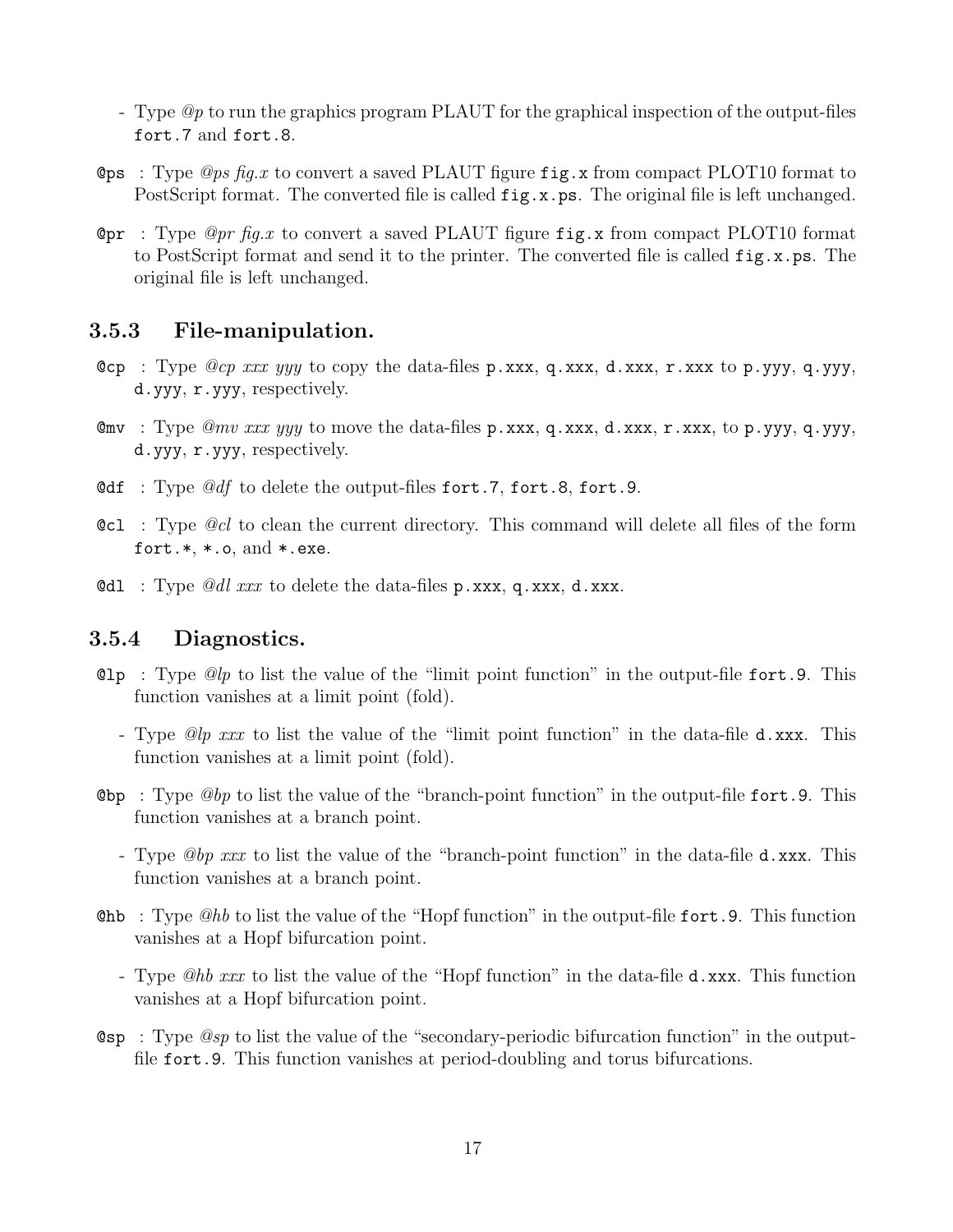- Type *@sp xxx* to list the value of the "secondary-periodic bifurcation function" in the datafile d.xxx. This function vanishes at period-doubling and torus bifurcations.

- Git : Type  $\mathcal{Q}it$  to list the number of Newton iterations per continuation step in fort. 9.
	- Type *@it xxx* to list the number of Newton iterations per continuation step in d.xxx.
- **Cast** : Type  $\mathcal{Q}st$  to list the continuation step size for each continuation step in fort.
	- Type *@st xxx* to list the continuation step size for each continuation step in **d**.xxx.
- **Cev**: Type *Qev* to list the eigenvalues of the Jacobian in fort. 9. (Algebraic problems.)
	- Type *Qev xxx* to list the eigenvalues of the Jacobian in **d.xxx**. (Algebraic problems.)
- **Qfl** : Type  $\mathcal{Q}f$  to list the Floquet multipliers in the output-file fort. 9. (Differential equations.)
	- Type  $\mathcal{Q}f\right|$  xxx to list the Floquet multipliers in the data-file **d**.xxx. (Differential equations.)

#### <span id="page-18-0"></span>3.5.5 File-editing.

- @e7 : To use the vi editor to edit the output-file fort.7.
- @e8 : To use the vi editor to edit the output-file fort.8.
- @e9 : To use the vi editor to edit the output-file fort.9.
- @j7 : To use the SGI jot editor to edit the output-file fort.7.
- @j8 : To use the SGI jot editor to edit the output-file fort.8.
- @j9 : To use the SGI jot editor to edit the output-file fort.9.

#### <span id="page-18-1"></span>3.5.6 File-maintenance.

- $Q1b$ : Type  $Q1b$  to run an interactive utility program for listing, deleting and relabeling solutions in the output-files fort.7 and fort.8. The original files are backed up as ∼fort.7 and ∼fort.8.
	- Type @lb xxx to list, delete and relabel solutions in the data-files p.xxx and q.xxx. The original files are backed up as ∼p.xxx and ∼q.xxx.
	- Type *@lb xxx yyy* to list, delete and relabel solutions in the data-files p.xxx and q.xxx. The modified files are written as p.yyy and q.yyy.
- **Cetice :** Type *Qfc xxx* to convert a user-supplied data file xxx.dat to AUTO format. The converted file is called q.dat. The original file is left unchanged. AUTO automatically sets the period in PAR(11). Other parameter values must be set in STPNT. (When necessary, PAR(11) may also be redefined there.) The constants-file file  $r$ .xxx must be present, as the AUTO-constants NTST and NCOL (Sections  $6.3.1$  and  $6.3.2$ ) are used to define the new mesh. For examples of using the  $@fc$  command see demos lor and pen.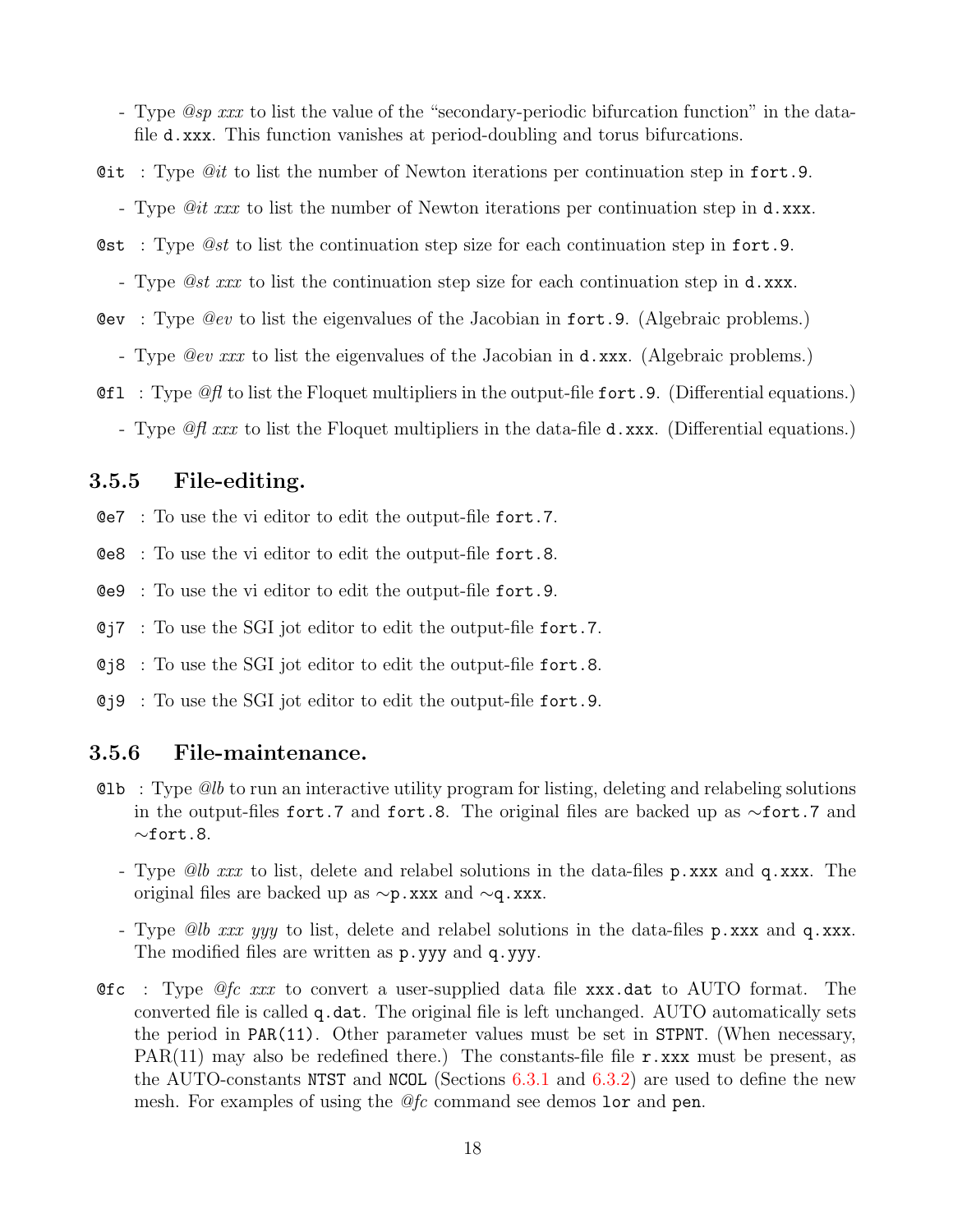**@94to97** : Type  $\mathcal{Q}94t097$  xxx to convert an old AUTO94 data-file q.xxx to new AUTO97 format. The original file is backed up as ∼q.xxx. This conversion is only necessary for files from early versions of AUTO94.

#### <span id="page-19-0"></span>3.5.7 HomCont commands.

- **Ch** : Use Ch instead of Car when using HomCont, i.e., when IPS = 9 (see Chapter [16\)](#page-107-0). Type  $\mathcal{Q}h$  xxx to run AUTO/HomCont. Restart data, if needed, are expected in q.xxx, AUTOconstants in r.xxx and HomCont-constants in s.xxx.
	- Type *@h xxx yyy* to run AUTO/HomCont with equations-file xxx.f and restart data-file q.yyy. AUTO-constants must be in r.xxx and HomCont-constants in s.xxx.
	- Type  $@h$  xxx yyy zzz to run AUTO/HomCont with equations-file xxx.f, restart data-file q.yyy and constants-files r.zzz and s.zzz.
- $\mathfrak{R}$  : The command  $\mathfrak{Q}H$  xxx is equivalent to the command  $\mathfrak{Q}h$  xxx above.
	- Type  $\mathscr{Q}H$  xxx i in order to run AUTO/HomCont with equations-file xxx.f and constantsfiles r.xxx.i and s.xxx.i and, if needed, restart data-file q.xxx.
	- Type  $\mathscr{Q}H$  xxx i yyy to run AUTO/HomCont with equations-file xxx.f, constants-files r.xxx.i and s.xxx.i, and restart data-file q.yyy.

### <span id="page-19-1"></span>3.5.8 Copying a demo.

**@dm** : Type  $\mathcal{Q}dm$  xxx to copy all files from **auto/97/demos/xxx** to the current user directory. Here xxx denotes a demo name; e.g., abc. Note that the  $\mathcal{Q}dm$  command also copies a Makefile to the current user directory. To avoid the overwriting of existing files, always run demos in a clean work directory.

### <span id="page-19-2"></span>3.5.9 Pendula animation.

Opn : Type *Opn xxx* to run the pendula animation program with data-file q.xxx. (On SGI machine only; see demo pen in Section [10.10](#page-70-0) and the file auto/97/pendula/README.)

## <span id="page-19-3"></span>3.5.10 Viewing the manual.

@mn : Use Ghostview to view the PostScript version of this manual.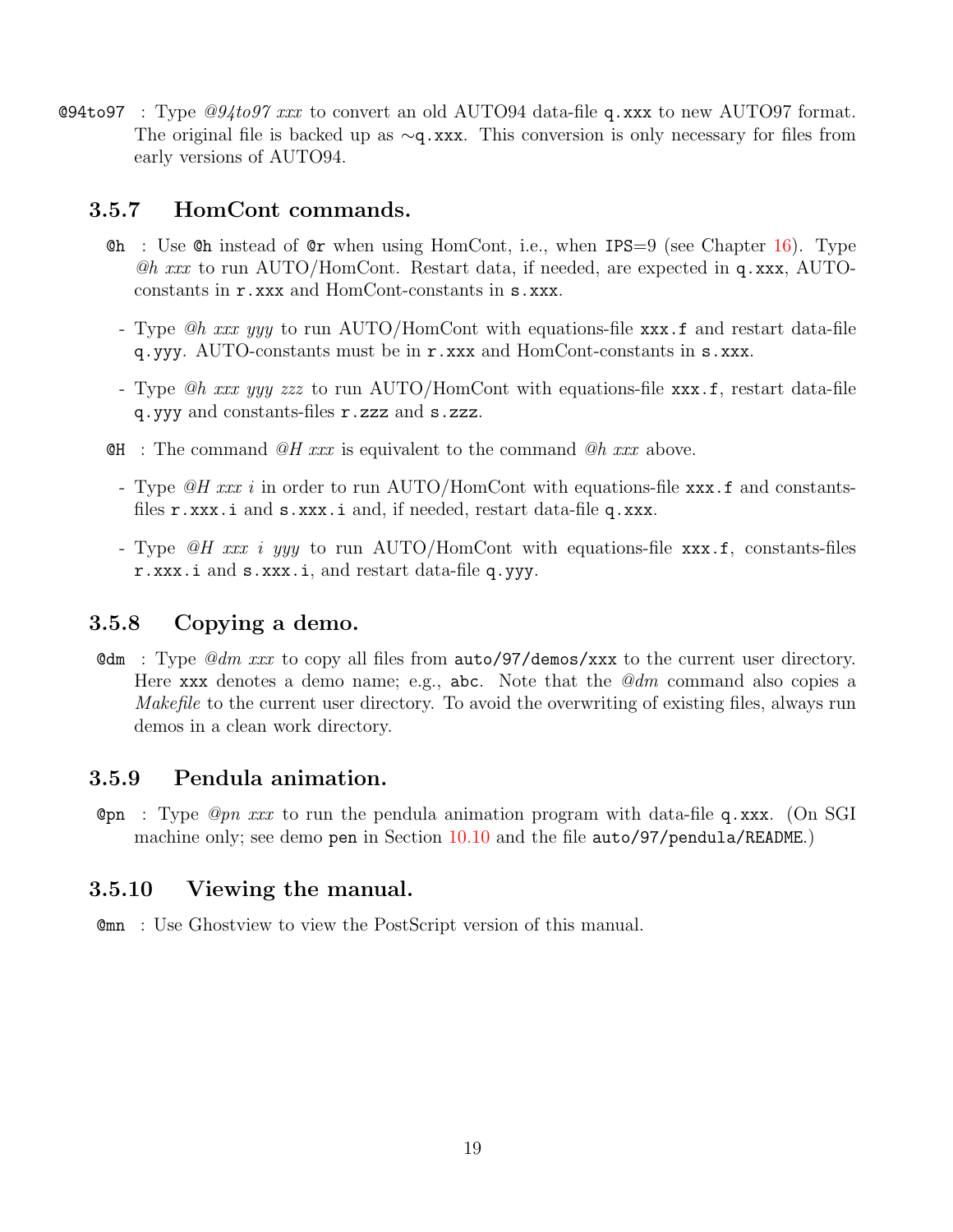# <span id="page-20-0"></span>3.6 Output Files.

AUTO writes four output-files :

- fort.6 : A summary of the computation is written in fort.6, which usually corresponds to the window in which AUTO is run. Only special, labeled solution points are noted, namely those listed in Table [3.1](#page-20-1). The letter codes in the Table are used in the screen output. The numerical codes are used internally and in the fort.7 and fort.8 output-files described below.

| ΒP             |                    | Branch point (algebraic systems)         |
|----------------|--------------------|------------------------------------------|
| LP             | (2)                | Fold (algebraic systems)                 |
| HB             | (3)                | Hopf bifurcation                         |
|                | (4)                | User-specified regular output point      |
| UZ             | $\left( -4\right)$ | Output at user-specified parameter value |
| L <sub>P</sub> | (5)                | Fold (differential equations)            |
| <b>BP</b>      | (6)                | Branch point (differential equations)    |
| PD             | 7                  | Period doubling bifurcation              |
| TR             | (8)                | Torus bifurcation                        |
| EP             | $\left( 9\right)$  | End point of branch; normal termination  |
| <b>MX</b>      | $-9$               | Abnormal termination; no convergence     |

<span id="page-20-1"></span>Table 3.1: Solution Types.

- fort.7 : The fort.7 output-file contains the bifurcation diagram. Its format is the same as the fort.6 (screen) output, but the fort.7 output is more extensive, as every solution point has an output line printed.
- fort.8 : The fort.8 output-file contains complete graphics and restart data for selected, labeled solutions. The information per solution is generally much more extensive than that in fort.7. The fort.8 output should normally be kept to a minimum.
- fort.9 : Diagnostic messages, convergence history, eigenvalues, and Floquet multipliers are written in fort. 9. It is strongly recommended that this output be habitually inspected. The amount of diagnostic data can be controlled via the AUTO-constant IID; see Section [6.9.2](#page-40-2).

The user has some control over the fort. 6 (screen) and fort. 7 output via the AUTO-constant IPLT (Section [6.9.3](#page-41-0)). Furthermore, the subroutine PVLS can be used to define "solution measures" which can then be printed by "parameter overspecification"; see Section [6.7.10.](#page-36-1) For an example see demo pvl.

The AUTO-commands  $@sv$ ,  $@ap$ , and  $@df$  can be used to manipulate the output-files fort.7, fort.8, and fort.9. Furthermore, the AUTO-command @lb can be used to delete and relabel solutions simultaneously in fort.7 and fort.8. For details see Section [3.5.](#page-16-1)

The graphics program PLAUT can be used to graphically inspect the data in fort.7 and fort.8; see Chapter [4](#page-21-0).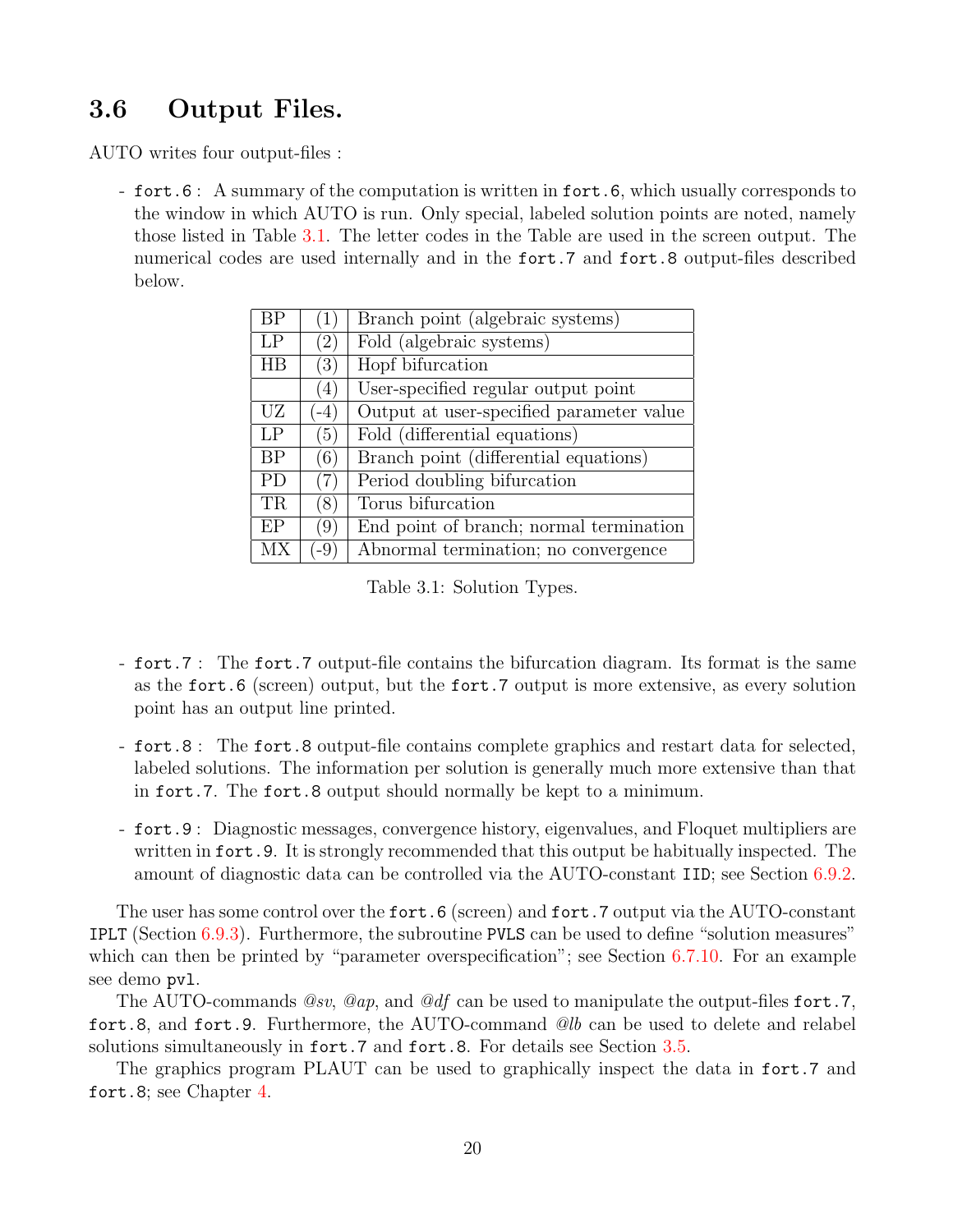# <span id="page-21-0"></span>Chapter 4

# The Graphics Program PLAUT.

PLAUT can be used to extract graphical information from the AUTO output-files fort.7 and fort.8, or from the corresponding data-files p.xxx and q.xxx. To invoke PLAUT, use the the  $\mathcal{Q}_p$  command defined in Section [3.5](#page-16-1). The PLAUT window (a Tektronix window) will appear, in which PLAUT commands can be entered. For examples of using PLAUT see the tutorial demo ab, in particular, Sections [8.7](#page-50-0) and [8.10](#page-50-3). See also demo pp2 in Section [10.3](#page-61-0).

## <span id="page-21-1"></span>4.1 Basic PLAUT-Commands.

The principal PLAUT-commands are

- bd0 : This command is useful for an initial overview of the bifurcation diagram as stored in fort.7. If you have not previously selected one of the default options d0, d1, d2, d3, or d4 described below then you will be asked whether you want solution labels, grid lines, titles, or labeled axes.
- $\mathbf{b}d$ : This command is the same as the  $\mathbf{b}d\mathbf{0}$  command, except that you will be asked to enter the minimum and the maximum of the horizontal and vertical axes. This is useful for blowing up portions of a previously displayed bifurcation diagram.
- ax: With the ax command you can select any pair of columns of real numbers from fort.7 as horizontal and vertical axis in the bifurcation diagram. (The default is columns 1 and 2). To determine what these columns represent, one can look at the screen ouput of the corresponding AUTO run, or one can inspect the column headings in fort.7.
- 2d: Upon entering the 2d command, the labels of all solutions stored in fort.8 will be listed and you can select one or more of these for display. The number of solution components is also listed and you will be prompted to select two of these as horizontal and vertical axis in the display. Note that the first component is typically the independent time or space variable scaled to the interval [0,1].
- sav : To save the displayed plot in a file. You will be asked to enter a file name. Each plot must be stored in a separate new file. The plot is stored in compact PLOT10 format, which can be converted to PostScript format with the AUTO-commands @ps and @pr; see Section [4.4](#page-23-1).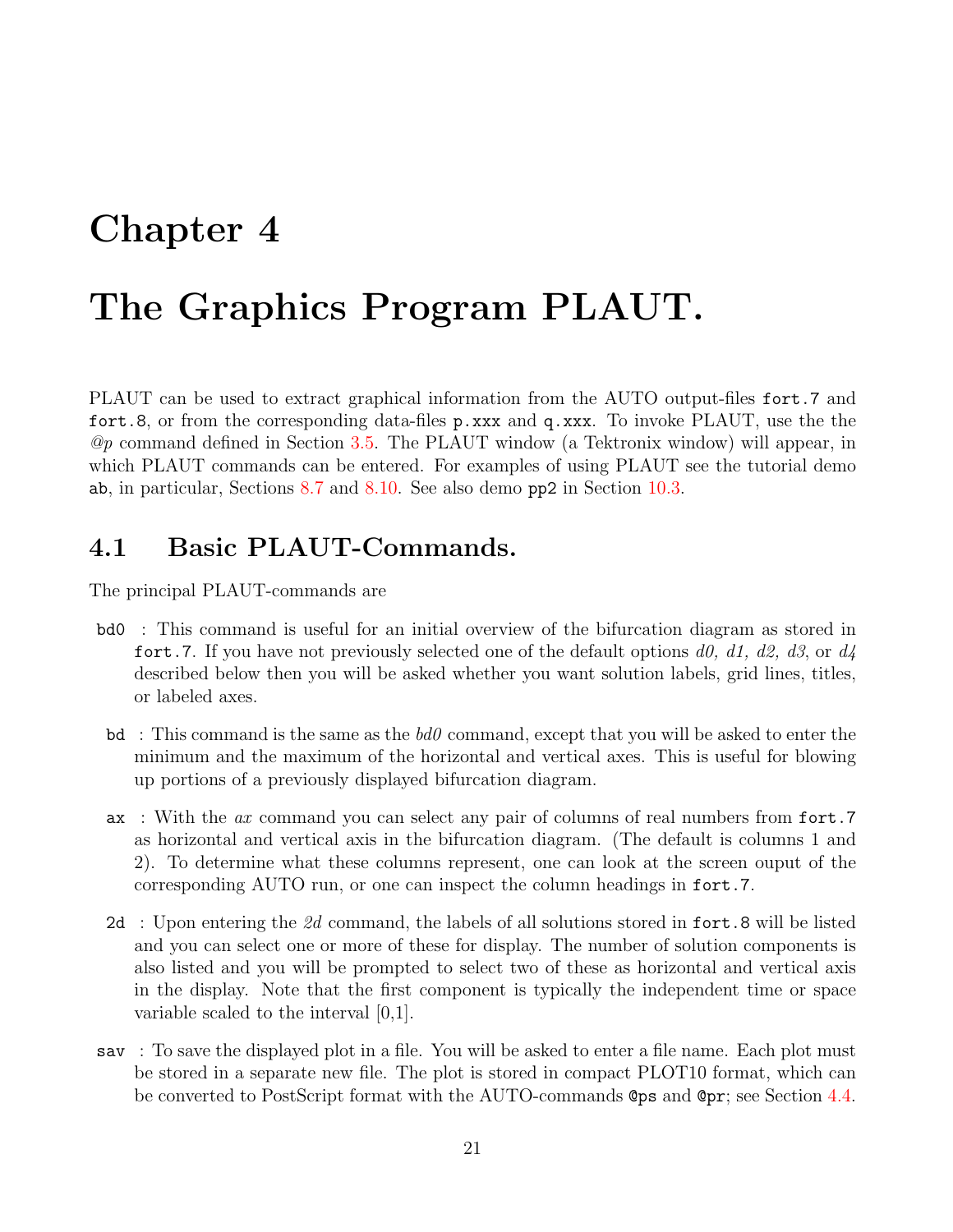- cl : To clear the graphics window.
- lab : To list the labels of all solutions stored in fort.8. Note that PLAUT requires all labels to be distinct. In case of multiple labels you can use the AUTO command @lb to relabel solutions in fort.7 and fort.8.
- end : To end execution of PLAUT.

## <span id="page-22-0"></span>4.2 Default Options.

After entering the commands  $\textit{bd0}$ ,  $\textit{bd}$ , or  $\textit{2d}$ , you will be asked whether you want solution labels, grid lines, titles, or axes labels. For quick plotting it is convenient to bypass these selections. This can be done by the default commands d0, d1, d2, d3, or  $d_4$  below. These can be entered as a single command or they can be entered as prefixes in the  $b d\theta$  and  $b d$  commands. Thus, for example, one can enter the command  $d1bd0$ .

- d0 : Use solid curves, showing solution labels and symbols.
- d1 : Use solid curves, except use dashed curves for unstable solutions and for solutions of unknown stability. Show solution labels and symbols.
- $d2$ : As d1, but with grid lines.
- $d3$ : As  $d1$ , except for periodic solutions use solid circles if stable, and open circles if unstable or if the stability is unknown.
- d4 : Use solid curves, without labels and symbols.

If no default option d0, d1, d2, d3, or d4 has been selected or if you want to override a default feature, then the the following commands can be used. These can be entered as individual commands or as prefixes. For example, one can enter the command sydpbd0.

- sy : Use symbols for special solution points, for example, open square = branch point, solid square = Hopf bifurcation.
- dp : "Differential Plot", i.e., show stability of the solutions. Solid curves represent stable solutions. Dashed curves are used for unstable solutions and for solutions of unknown stability. For periodic solutions use solid/open circles to indicate stability/instability (or unknown stability).
- st : Set up titles and axes labels.
- nu : Normal usage (reset special options).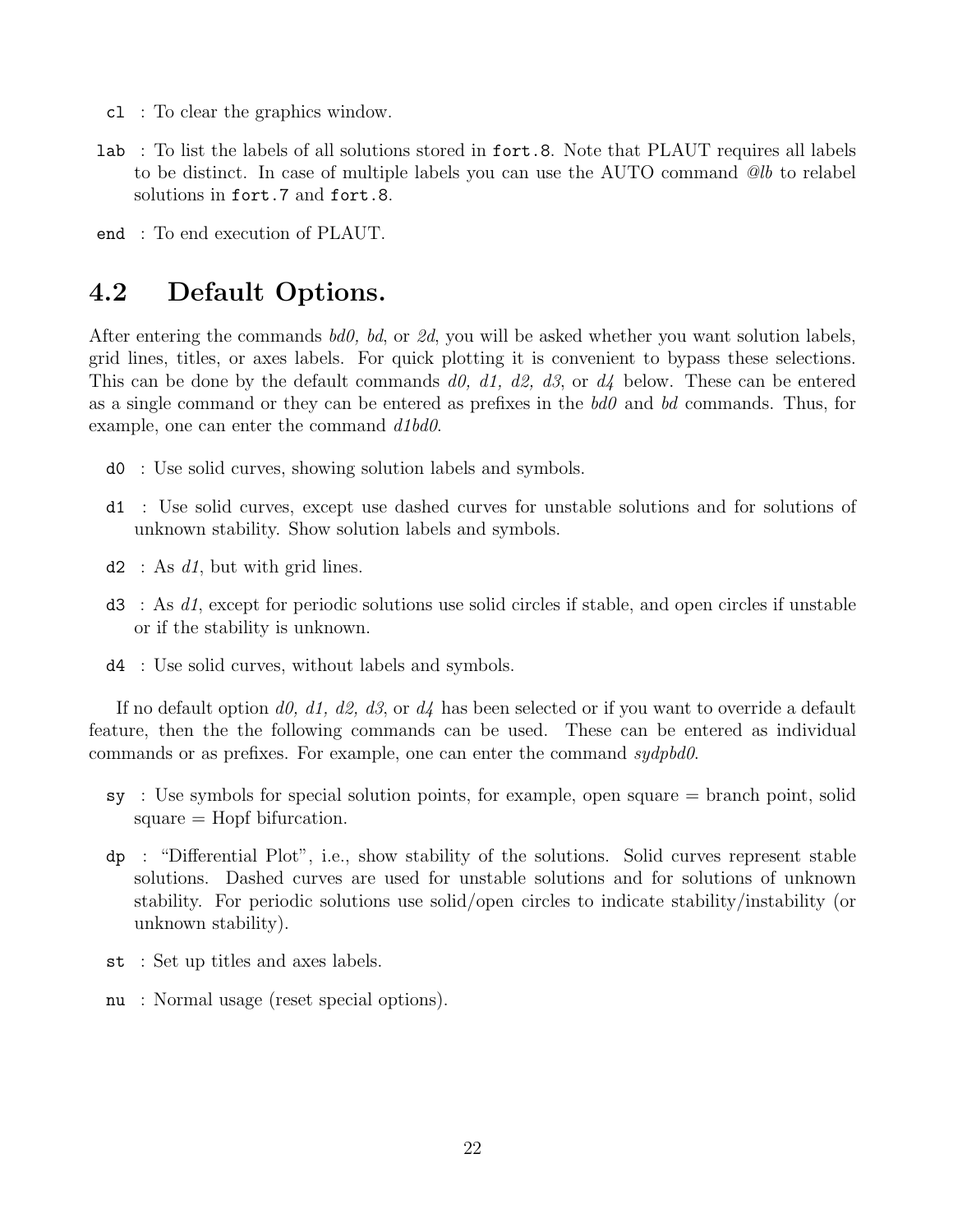# <span id="page-23-0"></span>4.3 Other PLAUT-Commands.

The full PLAUT program has several other capabilities, for example,

- scr : To change the diagram size.
- rss : To change the size of special solution point symbols.

# <span id="page-23-1"></span>4.4 Printing PLAUT Files.

- Ops : Type  $\mathcal{Q}ps$  fig.1 to convert a saved PLAUT file fig.1 to PostScript format in fig.1.ps.
- **@pr** : Type  $\mathcal{Q}pr$  fig.1 to convert a PLAUT file fig.1 to PostScript format and to print the resulting file fig.1.ps.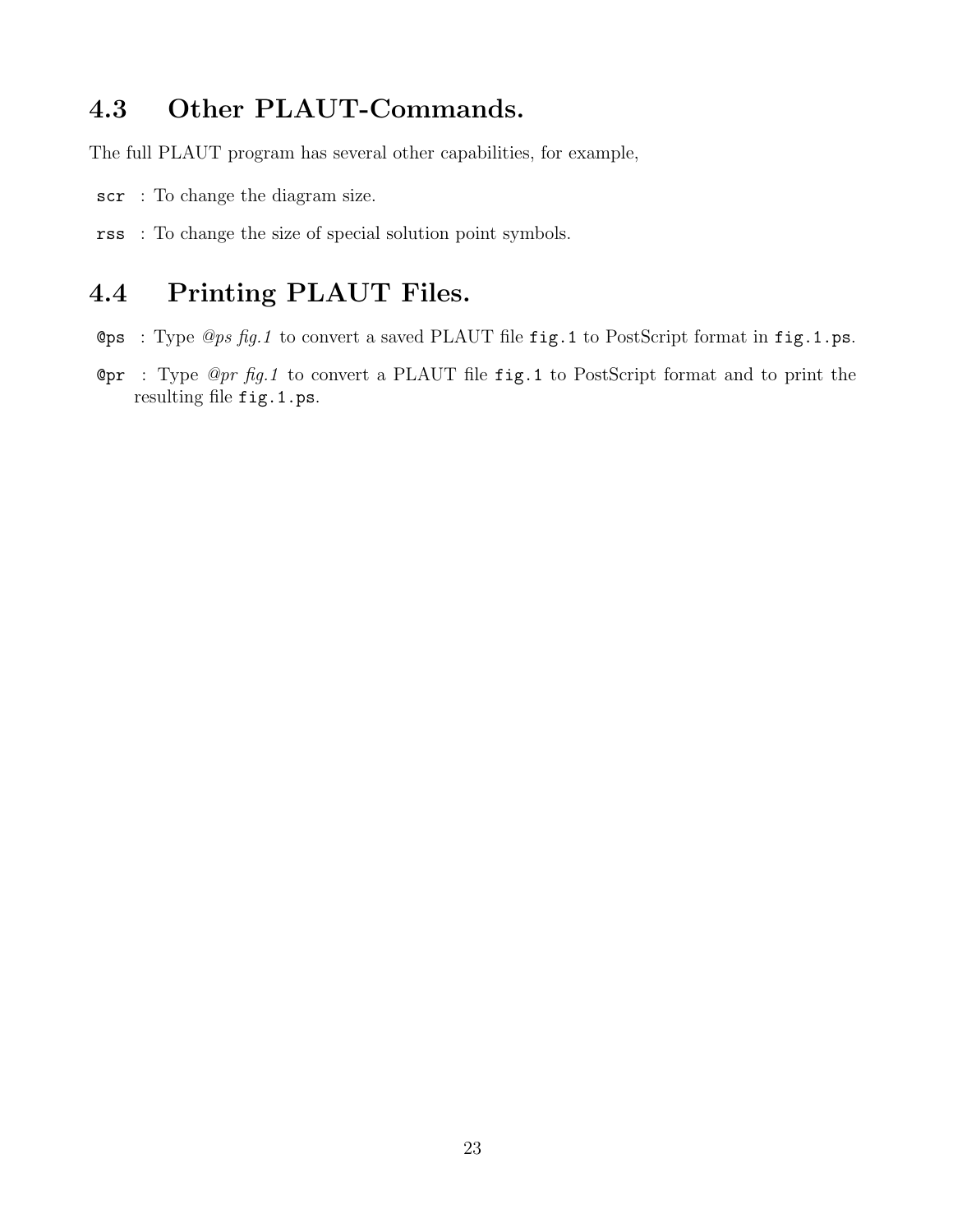# <span id="page-24-0"></span>Chapter 5

# Graphical User Interface.

## <span id="page-24-1"></span>5.1 General Overview.

The AUTO97 graphical user interface (GUI) is a tool for creating and editing equations-files and constants-files; see Section [3.1](#page-14-1) for a description of these files. The GUI can also be used to run AUTO and to manipulate and plot output-files and data-files; see Section [3.5](#page-16-1) for corresponding commands. To use the GUI for a new equation, change to an empty work directory. For an existing equations-file, change to its directory. (Do not activate the GUI in the directory **auto/97** or in any of its subdirectories.) Then type

 $@auto,$ 

or its abbreviation @a. Here we assume that the AUTO aliases have been activated; see Section [1.1](#page-8-1). The GUI includes a window for editing the equations-file, and four groups of buttons, namely, the Menu Bar at the top of the GUI, the Define Constants-buttons at the center-left, the Load Constants-buttons at the lower left, and the Stop- and Exit-buttons.

Note: Most GUI buttons are activated by point-and-click action with the *left* mouse button. If a beep sound results then the *right* mouse button must be used.

#### <span id="page-24-2"></span>5.1.1 The Menu bar.

It contains the main buttons for running AUTO and for manipulating the equations-file, the constants-file, the output-files, and the data-files. In a typical application, these buttons are used from left to right. First the *Equations* are defined and, if necessary, *Edited*, before being Written. Then the AUTO-constants are *Defined*. This is followed by the actual Run of AUTO. The resulting output-files can be *Saved* as data-files, or they can be *Appended* to existing datafiles. Data-files can be *Plotted* with the graphics program PLAUT, and various file operations can be done with the Files-button. Auxiliary functions are provided by the Demos-, Misc-, and Help-buttons. The Menu Bar buttons are described in more detail in Section [5.2.](#page-25-2)

#### <span id="page-24-3"></span>5.1.2 The Define-Constants-buttons.

These have the same function as the *Define*-button on the Menu Bar, namely to set and change AUTO-constants. However, for the *Define*-button all constants appear in one panel, while for the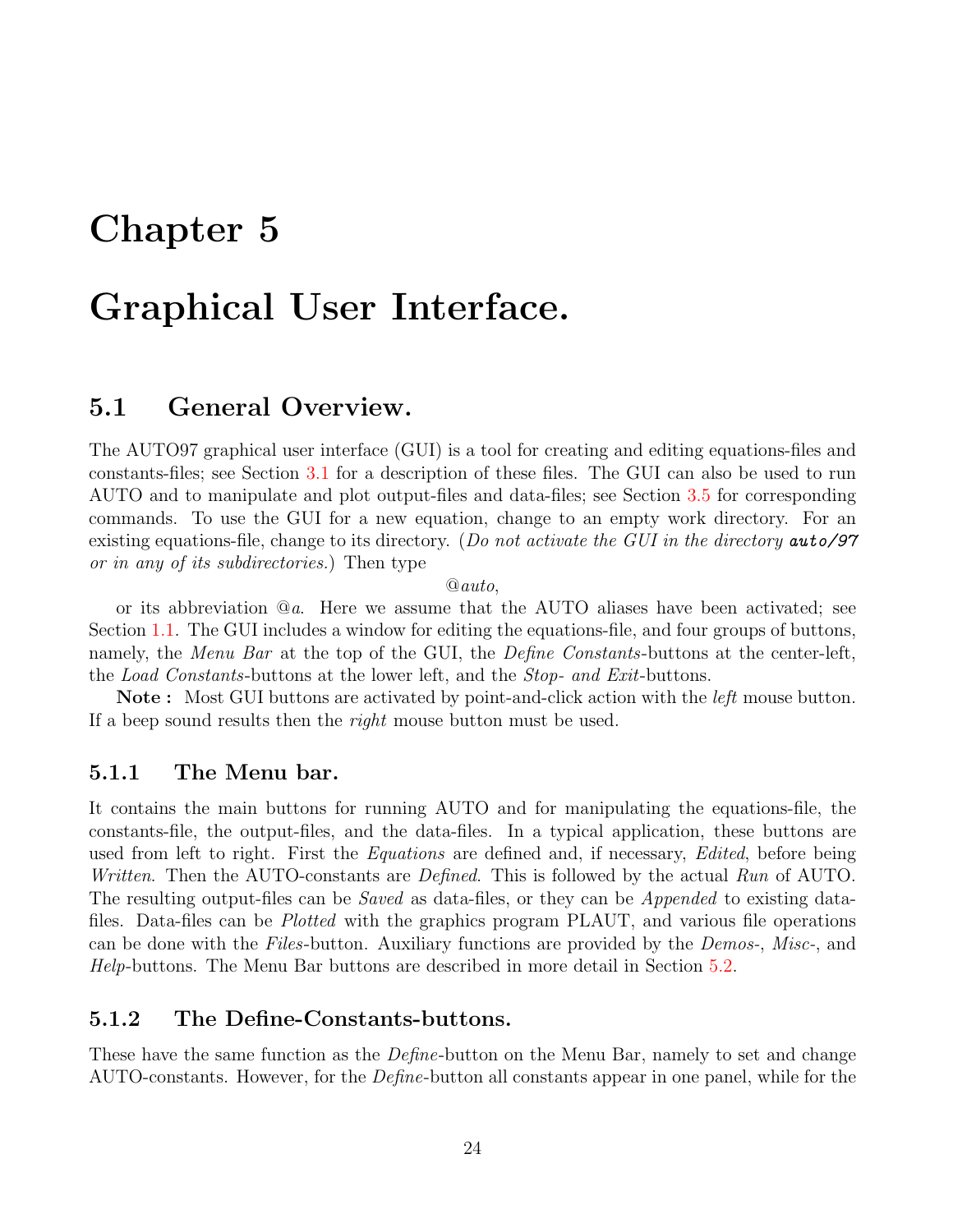Define Constants-buttons they are grouped by function, as in Chapter [6,](#page-29-0) namely *Problem* definition constants, Discretization constants, convergence Tolerances, continuation Step Size, diagram Limits, designation of free *Parameters*, constants defining the *Computation*, and constants that specify *Output* options.

## <span id="page-25-0"></span>5.1.3 The Load-Constants-buttons.

The Previous-button can be used to load an existing AUTO-constants file. Such a file is also loaded, if it exists, by the *Equations*-button on the *Menu Bar*. The *Default*-button can be used to load default values of all AUTO-constants. Custom editing is normally necessary.

## <span id="page-25-1"></span>5.1.4 The Stop- and Exit-buttons.

The Stop-button can be used to abort execution of an AUTO-run. This should be done only in exceptional circumstances. Output-files, if any, will normally be incomplete and should be deleted. Use the *Exit*-button to end a session.

# <span id="page-25-2"></span>5.2 The Menu Bar.

## <span id="page-25-3"></span>5.2.1 Equations-button.

This pull-down menu contains the items *Old*, to load an existing equations-file, New, to load a model equations-file, and Demo, to load a selected demo equations-file. Equations-file names are of the form  $\mathbf{x}\mathbf{x}\mathbf{x}$ . The corresponding constants-file  $\mathbf{r} \cdot \mathbf{x}\mathbf{x}\mathbf{x}$  is also loaded if it exists. The equation name xxx remains active until redefined.

## <span id="page-25-4"></span>5.2.2 Edit-button.

This pull-down menu contains the items Cut and Copy, to be performed on text in the GUI window highlighted by click-and-drag action of the mouse, and the item *Paste*, which places editor buffer text at the location of the cursor.

## <span id="page-25-5"></span>5.2.3 Write-button.

This pull-down menu contains the item  $Write$ , to write the loaded files  $xxx.f$  and  $r$ .xxx, by the active equation name, and the item *Write As* to write these files by a selected new name, which then becomes the active name.

## <span id="page-25-6"></span>5.2.4 Define-button.

Clicking this button will display the full AUTO-constants panel. Most of its text fields can be edited, but some have restricted input values that can be selected with the right mouse button. Some text fields will display a subpanel for entering data. To actually apply changes made in the panel, click the OK- or Apply-button at the bottom of the panel.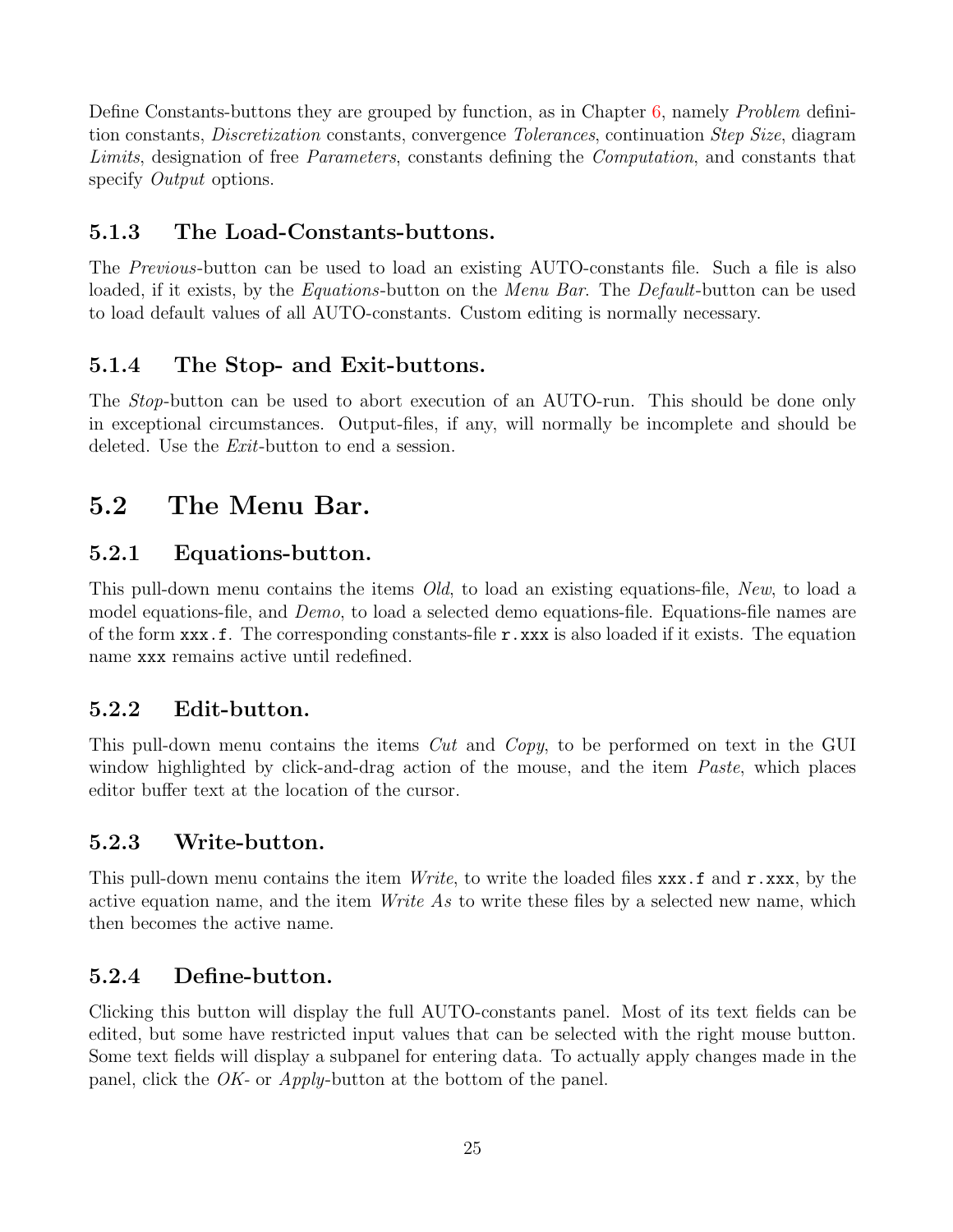## <span id="page-26-0"></span>5.2.5 Run-button.

Clicking this button will write the constants-file r.xxx and run AUTO. If the equations-file has been edited then it should first be rewritten with the Write-button.

## <span id="page-26-1"></span>5.2.6 Save-button.

This pull-down menu contains the item Save, to save the output-files fort.7, fort.8, fort.9, as p.xxx, q.xxx, d.xxx, respectively. Here xxx is the active equation name. It also contains the item Save As, to save the output-files under another name. Existing data-files with the selected name, if any, will be overwritten.

## <span id="page-26-2"></span>5.2.7 Append-button.

This pull-down menu contains the item *Append*, to append the output-files fort.7, fort.8, fort.9, to existing data-files p.xxx, q.xxx, d.xxx, respectively. Here xxx is the active equation name. It also contains the item *Append To*, to append the output-files to other existing data-files.

## <span id="page-26-3"></span>5.2.8 Plot-button.

This pull-down menu contains the items *Plot*, to run the plotting program PLAUT for the datafiles  $p.xxx$  and  $q.xxx$ , where  $xxx$  is the active equation name, and the item Name, to run PLAUT with other data-files.

## <span id="page-26-4"></span>5.2.9 Files-button.

This pull-down menu contains the item Restart, to redefine the restart file. Normally, when restarting from a previously computed solution, the restart data is expected in the file q.xxx, where xxx is the active equation name. Use the *Restart*-button to read the restart data from another data-file in the immediately following run. The pull-down menu also contains the following items :

- $Copy, to copy p.xxx, q.xxx, d.xxx, r.xxx, to p.yyy, q.yyy, d.yyy, r.yyy, resp.;$
- *Append*, to append data-files p.xxx, q.xxx, d.xxx, to p.yyy, q.yyy, d.yyy, resp.;
- Move, to move p.xxx, q.xxx, d.xxx, r.xxx, to p.yyy, q.yyy, d.yyy, r.yyy, resp.;
- *Delete*, to delete data-files p.xxx, q.xxx, d.xxx;
- *Clean*, to delete all files of the form fort.\*, \*.o, and \*.exe.

## <span id="page-26-5"></span>5.2.10 Demos-button.

This pulldown menu contains the items Select, to view and run a selected AUTO demo in the demo directory, and Reset, to restore the demo directory to its original state. Note that demo files can be copied to the user work directory with the *Equations/Demo-button*.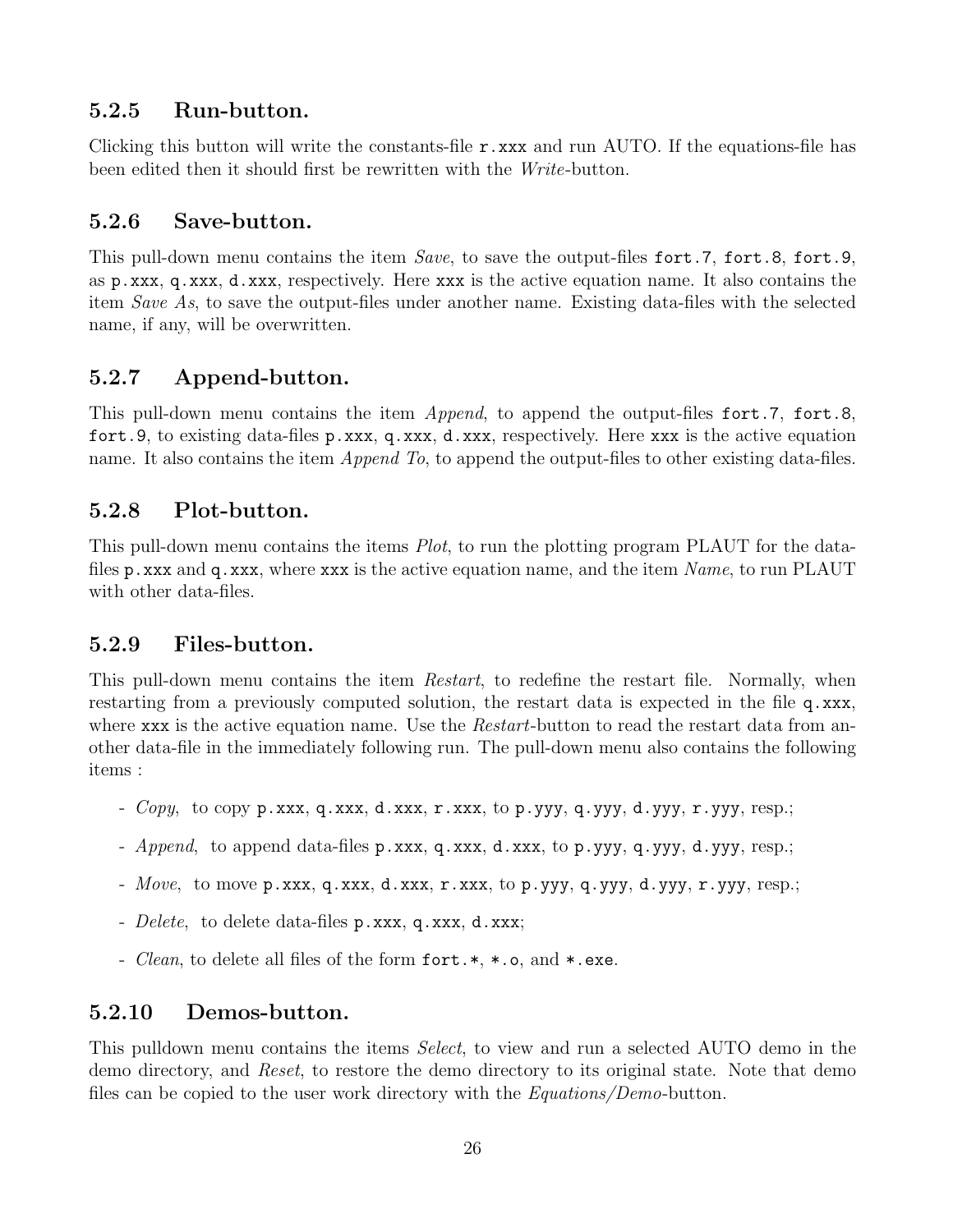#### <span id="page-27-0"></span>5.2.11 Misc.-button.

This pulldown menu contains the items Tek Window and VT102 Window, for opening windows; *Emacs* and *Xedit*, for editing files, and *Print*, for printing the active equations-file  $\mathbf{x}\mathbf{x}\mathbf{x}$ .f.

#### <span id="page-27-1"></span>5.2.12 Help-button.

This pulldown menu contains the items  $AUTO$ -constants, for help on AUTO-constants, and User Manual, for viewing the user manual; i.e., this document.

# <span id="page-27-2"></span>5.3 Using the GUI.

AUTO-commands are described in Section [3.5](#page-16-1) and illustrated in the demos. In Table [5.1](#page-27-6) we list the main AUTO-commands together with the corresponding GUI button.

| @r                         | Run            |
|----------------------------|----------------|
| $\overline{\mathscr{Q}}sv$ | Save           |
| @ap                        | Append         |
| @p                         | Plot           |
| @cp                        | Files/Copy     |
| @mv                        | Files/Move     |
| @cl                        | Files/Clean    |
| @dl                        | Files/Delete   |
| @dm                        | Equations/Demo |

<span id="page-27-6"></span>Table 5.1: Command Mode - GUI correspondences.

The AUTO-command *@r xxx yyy* is given in the GUI as follows : click Files/Restart and enter yyy as data. Then click Run. As noted in Section [3.5,](#page-16-1) this will run AUTO with the current equations-file  $\mathbf{x} \times \mathbf{x}$ . f and the current constants-file  $\mathbf{r} \cdot \mathbf{x} \times \mathbf{x}$ , while expecting restart data in q.yyy. The AUTO-command *@ap xxx yyy* is given in the GUI by clicking *Files/Append*.

# <span id="page-27-3"></span>5.4 Customizing the GUI.

### <span id="page-27-4"></span>5.4.1 Print-button.

The *Misc*/*Print*-button on the Menu Bar can be customized by editing the file GuiConsts.h in directory auto/97/include.

### <span id="page-27-5"></span>5.4.2 GUI colors.

GUI colors can be customized by creating an X resource file. Two model files can be found in directory auto/97/gui, namely, Xdefaults.1 and Xdefaults.2. To become effective, edit one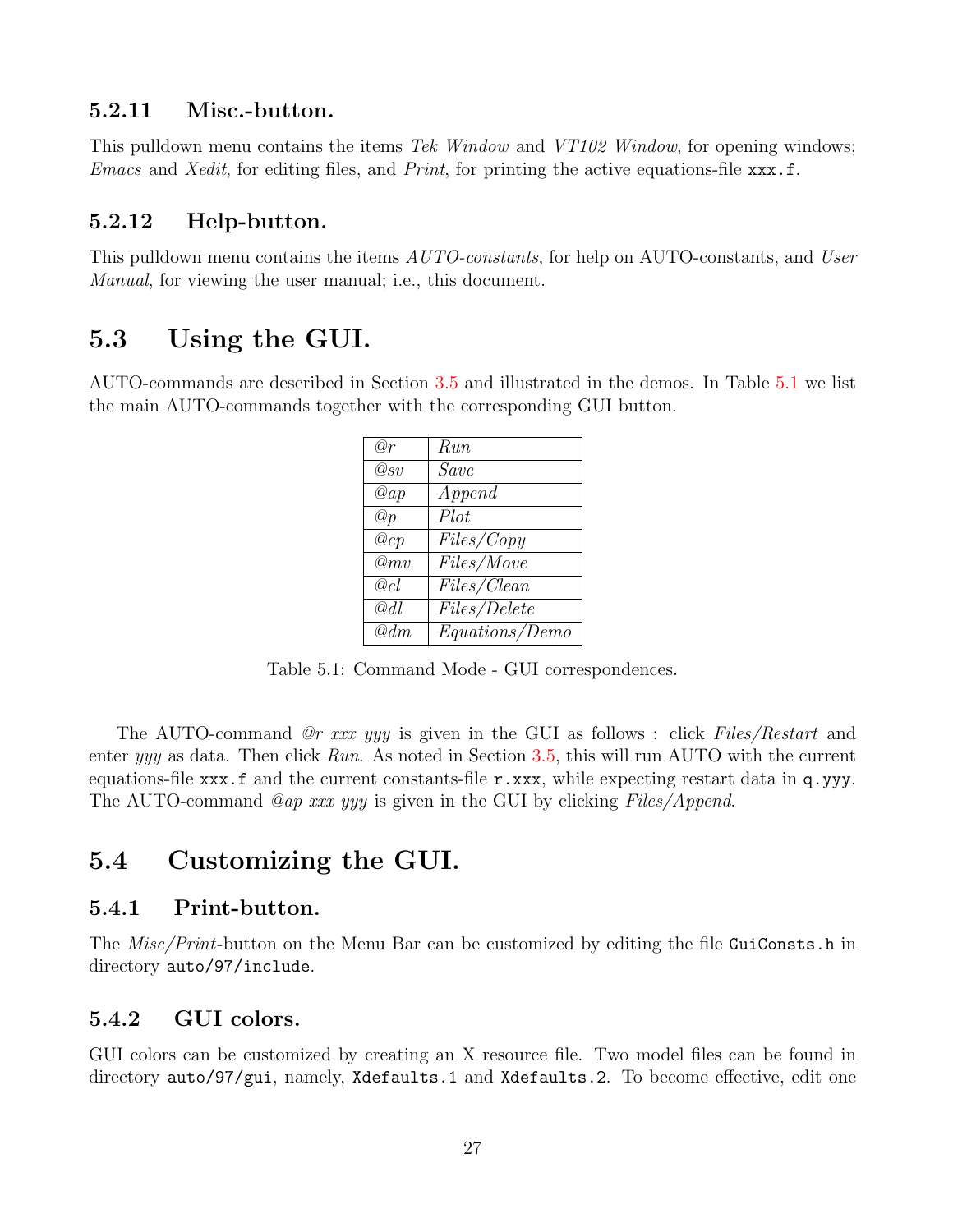of these, if desired, and copy it to .Xdefaults in your home directory. Color names can often be found in the system file /usr/lib/X11/rgb.txt.

## <span id="page-28-0"></span>5.4.3 On-line help.

The file auto/97/include/GuiGlobal.h contains on-line help on AUTO-constants and demos. The text can be updated, subject to a modifiable maximum length. On SGI machines this is 10240 bytes, which can be increased, for example, to 20480 bytes, by replacing the line  $CC =$ cc -Wf, -XNl10240 -O in auto/97/gui/Makefile by  $CC = cc$  -Wf, -XNl20480 -O On other machines, the maximum message length is the system defined maximum string literal length.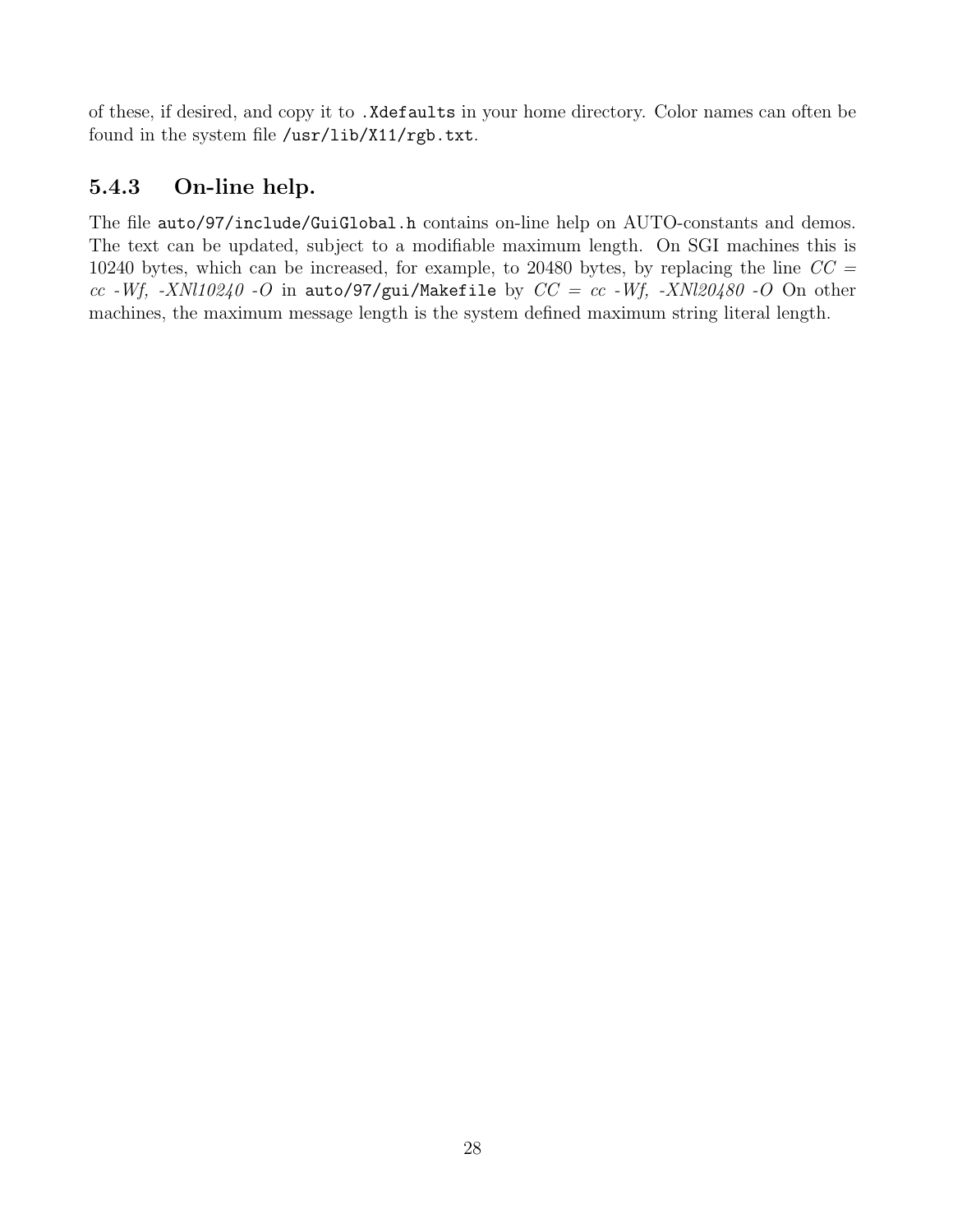# <span id="page-29-0"></span>Chapter 6

# Description of AUTO-Constants.

# <span id="page-29-1"></span>6.1 The AUTO-Constants File.

As described in Section [3.1](#page-14-1), if the equations-file is xxx.f then the constants that define the computation are normally expected in the file  $r.\text{xxx}$ . The general format of this file is the same for all AUTO runs. For example, the file r.ab in directory auto/97/demos/ab is listed below. (The tutorial demo ab is described in detail in Chapter [8](#page-45-0).)

| 2 1 0 1                  | NDIM, IPS, IRS, ILP                        |
|--------------------------|--------------------------------------------|
| $1 \quad 1$              | $NICP, (ICP(I), I=1, NICP)$                |
| 50 4 3 1 1 0 0 0         | NTST, NCOL, IAD, ISP, ISW, IPLT, NBC, NINT |
| 1000.0.150.100.          | NMX, RLO, RL1, AO, A1                      |
| 100 10 2 8 5 3 0         | NPR, MXBF, IID, ITMX, ITNW, NWTN, JAC      |
| $1.e-6$ $1.e-6$ $0.0001$ | EPSL, EPSU, EPSS                           |
| $0.01$ 0.005 0.05 1      | DS, DSMIN, DSMAX, IADS                     |
| $\mathbf{1}$             | $NTHL$ , $((I, THL(I)), I=1, NTHL)$        |
| 11 0.                    |                                            |
| $\Omega$                 | $NTHU$ , $((I, THU(I)), I=1, NTHU)$        |
| $\Omega$                 | $NUZR, ((I, UZR(I)), I=1, NUZR)$           |
|                          |                                            |

The significance of the AUTO-constants, grouped by function, is described in the sections below. Representative demos that illustrate use of the AUTO-constants are also mentioned.

## <span id="page-29-2"></span>6.2 Problem Constants.

#### <span id="page-29-3"></span>6.2.1 NDIM

Dimension of the system of equations as specified in the user-supplied subroutine FUNC.

#### <span id="page-29-4"></span>6.2.2 NBC

The number of boundary conditions as specified in the user-supplied subroutine BCND. (Demos exp, kar.)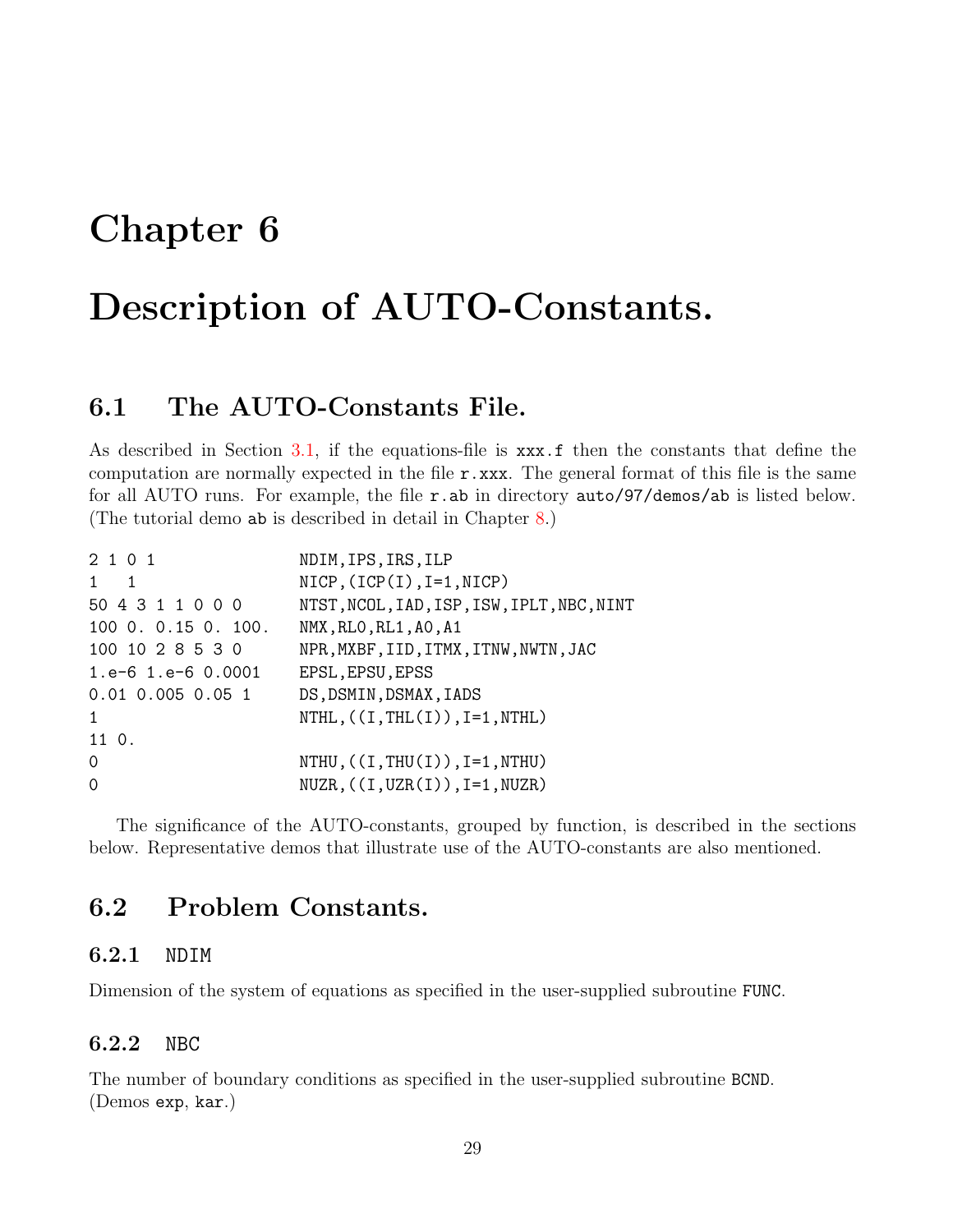#### <span id="page-30-0"></span>6.2.3 NINT

The number of integral conditions as specified in the user-supplied subroutine ICND. (Demos int, lin, obv.)

#### <span id="page-30-1"></span>6.2.4 JAC

Used to indicate whether derivatives are supplied by the user or to be obtained by differencing :

- JAC=0 : No derivatives are given by the user. (Most demos use JAC=0.)
- JAC=1 : Derivatives with respect to state- and problem-parameters are given in the usersupplied subroutines FUNC, BCND, ICND and FOPT, where applicable. This may be necessary for sensitive problems. It is also recommended for computations in which AUTO generates an extended system, for example, when ISW=2. (For ISW see Section [6.8.3.](#page-37-3)) (Demos int, dd2, obt, plp, ops.)

# <span id="page-30-2"></span>6.3 Discretization Constants.

#### <span id="page-30-3"></span>6.3.1 NTST

The number of mesh intervals used for discretization. NTST remains fixed during any particular run, but can be changed when restarting. (For mesh adaption see IAD in Section [6.3.3.](#page-30-5)) Recommended value of NTST : As small as possible to maintain convergence. (Demos exp, ab, spb.)

#### <span id="page-30-4"></span>6.3.2 NCOL

The number of Gauss collocation points per mesh interval,  $(2 \leq NCOL \leq 7)$ . NCOL remains fixed during any given run, but can be changed when restarting at a previously computed solution. The choice NCOL=4, used in most demos, is recommended. If NDIM is "large" and the solutions "very smooth" then NCOL=2 may be appropriate.

#### <span id="page-30-5"></span>6.3.3 IAD

This constant controls the mesh adaption :

- IAD=0 : Fixed mesh. Normally, this choice should never be used, as it may result in spurious solutions. (Demo ext.)
- IAD>0 : Adapt the mesh every IAD steps along the branch. Most demos use IAD=3, which is the strongly recommended value.

When computing "trivial" solutions to a boundary value problem, for example, when all solution components are constant, then the mesh adaption may fail under certain circumstances, and overflow may occur. In such case, try recomputing the solution branch with a fixed mesh (IAD=0). Be sure to set IAD back to IAD=3 for computing eventual non-trivial bifurcating solution branches.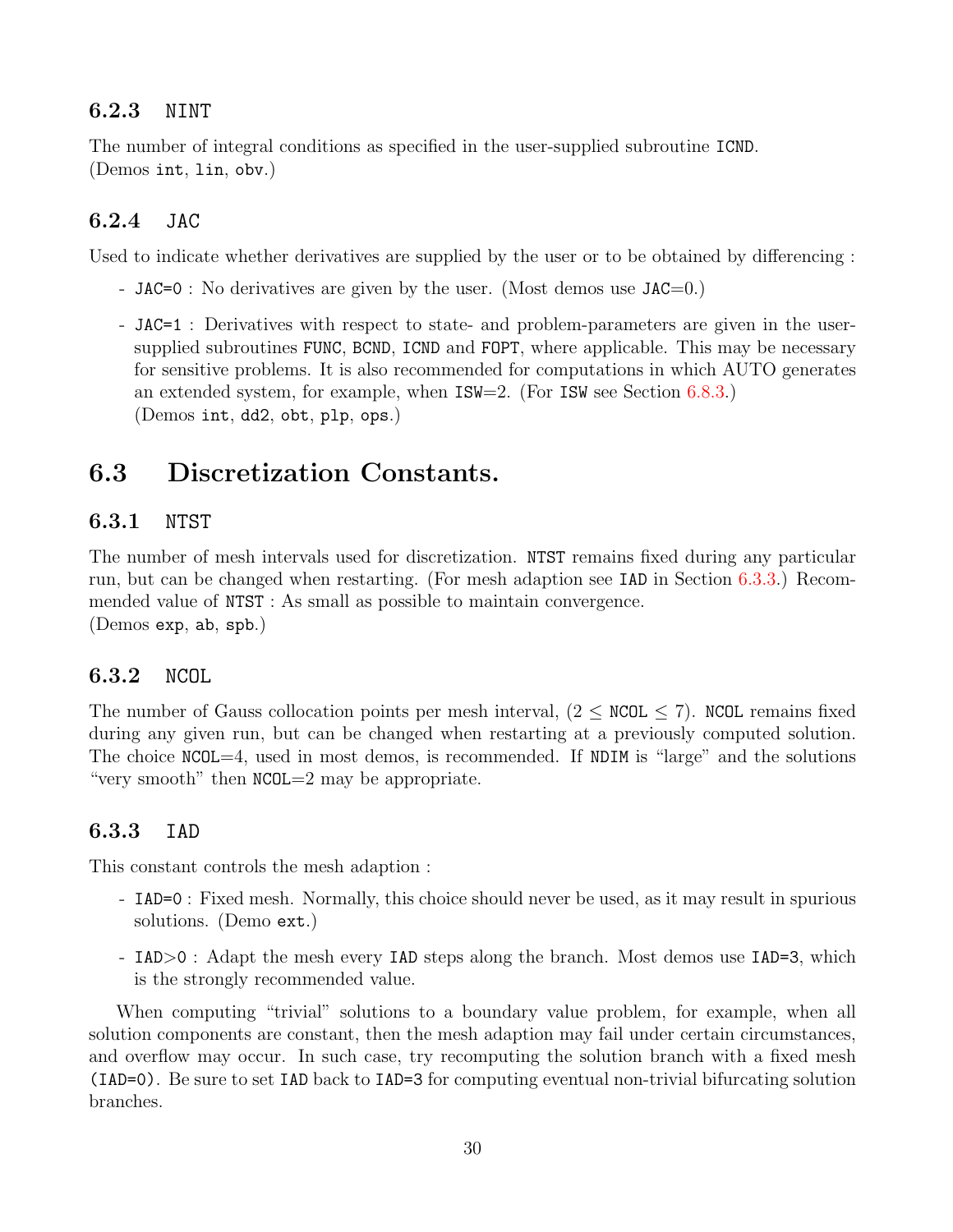# <span id="page-31-0"></span>6.4 Tolerances.

### <span id="page-31-1"></span>6.4.1 EPSL

Relative convergence criterion for equation parameters in the Newton/Chord method. Most demos use  $EPSL=10^{-6}$  or  $EPSL=10^{-7}$ , which is the recommended value range.

### <span id="page-31-2"></span>6.4.2 EPSU

Relative convergence criterion for solution components in the Newton/Chord method. Most demos use  $EPSU=10^{-6}$  or  $EPSU=10^{-7}$ , which is the recommended value range.

## <span id="page-31-3"></span>6.4.3 EPSS

Relative arclength convergence criterion for the detection of special solutions. Most demos use  $EPSS=10^{-4}$  or  $EPSS=10^{-5}$ , which is the recommended value range. Generally, EPSS should be approximately 100 to 1000 times the value of EPSL, EPSU.

## <span id="page-31-4"></span>6.4.4 ITMX

The maximum number of iterations allowed in the accurate location of special solutions, such as bifurcations, folds, and user output points, by Müller's method with bracketing. The recommended value is  $ITMX=8$ , used in most demos.

### <span id="page-31-5"></span>6.4.5 NWTN

After NWTN Newton iterations the Jacobian is frozen, i.e., AUTO uses full Newton for the first NWTN iterations and the Chord method for iterations NWTN+1 to ITNW. The choice NWTN=3 is strongly recommended and used in most demos. Note that this constant is only effective for ODEs, i.e., for solving the piecewise polynomial collocation equations. For algebraic systems AUTO always uses full Newton.

### <span id="page-31-6"></span>6.4.6 ITNW

The maximum number of combined Newton-Chord iterations. When this maximum is reached, the step will be retried with half the stepsize. This is repeated until convergence, or until the minimum stepsize is reached. In the latter case the computation of the branch is discontinued and a message printed in fort.9. The recommended value is ITNW=5, but ITNW=7 may be used for "difficult" problems, for example, demos spb, chu, plp, etc.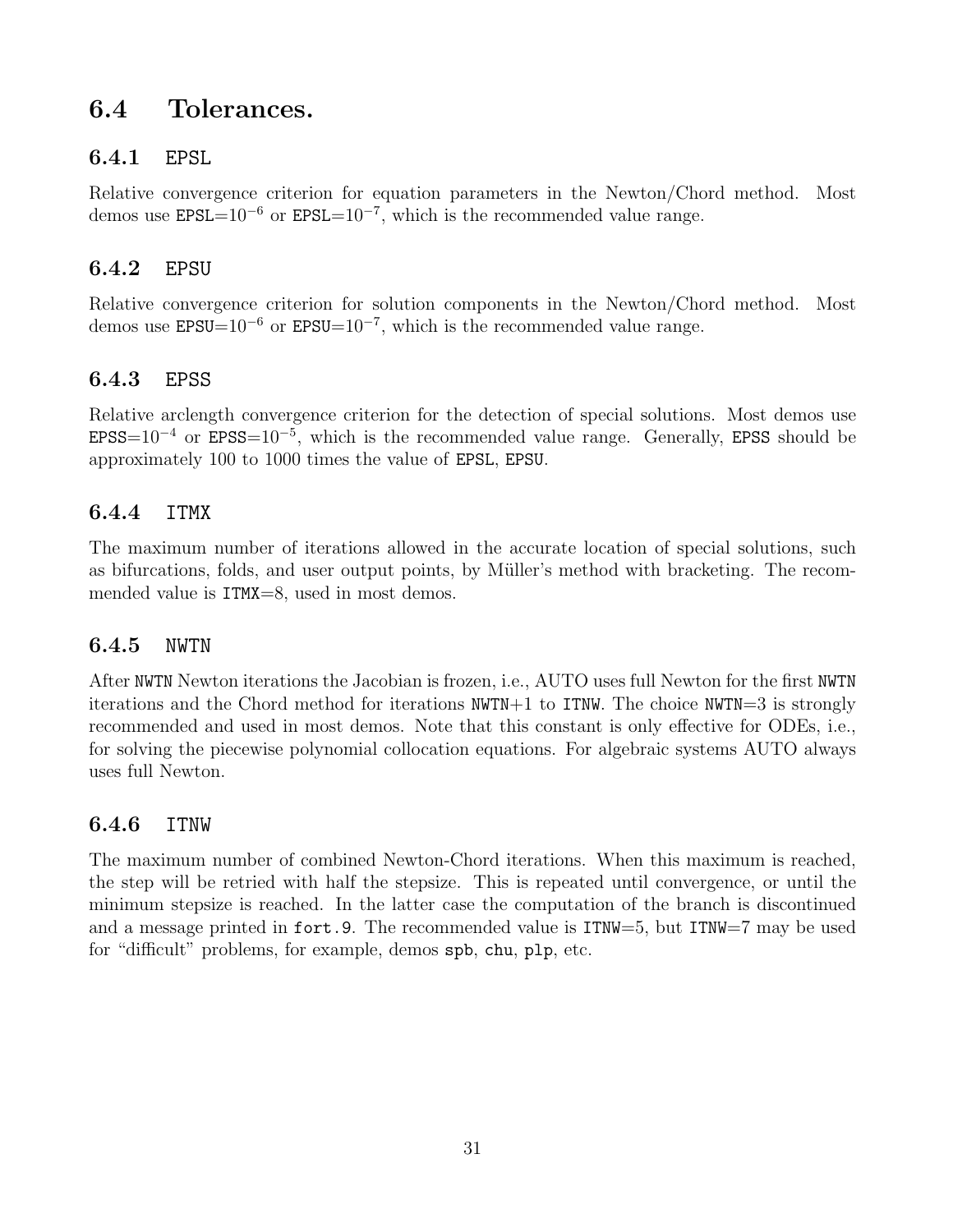# <span id="page-32-0"></span>6.5 Continuation Step Size.

### <span id="page-32-1"></span>6.5.1 DS

AUTO uses pseudo-arclength continuation for following solution branches. The pseudo-arclength stepsize is the distance between the current solution and the next solution on a branch. By default, this distance includes all state variables (or state functions) and all free parameters. The constant DS defines the pseudo-arclength stepsize to be used for the first attempted step along any branch. (Note that if IADS>0 then DS will automatically be adapted for subsequent steps and for failed steps.) DS may be chosen positive or negative; changing its sign reverses the direction of computation. The relation  $DSMIN \leq |DS| \leq DSMAX$  must be satisfied. The precise choice of DS is problem-dependent; the demos use a value that was found appropriate after some experimentation.

### <span id="page-32-2"></span>6.5.2 DSMIN

This is minimum allowable absolute value of the pseudo-arclength stepsize. DSMIN must be positive. It is only effective if the pseudo-arclength step is adaptive, i.e., if IADS>0. The choice of DSMIN is highly problem-dependent; most demos use a value that was found appropriate after some experimentation. See also the discussion in Section [7.2.](#page-42-2)

### <span id="page-32-3"></span>6.5.3 DSMAX

The maximum allowable absolute value of the pseudo-arclength stepsize. DSMAX must be positive. It is only effective if the pseudo-arclength step is adaptive, i.e., if IADS>0. The choice of DSMAX is highly problem-dependent; most demos use a value that was found appropriate after some experimentation. See also the discussion in Section [7.2](#page-42-2).

## <span id="page-32-4"></span>6.5.4 IADS

This constant controls the frequency of adaption of the pseudo-arclength stepsize.

- IADS=0 : Use fixed pseudo-arclength stepsize, i.e., the stepsize will be equal to the specified value of DS for every step. The computation of a branch will be discontinued as soon as the maximum number of iterations ITNW is reached. This choice is not recommended. (Demo tim.)
- IADS>0 : Adapt the pseudo-arclength stepsize after every IADS steps. If the Newton/Chord iteration converges rapidly then |DS| will be increased, but never beyond DSMAX. If a step fails then it will be retried with half the stepsize. This will be done repeatedly until the step is successful or until |DS| reaches DSMIN. In the latter case nonconvergence will be signalled. The strongly recommended value is  $IADS=1$ , which is used in almost all demos.

### <span id="page-32-5"></span>6.5.5 NTHL

By default, the pseudo-arclength stepsize includes all state variables (or state functions) and all free parameters. Under certain circumstances one may want to modify the weight accorded to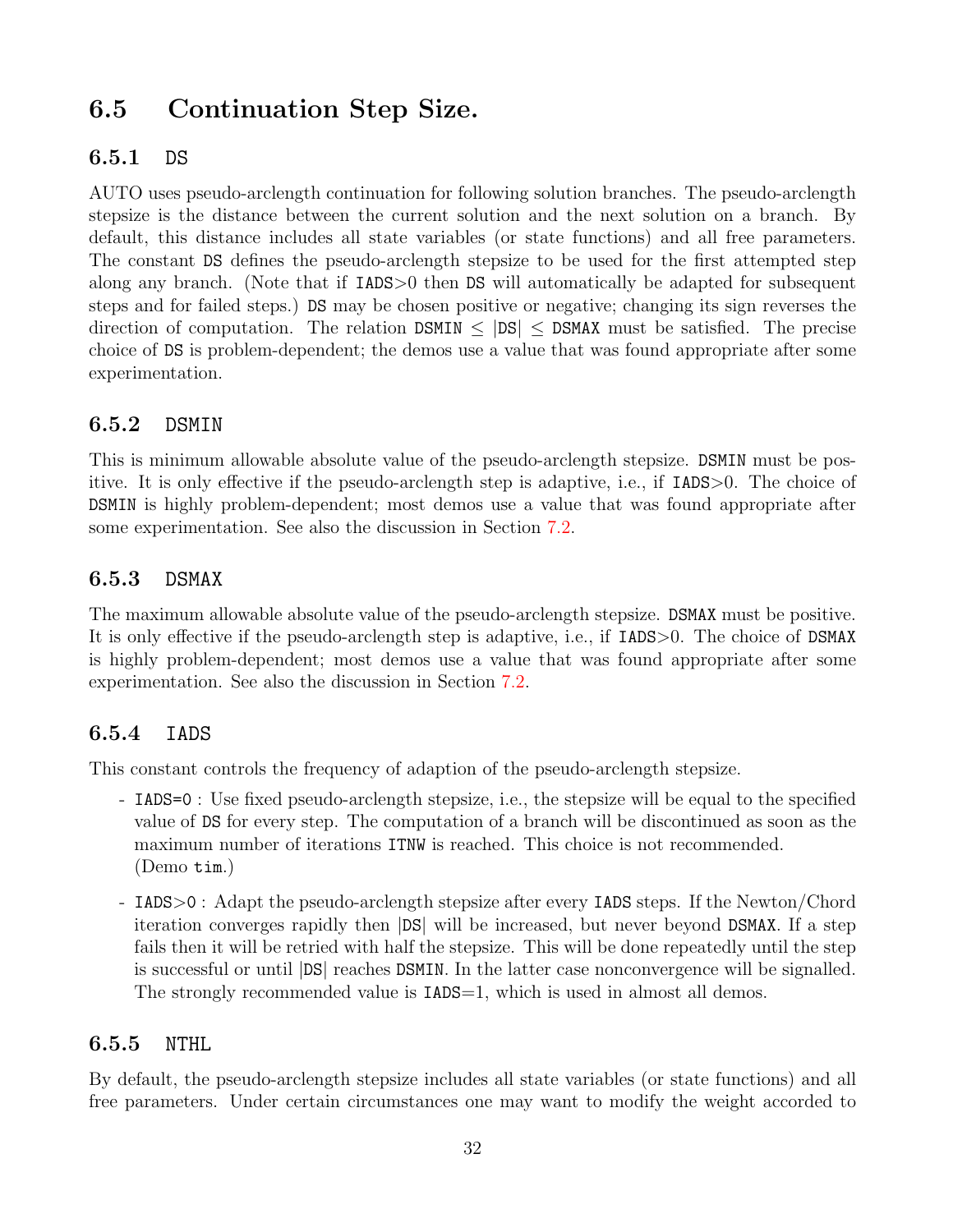individual parameters in the definition of stepsize. For this purpose, NTHL defines the number of parameters whose weight is to be modified. If NTHL=0 then all weights will have default value 1.0 If NTHL>0 then one must enter NTHL pairs, *Parameter Index* Weight, with each pair on a separate line.

For example, for the computation of periodic solutions it is recommended that the period not be included in the pseudo-arclength continuation stepsize, in order to avoid period-induced limitations on the stepsize near orbits of infinite period. This exclusion can be accomplished by setting NTHL=1, with, on a separate line, the pair 11 0.0 . Most demos that compute periodic solutions use this option; see for example demo ab.

#### <span id="page-33-0"></span>6.5.6 NTHU

Under certain circumstances one may want to modify the weight accorded to individual state variables (or state functions) in the definition of stepsize. For this purpose, NTHU defines the number of states whose weight is to be modified. If NTHU=0 then all weights will have default value 1.0. If NTHU $>0$  then one must enter NTHU pairs, *State Index Weight*, with each pair on a separate line. At present none of the demos use this option.

## <span id="page-33-1"></span>6.6 Diagram Limits.

There are three ways to limit the computation of a branch :

- By appropriate choice of the computational window defined by the constants RL0, RL1, A0, and A1. One should always check that the starting solution lies within this computational window, otherwise the computation will stop immediately at the starting point.
- By specifying the maximum number of steps, NMX.
- By specifying a negative parameter index in the list associated with the constant NUZR; see Section [6.9.4](#page-41-1).

#### <span id="page-33-2"></span>6.6.1 NMX

The maximum number of steps to be taken along any branch.

#### <span id="page-33-3"></span>6.6.2 RL0

The lower bound on the principal continuation parameter. (This is the parameter which appears first in the ICP list; see Section  $6.7.1$ .

#### <span id="page-33-4"></span>6.6.3 RL1

The upper bound on the principal continuation parameter.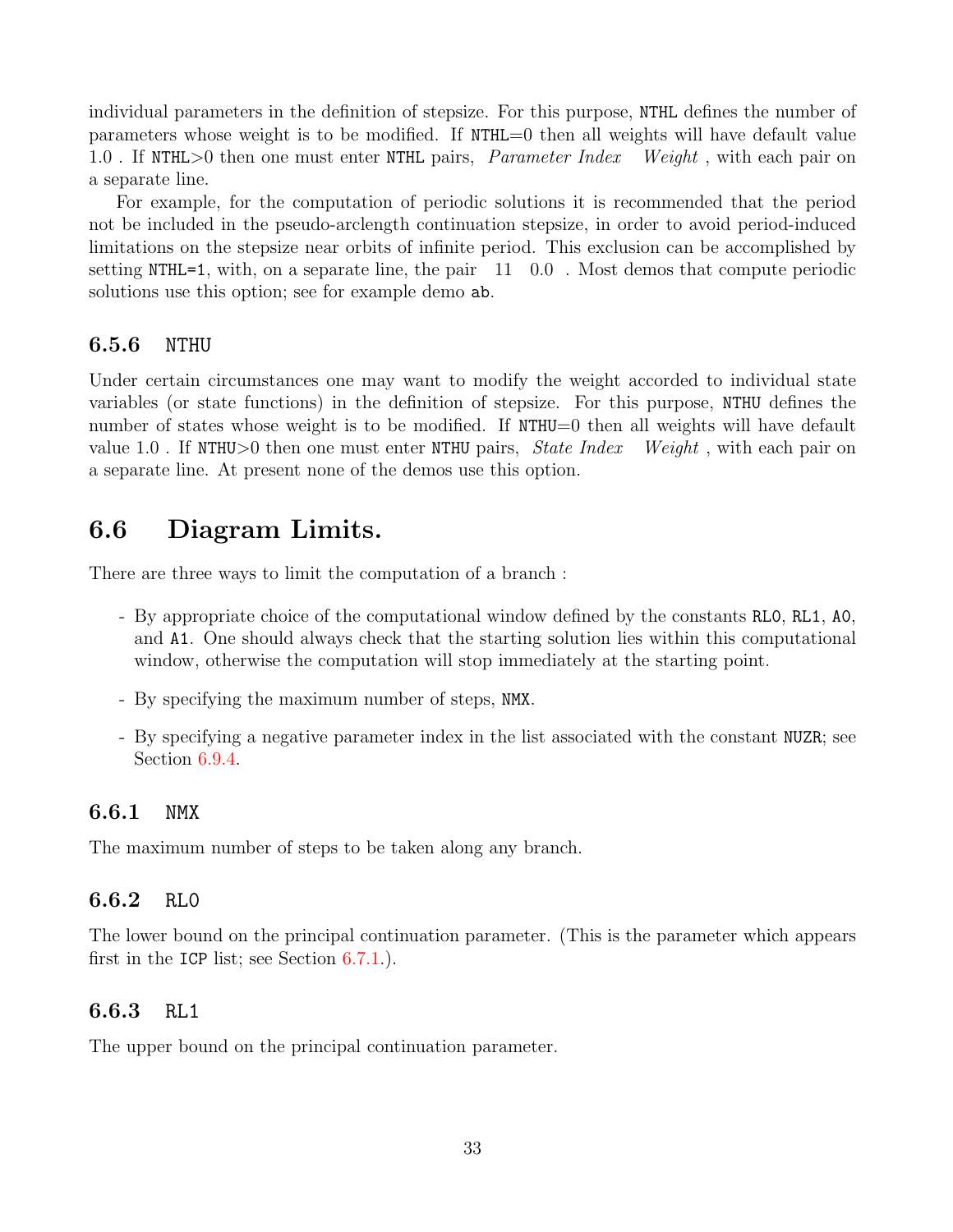#### <span id="page-34-0"></span>6.6.4 A0

The lower bound on the principal solution measure. (By default, if IPLT=0, the principal solution measure is the  $L_2$ -norm of the state vector or state vector function. See the AUTO-constant IPLT in Section [6.9.3](#page-41-0) for choosing another principal solution measure.)

#### <span id="page-34-1"></span>6.6.5 A1

The upper bound on the principal solution measure.

## <span id="page-34-2"></span>6.7 Free Parameters.

#### <span id="page-34-3"></span>6.7.1 NICP, ICP

For each equation type and for each continuation calculation there is a typical ("generic") number of problem parameters that must be allowed to vary, in order for the calculations to be properly posed. The constant NICP indicates how many free parameters have been specified, while the array ICP actually designates these free parameters. The parameter that appears first in the ICP list is called the "principal continuation parameter". Specific examples and special cases are described below.

#### <span id="page-34-4"></span>6.7.2 Fixed points.

The simplest case is the continuation of a solution branch to the system  $f(u, p) = 0$ , where  $f(\cdot, \cdot), u \in \mathbb{R}^n$ , cf. Equation [\(2.1](#page-10-3)). Such a system arises in the continuation of ODE stationary solutions and in the continuation of fixed points of discrete dynamical systems. There is only one free parameter here, so  $NICP=1$ .

As a concrete example, consider Run 1 of demo ab, where  $NICP=1$ , with  $ICP(1)=1$ . Thus, in this run PAR(1) is designated as the free parameter.

#### <span id="page-34-5"></span>6.7.3 Periodic solutions and rotations.

The continuation of periodic solutions and rotations generically requires two parameters, namely, one problem parameter and the period. Thus, in this case  $MCP=2$ . For example, in Run 2 of demo ab we have NICP=2, with  $ICP(1)=1$  and  $ICP(2)=11$ . Thus, in this run, the free parameters are PAR(1) and PAR(11). (Note that AUTO reserves PAR(11) for the period.)

Actually, for periodic solutions, one can set NICP=1 and only specify the index of the free problem parameter, as AUTO will automatically addd PAR(11). However, in this case the period will not appear in the screen output and in the fort. 7 output-file.

For fixed period orbits one must set NICP=2 and specify two free problem parameters. For example, in Run 7 of demo  $pp2$ , we have NICP=2, with PAR(1) and PAR(2) specified as free problem parameters. The period PAR(11) is fixed in this run. If the period is large then such a continuation provides a simple and effective method for computing a locus of homoclinic orbits.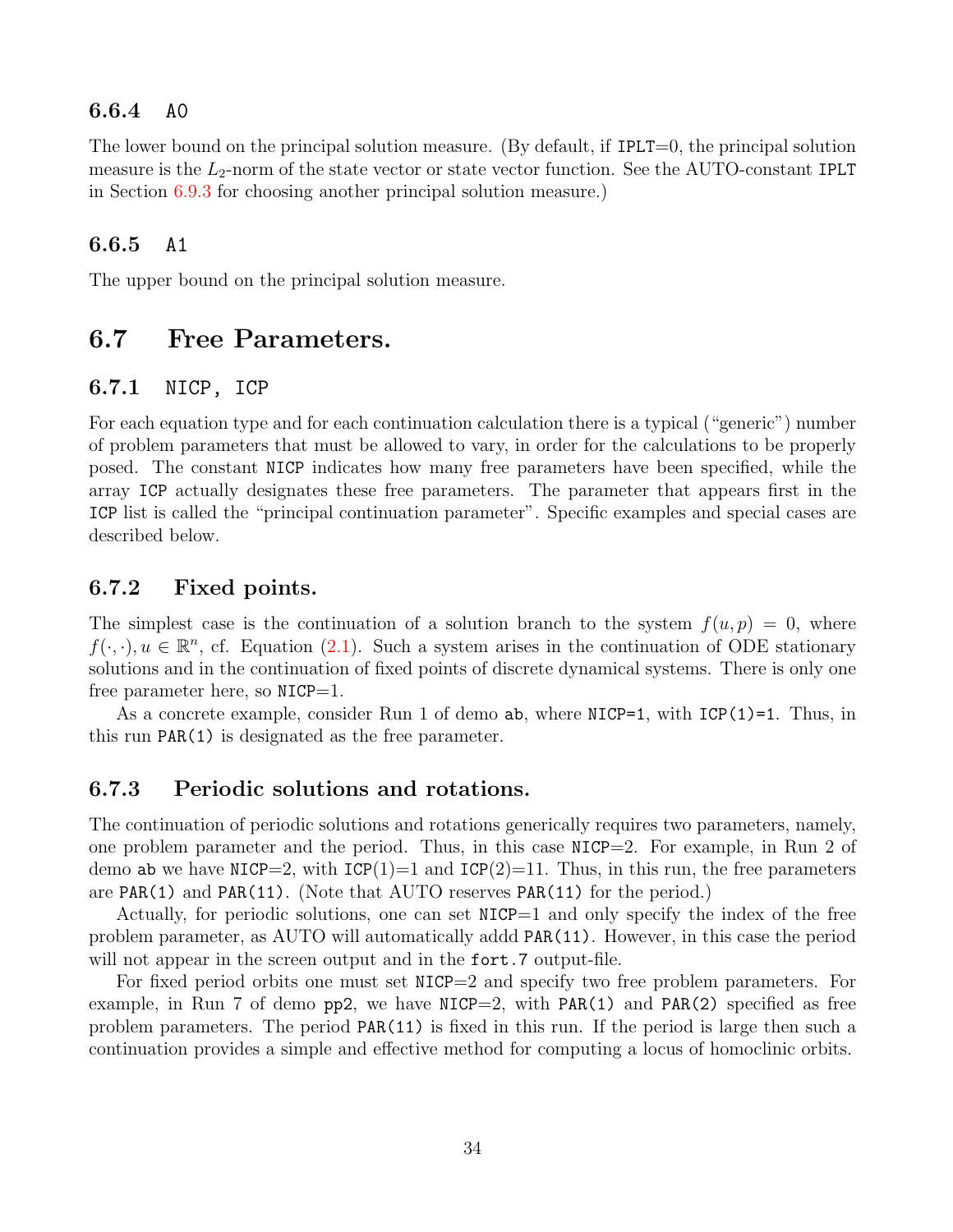#### <span id="page-35-0"></span>6.7.4 Folds and Hopf bifurcations.

The continuation of folds for algebraic problems and the continuation of Hopf bifurcations requires two free problem parameters, i.e., NICP=2. For example, to continue a fold in Run 3 of demo ab, we have  $NICP=2$ , with PAR(1) and PAR(3) specified as free parameters. Note that one must set ISW=2 for computing such loci of special solutions. Also note that in the continuation of folds the principal continuation parameter must be the one with respect to which the fold was located.

#### <span id="page-35-1"></span>6.7.5 Folds and period-doublings.

The continuation of folds, for periodic orbits and rotations, and the continuation of perioddoubling bifurcations require two free problem parameters plus the free period. Thus, one would normally set NICP=3. For example, in Run 6 of demo pen, where a locus of period-doubling bifurcations is computed for rotations, we have  $NICP=3$ , with PAR(2), PAR(3), and PAR(11) specified as free parameters. Note that one must set ISW=2 for computing such loci of special solutions. Also note that in the continuation of folds the principal continuation parameter must be the one with respect to which the fold was located.

Actually, one may set NICP=2, and only specify the problem parameters, as AUTO will automatically add the period. For example, in Run 3 of demo plp, where a locus of folds is computed for periodic orbits, we have  $NICP=2$ , with PAR(4) and PAR(1) specified as free parameters. However, in this case the period will not appear in the screen output and in the fort.7 output-file.

To continue a locus of folds or period-doublings with fixed period, simply set NICP=3 and specify three problem parameters, not including  $PAR(11)$ .

#### <span id="page-35-2"></span>6.7.6 Boundary value problems.

The simplest case is that of boundary value problems where NDIM=NBC and where NINT=0. Then, generically, one free problem parameter is required for computing a solution branch. For example, in demo exp, we have  $NDIM=NEC=2$ ,  $NINT=0$ . Thus  $NICP=1$ . Indeed, in this demo one free parameter is designated, namely PAR(1).

More generally, for boundary value problems with integral constraints, the generic number of free parameters is NBC + NINT−NDIM +1. For example, in demo lin, we have NDIM=2, NBC=2, and NINT=1. Thus NICP=2. Indeed, in this demo two free parameters are designated, namely  $PAR(1)$  and  $PAR(3)$ .

#### <span id="page-35-3"></span>6.7.7 Boundary value folds.

To continue a locus of folds for a general boundary value problem with integral constraints, set NICP=NBC+NINT−NDIM+2, and specify this number of parameter indices to designate the free parameters.

#### <span id="page-35-4"></span>6.7.8 Optimization problems.

In algebraic optimization problems one must set  $\text{ICP}(1)=10$ , as AUTO uses PAR(10) as principal continuation parameter to monitor the value of the objective function. Furthermore, one must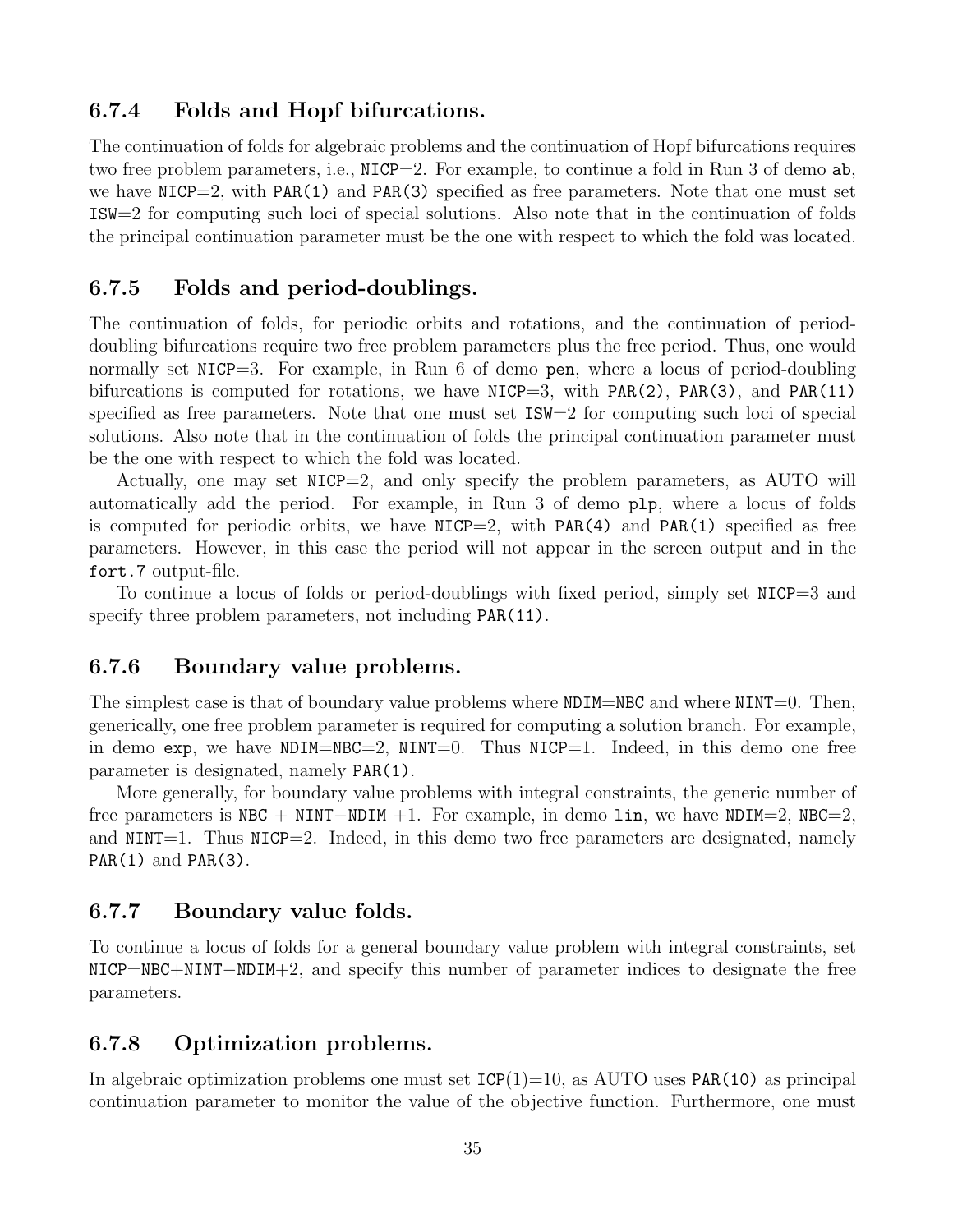designate one free equation parameter in  $\text{ICP}(2)$ . Thus,  $\text{NICP}=2$  in the first run.

Folds with respect to PAR(10) correspond to extrema of the objective function. In a second run one can restart at such a fold, with an additional free equation parameter specified in  $\text{ICP}(3)$ . Thus, NICP=3 in the second run.

The above procedure can be repeated. For example, folds from the second run can be continued in a third run with three equation parameters specified in addition to  $PAR(10)$ . Thus,  $NICP=4$  in the third run.

For a simple example see demo opt, where a four-parameter extremum is located. Note that NICP=5 in each of the four constants-files of this demo, with the indices of PAR(10) and PAR(1)-PAR(4) specified in ICP. Thus, in the first three runs, there are overspecified parameters. However, AUTO will always use the correct number of parameters. Although the overspecified parameters will be printed, their values will remain fixed.

#### 6.7.9 Internal free parameters.

The actual continuation scheme in AUTO may use additional free parameters that are automatically added. The simplest example is the computation of periodic solutions and rotations, where AUTO automatically adds the period, if not specified. The computation of loci of folds, Hopf bifurcations, and period-doublings also requires additional internal continuation parameters. These will be automatically added, and their indices will be greater than 10.

#### <span id="page-36-0"></span>6.7.10 Parameter overspecification.

The number of specified parameter indices is allowed to be be greater than the generic number. In such case there will be "overspecified" parameters, whose values will appear in the screen and fort.7 output, but which are not part of the continuation process. A simple example is provided by demo opt, where the first three runs have overspecified parameters whose values, although constant, are printed.

There is, however, a more useful application of parameter overspecification. In the usersupplied subroutine PVLS one can define solution measures and assign these to otherwise unused parameters. Such parameters can then be overspecified, in order to print them on the screen and in the fort.7 output. It is important to note that such overspecified parameters must appear at the end of the ICP list, as they cannot be used as true continuation parameters.

For an example of using parameter overspecification for printing user-defined solution measures, see demo pvl. This is a boundary value problem (Bratu's equation) which has only one true continuation parameter, namely PAR(1). Three solution measures are defined in the subroutine PVLS, namely, the  $L_2$ -norm of the first solution component, the minimum of the second component, and the left boundary value of the second component. These solution measures are assigned to PAR(2), PAR(3), and PAR(4), respectively. In the constants-file  $r.$  pvl we have NICP=4, with PAR(1)-PAR(4) specified as parameters. Thus, in this example, PAR(2)-PAR(4) are overspecified. Note that PAR(1) must appear first in the ICP list; the other parameters cannot be used as true continuation parameters.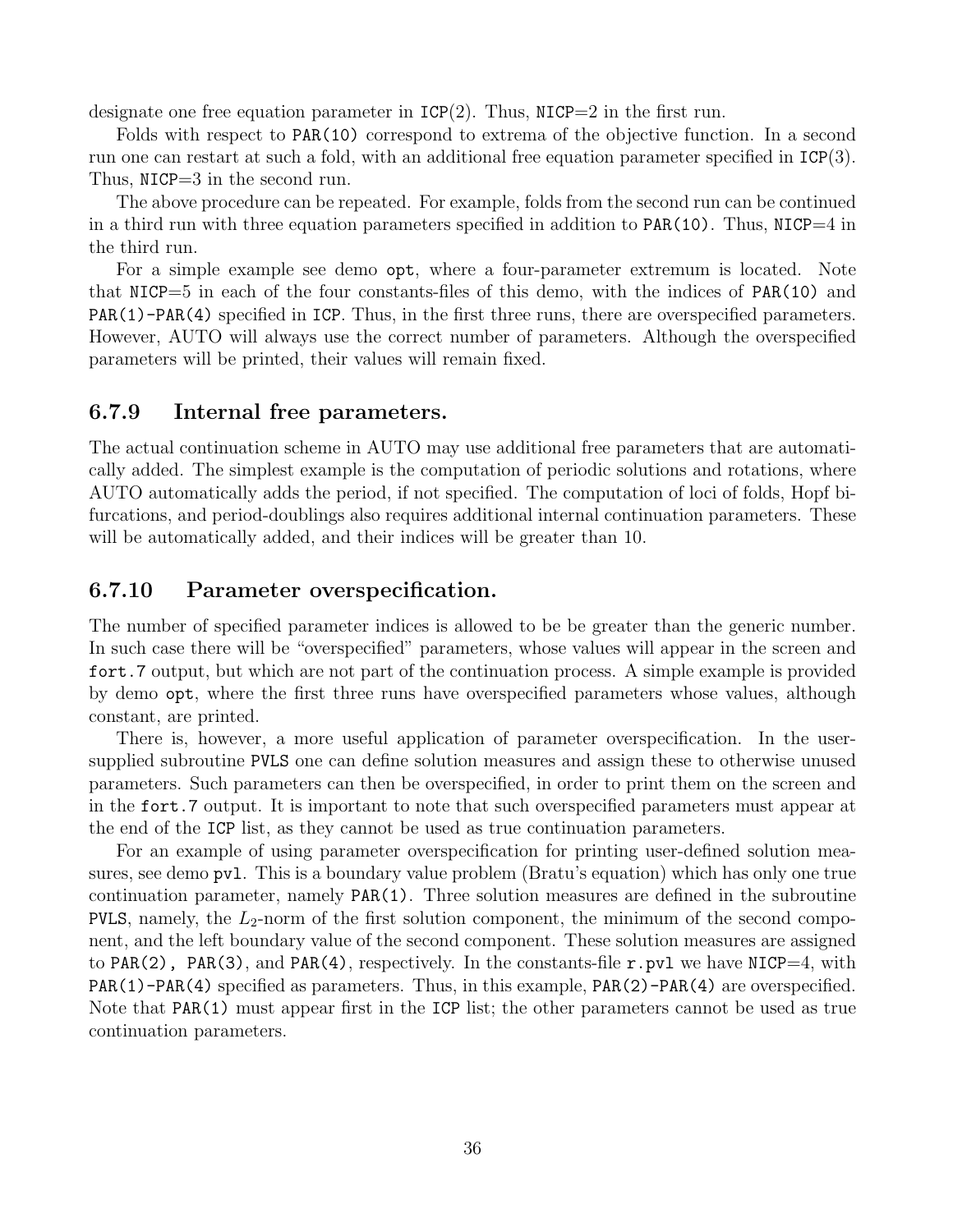# 6.8 Computation Constants.

#### 6.8.1 ILP

- ILP=0 : No detection of folds. This choice is recommended.
- ILP=1 : Detection of folds. To be used if subsequent fold continuation is intended.

#### 6.8.2 ISP

This constant controls the detection of branch points, period-doubling bifurcations, and torus bifurcations.

- ISP=0 : This setting disables the detection of branch points, period-doubling bifurcations, and torus bifurcations and the computation of Floquet multipliers.
- ISP=1 : Branch points are detected for algebraic equations, but not for periodic solutions and boundary value problems. Period-doubling bifurcations and torus bifurcations are not located either. However, Floquet multipliers are computed.
- ISP=2 : This setting enables the detection of all special solutions. For periodic solutions and rotations, the choice  $ISP=2$  should be used with care, due to potential inaccuracy in the computation of the linearized Poincaré map and possible rapid variation of the Floquet multipliers. The linearized Poincaré map always has a multiplier  $z = 1$ . If this multiplier becomes inaccurate then the automatic detection of secondary periodic bifurcations will be discontinued and a warning message will be printed in fort.9. See also Section [7.4](#page-43-0).
- ISP=3 : Branch points will be detected, but AUTO will not monitor the Floquet multipliers. Period-doubling and torus bifurcations will go undetected. This option is useful for certain problems with non-generic Floquet behavior.

#### 6.8.3 ISW

This constant controls branch switching at branch points for the case of differential equations. Note that branch switching is automatic for algebraic equations.

- ISW=1 : This is the normal value of ISW.
- ISW=−1 : If IRS is the label of a branch point or a period-doubling bifurcation then branch switching will be done. For period doubling bifurcations it is recommended that NTST be increased. For examples see Run 2 and Run 3 of demo lor, where branch switching is done at period-doubling bifurcations, and Run 2 and Run 3 of demo bvp, where branch switching is done at a transcritical branch point.
- ISW=2 : If IRS is the label of a fold, a Hopf bifurcation point, or a period-doubling bifurcation then a locus of such points will be computed. An additional free parameter must be specified for such continuations; see also Section [6.7](#page-34-0).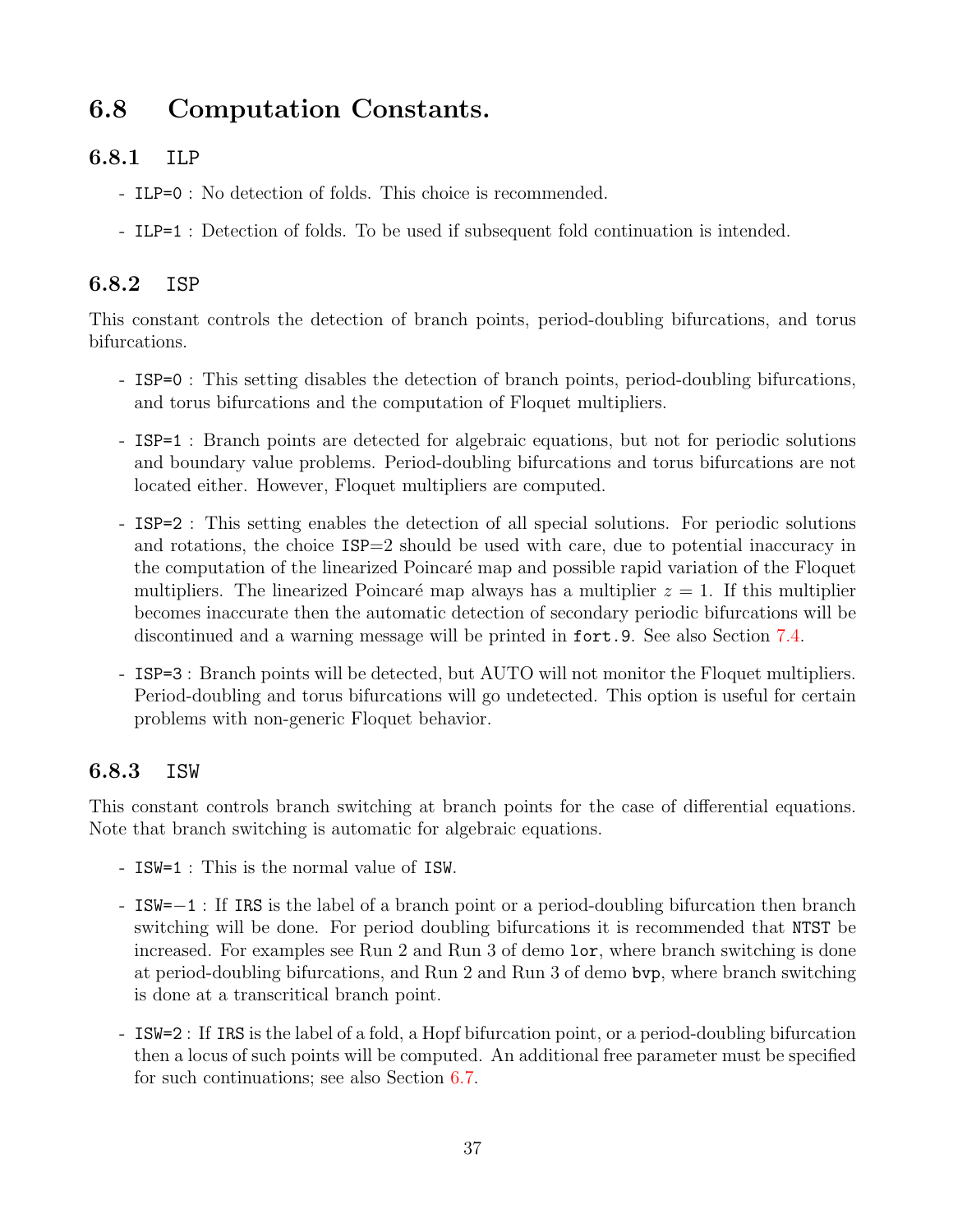#### 6.8.4 MXBF

This constant, which is effective for algebraic problems only, sets the maximum number of bifurcations to be treated. Additional branch points will be noted, but the corresponding bifurcating branches will not be computed. If MXBF is positive then the bifurcating branches of the first MXBF branch points will be traced out in both directions. If MXBF is negative then the bifurcating branches of the first |MXBF| branch points will be traced out in only one direction.

#### 6.8.5 IRS

This constant sets the label of the solution where the computation is to be restarted.

- IRS=0 : This setting is typically used in the first run of a new problem. In this case a starting solution must be defined in the user-supplied subroutine STPNT; see also Section [3.3.](#page-15-0) For representative examples of analytical starting solutions see demos ab and frc. For starting from unlabeled numerical data see the  $\mathcal{Q}$  command (Section [3.5\)](#page-16-0) and demos lor and pen.
- IRS>0 : Restart the computation at the previously computed solution with label IRS. This solution is normally expected to be in the current data-file q.xxx; see also the  $\mathcal{Q}_r$  and  $\mathcal{Q}_R$ commands in Section [3.5.](#page-16-0) Various AUTO-constants can be modified when restarting.

#### 6.8.6 IPS

This constant defines the problem type :

- IPS=0 : An algebraic bifurcation problem. Hopf bifurcations will not be detected and stability properties will not be indicated in the fort.7 output-file.
- IPS=1 : Stationary solutions of ODEs with detection of Hopf bifurcations. The sign of PT, the point number, in fort.7 is used to indicate stability :  $-$  is stable,  $+$  is unstable. (Demo ab.)
- IPS=-1 : Fixed points of the discrete dynamical system  $u^{(k+1)} = f(u^{(k)}, p)$ , with detection of Hopf bifurcations. The sign of PT in fort.7 indicates stability :  $-$  is stable,  $+$  is unstable. (Demo dd2.)
- IPS=−2 : Time integration using implicit Euler. The AUTO-constants DS, DSMIN, DSMAX, and ITNW, NWTN control the stepsize. In fact, pseudo-arclength is used for "continuation in time". Note that the time discretization is only first order accurate, so that results should be carefully interpreted. Indeed, this option has been included primarily for the detection of stationary solutions, which can then be entered in the user-supplied subroutine STPNT. (Demo ivp.)
- IPS=2 : Computation of periodic solutions. Starting data can be a Hopf bifurcation point (Run 2 of demo ab), a periodic orbit from a previous run (Run 4 of demo pp2), an analytically known periodic orbit (Run 1 of demo frc), or a numerically known periodic orbit (Demo lor). The sign of PT in fort.7 is used to indicate stability :  $-$  is stable ,  $+$  is unstable or unknown.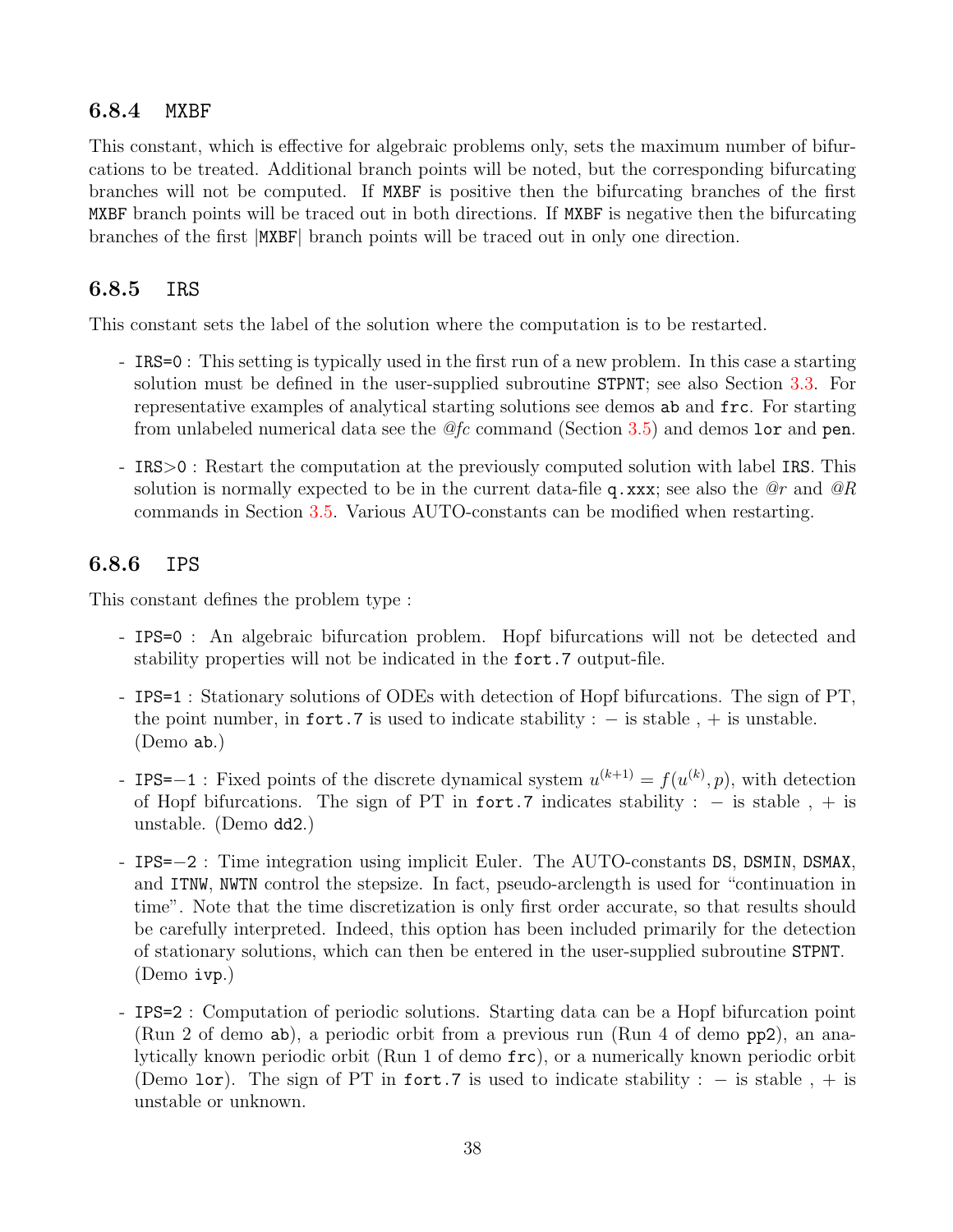- IPS=4 : A boundary value problem. Boundary conditions must be specified in the usersupplied subroutine BCND and integral constraints in ICND. The AUTO-constants NBC and NINT must be given correct values. (Demos exp, int, kar.)
- IPS=5 : Algebraic optimization problems. The objective function must be specified in the user-supplied subroutine FOPT. (Demo opt.)
- IPS=7 : A boundary value problem with computation of Floquet multipliers. This is a very special option; for most boundary value problems one should use IPS=4. Boundary conditions must be specified in the user-supplied subroutine BCND and integral constraints in ICND. The AUTO-constants NBC and NINT must be given correct values.
- IPS=9 : This option is used in connection with the HomCont algorithms described in Chapters [16](#page-107-0)[-22](#page-148-0) for the detection and continuation of homoclinic bifurcations. (Demos san, mtn, kpr, cir, she, rev.)
- IPS=11 : Spatially uniform solutions of a system of parabolic PDEs, with detection of traveling wave bifurcations. The user need only define the nonlinearity (in subroutine FUNC), initialize the wave speed in PAR(10), initialize the diffusion constants in PAR(15,16, $\cdots$ ), and set a free equation parameter in  $ICP(1)$ . (Run 2 of demo wav.)
- IPS=12 : Continuation of traveling wave solutions to a system of parabolic PDEs. Starting data can be a Hopf bifurcation point from a previous run with IPS=11, or a traveling wave from a previous run with IPS=12. (Run 3 and Run 4 of demo wav.)
- IPS=14 : Time evolution for a system of parabolic PDEs subject to periodic boundary conditions. Starting data may be solutions from a previous run with IPS=12 or 14. Starting data can also be specified in STPNT, in which case the wave length must be specified in PAR(11), and the diffusion constants in PAR(15,16, $\cdots$ ). AUTO uses PAR(14) for the time variable. DS, DSMIN, and DSMAX govern the pseudo-arclength continuation in the space-time variables. Note that the time discretization is only first order accurate, so that results should be carefully interpreted. Indeed, this option is mainly intended for the detection of stationary waves. (Run 5 of demo wav.)
- IPS=15 : Optimization of periodic solutions. The integrand of the objective functional must be specified in the user supplied subroutine FOPT. Only PAR(1-9) should be used for problem parameters. PAR(10) is the value of the objective functional, PAR(11) the period, PAR(12) the norm of the adjoint variables, PAR(14) and PAR(15) are internal optimality variables. PAR(21-29) and PAR(31) are used to monitor the optimality functionals associated with the problem parameters and the period. Computations can be started at a solution computed with IPS=2 or IPS=15. For a detailed example see demo ops.
- IPS=16 : This option is similar to IPS=14, except that the user supplies the boundary conditions. Thus this option can be used for time-integration of parabolic systems subject to user-defined boundary conditions. For examples see the first runs of demos pd1, pd2, and bru. Note that the space-derivatives of the initial conditions must also be supplied in the user supplied subroutine STPNT. The initial conditions must satisfy the boundary conditions. This option is mainly intended for the detecting stationary solutions.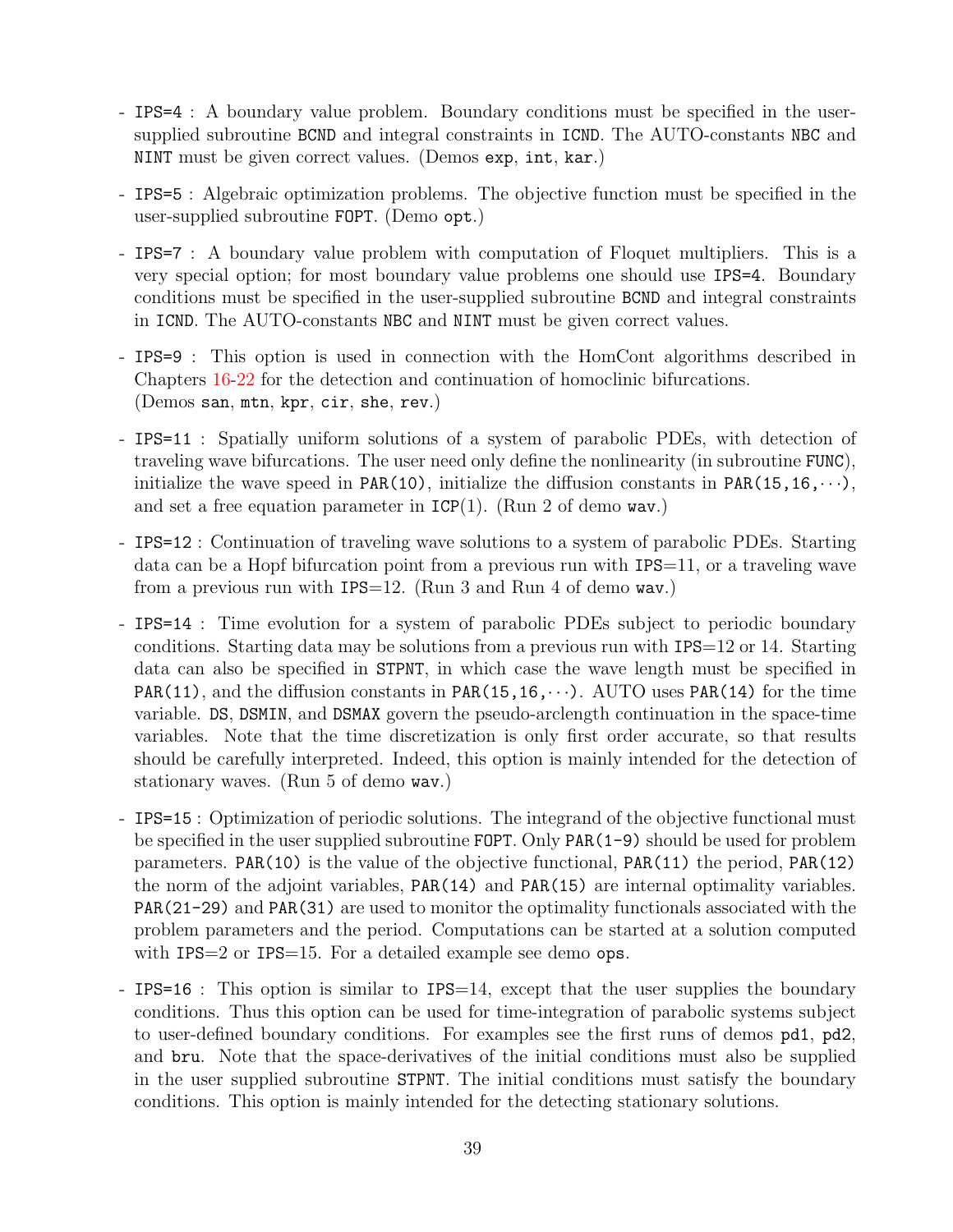- IPS=17 : This option can be used to continue stationary solutions of parabolic systems obtained from an evolution run with  $IPS=16$ . For examples see the second runs of demos pd1 and pd2.

# 6.9 Output Control.

#### 6.9.1 NPR

This constant can be used to regularly write fort. 8 plotting and restart data. IF NPR $>0$  then such output is written every NPR steps. IF NPR=0 or if NPR $>$ NMX then no such output is written. Note that special solutions, such as branch points, folds, end points, etc., are always written in fort.8. Furthermore, one can specify parameter values where plotting and restart data is to be written; see Section [6.9.4](#page-41-0). For these reasons, and to limit the output volume, it is recommended that NPR output be kept to a minimum.

#### 6.9.2 IID

This constant controls the amount of diagnostic output printed in fort.9 : the greater IID the more detailed the diagnostic output.

- IID=0 : Minimal diagnostic output. This setting is not recommended.
- IID=2 : Regular diagnostic output. This is the recommended value of IID.
- IID=3 : This setting gives additional diagnostic output for algebraic equations, namely the Jacobian and the residual vector at the starting point. This information, which is printed at the beginning of fort.9, is useful for verifying whether the starting solution in STPNT is indeed a solution.
- IID=4 : This setting gives additional diagnostic output for differential equations, namely the reduced system and the associated residual vector. This information is printed for every step and for every Newton iteration, and should normally be suppressed. In particular it can be used to verify whether the starting solution is indeed a solution. For this purpose, the stepsize DS should be small, and one should look at the residuals printed in the fort.9 output-file. (Note that the first residual vector printed in fort.9 may be identically zero, as it may correspond to the computation of the starting direction. Look at the second residual vector in such case.) This residual vector has dimension  $NDIM+NBC+NINT+1$ , which accounts for the NDIM differential equations, the NBC boundary conditions, the NINT userdefined integral constraints, and the pseudo-arclength equation. For proper interpretations of these data one may want to refer to the solution algorithm for solving the collocation system,as described in (Doedel, Keller & Kernévez, [1991](#page-155-0)b).
- IID=5 : This setting gives very extensive diagnostic output for differential equations, namely, debug output from the linear equation solver. This setting should not normally be used as it may result in a huge fort.9 file.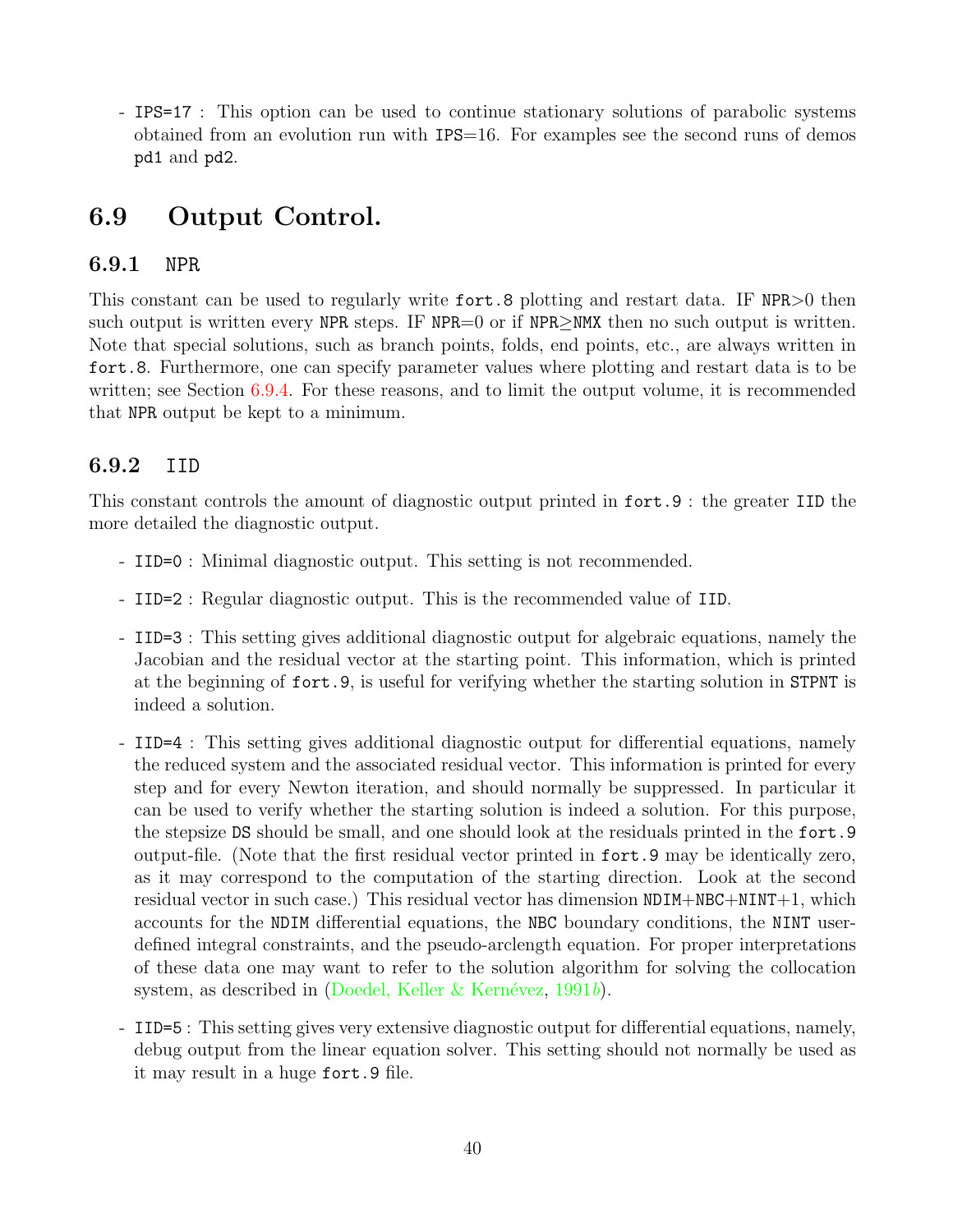#### 6.9.3 IPLT

This constant allows redefinition of the principal solution measure, which is printed as the second (real) column in the screen output and in the fort.7 output-file :

- If IPLT = 0 then the  $L_2$ -norm is printed. Most demos use this setting. For algebraic problems, the standard definition of  $L_2$ -norm is used. For differential equations, the  $L_2$ norm is defined as

$$
\sqrt{\int_0^1 \sum_{k=1}^{NDIM} U_k(x)^2 dx}.
$$

Note that the interval of integration is [0, 1], the standard interval used by AUTO. For periodic solutions the independent variable is transformed to range from 0 to 1, before the norm is computed. The AUTO-constants  $THL(*)$  and  $THU(*)$  (see Section [6.5.5](#page-32-0) and Section [6.5.6](#page-33-0)) affect the definition of the  $L_2$ -norm.

- If  $0 <$  IPLT  $\leq$  NDIM then the maximum of the IPLT'th solution component is printed.
- If −NDIM ≤ IPLT <0 then the minimum of the IPLT'th solution component is printed. (Demo fsh.)
- If NDIM < IPLT ≤ 2\*NDIM then the integral of the (IPLT−NDIM)'th solution component is printed. (Demos exp, lor.)
- If 2\*NDIM < IPLT  $\leq$  3\*NDIM then the L<sub>2</sub>-norm of the (IPLT–NDIM)'th solution component is printed. (Demo frc.)

Note that for algebraic problems the maximum and the minimum are identical. Also, for ODEs the maximum and the minimum of a solution component are generally much less accurate than the  $L_2$ -norm and component integrals. Note also that the subroutine PVLS provides a second, more general way of defining solution measures; see Section [6.7.10](#page-36-0).

#### <span id="page-41-0"></span>6.9.4 NUZR

This constant allows the setting of parameter values at which labeled plotting and restart information is to be written in the fort.8 output-file. Optionally, it also allows the computation to terminate at such a point.

- Set NUZR=0 if no such output is needed. Many demos use this setting.
- If NUZR>0 then one must enter NUZR pairs, *Parameter-Index Parameter-Value*, with each pair on a separate line, to designate the parameters and the parameter values at which output is to be written. For examples see demos exp, int, and fsh.
- If such a parameter index is preceded by a minus sign then the computation will terminate at such a solution point. (Demos pen and bru.)

Note that fort.8 output can also be written at selected values of overspecified parameters. For an example see demo pvl. For details on overspecified parameters see Section [6.7.10](#page-36-0).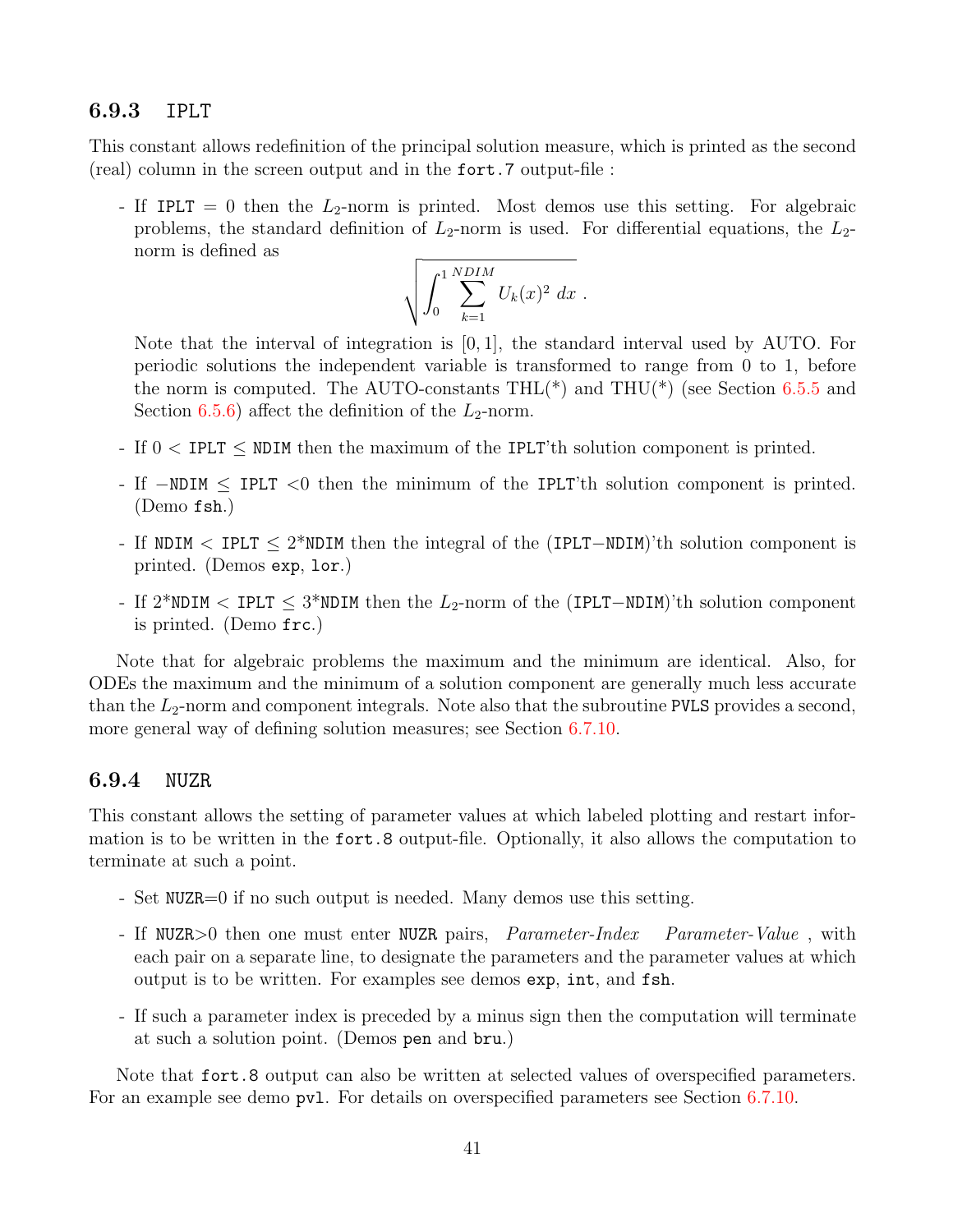# Chapter 7

# Notes on Using AUTO.

## 7.1 Restrictions on the Use of PAR.

The array PAR in the user-supplied subroutines is available for equation parameters that the user wants to vary at some point in the computations. In any particular computation the free parameter(s) must be designated in ICP; see Section [6.7.](#page-34-0) The following restrictions apply :

- The maximum number of parameters, NPARX in auto/97/include/auto.h, has pre-defined value NPARX=36. NPARX should not normally be increased and it should never be decreased. Any increase of NPARX must be followed by recompilation of AUTO.
- Generally one should only use PAR(1)-PAR(9) for equation parameters, as AUTO may need the other components internally.

# 7.2 Efficiency.

In AUTO, efficiency has at times been sacrificed for generality of programming. This applies in particular to computations in which AUTO generates an extended system, for example, computations with ISW=2. However, the user has significant control over computational efficiency, in particular through judicious choice of the AUTO-constants DS, DSMIN, and DSMAX, and, for ODEs, NTST and NCOL. Initial experimentation normally suggests appropriate values.

Slowly varying solutions to ODEs can often be computed with remarkably small values of NTST and NCOL, for example,  $NTST=5$ ,  $NCOL=2$ . Generally, however, it is recommended to set  $NCOL=4$ , and then to use the "smallest" value of NTST that maintains convergence.

The choice of the pseudo-arclength stepsize parameters DS, DSMIN, and DSMAX is highly problem dependent. Generally, DSMIN should not be taken too small, in order to prevent excessive step refinement in case of non-convergence. It should also not be too large, in order to avoid instant non-convergence. DSMAX should be sufficiently large, in order to reduce computation time and amount of output data. On the other hand, it should be sufficiently small, in order to prevent stepping over bifurcations without detecting them. For a given equation, appropriate values of these constants can normally be found after some initial experimentation.

The constants ITNW, NWTN, THL, EPSU, EPSL, EPSS also affect efficiency. Understanding their significance is therefore useful; see Section [6.4](#page-31-0) and Section [6.5.](#page-32-1) Finally, it is recommended that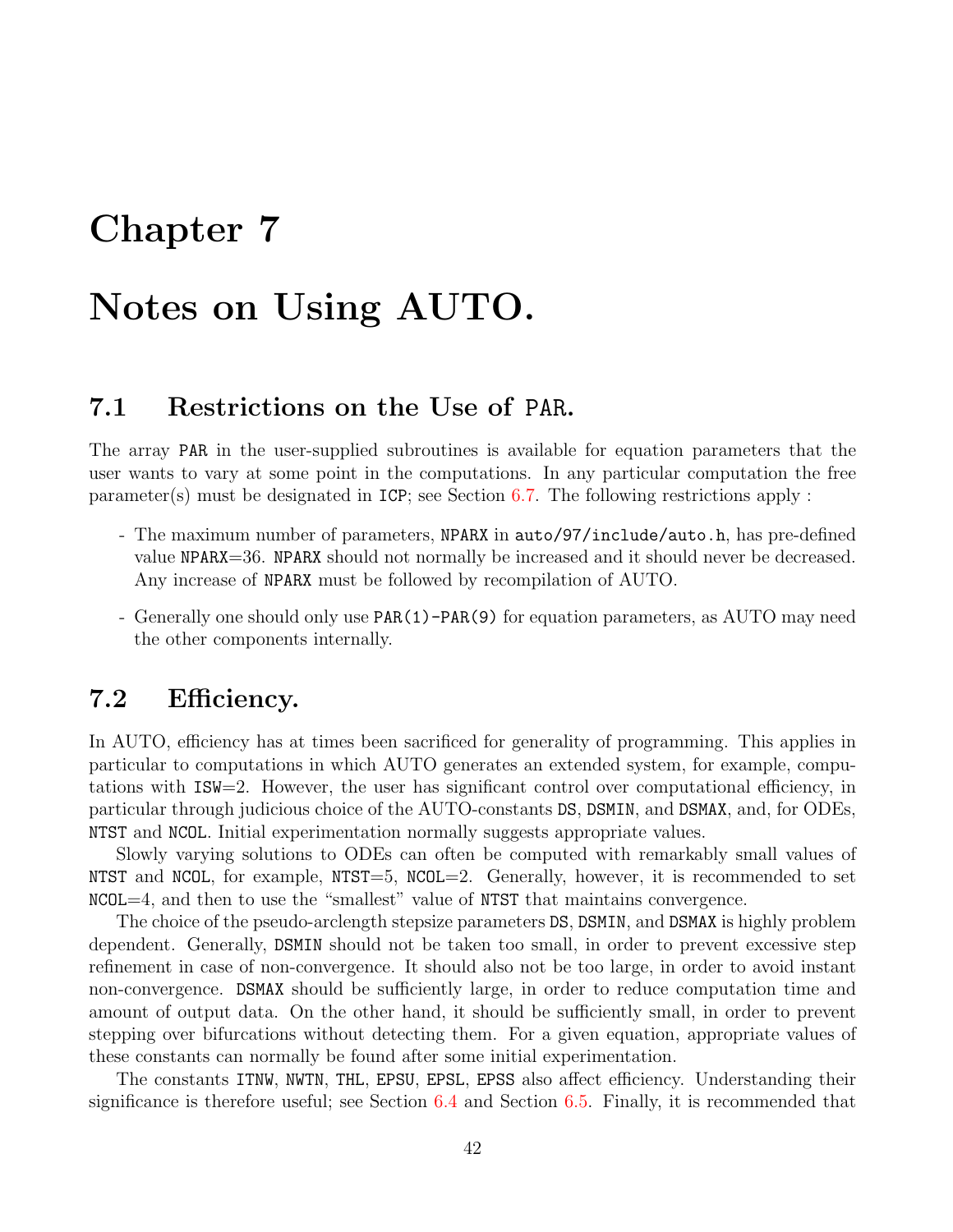initial computations be done with  $ILP=0$ ; no fold detection; and  $ISP=1$ ; no bifurcation detection for ODEs.

#### 7.3 Correctness of Results.

AUTO-computed solutions to ODEs are almost always structurally correct, because the mesh adaption strategy, if IAD>0, safeguards to some extent against spurious solutions. If these do occur, possibly near infinite-period orbits, the unusual appearance of the solution branch typically serves as a warning. Repeating the computation with increased NTST is then recommended.

# <span id="page-43-0"></span>7.4 Bifurcation Points and Folds.

It is recommended that the detection of folds and bifurcation points be initially disabled. For example, if an equation has a "vertical" solution branch then AUTO may try to locate one fold after another.

Generally, degenerate bifurcations cannot be detected. Furthermore, bifurcations that are close to each other may not be noticed when the pseudo-arclength step size is not sufficiently small. Hopf bifurcation points may go unnoticed if no clear crossing of the imaginary axis takes place. This may happen when there are other real or complex eigenvalues near the imaginary axis and when the pseudo-arclength step is large compared to the rate of change of the critical eigenvalue pair. A typical case is a Hopf bifurcation close to a fold. Similarly, Hopf bifurcations may go undetected if switching from real to complex conjugate, followed by crossing of the imaginary axis, occurs rapidly with respect to the pseudo-arclength step size. Secondary periodic bifurcations may not be detected for similar reasons. In case of doubt, carefully inspect the contents of the diagnostics file fort.9.

# 7.5 Floquet Multipliers.

AUTO extracts an approximation to the linearized Poincaré map from the Jacobian of the linearized collocation system that arises in Newton's method. This procedure is very efficient; the map is computed at negligible extra cost. The linear equations solver of AUTO is described in(Doedel, Keller & Kernévez, [1991](#page-155-0)b). The actual Floquet multiplier solver was written by [Fairgrieve](#page-155-1) ([1994](#page-155-1)). For a detailed description of the algorithm see [\(Fairgrieve & Jepson](#page-155-2), [1991\)](#page-155-2).

For periodic solutions, the exact linearized Poincaré map always has a multiplier  $z = 1$ . A good accuracy check is to inspect this multiplier in the diagnostics output-file fort.9. If this multiplier becomes inaccurate then the automatic detection of potential secondary periodic bifurcations (if ISP=2) is discontinued and a warning is printed in fort.9. It is strongly recommended that the contents of this file be habitually inspected, in particular to verify whether solutions labeled as BP or TR (cf. Table [3.1](#page-20-0)) have indeed been correctly classified.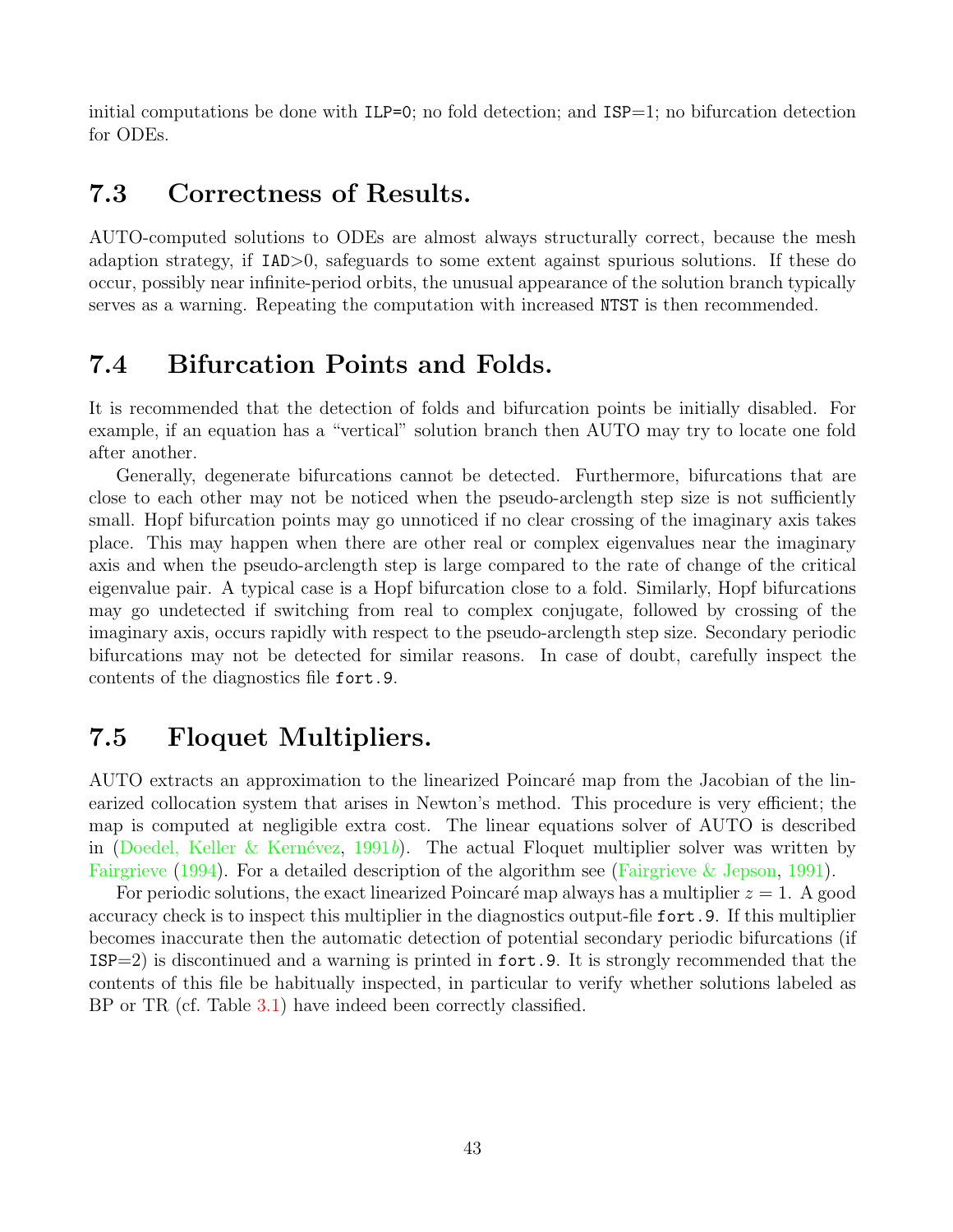# 7.6 Memory Requirements.

Pre-defined maximum values of certain AUTO-constants are in auto/97/include/auto.h; see also Section [1.2.](#page-9-0) These maxima affect the run-time memory requirements and should not be set to unnecessarily large values. If an application only solves algebraic systems and if NDIM is "large" then memory requirements can be much reduced by setting each of NTSTX, NCOLX, NBCX, NINTX, equal to 1 in auto/97/include/auto.h, followed by recompilation of the AUTO libraries.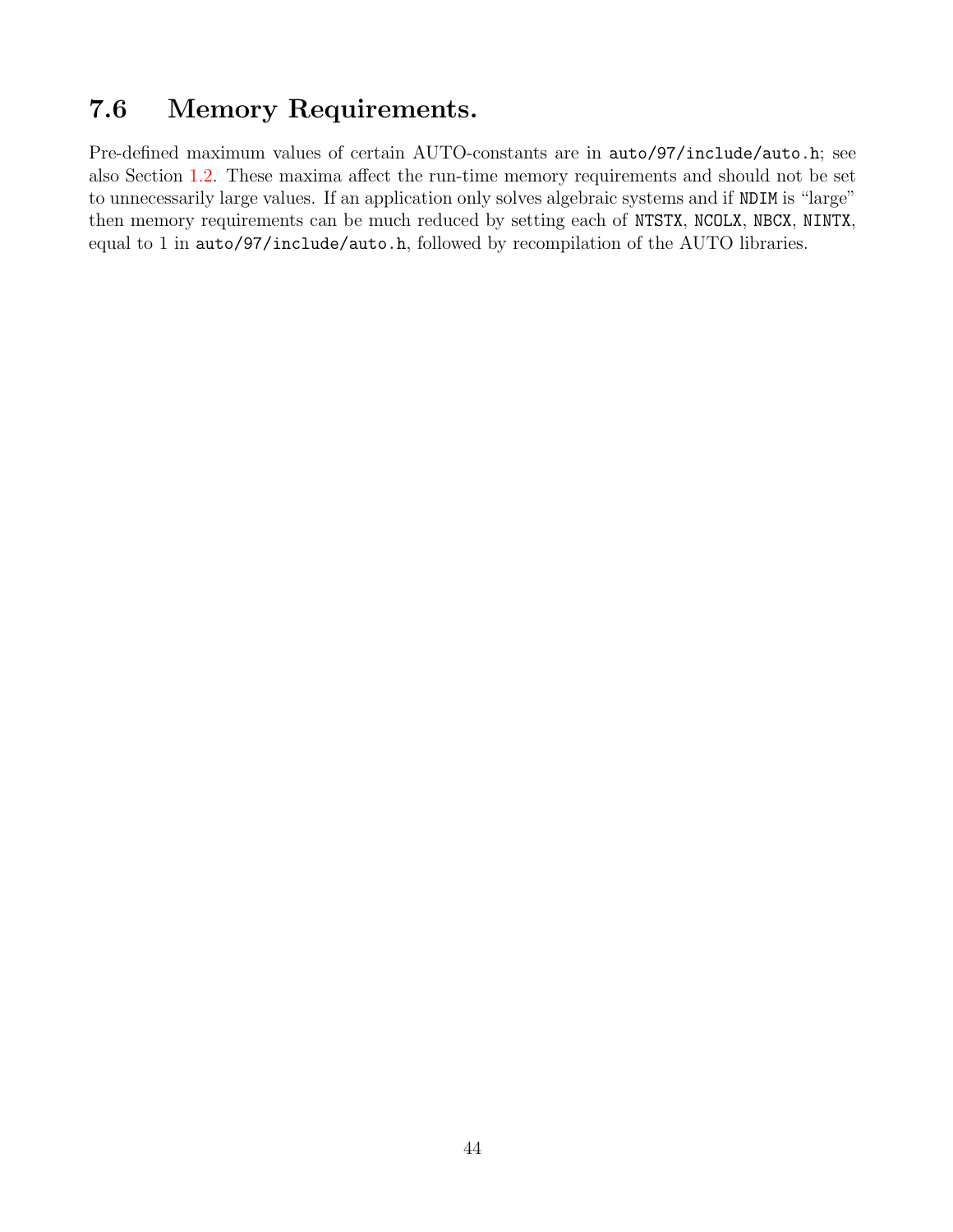# Chapter 8 AUTO Demos : Tutorial.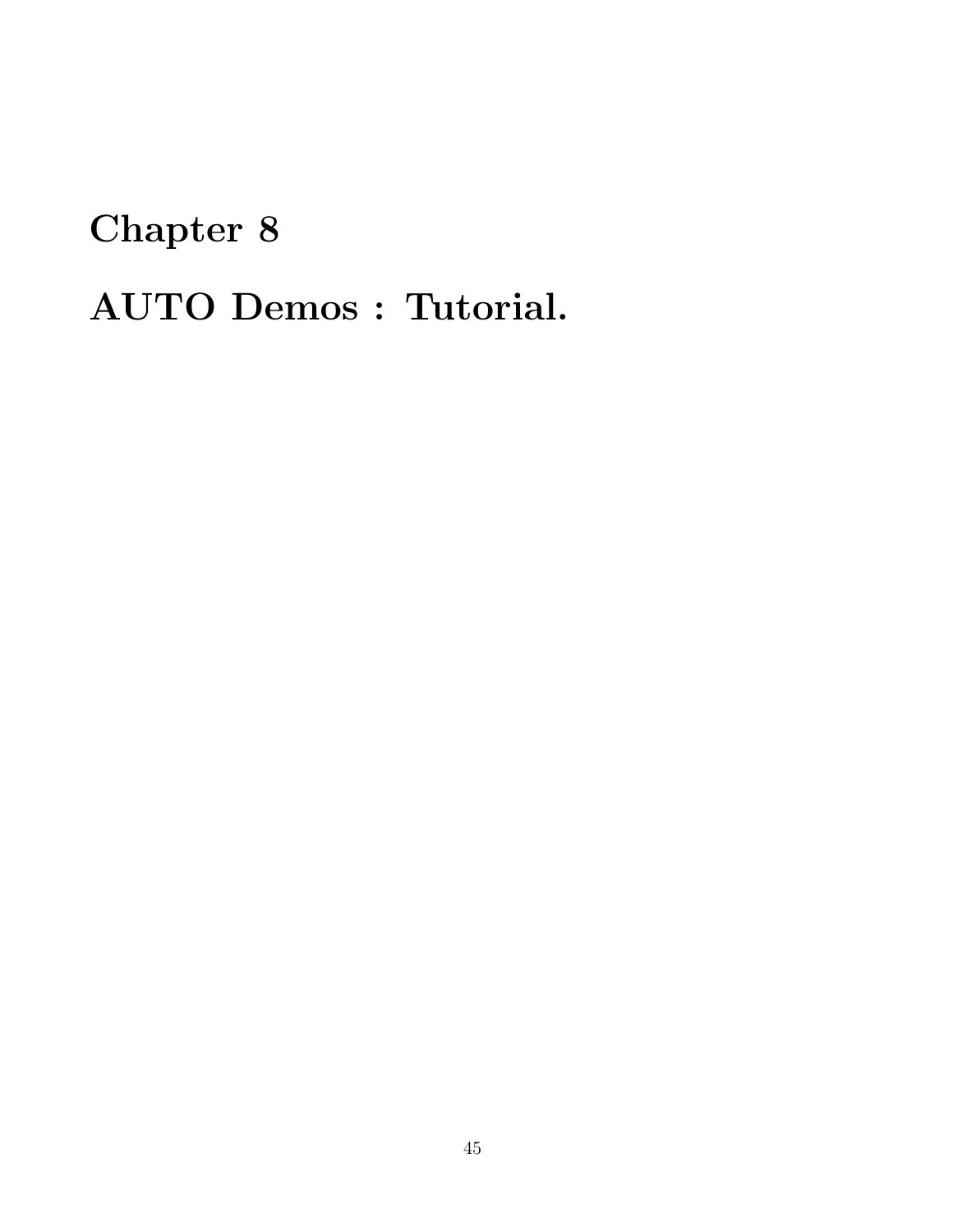#### 8.1 Introduction.

The directory auto/97/demos has a large number of subdirectories, for example ab, pp2, exp, etc., each containing all necessary files for certain illustrative calculations. Each subdirectory, say xxx, corresponds to a particular equation and contains one equations-file xxx.f and one or more constants-files  $r.xxx.i$ , one for each successive run of the demo. To see how the equations have been programmed, inspect the equations-file. To understand in detail how AUTO is instructed to carry out a particular task, inspect the appropriate constants-file. In this chapter we describe the tutorial demo ab in detail. A brief description of other demos is given in later chapters.

#### 8.2 ab : A Tutorial Demo.

This demo illustrates the computation of stationary solutions, Hopf bifurcations and periodic solutions, and the computation loci of folds and Hopf bifurcation points. The equations, that model an  $A \rightarrow B$  reaction, are those from [Uppal, Ray & Poore](#page-157-0) ([1974](#page-157-0)), namely

$$
u'_1 = -u_1 + p_1(1 - u_1)e^{u_2},
$$
  
\n
$$
u'_2 = -u_2 + p_1p_2(1 - u_1)e^{u_2} - p_3u_2.
$$
\n(8.1)

#### 8.3 Copying the Demo Files.

The commands listed in Table [8.1](#page-46-0) will copy the demo files to your work directory.

| Unix-COMMAND          | <b>ACTION</b>                                  |
|-----------------------|------------------------------------------------|
| c d                   | go to your main directory (or other directory) |
| mkdir ab              | create an empty work directory                 |
| c d a b               | change to the work directory                   |
| AUTO-COMMAND   ACTION |                                                |
| $\omega$ dm ab        | copy the demo files to the work directory      |

<span id="page-46-0"></span>Table 8.1: Copying the demo ab files.

At this point you may want to see what files have been copied to the work directory. In particular, you may want to edit the equations-file ab.f to see how the equations have been entered (in subroutine FUNC) and how the starting solution has been set (in subroutine STPNT). Note that, initially,  $p_1 = 0$   $p_2 = 14$ , and  $p_3 = 2$ , for which  $u_1 = u_2 = 0$  is a stationary solution.

## 8.4 Executing all Runs Automatically.

To execute all prepared runs of demo ab, simply type the command given in Table [8.2](#page-47-0).

The resulting screen output is given below in somewhat abbreviated form. Some differences in output are to be expected on different machines. This does not mean that the results have different accuracy, but simply that arithmetic differences have accumulated from step to step, possibly leading to different step size decisions.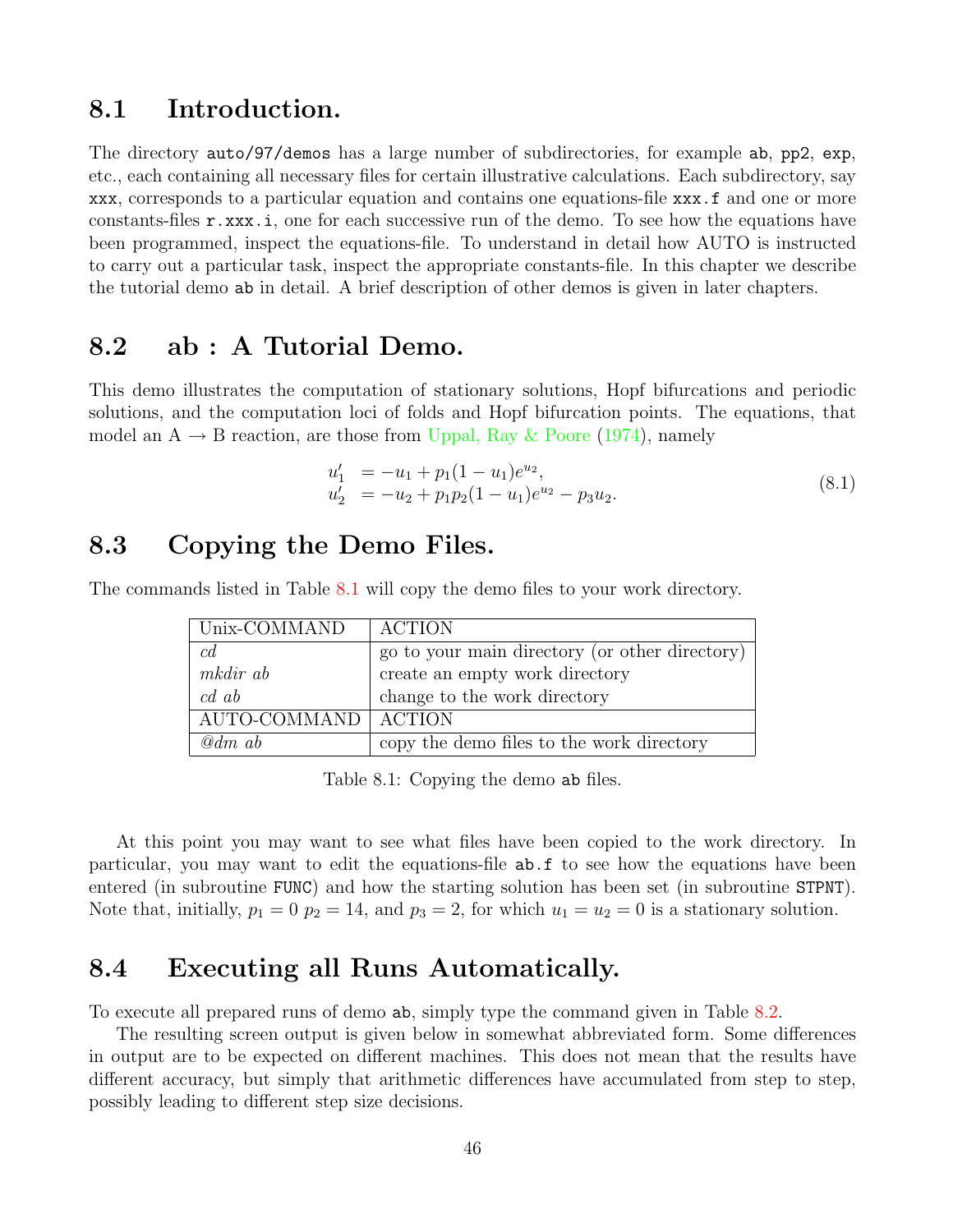| Unix-COMMAND   ACTION |                             |
|-----------------------|-----------------------------|
| make                  | execute all runs of demo ab |

<span id="page-47-0"></span>Table 8.2: Executing all runs of demo ab.

Note that there are five separate runs. In the first run, a branch of stationary solutions is traced out. Along it, two folds (LP) and one Hopf bifurcation (HB) are located. The free parameter is  $p_1$ . The other parameters remain fixed in this run. Note also that only special, labeled solution points are printed on the screen. More detailed results are saved in the data-files p.ab, q.ab, and d.ab.

The second run traces out the branch of periodic solutions that emanates from the Hopf bifurcation. The free parameters are  $p_1$  and the period. The detailed results are appended to the existing data-files p.ab, q.ab, and d.ab.

In the third run, one of the folds detected in the first run is followed in the two parameters  $p_1$  and  $p_3$ , while  $p_2$  remains fixed. The fourth run continues this branch in opposite direction. Similarly, in the fifth run, the Hopf bifurcation located in the first run is followed in the two parameters  $p_1$  and  $p_3$ . (In this example this is done in one direction only.) The detailed results of these continuations are accumulated in the data-files p.2p, q.2p, and d.2p.

One could now use PLAUT to graphically inspect the contents of the data-files, but we shall do this later. However, it may be useful to edit these files to view their contents.

Next, reset the work directory, by typing the command given in Table [8.3.](#page-47-1)

| Unix-COMMAND   ACTION |                                                  |
|-----------------------|--------------------------------------------------|
| make clean            | remove data-files and temporary files of demo ab |

<span id="page-47-1"></span>Table 8.3: Cleaning the demo ab work directory.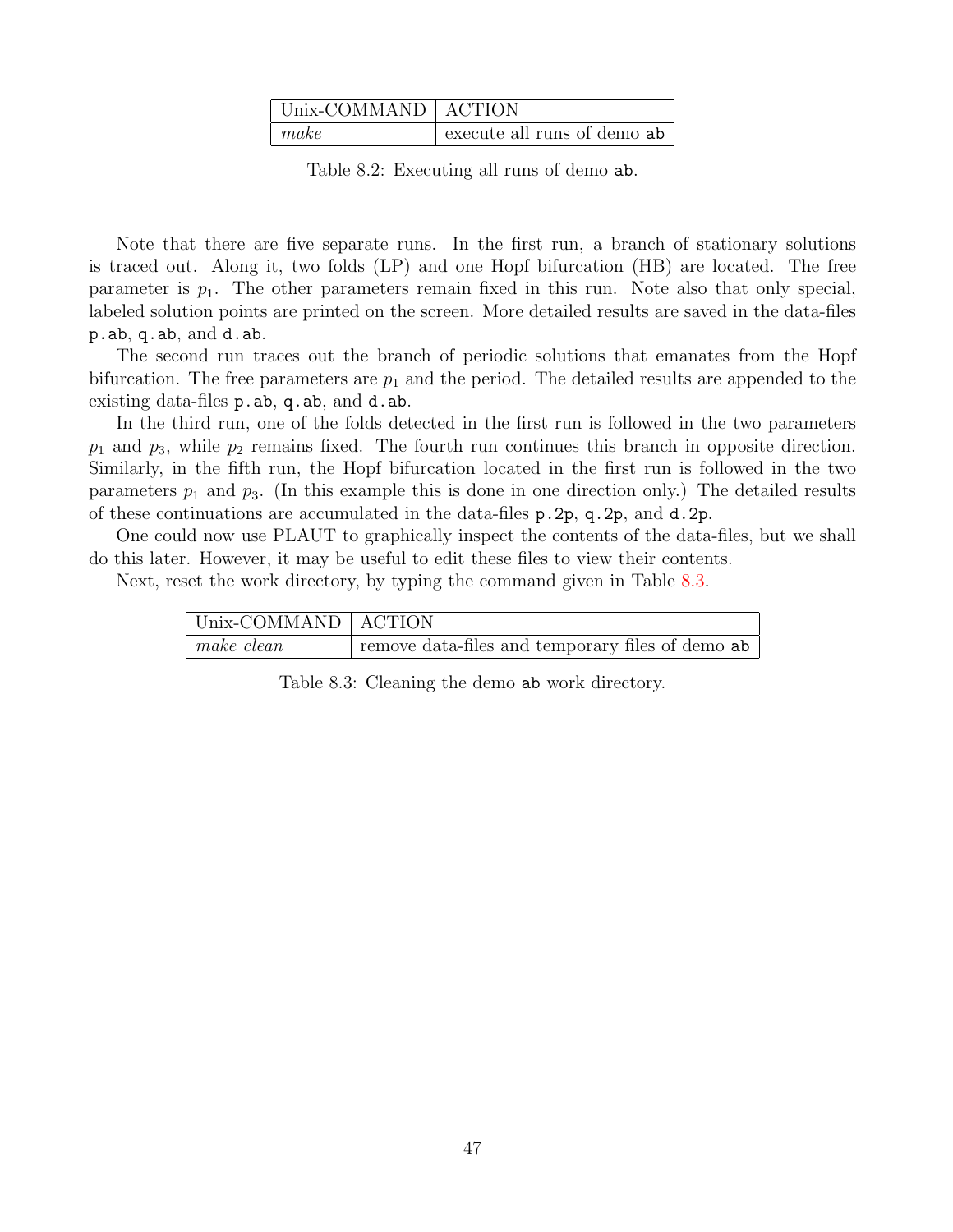ab : first run : stationary solutions

BR PT TY LAB  $PAR(1)$  L2-NORM  $U(1)$   $U(2)$ 1 1 EP 1 0.00000E+00 0.00000E+00 0.00000E+00 0.00000E+00 1 33 LP 2 1.05739E-01 1.48439E+00 3.11023E-01 1.45144E+00 1 70 LP 3 8.89318E-02 3.28824E+00 6.88982E-01 3.21525E+00 1 90 HB 4 1.30899E-01 4.27186E+00 8.95080E-01 4.17704E+00 1 92 EP 5 1.51241E-01 4.36974E+00 9.15589E-01 4.27275E+00 Saved as \*.ab

ab : second run : periodic solutions

BR PT TY LAB PAR(1) L2-NORM MAX U(1) MAX U(2) PERIOD 4 30 6 1.19881E-01 3.98712E+00 9.91911E-01 7.02034E+00 2.721E+00 4 60 7 1.15303E-01 3.14630E+00 9.99577E-01 9.95764E+00 6.147E+00 4 90 8 1.05650E-01 2.21917E+00 9.99166E-01 9.36609E+00 1.399E+01 4 120 9 1.05507E-01 1.69684E+00 9.99086E-01 9.29629E+00 9.956E+01 4 150 EP 10 1.05507E-01 1.60388E+00 9.99789E-01 9.28146E+00 1.867E+03 Appended to \*.ab

ab : third run : a 2-parameter locus of folds

BR PT TY LAB PAR(1) L2-NORM U(1) U(2) PAR(3) 2 27 LP 11 1.35335E-01 2.06012E+00 4.99653E-01 1.99861E+00 2.499E+00 2 100 EP 12 1.09381E-08 2.13650E+01 9.53147E-01 2.13437E+01 -3.748E-01 Saved as \*.2p

ab : fourth run : the locus of folds in reverse direction

BR PT TY LAB PAR(1) L2-NORM U(1) U(2) PAR(3) 2 35 EP 11 -1.31939E-03 9.96432E-01 -3.58651E-03 9.96426E-01 -1.050E+00 Appended to \*.2p

ab : fifth run : a 2-parameter locus of Hopf points

BR PT TY LAB PAR(1) L2-NORM U(1) U(2) PAR(3) 4 100 EP 11 8.80940E-05 1.17440E+01 9.14609E-01 1.17083E+01 9.362E-02 Appended to \*.2p

48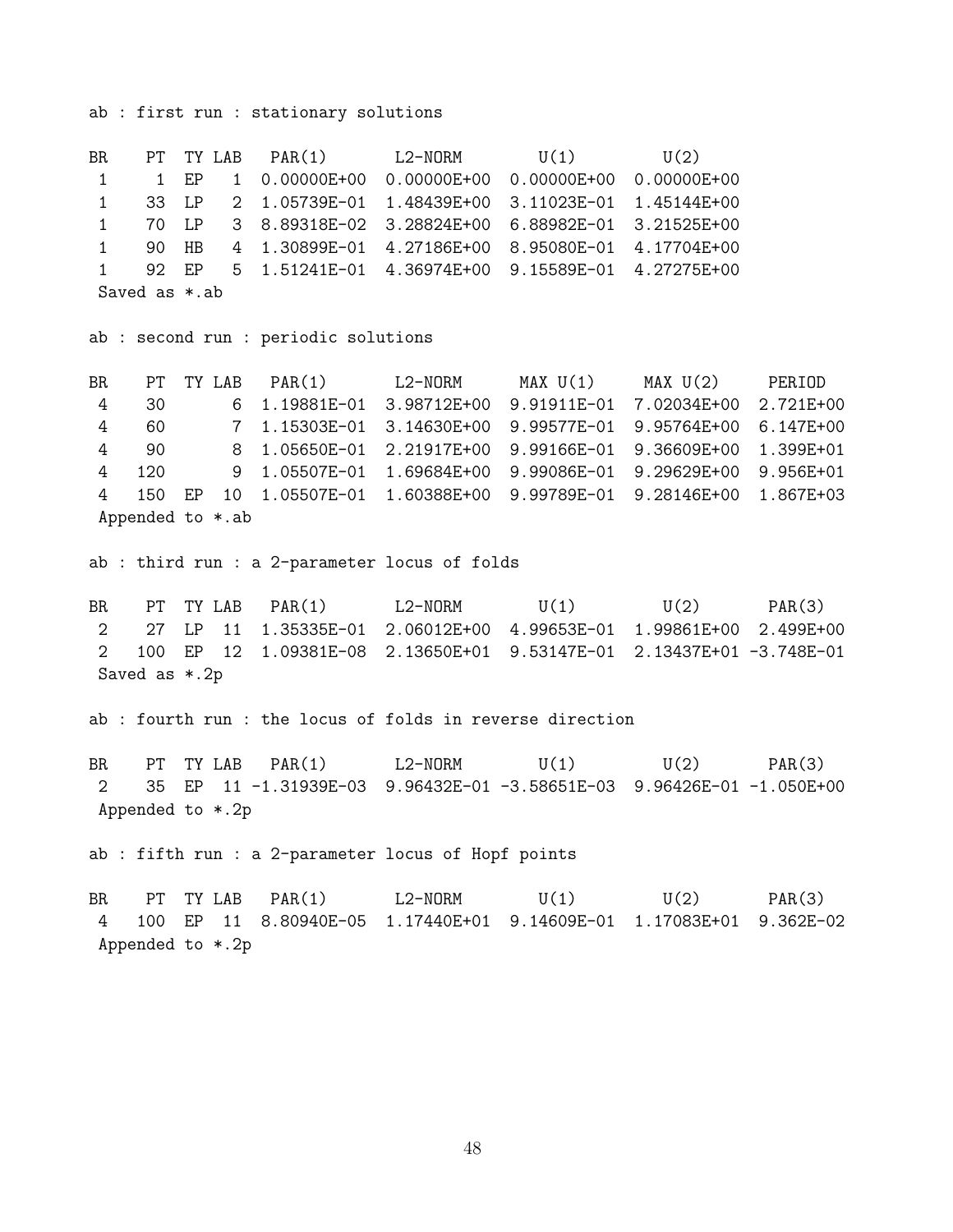# 8.5 Executing Selected Runs Automatically.

As illustrated by the commands in Table [8.4,](#page-49-0) one can also execute selected runs of demo ab. In general, this cannot be done in arbitrary order, as any given run may need restart data from a previous run. Run 3 only requires the results of Run 1, so that the displayed command sequence is indeed appropriate. The screen output of these runs will be identical to that of the corresponding earlier runs, except for a change in solution labels in Run 3.

| $ $ Unix-COMMAND $ $ ACTION |                                  |
|-----------------------------|----------------------------------|
| make first                  | execute the first run of demo ab |
| make third                  | execute the third run of demo ab |

<span id="page-49-0"></span>Table 8.4: Selected runs of demo ab.

Of course, in real use, one must prepare a constants-file for each run. In the illustrative runs above, the constants-files were carefully prepared in advance. For example, the file r.ab.1 contains the AUTO-constants for Run 1,  $r$  ab 3 contains the AUTO-constants for Run 3, etc.

# 8.6 Using AUTO-Commands.

Next, with the commands in Table [8.5](#page-49-1), we execute the first two runs of demo ab again, but now using the commands that one would normally use in an actual application. We still use the demo constants-files that were prepared in advance.

| COMMAND              | <b>ACTION</b>                                                        |
|----------------------|----------------------------------------------------------------------|
| make clean           | reset the work directory                                             |
| $cp \ r.ab.1 \ r.ab$ | get the first constants-file                                         |
| @r ab                | compute a stationary solution branch with folds and Hopf bifurcation |
| $@sv$ ab             | save output-files as p.ab, q.ab, d.ab                                |
|                      | $cp\ r.ab.2\ r.ab$ get the second constants-file                     |
| @r ab                | compute a branch of periodic solutions from the Hopf point           |
| $Qap \ ab$           | append the output-files to p.ab, q.ab, d.ab                          |

<span id="page-49-1"></span>Table 8.5: Commands for Run 1 and Run 2 of demo ab.

It is instructive to look at the constants-files r.ab.1 and r.ab.2 used in the two runs above. The significance of each AUTO-constant set in these files can be found in Chapter [6.](#page-29-0) Note in particular the AUTO-constants that were changed between the two runs; see Table [8.6](#page-50-0).

Actually, for periodic solutions, AUTO automatically adds PAR(11) (the period) as second parameter. However, for the period to be printed, one must specify the index 11 in the ICP list, as shown in Table [8.6.](#page-50-0)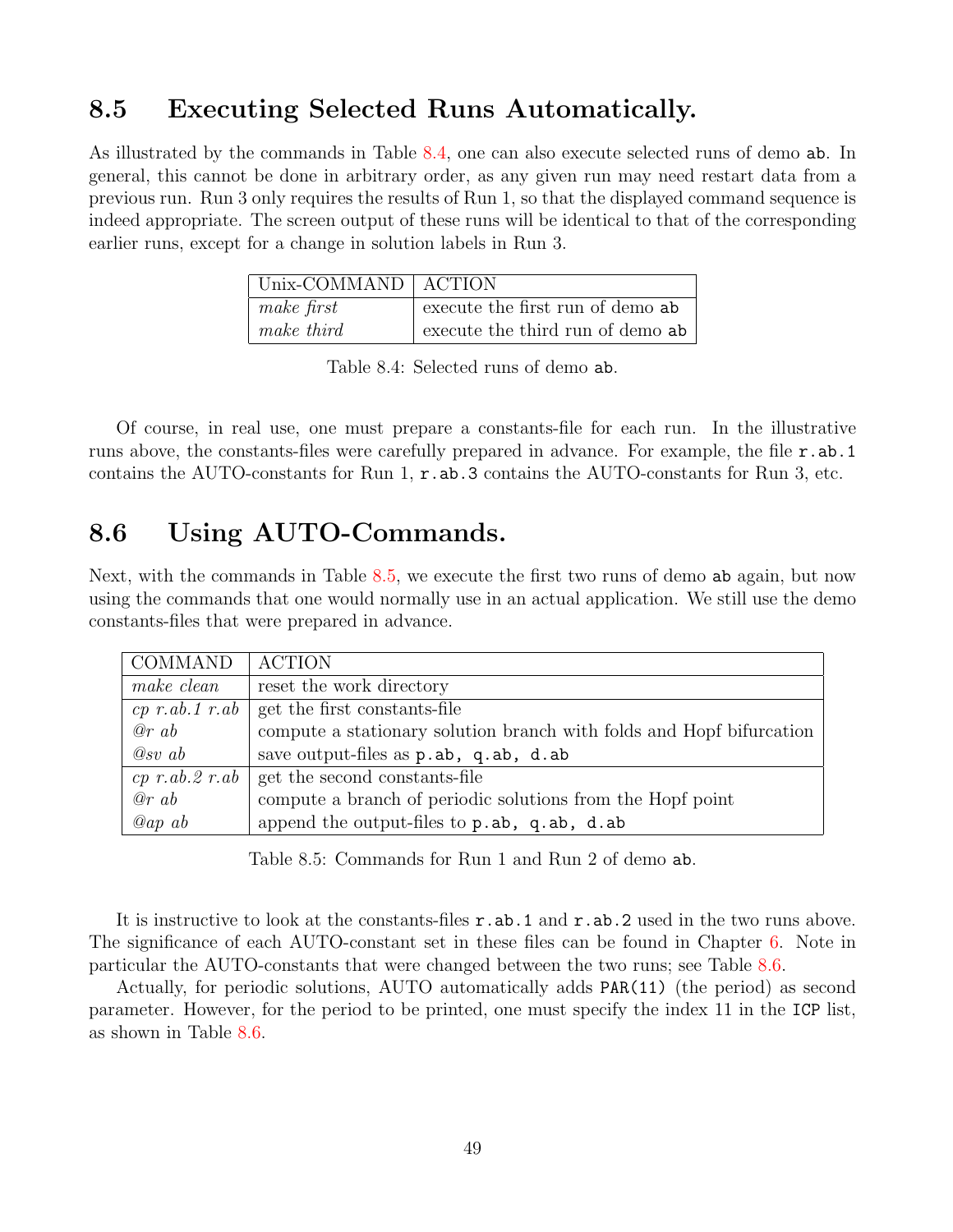|            |          | Constant   Run $1$   Run $2$   Reason for Change         |
|------------|----------|----------------------------------------------------------|
| <b>IPS</b> |          | 2 To compute periodic solutions in Run 2                 |
| IRS        | $\theta$ | 4 To specify the Hopf bifurcation restart label          |
| NICP       |          | 2 The second run has two free parameters                 |
| ICP        |          | 1, 11   To use and print $PAR(1)$ and $PAR(11)$ in Run 2 |
| <b>NMX</b> | 100      | 150 To allow more continuation steps in Run 2            |
| NPR.       | 100      | 30 To print output every 30 steps in Run 2               |

<span id="page-50-0"></span>Table 8.6: Differences in AUTO-constants between r.ab.1 and r.ab.2.

## 8.7 Plotting the Results with PLAUT.

The bifurcation diagram computed in the runs above is stored in the file p. ab, while each labeled solution is fully stored in q.ab. To use PLAUT to graphically inspect these data-files, type the AUTO-command given in Table [8.7.](#page-50-1) The PLAUT window (a Tektronix window) will appear, in which one can enter the PLAUT-commands given in Table [8.8](#page-51-0). The saved plots are shown in Figure [8.1](#page-51-1) and in Figure [8.2](#page-52-0).

| AUTO-COMMAND   ACTION |                                                     |
|-----------------------|-----------------------------------------------------|
| $\omega p$ ab         | run PLAUT to graph the contents of p. ab and q. ab; |

<span id="page-50-1"></span>Table 8.7: Command for plotting the files p. ab and q. ab.

#### 8.8 Following Folds and Hopf Bifurcations.

The commands in Table [8.9](#page-52-1) will execute the remaining runs of demo ab. Here, as in later demos, some of the AUTO-constants that have been changed between runs are indicated in the Table.

#### 8.9 Relabeling Solutions in the Data-Files.

Next we want to plot the two-parameter diagram computed in the last three runs. However, the solution labels in these runs are not distinct. This is due to the fact that in each of these three runs the restart solution was read from q.ab, while the computed solutions were stored in q.2p. Consequently, these runs were unaware of each other's results, which led to non-unique labels. For relabeling purpose, and more generally for file maintenance, there is a utility program that can be invoked as indicated in Table [8.10.](#page-52-2) Its use is illustrated in Table [8.11](#page-53-0).

# 8.10 Plotting the 2-Parameter Diagram.

To run PLAUT on the files p.2p and q.2p, enter the command listed in Table [8.12.](#page-53-1) The PLAUTcommands for plotting the two-parameter diagram are then as given in Table [8.13](#page-53-2). The saved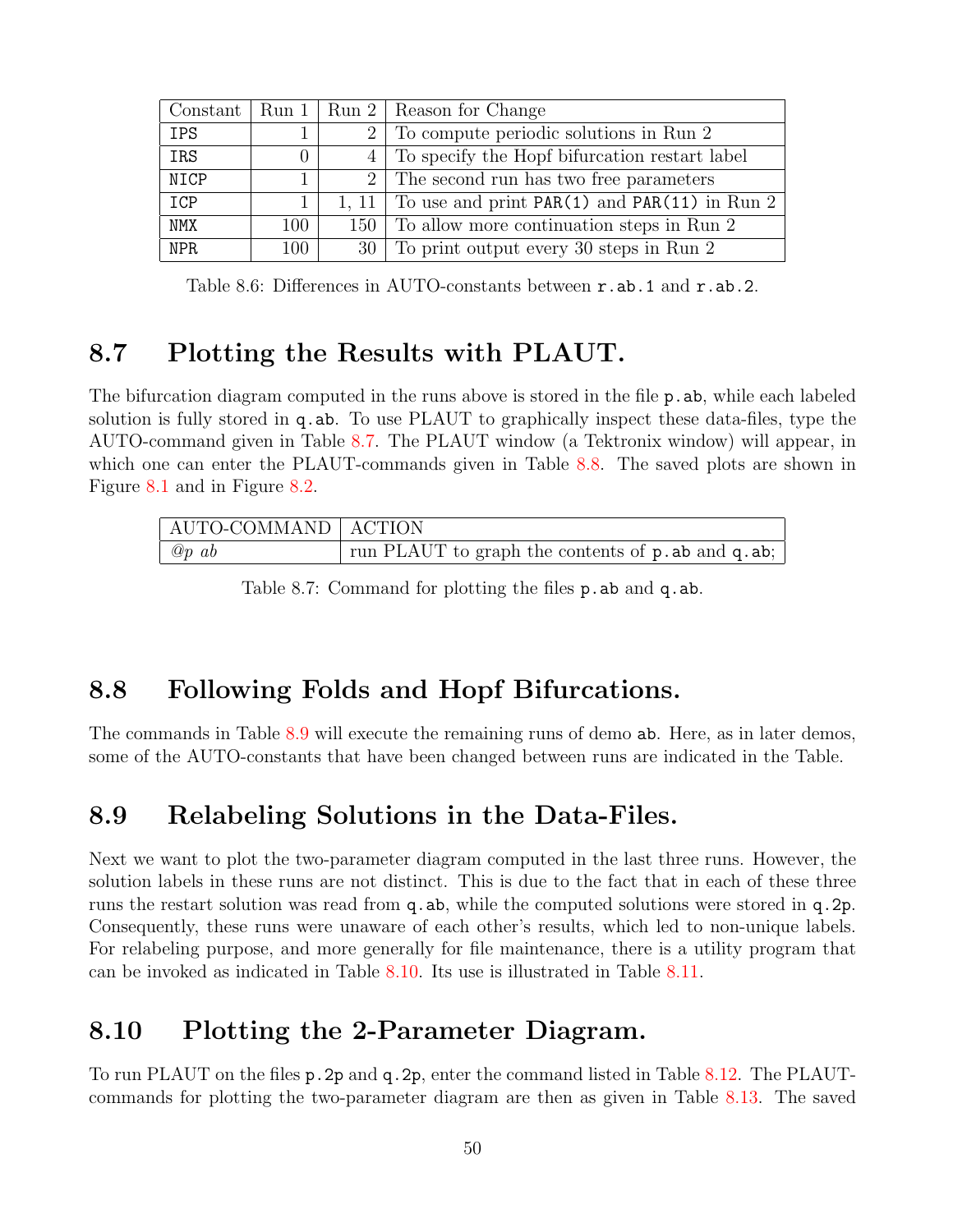| PLAUT-COMMAND          | <b>ACTION</b>                                                  |
|------------------------|----------------------------------------------------------------|
| d1                     | choose one of the default settings                             |
| bd0                    | plot the default bifurcation diagram; $L_2$ -norm versus $p_1$ |
| bd                     | make a blow-up of current bifurcation diagram                  |
| $.08$ $.14$ $.5$ $4.5$ | enter diagram limits                                           |
| sav                    | save the current plot                                          |
| fig.1                  | upon prompt, enter a new file name, e.g., fig. 1               |
| 2d                     | enter 2D mode, for plotting labeled solutions                  |
| 6 7 10                 | select labeled orbits $6, 7$ , and $10$ in q. ab               |
| d.                     | default orbit display; $u_1$ versus scaled time                |
| 13                     | select columns $1$ and $3$ in $q$ ab                           |
| d.                     | display the orbits; $u_2$ versus scaled time                   |
| 23                     | select columns $2$ and $3$ in $q$ ab                           |
| d.                     | phase plane display; $u_2$ versus $u_1$                        |
| sav                    | save the current plot                                          |
| fig.2                  | upon prompt, enter a new file name                             |
| ex                     | exit from 2D mode                                              |
| end                    | exit from PLAUT                                                |

<span id="page-51-0"></span>Table 8.8: Commands to be typed in the PLAUT window.



<span id="page-51-1"></span>Figure 8.1: The bifurcation diagram of demo ab.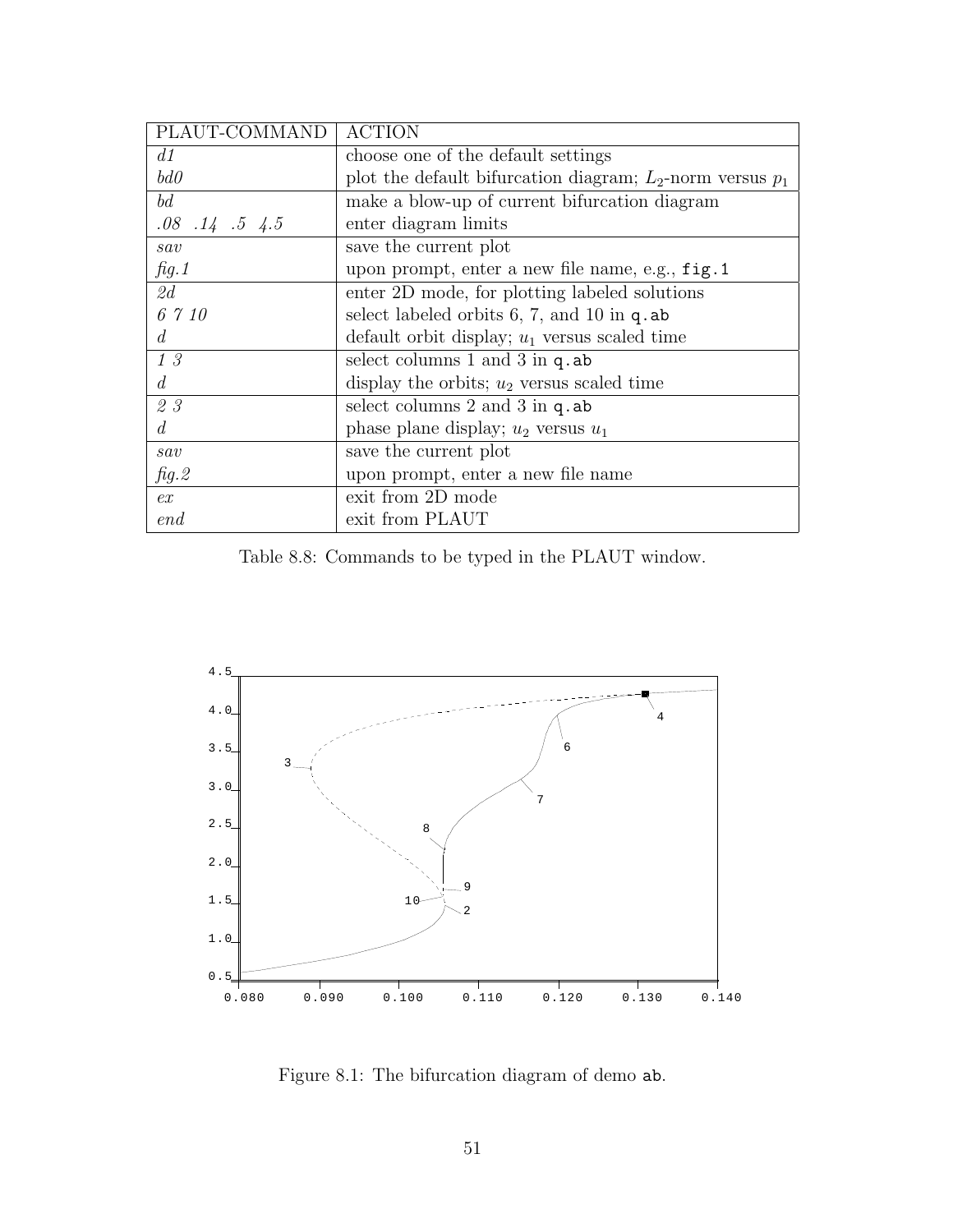

<span id="page-52-0"></span>Figure 8.2: The phase plot of solutions 6, 7, and 10 in demo ab.

| <b>COMMAND</b>     | <b>ACTION</b>                                                    |
|--------------------|------------------------------------------------------------------|
| $cp\ r.ab.3\ r.ab$ | changes (from $r$ , ab, 1) : IRS, NICP, ICP, ISW, DSMAX          |
| @r ab              | compute a locus of folds                                         |
| $Q_{SV}$ 2p        | save output-files as $p.2p$ , $q.2p$ , $d.2p$                    |
|                    | $cp \ r.ab.4 \ r.ab$   changes (from <b>r.ab.3</b> ) : DS (sign) |
| @r ab              | compute the locus of folds in reverse direction                  |
| Qap 2p             | append the output-files to p. 2p, q. 2p, d. 2p                   |
| $cp\ r.ab.5\ r.ab$ | changes (from $r$ ab $.4$ ) : IRS                                |
| @r ab              | compute a locus of Hopf points                                   |
| Qap2p              | append the output-files to p. 2p, q. 2p, d. 2p                   |

<span id="page-52-1"></span>Table 8.9: Commands for Runs 3, 4, and 5 of demo ab.

| AUTO-COMMAND   ACTION |                                               |
|-----------------------|-----------------------------------------------|
| $Qlb$ 2p              | run the relabeling program on p. 2p and q. 2p |

<span id="page-52-2"></span>Table 8.10: Command to run the relabeling program on p.2p and q.2p.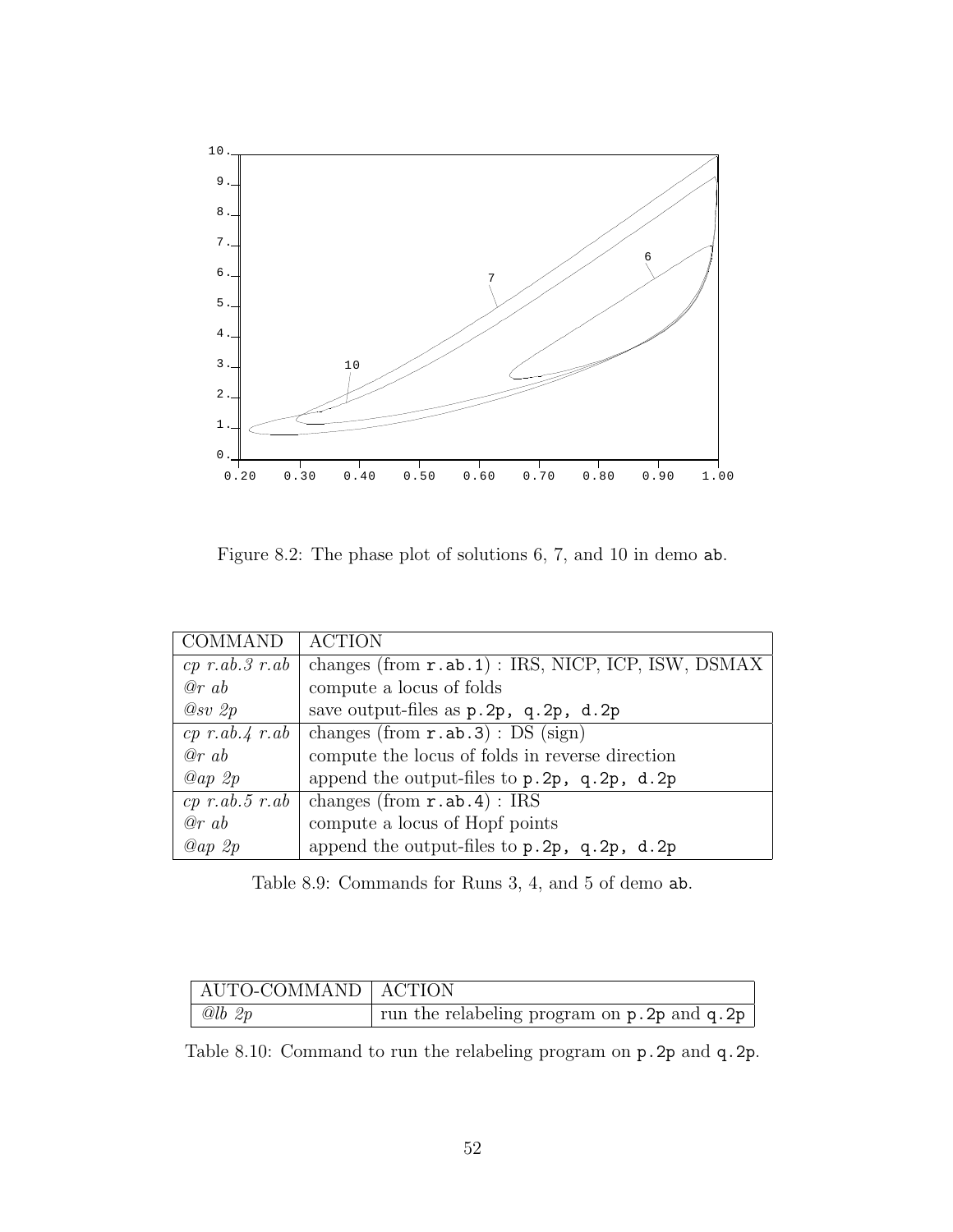| RELABELING COMMAND   ACTION |                                      |
|-----------------------------|--------------------------------------|
|                             | list the labeled solutions in $q.2p$ |
|                             | relabel the solutions                |
|                             | list the new solution labeling       |
| w                           | rewrite p. 2p and q. 2p              |

<span id="page-53-0"></span>Table 8.11: Relabeling commands for the files p.2p and q.2p.

plot is shown in Figure [8.3.](#page-54-0)

| AUTO-COMMAND   ACTION |                                                     |
|-----------------------|-----------------------------------------------------|
| $\omega p \, 2p$      | run PLAUT to graph the contents of p. 2p and q. 2p; |

<span id="page-53-1"></span>Table 8.12: Command to run PLAUT for files p.2p and q.2p.

| PLAUT-COMMAND      | <b>ACTION</b>                                        |
|--------------------|------------------------------------------------------|
| $d\theta$          | set default option                                   |
| ax                 | select axes                                          |
| 15                 | select real columns 1 $(p_1)$ and 5 $(p_3)$ in p. 2p |
| bd0                | plot the 2-parameter diagram; $p_3$ versus $p_1$     |
| cl                 | clear the screen                                     |
| d2                 | set other default option                             |
| bd0                | plot the 2-parameter diagram; $p_3$ versus $p_1$     |
| bd                 | make a blow-up of the current diagram                |
| $0.15 \quad 0.2.5$ | enter diagram limits                                 |
| sav                | save plot                                            |
| fig.3              | upon prompt, enter a new file name, e.g., fig. 3     |
| end                | exit from PLAUT                                      |

<span id="page-53-2"></span>Table 8.13: PLAUT-commands for files p.2p and q.2p.

# 8.11 Converting Saved PLAUT Files to PostScript.

Plots are saved in compact Tektronix PLOT10 format. In Table [8.14](#page-54-1) it is shown how such files can be converted to PostScript format. Note that the latter files are much bigger.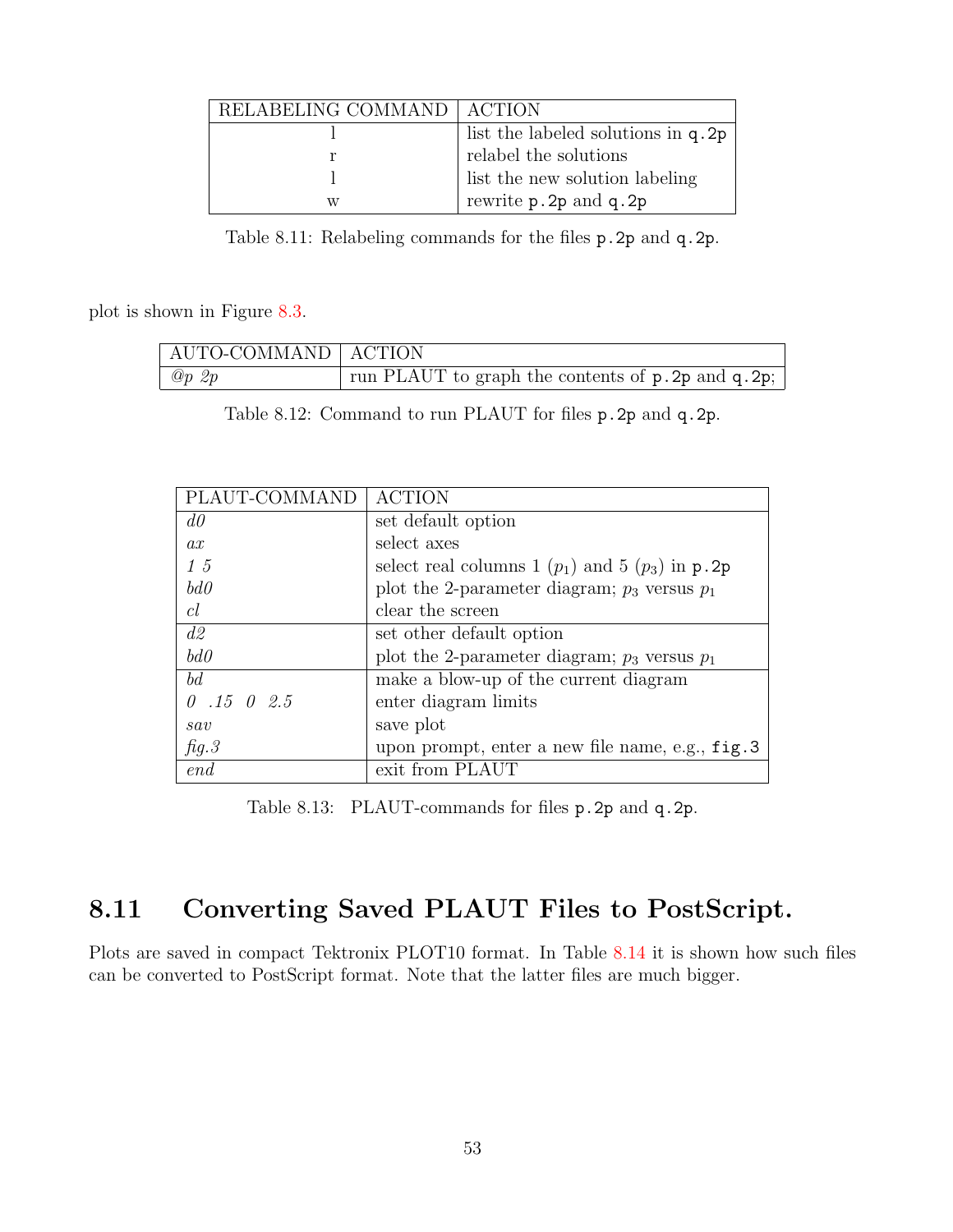

<span id="page-54-0"></span>Figure 8.3: Loci of folds and Hopf bifurcations for demo ab.

| AUTO-COMMAND    | ACTION                                                       |
|-----------------|--------------------------------------------------------------|
| $Qps$ fig. 1    | convert file fig. 1 into PostScript file fig. 1.ps           |
| $lpr$ fig. 1.ps | system dependent : print fig.1.ps on your printer            |
| $Qps$ fig. 2    | convert file fig. 2 into PostScript file fig. 2.ps           |
| $lpr$ fig. 2.ps | system dependent : print fig.2.ps on your printer            |
| $Qps$ fig. 3    | convert file fig. 3 into PostScript file fig. 3.ps           |
| $lpr$ fig. 3.ps | system dependent : print $\mathtt{fig.3.ps}$ on your printer |

<span id="page-54-1"></span>Table 8.14: Printing commands for the saved Figures in demo ab.

#### 8.12 Using the GUI.

Demos can also be run using the GUI. See Table [5.1](#page-27-0) for the correspondence between Command Mode and GUI actions. To activate the GUI, type the command in Table [8.15](#page-55-0). The GUI actions to execute the first two runs of demo ab are given in Table [8.16](#page-55-1). In GUI Mode one can copy demo files to the user work directory using the Equations/Demo-button. To load a selected constants-file, use the Previous-button in the LoadConsts area of the GUI window. Press the Filter-button in the pop-up window to update the displayed list of files, and then select the appropriate constants-file.

To execute all runs of a selected demo with the GUI, click *Demos/Select*, select a demo, and click the Run-button in the pop-up window. This will actually run the demo in the corresponding subdirectory of auto/97/demos, which is only possible if you have write access to this directory. Make sure to click the *Demos/Reset*-button afterwards. Do not otherwise run AUTO in the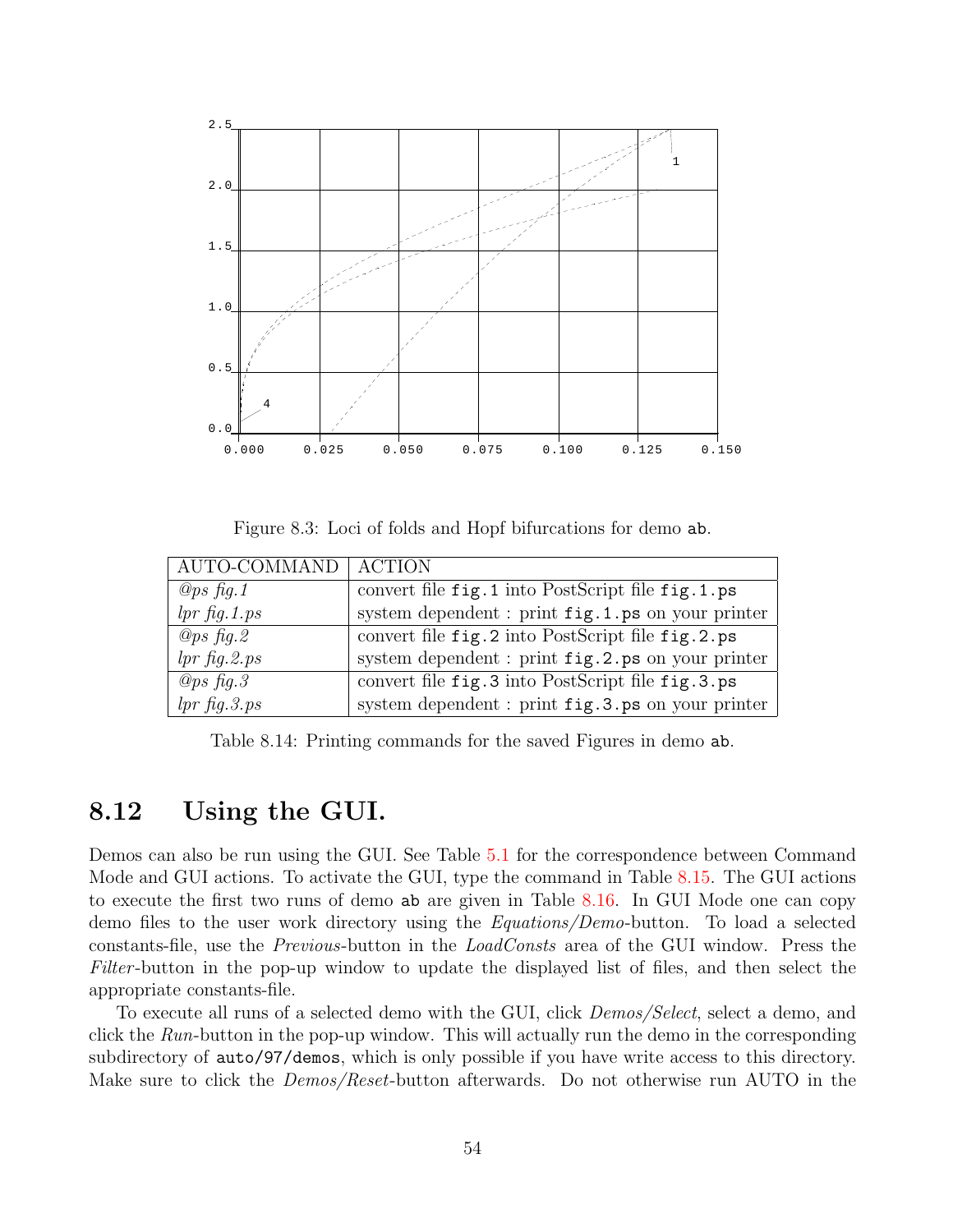| AUTO-COMMAND   ACTION |                                       |
|-----------------------|---------------------------------------|
| $\mathcal{Q}auto$     | Activate the Graphical User Interface |

<span id="page-55-0"></span>Table 8.15: Command to activate the GUI.

| GUI-button     | <b>ACTION</b>                                           |
|----------------|---------------------------------------------------------|
| Equations/Demo | Select demo ab, then press $OK$                         |
| Previous       | Push Filter, select file $r$ . ab. 1, then press OK     |
| Run            | This will execute Run 1 of demo ab                      |
| Save/Save      | Save the output files as $p$ . ab, q. ab, d. ab         |
| Previous       | Select file $r$ .ab.2, then press OK                    |
| Run            | This will execute Run 2 of demo ab                      |
| Append/Append) | Append the output-files to $p$ . ab, $q$ . ab, $d$ . ab |

<span id="page-55-1"></span>Table 8.16: GUI actions for Run 1 and Run 2 of demo ab.

directory auto/97 or in any of its subdirectories.

# 8.13 Abbreviated AUTO-Commands.

The AUTO-commands given in, for example, Table  $8.5$  can be simplified by using the  $@R$  com-mand. For Table [8.5](#page-49-1) the equivalent command sequence is given in Table [8.17.](#page-55-2)

| COMMAND   ACTION |                                              |
|------------------|----------------------------------------------|
| make clean       | reset the work directory                     |
| $@R$ ab 1        | $(\text{reads AUTO-constants from } r.ab.1)$ |
| $@sv$ ab         | save output-files as p.ab, q.ab, d.ab        |
| $@R$ ab 2        | $(\text{reads AUTO-constants from } r.ab.2)$ |
| $Qap \, ab$      | append the output-files to p.ab, q.ab, d.ab  |

<span id="page-55-2"></span>Table 8.17: Abbreviated AUTO-commands.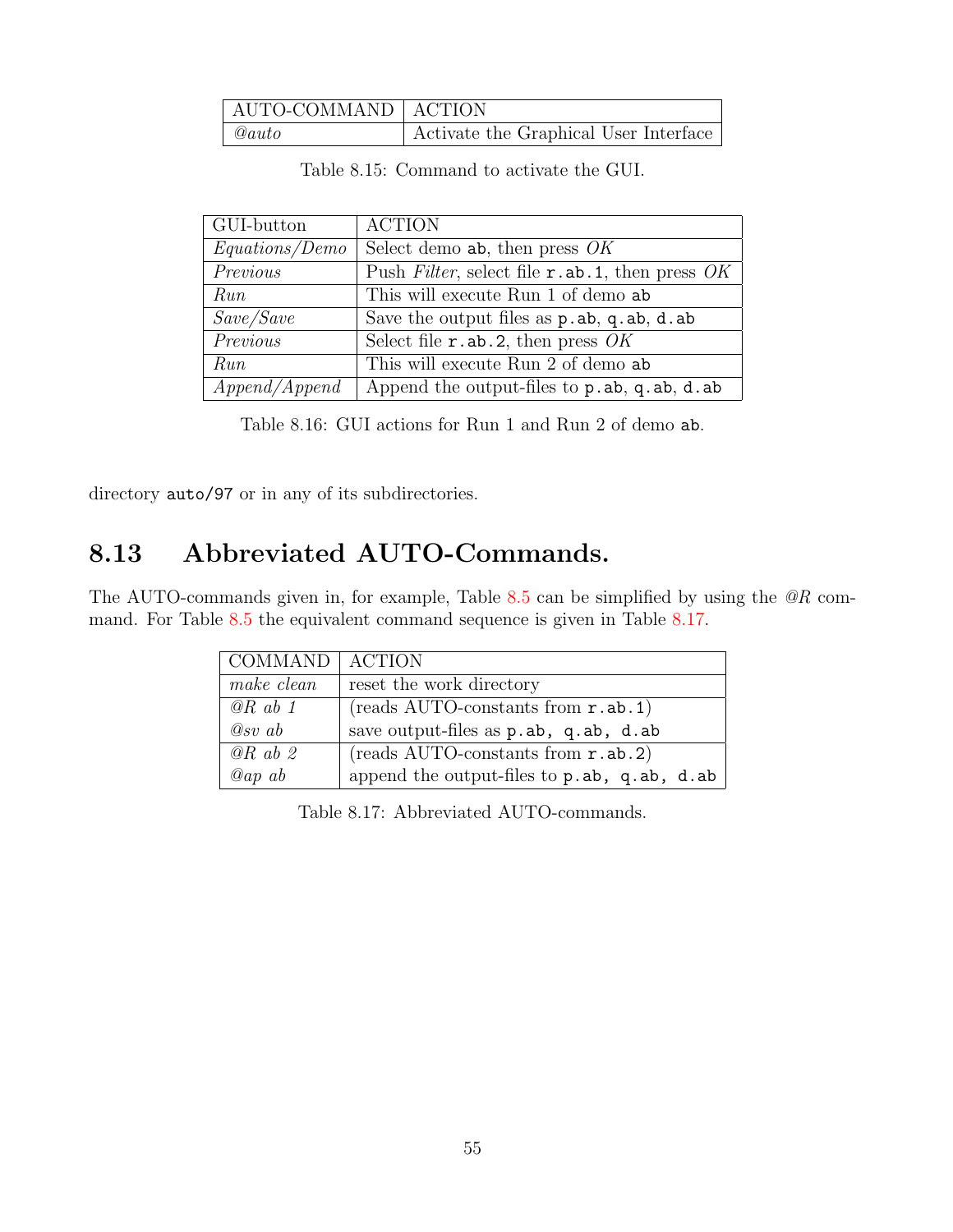# Chapter 9 AUTO Demos : Fixed points.

# 9.1 enz : Stationary Solutions of an Enzyme Model.

Theequations, that model a two-compartment enzyme system (Kernévez, [1980](#page-156-0)), are given by

$$
s'_{1} = (s_{0} - s_{1}) + (s_{2} - s_{1}) - \rho R(s_{1}),
$$
  
\n
$$
s'_{2} = (s_{0} + \mu - s_{2}) + (s_{1} - s_{2}) - \rho R(s_{2}),
$$
\n(9.1)

where

$$
R(s) = \frac{s}{1 + s + \kappa s^2}.
$$

Thefree parameter is  $s_0$ . Other parameters are fixed. This equation is also considered in ([Doedel,](#page-155-3) Keller & Kernévez,  $1991a$  $1991a$ ).

| COMMAND            | <b>ACTION</b>                             |
|--------------------|-------------------------------------------|
| mkdir enz          | create an empty work directory            |
| $cd$ enz           | change directory                          |
| $@dm$ enz          | copy the demo files to the work directory |
| $cp$ r.enz.1 r.enz | get the constants-file                    |
| $@r$ enz           | compute stationary solution branches      |
| $Q_{SV}$ enz       | save output-files as p.enz, q.enz, d.enz  |

Table 9.1: Commands for running demo enz.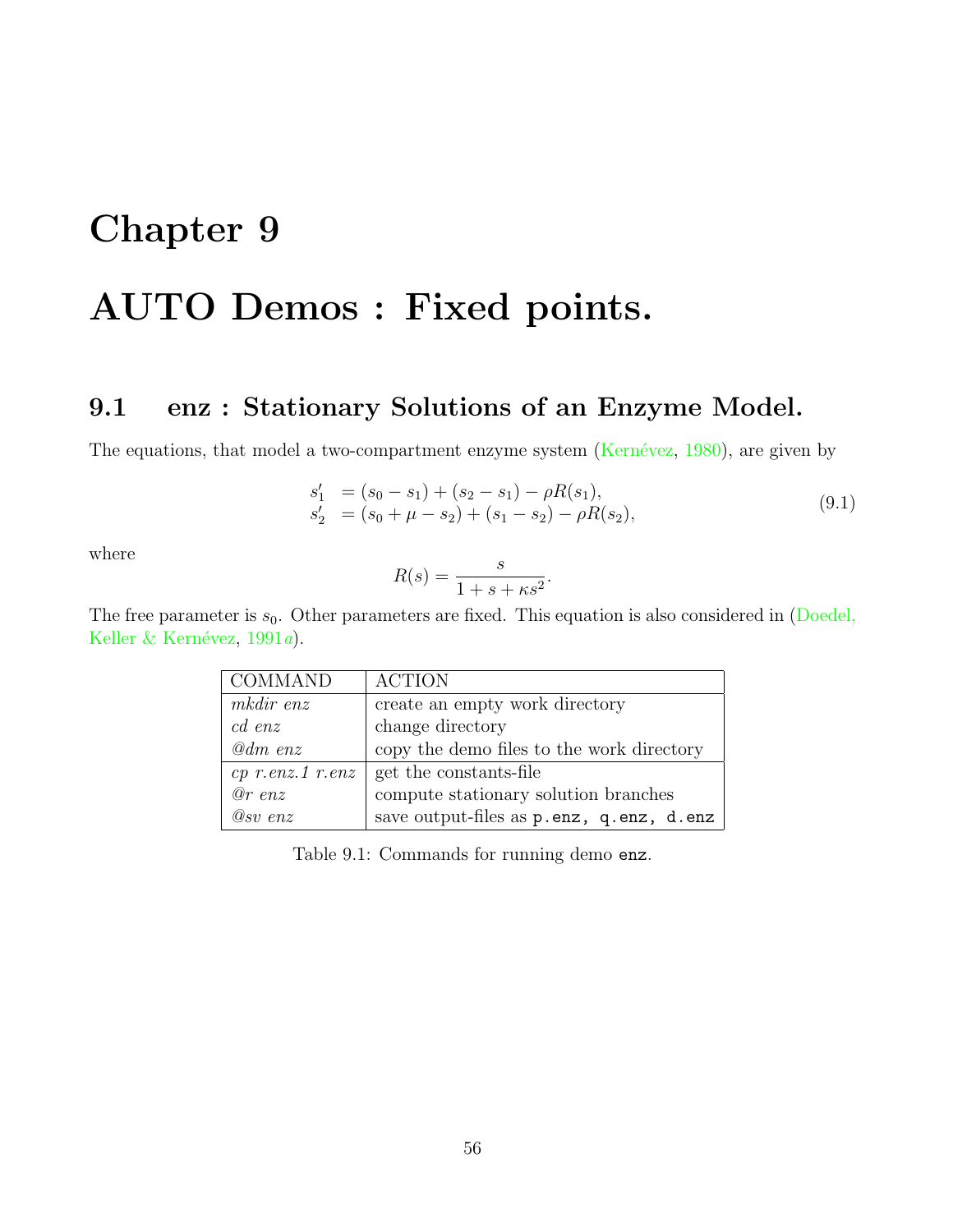# 9.2 dd2 : Fixed Points of a Discrete Dynamical System.

This demo illustrates the computation of a solution branch and its bifurcating branches for a discrete dynamical system. Also illustrated is the continuation of Naimark-Sacker (or Hopf) bifurcations The equations, a discrete predator-prey system, are

$$
u_1^{k+1} = p_1 u_1^k (1 - u_1^k) - p_2 u_1^k u_2^k,u_2^{k+1} = (1 - p_3) u_2^k + p_2 u_1^k u_2^k.
$$
\n(9.2)

In the first run  $p_1$  is free. In the second run, both  $p_1$  and  $p_2$  are free. The remaining equation parameter,  $p_3$ , is fixed in both runs.

| AUTO-COMMAND   ACTION      |                                                 |
|----------------------------|-------------------------------------------------|
| mkdir dd2                  | create an empty work directory                  |
| $c d \ d d2$               | change directory                                |
| $\omega$ dm dd2            | copy the demo files to the work directory       |
| $cp$ $r$ .dd2.1 $r$ .dd2   | get the first constants-file                    |
| $@r\ dd2$                  | 1st run; fixed point solution branches          |
| $Q_{SV}$ dd2               | save output-files as p.dd2, q.dd2, d.dd2        |
| $cp \ r. d d2.2 \ r. d d2$ | constants changed : IRS, ISW                    |
| $@r\ dd2$                  | 2nd run; a locus of Naimark-Sacker bifurcations |
| $@sv$ ns                   | save output-files as p.ns, q.ns, d.ns           |

Table 9.2: Commands for running demo dd2.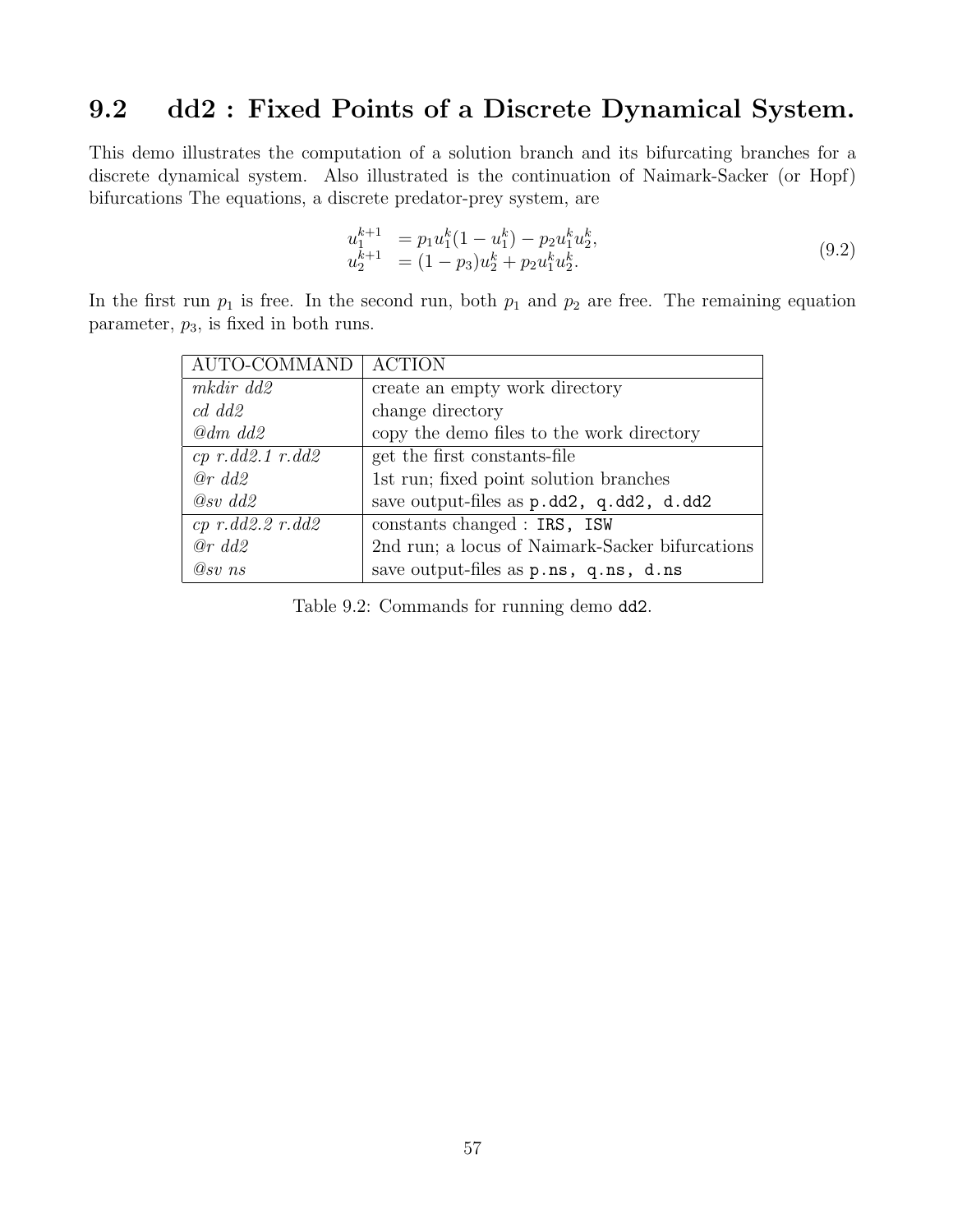# Chapter 10

AUTO Demos : Periodic solutions.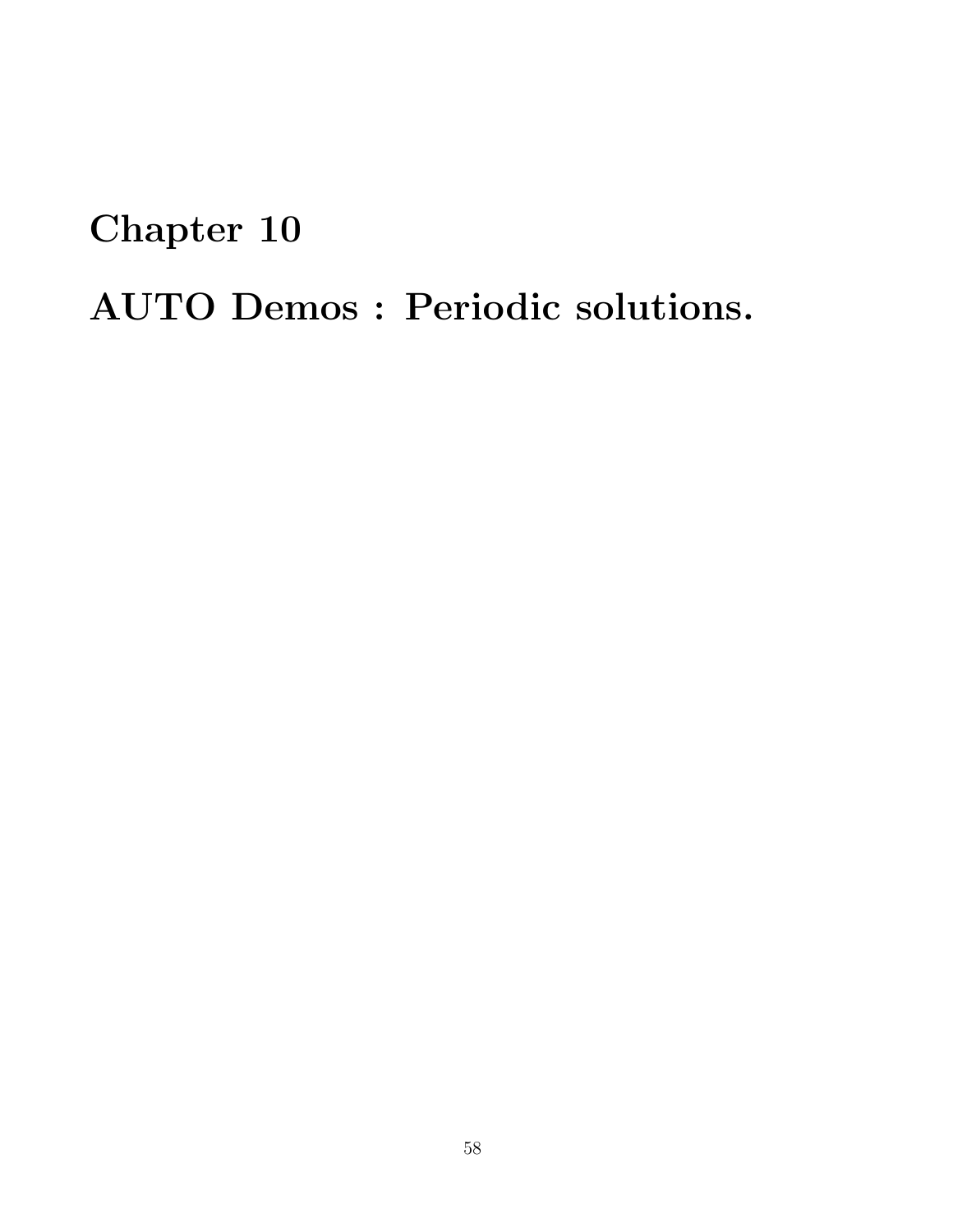# 10.1 lrz : The Lorenz Equations.

This demo computes two symmetric homoclinic orbits in the Lorenz equations

$$
u'_1 = p_3(u_2 - u_1), u'_2 = p_1u_1 - u_2 - u_1u_3, u'_3 = u_1u_2 - p_2u_3.
$$
 (10.1)

Here  $p_1$  is the free parameter, and  $p_2 = 8/3$ ,  $p_3 = 10$ . The two homoclinic orbits correspond to the final, large period orbits on the two periodic solution branches.

| COMMAND                     | <b>ACTION</b>                                                  |
|-----------------------------|----------------------------------------------------------------|
| mkdir lrz                   | create an empty work directory                                 |
| cd lrz                      | change directory                                               |
| $\omega$ dm lrz             | copy the demo files to the work directory                      |
| $cp$ r.lrz.1 r.lrz          | get the first constants-file                                   |
| $\varrho r$ lrz             | compute stationary solutions                                   |
| $\oslash$ $\oslash$ $\iota$ | save output-files as p.lrz, q.lrz, d.lrz                       |
| $cp$ r.lrz. $2$ r.lrz       | constants changed : IPS, IRS, NICP, ICP, NMX, NPR, DS          |
| $\varrho r$ lrz             | compute periodic solutions; the final orbit is near-homoclinic |
| $Qap$ lrz                   | append the output-files to p.lrz, q.lrz, d.lrz                 |
| $cp$ r.lrz. $3$ r.lrz       | constants changed : IRS                                        |
| $\varrho r$ lrz             | compute the symmetric periodic solution branch                 |
| $Qap$ lrz                   | append the output-files to p.lrz, q.lrz, d.lrz                 |

Table 10.1: Commands for running demo lrz.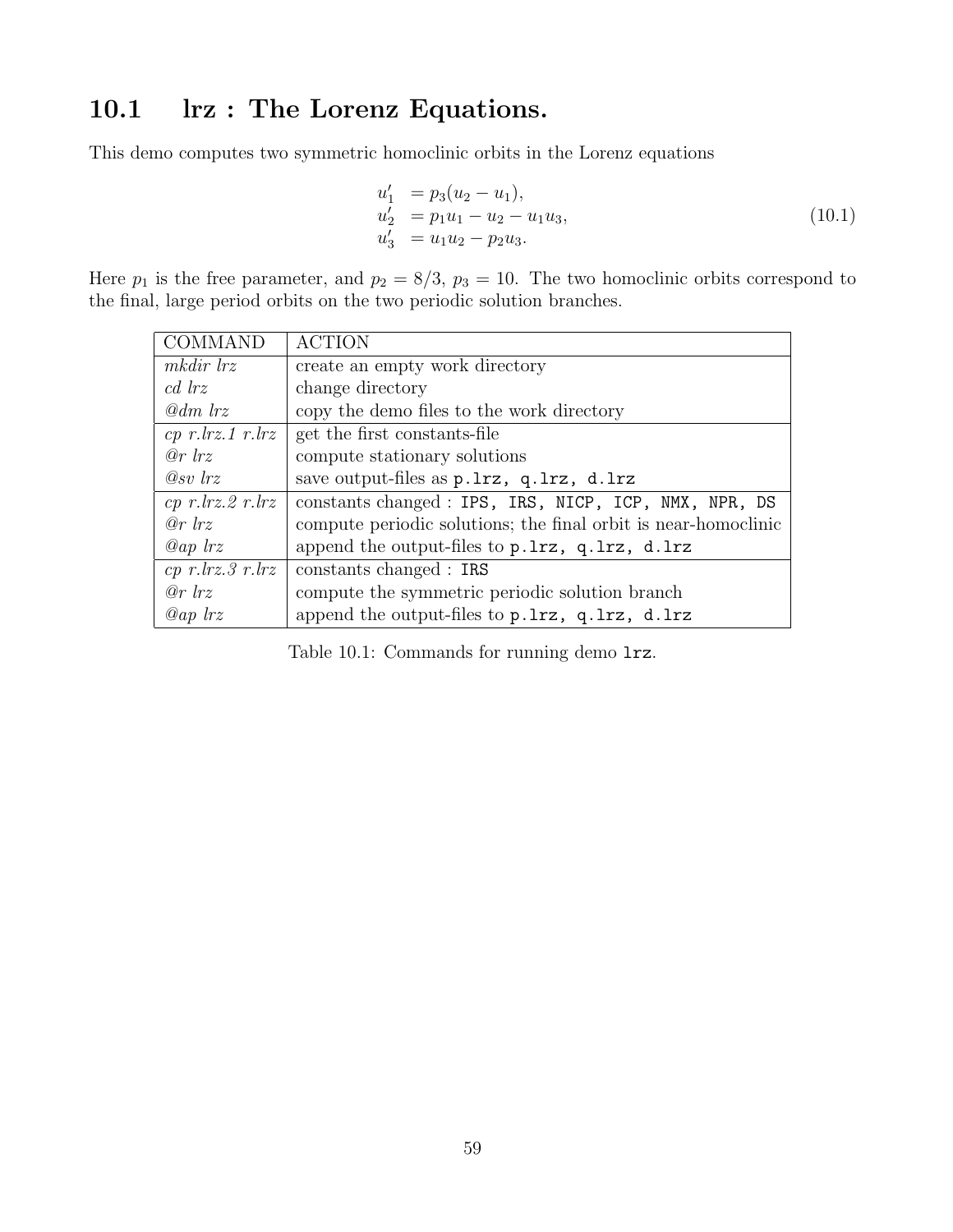# 10.2 abc : The  $A \rightarrow B \rightarrow C$  Reaction.

This demo illustrates the computation of stationary solutions, Hopf bifurcations and periodic solutions in the  $A \rightarrow B \rightarrow C$  reaction [\(Doedel & Heinemann,](#page-154-0) [1983](#page-154-0)).

$$
u'_1 = -u_1 + p_1(1 - u_1)e^{u_3},
$$
  
\n
$$
u'_2 = -u_2 + p_1e^{u_3}(1 - u_1 - p_5u_2),
$$
  
\n
$$
u'_3 = -u_3 - p_3u_3 + p_1p_4e^{u_3}(1 - u_1 + p_2p_5u_2),
$$
\n(10.2)

with  $p_2 = 1$ ,  $p_3 = 1.55$ ,  $p_4 = 8$ , and  $p_5 = 0.04$ . The free parameter is  $p_1$ .

| <b>COMMAND</b>            | <b>ACTION</b>                                                     |
|---------------------------|-------------------------------------------------------------------|
| mkdir abc                 | create an empty work directory                                    |
| $cd \; abc$               | change directory                                                  |
| $\omega$ dm abc           | copy the demo files to the work directory                         |
| $cp\ r.abc.1\ r.abc$      | get the first constants-file                                      |
| @rabc                     | compute the stationary solution branch with Hopf bifurcations     |
| $Q_{SV}$ abc              | save output-files as p.abc, q.abc, d.abc                          |
| $cp \ r. abc. 2 \ r. abc$ | constants changed : IRS, IPS, NICP, ICP                           |
| @rabc                     | compute a branch of periodic solutions from the first Hopf point  |
| $@ap\;abc$                | append the output-files to $p$ . abc, $q$ . abc, $d$ . abc        |
| $cp\ r. abc. 3\ r. abc$   | constants changed : IRS, NMX                                      |
| @rabc                     | compute a branch of periodic solutions from the second Hopf point |
| $Qap \; abc$              | append the output-files to p.abc, q.abc, d.abc                    |

Table 10.2: Commands for running demo abc.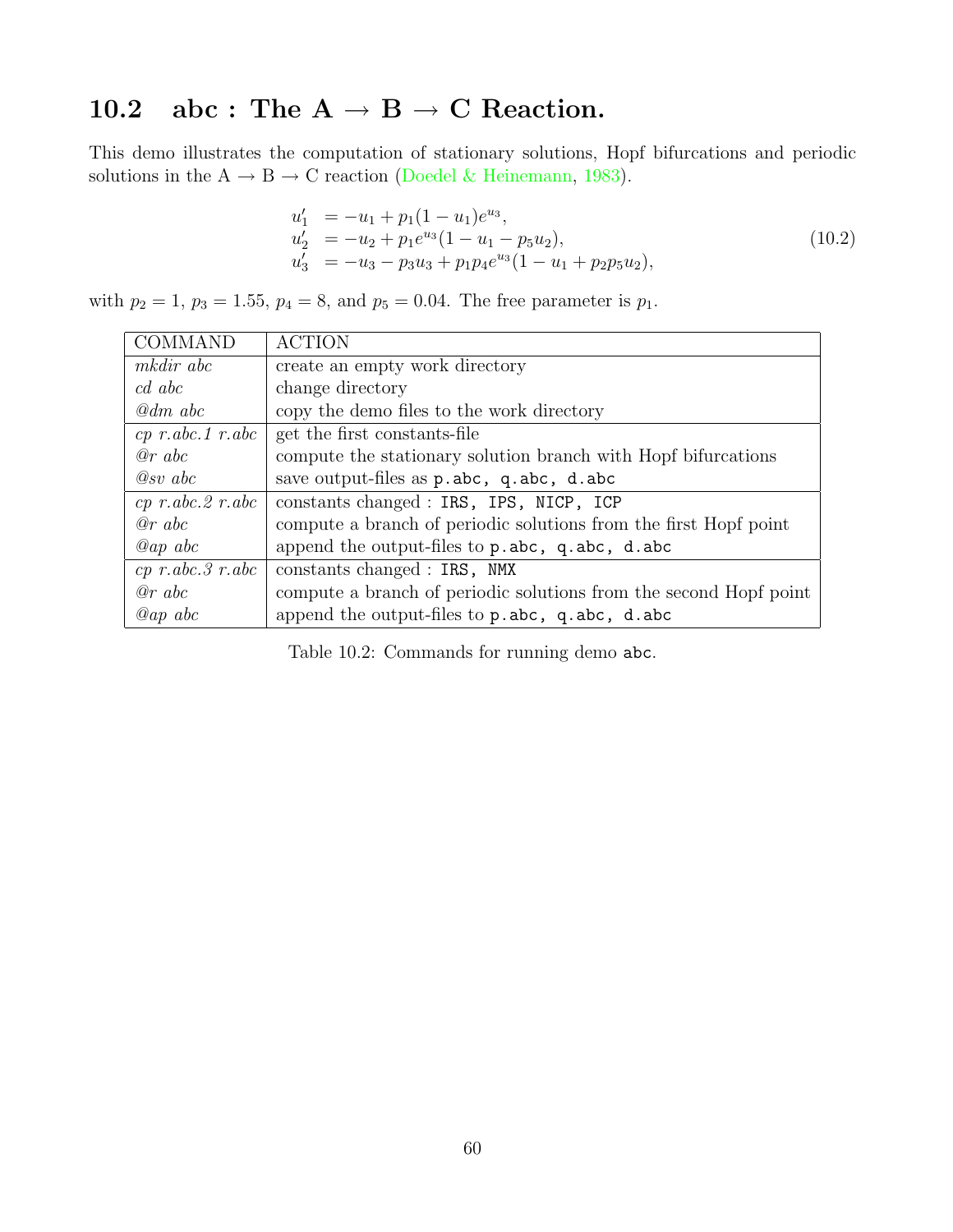# 10.3 pp2 : A 2D Predator-Prey Model.

This demo illustrates a variety of calculations. The equations, which model a predator-prey system with harvesting, are

$$
u'_1 = p_2 u_1 (1 - u_1) - u_1 u_2 - p_1 (1 - e^{-p_3 u_1}),
$$
  
\n
$$
u'_2 = -u_2 + p_4 u_1 u_2.
$$
\n(10.3)

Here  $p_1$  is the principal continuation parameter,  $p_3 = 5$ ,  $p_4 = 3$ , and, initially,  $p_2 = 3$ . For two-parameter computations  $p_2$  is also free. The use of PLAUT is also illustrated. The saved plots are shown in Figure [10.1](#page-63-0) and Figure [10.2.](#page-63-1)

| <b>COMMAND</b>             | <b>ACTION</b>                                   |
|----------------------------|-------------------------------------------------|
| $m$ kdir pp $\mathfrak{D}$ | create an empty work directory                  |
| $cd$ pp2                   | change directory                                |
| $Qdm$ pp2                  | copy the demo files to the work directory       |
| $cp$ r.pp $2.1$ r.pp $2$   | get the first constants-file                    |
| $@r$ pp $2$                | 1st run; stationary solutions                   |
| $Q_{SV}$ pp2               | save output-files as p.pp2, q.pp2, d.pp2        |
| $cp$ r.pp $2.2$ r.pp $2$   | constants changed : IRS, RL1                    |
| $@r$ pp2                   | 2nd run; restart at a labeled solution          |
| $Qap$ pp2                  | append output-files to p.pp2, q.pp2, d.pp2      |
| $cp$ r.pp $2.3$ r.pp $2$   | constants changed : IRS, IPS, ILP               |
| $@r$ pp2                   | 3rd run; periodic solutions                     |
| $Qap$ pp2                  | append output-files to p.pp2, q.pp2, d.pp2      |
| $cp$ r.pp2.4 r.pp2         | constants changed : IRS, NTST                   |
| $@r$ pp2                   | 4th run; restart at a labeled periodic solution |
| $Qap$ pp2                  | append output-files to p.pp2, q.pp2, d.pp2      |
| $cp$ r.pp $2.5$ r.pp $2$   | constants changed : IRS, IPS, ISW, ICP          |
| $@r$ pp2                   | 5th run; continuation of folds                  |
| $@sv$ lp                   | save output-files as p.lp, q.lp, d.lp           |
| $cp$ r.pp2.6 r.pp2         | constants changed : IRS                         |
| $@r$ pp $2$                | 6th run; continuation of Hopf bifurcations      |
| $@sv$ hb                   | save output-files as p.hb, q.hb, d.hb           |
| $cp$ r.pp2.7 r.pp2         | constants changed : IRS, IPS, ISP               |
| $@r$ pp2                   | 7th run; continuation of homoclinic orbits      |
| $@sv\ hom$                 | save output-files as p.hom, q.hom, d.hom        |

Table 10.3: Commands for running demo pp2.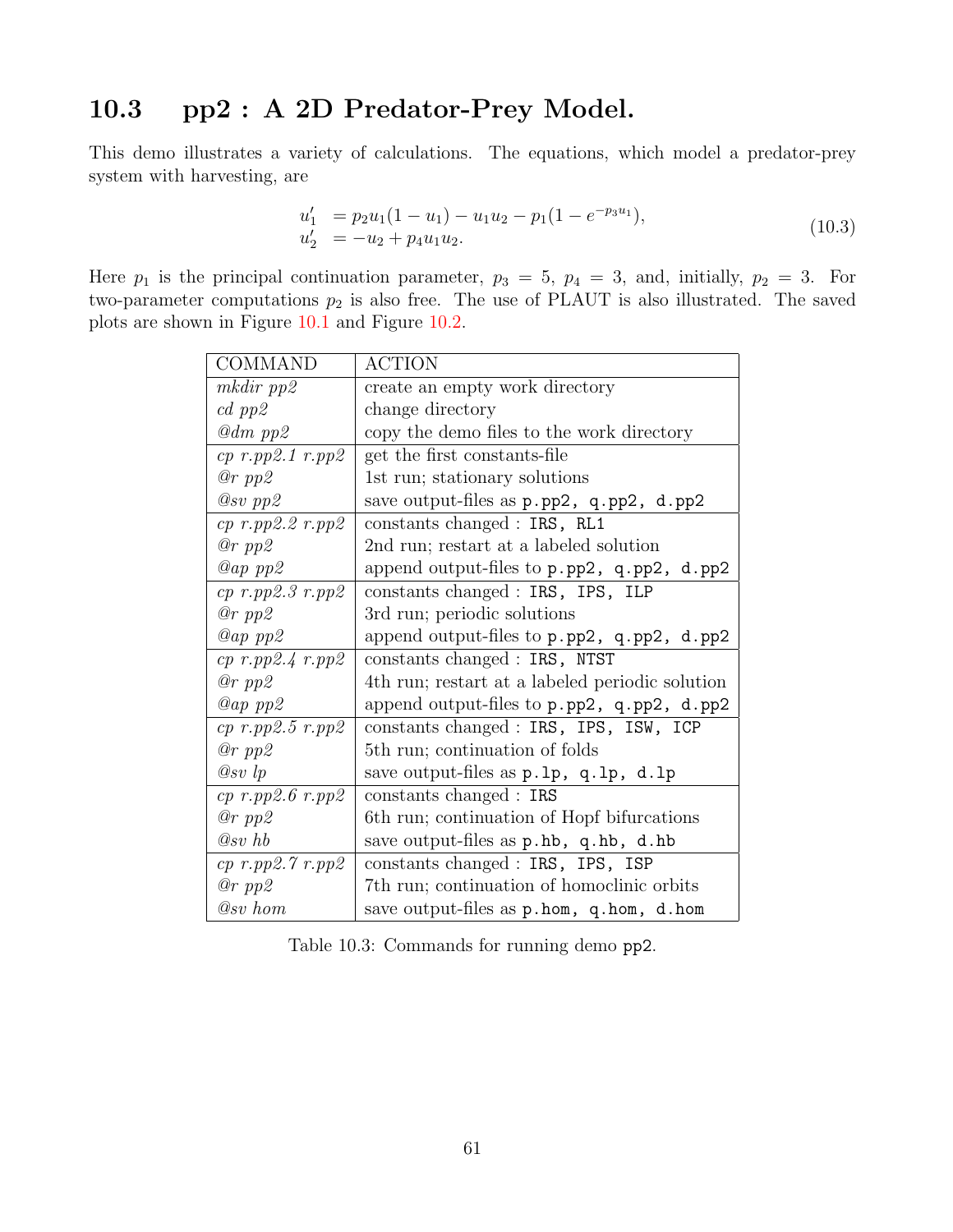| AUTO-COMMAND                    | <b>ACTION</b>                                                  |
|---------------------------------|----------------------------------------------------------------|
| $@p$ pp2                        | run PLAUT to graph the contents of p.pp2 and q.pp2;            |
| PLAUT-COMMAND                   | <b>ACTION</b>                                                  |
| d1                              | set convenient defaults                                        |
| b d0                            | plot the default bifurcation diagram; $L_2$ -norm versus $p_1$ |
| cl                              | clear the screen                                               |
| ax                              | select axes                                                    |
| 13                              | select real columns $1$ and $3$ in $p$ . $pp2$                 |
| b d0                            | plot the bifurcation diagram; max $u_1$ versus $p_1$           |
| cl                              | clear the screen                                               |
| d3                              | choose other default settings                                  |
| b d0                            | bifurcation diagram                                            |
| bd                              | get blow-up of current bifurcation diagram                     |
| $0 \quad 1 \quad -0.25 \quad 1$ | enter diagram limits                                           |
| sav                             | save plot (see Figure $10.1$ )                                 |
| fig.1                           | upon prompt, enter a new file name, e.g., fig.1                |
| cl                              | clear the screen                                               |
| 2d                              | enter 2D mode, for plotting labeled solutions                  |
| 12 13 14                        | select labeled orbits 12, 13, and 14 in $q$ . pp2              |
| d                               | default orbit display; $u_1$ versus time                       |
| 13                              | select columns 1 and 3 in q.pp2                                |
| d                               | display the orbits; $u_2$ versus time                          |
| 23                              | select columns 2 and 3 in q.pp2                                |
| $\overline{d}$                  | phase plane display; $u_2$ versus $u_1$                        |
| sav                             | save plot (see Figure $10.2$ )                                 |
| fig.2                           | upon prompt, enter a new file name                             |
| ex                              | exit from 2D mode                                              |
| end                             | exit from PLAUT                                                |

Table 10.4: Plotting commands for demo pp2.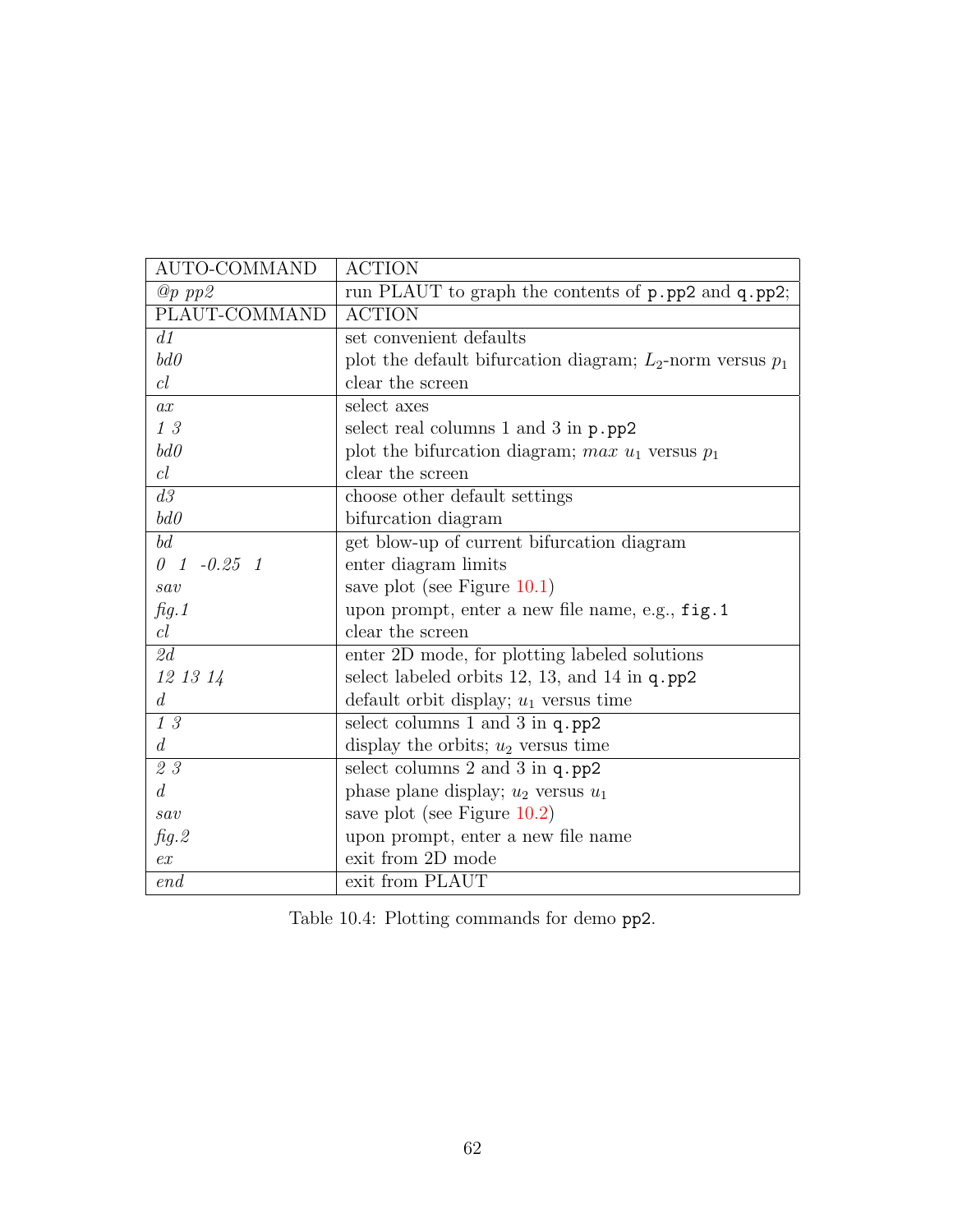

<span id="page-63-0"></span>Figure 10.1: The bifurcation diagram of demo pp2.



<span id="page-63-1"></span>Figure 10.2: The phase plot of solutions 12, 13, and 14 in demo pp2.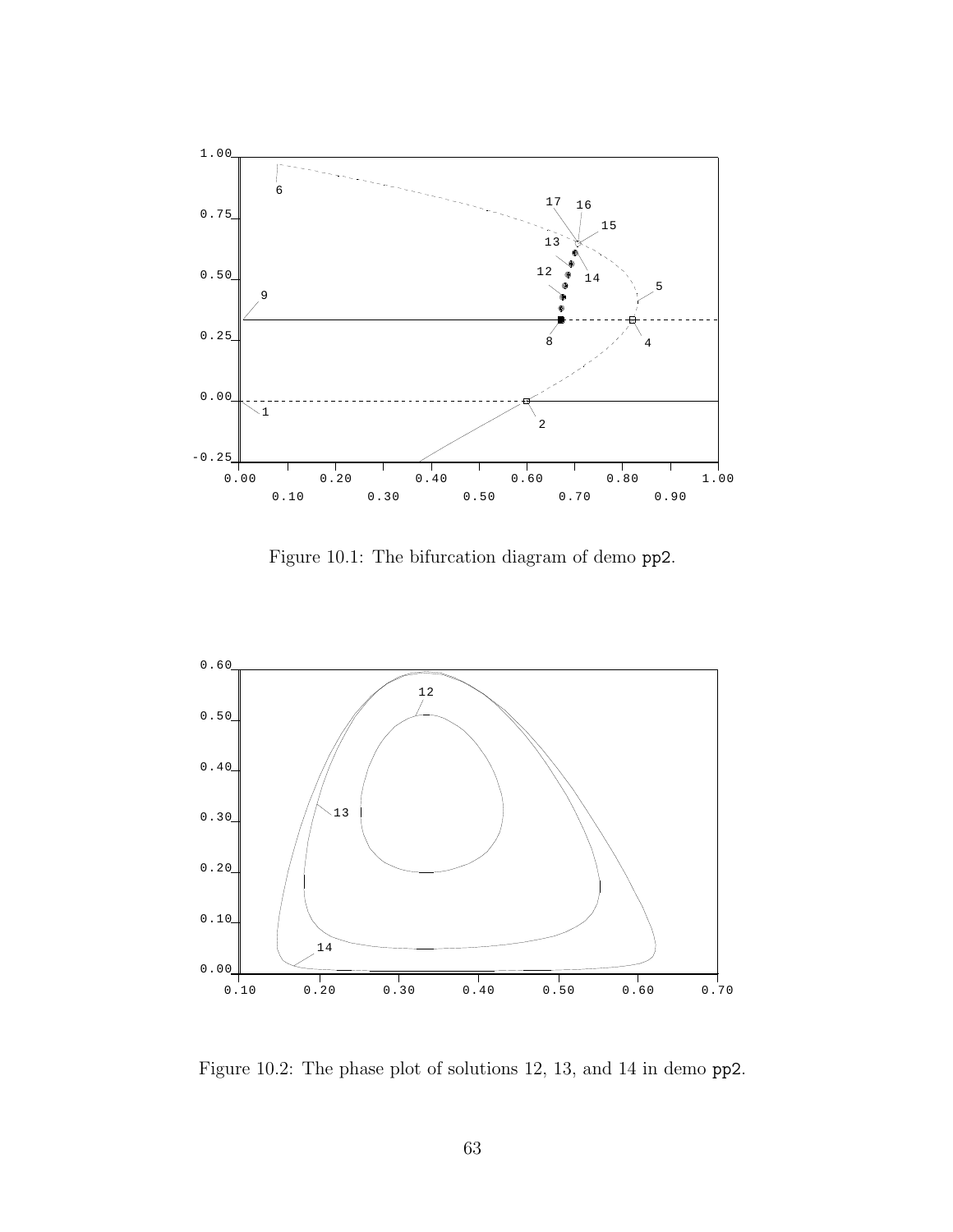#### 10.4 lor : Starting an Orbit from Numerical Data.

This demo illustrates how to start the computation of a branch of periodic solutions from numerical data obtained, for example, from an initial value solver. As an illustrative application we consider the Lorenz equations

$$
u'_1 = p_3(u_2 - u_1), \n u'_2 = p_1u_1 - u_2 - u_1u_3, \n u'_3 = u_1u_2 - p_2u_3.
$$
\n(10.4)

Numerical simulations with a simple initial value solver show the existence of a stable periodic orbit when  $p_1 = 280$ ,  $p_2 = 8/3$ ,  $p_3 = 10$ . Numerical data representing one complete periodic oscillation are contained in the file lor.dat. Each row in lor.dat contains four real numbers, namely, the time variable t,  $u_1, u_2$  and  $u_3$ . The corresponding parameter values are defined in the user-supplied subroutine STPNT. The AUTO-command @fc lor then converts the data in lor.dat to a labeled AUTO solution (with label 1) in a new file q.dat. The mesh will be suitably adapted to the solution, using the number of mesh intervals NTST and the number of collocation point per mesh interval NCOL specified in the constants-file r.lor. (Note that the file q.dat should be used for restart only. Do not append new output-files to  $q$  dat, as the command  $@fc$  lor only creates q.dat, with no corresponding p.dat.)

| <b>COMMAND</b>        | <b>ACTION</b>                                                  |
|-----------------------|----------------------------------------------------------------|
| mkdir lor             | create an empty work directory                                 |
| cd lor                | change directory                                               |
| @dm lor               | copy the demo files to the work directory                      |
|                       | cp r.lor.1 r.lor get the first constants-file                  |
| $@fc$ lor             | convert lor. dat to AUTO format in q. dat                      |
| $\Theta r$ lor dat    | compute a solution branch, restart from q.dat                  |
| $Q_{SV}$ lor          | save output-files as p.lor, q.lor, d.lor                       |
| $cp$ r.lor. $2$ r.lor | constants changed : IRS, ISW, NTST                             |
| @r>lor                | switch branches at a period-doubling detected in the first run |
| $Qap$ lor             | append the output-files to p.lor, q.lor, d.lor                 |

Table 10.5: Commands for running demo lor.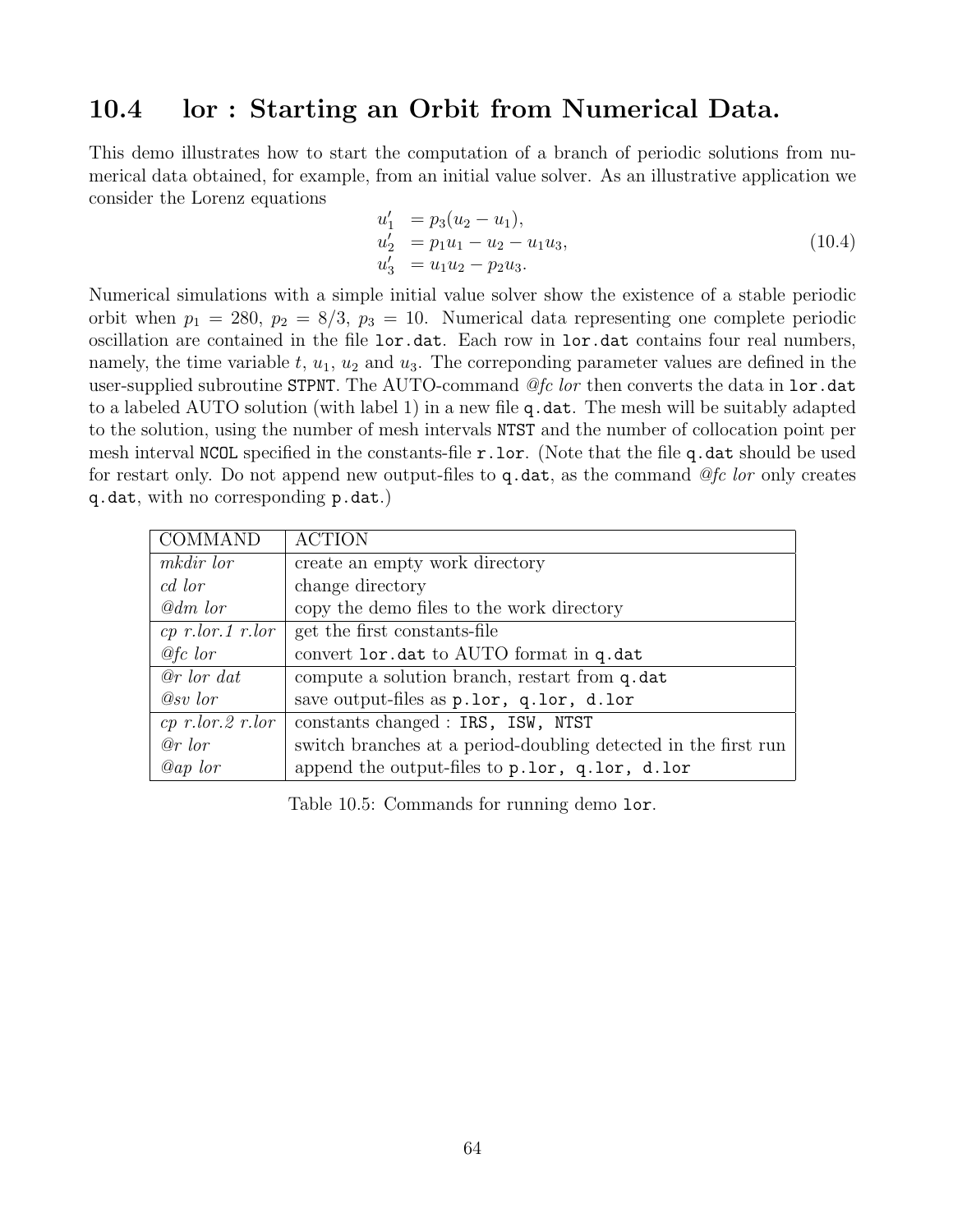## 10.5 frc : A Periodically Forced System.

This demo illustrates the computation of periodic solutions to a periodically forced system. In AUTO this can be done by adding a nonlinear oscillator with the desired periodic forcing as one of the solution components. An example of such an oscillator is

$$
x' = x + \beta y - x(x^2 + y^2), \n y' = -\beta x + y - y(x^2 + y^2),
$$
\n(10.5)

which has the asymptotically stable solution  $x = sin(\beta t)$ ,  $y = cos(\beta t)$ . We couple this oscillator to the Fitzhugh-Nagumo equations :

$$
v' = (F(v) - w)/\epsilon,w' = v - dw - (b + r\sin(\beta t)),
$$
\n(10.6)

by replacing  $sin(\beta t)$  by x. Above,  $F(v) = v(v - a)(1 - v)$  and  $a, b, \epsilon$  and d are fixed. The first run is a homotopy from  $r = 0$ , where a solution is known analytically, to  $r = 0.2$ . Part of the solution branch with  $r = 0.2$  and varying  $\beta$  is computed in the second run. For detailed results see([Alexander, Doedel & Othmer,](#page-154-1) [1990](#page-154-1)).

| COMMAND         | <b>ACTION</b>                                                                            |
|-----------------|------------------------------------------------------------------------------------------|
| mkdir frc       | create an empty work directory                                                           |
| $cd$ frc        | change directory                                                                         |
| $\omega$ dm frc | copy the demo files to the work directory                                                |
|                 | <i>cp r.frc.1 r.frc</i>   get the first constants-file                                   |
| $\varrho r$ frc | homotopy to $r = 0.2$                                                                    |
| $@sv$ 0         | save output-files as p.0, q.0, d.0                                                       |
|                 | $cp \ r.frc.2 \ r.frc \mid \text{constants changed} : IRS, ICP(1), NTST, NMX, DS, DSMAX$ |
| $@r$ frc $0$    | compute solution branch; restart from q.0                                                |
| $@sv$ frc       | save output-files as p.frc, q.frc, d.frc                                                 |

Table 10.6: Commands for running demo frc.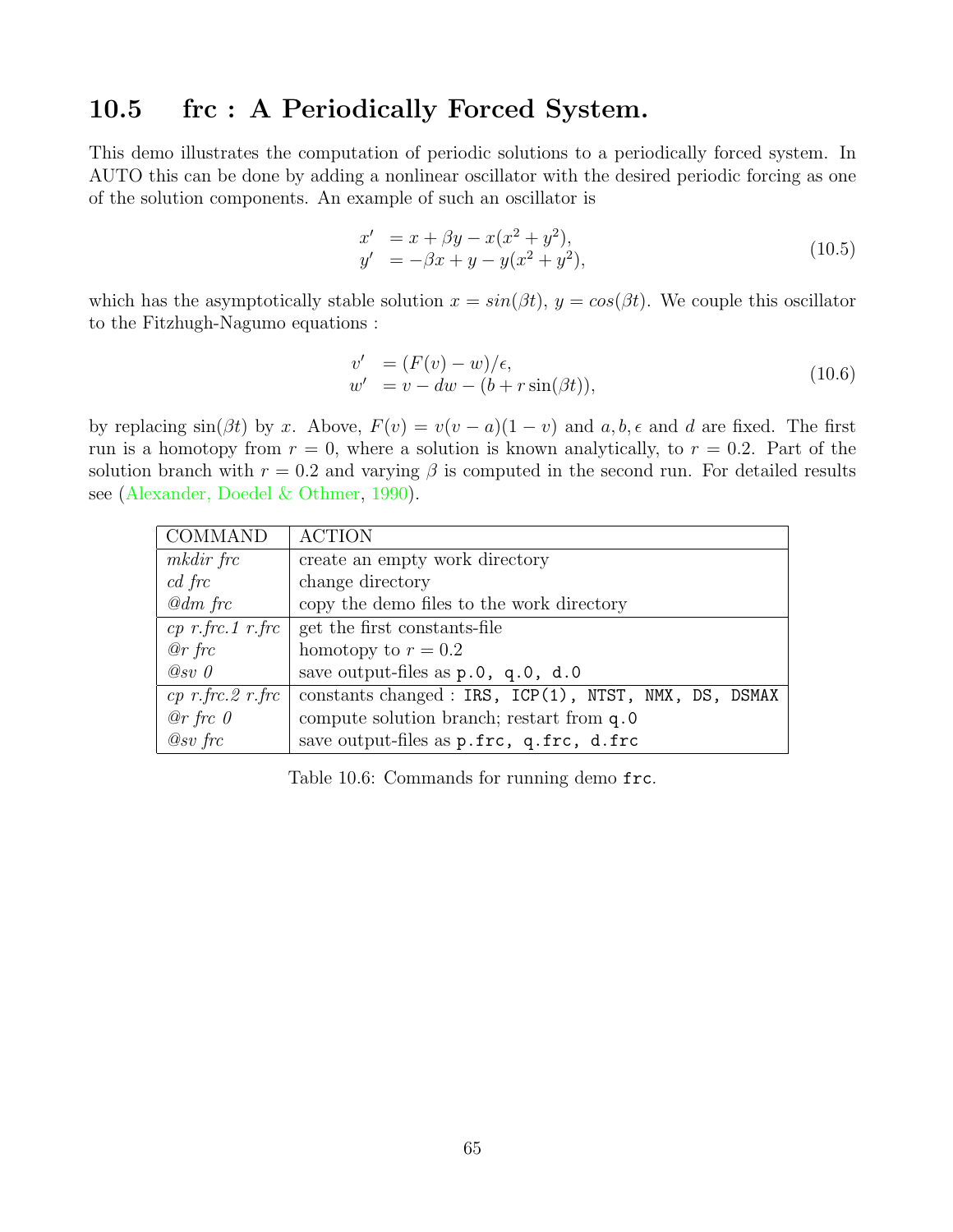# 10.6 ppp : Continuation of Hopf Bifurcations.

This demo illustrates the continuation of Hopf bifurcations in a 3-dimensional predator prey model ([Doedel,](#page-154-2) [1984\)](#page-154-2). This curve contain branch points, where one locus of Hopf points bifurcates from another locus of Hopf points. The equations are

$$
u'_1 = u_1(1 - u_1) - p_4 u_1 u_2,
$$
  
\n
$$
u'_2 = -p_2 u_2 + p_4 u_1 u_2 - p_5 u_2 u_3 - p_1(1 - e^{-p_6 u_2})
$$
  
\n
$$
u'_3 = -p_3 u_3 + p_5 u_2 u_3.
$$
\n(10.7)

Here  $p_2 = 1/4$ ,  $p_3 = 1/2$ ,  $p_4 = 3$ ,  $p_5 = 3$ ,  $p_6 = 5$ , and  $p_1$  is the free parameter. In the continuation of Hopf points the parameter  $p_4$  is also free.

| <b>COMMAND</b>        | <b>ACTION</b>                                          |
|-----------------------|--------------------------------------------------------|
| mkdir ppp             | create an empty work directory                         |
| cd ppp                | change directory                                       |
| $\omega$ dm ppp       | copy the demo files to the work directory              |
| $cp$ r.ppp.1 r.ppp    | get the first constants-file                           |
| $@r$ ppp              | compute stationary solutions; detect Hopf bifurcations |
| $Q_{SV}$ ppp          | save output-files as p.ppp, q.ppp, d.ppp               |
| $cp$ r.ppp. $2$ r.ppp | constants changed : IPS, IRS, ICP, etc.                |
| $@r$ ppp              | compute a branch of periodic solutions                 |
| $Qap$ ppp             | append the output-files to p.ppp, q.ppp, d.ppp         |
| $cp$ r.ppp. $3$ r.ppp | constants changed:                                     |
| $\varrho r$ ppp       | compute Hopf bifurcation curves                        |
| $@sv$ hb              | save the output-files as p.hb, q.hb, d.hb              |

Table 10.7: Commands for running demo ppp.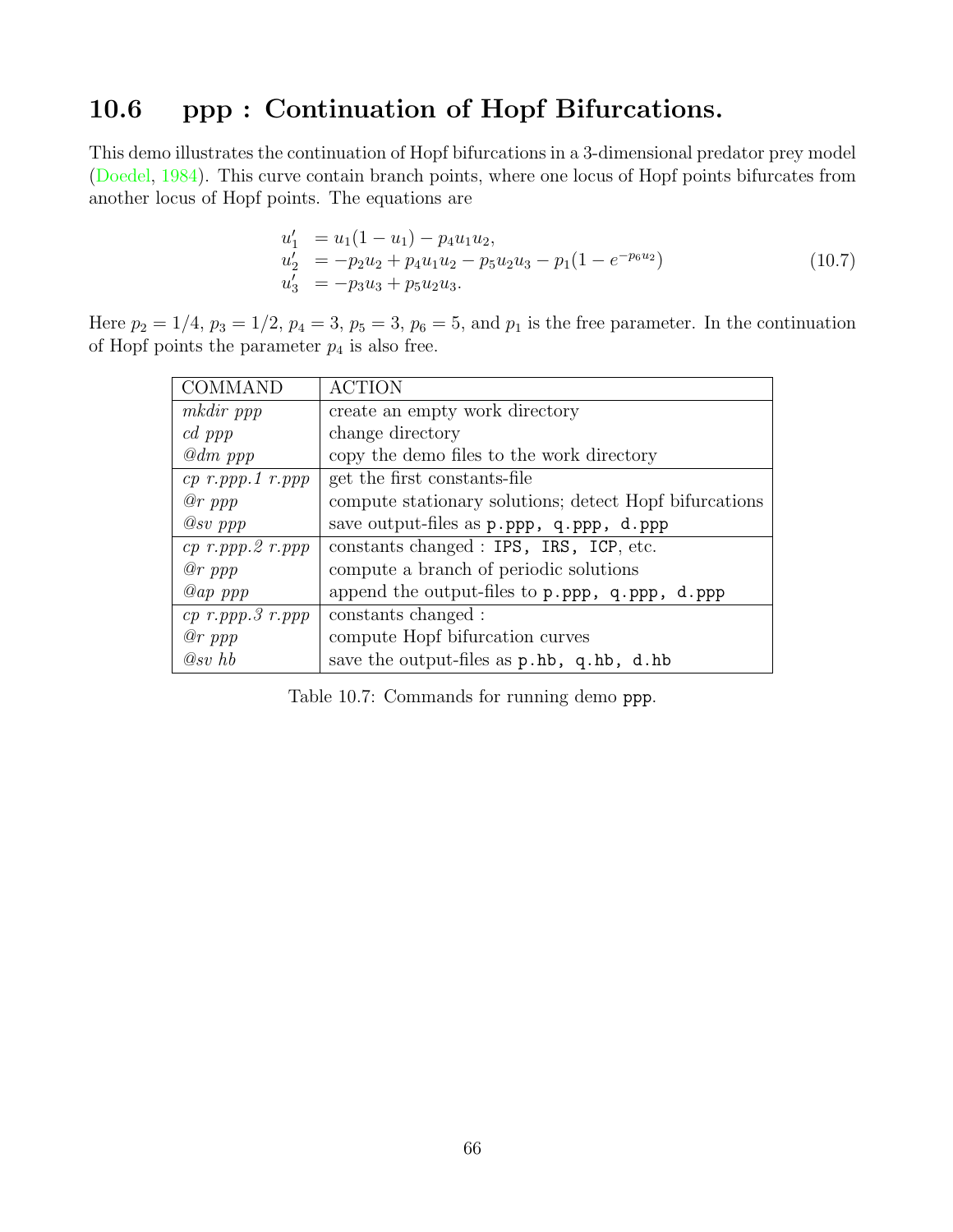# 10.7 plp : Fold Continuation for Periodic Solutions.

This demo, which corresponds to computations in (Doedel, Keller & Kernévez, [1991](#page-155-3)a), shows how one can continue a fold on a branch of periodic solution in two parameters. The calculation of a locus of Hopf bifurcations is also included. The equations, that model a one-compartment activator-inhibitorsystem (Kernévez,  $1980$ ), are given by

$$
s' = (s_0 - s) - \rho R(s, a),
$$
  
\n
$$
a' = \alpha (a_0 - a) - \rho R(s, a),
$$
\n(10.8)

where

$$
R(s, a) = \frac{sa}{1 + s + \kappa s^2}, \qquad \kappa > 0.
$$

The free parameter is  $\rho$ . In the fold continuation  $s_0$  is also free.

| <b>COMMAND</b>            | <b>ACTION</b>                                                    |
|---------------------------|------------------------------------------------------------------|
| mkdir plp                 | create an empty work directory                                   |
| $cd$ plp                  | change directory                                                 |
| $\mathcal{Q}$ dm plp      | copy the demo files to the work directory                        |
| $cp \ r. plp. 1 \ r. plp$ | get the first constants-file                                     |
| $\varrho r$ plp           | 1st run; compute a stationary solution branch and locate HBs     |
| $Q_{SV}$ plp              | save output-files as p.plp, q.plp, d.plp                         |
| $cp \ r. plp. 2 \ r. plp$ | constants changed : IPS, IRS, NMX                                |
| $\varrho r$ plp           | compute a branch of periodic solutions and locate a fold         |
| $Qap$ plp                 | append output-files to p.plp, q.plp, d.plp                       |
| $cp$ r.plp.3 r.plp        | constants changed : IPS, ICP, ISW, NMX, RL1                      |
| $\varrho r$ plp           | Compute a locus of Hopf bifurcation points                       |
| $Q_{SV}$ 2p               | save output-files as $p.2p$ , $q.2p$ , $d.2p$                    |
| $cp \ r. plp. 4 \ r. plp$ | constants changed : IPS, IRS, ICP, NMX                           |
| $\varrho r$ plp           | generate starting data for the fold continuation                 |
| $@sv$ tmp                 | save output-files as $p.\text{tmp}, q.\text{tmp}, d.\text{tmp})$ |
| $cp \ r. plp. 5 \ r. plp$ | constants changed : IRS, NUZR                                    |
| $\varrho r$ plp tmp       | fold continuation; restart data from q.tmp                       |
| Qap 2p                    | append output-files to $p.2p$ , $q.2p$ , $d.2p$                  |
| $cp \ r. plp. 6 \ r. plp$ | constants changed : IRS, ISW, NMX, NUZR                          |
| $\varnothing$ r plp $2p$  | compute an isola of periodic solutions; restart data from q. 2p  |
| $@sv$ iso                 | save output-files as $p.iso, q.iso, d.iso$                       |

Table 10.8: Commands for running demo plp.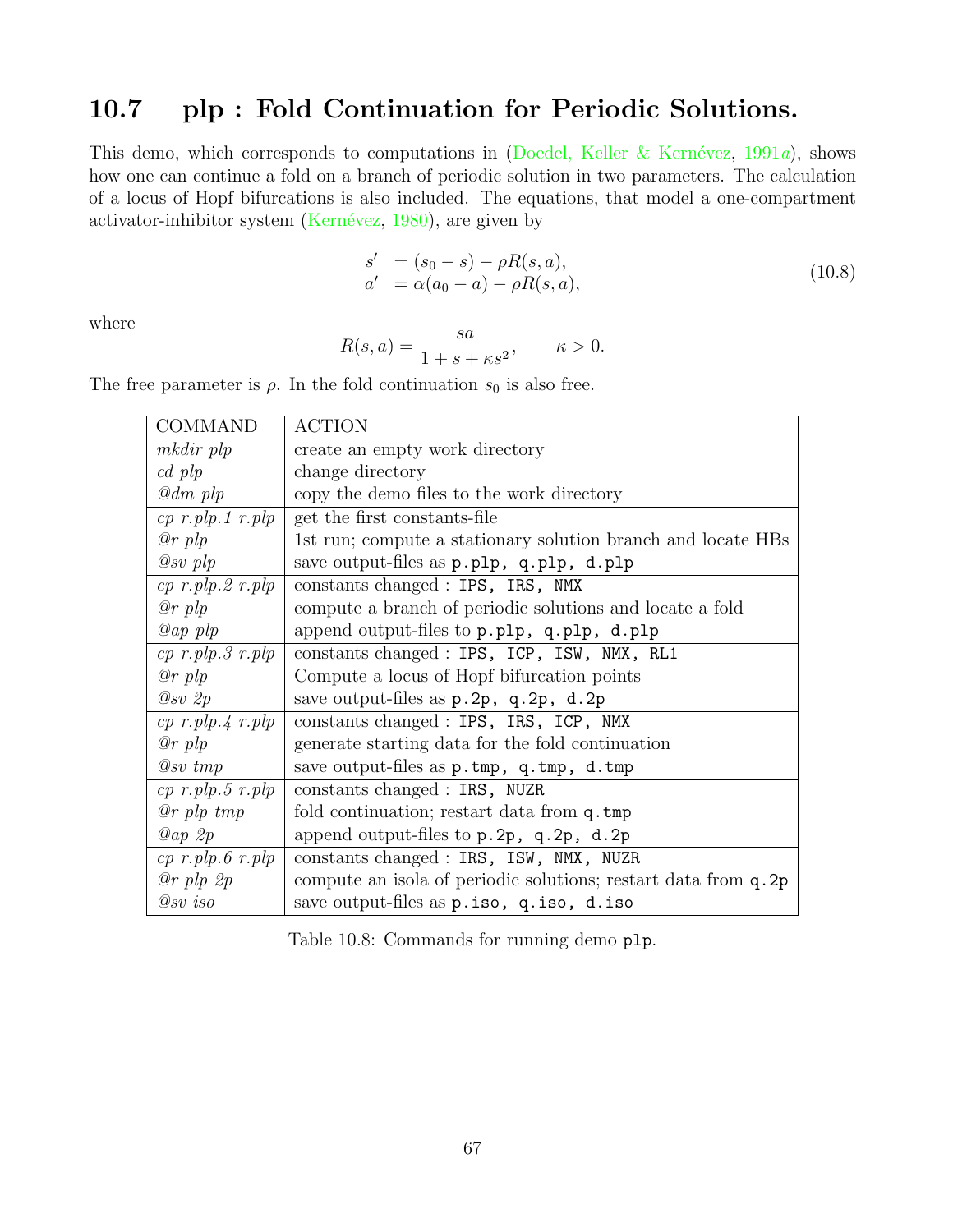# 10.8 pp3 : Period-Doubling Continuation.

This demo illustrates the computation of stationary solutions, Hopf bifurcations, and periodic solutions, branch switching at a period-doubling bifurcation, and the computation of a locus of period-doubling bifurcations. The equations model a 3D predator-prey system with harvesting ([Doedel,](#page-154-2) [1984](#page-154-2)).

$$
u'_1 = u_1(1 - u_1) - p_4 u_1 u_2,
$$
  
\n
$$
u'_2 = -p_2 u_2 + p_4 u_1 u_2 - p_5 u_2 u_3 - p_1(1 - e^{-p_6 u_2})
$$
  
\n
$$
u'_3 = -p_3 u_3 + p_5 u_2 u_3.
$$
\n(10.9)

The free parameter is  $p_1$ , except in the period-doubling continuation, where both  $p_1$  and  $p_2$  are free.

| <b>COMMAND</b>           | <b>ACTION</b>                                                          |
|--------------------------|------------------------------------------------------------------------|
| $m$ kdir $pp3$           | create an empty work directory                                         |
| $cd$ pp $\beta$          | change directory                                                       |
| $\omega$ dm pp $\beta$   | copy the demo files to the work directory                              |
| $cp$ r.pp3.1 r.pp3       | get the first constants-file                                           |
| $@r$ pp $3$              | 1st run; stationary solutions                                          |
| $@sv$ pp $3$             | save output-files as p.pp3, q.pp3, d.pp3                               |
| $cp$ r.pp3.2 r.pp3       | constants changed : IRS, IPS, NMX                                      |
| @r~pp3                   | compute a branch of periodic solutions                                 |
| $Qap$ pp $3$             | append output-files to p.pp3, q.pp3, d.pp3                             |
| $cp$ r.pp $3.3$ r.pp $3$ | constants changed : IRS, ISW, NTST                                     |
| @r~pp3                   | compute the branch bifurcating at the period-doubling                  |
| $Qap$ pp $3$             | append output-files to p.pp3, q.pp3, d.pp3                             |
| $cp \ r.pp3.4 \ r.pp3$   | constants changed : ISW                                                |
| $@r$ pp $3$              | generate starting data for the period-doubling continuation            |
| $@sv$ tmp                | save output-files as $p.\texttt{tmp}, q.\texttt{tmp}, d.\texttt{tmp})$ |
| $cp$ r.pp $3.5$ r.pp $3$ | constants changed : IRS                                                |
| $@r$ pp3 tmp             | period-doubling continuation; restart from q.tmp                       |
| @sv2p                    | save output-files as $p.2p$ , $q.2p$ , $d.2p$                          |

Table 10.9: Commands for running demo pp3.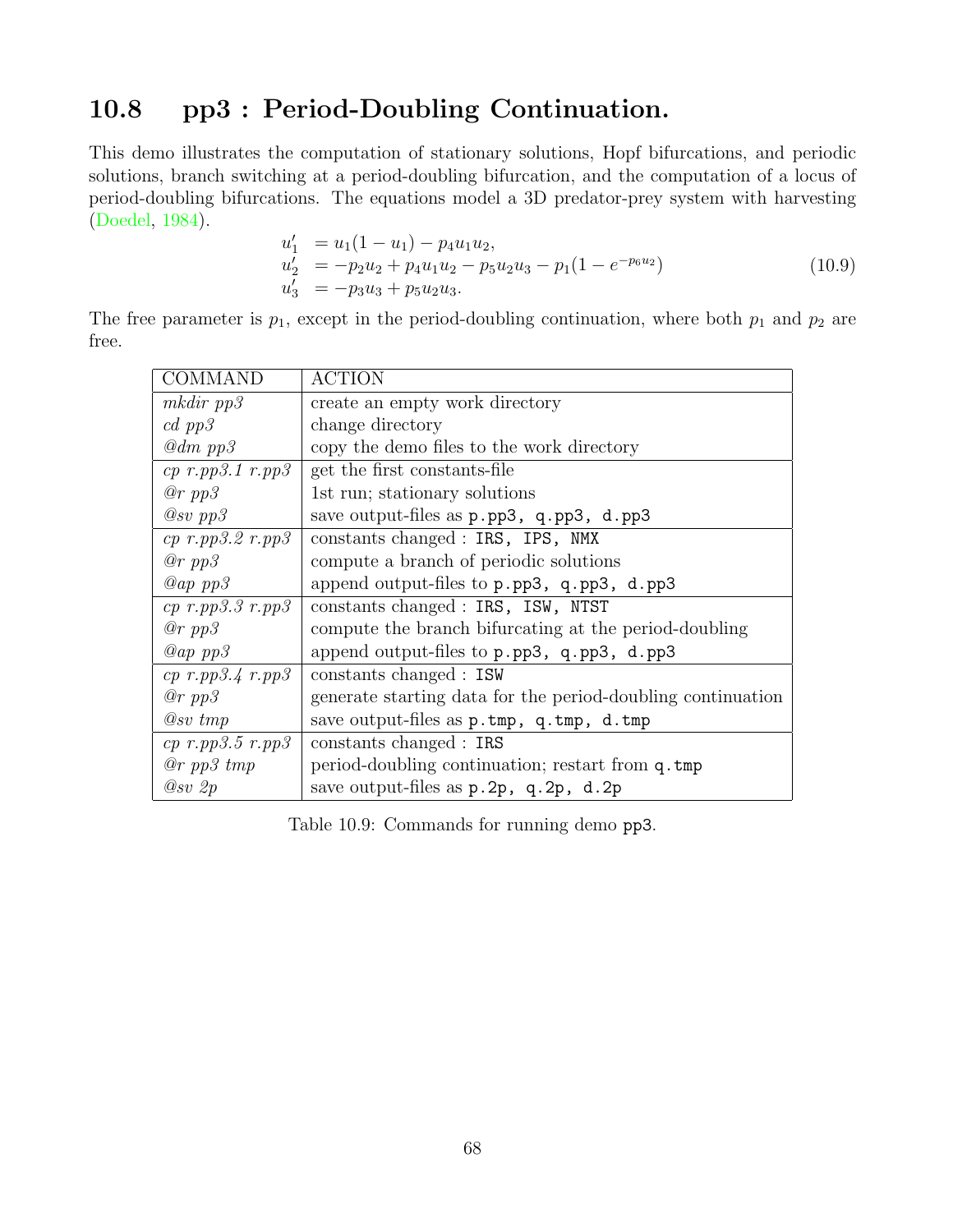# 10.9 tor : Detection of Torus Bifurcations.

Thisdemo uses a model in (Freire, Rodríguez-Luis, Gamero  $\&$  Ponce, [1993\)](#page-155-4) to illustrate the detection of a torus bifurcation. It also illustrates branch switching at a secondary periodic bifurcation with double Floquet multiplier at  $z = 1$ . The computational results also include folds, homoclinic orbits, and period-doubling bifurcations. Their continuation is not illustrated here; see instead the demos plp, pp2, and pp3, respectively. The equations are

$$
x'(t) = [-(\beta + \nu)x + \beta y - a_3x^3 + b_3(y - x)^3]/r,y'(t) = \beta x - (\beta + \gamma)y - z - b_3(y - x)^3,z'(t) = y,
$$
\n(10.10)

where  $\gamma = -0.6$ ,  $r = 0.6$ ,  $a_3 = 0.328578$ , and  $b_3 = 0.933578$ . Initially  $\nu = -0.9$  and  $\beta = 0.5$ .

| <b>COMMAND</b>        | <b>ACTION</b>                                                        |
|-----------------------|----------------------------------------------------------------------|
| <i>mkdir</i> tor      | create an empty work directory                                       |
| cd tor                | change directory                                                     |
| @dm tor               | copy the demo files to the work directory                            |
| $cp$ r.tor.1 r.tor    | get the first constants-file                                         |
| $@r$ tor              | 1st run; compute a stationary solution branch with Hopf bifurcation  |
| $Q_{SV}$ 1            | save output-files as $p.1$ , $q.1$ , $d.1$                           |
| $cp$ r.tor. $2$ r.tor | constants changed : IPS, IRS                                         |
| $@r$ tor 1            | compute a branch of periodic solutions; restart from q.1             |
| $Qap$ 1               | append output-files to $p.1$ , $q.1$ , $d.1$                         |
| $cp$ r.tor. $3$ r.tor | constants changed : IRS, ISW, NMX                                    |
| $@r$ tor 1            | compute a bifurcating branch of periodic solutions; restart from q.1 |
| Qap1                  | append output-files to $p.1$ , $q.1$ , $d.1$                         |

Table 10.10: Commands for running demo tor.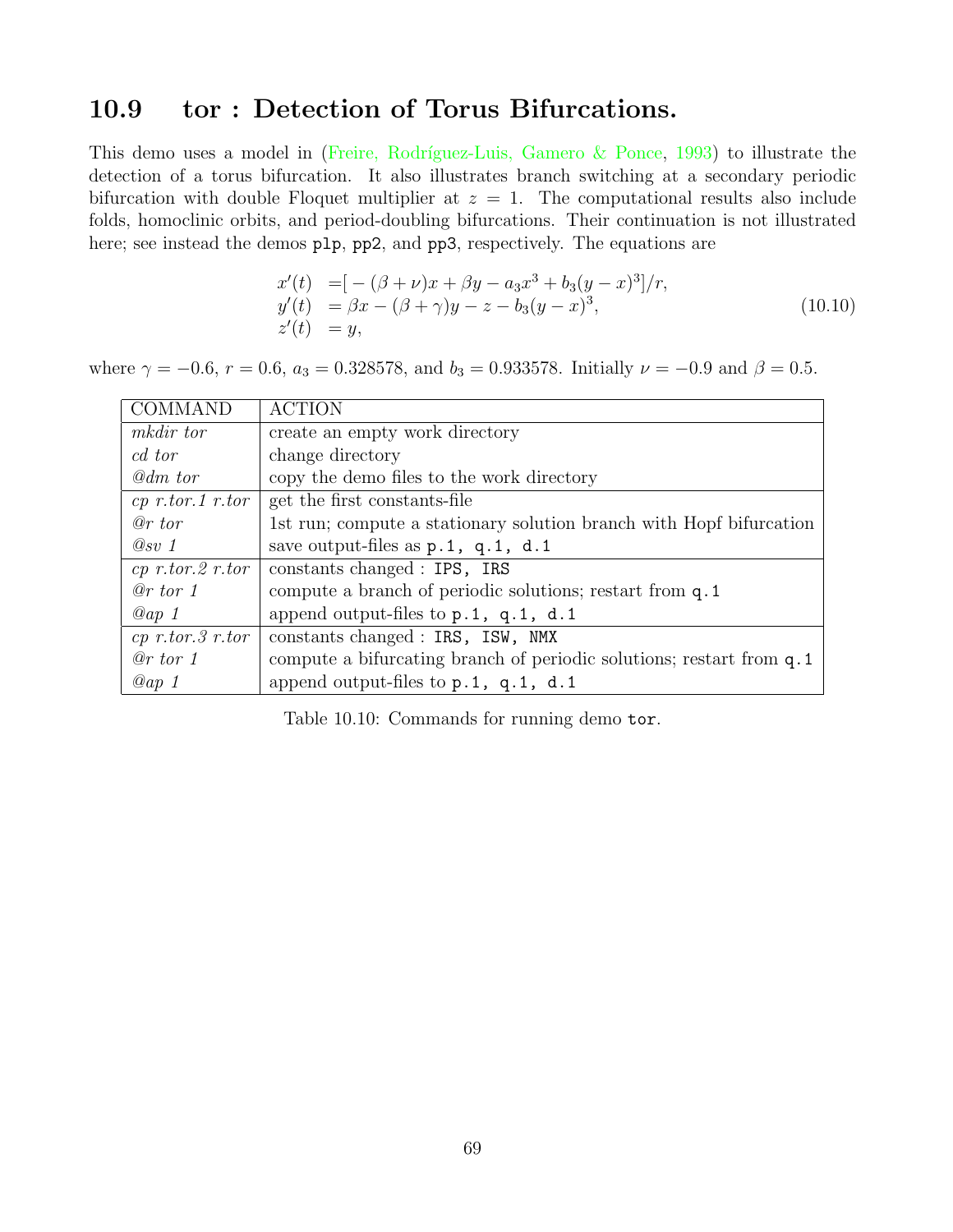#### 10.10 pen : Rotations of Coupled Pendula.

This demo illustrates the computation of rotations, i.e., solutions that are periodic, modulo a phase gain of an even multiple of  $\pi$ . AUTO checks the starting data for components with such a phase gain and, if present, it will automatically adjust the computations accordingly. The model equations, a system of two coupled pendula, [\(Doedel, Aronson & Othmer,](#page-155-5) [1991](#page-155-5)), are given by

$$
\begin{aligned}\n\phi_1'' + \epsilon \phi_1' + \sin \phi_1 &= I + \gamma(\phi_2 - \phi_1), \\
\phi_2'' + \epsilon \phi_2' + \sin \phi_2 &= I + \gamma(\phi_1 - \phi_2),\n\end{aligned} \tag{10.11}
$$

or, in equivalent first order form,

$$
\begin{aligned}\n\phi_1' &= \psi_1, \\
\phi_2' &= \psi_2, \\
\psi_1' &= -\epsilon \psi_1 - \sin \phi_1 + I + \gamma(\phi_2 - \phi_1), \\
\psi_2' &= -\epsilon \psi_2 - \sin \phi_2 + I + \gamma(\phi_1 - \phi_2).\n\end{aligned} \tag{10.12}
$$

Throughout  $\gamma = 0.175$ . Initially,  $\epsilon = 0.1$  and  $I = 0.4$ .

Numerical data representing one complete rotation are contained in the file pen.dat. Each row in pen.dat contains five real numbers, namely, the time variable t,  $\phi_1$ ,  $\phi_2$ ,  $\psi_1$  and  $\psi_2$ . The correponding parameter values are defined in the user-supplied subroutine STPNT.

Actually, in this example, a scaled time variable  $t$  is given in pen.dat. For this reason the period (PAR(11)) is also set in STPNT. Normally AUTO would automatically set the period according to the data in pen.dat.

The AUTO-command @fc pen converts the data in pen.dat to a labeled AUTO solution (with label 1) in a new file q.dat. The mesh will be suitably adapted to the solution, using the number of mesh intervals NTST and the number of collocation point per mesh interval NCOL specified in the constants-file  $\mathbf r$  pen. (Note that the file q.dat should be used for restart only. Do not append new output-files to q.dat, as the command  $@fe$  pen only creates q.dat, with no corresponding p.dat.)

The first run, with I as free problem parameter, starts from the converted solution with label 1 in pen.dat. A period-doubling bifurcation is located, and the period-doubled branch is computed in the second run. Two branch points are located, and the bifurcating branches are traced out in the third and fourth run, respectively. The fifth run generates starting data for the subsequent computation of a locus of period-doubling bifurcations. The actual computation is done in the sixth run, with  $\epsilon$  and I as free problem parameters.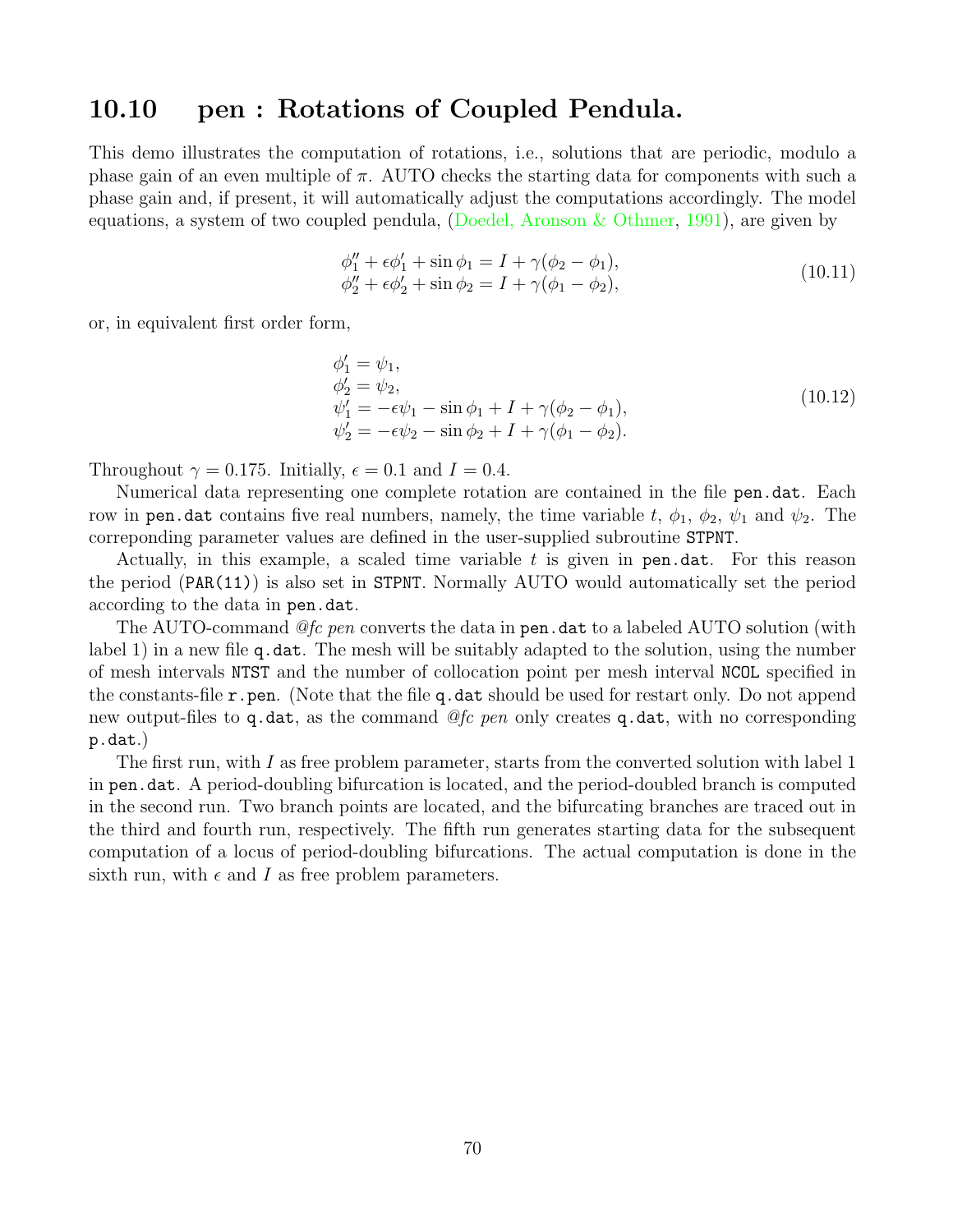| <b>COMMAND</b>        | <b>ACTION</b>                                                        |
|-----------------------|----------------------------------------------------------------------|
| mkdir pen             | create an empty work directory                                       |
| $cd$ pen              | change directory                                                     |
| $@dm$ pen             | copy the demo files to the work directory                            |
| $cp$ r.pen.1 r.pen    | get the first constants-file                                         |
| $@fc$ pen             | convert pen.dat to AUTO format in q.dat                              |
| $@r$ pen dat          | locate a period doubling bifurcation; restart from q.dat             |
| $@sv$ pen             | save output-files as p.pen, q.pen, d.pen                             |
| $cp$ r.pen. $2$ r.pen | constants changed : IPS, NTST, ISW, NMX                              |
| $@r\ pen$             | a branch of period-doubled (and out-of-phase) rotations              |
| $@ap\, pen$           | append output-files tp p.pen, q.pen, d.pen                           |
| $cp$ r.pen. $3$ r.pen | constants changed : IRS, ISP                                         |
| $@r\ pen$             | a secondary bifurcating branch (without bifurcation detection)       |
| $@ap\, pen$           | append output-files to p.pen, q.pen, d.pen                           |
| $cp$ r.pen. $4$ r.pen | constants changed : IRS                                              |
| @r pen                | another secondary bifurcating branch (without bifurcation detection) |
| @ap pen               | append output-files to p.pen, q.pen, d.pen                           |
| $cp$ r.pen. $5$ r.pen | constants changed : IRS, ICP, ICP, ISW, NMX                          |
| $@r\ pen$             | generate starting data for period doubling continuation              |
| $\oslash$ sv t        | save output-files as p.t, q.t, d.t                                   |
| $cp$ r.pen. $6$ r.pen | constants changed : IRS                                              |
| $@r$ pen t            | compute a locus of period doubling bifurcations; restart from q.t.   |
| $Q_{SV}$ pd           | save output-files as p.pd, q.pd, d.pd                                |
| $@pn$ pen             | run an animation program to view the solutions in q. pen             |
|                       | (on SGI machines only; see also the file auto/97/pendula/README).    |

Table 10.11: Commands for running demo pen.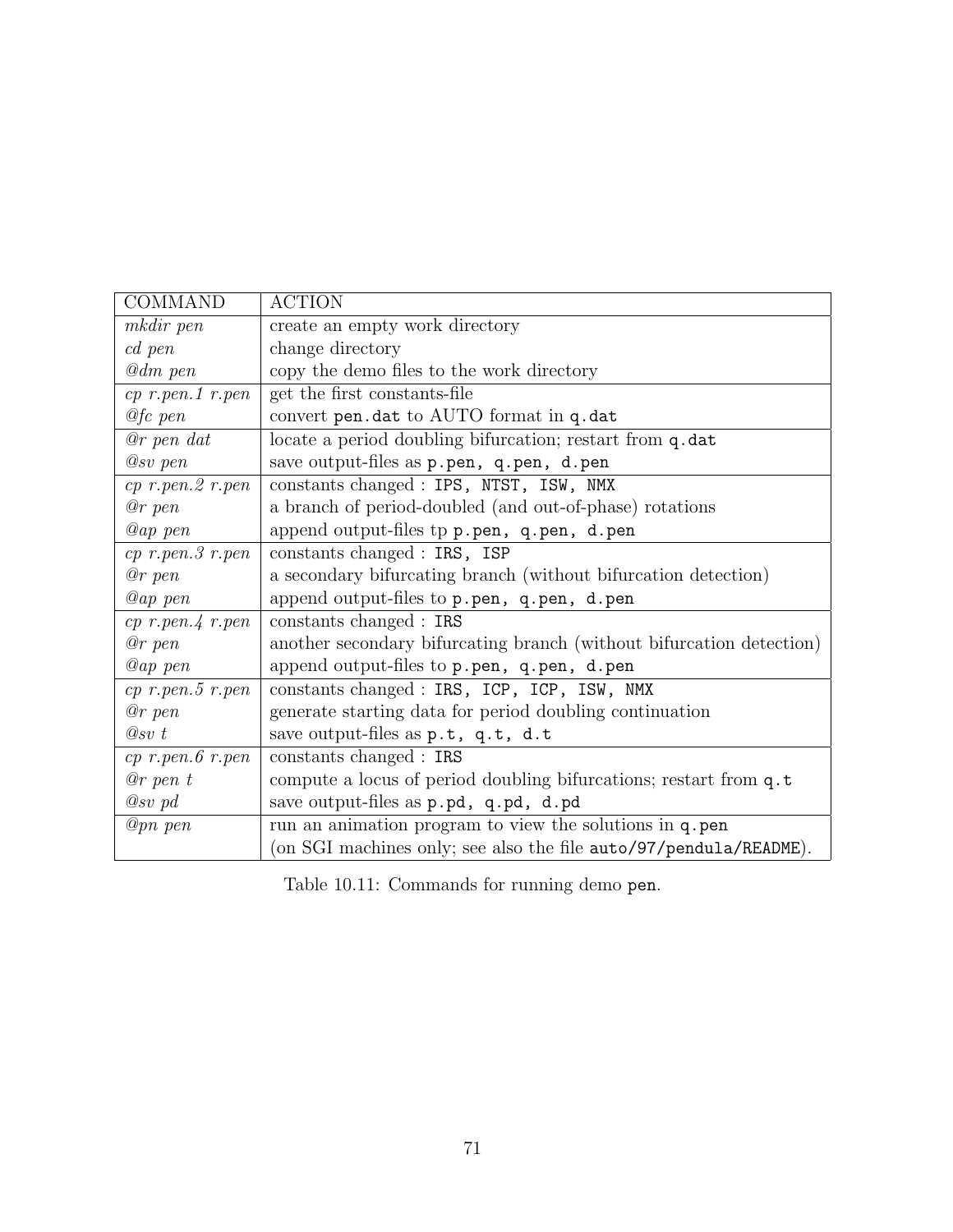#### 10.11 chu : A Non-Smooth System (Chua's Circuit).

Chua's circuit is one of the simplest electronic devices to exhibit complex behavior. For related calculations see [\(Khibnik, Roose & Chua](#page-156-0), [1993\)](#page-156-0). The equations modeling the circuit are

$$
u'_1 = \alpha [ u_2 - h(u_1) ],
$$
  
\n
$$
u'_2 = u_1 - u_2 + u_3 ,
$$
  
\n
$$
u'_3 = -\beta u_2 ,
$$
  
\n(10.13)

where

$$
h(x) = a_1 x + \frac{1}{2} (a_0 - a_1) \{ |x + 1| - |x - 1| \},
$$

and where we take  $\beta = 14.3$ ,  $a_0 = -1/7$ ,  $a_1 = 2/7$ .

Note that  $h(x)$  is not a smooth function, and hence the solution to the equations may have non-smooth derivatives. However, for the orthogonal collocation method to attain its optimal accuracy, it is necessary that the solution be sufficiently smooth. Moreover, the adaptive mesh selection strategy will fail if the solution or one of its lower order derivatives has discontinuities. For these reasons we use the smooth approximation

$$
|x| \approx \frac{2x}{\pi} \arctan(Kx),
$$

which get better as K increases. In the numerical calculations below we use  $K = 10$ . The free parameter is  $\alpha$ .

| <b>COMMAND</b>       | <b>ACTION</b>                                                       |
|----------------------|---------------------------------------------------------------------|
| mkdir chu            | create an empty work directory                                      |
| $cd$ chu             | change directory                                                    |
| $\mathcal{Q}$ dm chu | copy the demo files to the work directory                           |
|                      | $cp\ r.chu.1\ r.chu$ get the first constants-file                   |
| $@r$ chu             | 1st run; stationary solutions                                       |
| $@sv$ chu            | save output-files as p.chu, q.chu, d.chu                            |
|                      | $cp \ r.chu. 2 \ r.chu \mid constants\ changed: IPS, IRS, ICP, ICP$ |
| $@r$ chu             | 2nd run; periodic solutions, with detection of period-doubling      |
| $Qap$ chu            | append the output-files to p.chu, q.chu, d.chu                      |

Table 10.12: Commands for running demo chu.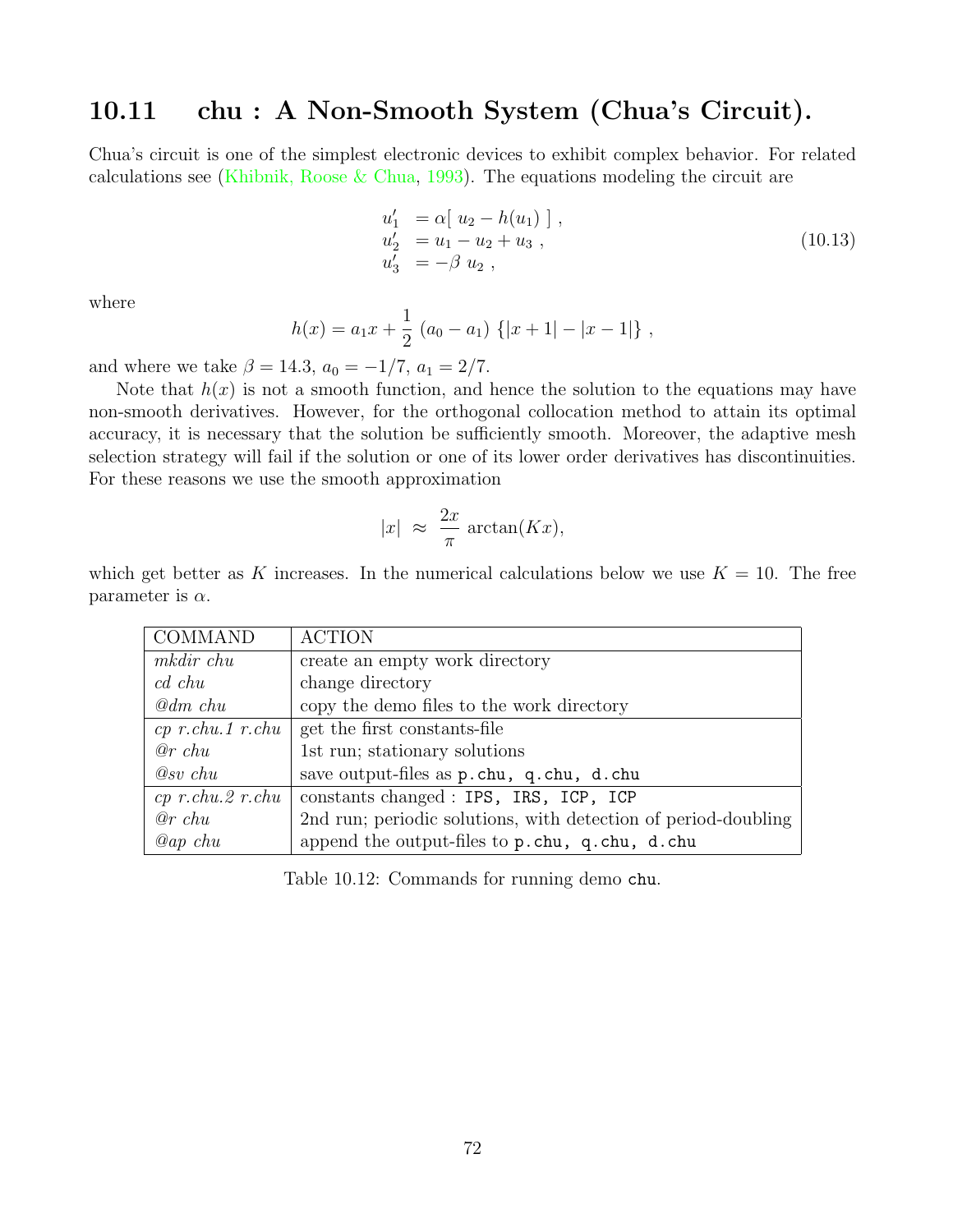#### 10.12 phs : Effect of the Phase Condition.

This demo illustrates the effect of the phase condition on the computation of periodic solutions. We consider the differential equation

$$
u'_1 = \lambda u_1 - u_2, u'_2 = u_1(1 - u_1).
$$
 (10.14)

This equation has a Hopf bifurcation from the trivial solution at  $\lambda = 0$ . The bifurcating branch of periodic solutions is vertical and along it the period increases monotonically. The branch terminates in a homoclinic orbit containing the saddle point  $(u_1, u_2) = (1, 0)$ . Graphical inspection of the computed periodic orbits, for example  $u_1$  versus the scaled time variable t, shows how the phase condition has the effect of keeping the "peak" in the solution in the same location.

| COMMAND               | <b>ACTION</b>                                   |
|-----------------------|-------------------------------------------------|
| mkdir phs             | create an empty work directory                  |
| $cd$ phs              | change directory                                |
| $\omega$ dm phs       | copy the demo files to the work directory       |
|                       | cp r.phs.1 r.phs   get the first constants-file |
| @rphs                 | detect Hopf bifurcation                         |
| $@sv$ phs             | save output-files as p.phs, q.phs, d.phs        |
| $cp$ r.phs. $2$ r.phs | constants changed : IRS, IPS, NPR               |
| @rphs                 | compute periodic solutions                      |
| $Qap$ phs             | append output-files to p.phs, q.phs, d.phs      |

Table 10.13: Commands for running demo phs.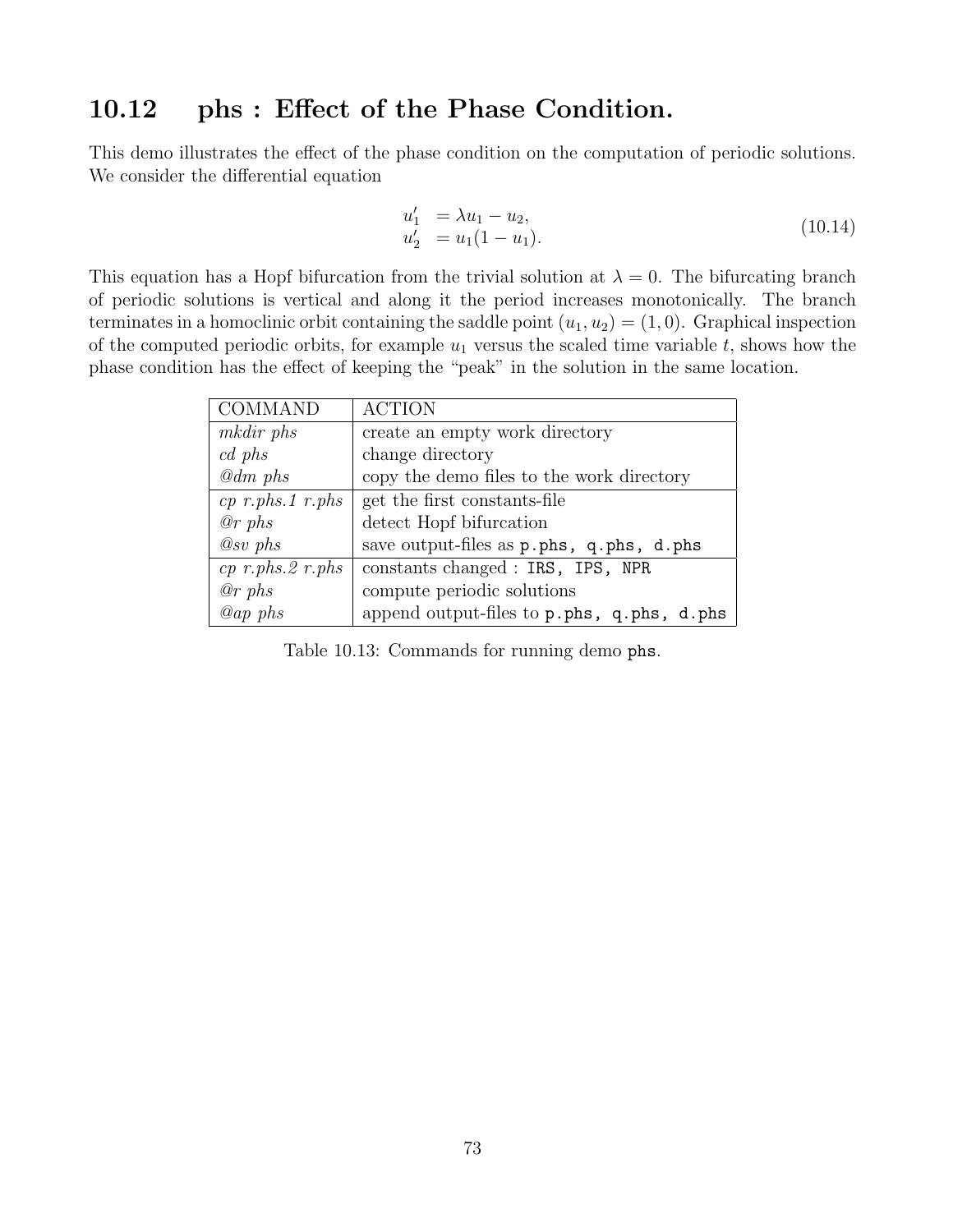#### 10.13 ivp : Time Integration with Euler's Method.

This demo uses Euler's method to locate a stationary solution of the following predator-prey system with harvesting :

$$
u'_1 = p_2 u_1 (1 - u_1) - u_1 u_2 - p_1 (1 - e^{-p_3 u_1}),
$$
  
\n
$$
u'_2 = -u_2 + p_4 u_1 u_2,
$$
\n(10.15)

where all problem parameters have a fixed value. The equations are the same as those in demo pp2. The continuation parameter is the independent time variable, namely PAR(14).

Note that Euler time integration is only first order accurate, so that the time step must be sufficiently small to ensure correct results. Indeed, this option has been added only as a convenience, and should generally be used only to locate stationary states. Note that the AUTOconstants DS, DSMIN, and DSMAX control the step size in the space consisting of time, here PAR(14), and the state vector, here  $(u_1, u_2)$ .

| COMMAND             | <b>ACTION</b>                                           |
|---------------------|---------------------------------------------------------|
| mkdir ivp           | create an empty work directory                          |
| $cd$ ivp            | change directory                                        |
| $\mathcal{Q}dm$ ivp | copy the demo files to the work directory               |
|                     | $cp \; r. ivp. 1 \; r. ivp \mid get the constants-file$ |
| $\varrho r$ ivp     | time integration                                        |
| $@sv$ ivp           | save output-files as p.ivp, q.ivp, d.ivp                |

Table 10.14: Commands for running demo ivp.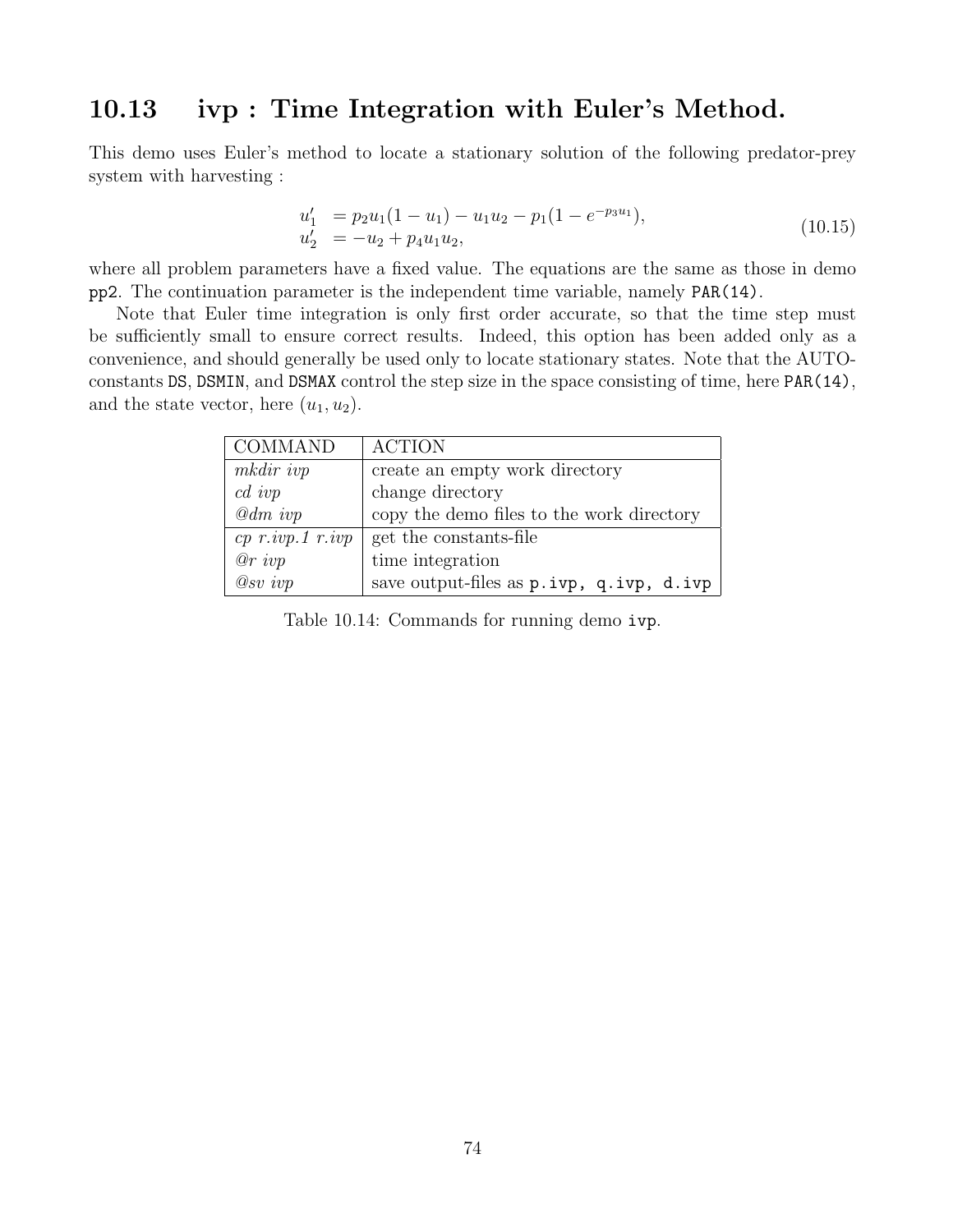# Chapter 11 AUTO Demos : BVP.

# 11.1 exp : Bratu's Equation.

This demo illustrates the computation of a solution branch to the boundary value problem

$$
u_1' = u_2,u_2' = -p_1 e^{u_1},
$$
\n(11.1)

withboundary conditions  $u_1(0) = 0$ ,  $u_1(1) = 0$ . This equation is also considered in ([Doedel,](#page-155-0) Keller & Kernévez,  $1991a$  $1991a$ ).

| <b>COMMAND</b>             | <b>ACTION</b>                                                    |
|----------------------------|------------------------------------------------------------------|
| mkdir exp                  | create an empty work directory                                   |
| $cd \; exp$                | change directory                                                 |
| $\omega$ dm exp            | copy the demo files to the work directory                        |
| $cp \ r.\exp.1 \ r.\exp$   | get the first constants-file                                     |
| @r~exp                     | 1st run; compute solution branch containing fold                 |
| @sv~exp                    | save output-files as p.exp, q.exp, d.exp                         |
| $cp\ r.\ exp.\ 2\ r.\ exp$ | constants changed : IRS, NTST, A1, DSMAX                         |
| @r~exp                     | 2nd run; restart at a labeled solution, using increased accuracy |
| $Qap \, exp$               | append output-files to p.exp, q.exp, d.exp                       |

Table 11.1: Commands for running demo exp.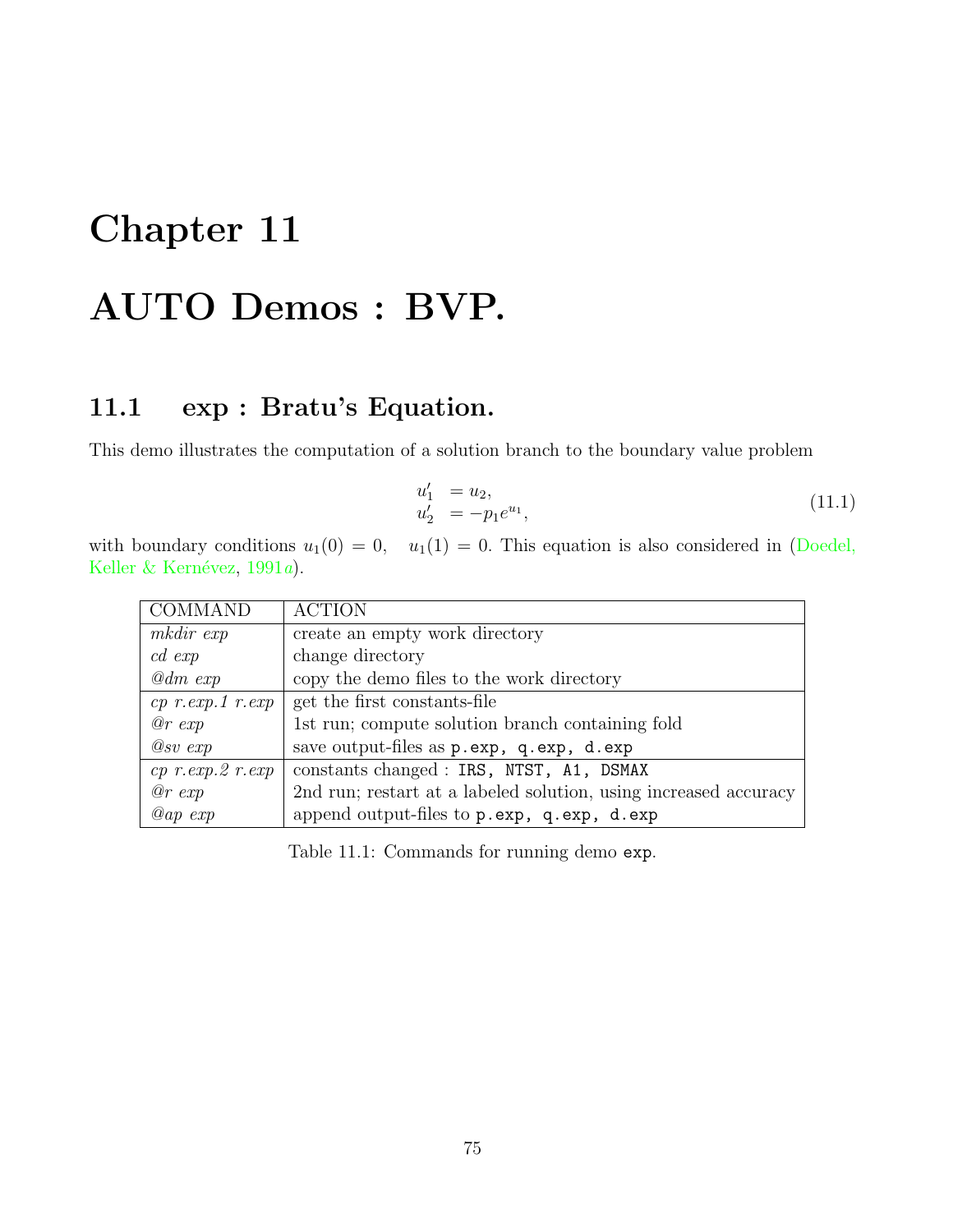### 11.2 int : Boundary and Integral Constraints.

This demo illustrates the computation of a solution branch to the equation

$$
u_1' = u_2,u_2' = -p_1 e^{u_1},
$$
\n(11.2)

with a non-separated boundary condition and an integral constraint:

$$
u_1(0) - u_1(1) - p_2 = 0,
$$
 
$$
\int_0^1 u(t)dt - p_3 = 0.
$$

The solution branch contains a fold, which, in the second run, is continued in two equation parameters.

| <b>COMMAND</b>            | <b>ACTION</b>                                        |
|---------------------------|------------------------------------------------------|
| mkdir int                 | create an empty work directory                       |
| $c d$ int                 | change directory                                     |
| $\mathcal{Q}dm$ int       | copy the demo files to the work directory            |
| $cp$ r.int. 1 r.int       | get the first constants-file                         |
| $\varnothing$ r int       | 1st run; detection of a fold                         |
| $\oslash$ sv int          | save output-files as p. int, q. int, d. int          |
| $cp \ r.int. 2 \ r.int$   | constants changed : IRS, ISW                         |
| $\varnothing$ r int       | 2nd run; generate starting data for a curve of folds |
| $\oslash$ sv t            | save the output-files as $p.t$ , $q.t$ , $d.t$       |
| $cp \ r. int. 3 \ r. int$ | constants changed : IRS                              |
| $\Theta r$ int t          | 2nd run; compute a curve of folds; restart from q.t. |
| $\oslash$ sv lp           | save the output-files as $p.lp$ , $q.lp$ , $d.lp$    |

Table 11.2: Commands for running demo int.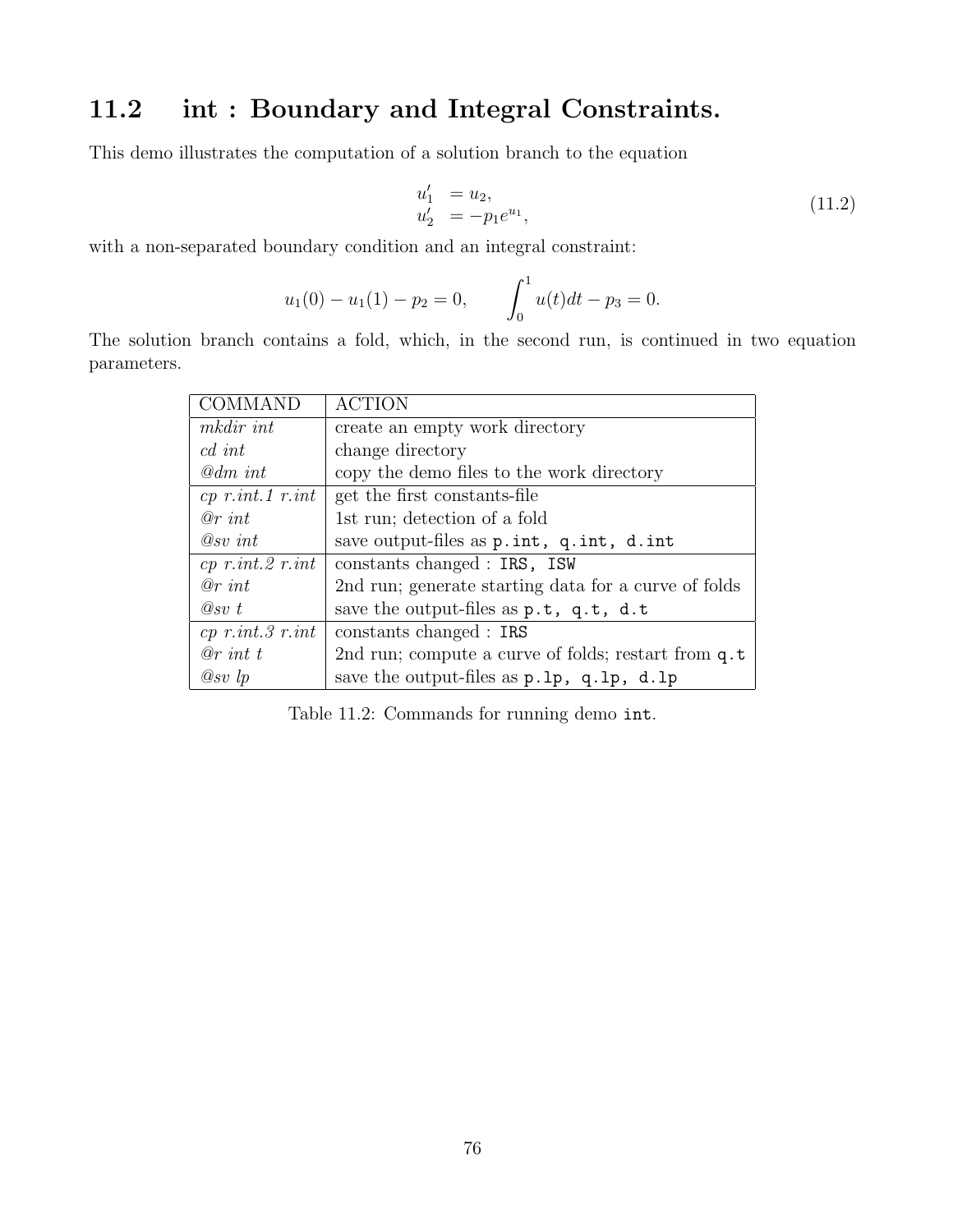## 11.3 bvp : A Nonlinear ODE Eigenvalue Problem.

This demo illustrates the location of eigenvalues of a nonlinear ODE boundary value problem as bifurcations from the trivial solution branch. The branch of solutions that bifurcates at the first eigenvalue is computed in both directions. The equations are

$$
u'_1 = u_2,u'_2 = -(p_1 \pi)^2 u_1 + u_1^2,
$$
 (11.3)

with boundary conditions  $u_1(0) = 0$ ,  $u_1(1) = 0$ .

| <b>COMMAND</b>         | <b>ACTION</b>                                              |
|------------------------|------------------------------------------------------------|
| mkdir bvp              | create an empty work directory                             |
| $cd \; bvp$            | change directory                                           |
| $\omega$ dm bvp        | copy the demo files to the work directory                  |
| $cp \ r.bvp.1 \ r.bvp$ | get the first constants-file                               |
| $@r$ bvp               | compute the trivial solution branch and locate eigenvalues |
| $@sv$ bvp              | save output-files as $p.bvp$ , $q.bvp$ , $d.bvp$           |
| $cp \ r.bvp.2 \ r.bvp$ | constants changed : IRS, ISW, NPR, DSMAX                   |
| $\varrho r \; b v p$   | compute the first bifurcating branch                       |
| $Qap \; bvp$           | append output-files to $p.bvp$ , $q.bvp$ , $d.bvp$         |
| $cp \ r.bvp.3 \ r.bvp$ | constants changed : DS                                     |
| $\varrho r \; b v p$   | compute the first bifurcating branch in opposite direction |
| $Qap \; bvp$           | append output-files to p.bvp, q.bvp, d.bvp                 |

Table 11.3: Commands for running demo bvp.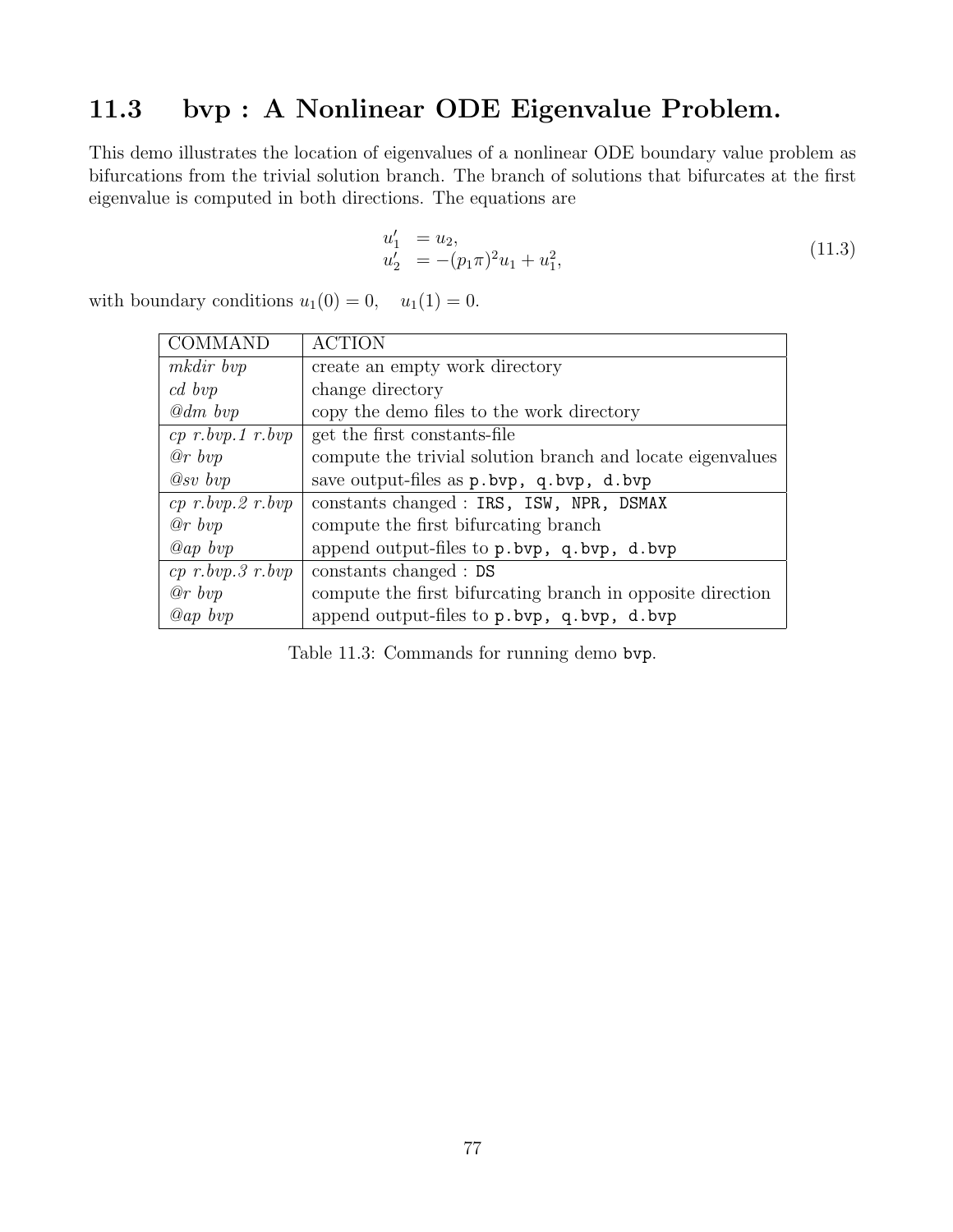#### 11.4 lin : A Linear ODE Eigenvalue Problem.

This demo illustrates the location of eigenvalues of a linear ODE boundary value problem as bifurcations from the trivial solution branch. By means of branch switching an eigenfunction is computed, as is illustrated for the first eigenvalue. This eigenvalue is then continued in two parameters by fixing the  $L_2$ -norm of the first solution component. The eigenvalue problem is given by the equations

$$
u_1' = u_2,u_2' = (p_1 \pi)^2 u_1,
$$
 (11.4)

with boundary conditions  $u_1(0) - p_2 = 0$  and  $u_1(1) = 0$ . We add the integral constraint

$$
\int_0^1 u_1(t)^2 dt - p_3 = 0.
$$

Then  $p_3$  is simply the  $L_2$ -norm of the first solution component. In the first two runs  $p_2$  is fixed, while  $p_1$  and  $p_3$  are free. In the third run  $p_3$  is fixed, while  $p_1$  and  $p_2$  are free.

| COMMAND                                   | <b>ACTION</b>                                                       |
|-------------------------------------------|---------------------------------------------------------------------|
| mkdir lin                                 | create an empty work directory                                      |
| cd lin                                    | change directory                                                    |
| @dm lin                                   | copy the demo files to the work directory                           |
| $cp \ r. lin. 1 \ r. lin$                 | get the first constants-file                                        |
| $\varrho r$ lin                           | 1st run; compute the trivial solution branch and locate eigenvalues |
| $Q_{SV}$ lin                              | save output-files as p.lin, q.lin, d.lin                            |
| $cp \ r. lin. 2 \ r. lin$                 | constants changed : IRS, ISW, DSMAX                                 |
| $\varrho r$ lin                           | 2nd run; compute a few steps along the bifurcating branch           |
| $Qap$ lin                                 | append output-files to p.lin, q.lin, d.lin                          |
| $cp \ r.$ <i>lin.</i> $3 \ r.$ <i>lin</i> | constants changed : $IRS$ , $ISW$ , $ICP(2)$                        |
| $\varrho r$ lin                           | 3rd run; compute a two-parameter curve of eigenvalues               |
| $Q_{SV} 2p$                               | save the output-files as $p.2p$ , $q.2p$ , $d.2p$                   |

Table 11.4: Commands for running demo lin.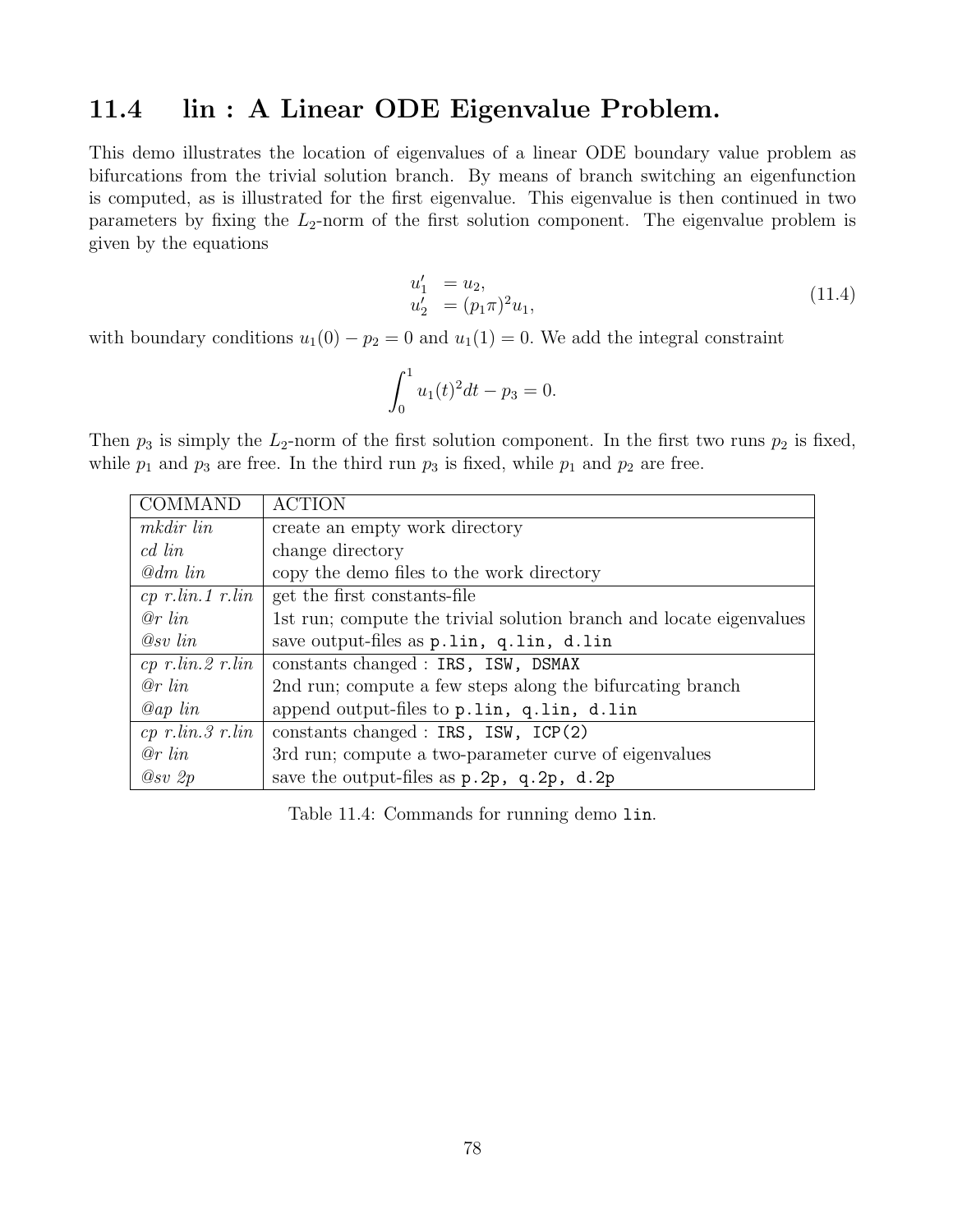### 11.5 non : A Non-Autonomous BVP.

This demo illustrates the continuation of solutions to the non-autonomous boundary value problem

$$
u_1' = u_2,u_2' = -p_1 e^{x^3 u_1},
$$
\n(11.5)

with boundary conditions  $u_1(0) = 0$ ,  $u_1(1) = 0$ . Here x is the independent variable. This system is first converted to the following equivalent autonomous system :

$$
u'_1 = u_2,u'_2 = -p_1 e^{u_3^3 u_1},u'_3 = 1,
$$
\n(11.6)

with boundary conditions  $u_1(0) = 0$ ,  $u_1(1) = 0$ ,  $u_3(0) = 0$ . (For a periodically forced system see demo frc).

| <b>COMMAND</b>     | <b>ACTION</b>                             |
|--------------------|-------------------------------------------|
| mkdir non          | create an empty work directory            |
| $cd$ non           | change directory                          |
| @dm non            | copy the demo files to the work directory |
| $cp$ r.non.1 r.non | get the constants-file                    |
| $@r$ non           | compute the solution branch               |
| $@sv$ non          | save output-files as p.non, q.non, d.non  |

Table 11.5: Commands for running demo non.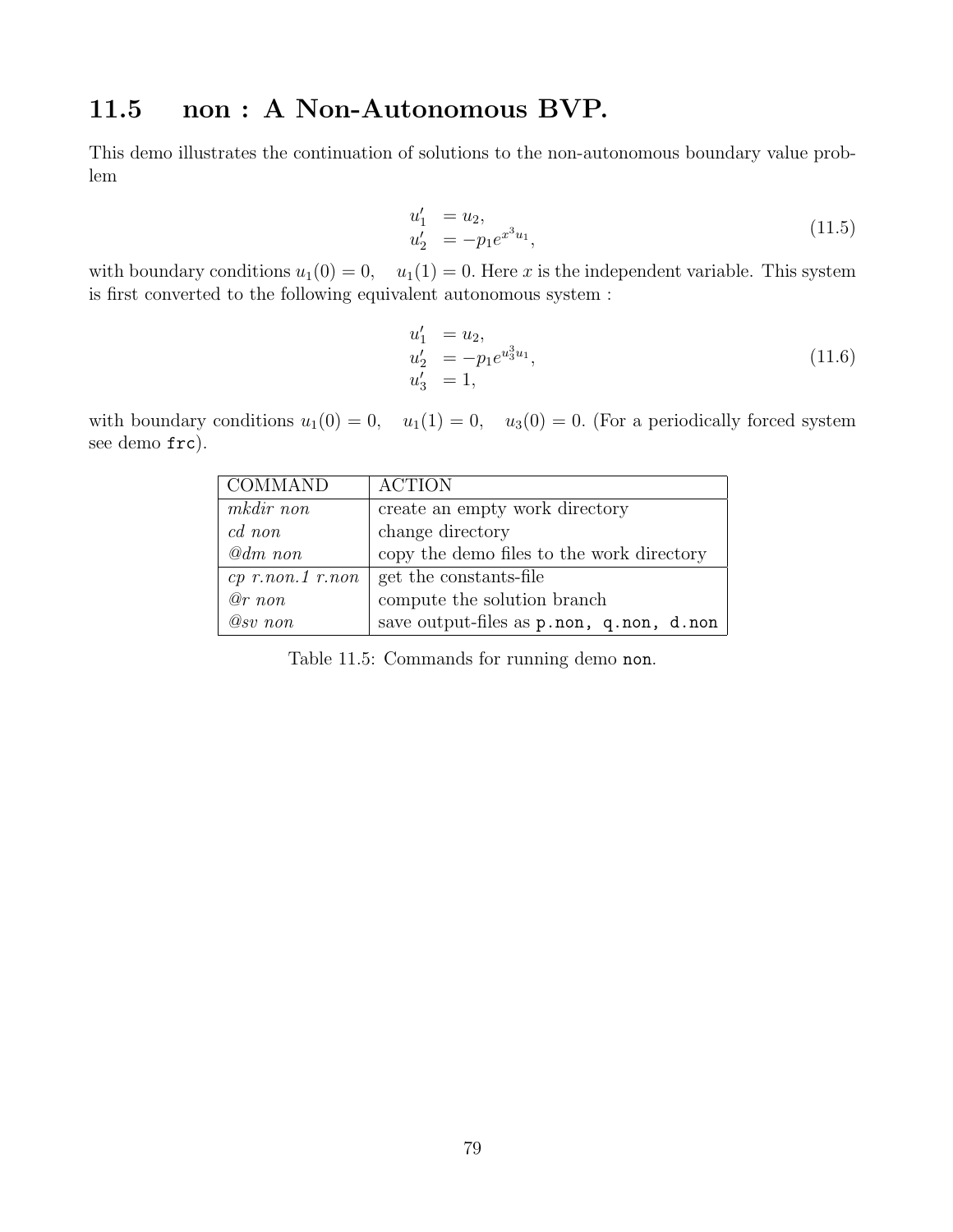#### 11.6 kar : The Von Karman Swirling Flows.

The steady axi-symmetric flow of a viscous incompressible fluid above an infinite rotating disk is modeled by the following ODE boundary value problem (Equation (11) in [\(Lentini & Keller](#page-156-1), [1980](#page-156-1)):  $\overline{1}$ 

$$
u'_1 = Tu_2,
$$
  
\n
$$
u'_2 = Tu_3,
$$
  
\n
$$
u'_3 = T[-2\gamma u_4 + u_2^2 - 2u_1 u_3 - u_4^2],
$$
  
\n
$$
u'_4 = Tu_5,
$$
  
\n
$$
u'_5 = T[2\gamma u_2 + 2u_2 u_4 - 2u_1 u_5],
$$
\n(11.7)

with left boundary conditions

$$
u_1(0) = 0,
$$
  $u_2(0) = 0,$   $u_4(0) = 1 - \gamma,$ 

and (asymptotic) right boundary conditions

$$
\begin{aligned}\n[f_{\infty} + a(f_{\infty}, \gamma)] \ u_2(1) + u_3(1) - \gamma \ \frac{u_4(1)}{a(f_{\infty}, \gamma)} = 0, \\
a(f_{\infty}, \gamma) \ \frac{b^2(f_{\infty}, \gamma)}{\gamma} \ u_2(1) + [f_{\infty} + a(f_{\infty}, \gamma)] \ u_4(1) + u_5(1) = 0, \\
u_1(1) = f_{\infty},\n\end{aligned} \tag{11.8}
$$

where

$$
a(f_{\infty}, \gamma) = \frac{1}{\sqrt{2}} [(f_{\infty}^4 + 4\gamma^2)^{1/2} + f_{\infty}^2]^{1/2},
$$
  
\n
$$
b(f_{\infty}, \gamma) = \frac{1}{\sqrt{2}} [(f_{\infty}^4 + 4\gamma^2)^{1/2} - f_{\infty}^2]^{1/2}.
$$
\n(11.9)

Note that there are five differential equations and six boundary conditions. Correspondingly, there are two free parameters in the computation of a solution branch, namely  $\gamma$  and  $f_{\infty}$ . The "period" T is fixed; T = 500. The starting solution is  $u_i = 0$ ,  $i = 1, \dots, 5$ , at  $\gamma = 1$ ,  $f_{\infty} = 0$ .

| COMMAND            | <b>ACTION</b>                             |
|--------------------|-------------------------------------------|
| mkdir kar          | create an empty work directory            |
| $cd\;kar$          | change directory                          |
| $Qdm$ kar          | copy the demo files to the work directory |
| $cp$ r.kar.1 r.kar | get the constants-file                    |
| $\omega r$ kar     | computation of the solution branch        |
| $Q_{SV}$ $kar$     | save output-files as p.kar, q.kar, d.kar  |

Table 11.6: Commands for running demo kar.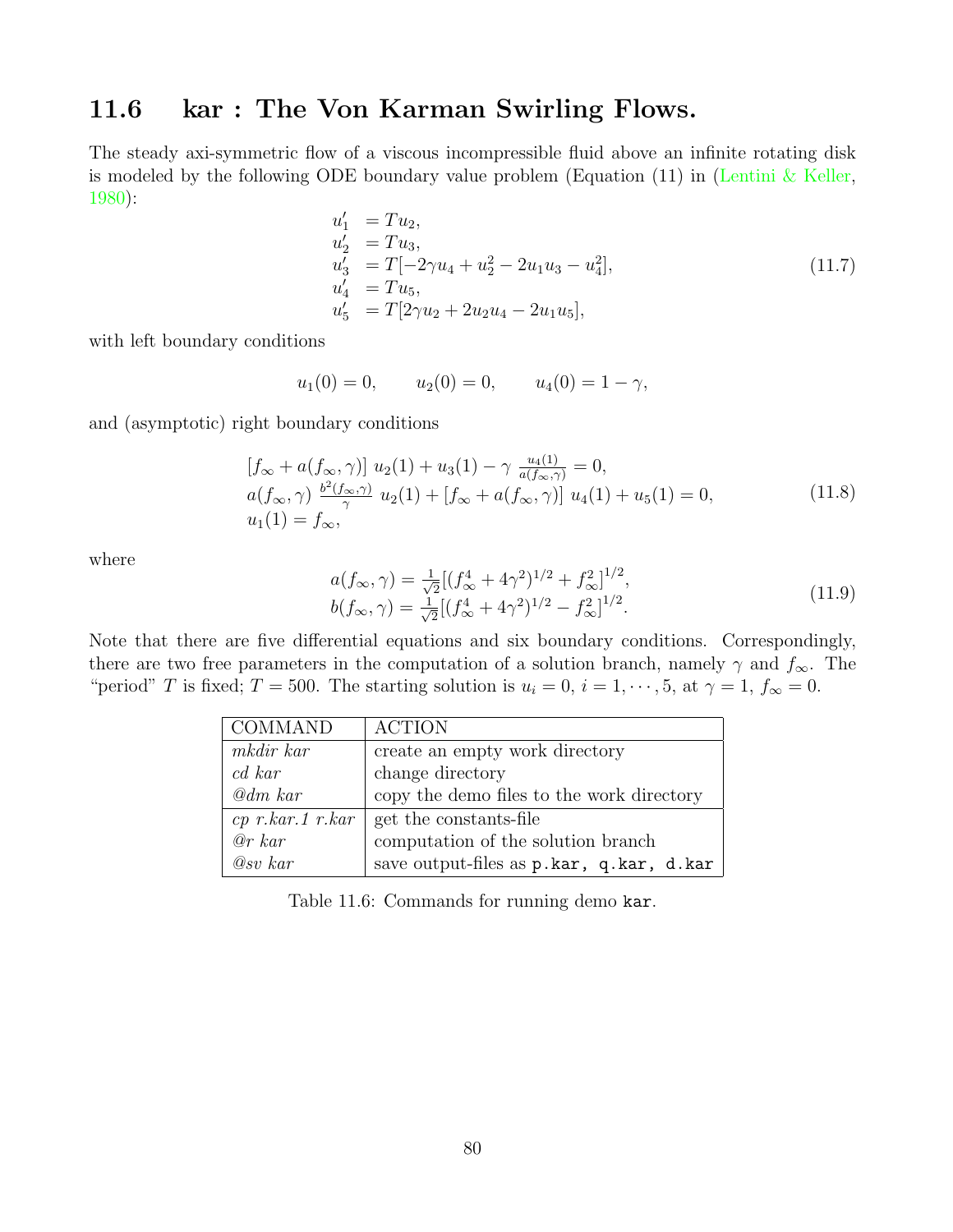#### 11.7 spb : A Singularly-Perturbed BVP.

This demo illustrates the use of continuation to compute solutions to the singularly perturbed boundary value problem

$$
u'_1 = u_2,u'_2 = \frac{\lambda}{\epsilon}(u_1 u_2 (u_1^2 - 1) + u_1),
$$
 (11.10)

with boundary conditions  $u_1(0) = 3/2$ ,  $u_1(1) = \gamma$ . The parameter  $\lambda$  has been introduced into the equations in order to allow a homotopy from a simple equation with known exact solution to the actual equation. This is done in the first run. In the second run  $\epsilon$  is decreased by continuation. In the third run  $\epsilon$  is fixed at  $\epsilon = .001$  and the solution is continued in  $\gamma$ . This run takes more than 1500 continuation steps. For a detailed analysis of the solution behavior see([Lorenz](#page-156-2), [1982](#page-156-2)).

| COMMAND                                               | <b>ACTION</b>                                                             |
|-------------------------------------------------------|---------------------------------------------------------------------------|
| mkdir spb                                             | create an empty work directory                                            |
| $cd \; spb$                                           | change directory                                                          |
| $\mathcal{Q}$ dm spb                                  | copy the demo files to the work directory                                 |
| $cp\ r.\mathfrak{s}pb.1\ r.\mathfrak{s}pb$            | get the first constants-file                                              |
| @rspb                                                 | 1st run; homotopy from $\lambda = 0$ to $\lambda = 1$                     |
| $\oslash$ sv 1                                        | save output-files as $p.1$ , $q.1$ , $d.1$                                |
| $cp\ r.\mathfrak{s}pb.\mathfrak{2}\ r.\mathfrak{s}pb$ | constants changed : IRS, $ICP(1)$ , NTST, DS                              |
| @rspb1                                                | 2nd run; let $\epsilon$ tend to zero; restart from q.1                    |
| $Q_{SV}$ 2                                            | save the output-files as $p.2$ , $q.2$ , $d.2$                            |
| $cp\ r.\mathfrak{s}pb.\mathfrak{F}\ r.\mathfrak{s}pb$ | constants changed : IRS, ICP(1), RLO, ITNW, EPSL, EPSU, NUZR              |
| @rspb2                                                | 3rd run; continuation in $\gamma$ ; $\epsilon = 0.001$ ; restart from q.2 |
| $Q_{SV}$ 3                                            | save the output-files as $p.3$ , $q.3$ , $d.3$                            |

Table 11.7: Commands for running demo spb.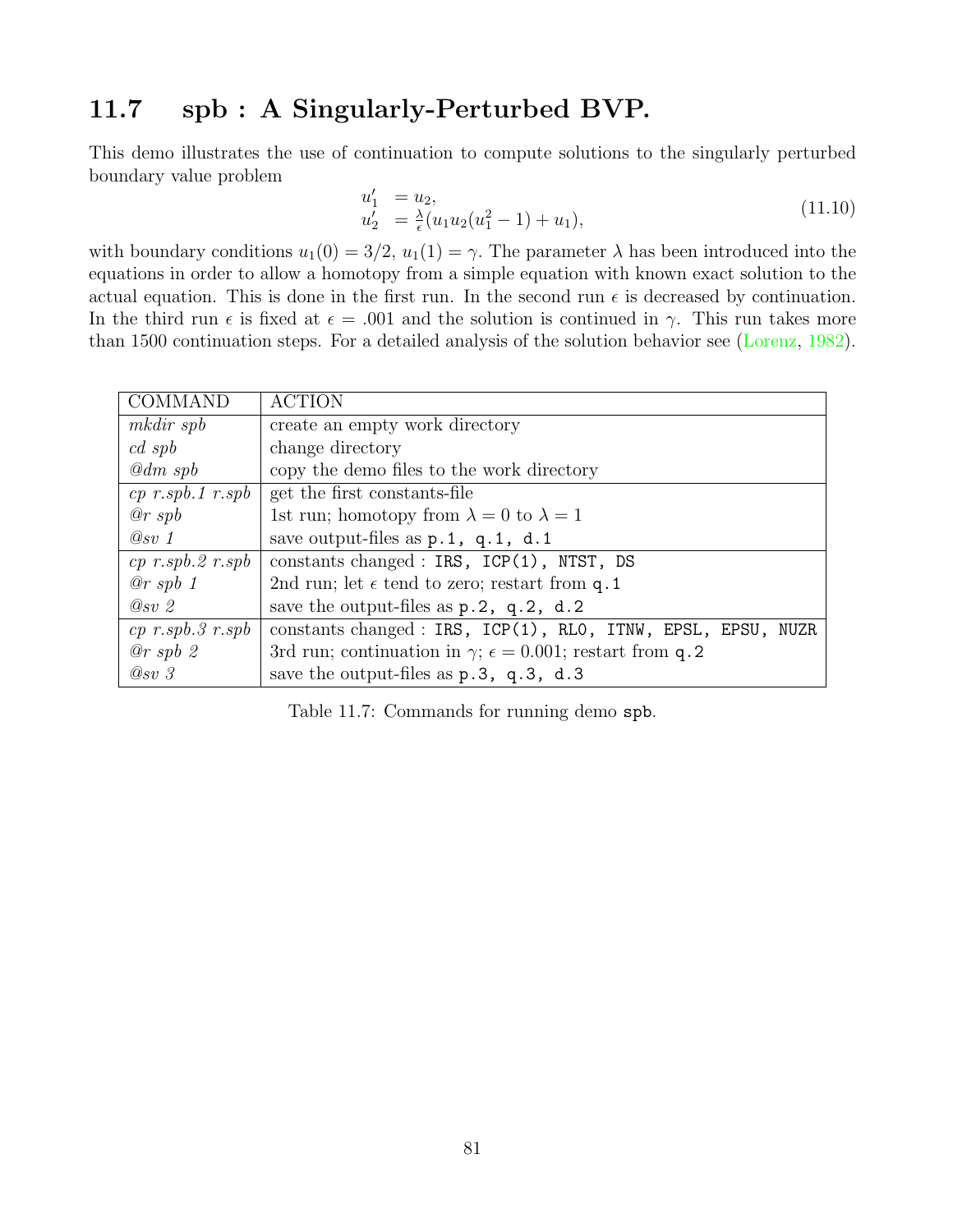#### 11.8 ezp : Complex Bifurcation in a BVP.

This demo illustrates the computation of a solution branch to the the complex boundary value problem

$$
u_1' = u_2,u_2' = -p_1 e^{u_1},
$$
\n(11.11)

with boundary conditions  $u_1(0) = 0$ ,  $u_1(1) = 0$ . Here  $u_1$  and  $u_2$  are allowed to be complex, while the parameter  $p_1$  can only take real values. In the real case, this is Bratu's equation, whose solution branch contains a fold; see the demo exp. It is known (Henderson  $\&$  Keller, [1990](#page-155-1))) that a simple quadratic fold gives rise to a pitch fork bifurcation in the complex equation. This bifurcation is located in the first computation below. In the second and third run, both legs of the bifurcating solution branch are computed. On it, both solution components  $u_1$  and  $u_2$  have nontrivial imaginary part.

| <b>COMMAND</b>        | <b>ACTION</b>                                                              |
|-----------------------|----------------------------------------------------------------------------|
| mkdir ezp             | create an empty work directory                                             |
| $cd$ ezp              | change directory                                                           |
| $@dm$ ezp             | copy the demo files to the work directory                                  |
| $cp$ r.ezp.1 r.ezp    | get the first constants-file                                               |
| $@r\;exp$             | 1st run; compute solution branch containing fold                           |
| $@sv$ $ezp$           | save output-files as $p \cdot \text{exp}$ , q.ezp, d.ezp                   |
| $cp$ r.ezp. $2$ r.ezp | constants changed : IRS, ISW                                               |
| $@r\;exp$             | 2nd run; compute bifurcating complex solution branch                       |
| $@ap\;exp$            | append output-files to $p \cdot \text{exp}$ , $q \cdot \text{exp}$ , d.ezp |
| $cp$ r.ezp. $3$ r.ezp | constant changed : DS                                                      |
| $@r\;exp$             | 3rd run; compute 2nd leg of bifurcating branch                             |
| $@ap\;exp$            | append output-files to p.ezp, q.ezp, d.ezp                                 |

Table 11.8: Commands for running demo ezp.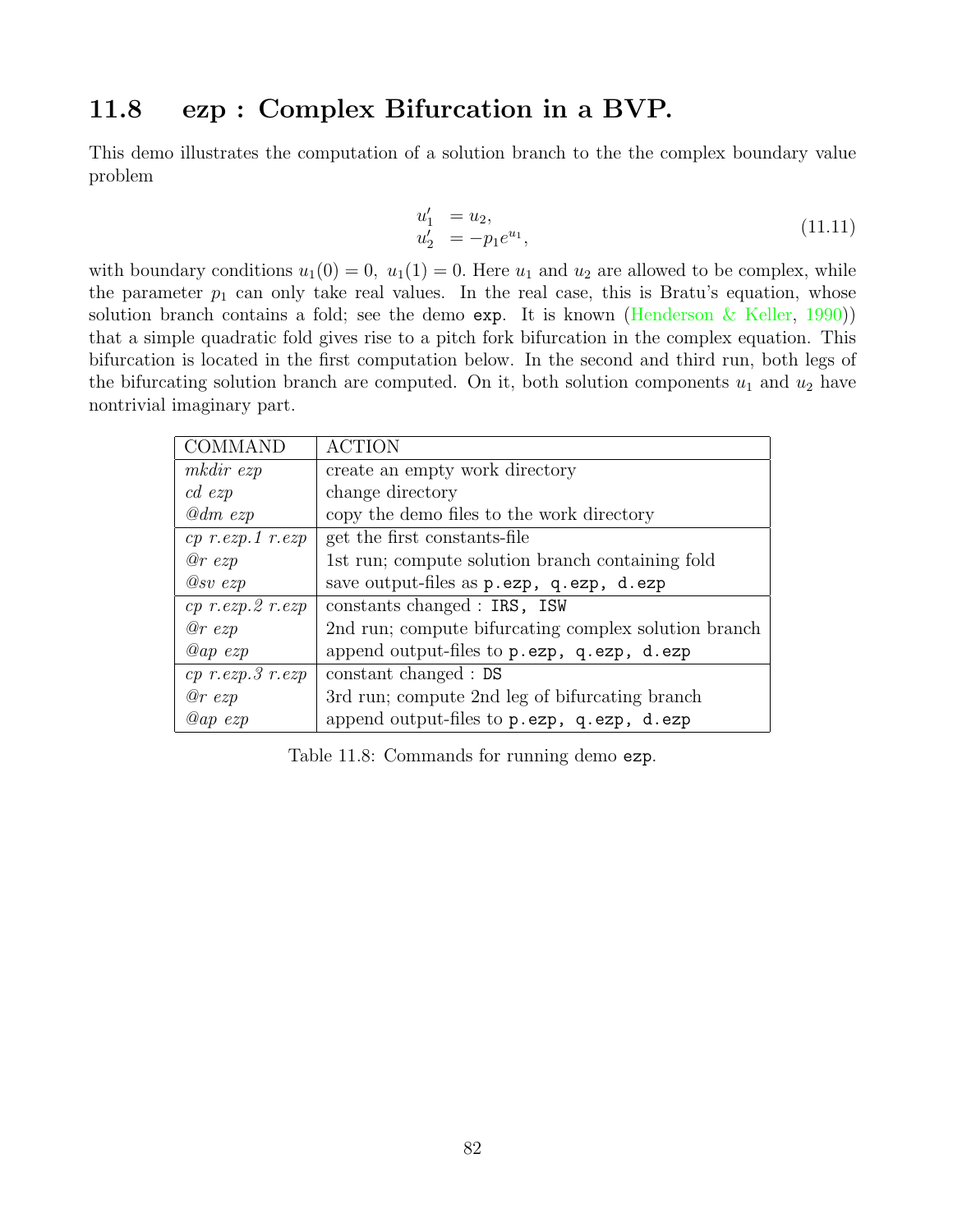# Chapter 12

# AUTO Demos : Parabolic PDEs.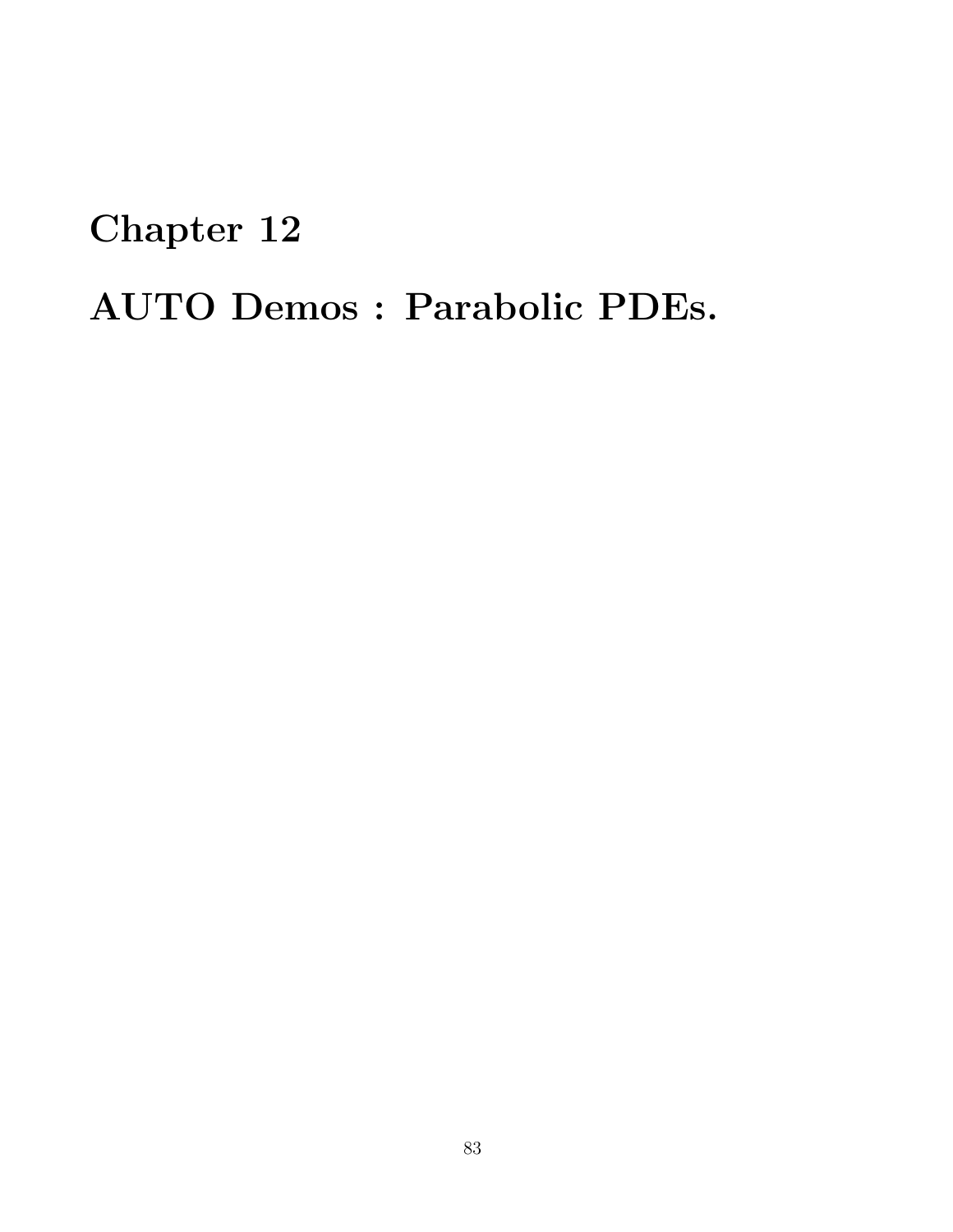## 12.1 pd1 : Stationary States (1D Problem).

This demo uses Euler's method to locate a stationary solution of a nonlinear parabolic PDE, followed by continuation of this stationary state in a free problem parameter. The equation is

$$
\frac{\partial u}{\partial t} = D \frac{\partial^2 u}{\partial x^2} + p_1 u (1 - u),
$$

on the space interval [0, L], where  $L = \text{PAR}(11) = 10$  is fixed throughout, as is the diffusion constant  $D = \text{PAR}(15) = 0.1$ . The boundary conditions are  $u(0) = u(L) = 0$  for all time.

In the first run the continuation parameter is the independent time variable, namely PAR(14), while  $p_1 = 1$  is fixed. The AUTO-constants DS, DSMIN, and DSMAX then control the step size in space-time, here consisting of PAR(14) and  $u(x)$ . Initial data are  $u(x) = \sin(\pi x/L)$  at time zero. Note that in the subroutine STPNT the initial data must be scaled to the unit interval, and that the scaled derivative must also be provided; see the equations-file pv1.f. In the second run the continuation parameter is  $p_1$ .

Euler time integration is only first order accurate, so that the time step must be sufficiently small to ensure correct results. Indeed, this option has been added only as a convenience, and should generally be used only to locate stationary states.

| <b>COMMAND</b>           | <b>ACTION</b>                                                  |
|--------------------------|----------------------------------------------------------------|
| $mkdir$ pd1              | create an empty work directory                                 |
| $cd$ pd1                 | change directory                                               |
| $\mathcal{Q}$ dm pd1     | copy the demo files to the work directory                      |
| $cp \ r.p d1.1 \ r.p d1$ | get the first constants-file                                   |
| $@r$ pd1                 | time integration towards stationary state                      |
| @sv 1                    | save output-files as $p.1$ , $q.1$ , $d.1$                     |
|                          | $cp \ r.pd1.2 \ r.pd1$ constants changed : IPS, IRS, ICP, etc. |
| $@r$ pd1 1               | continuation of stationary states; read restart data from q.1  |
| $Q_{SV}$ 2               | save output-files as $p.2$ , $q.2$ , $d.2$                     |

Table 12.1: Commands for running demo pd1.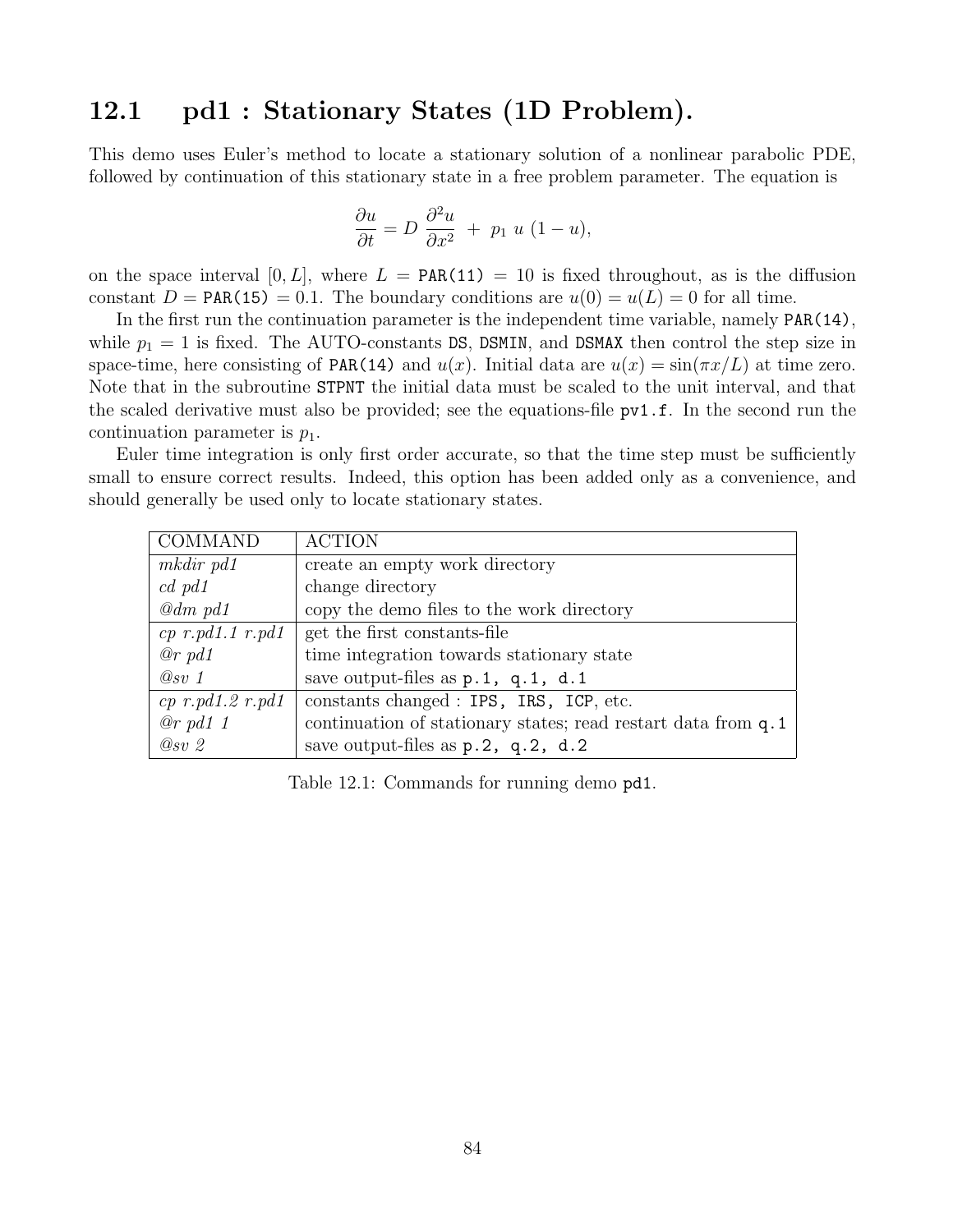#### 12.2 pd2 : Stationary States (2D Problem).

This demo uses Euler's method to locate a stationary solution of a nonlinear parabolic PDE, followed by continuation of this stationary state in a free problem parameter. The equations are

$$
\frac{\partial u_1}{\partial t} = D_1 \frac{\partial^2 u_1}{\partial x^2} + p_1 u (1 - u) - u_1 u_2, \n\frac{\partial u_2}{\partial t} = D_2 \frac{\partial^2 u_2}{\partial x^2} - u_2 + u_1 u_2,
$$
\n(12.1)

on the space interval  $[0, L]$ , where  $L = \text{PAR}(11) = 1$  is fixed throughout, as are the diffusion constants  $D_1$  = PAR(15) = 1 and  $D_2$  = PAR(16) = 1. The boundary conditions are  $u_1(0)$  =  $u_1(L) = 0$  and  $u_2(0) = u_2(L) = 1$ , for all time.

In the first run the continuation parameter is the independent time variable, namely PAR(14), while  $p_1 = 12$  is fixed. The AUTO-constants DS, DSMIN, and DSMAX then control the step size in space-time, here consisting of PAR(14) and  $(u_1(x), u_2(x))$ . Initial data at time zero are  $u_1(x)$  $\sin(\pi x/L)$  and  $u_2(x) = 1$ . Note that in the subroutine STPNT the initial data must be scaled to the unit interval, and that the scaled derivatives must also be provided; see the equations-file  $pv2.f.$  In the second run the continuation parameter is  $p_1$ . A branch point is located during this run.

Euler time integration is only first order accurate, so that the time step must be sufficiently small to ensure correct results. Indeed, this option has been added only as a convenience, and should generally be used only to locate stationary states.

| COMMAND                | <b>ACTION</b>                                                 |
|------------------------|---------------------------------------------------------------|
| $mkdir$ pd2            | create an empty work directory                                |
| $cd$ $pd2$             | change directory                                              |
| $\omega$ dm pd2        | copy the demo files to the work directory                     |
| $cp \ r.pd2.1 \ r.pd2$ | get the first constants-file                                  |
| $@r$ pd2               | time integration towards stationary state                     |
| @sv 1                  | save output-files as $p.1$ , $q.1$ , d.1                      |
| $cp \ r.pd2.2 \ r.pd2$ | constants changed : IPS, IRS, ICP, etc.                       |
| $@r$ pd2 1             | continuation of stationary states; read restart data from q.1 |
| $Q_{SV}$ 2             | save output-files as $p.2$ , $q.2$ , $d.2$                    |

Table 12.2: Commands for running demo pd2.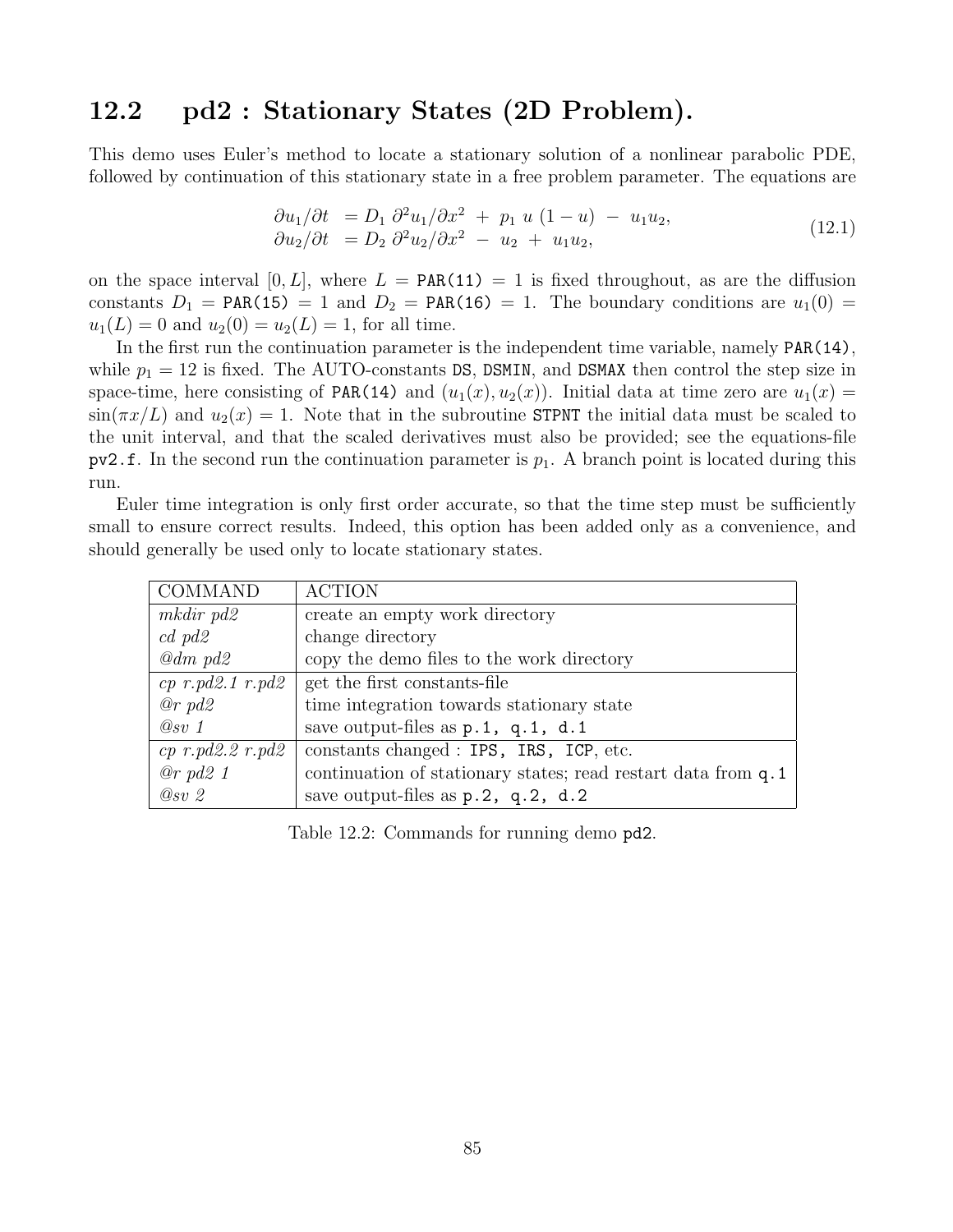# 12.3 wav : Periodic Waves.

This demo illustrates the computation of various periodic wave solutions to a system of coupled parabolic partial differential equations on the spatial interval [0, 1]. The equations, that model an enzyme catalyzed reaction (Doedel & Kernévez,  $1986b$  $1986b$ ) are :

$$
\begin{array}{ll}\n\partial u_1/\partial t &=& \partial^2 u_1/\partial x^2 - p_1[p_4 R(u_1, u_2) - (p_2 - u_1)], \\
\partial u_2/\partial t &=& \partial^2 u_2/\partial x^2 - p_1[p_4 R(u_1, u_2) - p_7(p_3 - u_2)].\n\end{array} \tag{12.2}
$$

All equation parameters, except  $p_3$ , are fixed throughout.

| <b>COMMAND</b>         | <b>ACTION</b>                                                 |
|------------------------|---------------------------------------------------------------|
| mkdir wav              | create an empty work directory                                |
| cd wav                 | change directory                                              |
| $\mathcal{Q}dm$ wav    | copy the demo files to the work directory                     |
| $cp$ r.wav.1 r.wav     | get the first constants-file                                  |
| $@r$ wav               | 1st run; stationary solutions of the system without diffusion |
| $@sv$ ode              | save output-files as p.ode, q.ode, d.ode                      |
| $cp$ r.wav. $2$ r.wav  | constants changed : IPS                                       |
| $@r$ wav               | 2nd run; detect bifurcations to wave train solutions          |
| $@sv$ wav              | save output-files as p.wav, q.wav, d.wav                      |
| $cp$ $r.wav.3$ $r.wav$ | constants changed : IRS, IPS, NUZR, ILP                       |
| $\varrho r$ wav        | 3rd run; wave train solutions of fixed wave speed             |
| $@ap$ wav              | append output-files to $p$ . wav, $q$ . wav, $d$ . wav        |
| $cp$ r.wav. $4$ r.wav  | constants changed : IRS, IPS, NMX, ICP, NUZR                  |
| $@r$ wav               | 4th run; wave train solutions of fixed wave length            |
| $@sv$ rng              | save output-files as p.rng, q.rng, d.rng                      |
| $cp$ r.wav.5 r.wav     | constants changed : IPS, NMX, NPR, ICP                        |
| $@r$ wav               | 5th run; time evolution computation                           |
| $\varnothing$ sv tim   | save output-files as $p.time$ , q.tim, d.tim                  |

Table 12.3: Commands for running demo wav.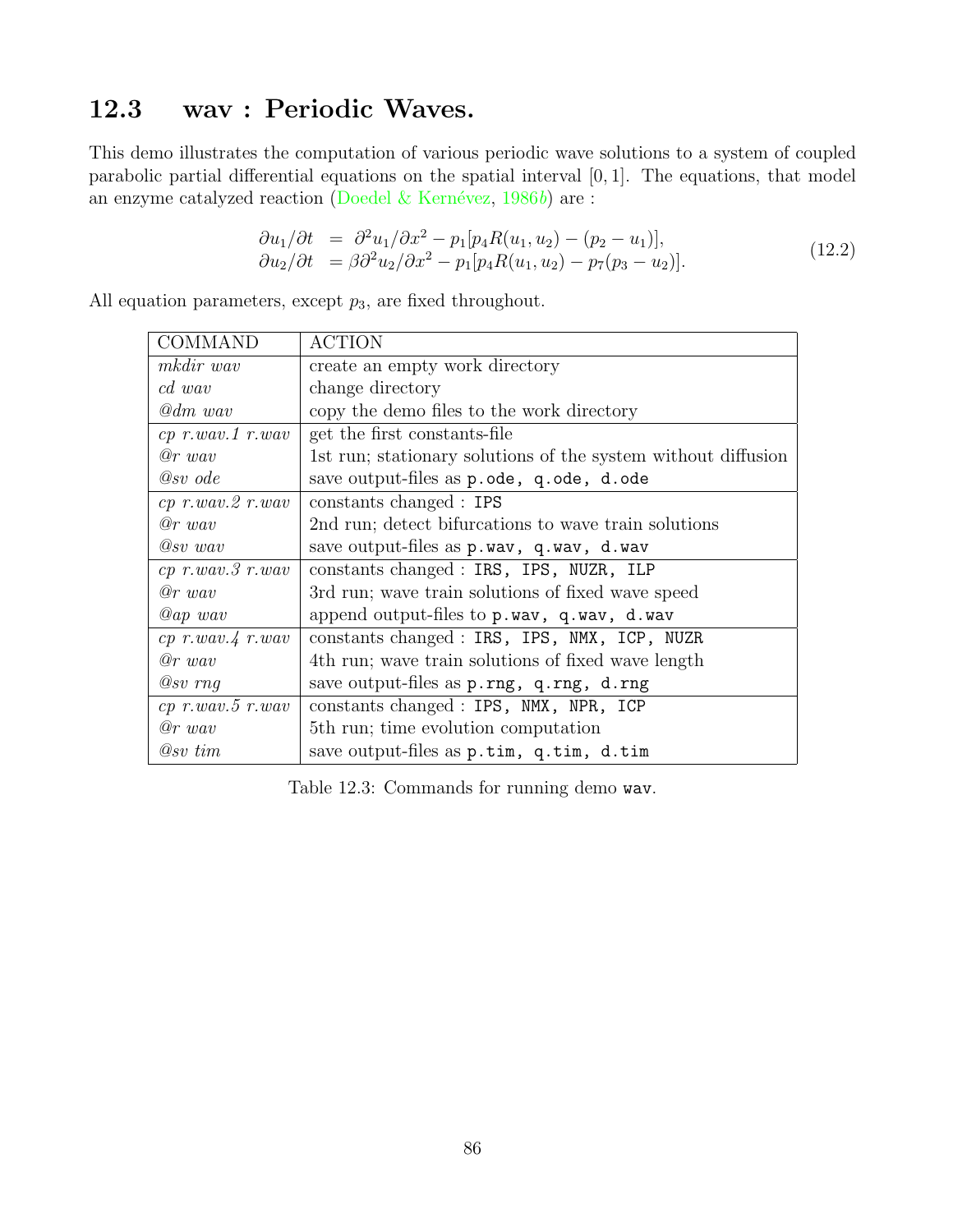#### 12.4 brc : Chebyshev Collocation in Space.

This demo illustrates the computation of stationary solutions and periodic solutions to systems of parabolic PDEs in one space variable, using Chebyshev collocation in space. More precisely, the approximate solution is assumed of the form  $u(x,t) = \sum_{k=0}^{n+1} u_k(t) \ell_k(x)$ . Here  $u_k(t)$  corresponds to  $u(x_k, t)$  at the Chebyshev points  $\{x_k\}_{k=1}^n$  with respect to the interval [0, 1]. The polynomials  $\{\ell_k(x)\}_{k=0}^{n+1}$  are the Lagrange interpolating coefficients with respect to points  $\{x_k\}_{k=0}^{n+1}$ , where  $x_0 = 0$ and  $x_{n+1} = 1$ . The number of Chebyshev points in [0, 1], as well as the number of equations in the PDE system, can be set by the user in the file brc.inc.

As an illustrative application we consider the Brusselator (Holodniok, Knedlik & Kubíček, [1987](#page-155-3))

$$
u_t = D_x/L^2 u_{xx} + u^2 v - (B+1)u + A,
$$
  
\n
$$
v_t = D_y/L^2 v_{xx} - u^2 v + Bu,
$$
\n(12.3)

with boundary conditions  $u(0, t) = u(1, t) = A$  and  $v(0, t) = v(1, t) = B/A$ .

Note that, given the non-adaptive spatial discretization, the computational procedure here is not appropriate for PDEs with solutions that rapidly vary in space, and care must be taken to recognize spurious solutions and bifurcations.

| COMMAND                | <b>ACTION</b>                                                    |
|------------------------|------------------------------------------------------------------|
| mkdir brc              | create an empty work directory                                   |
| cd brc                 | change directory                                                 |
| $\omega$ dm brc        | copy the demo files to the work directory                        |
| $cp \ r.brc.1 \ r.brc$ | get the first constants-file                                     |
| $\varrho r$ brc        | compute the stationary solution branch with Hopf bifurcations    |
| $@sv$ brc              | save output-files as p.brc, q.brc, d.brc                         |
| $cp \ r.brc.2 \ r.brc$ | constants changed : IRS, IPS                                     |
| $@r$ brc               | compute a branch of periodic solutions from the first Hopf point |
| $@ap$ brc              | append the output-files to p.brc, q.brc, d.brc                   |
| $cp \ r.brc.3 \ r.brc$ | constants changed : IRS, ISW                                     |
| $@r$ brc               | compute a solution branch from a secondary periodic bifurcation  |
| $Qap$ brc              | append the output-files to p.brc, q.brc, d.brc                   |

Table 12.4: Commands for running demo brc.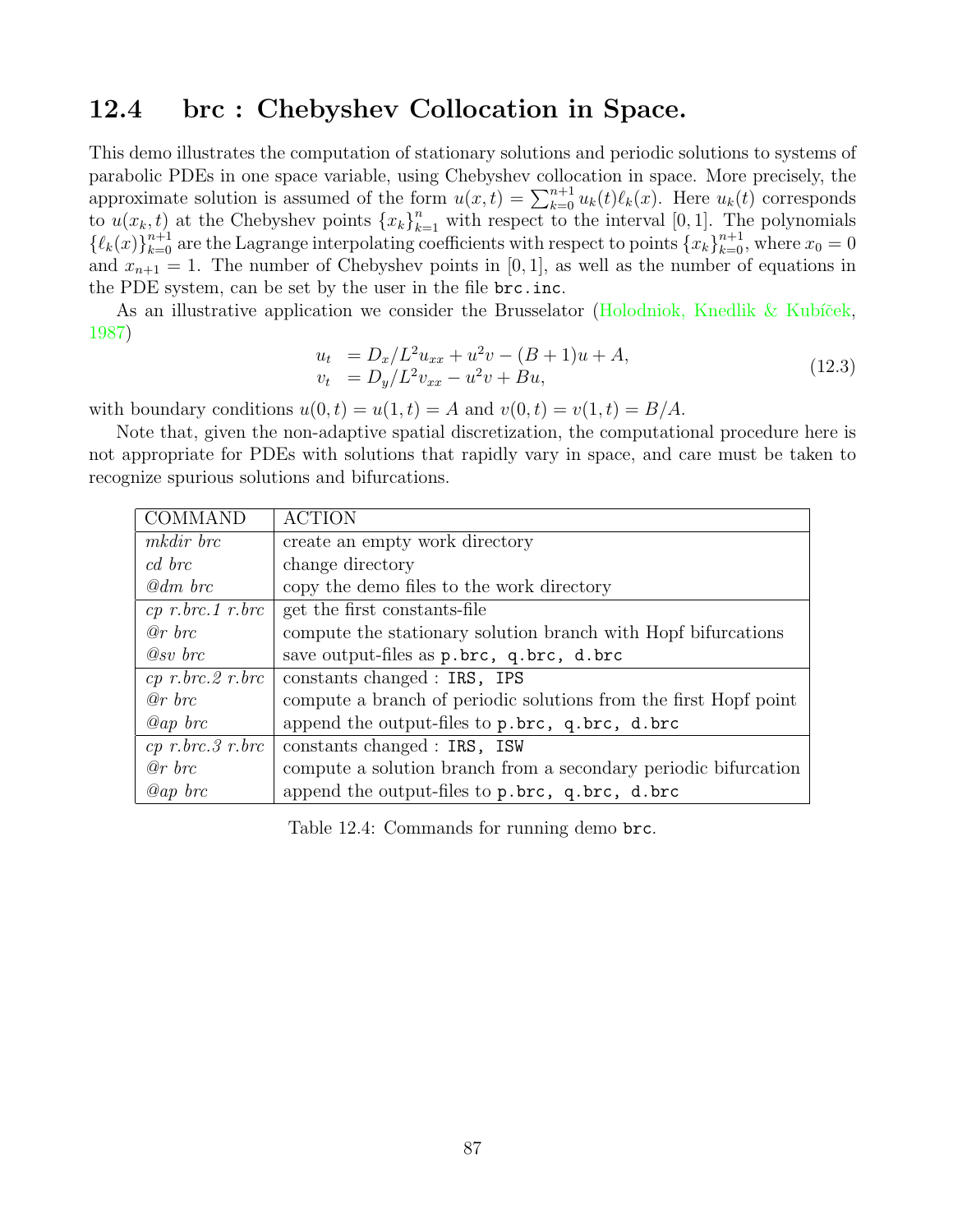#### 12.5 brf : Finite Differences in Space.

This demo illustrates the computation of stationary solutions and periodic solutions to systems of parabolic PDEs in one space variable. A fourth order accurate finite difference approximation is used to approximate the second order space derivatives. This reduces the PDE to an autonomous ODE of fixed dimension which AUTO is capable of treating. The spatial mesh is uniform; the number of mesh intervals, as well as the number of equations in the PDE system, can be set by the user in the file brf.inc.

As an illustrative application we consider the Brusselator (Holodniok, Knedlik & Kubíček, [1987](#page-155-3))

$$
u_t = D_x/L^2 u_{xx} + u^2 v - (B+1)u + A,
$$
  
\n
$$
v_t = D_y/L^2 v_{xx} - u^2 v + Bu,
$$
\n(12.4)

with boundary conditions  $u(0, t) = u(1, t) = A$  and  $v(0, t) = v(1, t) = B/A$ .

Note that, given the non-adaptive spatial discretization, the computational procedure here is not appropriate for PDEs with solutions that rapidly vary in space, and care must be taken to recognize spurious solutions and bifurcations.

| <b>COMMAND</b>         | <b>ACTION</b>                                                    |
|------------------------|------------------------------------------------------------------|
| mkdir brf              | create an empty work directory                                   |
| $cd \; b\mathcal{r}f$  | change directory                                                 |
| $\mathcal{Q}$ dm brf   | copy the demo files to the work directory                        |
| $cp \ r.brf.1 \ r.brf$ | get the first constants-file                                     |
| $\mathcal{Q}_r$ brf    | compute the stationary solution branch with Hopf bifurcations    |
| $Q_{SV}$ brf           | save output-files as p.brf, q.brf, d.brf                         |
| $cp \ r.brf.2 \ r.brf$ | constants changed : IRS, IPS                                     |
| $\mathcal{Q}_r$ brf    | compute a branch of periodic solutions from the first Hopf point |
| $Qap$ brf              | append the output-files to p.brf, q.brf, d.brf                   |
| $cp \ r.brf.3 \ r.brf$ | constants changed : IRS, ISW                                     |
| $\mathcal{Q}_r$ brf    | compute a solution branch from a secondary periodic bifurcation  |
| Qap~brf                | append the output-files to p.brf, q.brf, d.brf                   |

Table 12.5: Commands for running demo brf.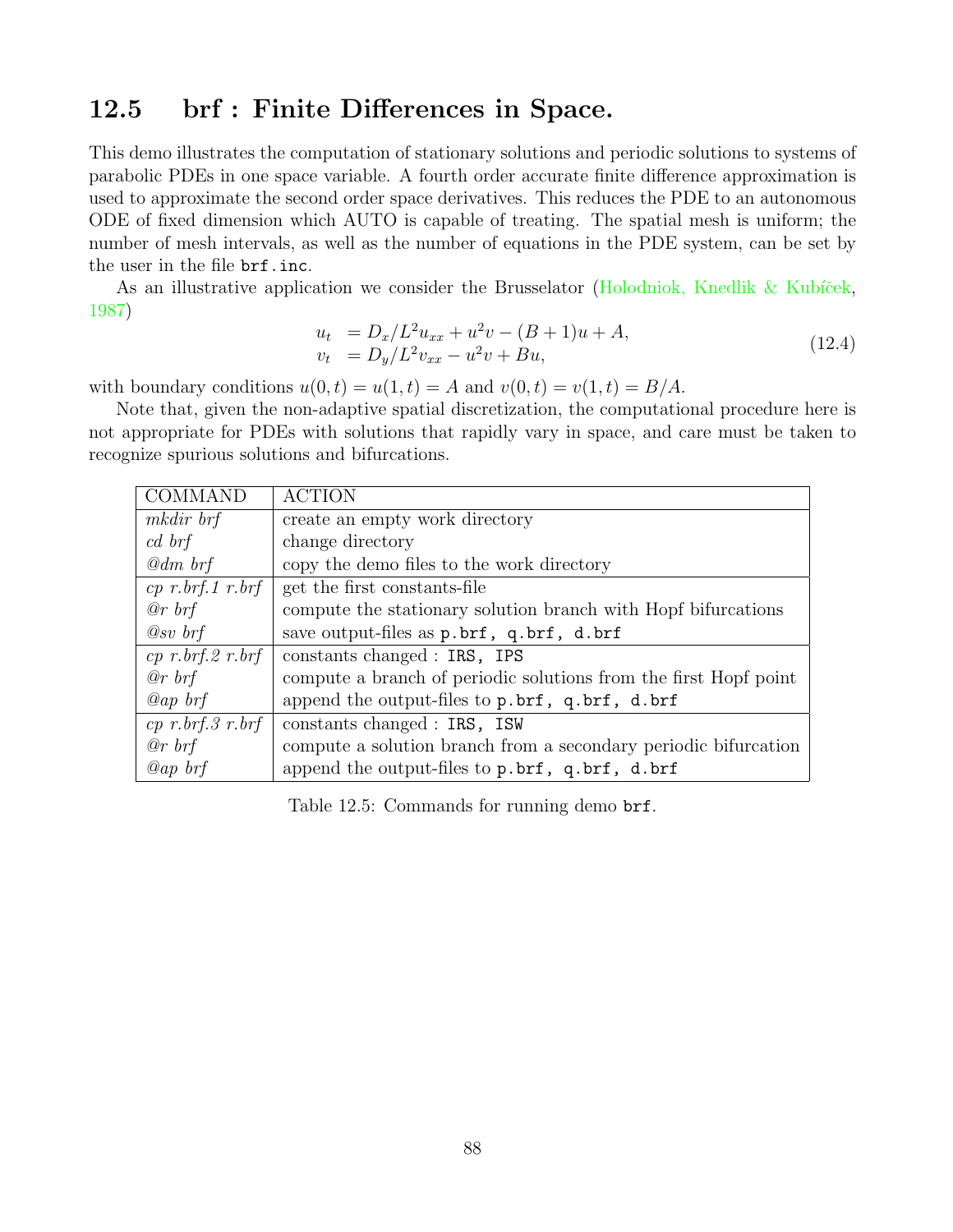#### 12.6 bru : Euler Time Integration (the Brusselator).

This demo illustrates the use of Euler's method for time integration of a nonlinear parabolic PDE. The example is the Brusselator [\(Holodniok et al.](#page-155-3), [1987](#page-155-3)), given by

$$
u_t = D_x/L^2 u_{xx} + u^2 v - (B+1)u + A,
$$
  
\n
$$
v_t = D_y/L^2 v_{xx} - u^2 v + Bu,
$$
\n(12.5)

with boundary conditions  $u(0, t) = u(1, t) = A$  and  $v(0, t) = v(1, t) = B/A$ . All parameters are given fixed values for which a stable periodic solution is known to exist.

The continuation parameter is the independent time variable, namely PAR(14). The AUTOconstants DS, DSMIN, and DSMAX then control the step size in space-time, here consisting of PAR(14) and  $(u(x), v(x))$ . Initial data at time zero are  $u(x) = A - 0.5 \sin(\pi x)$  and  $v(x) = B/A + 0.7 \sin(\pi x)$ . Note that in the subroutine STPNT the space derivatives of  $u$  and  $v$  must also be provided; see the equations-file bru.f.

Euler time integration is only first order accurate, so that the time step must be sufficiently small to ensure correct results. This option has been added only as a convenience, and should generally be used only to locate stationary states. Indeed, in the case of the asymptotic periodic state of this demo, the number of required steps is very large and use of a better time integrator is advisable.

| COMMAND                   | <b>ACTION</b>                             |
|---------------------------|-------------------------------------------|
| mkdir bru                 | create an empty work directory            |
| cd bru                    | change directory                          |
| $\mathcal{Q}$ dm bru      | copy the demo files to the work directory |
| $cp \; r.$ bru.1 $r.$ bru | get the constants-file                    |
| $@r$ bru                  | time integration                          |
| $Q_{SV}$ bru              | save output-files as p.bru, q.bru, d.bru  |

Table 12.6: Commands for running demo bru.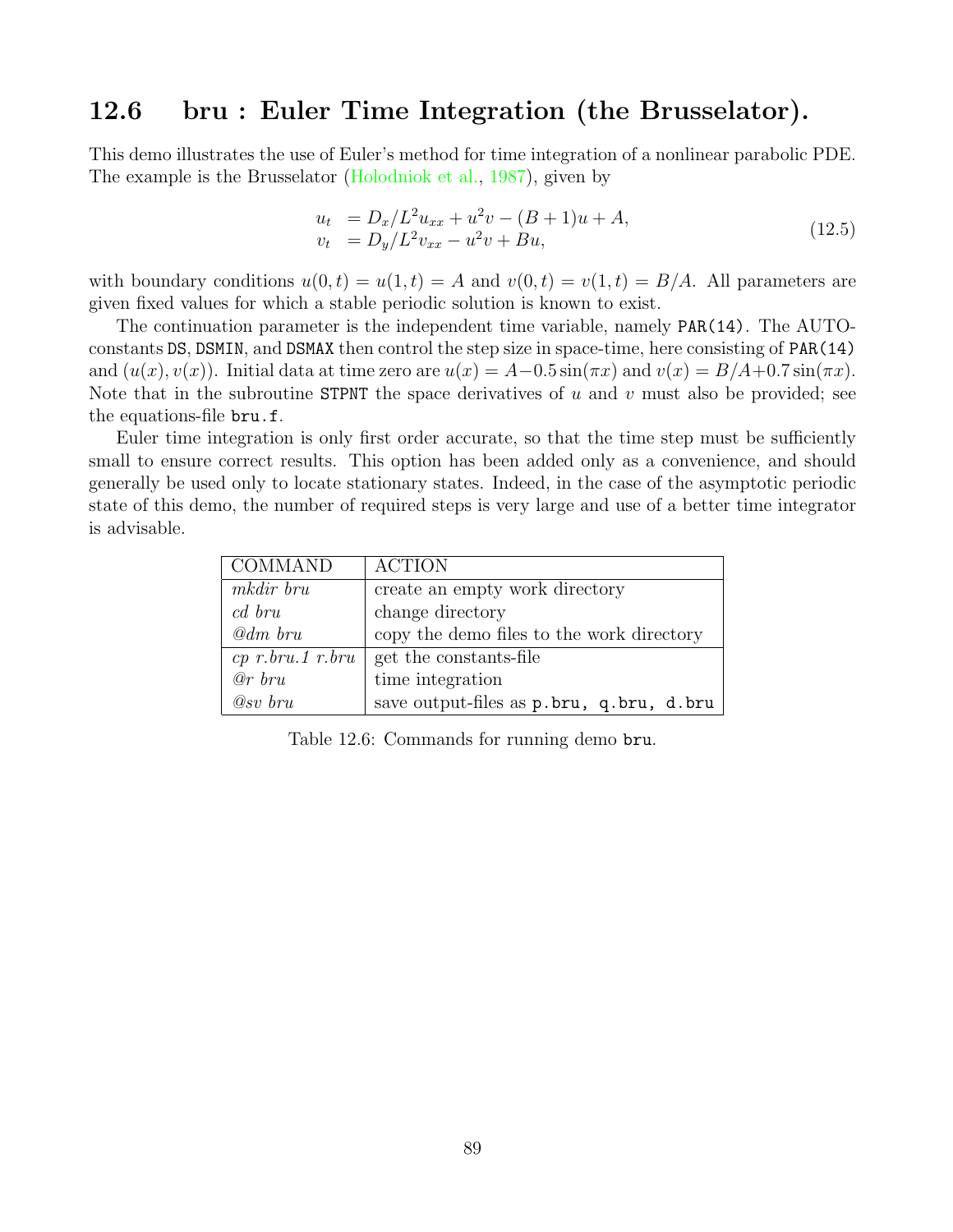# Chapter 13 AUTO Demos : Optimization.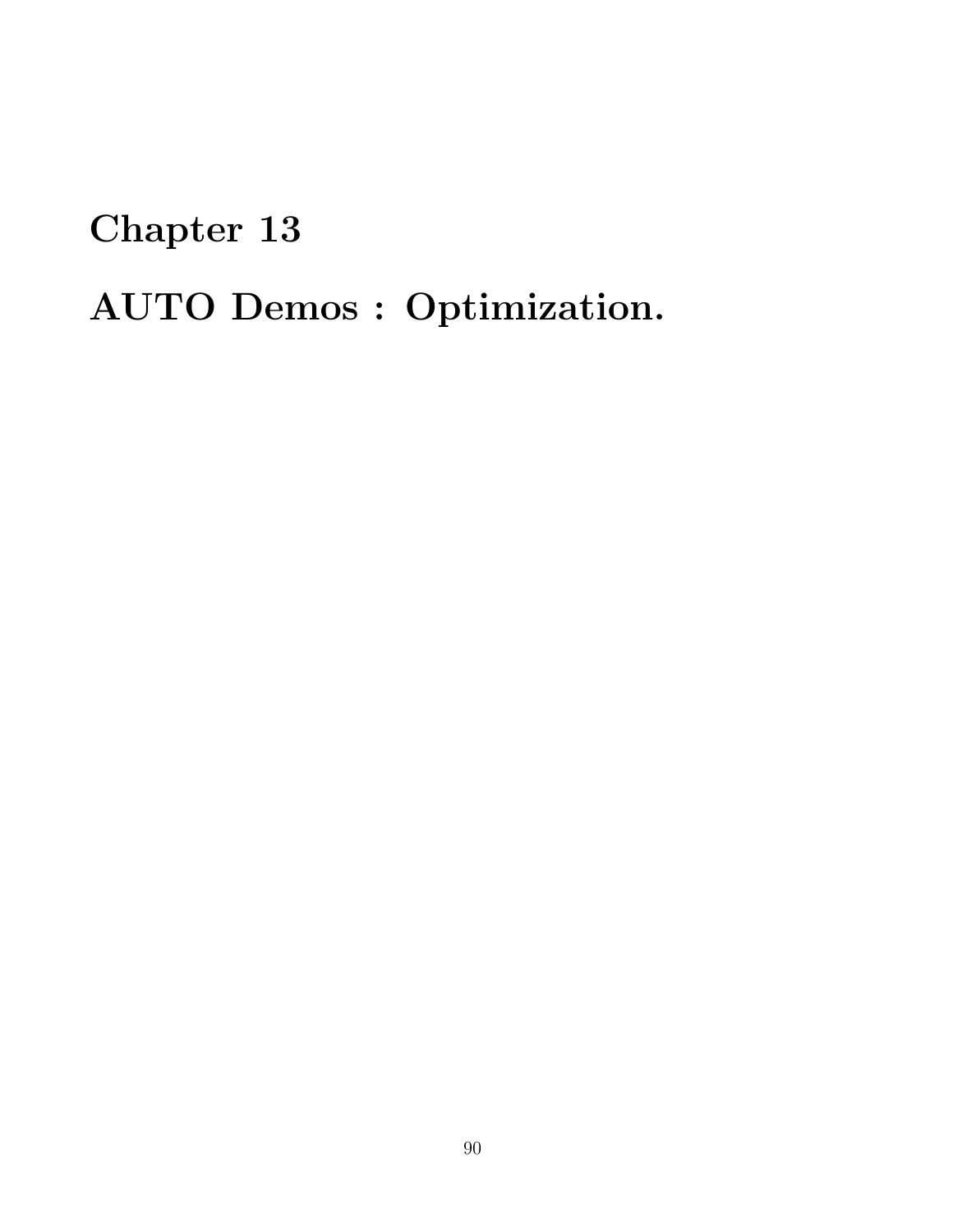# 13.1 opt : A Model Algebraic Optimization Problem.

This demo illustrates the method of successive continuation for constrained optimization problems by applying it to the following simple problem : Find the maximum sum of coordinates on the unit sphere in  $R^5$ . Coordinate 1 is treated as the state variable. Coordinates 2-5 are treated as control parameters. For details on the successive continuation procedure see([Doedel, Keller &](#page-155-0) Kernévez, [1991](#page-155-4)a),(Doedel, Keller & Kernévez, 1991b).

| <b>COMMAND</b>          | <b>ACTION</b>                                              |
|-------------------------|------------------------------------------------------------|
| mkdir opt               | create an empty work directory                             |
| $c d$ opt               | change directory                                           |
| $\mathcal{Q}$ dm opt    | copy the demo files to the work directory                  |
| $cp\ r. opt. 1\ r. opt$ | get the first constants-file                               |
| $@r$ opt                | one free equation parameter                                |
| @sv 1                   | save output-files as $p.1$ , $q.1$ , $d.1$                 |
| $cp\ r. opt. 2\ r. opt$ | constants changed : IRS                                    |
| $@r\; opt\; 1$          | two free equation parameters; read restart data from q.1   |
| $Q_{SV}$ 2              | save output-files as $p.2$ , $q.2$ , $d.2$                 |
| $cp\ r. opt. 3\ r. opt$ | constants changed : IRS                                    |
| $@r\; opt\; 2$          | three free equation parameters; read restart data from q.2 |
| $Q_{SV}$ 3              | save output-files as p.3, q.3, d.3                         |
| $cp\ r. opt.4\ r. opt$  | constants changed : IRS                                    |
| $@r\; opt\; 3$          | four free equation parameters; read restart data from q.3  |
| $@sv \downarrow$        | save output-files as $p.4$ , $q.4$ , $d.4$                 |

Table 13.1: Commands for running demo opt.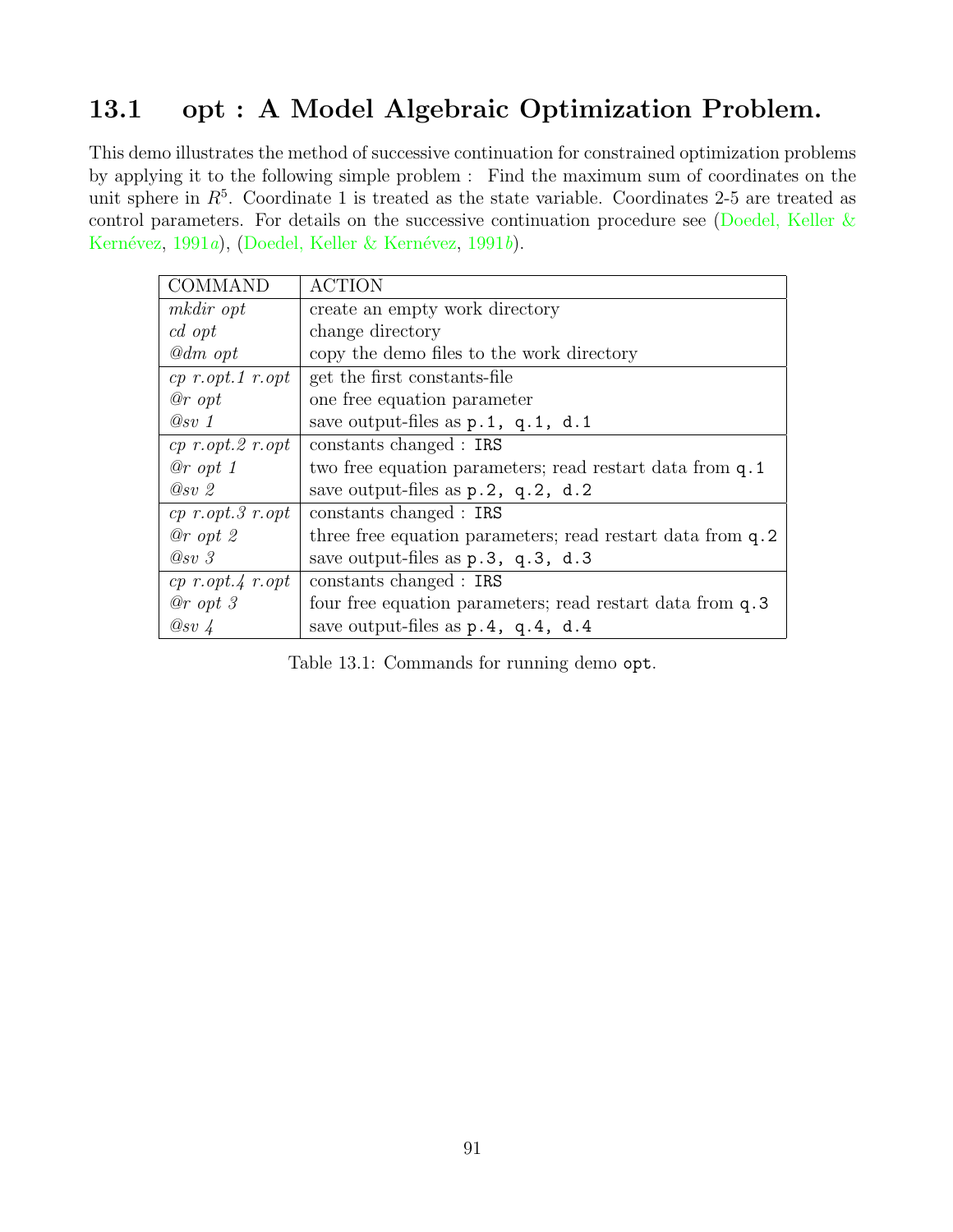#### 13.2 ops : Optimization of Periodic Solutions.

This demo illustrates the method of successive continuation for the optimization of periodic solutions. For a detailed description of the basic method see (Doedel, Keller & Kernévez, [1991](#page-155-4)b). The illustrative system of autonomous ODEs, taken from (Rodríguez-Luis, [1991](#page-156-3)), is

$$
x'(t) = [-\lambda_4(x^3/3 - x) + (z - x)/\lambda_2 - y]/\lambda_1,y'(t) = x - \lambda_3,z'(t) = -(z - x)/\lambda_2,
$$
\n(13.1)

with objective functional

$$
\omega = \int_0^1 g(x, y, z; \lambda_1, \lambda_2, \lambda_3, \lambda_4) dt,
$$

where  $g(x, y, z; \lambda_1, \lambda_2, \lambda_3, \lambda_4) \equiv \lambda_3$ . Thus, in this application, a one-parameter extremum of g corresponds to a fold with respect to the problem parameter  $\lambda_3$ , and multi-parameter extrema correspond to generalized folds. Note that, in general, the objective functional is an integral along the periodic orbit, so that a variety of optimization problems can be addressed.

For the case of periodic solutions, the extended optimality system can be generated automatically, i.e., one need only define the vector field and the objective functional, as in done in the file ops.f. For reference purpose it is convenient here to write down the full extended system in its general form :

$$
u'(t) = Tf(u(t), \lambda), \qquad T \in \mathbb{R} \text{ (period)}, \ u(\cdot), f(\cdot, \cdot) \in \mathbb{R}^n, \ \lambda \in \mathbb{R}^{n_{\lambda}},
$$
  
\n
$$
w'(t) = -Tf_u(u(t), \lambda)^* w(t) + \kappa u'_0(t) + \gamma g_u(u(t), \lambda)^*, \qquad w(\cdot) \in \mathbb{R}^n, \ \kappa, \gamma \in \mathbb{R},
$$
  
\n
$$
u(1) - u(0) = 0, \qquad w(1) - w(0) = 0,
$$
  
\n
$$
\int_0^1 u(t)^* u'_0(t) dt = 0,
$$
  
\n
$$
\int_0^1 w(t)^* w(t) + \kappa^2 + \gamma^2 - \alpha dt = 0, \qquad \alpha \in \mathbb{R},
$$
  
\n
$$
\int_0^1 f(u(t), \lambda)^* w(t) - \gamma g_T(u(t), \lambda) - \tau_0 dt = 0, \qquad \tau_0 \in \mathbb{R},
$$
  
\n
$$
\int_0^1 Tf_{\lambda_i}(u(t), \lambda)^* w(t) - \gamma g_{\lambda_i}(u(t), \lambda) - \tau_i dt = 0, \qquad \tau_i \in \mathbb{R}, \quad i = 1, \dots, n_{\lambda}.
$$
  
\n(13.2)

Above  $u_0$  is a reference solution, namely, the previous solution along a solution branch.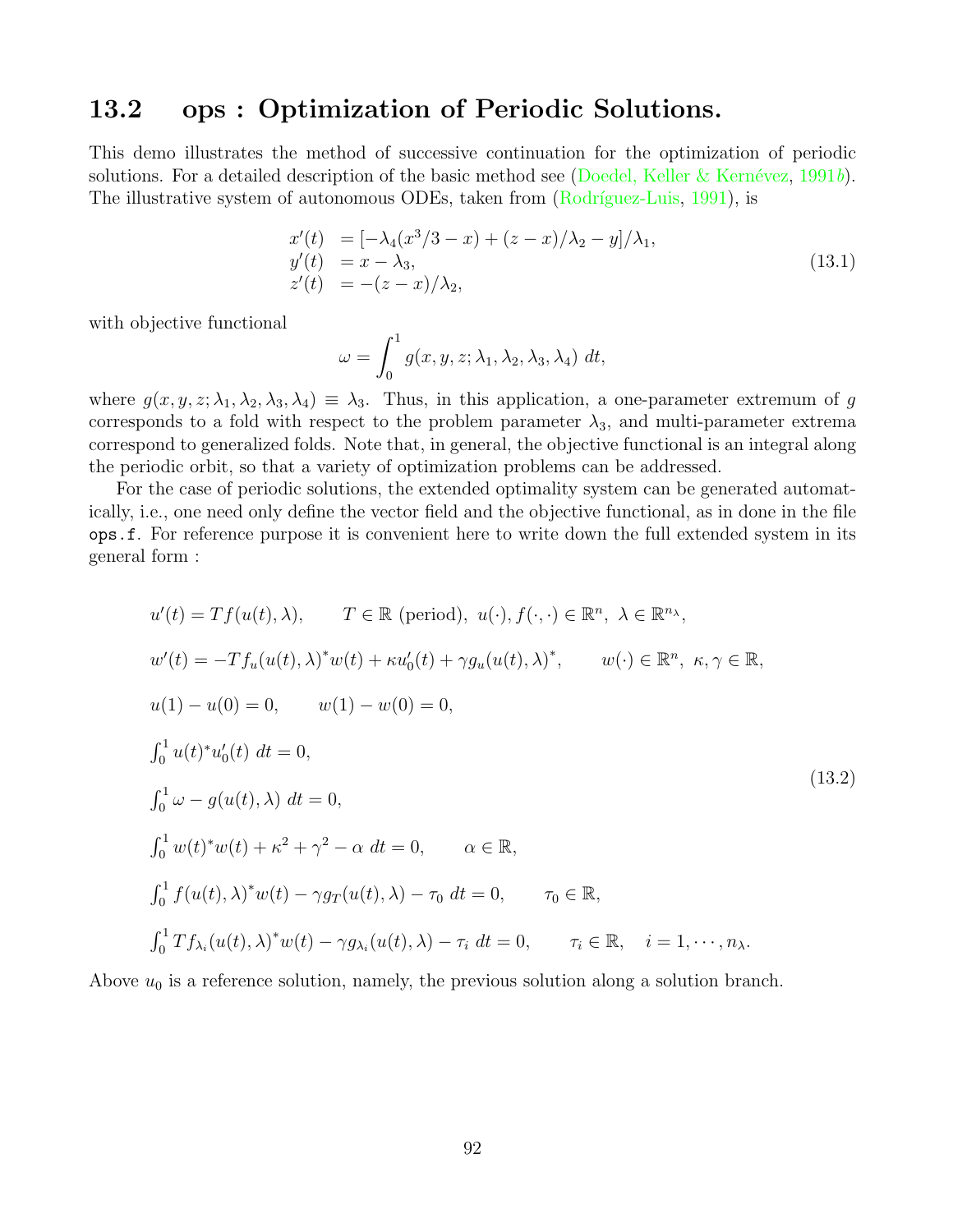In the computations below, the two preliminary runs, with  $IPS=1$  and  $IPS=2$ , respectively, locate periodic solutions. The subsequent runs are with IPS=15 and hence use the automatically generated extended system.

- Run 1. Locate a Hopf bifurcation. The free system parameter is  $\lambda_3$ .
- Run 2. Compute a branch of periodic solutions from the Hopf bifurcation.
- Run 3. This run retraces part of the periodic solution branch, using the full optimality system, but with all adjoint variables,  $w(\cdot), \kappa, \gamma$ , and hence  $\alpha$ , equal to zero. The optimality parameters  $\tau_0$  and  $\tau_3$  are zero throughout. An extremum of the objective functional with respect to  $\lambda_3$  is located. Such a point corresponds to a branch point of the extended system. Given the choice of objective functional in this demo, this extremum is also a fold with respect to  $\lambda_3$ .
- Run 4. Branch switching at the above-found branch point yields nonzero values of the adjoint variables. Any point on the bifurcating branch away from the branch point can serve as starting solution for the next run. In fact, the branch-switching can be viewed as generating a nonzero eigenvector in an eigenvalue-eigenvector relation. Apart from the adjoint variables, all other variables remain unchanged along the bifurcating branch.
- Run 5. The above-found starting solution is continued in two system parameters, here  $\lambda_3$ and  $\lambda_2$ ; i.e., a two-parameter branch of extrema with respect to  $\lambda_3$  is computed. Along this branch the value of the optimality parameter  $\tau_2$  is monitored, i.e., the value of the functional that vanishes at an extremum with respect to the system parameter  $\lambda_2$ . Such a zero of  $\tau_2$  is, in fact, located, and hence an extremum of the objective functional with respect to both  $\lambda_2$ and  $\lambda_3$  has been found. Note that, in general,  $\tau_i$  is the value of the functional that vanishes at an extremum with respect to the system parameter  $\lambda_i$ .
- Run 6. In the final run, the above-found two-parameter extremum is continued in three system parameters, here  $\lambda_1$ ,  $\lambda_2$ , and  $\lambda_3$ , toward  $\lambda_1 = 0$ . Again, given the particular choice of objective functional, this final continuation has an alternate significance here : it also represents a three-parameter branch of transcritical secondary periodic bifurcations points.

Although not illustrated here, one can restart an ordinary continuation of periodic solutions, using  $IPS=2$  or  $IPS=3$ , from a labeled solution point on a branch computed with  $IPS=15$ .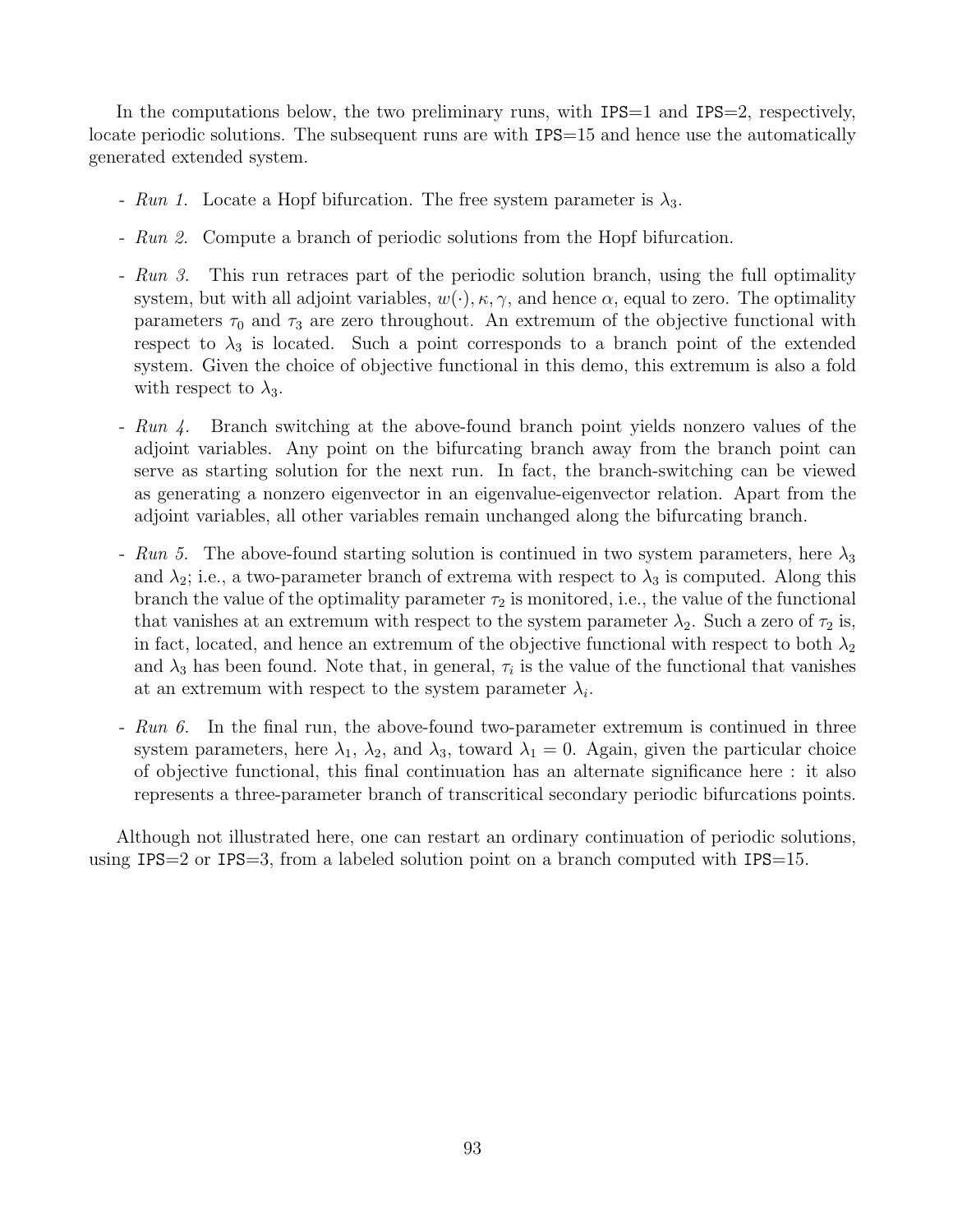The free scalar variables specified in the AUTO constants-files for Run 3 and Run 4 are shown in Table [13.2.](#page-94-0)

| Index    |             |  | 22       | $-22$ | $-23$ |  |
|----------|-------------|--|----------|-------|-------|--|
| Variable | $\lambda_3$ |  | $\tau_2$ |       |       |  |

<span id="page-94-0"></span>

| Table 13.2: Runs 3 and 4 (files $r.\texttt{ops.3}$ and $r.\texttt{ops.4}$ ). |  |  |
|------------------------------------------------------------------------------|--|--|
|------------------------------------------------------------------------------|--|--|

The parameter  $\alpha$ , which is the norm of the adjoint variables, becomes nonzero after branch switching in Run 4. The negative indices (-22, -23, and -31) set the active optimality functionals, namely for  $\lambda_2$ ,  $\lambda_3$ , and T, respectively, with corresponding variables  $\tau_2$ ,  $\tau_3$ , and  $\tau_0$ , respectively. These should be set in the first run with IPS=15 and remain unchanged in all subsequent runs.

| Index           |             |             |                 | $-2^\circ$ | -25 |  |
|-----------------|-------------|-------------|-----------------|------------|-----|--|
| hle.<br>Variat. | $\lambda_3$ | $\lambda_2$ | $\tau_{\Omega}$ |            |     |  |

Table 13.3:  $Run 5$  (file r.ops.5).

In Run 5 the parameter  $\alpha$ , which has been replaced by  $\lambda_2$ , remains fixed and nonzero. The variable  $\tau_2$  monitors the value of the optimality functional associated with  $\lambda_2$ . The zero of  $\tau_2$ located in this run signals an extremum with respect to  $\lambda_2$ .

| `nde∶       |                |     | <u>.</u> | × | $\overline{\phantom{0}}$ | н., |  |
|-------------|----------------|-----|----------|---|--------------------------|-----|--|
| я<br>$\sim$ | $\Omega$<br>٦5 | ላ ? |          |   |                          |     |  |

Table 13.4:  $Run 6$  (file  $r.ops.6$ ).

In Run 6  $\tau_2$ , which has been replaced by  $\lambda_1$ , remains zero.

Note that  $\tau_0$  and  $\tau_3$  are not used as variables in any of the runs; in fact, their values remain zero throughout. Also note that the optimality functionals corresponding to  $\tau_0$  and  $\tau_3$  (or, equivalently, to T and  $\lambda_3$ ) are active in all runs. This set-up allows the detection of the extremum of the objective functional, with T and  $\lambda_3$  as scalar equation parameters, as a bifurcation in the third run.

The parameter  $\lambda_4$ , and its corresponding optimality variable  $\tau_4$ , are not used in this demo. Also,  $\lambda_1$  is used in the last run only, and its corresponding optimality variable  $\tau_1$  is never used.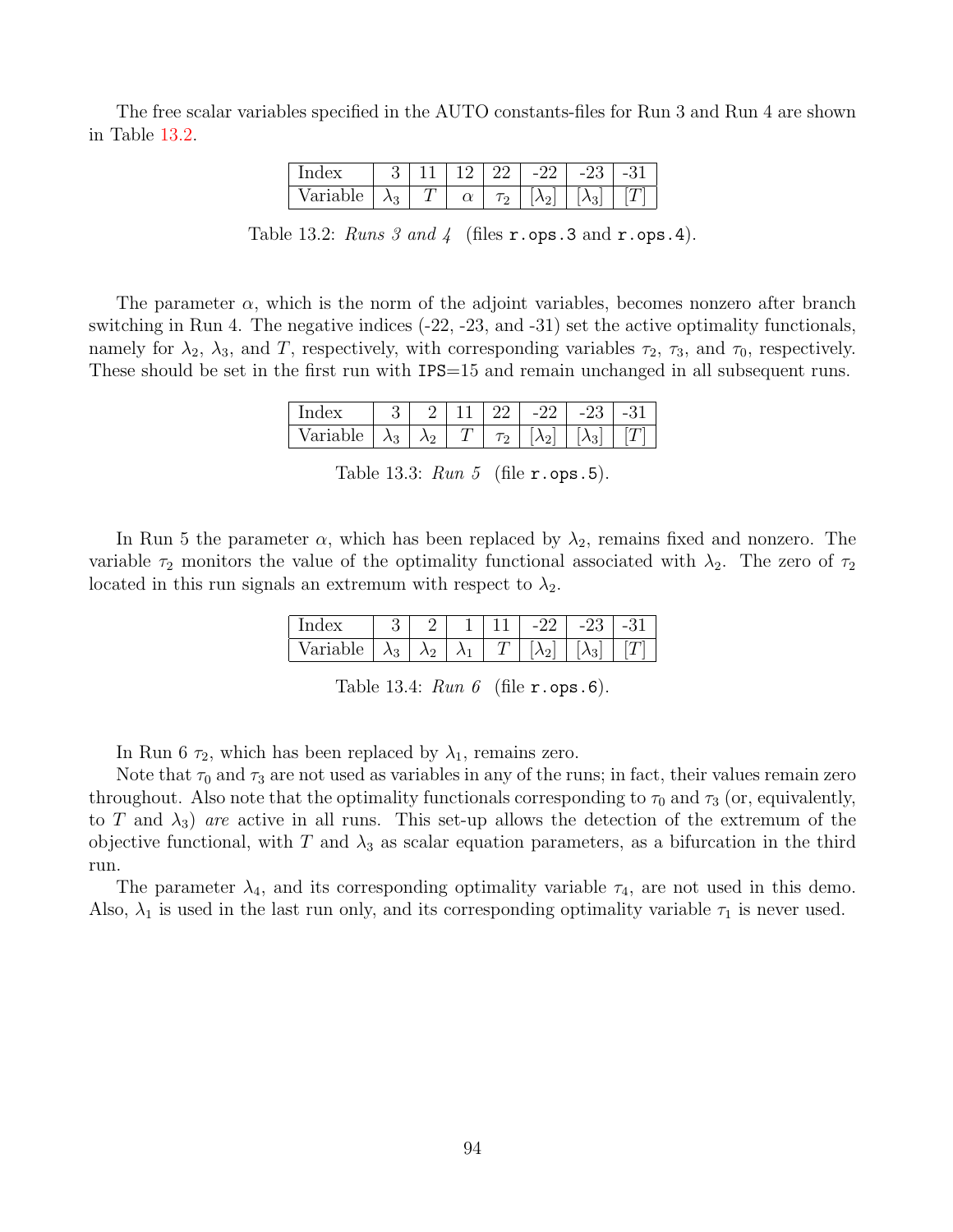| <b>COMMAND</b>             | <b>ACTION</b>                                                          |
|----------------------------|------------------------------------------------------------------------|
| mkdir ops                  | create an empty work directory                                         |
| $cd$ ops                   | change directory                                                       |
| $@dm$ ops                  | copy the demo files to the work directory                              |
| $cp\ r.ops.1\ r.ops$       | get the first constants-file                                           |
| @r~ops                     | locate a Hopf bifurcation                                              |
| $@sv$ 0                    | save output-files as $p.0$ , $q.0$ , $d.0$                             |
| $cp$ r.ops. $2$ r.ops      | constants changed : IPS, IRS, NMX, NUZR                                |
| $@r$ ops $0$               | compute a branch of periodic solutions; restart from q.0               |
| $Qap$ 0                    | append the output-files to $p.0$ , $q.0$ , $d.0$                       |
| $cp\ r.ops.3\ r.ops$       | constants changed : IPS, IRS, ICP, $\cdots$                            |
| $@r$ ops $0$               | locate a 1-parameter extremum as a bifurcation; restart from q.0       |
| @sv 1                      | save the output-files as $p.1$ , $q.1$ , $d.1$                         |
| $cp\ r.ops.4\ r.ops$       | constants changed : IRS, ISP, ISW, NMX                                 |
| $@r$ ops 1                 | switch branches to generate optimality starting data; restart from q.1 |
| $Qap$ 1                    | append the output-files to $p.1$ , $q.1$ , $d.1$                       |
| $cp\ r.ops. 5\ r. ops.$    | constants changed : IRS, ISW, ICP, ISW, $\cdots$                       |
| $@r$ ops 1                 | compute 2-parameter branch of 1-parameter extrema; restart from q.1    |
| $Q_{SV}$ 2                 | save the output-files as $p.2$ , $q.2$ , $d.2$                         |
| $cp\ r.\ ops.\ 6\ r.\ ops$ | constants changed : IRS, ICP, EPSL, EPSU, NUZR                         |
| $@r$ ops $2$               | compute 3-parameter branch of 2-parameter extrema; restart from q.2    |
| $Q_{SV}$ 3                 | save the output-files as $p.3$ , $q.3$ , $d.3$                         |

Table 13.5: Commands for running demo ops.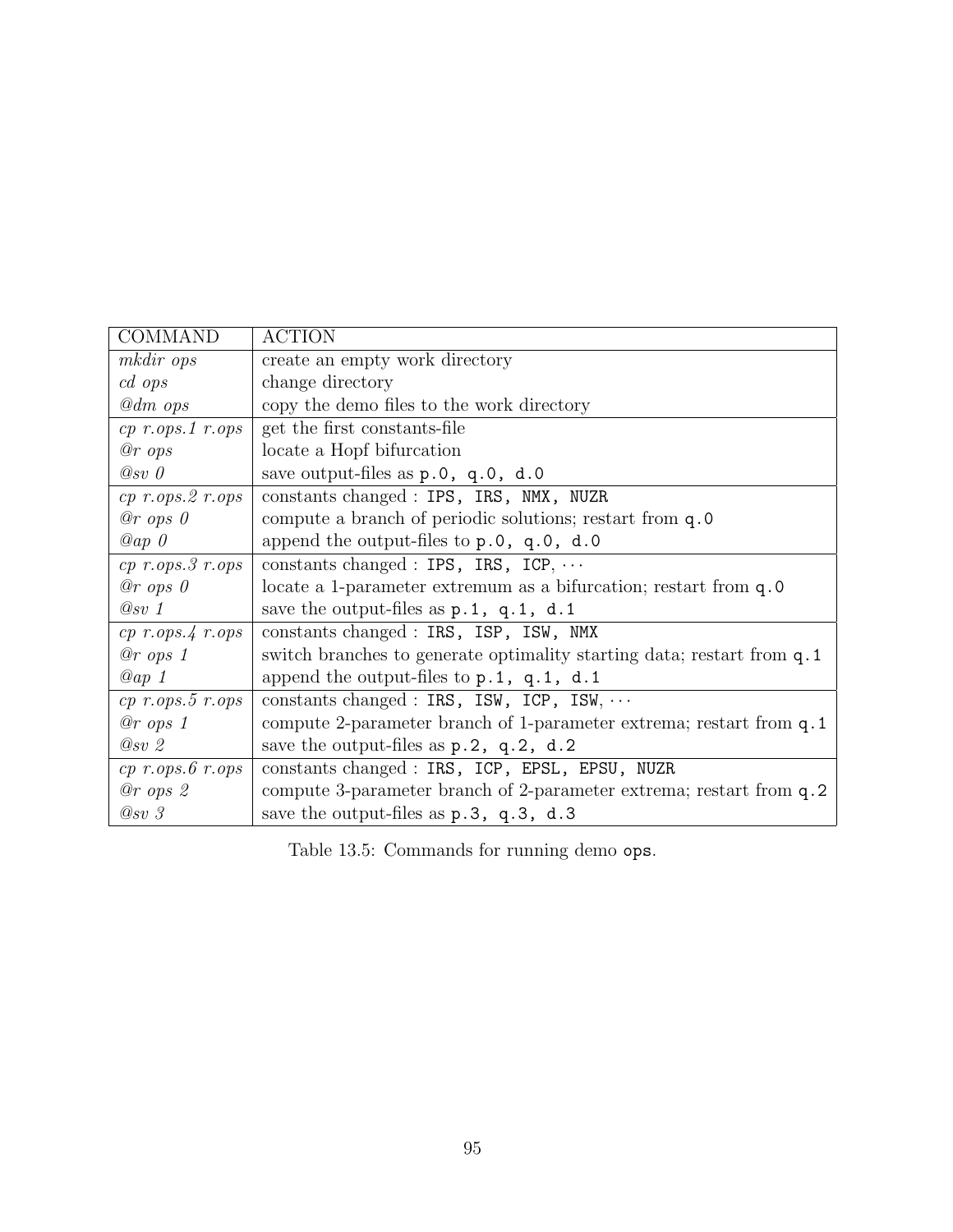#### 13.3 obv : Optimization for a BVP.

This demo illustrates use of the method of successive continuation for a boundary value optimization problem. A detailed description of the basic method, as well as a discussion of the specific application considered here, is given in (Doedel, Keller & Kernévez, [1991](#page-155-4)b). The required extended system is fully programmed here in the user-supplied subroutines in obv.f. For the case of periodic solutions the optimality system can be generated automatically; see the demo ops.

Consider the system

$$
u'_1(t) = u_2(t), u'_2(t) = -\lambda_1 e^{p(u_1, \lambda_2, \lambda_3)},
$$
\n(13.3)

where  $p(u_1, \lambda_2, \lambda_3) \equiv u_1 + \lambda_2 u_1^2 + \lambda_3 u_1^4$ , with boundary conditions

$$
u_1(0) = 0,u_1(1) = 0.
$$
 (13.4)

The objective functional is

$$
\omega = \int_0^1 (u_1(t) - 1)^2 dt + \frac{1}{10} \sum_{k=1}^3 \lambda_k^2.
$$

The successive continuation equations are given by

$$
u'_1(t) = u_2(t),
$$
  
\n
$$
u'_2(t) = -\lambda_1 e^{p(u_1, \lambda_2, \lambda_3)},
$$
  
\n
$$
w'_1(t) = \lambda_1 e^{p(u_1, \lambda_2, \lambda_3)} p_{u_1} w_2(t) + 2\gamma (u_1(t) - 1),
$$
  
\n
$$
w'_2(t) = -w_1(t),
$$
\n(13.5)

where

$$
p_{u_1} \equiv \frac{\partial p}{\partial u_1} = 1 + 2\lambda_2 u_1 + 4\lambda_3 u_1^3,
$$

with

$$
u_1(0) = 0, \t\t w_1(0) - \beta_1 = 0, \t\t w_2(0) = 0, u_1(1) = 0, \t\t w_1(1) + \beta_2 = 0, \t\t w_2(1) = 0,
$$
\t\t(13.6)

$$
\int_0^1 [\omega - (u_1(t) - 1)^2 - \frac{1}{10} \sum_{k=1}^3 \lambda_k^2] dt = 0,
$$
  

$$
\int_0^1 [w_1^2(t) - \alpha_0] dt = 0,
$$
  

$$
\int_0^1 [-e^{p(u_1, \lambda_2, \lambda_3)} w_2(t) - \frac{1}{5} \gamma \lambda_1] dt = 0,
$$
  

$$
\int_0^1 [-\lambda_1 e^{p(u_1, \lambda_2, \lambda_3)} u_1(t)^2 w_2(t) - \frac{1}{5} \gamma \lambda_2 - \tau_2] dt = 0,
$$
  

$$
\int_0^1 [-\lambda_1 e^{p(u_1, \lambda_2, \lambda_3)} u_1(t)^2 w_2(t) - \frac{1}{5} \gamma \lambda_3 - \tau_3] dt = 0.
$$
 (13.7)

In the first run the free equation parameter is  $\lambda_1$ . All adjoint variables are zero. Three extrema of the objective function are located. These correspond to branch points and, in the second run, branch switching is done at one of these. Along the bifurcating branch the adjoint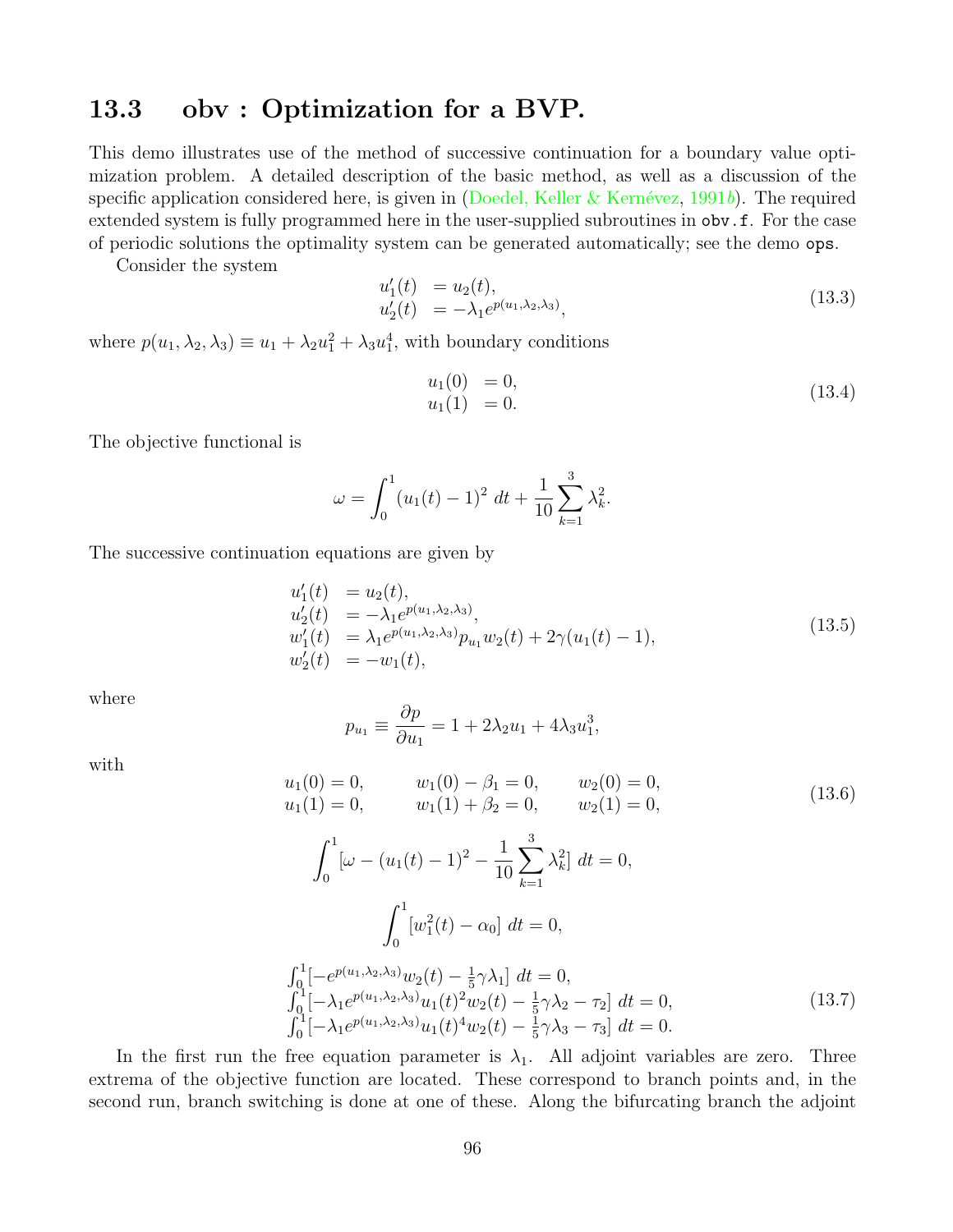variables become nonzero, while state variables and  $\lambda_1$  remain constant. Any such non-trivial solution point can be used for continuation in two equation parameters, after fixing the  $L_2$ -norm of one of the adjoint variables. This is done in the third run. Along the resulting branch several two-parameter extrema are located by monotoring certain inner products. One of these is further continued in three equation parameters in the final run, where a three-parameter extremum is located.

| <b>COMMAND</b>       | <b>ACTION</b>                                      |
|----------------------|----------------------------------------------------|
| mkdir obv            | create an empty work directory                     |
| $cd\;obv$            | change directory                                   |
| $@dm$ obv            | copy the demo files to the work directory          |
| $cp\ r.obv.1\ r.obv$ | get the first constants-file                       |
| $@r\;obv$            | locate 1-parameter extrema as branch points        |
| $@sv$ obv            | save output-files as p.obv, q.obv, d.obv           |
| $cp\ r.obv.2\ r.obv$ | constants changed : IRS, ISW, NMX                  |
| $@r\;obv$            | compute a few step on the first bifurcating branch |
| @sv 1                | save the output-files as $p.1$ , $q.1$ , $d.1$     |
| $cp\ r.obv.3\ r.obv$ | constants changed : IRS, ISW, NMX, ICP(3)          |
| $@r\;obv\;1$         | locate 2-parameter extremum; restart from q.1      |
| $Q_{SV}$ 2           | save the output-files as $p.2$ , $q.2$ , $d.2$     |
| $cp\ r.obv.4\ r.obv$ | constants changed : $IRS$ , $ICP(4)$               |
| $@r\;obv\;2$         | locate 3-parameter extremum; restart from q.2      |
| $\oslash sv$ 3       | save the output-files as $p.3$ , $q.3$ , $d.3$     |

Table 13.6: Commands for running demo obv.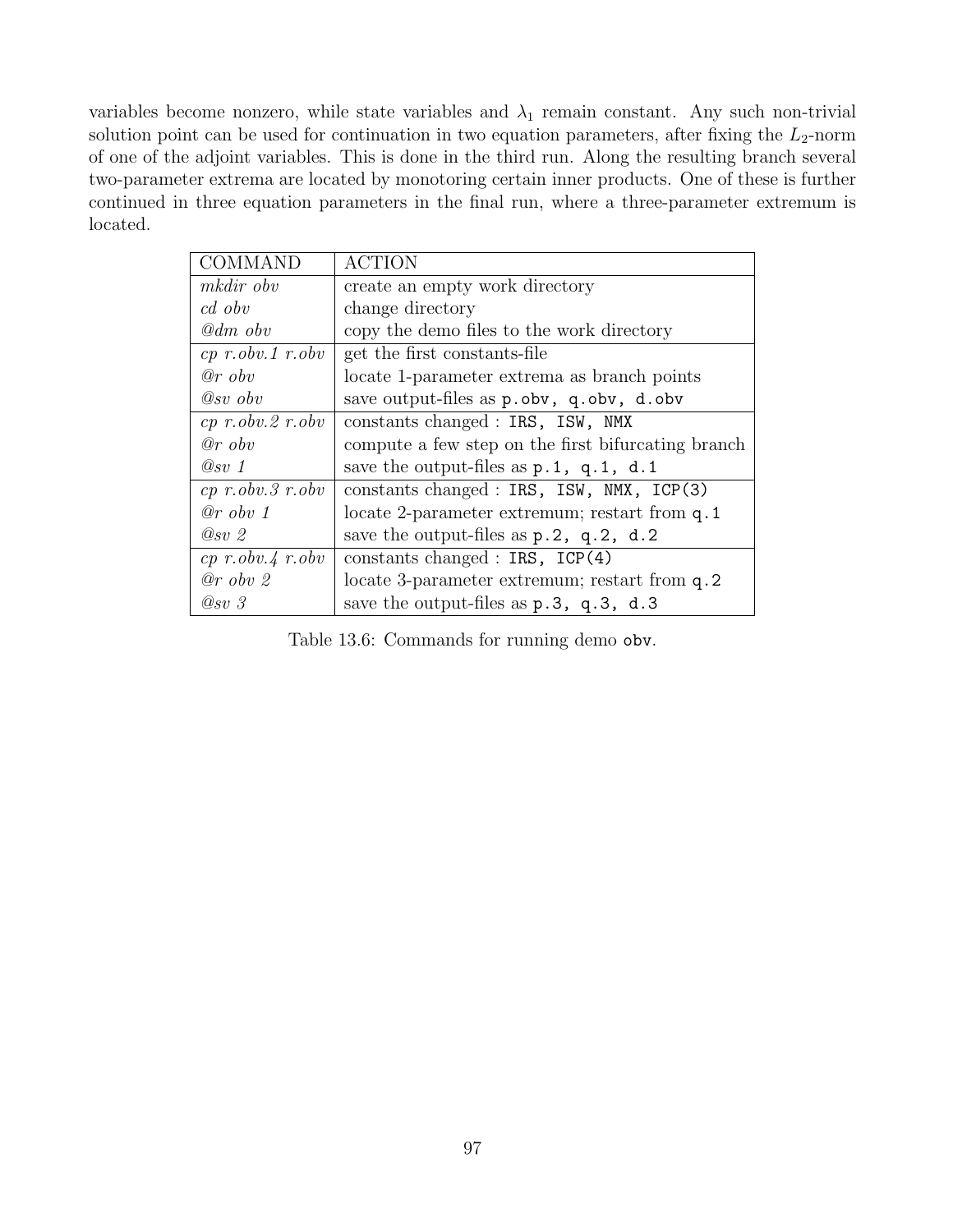Chapter 14

AUTO Demos : Connecting orbits.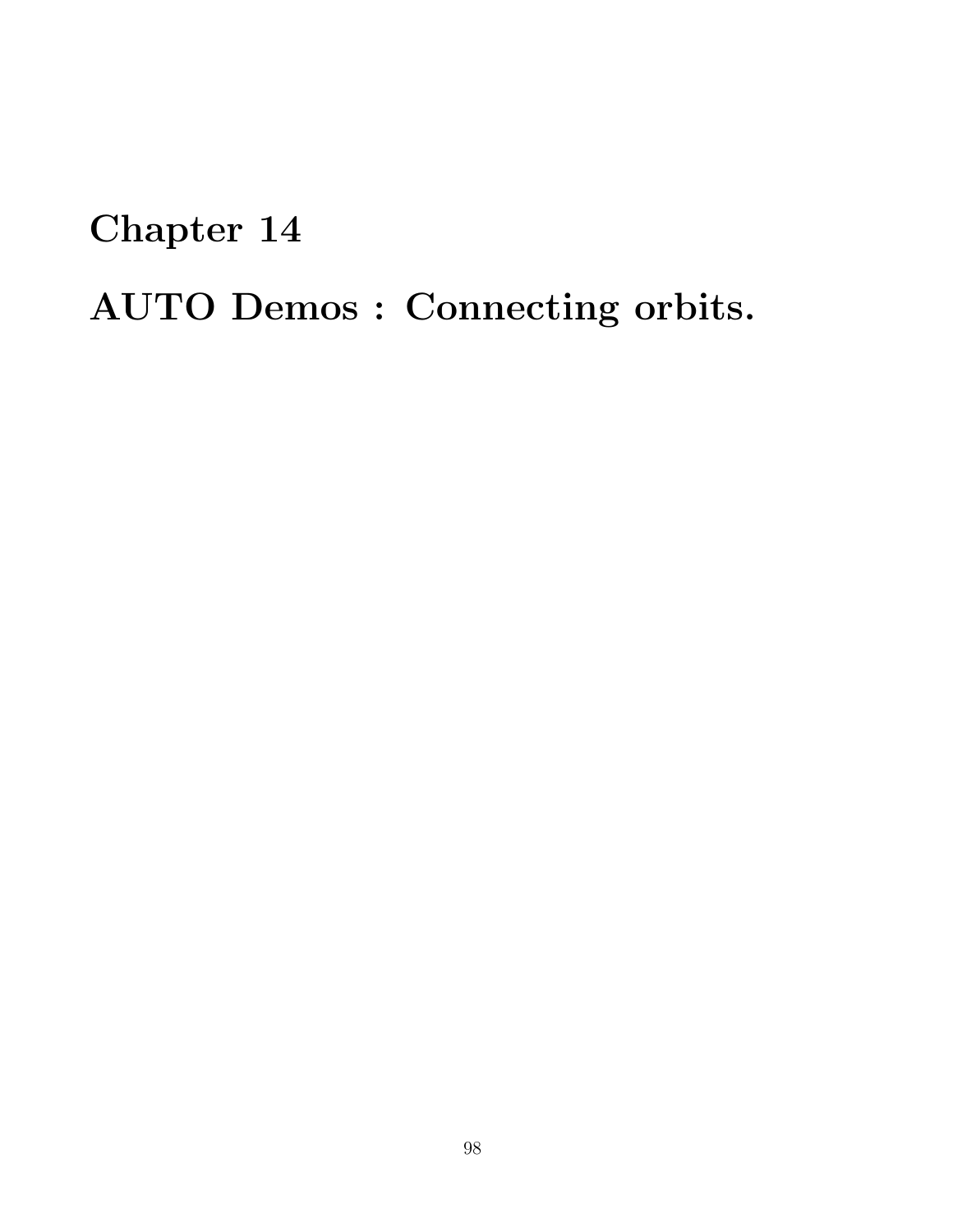#### 14.1 fsh : A Saddle-Node Connection.

This demo illustrates the computation of travelling wave front solutions to the Fisher equation,

$$
w_t = w_{xx} + f(w), \qquad -\infty < x < \infty, \quad t > 0, \tag{14.1}
$$
\n
$$
f(w) \equiv w(1 - w).
$$

We look for solutions of the form  $w(x, t) = u(x + ct)$ , where c is the wave speed. This gives the first order system

$$
u'_1(z) = u_2(z), u'_2(z) = cu_2(z) - f(u_1(z)).
$$
\n(14.2)

Its fixed point  $(0,0)$  has two positive eigenvalues when  $c > 2$ . The other fixed point,  $(1,0)$ , is a saddle point. A branch of orbits connecting the two fixed points requires one free parameter; see ([Friedman & Doedel](#page-155-5), [1991\)](#page-155-5). Here we take this parameter to be the wave speed  $c$ .

In the first run a starting connecting orbit is computed by continuation in the period  $T$ . This procedure can be used generally for time integration of an ODE with AUTO. Starting data in **STPNT** correspond to a point on the approximate stable manifold of  $(1, 0)$ , with T small. In this demo the "free" end point of the orbit necessary approaches the unstable fixed point  $(0, 0)$ . A computed orbit with sufficiently large  $T$  is then chosen as restart orbit in the second run, where, typically, one replaces T by c as continuation parameter. However, in the second run below, we also add a phase condition, and both  $c$  and  $T$  remain free.

| COMMAND                | <b>ACTION</b>                                                       |  |
|------------------------|---------------------------------------------------------------------|--|
| mkdir fsh              | create an empty work directory                                      |  |
| cd~fsh                 | change directory                                                    |  |
| $\mathcal{Q}$ dm fsh   | copy the demo files to the work directory                           |  |
|                        | cp r fsh 1 r fsh   get the first constants-file                     |  |
| @r fsh                 | continuation in the period $T$ , with $c$ fixed; no phase condition |  |
| $@sv$ 0                | save output-files as p.0, q.0, d.0                                  |  |
| $cp \ r.fsh.2 \ r.fsh$ | constants changed : IRS, ICP, NINT, DS                              |  |
| @r fsh 0               | continuation in $c$ and $T$ , with active phase condition           |  |
| $@sv$ fsh              | save output-files as p.fsh, q.fsh, d.fsh                            |  |

Table 14.1: Commands for running demo fsh.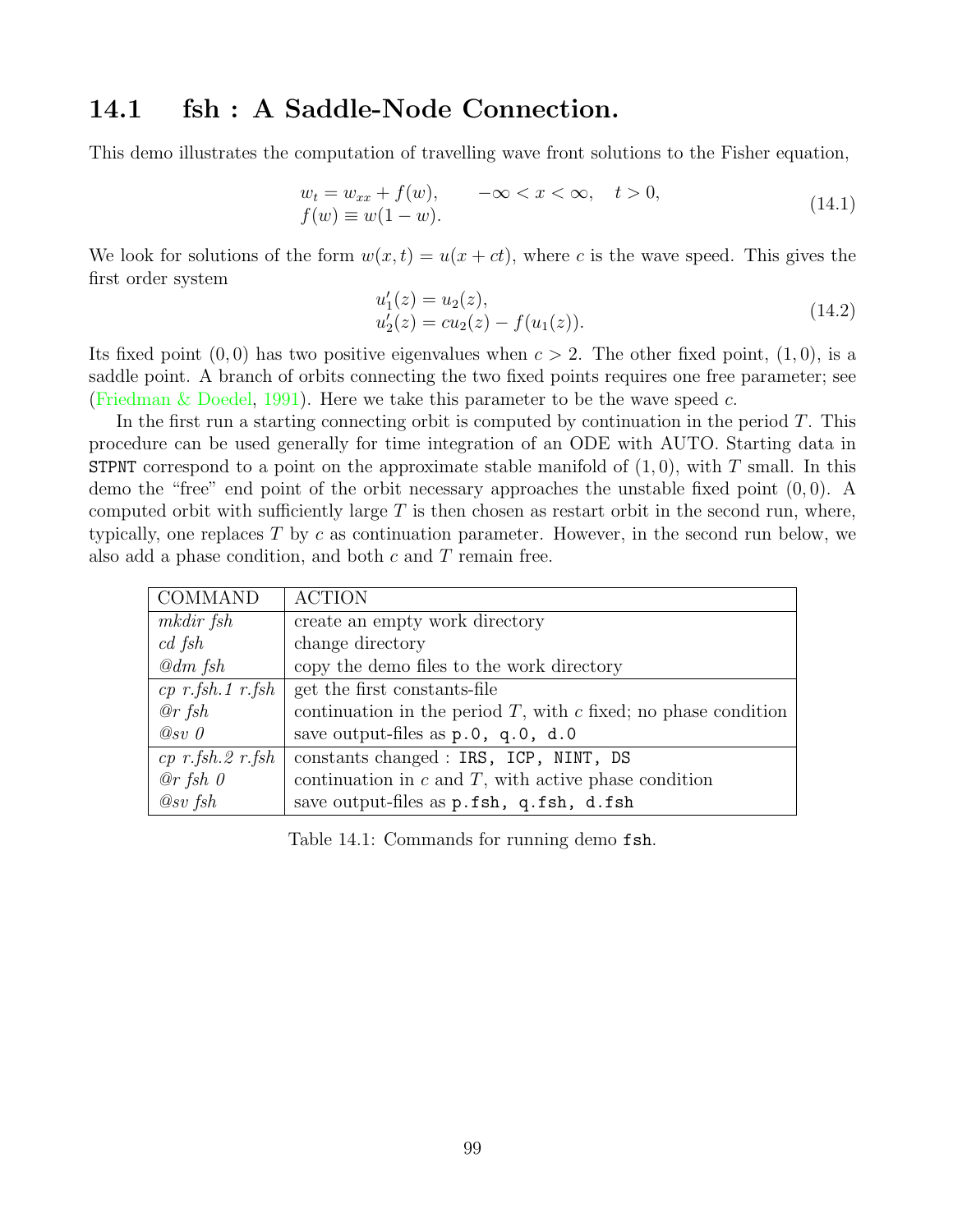## 14.2 nag : A Saddle-Saddle Connection.

This demo illustrates the computation of traveling wave front solutions to Nagumo's equation,

$$
w_t = w_{xx} + f(w, a), \quad -\infty < x < \infty, \quad t > 0, \\
 f(w, a) \equiv w(1 - w)(w - a), \quad 0 < a < 1. \tag{14.3}
$$

We look for solutions of the form  $w(x, t) = u(x + ct)$ , where c is the wave speed. This gives the first order system

$$
u'_1(z) = u_2(z), u'_2(z) = cu_2(z) - f(u_1(z), a),
$$
\n(14.4)

where  $z = x + ct$ , and  $d = d/dz$ . If  $a = 1/2$  and  $c = 0$  then there are two analytically known heteroclinic connections, one of which is given by

$$
u_1(z) = \frac{e^{\frac{1}{2}\sqrt{2}z}}{1 + e^{\frac{1}{2}\sqrt{2}z}}, \qquad u_2(z) = u'_1(z), \qquad -\infty < z < \infty.
$$

The second heteroclinic connection is obtained by reflecting the phase plane representation of the first with respect to the  $u_1$ -axis. In fact, the two connections together constitute a heteroclinic cycle. One of the exact solutions is used below as starting orbit. To start from the second exact solution, change  $SIGN = -1$  in the subroutine  $SIPNT$  in  $nag$ . f and repeat the computations below; see also [\(Friedman & Doedel](#page-155-5), [1991](#page-155-5)).

| COMMAND                | <b>ACTION</b>                                       |
|------------------------|-----------------------------------------------------|
| mkdir nag              | create an empty work directory                      |
| cd nag                 | change directory                                    |
| $\mathcal{Q}$ dm nag   | copy the demo files to the work directory           |
| $cp$ $r.nag.1$ $r.nag$ | get the first constants-file                        |
| $@r\ nag$              | compute part of first branch of heteroclinic orbits |
| $Q_{SV}$ nag           | save output-files as p.nag, q.nag, d.nag            |
| $cp$ r.nag. $2$ r.nag  | constants changed : DS                              |
| $@r\ nag$              | compute first branch in opposite direction          |
| $@ap$ naq              | append output-files to p.nag, q.nag, d.nag          |

Table 14.2: Commands for running demo nag.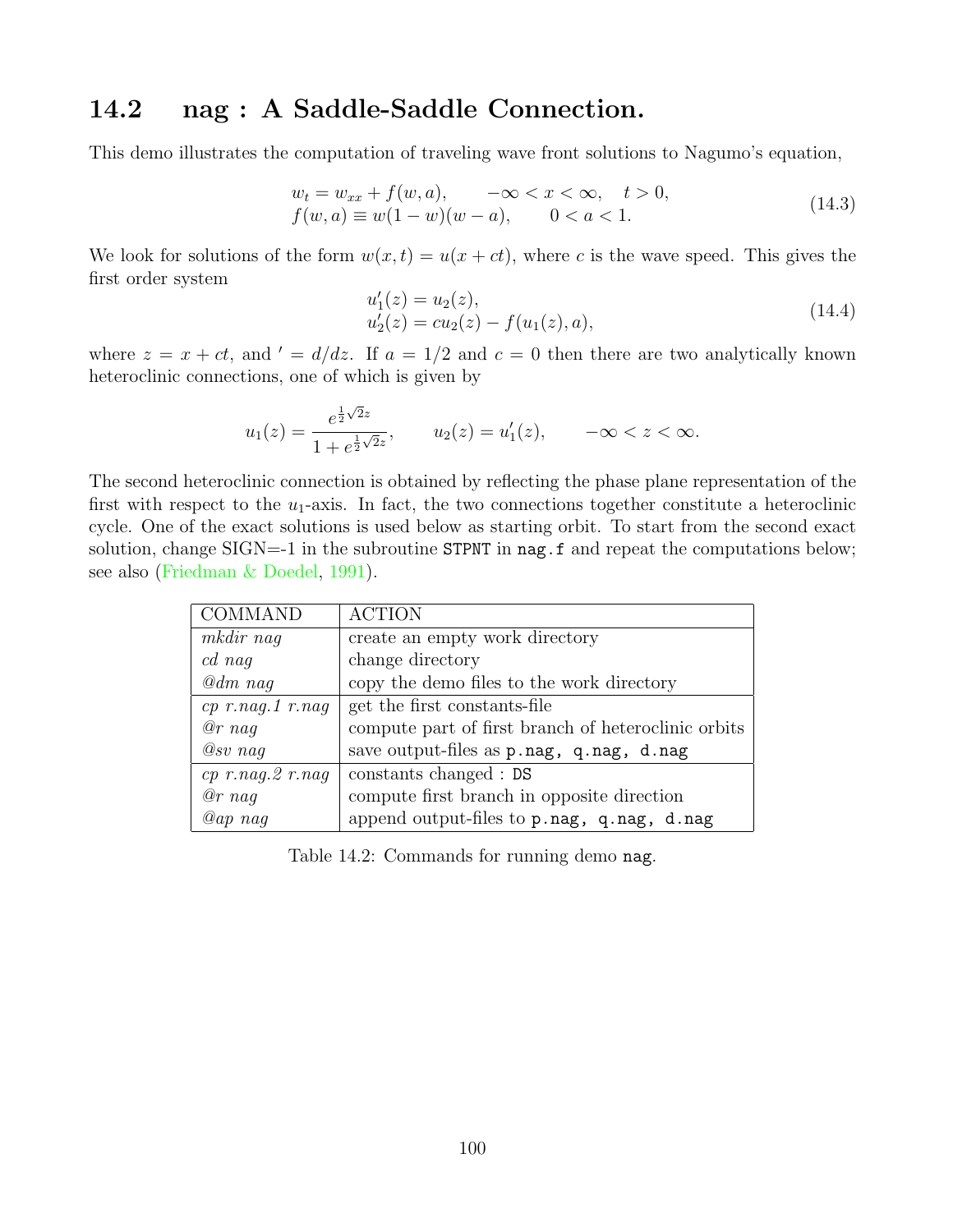#### 14.3 stw : Continuation of Sharp Traveling Waves.

This demo illustrates the computation of sharp traveling wave front solutions to nonlinear diffusion problems of the form

$$
w_t = A(w)w_{xx} + B(w)w_x^2 + C(w),
$$

with  $A(w) = a_1w + a_2w^2$ ,  $B(w) = b_0 + b_1w + b_2w^2$ , and  $C(w) = c_0 + c_1w + c_2w^2$ . Such equations can have sharp traveling wave fronts as solutions, i.e., solutions of the form  $w(x, t) = u(x + ct)$ for which there is a  $z_0$  such that  $u(z) = 0$  for  $z \ge z_0$ ,  $u(z) \ne 0$  for  $z < z_0$ , and  $u(z) \rightarrow constant$  as  $z \rightarrow -\infty$ . These solutions are actually generalized solutions, since they need not be differentiable at  $z_0$ .

Specifically, in this demo a homotopy path will be computed from an analytically known exact sharp traveling wave solution of

(1) 
$$
w_t = 2ww_{xx} + 2w_x^2 + w(1 - w),
$$

to a corresponding sharp traveling wave of

(2) 
$$
w_t = (2w + w^2)w_{xx} + ww_x^2 + w(1 - w).
$$

This problem is also considered in (Doedel, Keller & Kernévez, [1991](#page-155-4)b). For these two special cases the functions  $A, B, C$  are defined by the coefficients in Table [14.3](#page-101-0).

|            | a <sub>1</sub> | a <sub>2</sub> | $b_0$ | $b_1$ | $b_2$ | $c_0$ | $\mathcal{C}_1$ |  |
|------------|----------------|----------------|-------|-------|-------|-------|-----------------|--|
| Case $(1)$ |                |                |       |       |       |       |                 |  |
| Case $(2)$ |                |                |       |       |       |       |                 |  |

<span id="page-101-0"></span>Table 14.3: Problem coefficients in demo stw.

With  $w(x, t) = u(x + ct)$ ,  $z = x + ct$ , one obtains the reduced system

$$
u'_1(z) = u_2,
$$
  
\n
$$
u'_2(z) = [cu_2 - B(u_1)u_2^2 - C(u_1)]/A(u_1).
$$
\n(14.5)

To remove the singularity when  $u_1 = 0$ , we apply a nonlinear transformation of the independent variable (see [Aronson](#page-154-0), [1980\)](#page-154-0), viz.,  $d/d\tilde{z} = A(u_1)d/dz$ , which changes the above equation into

$$
u'_1(\tilde{z}) = A(u_1)u_2,
$$
  
\n
$$
u'_2(\tilde{z}) = cu_2 - B(u_1)u_2^2 - C(u_1).
$$
\n(14.6)

Sharp traveling waves then correspond to heteroclinic connections in this transformed system.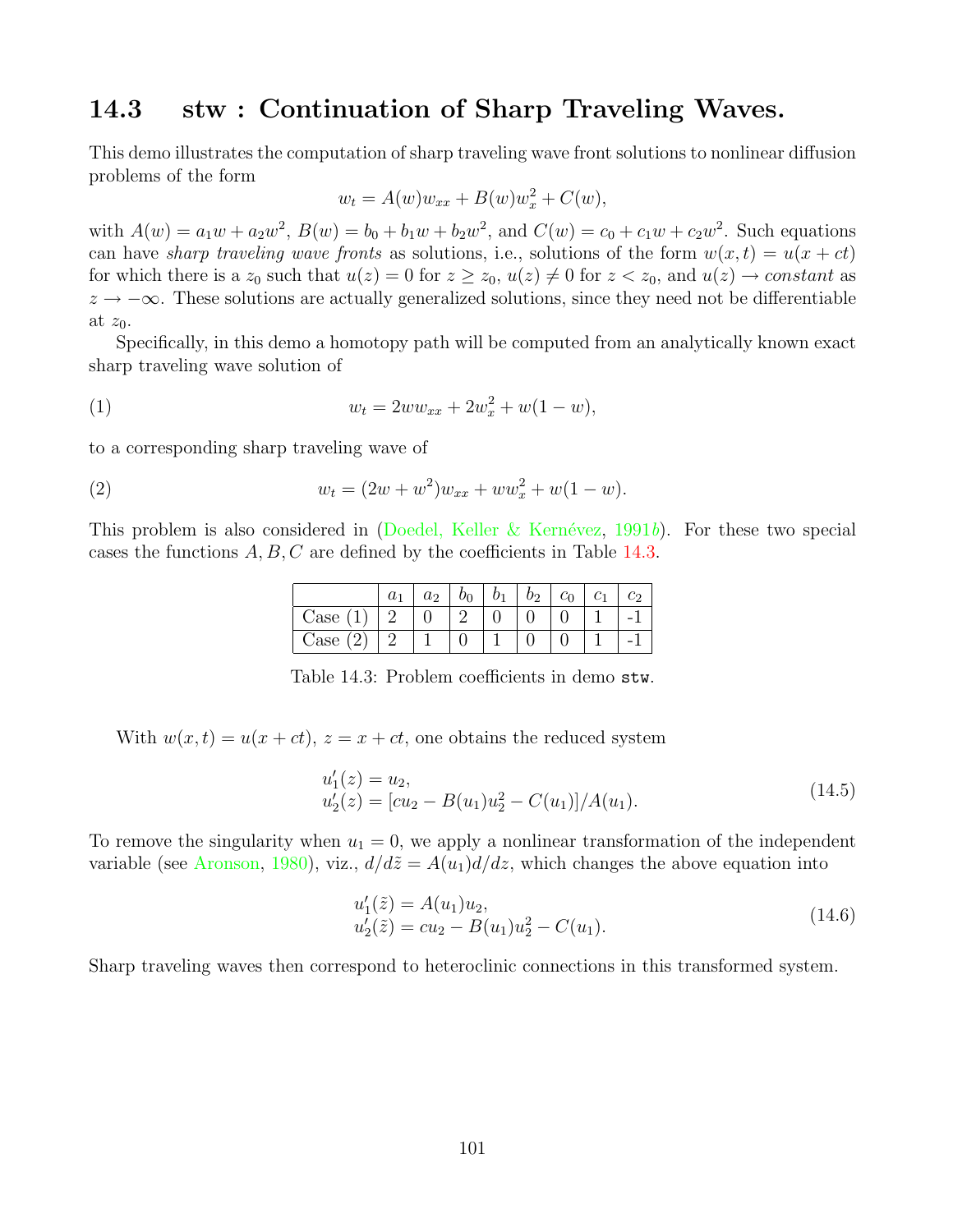Finally, we map  $[0, T] \rightarrow [0, 1]$  by the transformation  $\xi = \tilde{z}/T$ . With this scaling of the independent variable, the reduced system becomes

$$
u'_1(\xi) = TA(u_1)u_2,
$$
  
\n
$$
u'_2(\xi) = T[cu_2 - B(u_1)u_2^2 - C(u_1)].
$$
\n(14.7)

For Case 1 this equation has a known exact solution, namely,

$$
u(\xi) = \frac{1}{1 + exp(T\xi)}, \qquad v(\xi) = \frac{-\frac{1}{2}}{1 + exp(-T\xi)}.
$$

This solution has wave speed  $c = 1$ . In the limit as  $T \to \infty$  its phase plane trajectory connects the stationary points  $(1,0)$  and  $(0,-\frac{1}{2})$  $(\frac{1}{2})$ .

The sharp traveling wave in Case 2 can now be obtained using the following homotopy. Let  $(a_1, a_2, b_0, b_1, b_2) = (1 - \lambda)(2, 0, 2, 0, 0) + \lambda(2, 1, 0, 1, 0)$ . Then as  $\lambda$  varies continuously from 0 to 1, the parameters  $(a_1, a_2, b_0, b_1, b_2)$  vary continously from the values for Case 1 to the values for Case 2.

| <b>COMMAND</b>      | <b>ACTION</b>                             |
|---------------------|-------------------------------------------|
| mkdir stw           | create an empty work directory            |
| $cd$ stw            | change directory                          |
| $\mathcal{Q}dm$ stw | copy the demo files to the work directory |
| $cp$ r.stw.1 r.stw  | get the constants-file                    |
| $@r$ stw            | continuation of the sharp traveling wave  |
| $Q_{SV}$ stw        | save output-files as p.stw, q.stw, d.stw  |

Table 14.4: Commands for running demo stw.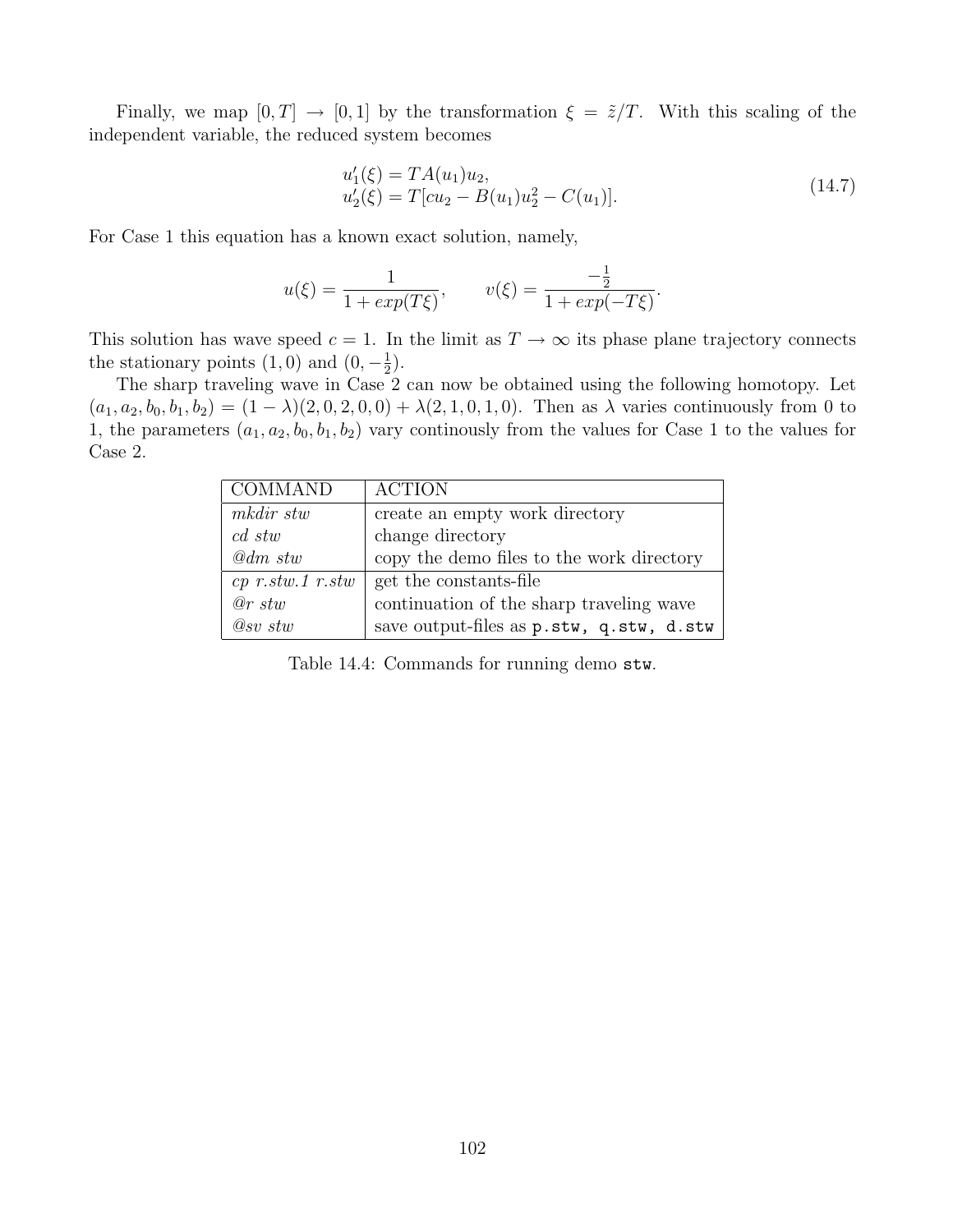# Chapter 15 AUTO Demos : Miscellaneous.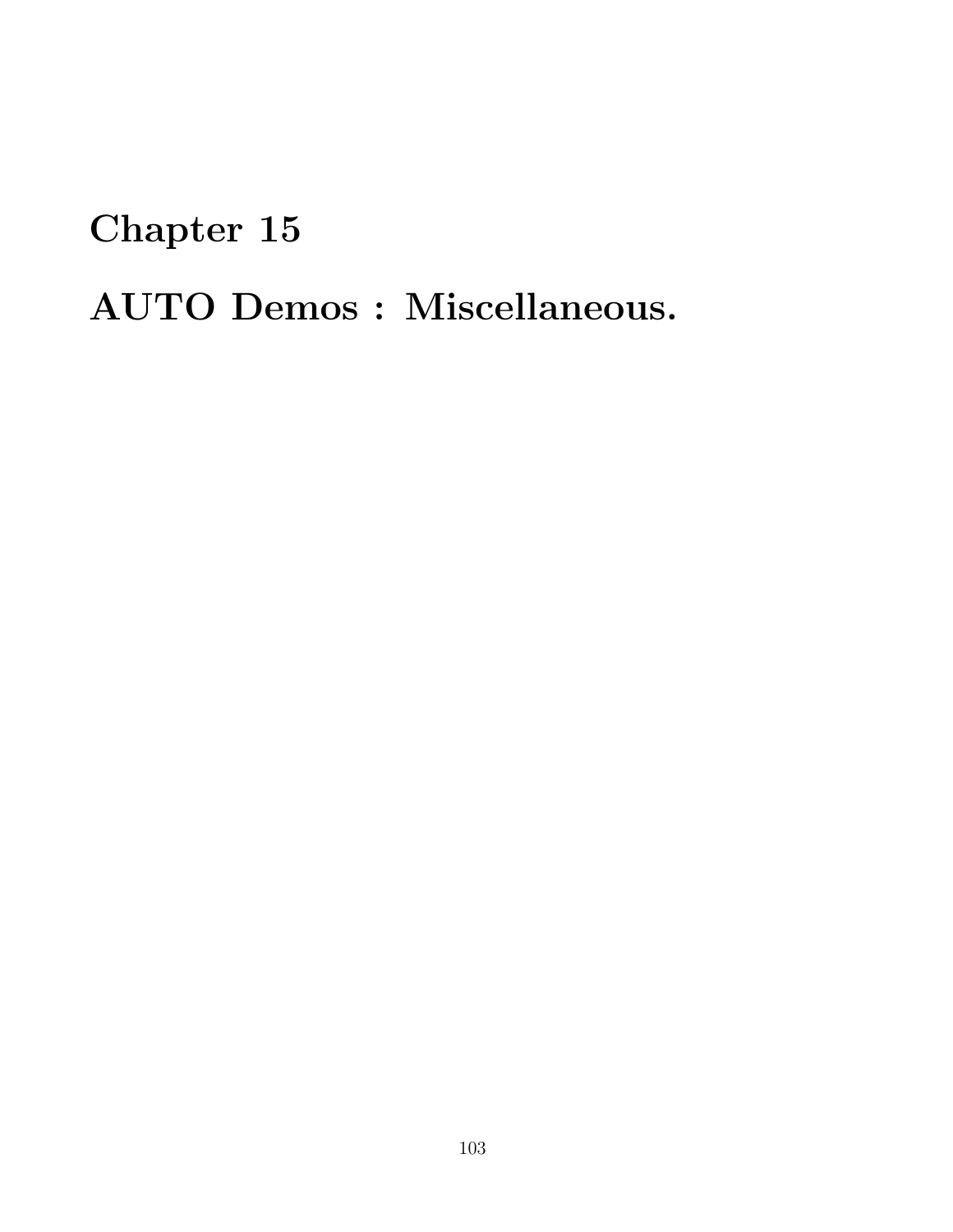#### 15.1 pvl : Use of the Subroutine PVLS.

Consider Bratu's equation

$$
u_1' = u_2,u_2' = -p_1 e^{u_1},
$$
\n(15.1)

with boundary conditions  $u_1(0) = 0$ ,  $u_1(1) = 0$ . As in demo exp, a solution curve requires one free parameter; here  $p_1$ .

Note that additional parameters are specified in the user-supplied subroutine PVLS in file pvls.f, namely,  $p_2$  (the  $L_2$ -norm of  $u_1$ ),  $p_3$  (the minimum of  $u_2$  on the space-interval  $[0, 1]$ ),  $p_4$  (the boundary value  $u_2(0)$ ). These additional parameters should be considered as "solution" measures" for output purposes; they should not be treated as true continuation parameters.

Note also that four free parameters are specified in the AUTO-constants file  $r.$  pvl.1, namely,  $p_1, p_2, p_3$ , and  $p_4$ . The first one in this list,  $p_1$ , is the true continuation parameter. The parameters  $p_2$ ,  $p_3$ , and  $p_4$  are *overspecified* so that their values will appear in the output. However, it is essential that the true continuation parameter appear first. For example, it would be an error to specify the parameters in the following order :  $p_2$ ,  $p_1$ ,  $p_3$ ,  $p_4$ .

In general, true continuation parameters must appear first in the parameter-specification in the AUTO constants-file. Overspecified parameters will be printed, and can be defined in PVLS, but they are not part of the intrinsic continuation procedure.

As this demo also illustrates (see the UZR values in  $r.$  pvl.1), labeled solutions can also be output at selected values of the overspecified parameters.

| COMMAND         | <b>ACTION</b>                                    |
|-----------------|--------------------------------------------------|
| mkdir pvl       | create an empty work directory                   |
| $cd$ pvl        | change directory                                 |
| $\omega$ dm pvl | copy the demo files to the work directory        |
|                 | <i>cp r.pvl.1 r.pvl</i>   get the constants-file |
| $@r$ pvl        | compute a solution branch                        |
| $Q_{SV}$ pvl    | save output-files as p.pvl, q.pvl, d.pvl         |

Table 15.1: Commands for running demo  $pv1$ .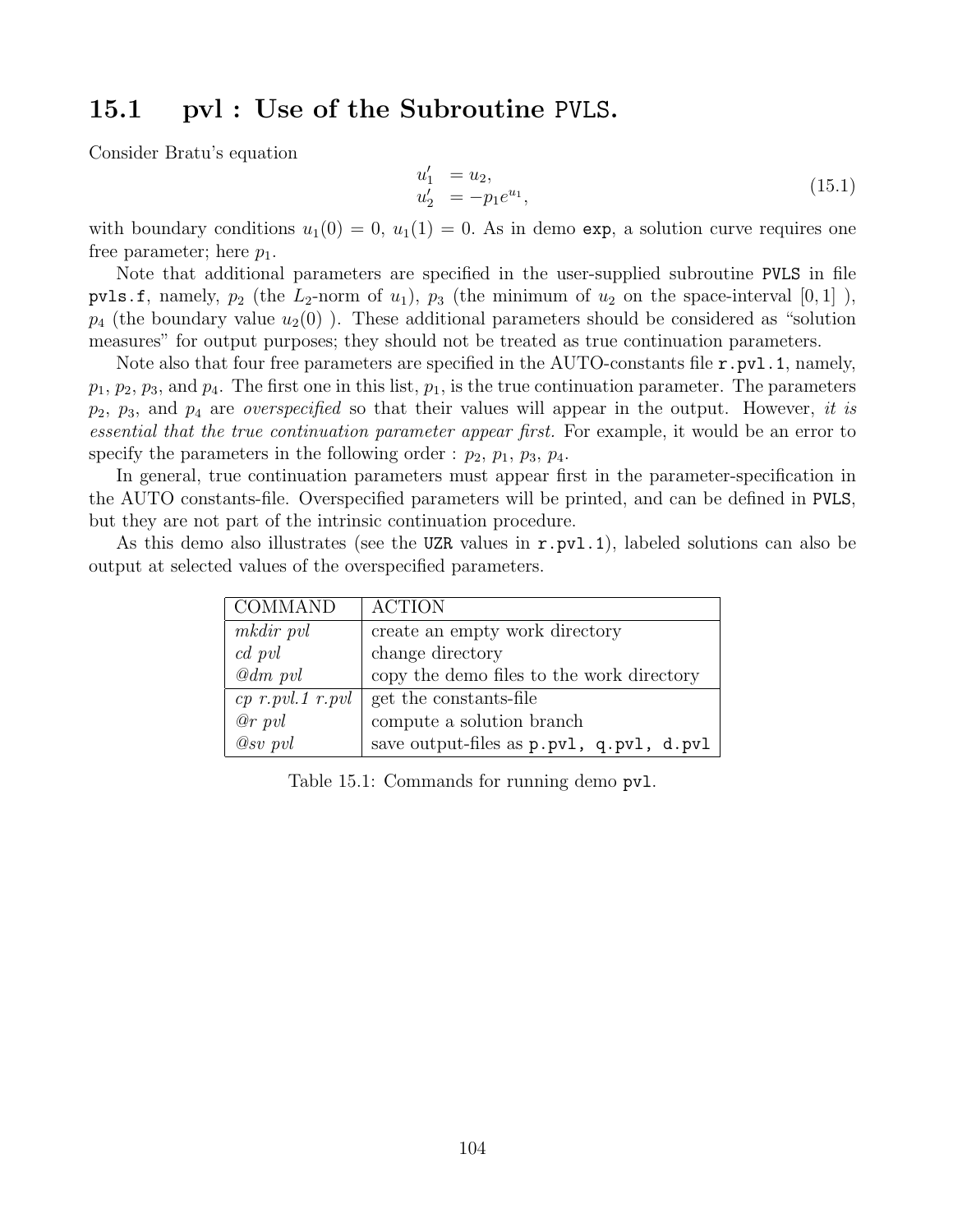## 15.2 ext : Spurious Solutions to BVP.

This demo illustrates the computation of spurious solutions to the boundary value problem

$$
u'_1 - u_2 = 0,
$$
  
\n
$$
u'_2 + \lambda^2 \pi^2 \sin(u_1 + u_1^2 + u_1^3) = 0, \qquad t \in [0, 1],
$$
  
\n
$$
u_1(0) = 0, \quad u_1(1) = 0.
$$
\n(15.2)

Here the differential equation is discretized using a fixed uniform mesh. This results in spurious solutions that disappear when an adaptive mesh is used. See the AUTO-constant IAD in Section [6.3.](#page-30-0) This example is also considered in [\(Beyn & Doedel](#page-154-1), [1981\)](#page-154-1) and [\(Doedel, Keller &](#page-155-4) Kernévez,  $1991b$  $1991b$ .

| COMMAND               | <b>ACTION</b>                                                 |  |
|-----------------------|---------------------------------------------------------------|--|
| mkdir ext             | create an empty work directory                                |  |
| $cd$ ext              | change directory                                              |  |
| $\omega$ dm ext       | copy the demo files to the work directory                     |  |
| $cp$ r.ext.1 r.ext    | get the first constants-file                                  |  |
| $\varnothing$ r ext   | detect bifurcations from the trivial solution branch          |  |
| $\oslash$ sv ext      | save output-files as p.ext, q.ext, d.ext                      |  |
| $cp$ r.ext. $2$ r.ext | constants changed : IRS, ISW, NUZR                            |  |
| $\varnothing$ r ext   | compute a bifurcating branch containing spurious bifurcations |  |
| $Qap$ ext             | append output-files to p.ext, q.ext, d.ext                    |  |

Table 15.2: Commands for running demo ext.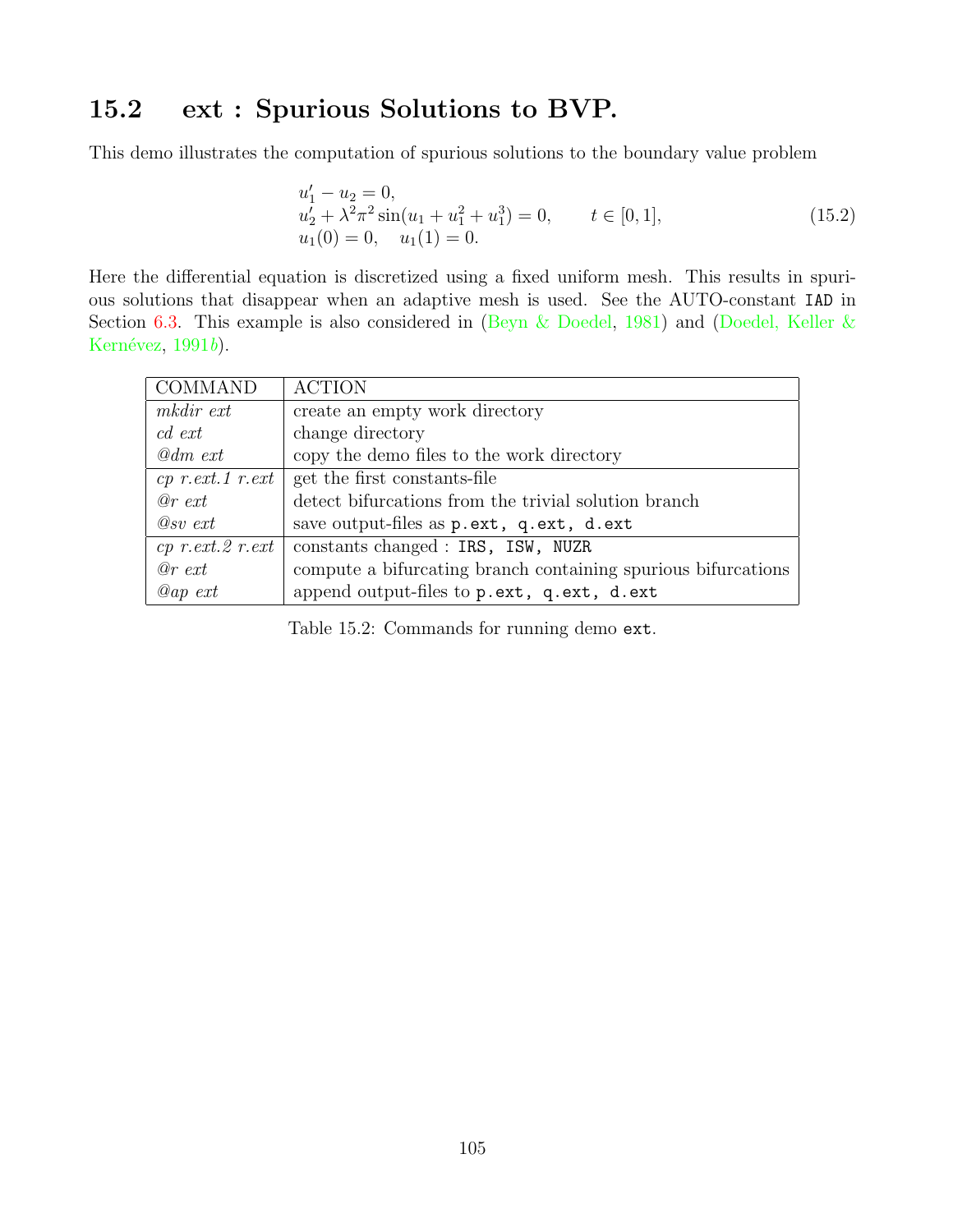#### 15.3 tim : A Test Problem for Timing AUTO.

This demo is a boundary value problem with variable dimension NDIM. It can be used to time the performance of AUTO for various choices of NDIM (which must be even), NTST, and NCOL. The equations are

$$
u'_{i} = u_{i}, v'_{i} = -p_{1} e(u_{i}),
$$
\n(15.3)

 $i = 1, \dots, \text{NDIM}/2$ , with boundary conditions  $u_i(0) = 0$ ,  $u_i(1) = 0$ . Here

$$
e(u) = \sum_{k=0}^{n} \frac{u^k}{k!},
$$

with  $n = 25$ . The computation requires 10 full LU-decompositions of the linearized system that arises from Newton's method for solving the collocation equations. The commands for running the timing problem for a particular choice of NDIM, NTST, and NCOL are given below. (Note that if NDIM is changed then NBC must be changed accordingly.)

| COMMAND             | <b>ACTION</b>                             |
|---------------------|-------------------------------------------|
| mkdir tim           | create an empty work directory            |
| $c d$ tim           | change directory                          |
| $\mathcal{Q}dm$ tim | copy the demo files to the work directory |
| $cp$ r.tim.1 r.tim  | get the first constants-file              |
| @rtim               | Timing run                                |
| $@sv$ tim           | save output-files as p.tim, q.tim, d.tim  |

Table 15.3: Commands for running demo tim.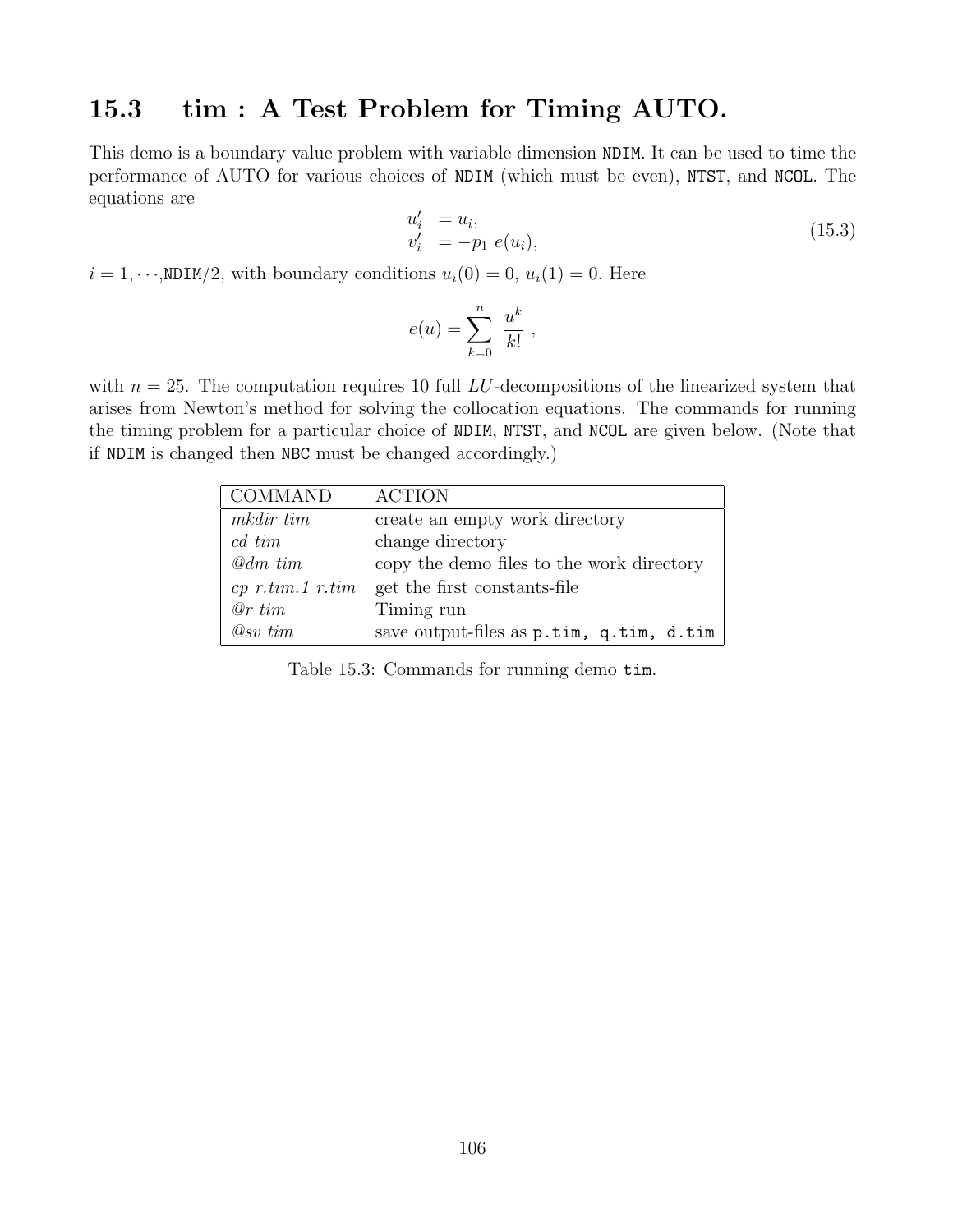# Chapter 16

# HomCont.

#### 16.1 Introduction.

HomCont is a collection of subroutines for the continuation of homoclinic solutions to ODEs in two or more parameters. The accurate detection and multi-parameter continuation of certain codimension-two singularities is allowed for, including all known cases that involve a unique homoclinic orbit at the singular point. Homoclinic connections to hyperbolic and non-hyperbolic equilibria are allowed as are certain heteroclinic orbits. Homoclinic orbits in reversible systems can also be computed. The theory behind the methods used is explained in (Champneys  $\&$ [Kuznetsov](#page-154-2), [1994\)](#page-154-2),([Bai & Champneys](#page-154-3), [1996\)](#page-154-3),([Sandstede](#page-156-4), [1997](#page-156-4)b, [1995](#page-156-5)), [\(Champneys, Kuznetsov](#page-154-4) [& Sandstede,](#page-154-4) [1996\)](#page-154-4) and references therein. The final cited paper contains a concise description of the present version.

The current implementation of HomCont must be considered as experimental, and updates are anticipated. The HomCont subroutines are in the file auto/97/src/autlib5.f. Expert users wishing to modify the routines may look there. Note also that at present, HomCont can be run only in AUTO Command Mode and not with the GUI.

#### 16.2 HomCont Files and Subroutines.

In order to run HomCont one must prepare an equations file xxx.f, where xxx is the name of the example, and two constants-files r.xxx and s.xxx. The first two of these files are in the standard AUTO format, whereas the s.xxx file contains constants that are specific to homoclinic continuation. The choice  $IPS=9$  in  $r$ .xxx specifies the problem as being homoclinic continuation, in which case s.xxx is required.

The equation-file kpr.f serves as a sample for new equation files. It contains the Fortran subroutines FUNC, STPNT, PVLS, BCND, ICND and FOPT. The final three are dummy subroutines which are never needed for homoclinic continuation. Note a minor difference in STPNT and PVLS with other AUTO equation-files, in that the common block /BLHOM/ is required.

The constants-file r.xxx is identical in format to other AUTO constants-files. Note that the values of the constants NBC and NINT are irrelevant, as these are set automatically by the choice IPS=9. Also, the choice JAC=1 is strongly recommended, because the Jacobian is used extensively for calculating the linearization at the equilibria and hence for evaluating boundary conditions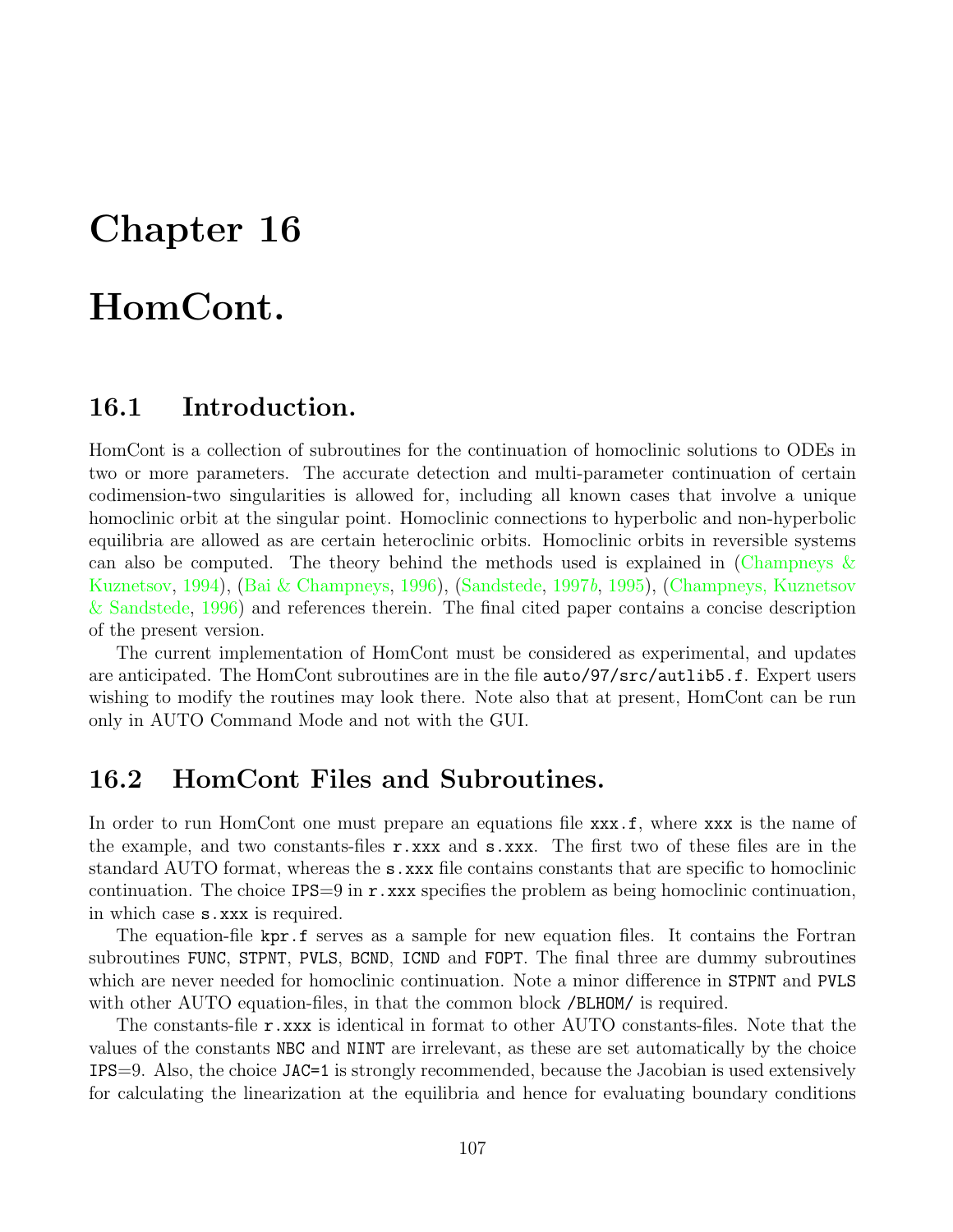and certain test functions. However, note that JAC=1 does not necessarily mean that auto will use the analytically specified Jacobian for continuation.

## 16.3 HomCont-Constants.

An example for the additional file **s**.xxx is listed below:

|   | 1 2 1 1 1 |  | NUNSTAB, NSTAB, IEQUIB, ITWIST, ISTART                    |
|---|-----------|--|-----------------------------------------------------------|
| 0 |           |  | $NREV$ , $\left(\frac{1}{1}, IREV(I)\right)$ , I=1, NREV) |
| 1 |           |  | $NFIXED, (/, I, IFIXED(I)), I=1, NFIXED)$                 |
|   | 13        |  |                                                           |
|   |           |  | $NPSI, (/,I,IPSI(I)), I=1,NPSI)$                          |
|   | 9 10 13   |  |                                                           |

The constants specified in **s**.xxx have the following meaning.

### 16.3.1 NUNSTAB

Number of unstable eigenvalues of the left-hand equilibrium (the equilibrium approached by the orbit as  $t \to -\infty$ ).

### 16.3.2 NSTAB

Number of stable eigenvalues of the right-hand equilibrium (the equilibrium approached by the orbit as  $t \to +\infty$ ).

### 16.3.3 IEQUIB

- IEQUIB=0 : Homoclinic orbits to hyperbolic equilibria; the equilibrium is specified explicitly in PVLS and stored in PAR(11+I), I=1,NDIM.
- IEQUIB=1 : Homoclinic orbits to hyperbolic equilibria; the equilibrium is solved for during continuation. Initial values for the equilibrium are stored in PAR(11+I), I=1, NDIM in STPNT.
- IEQUIB=2 : Homoclinic orbits to a saddle-node; initial values for the equilibrium are stored in PAR $(11+I)$ , I=1, NDIM in STPNT.
- IEQUIB=-1 : Heteroclinic orbits to hyperbolic equilibria; the equilibria are specified explicitly in PVLS and stored in PAR(11+I), I=1,NDIM (left-hand equilibrium) and PAR(11+I), I=NDIM+1,2\*NDIM (right-hand equilibrium).
- IEQUIB=-2 : Heteroclinic orbits to hyperbolic equilibria; the equilibria are solved for during continuation. Initial values are specified in STPNT and stored in  $PAR(11+I)$ ,  $I=1$ , NDIM (lefthand equilibrium), PAR(11+I), I=NDIM+1,2\*NDIM (right-hand equilibrium).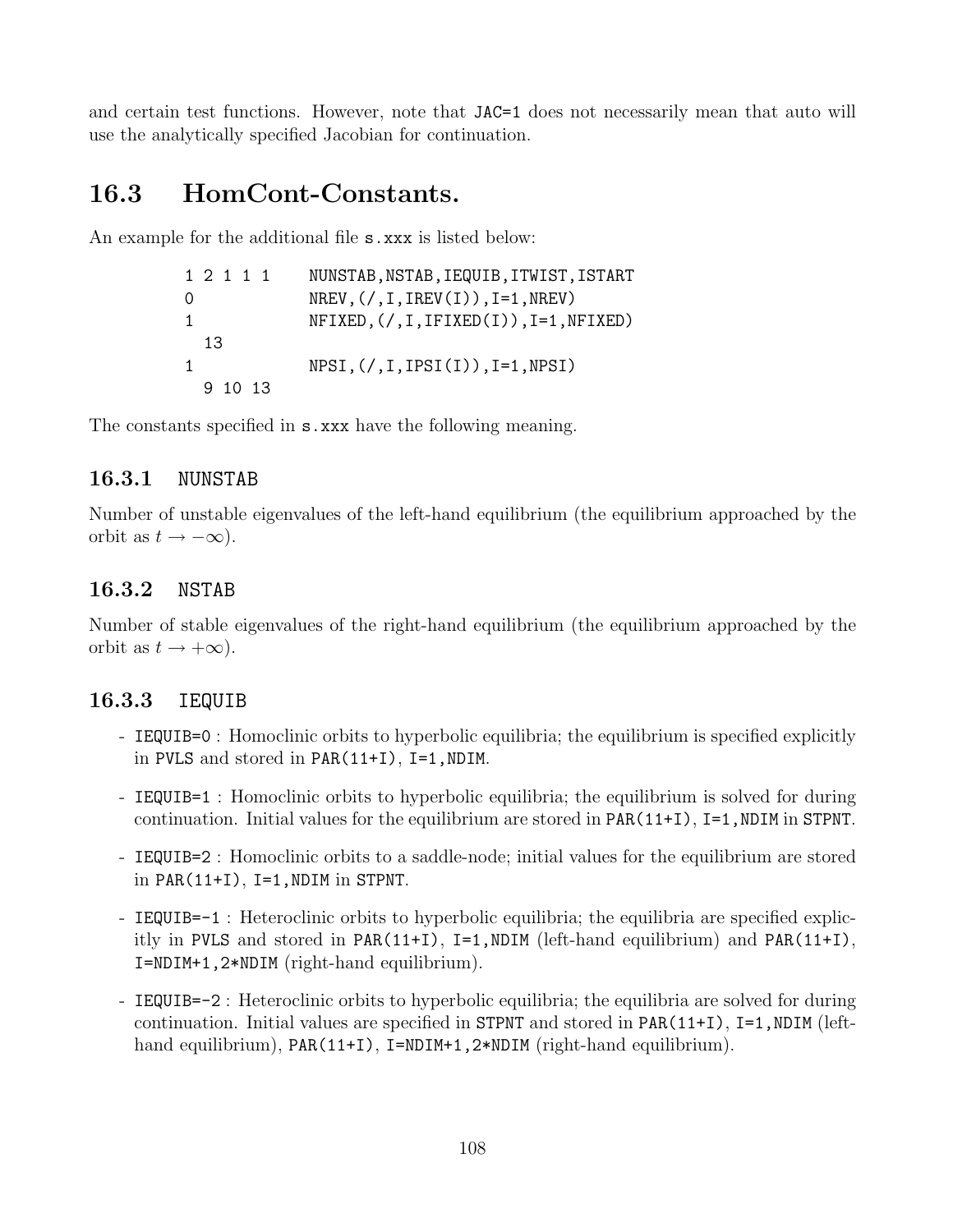### 16.3.4 ITWIST

- ITWIST=0 : the orientation of the homoclinic orbit is not computed.
- ITWIST=1 : the orientation of the homoclinic orbit is computed. For this purpose, the adjoint variational equation is solved for the unique bounded solution. If IRS = 0, an initial solution to the adjoint equation must be specified as well. However, if IRS>0 and ITWIST has just been increased from zero, then AUTO will automatically generate the initial solution to the adjoint. In this case, a dummy Newton-step should be performed, see Section [16.7](#page-112-0) for more details.

### 16.3.5 ISTART

- ISTART=1 : This option is no obsolete in the current version. It may be used as a flag that a solution is to be restarted from a previously computed point or from numerical data converted into AUTO format using @fc. In this case IRS>0.
- ISTART=2 : If IRS=0, an explicit solution must be specified in the subroutine STPNT in the usual format.
- ISTART=3 : The "homotopy" approach is used for starting, see Section [16.7](#page-112-0) for more details. Note that this is not available with the choice IEQUIB=2.

### 16.3.6 NREV, IREV

If NREV=1 then it is assumed that the system is reversible under the transformation  $t \to -t$  and  $U(i) \rightarrow -U(i)$  for all i with IREV(i)>0. Then only half the homoclinic solution is solved for with right-hand boundary conditions specifying that the solution is symmetric under the reversibility (see([Champneys & Spence](#page-154-0), [1993](#page-154-0))). The number of free parameters is then reduced by one. Otherwise IREV=0.

### 16.3.7 NFIXED, IFIXED

Number and labels of test functions that are held fixed. E.g., with NFIXED=1 one can compute a locus in one extra parameter of a singularity defined by test function  $PSI(IFIXED(1))=0$ .

### 16.3.8 NPSI, IPSI

Number and labels of activated test functions for detecting homoclinic bifurcations, see Sec-tion [16.6](#page-111-0) for a list. If a test function is activated then the corresponding parameter  $(IPSI(I)+20)$ must be added to the list of continuation parameters  $NICP$ ,  $ICP(I)$ ,  $I=1$   $NICP$ ) and zero of this parameter added to the list of user-defined output points NUZR,  $($ /,I,PAR(I)),I=1, NUZR in r.xxx.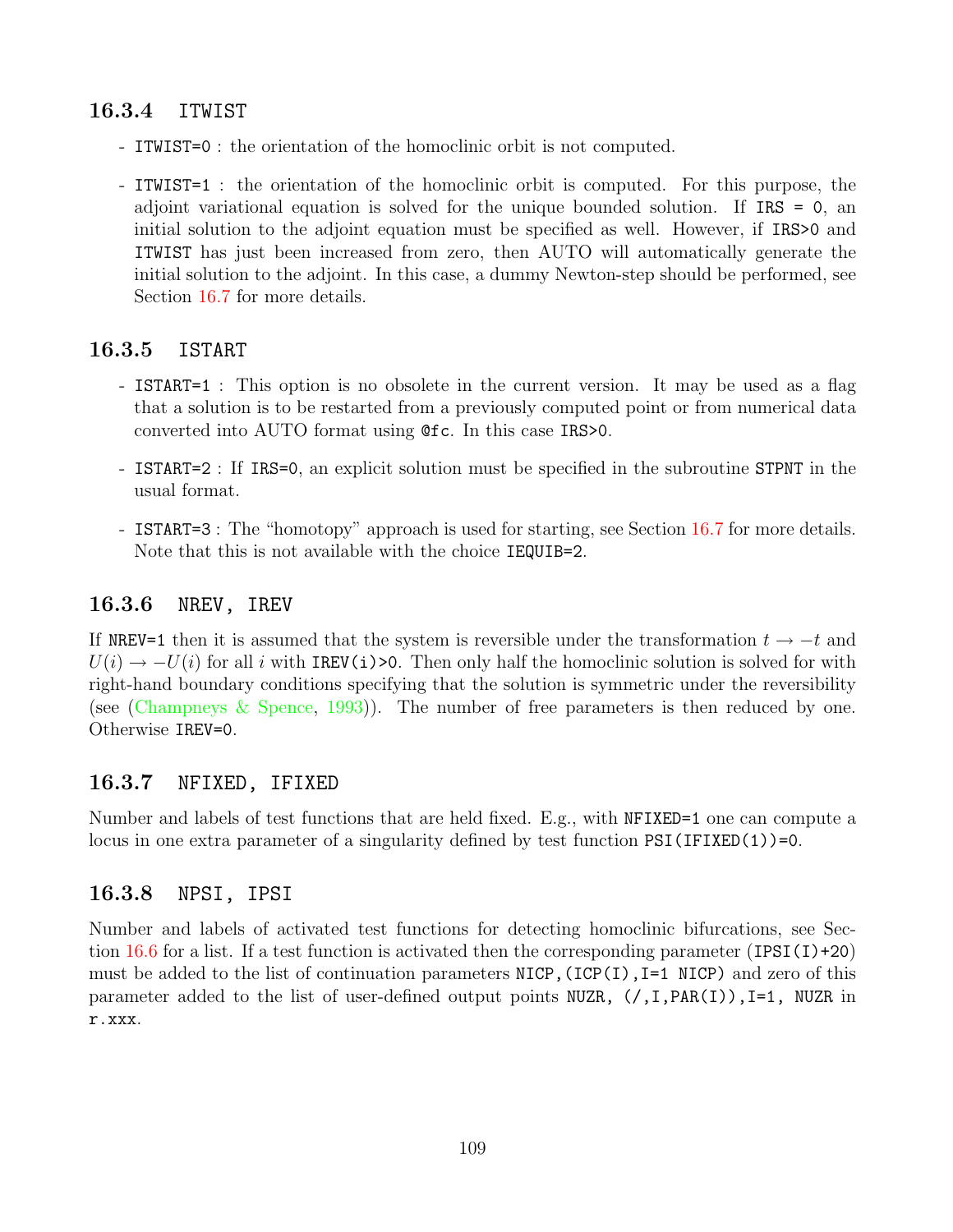## 16.4 Restrictions on HomCont Constants.

Note that certain combinations of these constants are not allowed in the present implementation. In particular,

- The computation of orientation ITWIST=1 is not implemented for IEQUIB<0 (heteroclinic orbits), IEQUIB=2 (saddle-node homoclinics), IREV=1 (reversible systems), ISTART=3 (homotopy method for starting), or if the equilibrium contains complex eigenvalues in its linearization.
- The homotopy method ISTART=3 is not fully implemented for heteroclinic connections IEQUIB<0, saddle-node homoclinic orbits IEQUIB=2 or reversible systems IREV=1.
- Certain test functions are not valid for certain forms of continuation (see Section [16.6](#page-111-0) below); for example PSI(13) and PSI(14) only make sense if ITWIST=1 and PSI(15) and PSI(16) only apply to IEQUIB=2.

## 16.5 Restrictions on the Use of PAR.

The parameters  $PAR(1) - PAR(9)$  can be used freely by the user. The other parameters are used as follows :

- PAR(11) : The value of PAR(11) equals the length of the time interval over which a homoclinic solution is computed. Also referred to as "period". This must be specified in STPNT.
- PAR(10) : If ITWIST=1 then PAR(10) is used internally as a dummy parameter so that the adjoint equation is well-posed.
- PAR(12)-PAR(20) : These are used for specifying the equilibria and (if ISTART=3) the artificial parameters of the homotopy method (see Section [16.7](#page-112-0) below).
- PAR(21)-PAR(36) : These parameters are used for storing the test functions (see Section [16.6](#page-111-0)).

The output is in an identical format to AUTO except that additional information at each computed point is written in fort.9. This information comprises the eigenvalues of the (lefthand) equilibrium, the values of each activated test function and, if **ITWIST=1**, whether the saddle homoclinic loop is orientable or not. Note that the statement about orientability is only meaningful if the leading eigenvalues are not complex and the homoclinic solution is not in a flip configuration, that is, none of the test functions  $\psi_i$  for  $i = 11, 12, 13, 14$  is zero (or close to zero), see Section [16.6.](#page-111-0) Finally, the values of the NPSI activated test functions are written.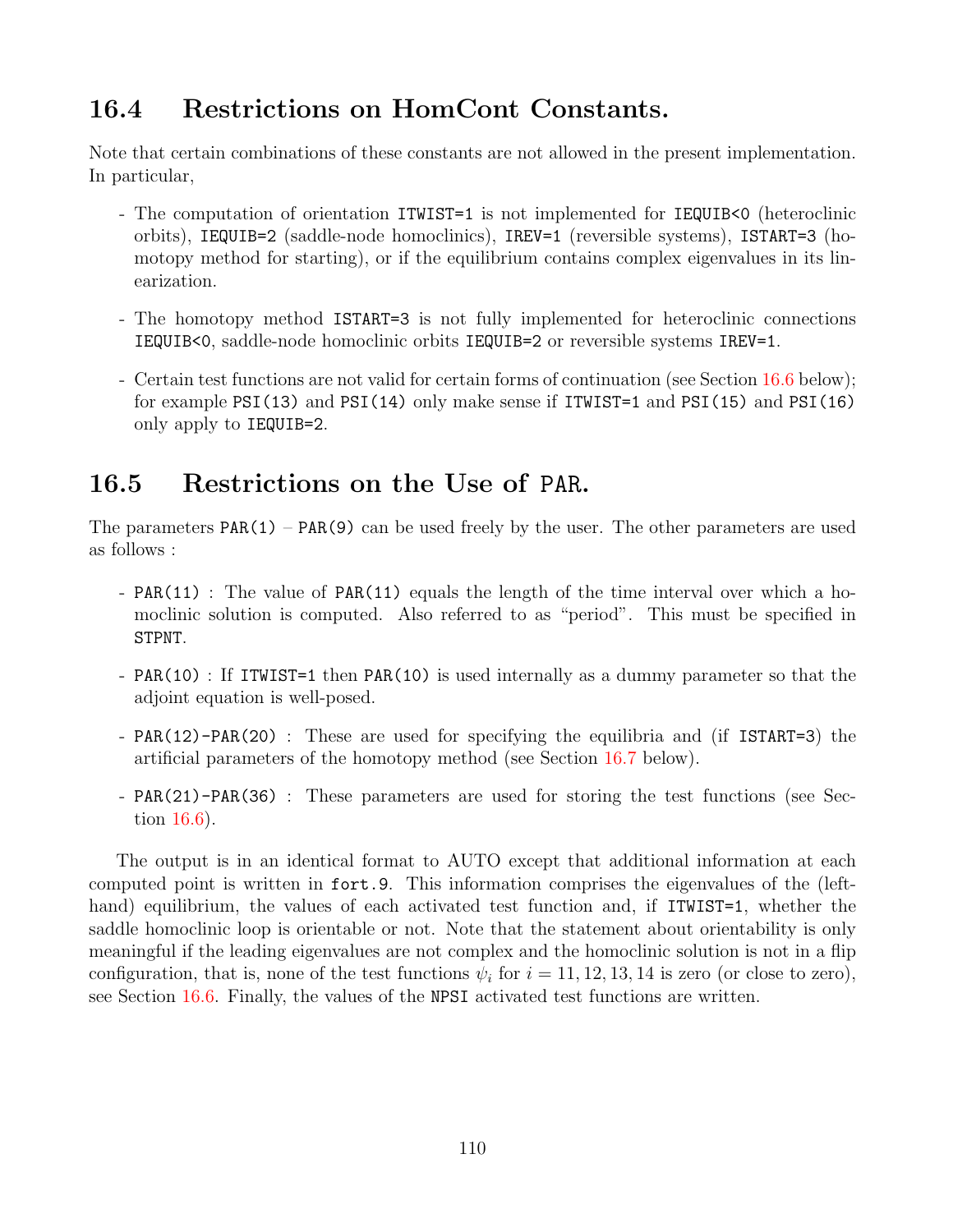## <span id="page-111-0"></span>16.6 Test Functions.

Codimension-two homoclinic orbits are detected along branches of codim 1 homoclinics by locating zeroes of certain test functions  $\psi_i$ . The test functions that are "switched on" during any continuation are given by the choice of the labels  $i$ , and are specified by the parameters NPSI,(/,I,IPSI(I)),I=1,NPSI) in s.xxx. Here NPSI gives the number of activated test functions and IPSI(1),. . .,IPSI(NPSI) give the labels of the test functions (numbers between 1 and 16). A zero of each labeled test function defines a certain codimension-two homoclinic singularity,specified as follows. The notation used for eigenvalues is the same as that in (Champneys  $\&$ [Kuznetsov](#page-154-1), [1994](#page-154-1)) or [\(Champneys, Kuznetsov & Sandstede,](#page-154-2) [1996](#page-154-2)).

- i=1 : Resonant eigenvalues (neutral saddle);  $\mu_1 = -\lambda_1$ .
- i=2 : Double real leading stable eigenvalues (saddle to saddle-focus transition);  $\mu_1 = \mu_2$ .
- i=3 : Double real leading unstable eigenvalues (saddle to saddle-focus transition);  $\lambda_1 = \lambda_2$ .
- i=4 : Neutral saddle, saddle-focus or bi-focus (includes i=1);  $\text{Re}(\mu_1) = -\text{Re}(\lambda_1)$ .
- i=5 : Neutrally-divergent saddle-focus (stable eigenvalues complex);  $\operatorname{Re}(\lambda_1) = -\operatorname{Re}(\mu_1) - \operatorname{Re}(\mu_2).$
- i=6 : Neutrally-divergent saddle-focus (unstable eigenvalues complex);  $\operatorname{Re}(\mu_1) = -\operatorname{Re}(\lambda_1) - \operatorname{Re}(\lambda_2).$
- i=7 : Three leading eigenvalues (stable);  $\text{Re}(\lambda_1) = -\text{Re}(\mu_1) \text{Re}(\mu_2)$ .
- i=8 : Three leading eigenvalues (unstable);  $\text{Re}(\mu_1) = -\text{Re}(\lambda_1) \text{Re}(\lambda_2)$ .
- i=9 : Local bifurcation (zero eigenvalue or Hopf): number of stable eigenvalues decreases;  $Re(\mu_1) = 0.$
- i=10 : Local bifurcation (zero eigenvalue or Hopf): number of unstable eigenvalues decreases;  $\text{Re}(\lambda_1) = 0$ .
- i=11 : Orbit flip with respect to leading stable direction (e.g., 1D unstable manifold).
- i=12 : Orbit flip with respect to leading unstable direction, (e.g., 1D stable manifold).
- i=13 : Inclination flip with respect to stable manifold (e.g., 1D unstable manifold).
- i=14 : Inclination flip with respect to unstable manifold (e.g., 1D stable manifold).
- i=15 : Non-central homoclinic to saddle-node (in stable manifold).
- i=16 : Non-central homoclinic to saddle-node (in unstable manifold).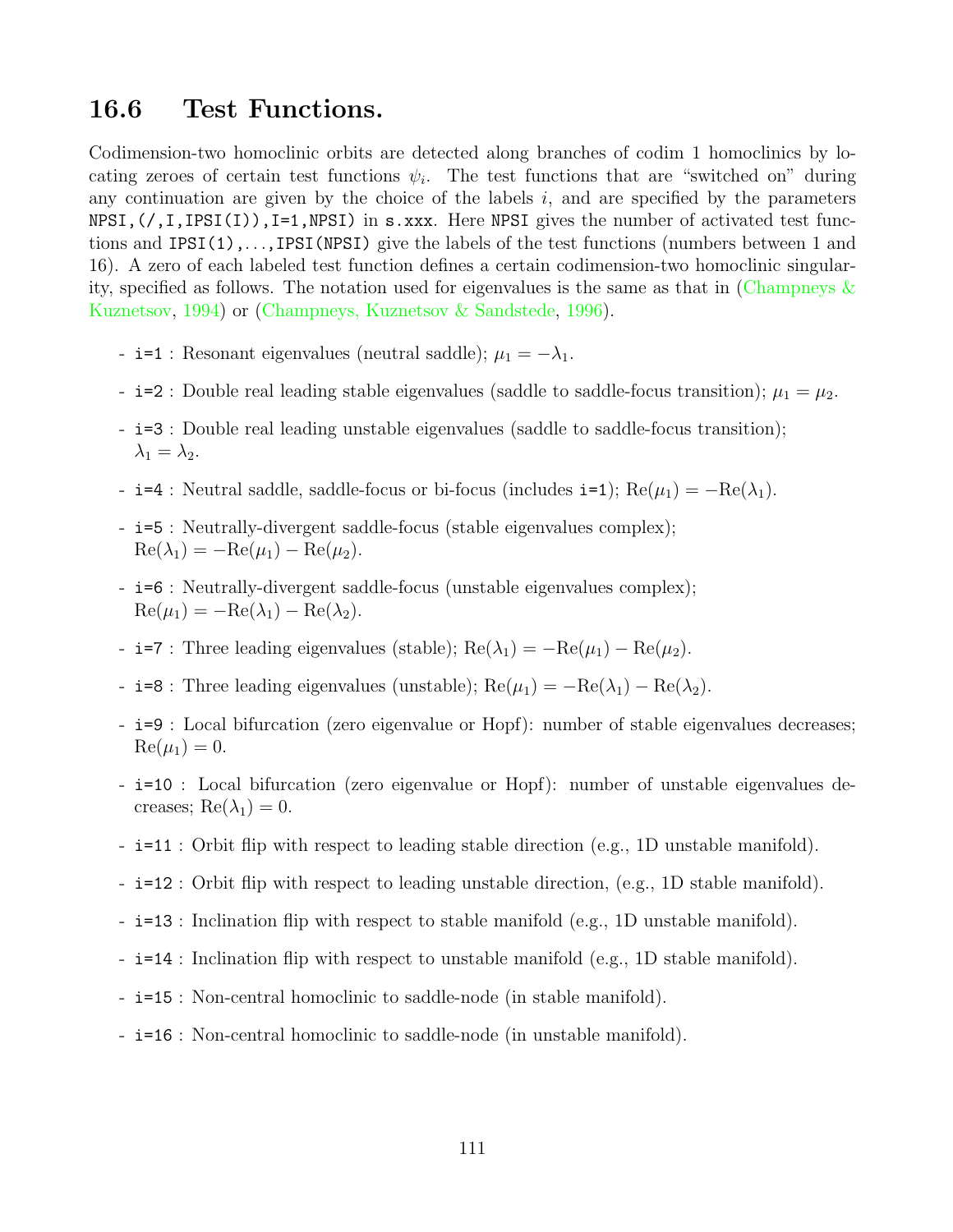Expert users may wish to add their own test functions by editing the function PSIHO in autlib5.f.

It is important to remember that, in order to specify activated test functions, it is required to also add the corresponding label +20 to the list of continuation parameters and a zero of this parameter to the list of user-defined output points. Having done this, the corresponding parameters are output to the screen and zeros are accurately located.

## <span id="page-112-0"></span>16.7 Starting Strategies.

There are four possible starting procedures for continuation.

- (i) Data can be read from a previously-obtained output point from AUTO (e.g., from continuation of a periodic orbit up to large period; note that the end-point of the data stored must be close to the equilibrium). These data can be read from fort.8 (saved to q.xxx) by making IRS correspond to the label of the data point in question.
- (ii) Data from numerical integration (e.g., computation of a stable periodic orbit, or an approximate homoclinic obtained by shooting) can be read in from a data file using the general AUTO utility @fc (see earlier in the manual). The numerical data should be stored in a file xxx.dat, in multi-column format according to the read statement

 $READ(\ldots,*)$   $T(J)$ ,  $(U(I,J)$ ,  $I=1$ ,  $NDIM)$ 

where T runs in the interval  $[0,1]$ . After running  $\mathfrak{G}$  to the restart data is stored in the format of a previously computed solution in q.dat. When starting from this solution IRS should be set to 1 and the value of ISTART is irrelevant.

- (iii) By setting ISTART=2, an explicit homoclinic solution can be specified in the routine STPNT in the usual AUTO format, that is  $U = \dots(T)$  where T is scaled to lie in the interval [0, 1].
- (iv) The choice ISTART=3, allows for a homotopy method to be used to approach a homoclinic orbit starting from a small approximation to a solution to the linear problem in the unstable manifold([Doedel, Friedman & Monteiro](#page-155-0), [1993\)](#page-155-0). For details of implementation, the reader is referred to Section 5.1.2. of([Champneys & Kuznetsov](#page-154-1), [1994](#page-154-1)), under the simplification that we do not solve for the adjoint  $u(t)$  here. The basic idea is to start with a small solution in the unstable manifold, and perform continuation in  $PAR(11)=2T$  and dummy initial-condition parameters  $\xi_i$  in order to satisfy the correct right-hand boundary conditions, which are defined by zeros of other dummy parameters  $\omega_i$ . More precisely, the left-hand end point is placed in the tangent space to the unstable manifold of the saddle and is characterized by NUNSTAB coordinates  $\xi_i$  satisfying the condition

$$
\xi_1^2 + \xi_2^2 + \ldots + \xi_{\text{NUNSTAB}}^2 = \epsilon_0^2,
$$

where  $\epsilon_0$  is a user-defined small number. At the right-hand end point, NUNSTUB values  $\omega_i$ measure the deviation of this point from the tangent space to the stable manifold of the saddle.

Suppose that IEQUIB=0,1 and set IP=12+IEQUIB\*NDIM. Then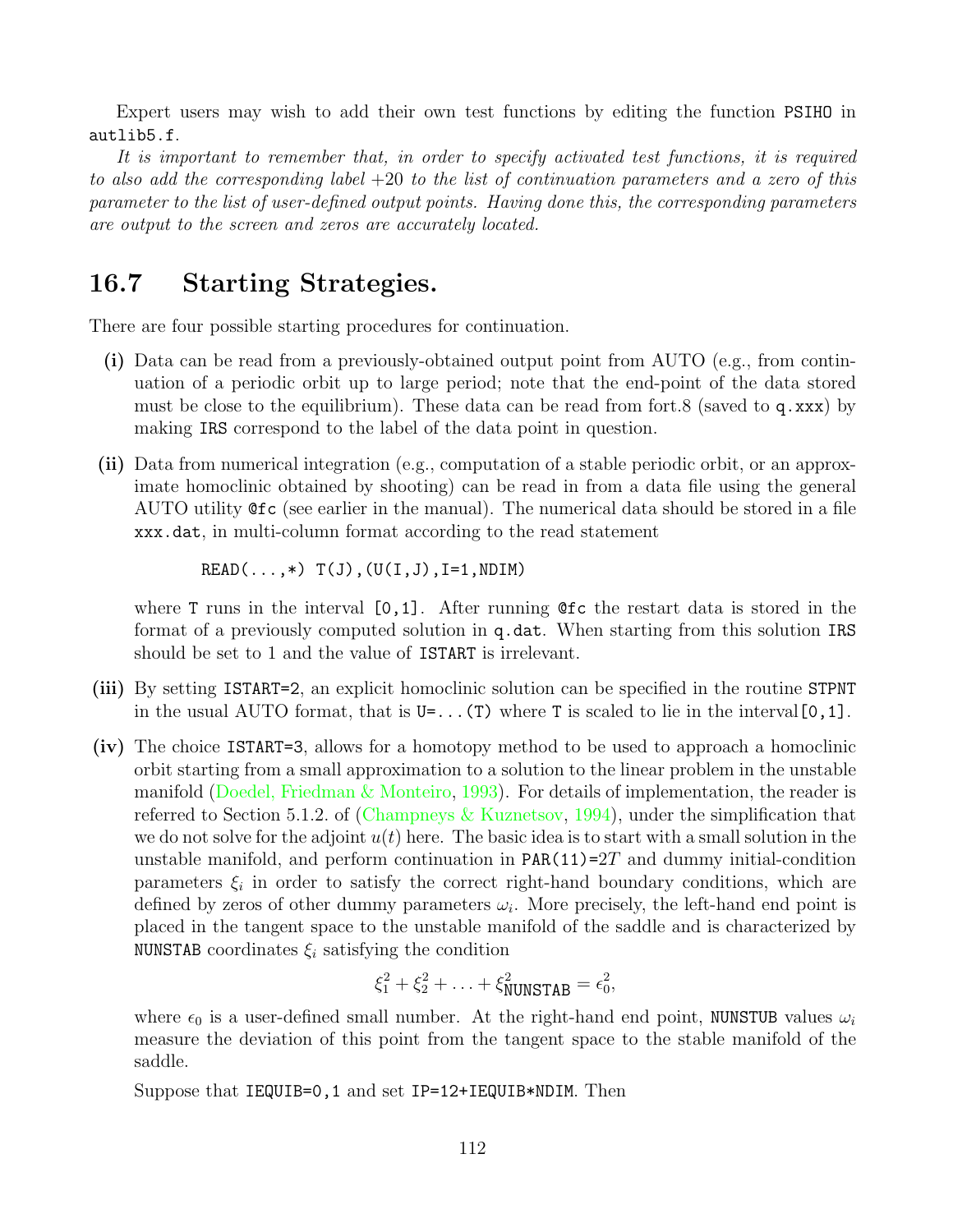| PAR(ID)     | $\epsilon$ $\epsilon$                              |
|-------------|----------------------------------------------------|
| $PAR(IP+i)$ | : $\xi_1$ , i=1,2,,NUNSTAB                         |
|             | PAR(IP+NUNSTAB+i) : $\omega_{i}$ , i=1,2,, NUNSTAB |

Note that to avoid interference with the test functions (i.e.  $PAR(21)$ -PAR(36)), one must have  $IP+2*NUNSTAB < 21$ .

If an  $\omega_i$  is vanished, it can be frozen while another dummy or system parameter is allowed to vary in order to make consequently all  $\omega_i = 0$ . The resulting final solution gives the initial homoclinic orbit provided the right-hand end point is sufficiently close to the saddle. See Chapter [19](#page-129-0) for an example, however, we recommend the homotopy method only for "expert users".

To compute the orientation of a homoclinic orbit (in order to detect inclination-flip bifurcations) it is necessary to compute, in tandem, a solution to the modified adjoint variational equation, by setting ITWIST=1. In order to obtain starting data for such a computation when restarting from a point where just the homoclinic is computed, upon increasing ITWIST to 1, AUTO generates trivial data for the adjoint. Because the adjoint equations are linear, only a single step of Newton's method is required to enable these trivial data to converge to the correct unique bounded solution. This can be achieved by making a single continuation step in a trivial parameter (i.e. a parameter that does not appear in the problem).

Decreasing ITWIST to 0 automatically deletes the data for the adjoint from the continuation problem.

### 16.8 Notes on Running HomCont Demos.

HomCont demos are given in the following chapters. To copy all files of a demo xxx (for example, san), move to a clean directory and type  $\mathcal{Q}dm$  xxx. Simply typing make or make all will then automatically execute all runs of the demo. To automatically run a demo in "step-by-step" mode, type make first, make second, etc., to run each separate computation of the demo. At each step, the user is encouraged to plot the data saved by using the command  $\mathcal{Q}_p$  (e.g.,  $\mathcal{Q}_p$  1 plots the data saved in p.1 and q.1).

Of course, in a real application, the runs will not have been prepared in advance, and AUTOcommands must be used. Such commands can be found in a table at the end of each chapter. Note that the sequence of detailed AUTO-commands given in these tables can be abbreviated, as illustrated in Table [16.1](#page-114-0) and Table [16.2](#page-114-1) for two representative runs of HomCont demo san.

The user is encouraged to copy the format of one of these demos when constructing new examples.

The output of the HomCont demos reproduced in the following chapters is somewhat machine dependent, as already noted in Section [8.4.](#page-46-0) In exceptional circumstances, AUTO may reach its maximum number of steps NMX before a certain output point, or the label of an output point may change. In such case the user may have to make appropriate changes in the AUTO constants-files.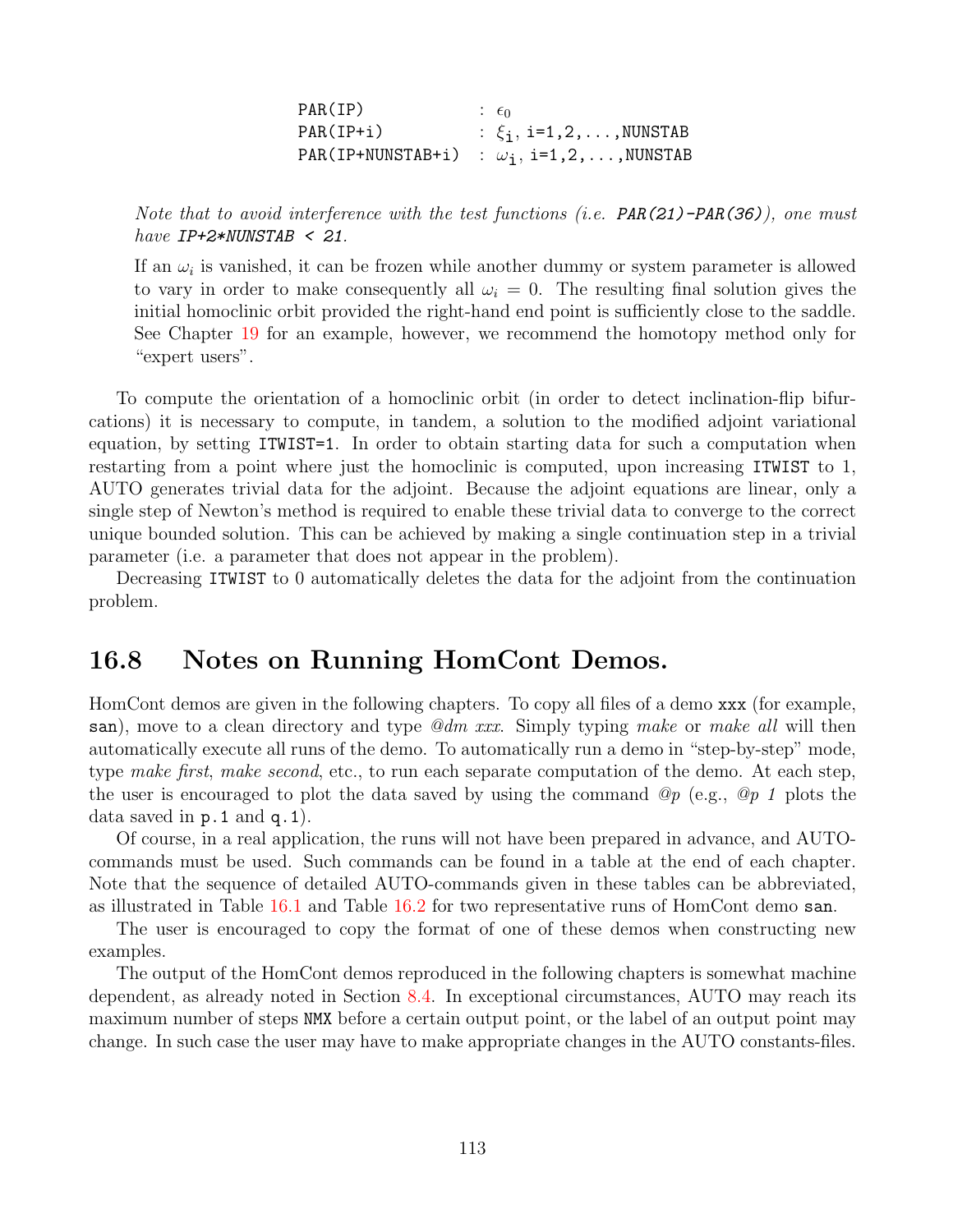| <b>COMMAND</b>     | <b>ACTION</b>                         |
|--------------------|---------------------------------------|
| $cp$ r.san.1 r.san | get the AUTO constants-file           |
| $cp$ s.san.1 s.san | get the HomCont constants-file        |
| @h~san             | run AUTO/HomCont                      |
| $Q_{SV}$ 6         | save output-files as $p.6$ , q.6, d.6 |
| $\omega H$ san 1   |                                       |
| $\omega_{sv}$ 6    |                                       |

<span id="page-114-0"></span>Table 16.1: These two sets of AUTO-Commands are equivalent.

| <b>COMMAND</b>       | <b>ACTION</b>                                    |
|----------------------|--------------------------------------------------|
|                      | cp r.san.9 r.san   get the AUTO constants-file   |
| $cp\ s.san.9\ s.san$ | get the HomCont constants-file                   |
| $@h$ san $6$         | run AUTO/HomCont; restart solution read from q.6 |
| Qap6                 | append output-files to $p.6$ , $q.6$ , $d.6$     |
| $@H$ san 96          |                                                  |
| Qap6                 |                                                  |

<span id="page-114-1"></span>Table 16.2: These two sets of AUTO-Commands are equivalent.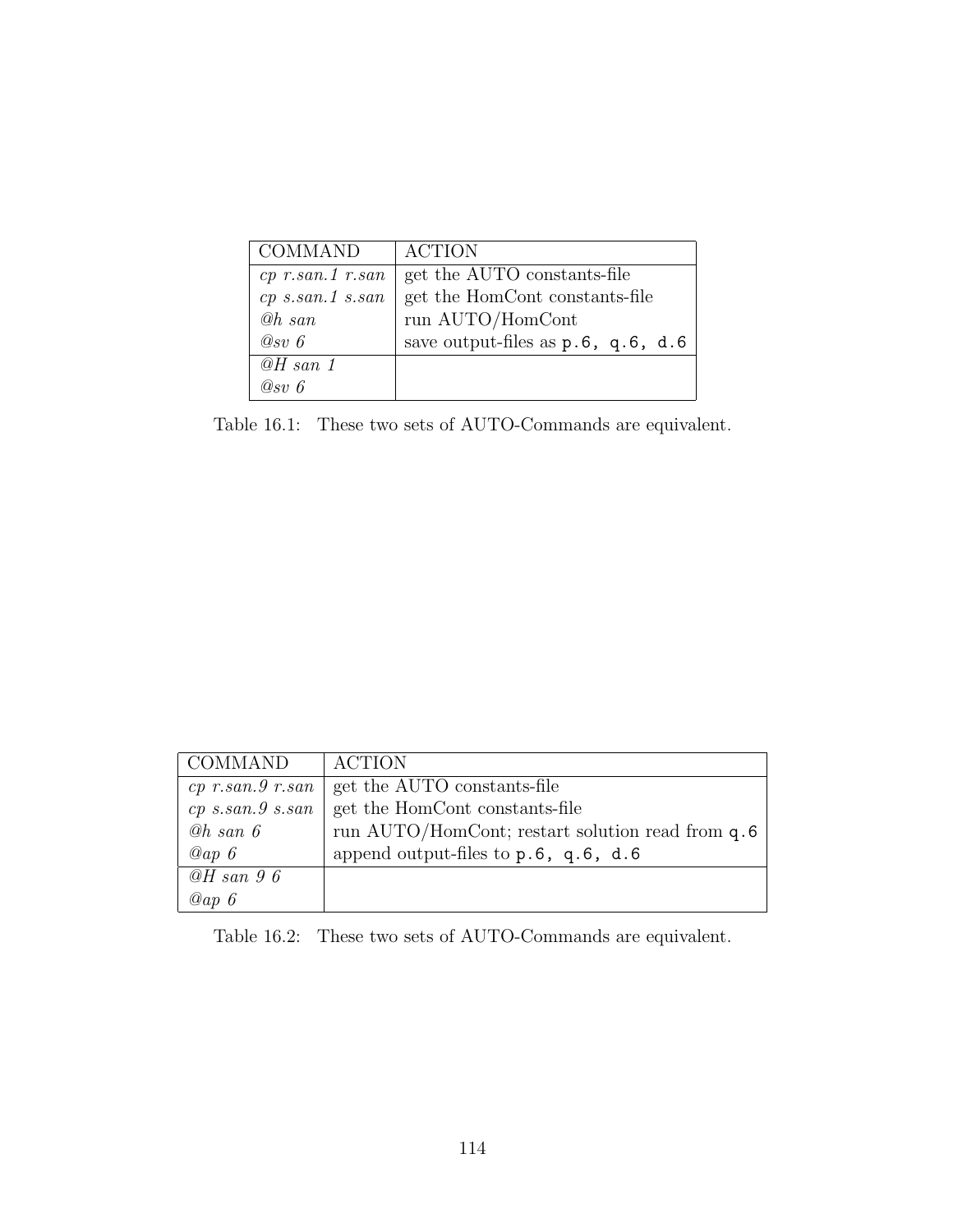# Chapter 17

# HomCont Demo : san.

## 17.1 Sandstede's Model.

Consider the system [\(Sandstede,](#page-156-0) [1997](#page-156-0)a)

<span id="page-115-0"></span>
$$
\dot{x} = a x + b y - a x^2 + (\tilde{\mu} - \alpha z) x (2 - 3x) \n\dot{y} = b x + a y - \frac{3}{2} b x^2 - \frac{3}{2} a x y - (\tilde{\mu} - \alpha z) 2 y \n\dot{z} = c z + \mu x + \gamma x y + \alpha \beta (x^2 (1 - x) - y^2)
$$
\n(17.1)

as given in the file san.f. Choosing the constants appearing in([17.1\)](#page-115-0) appropriately allows for computing inclination and orbit flips as well as non-orientable resonant bifurcations, see([Sand](#page-156-0)[stede](#page-156-0), [1997](#page-156-0)a) for details and proofs. The starting point for all calculations is  $a = 0, b = 1$  where there exists an explicit solution given by

$$
(x(t), y(t), z(t)) = \left(1 - \left(\frac{1 - e^t}{1 + e^t}\right)^2, 4 e^t \frac{1 - e^t}{(1 + e^t)^3}, 0\right).
$$

This solution is specified in the routine STPNT.

### 17.2 Inclination Flip.

We start by copying the demo to the current work directory and running the first step

#### @dm san make first

This computation starts from the analytic solution above with  $a = 0, b = 1, c = -2, \alpha = 0, \beta = 1$ and  $\gamma = \mu = \tilde{\mu} = 0$ . The homoclinic solution is followed in the parameters  $(a, \tilde{\mu})$  =(PAR(1), PAR(8)) up to  $a = 0.25$ . The output is summarised on the screen as

|  |  | BR PT TYLAB PAR(1)                                                                                | L2-NORM | PAR(8) |
|--|--|---------------------------------------------------------------------------------------------------|---------|--------|
|  |  | $1 \quad 1 \quad EP \quad 1 \quad 0.000000E+00 \quad 4.000000E-01 \quad \dots \quad 0.000000E+00$ |         |        |
|  |  | 1 5 UZ 2 2.500000E-01 4.030545E-01  -3.620329E-11                                                 |         |        |
|  |  | 1 10 EP 3 7.384434E-01 4.339575E-01  -9.038826E-09                                                |         |        |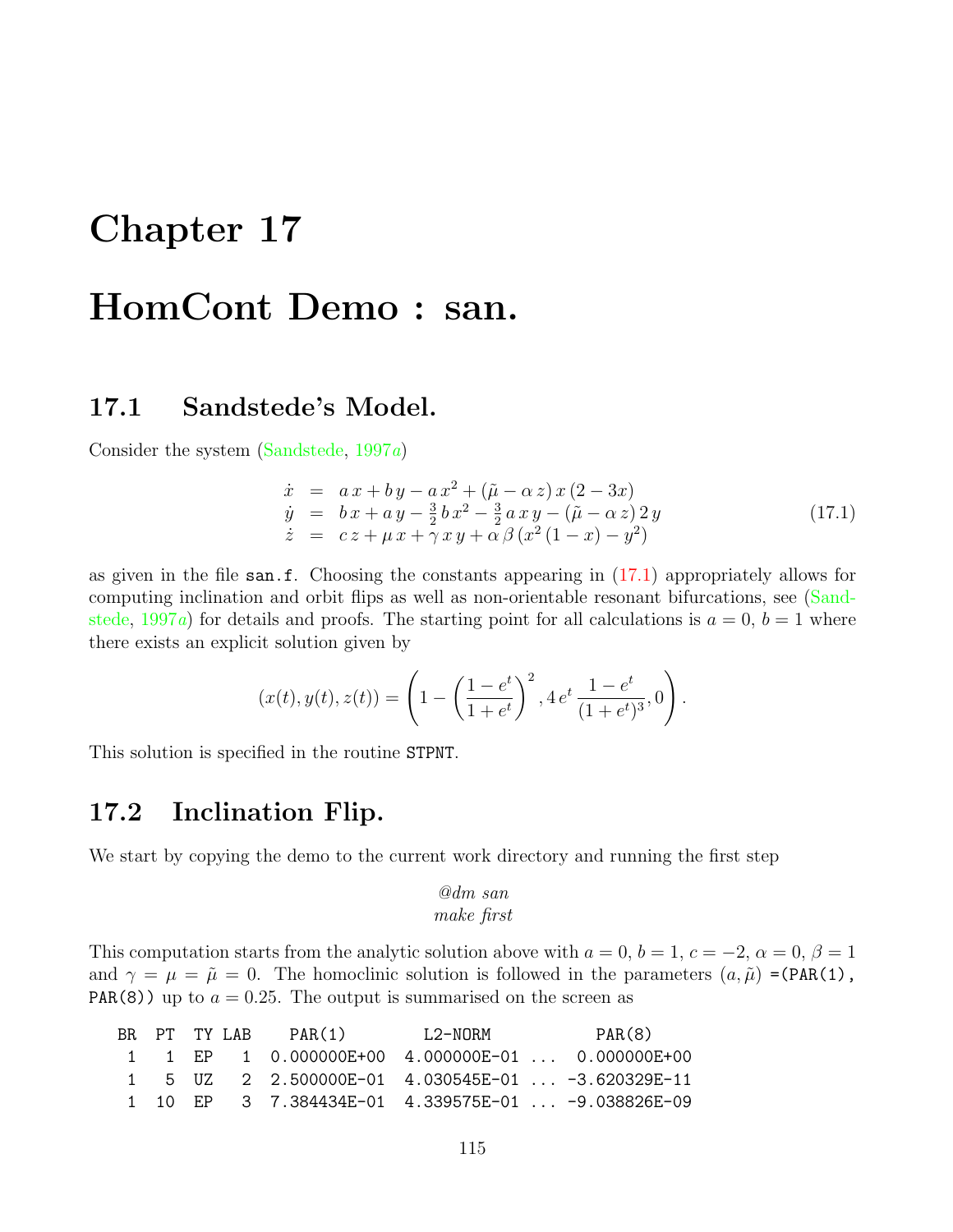and saved in more detail as p.1, q.1 and d.1.

Next we want to add a solution to the adjoint equation to the solution obtained at  $a = 0.25$ . This is achieved by making the change ITWIST = 1 saved in  $s$  as  $2$ , and IRS = 2, NMX = 2 and  $ICP(1) = 9$  saved in r.san.2. We also disable any user-defined functions NUZR=0. The computation so-defined is a single step in a trivial parameter PAR(9) (namely a parameter that does not appear in the problem). The effect is to perform a Newton step to enable AUTO to converge to a solution of the adjoint equation.

#### make second

The output is stored in p.2, q.2 and d.2.

We can now continue the homoclinic plus adjoint in  $(\alpha, \tilde{\mu}) = (PAR(4), PAR(8))$  by changing the constants (stored in  $r.\text{san.3}$ ) to read IRS = 4, NMX = 50 and ICP(1) = 4. We also add PAR(10) to the list of continuation parameters NICP,  $(ICP(I), I=1$  NICP). Here PAR(10) is a dummy parameter used in order to make the continuation of the adjoint well posed. Theoretically, it should be zero if the computation of the adjoint is successful [\(Sandstede](#page-156-0), [1997](#page-156-0)a). The test functions for detecting resonant bifurcations (ISPI(1)=1) and inclination flips (ISPI(1)=13) are also activated. Recall that this should be specified in three ways. First we add PAR(21) and **PAR(33)** to the list of continuation parameters in  $r$ . san. 3, second we set up user defined output at zeros of these parameters in the same file, and finally we set  $NPSI=2 (IPSI(1),IPSI(2))=1,13$ in  $s$ . san.3. We also add to  $r$ . san.3 another user zero for detecting when PAR(4)=1.0. Running

#### make third

reads starting data from q.2 and outputs to the screen

|         |             |  | BR PT TY_LAB PAR(4)  PAR(8) PAR(10)  PAR(33)                      |  |  |
|---------|-------------|--|-------------------------------------------------------------------|--|--|
|         | $1\quad 20$ |  | $5$ 7.847219E-01  -3.001440E-11 -4.268884E-09  -1.441124E+01      |  |  |
| 1 27 UZ |             |  | 6   1.000000E+00    -3.844872E-11 -4.460769E-09    -5.701675E+00  |  |  |
|         |             |  | 1 35 UZ 7 1.230857E+00  -5.833977E-11 -4.530541E-09  9.434843E-06 |  |  |
|         |             |  | 1 40 8 1.383969E+00  -8.133899E-11 -4.671817E-09  1.348810E+00    |  |  |
|         |             |  | 1 50 EP 9 1.695209E+00  -1.386324E-10 -5.098460E-09  5.311065E-01 |  |  |

Full output is stored in p.3, q.3 and d.3. Note that the artificial parameter  $\epsilon = PAR(10)$  is zero within the allowed tolerance. At label 7, a zero of test function  $\psi_{13}$  has been detected which corresponds to an inclination flip with respect to the stable manifold. That the orientation of the homoclinic loop changes as the branch passes through this point can be read from the information in d.3. However in d.3, the line

#### ORIENTABLE ( 0.2982090775D-03)

at PT=35 would seems to contradict the detection of the inclination flip at this point. Nonetheless, the important fact is the zero of the test function; and note that the value of the variable indicating the orientation is small compared to its value at the other regular points. Data for the adjoint equation at LAB= 5, 7 and 9 at and on either side of the inclination flip are presented in Fig. [17.1.](#page-121-0) The switching of the solution between components of the leading unstable left eigenvector is apparent. Finally, we remark that the Newton step in the dummy parameter PAR(20) performed above is crucial to obtain convergence. Indeed, if instead we try to continue the homoclinic orbit and the solution of the adjoint equation directly by setting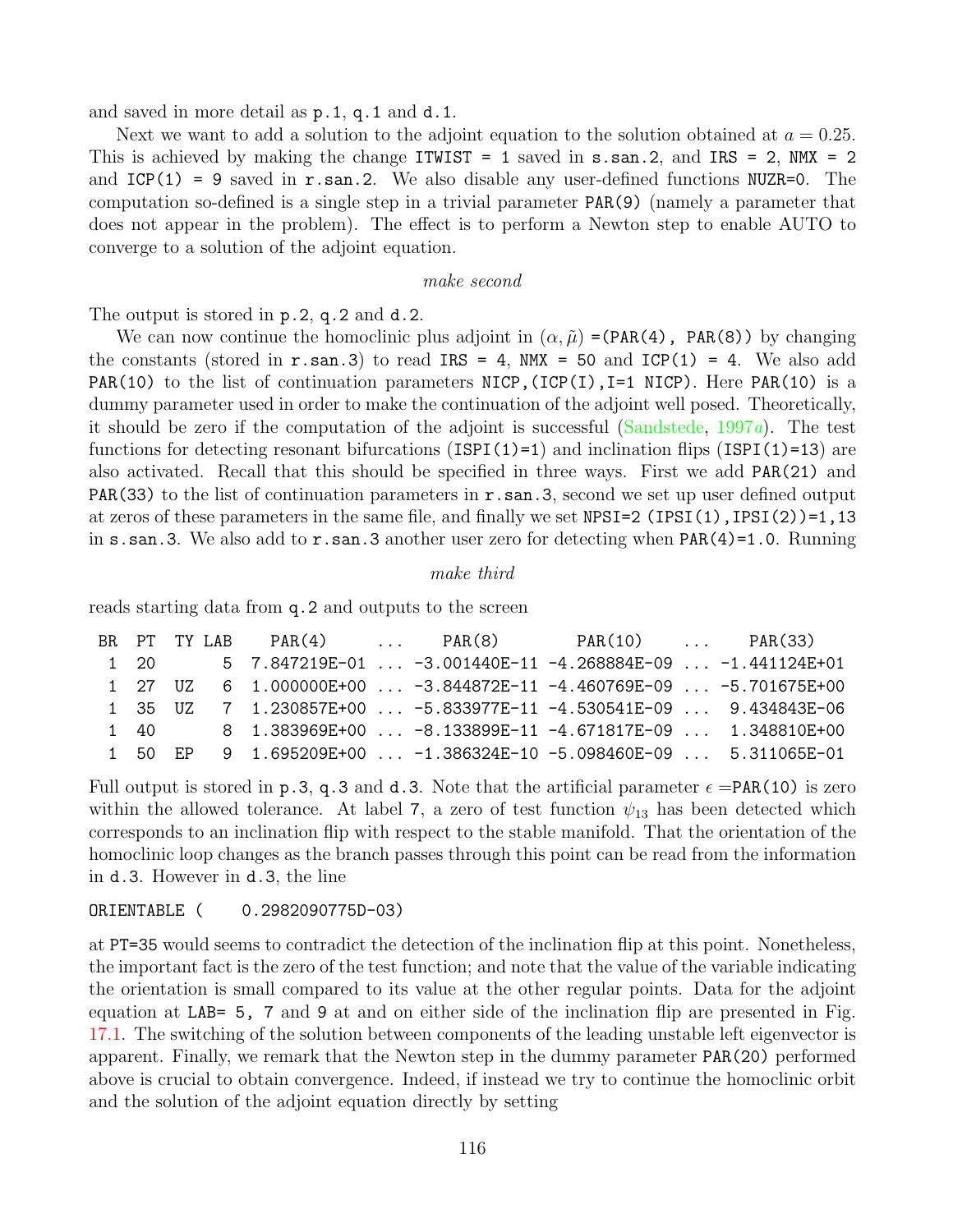ITWIST = 1  $IRS = 2$  NMX = 50 ICP(1) = 4 NPUSZR = 0

(as saved in  $r.\text{san.4}$ ) and running

make fourth

we obtain a no convergence error.

## 17.3 Non-orientable Resonant Eigenvalues.

Inspecting the output saved in the third run, we observe the existence of a non-orientable homoclinic orbit at label 7 corresponding to N=40. We restart at this label, with the first continuation parameter being once again  $a = PAR(1)$ , by changing constants and storing them in r.san.5 according to

 $IRS = 7$   $DS = -0.05DO$   $NMX = 20$   $ICP(1) = 1$ 

Running,

make fifth

the output at label 10

| BR. |  | PT TY LAB | PAR(1) | PAR(8)                                                          | PAR(10) | PAR(21) |
|-----|--|-----------|--------|-----------------------------------------------------------------|---------|---------|
|     |  |           |        | 8 UZ 10 −1.304570E−07  3.874816E−12 −1.468457E−09 −2.609139E−07 |         |         |

indicates that AUTO has detected a zero of PAR(21), implying that a non-orientable resonant bifurcation occurred at that point.

## 17.4 Orbit Flip.

In this section we compute an orbit flip. To this end we restart from the original explicit solution, without computing the orientation. We begin by separately performing continuation in  $(\alpha, \tilde{\mu}), (\beta, \tilde{\mu}), (a, \tilde{\mu}), (b, \tilde{\mu})$  and  $(\mu, \tilde{\mu})$  in order to reach the parameter values  $(a, b, \alpha, \beta, \mu)$  $(0.5, 3, 1, 0, 0.25)$ . The sequence of continuations up to the desired parameter values are run via

| make sixth   |
|--------------|
| make seventh |
| make eighth  |
| make ninth   |
| make tenth   |

with appropriate continuation parameters and user output values set in the corresponding files r.san.xx. All the output is saved to q.6.

The final saved point LAB=10 contains a homoclinic solution at the desired parameter values. From here we perform continuation in the negative direction of  $(\mu, \tilde{\mu}) = (PAR(7), PAR(8))$  with the test function  $\psi_{11}$  for orbit flips with respect to the stable manifold activated.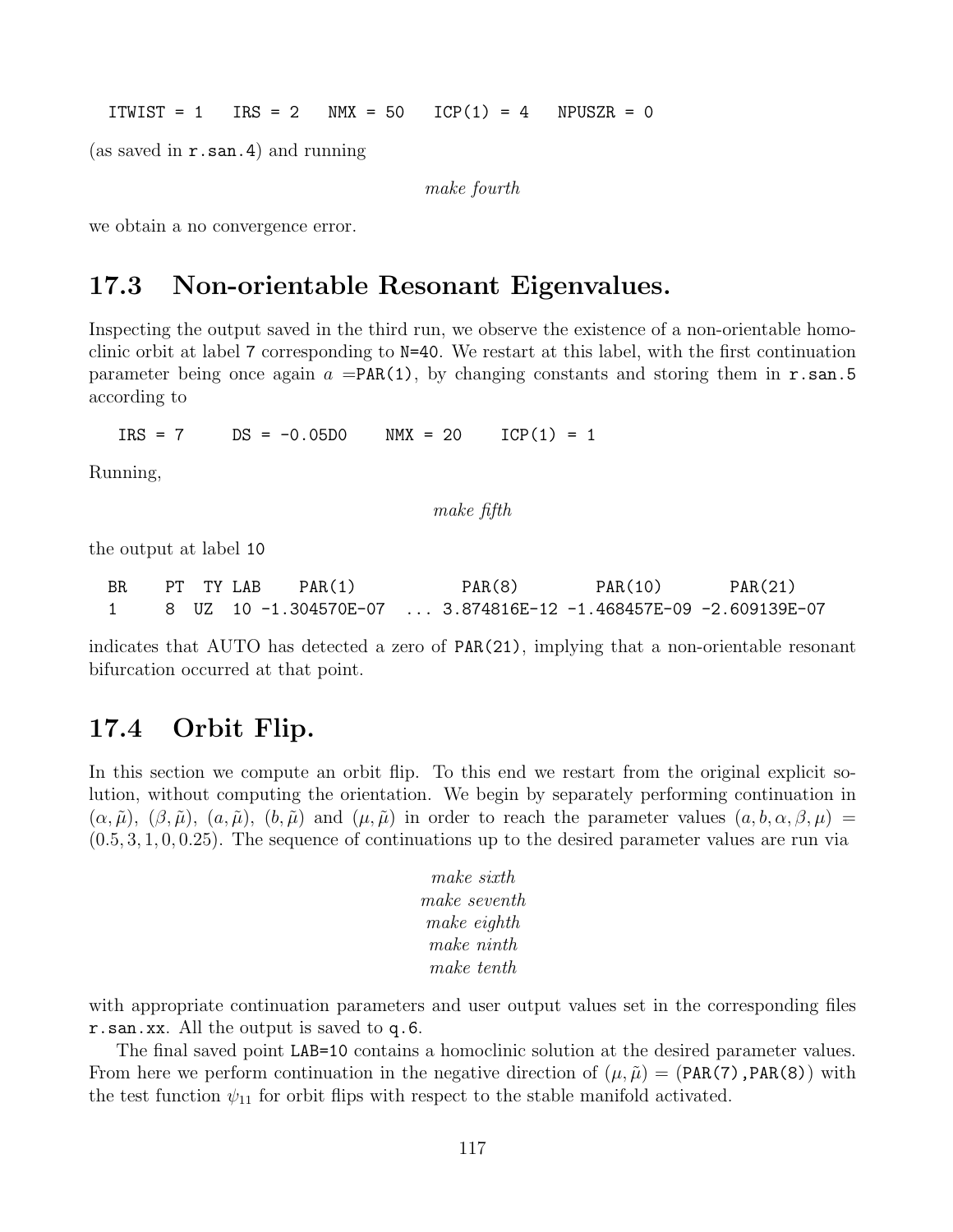#### make eleventh

The output detects an inclination flip (by a zero of  $PAR(31)$ ) at  $PAR(7)=0$ 

| BR. | PT TY LAB | PAR(7)               | $\cdots$ | PAR(8)                     | PAR(31) |
|-----|-----------|----------------------|----------|----------------------------|---------|
|     |           | 5 UZ 12 2.394737E-07 |          | 6.434492E-08 -4.133994E-06 |         |

at which parameter value the homoclinic orbit is contained in the  $(x, y)$ -plane (see Fig. [17.2\)](#page-121-1).

Finally, we demonstrate that the orbit flip can be continued as three parameters (PAR(6), PAR(7), PAR(8)) are varied.

#### make twelfth

|                |      |  | BR PT TYLAB PAR(7)                                  | $\ldots$ PAR $(8)$                   | PAR(6) |
|----------------|------|--|-----------------------------------------------------|--------------------------------------|--------|
|                | 1 5  |  | 14 -5.374538F-19                                    | $\ldots$ -1.831991E-10 -3.250000E-01 |        |
|                | 1 10 |  | 15 -6.145911E-19  -2.628607E-10 -8.250001E-01       |                                      |        |
| $1 \quad \Box$ | 15   |  | $16 - 4.947133F - 19$                               | -2.361151E-10 -1.325000E+00          |        |
| $1 \quad \Box$ |      |  | 20 EP 17 -5.792940E-19  -3.075527E-10 -1.825000E+00 |                                      |        |

The orbit flip continues to be defined by a planar homoclinic orbit at  $PAR(7)=PAR(8)=0$ .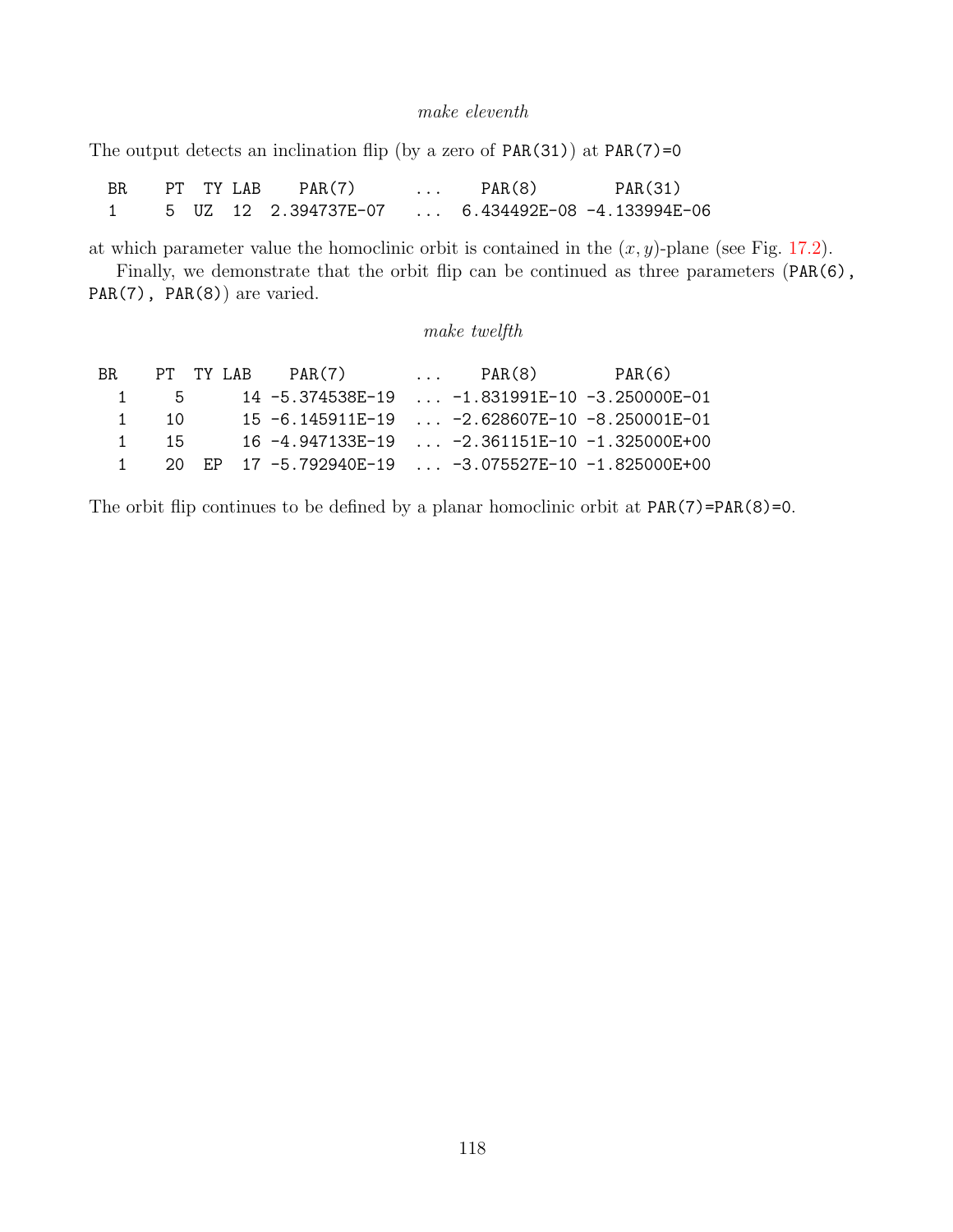## 17.5 Detailed AUTO-Commands.

| <b>COMMAND</b>         | <b>ACTION</b>                                           |
|------------------------|---------------------------------------------------------|
| mkdir san              | create an empty work directory                          |
| cd san                 | change directory                                        |
| @dm san                | copy the demo files to the work directory               |
| $cp$ r.san.1 r.san     | get the AUTO constants-file                             |
| $cp$ s.san.1 s.san     | get the HomCont constants-file                          |
| @h san                 | continuation in $PAR(1)$                                |
| @sv 1                  | save output-files as $p.1$ , $q.1$ , $d.1$              |
| $cp$ r.san. $2$ r.san  | get the AUTO constants-file                             |
| $cp$ s.san. $2$ s.san  | get the HomCont constants-file                          |
| $Qh$ san 1             | generate adjoint variables; restart from q. 1           |
| $Q_{SV}$ 2             | save output-files as p.2, q.2, d.2                      |
| $cp$ $r.san.3$ $r.san$ | get the AUTO constants-file                             |
| $cp$ s.san. $3$ s.san  | get the HomCont constants-file                          |
| <b>Oh</b> san 2        | continue homoclinic orbit and adjoint; restart from q.2 |
| $\oslash$ sv 3         | save output-files as p.3, q.3, d.3                      |
| $cp$ r.san. $4$ r.san  | get the AUTO constants-file                             |
| $cp$ s.san. $4$ s.san  | get the HomCont constants-file                          |
| <b><i>@h san 1</i></b> | no convergence without dummy step; restart from q.1     |
| $\oslash$ sv 4         | save output-files as $p.4$ , $q.4$ , $d.4$              |
| $cp$ r.san. $5$ r.san  | get the AUTO constants-file                             |
| $cp$ s.san. 5 s.san    | get the HomCont constants-file                          |
| $@h$ san $\beta$       | continue non-orientable orbit; restart from q.3         |
| @sv 5                  | save output-files as $p.5$ , $q.5$ , $d.5$              |

Table 17.1: Detailed AUTO-Commands for running demo san.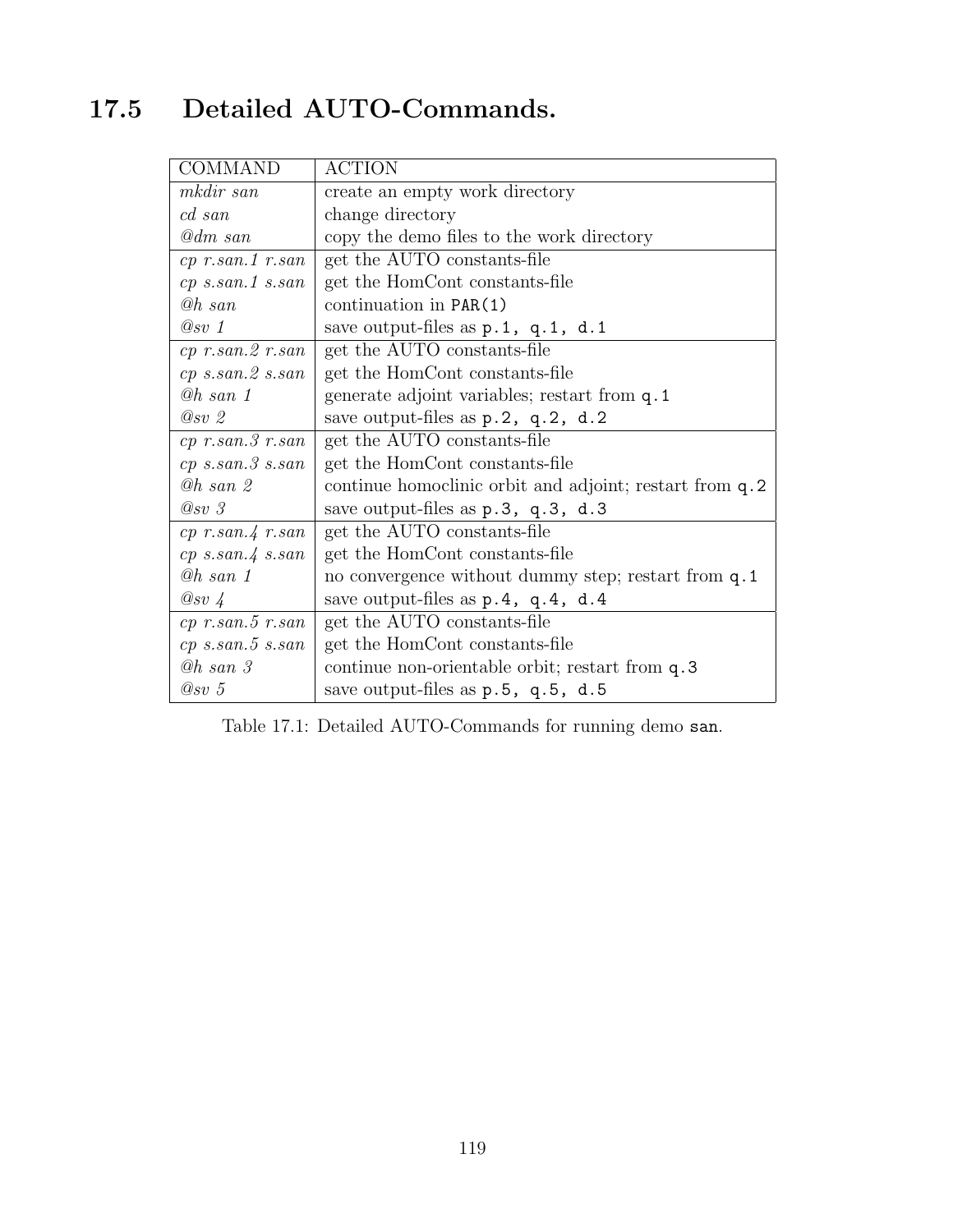| <b>COMMAND</b>             | <b>ACTION</b>                                                 |
|----------------------------|---------------------------------------------------------------|
| $cp$ $r.san.6$ $r.san$     | get the AUTO constants-file                                   |
| $cp$ s.san. $6$ s.san      | get the HomCont constants-file                                |
| <b><i>@h san</i></b>       | restart and homotopy to $PAR(4)=1.0$                          |
| @sv 6                      | save output-files as p.6, q.6, d.6                            |
| $cp$ $r.san.7$ $r.san$     | get the AUTO constants-file                                   |
| $cp$ s.san. $\gamma$ s.san | get the HomCont constants-file                                |
| $@h$ san $6$               | homotopy to $PAR(5)=0.0$ ; restart from q.6                   |
| @ap $6$                    | append output-files to p.6, q.6, d.6                          |
| $cp$ $r.san.8$ $r.san$     | get the AUTO constants-file                                   |
| $cp$ s.san. $8$ s.san      | get the HomCont constants-file                                |
| $@h$ san $6$               | homotopy to $PAR(1)=0.5$ ; restart from q.6                   |
| Qap6                       | append output-files to p.6, q.6, d.6                          |
| $cp$ r.san. $9$ r.san      | get the AUTO constants-file                                   |
| $cp$ s.san. $9$ s.san      | get the HomCont constants-file                                |
| $@h$ san $6$               | homotopy to $PAR(2)=3.0$ ; restart from q.6                   |
| $\oslash$ ap 6             | append output-files to $p.6$ , $q.6$ , $d.6$                  |
| $cp$ r.san.10 r.san        | get the AUTO constants-file                                   |
| $cp$ s.san.10 s.san        | get the HomCont constants-file                                |
| $@h$ san $6$               | homotopy to PAR(7)= $0.25$ ; restart from q.6                 |
| Qap6                       | append output-files to p.6, q.6, d.6                          |
| $cp$ r.san.11 r.san        | get the AUTO constants-file                                   |
| $cp$ s.san.11 s.san        | get the HomCont constants-file                                |
| $@h$ san $6$               | continue in $PAR(7)$ to detect orbit flip; restart from q.6   |
| $@sv$ 11                   | save output-files as $p.11$ , $q.11$ , $d.11$                 |
| $cp$ r.san.12 r.san        | get the AUTO constants-file                                   |
| $cp$ s.san. 12 s.san       | get the HomCont constants-file                                |
| $@h$ san 11                | three-parameter continuation of orbit flip; restart from q.11 |
| @sv12                      | save output-files as $p.12$ , $q.12$ , $d.12$                 |

Table 17.2: Detailed AUTO-Commands for running demo san.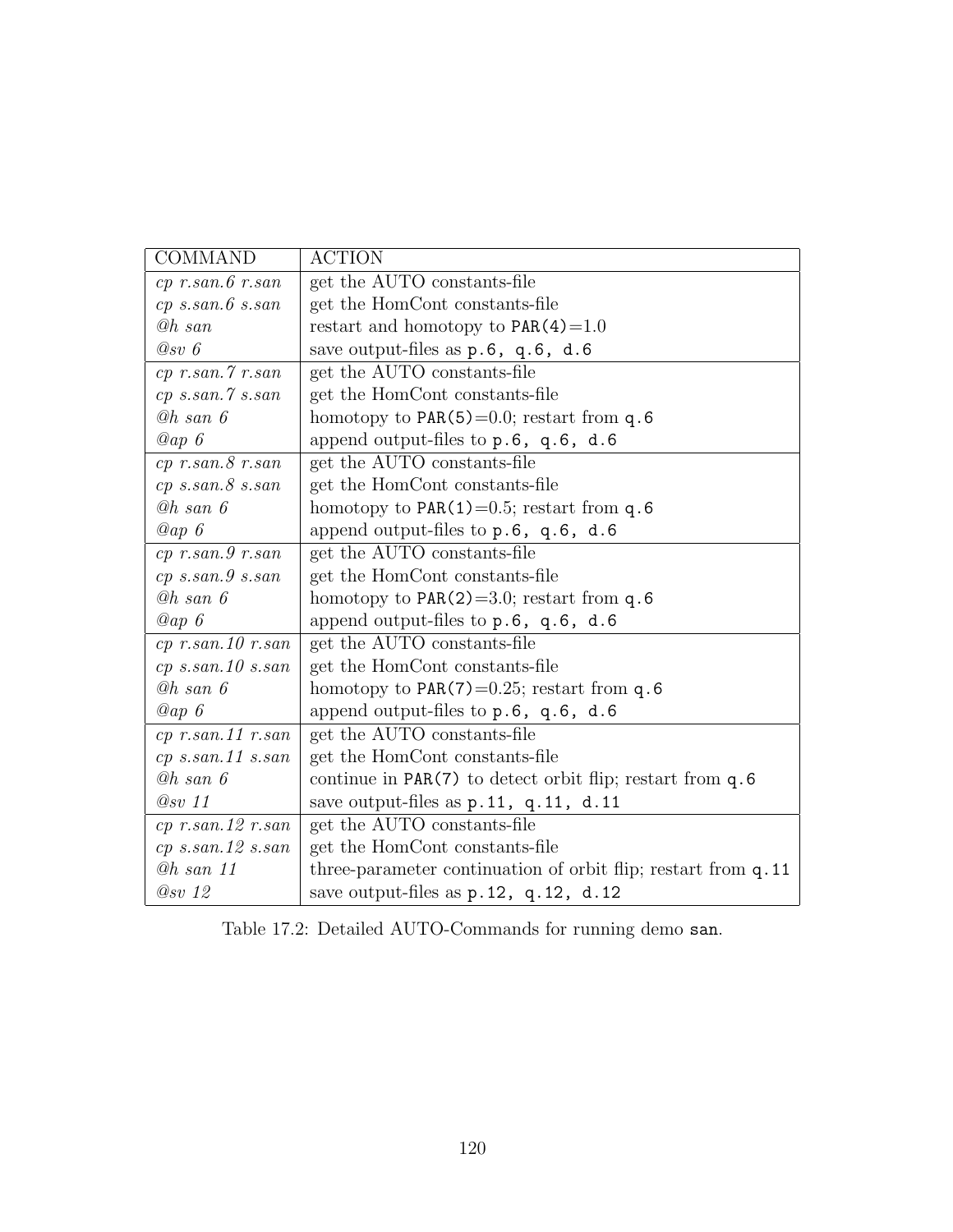

Figure 17.1: Second versus third component of the solution to the adjoint equation at labels 5, 7 and 9

<span id="page-121-0"></span>

<span id="page-121-1"></span>Figure 17.2: Orbits on either side of the orbit flip bifurcation. The critical orbit is contained in the  $(x, y)$ -plane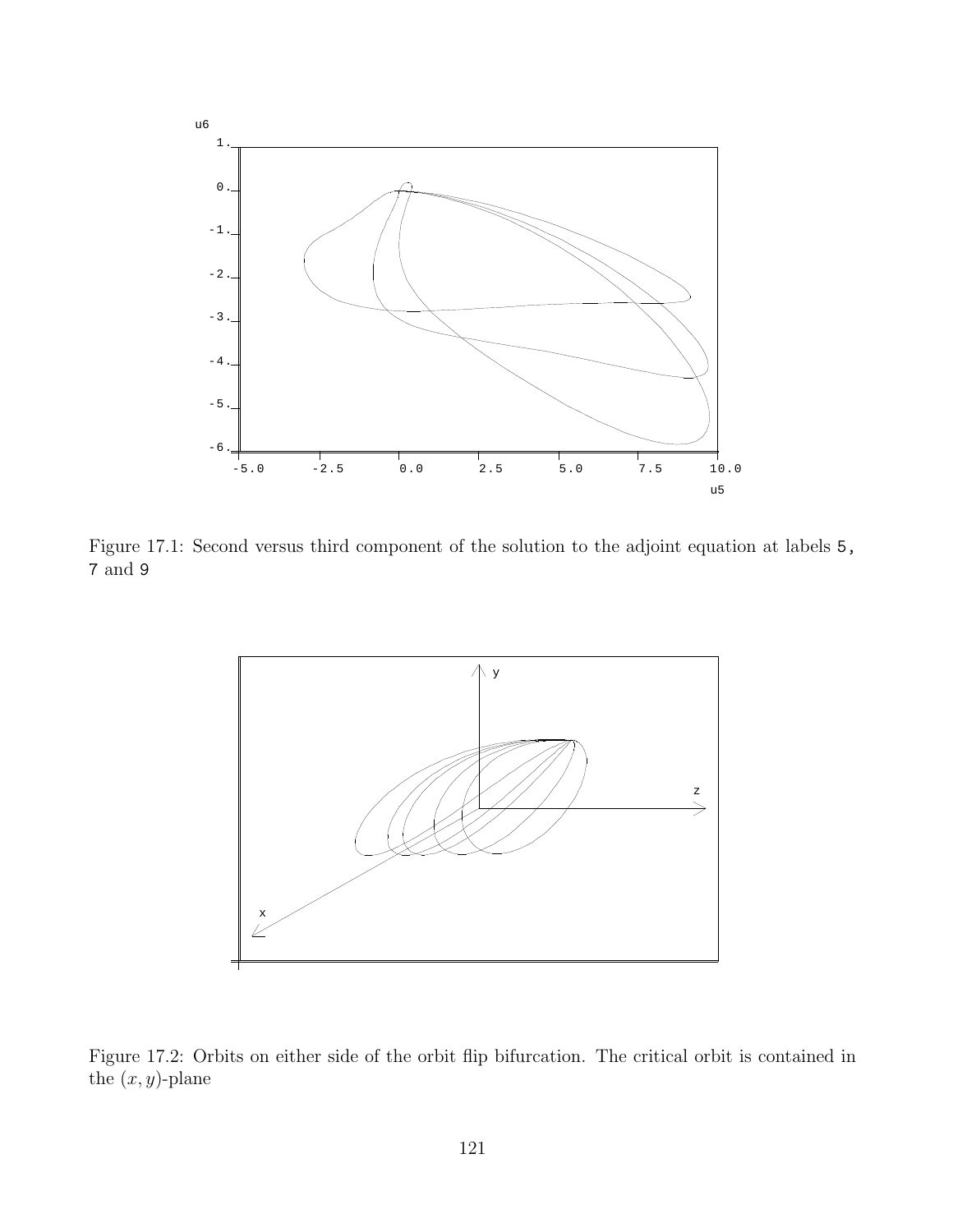# Chapter 18

# HomCont Demo : mtn.

## 18.1 A Predator-Prey Model with Immigration.

Consider the following system of two equations([Scheffer](#page-156-1), [1995\)](#page-156-1)

<span id="page-122-0"></span>
$$
\dot{X} = RX \left( 1 - \frac{X}{K} \right) - \frac{A_1 XY}{B_1 + X} + D_0 K
$$
\n
$$
\dot{Y} = E_1 \frac{A_1 XY}{B_1 + X} - D_1 Y - \frac{A_2 Z Y^2}{B_2^2 + Y^2}.
$$
\n(18.1)

The values of all parameters except  $(K, Z)$  are set as follows :

$$
R = 0.5
$$
,  $A_1 = 0.4$ ,  $B_1 = 0.6$ ,  $D_0 = 0.01$ ,  $E_1 = 0.6$ ,  $A_2 = 1.0$ ,  $B_2 = 0.5$ ,  $D_1 = 0.15$ .

Theparametric portrait of the system  $(18.1)$  $(18.1)$  on the  $(Z, K)$ -plane is presented in Figure [18.1.](#page-127-0) It contains fold  $(t_{1,2})$  and Hopf  $(H)$  bifurcation curves, as well as a homoclinic bifurcation curve P. The fold curves meet at a cusp singular point  $C$ , while the Hopf and the homoclinic curves originate at a Bogdanov-Takens point  $BT$ . Only the homoclinic curve P will be considered here,the other bifurcation curves can be computed using AUTO or, for example, locbif ([Khibnik,](#page-156-2) [Kuznetsov, Levitin & Nikolaev,](#page-156-2) [1993\)](#page-156-2).

## 18.2 Continuation of Central Saddle-Node Homoclinics.

Local bifurcation analysis shows that at  $K = 6.0, Z = 0.06729762...$ , the system has a saddlenode equilibrium

$$
(X0, Y0) = (5.738626..., 0.5108401...),
$$

with one zero and one negative eigenvalue. Direct simulations reveal a homoclinic orbit to this saddle-node, departing and returning along its central direction (i.e., tangent to the null-vector).

Starting from this solution, stored in the file mtn.dat, we continue the saddle-node central homoclinic orbit with respect to the parameters  $K$  and  $Z$  by copying the demo and running it

> @dm mtn make first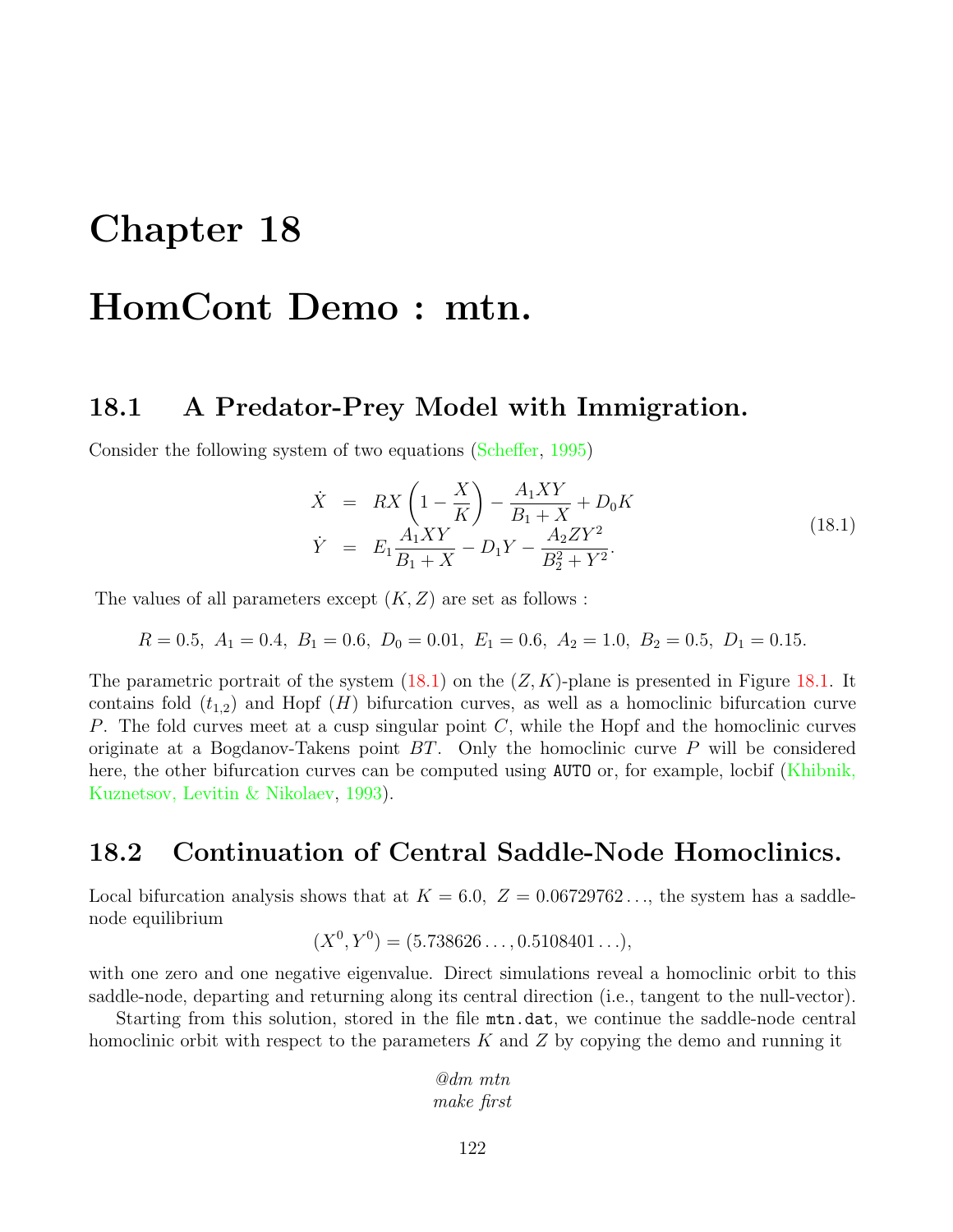The file mtn.f contains approximate parameter values

$$
K = \text{PAR}(1) = 6.0, \ Z = \text{PAR}(2) = 0.06729762,
$$

as well as the coordinates of the saddle-node

$$
X^0 = \text{PAR}(12) = 5.738626, \ Y^0 = \text{PAR}(13) = 0.5108401,
$$

and the length of the truncated time-interval

$$
T_0 = \text{PAR}(11) = 1046.178.
$$

Since a homoclinic orbit to a saddle-node is being followed, we have also made the choices

$$
IEQUIB = 2
$$
  $NUNSTAB = 0$   $NSTAB = 1$ 

in s.mtn.1. The two test-functions,  $\psi_{15}$  and  $\psi_{16}$ , to detect non-central saddle-node homoclinic orbits are also activated, which must be specified in three ways. Firstly, in s.mtn.1, NPSI is set to 2 and the active test functions  $IPSI(I)$ ,  $I=1,2$  are chosen as 15 and 16. This sets up the monitoring of these test functions. Secondly, in  $r.\text{mtn.1}$  user-defined functions (NUZR=2) are set up to look for zeros of the parameters corresponding to these test functions. Recall that the parameters to be zeroed are always the test functions plus 20. Finally, these parameters are included in the list of continuation parameters  $(NICP, (ICP(I), I=1 NICP))$ .

Among the output there is a line

BR PT TY LAB PAR(1) ... PAR(2) PAR(35) PAR(36) 1 27 UZ 5 6.10437E+00 ... 6.932475E-02 -6.782898E-07 8.203437E-02

indicating that a zero of the test function  $IPSI(1)=15$  This means that at

$$
D_1 = (K^1, Z^1) = (6.6104\dots, 0.069325\dots)
$$

the homoclinic orbit to the saddle-node becomes non-central, namely, it returns to the equilibrium along the stable eigenvector, forming a non-smooth loop. The output is saved in p.1, q.1 and d.1. Repeating computations in the opposite direction along the curve, IRS=1, DS=-0.01 in r.mtn.2,

```
make second
```
one obtains

| BR. | PT TY LAB | PAR(1) | $\ldots$ PAR(2) | PAR(35)                                                       | PAR(36) |
|-----|-----------|--------|-----------------|---------------------------------------------------------------|---------|
|     |           |        |                 | 34 UZ  9 5.180323E+00  6.385506E-02 3.349720E-09 9.361957E-02 |         |

which means another non-central saddle-node homoclinic bifurcation occurs at

$$
D_2 = (K^2, Z^2) = (5.1803\dots, 0.063855\dots).
$$

Note that these data were obtained using a smaller value of NTST than the original computation (compare r.mtn.1 with r.mtn.2). The high original value of NTST was only necessary for the first few steps because the original solution is specified on a uniform mesh.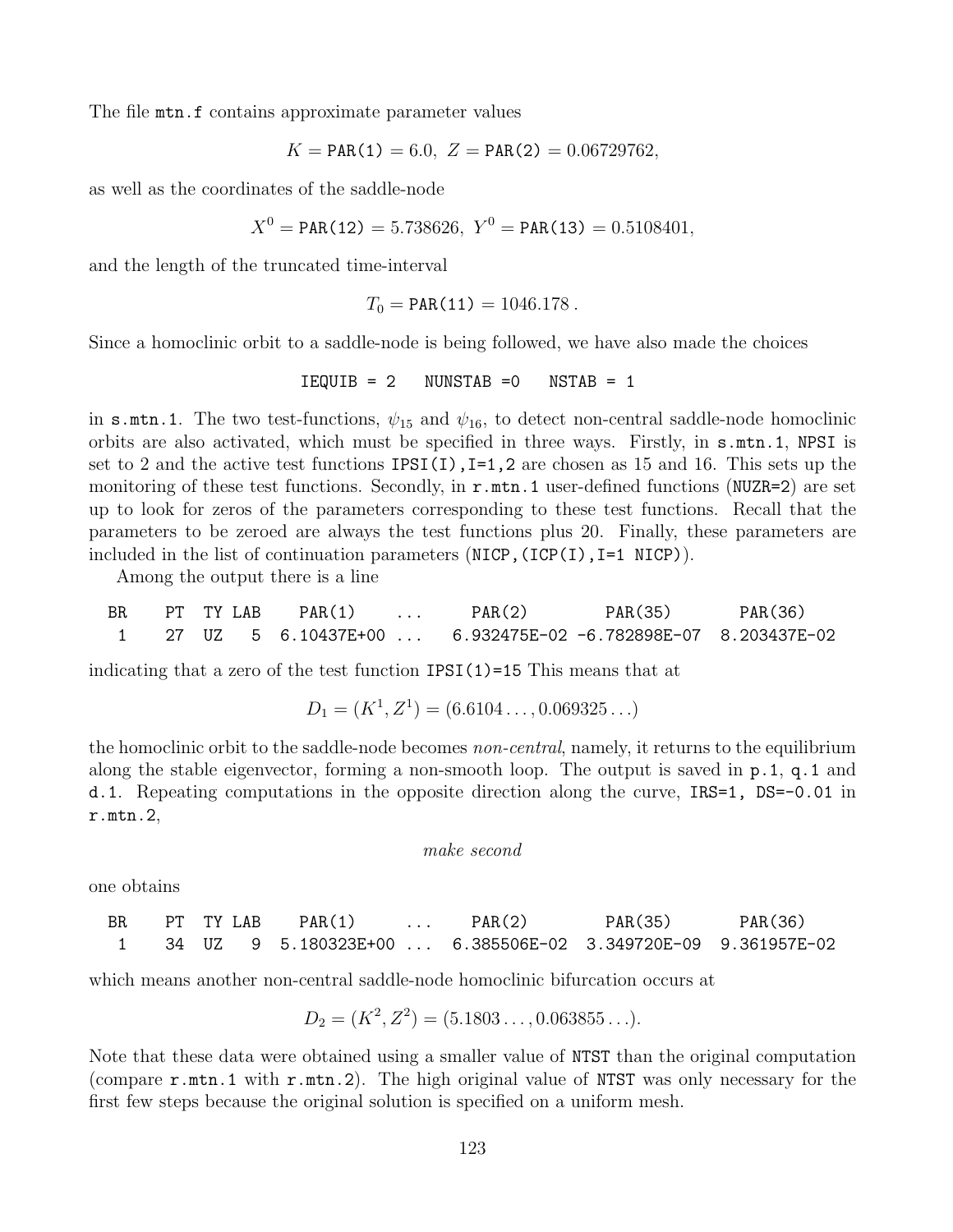## 18.3 Switching between Saddle-Node and Saddle Homoclinic Orbits.

Now we can switch to continuation of saddle homoclinic orbits at the located codim 2 points  $D_1$ and  $D_2$ .

#### make third

starts from  $D_1$ . Note that now

#### $NUMSTAB = 1$   $IEQUIB = 1$

has been specified in **s**.mtn.3. Also, test functions  $\psi_9$  and  $\psi_{10}$  have been activated in order to monitor for non-hyperbolic equilibria along the homoclinic locus. We get the following output

| BR.      |      | PT TY LAB | $PAR(1)$ | PAR(2) | PAR(29)                                                            | PAR(30) |
|----------|------|-----------|----------|--------|--------------------------------------------------------------------|---------|
| $\sim$ 1 | 10.  |           |          |        | 11 7.114523E+00  7.081751E-02 -4.649861E-01 3.183429E-03           |         |
|          | 1 20 |           |          |        | 12 9.176810E+00  7.678731E-02 -4.684912E-01 1.609294E-02           |         |
|          | 1 30 |           |          |        | 13   1.210834E+01      8.543468E-02   -4.718871E-01   3.069638E-02 |         |
| $\sim$ 1 |      |           |          |        | 40 EP 14 1.503788E+01  9.428036E-02 -4.743794E-01 4.144558E-02     |         |

The fact that PAR(29) and PAR(30) do not change sign indicates that there are no further non-hyperbolic equilibria along this branch. Note that restarting in the opposite direction with IRS=11, DS=-0.02

#### make fourth

will detect the same codim 2 point  $D_1$  but now as a zero of the test-function  $\psi_{10}$ 

| BR. | PT TY LAB | PAR(1) | $\cdots$ | PAR(2) | PAR(29)                                                          | PAR(30) |
|-----|-----------|--------|----------|--------|------------------------------------------------------------------|---------|
|     |           |        |          |        | 10 UZ 15 6.610459E+00    6.932482E-02 -4.636603E-01 1.725013E-09 |         |

Note that the values of PAR(1) and PAR(2) differ from that at label 4 only in the sixth significant figure.

Actually, the program runs further and eventually computes the point  $D_2$  and the whole lower branch of P emanating from it, however, the solutions between  $D_1$  and  $D_2$  should be considered as spurious<sup>[1](#page-124-0)</sup>, therefore we do not save these data. The reliable way to compute the lower branch of P is to restart computation of saddle homoclinic orbits in the other direction from the point  $D_2$ 

#### make fifth

This gives the lower branch of  $P$  approaching the BT point (see Figure [18.1\)](#page-127-0)

<span id="page-124-0"></span><sup>&</sup>lt;sup>1</sup> The program actually computes the saddle-saddle heteroclinic orbit bifurcating from the non-central saddlenodehomoclinic at the point  $D_1$ , see ([Champneys, Kuznetsov & Sandstede,](#page-154-2) [1996,](#page-154-2) Fig. 2), and continues it to the one emanating from  $D_2$ .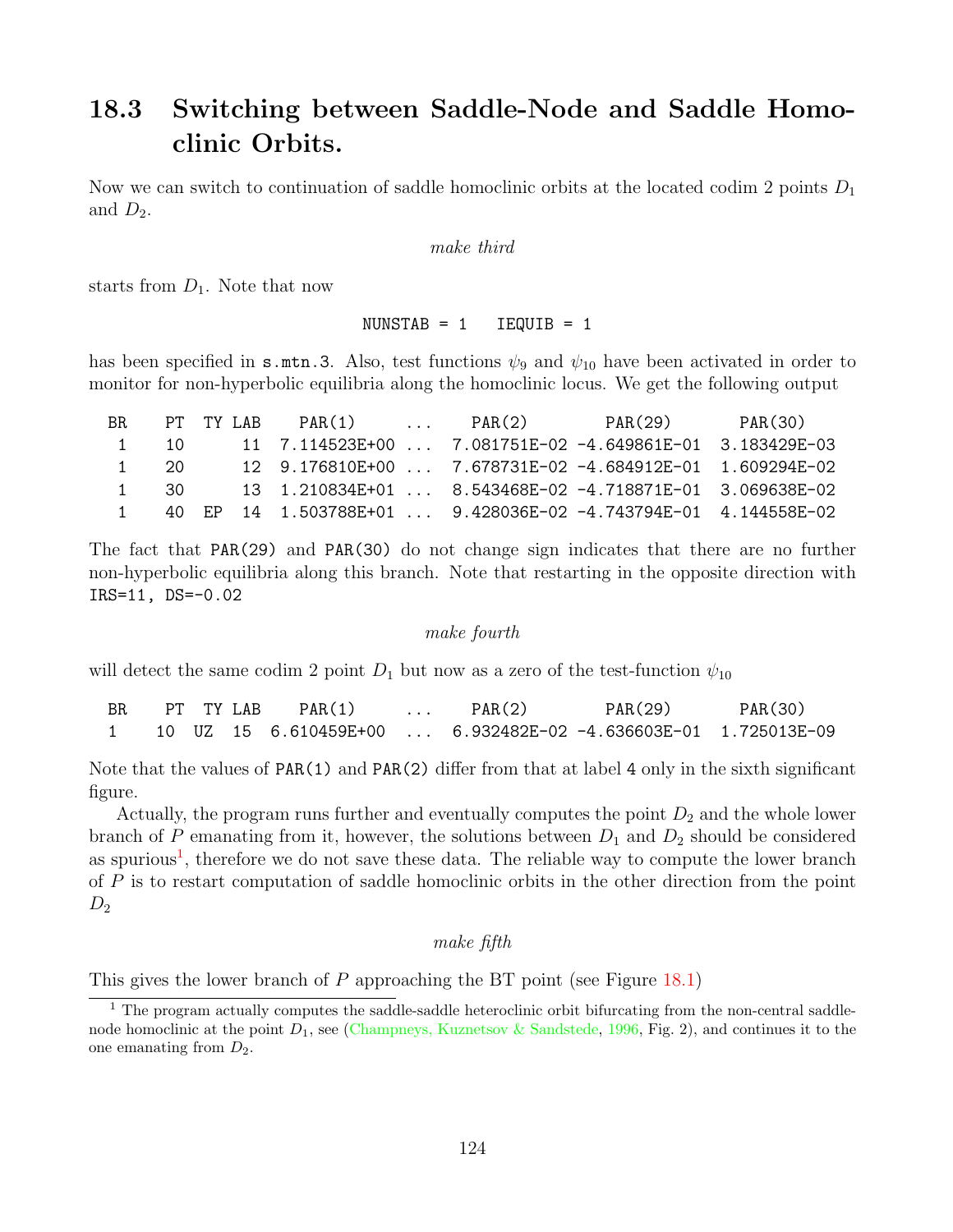| BR. |                  | PT TY LAB | PAR(1)                                                         | $\ldots$ PAR(2) | PAR(29) | PAR(30) |
|-----|------------------|-----------|----------------------------------------------------------------|-----------------|---------|---------|
|     | 10               |           | $15$ 4.966429E+00  6.298418E-02 -4.382426E-01 4.946824E-03     |                 |         |         |
|     | - 20<br>$\sim$ 1 |           | 16  4.925379E+00   7.961214E-02 -3.399102E-01  3.288447E-02    |                 |         |         |
|     | 30.              |           | 17 7.092267E+00  1.587114E-01 -1.692842E-01 3.876291E-02       |                 |         |         |
|     |                  |           | 40 EP 18 1.101819E+01  2.809825E-01 -3.482651E-02 2.104384E-02 |                 |         |         |

The data are appended to the stored results in p.1, q.1 and d.1. One could now display all data using the AUTO command  $\mathcal{Q}_p$  1 to reproduce the curve P shown in Figure [18.1](#page-127-0).

It is worthwhile to compare the homoclinic curves computed above with a curve  $T_0 = const$ along which the system has a limit cycle of constant large period  $T_0 = 1046.178$ , which can easily be computed using AUTO or locbif. Such a curve is plotted in Figure [18.2](#page-127-1). It obviously approximates well the saddle homoclinic loci of  $P$ , but demonstrates much bigger deviation from the saddle-node homoclinic segment  $D_1D_2$ . This happens because the period of the limit cycle grows to infinity while approaching both types of homoclinic orbit, but with *different asymptotics*: as  $-\ln ||\alpha - \alpha^*||$ , in the saddle homoclinic case, and as  $||\alpha - \alpha^*||^{-1}$  in the saddle-node case.

## 18.4 Three-Parameter Continuation.

Finally, we can follow the curve of non-central saddle-node homoclinic orbits in three parameters. The extra continuation parameter is  $D_0 = PAR(3)$ . To achieve this we restart at label 4, corresponding to the codim 2 point  $D_1$ . We return to continuation of saddle-node homoclinics, NUNSTAB=0,IEQUIB=2, but append the defining equation  $\psi_{15} = 0$  to the continuation problem (via  $NFIXED=1$ , IFIXED(1)=15). The new continuation problem is specified in r.mtn.6 and s.mtn.6.

#### make sixth

Notice that we set ILP=1 and choose PAR(3) as the first continuation parameter so that AUTO can detect limit points with respect to this parameter. We also make a user-defined function (NUZR=1) to detect intersections with the plane  $D_0 = 0.01$ . We get among other output

| BR. | PT TY LAB | PAR(3) | T.2-NORM | $\sim$ $\sim$ $\sim$ $\sim$ $\sim$ $\sim$ | PAR(1)                                                            | PAR(2) |
|-----|-----------|--------|----------|-------------------------------------------|-------------------------------------------------------------------|--------|
|     |           |        |          |                                           | $1$ 22 LP 19 1.081212E-02 5.325894E+00  5.673631E+00 6.608184E-02 |        |
|     |           |        |          |                                           | 31 UZ 20 1.000000E-02 4.819681E+00  5.180317E+00 6.385503E-02     |        |

the first line of which represents the  $D_0$  value at which the homoclinic curve P has a tangency with the branch  $t_2$  of fold bifurcations. Beyond this value of  $D_0$ , P consists entirely of saddle homoclinic orbits. The data at label 20 reproduce the coordinates of the point  $D_2$ . The results of this computation and a similar one starting from  $D_1$  in the opposite direction (with DS=-0.01) are displayed in Figure [18.3](#page-128-0).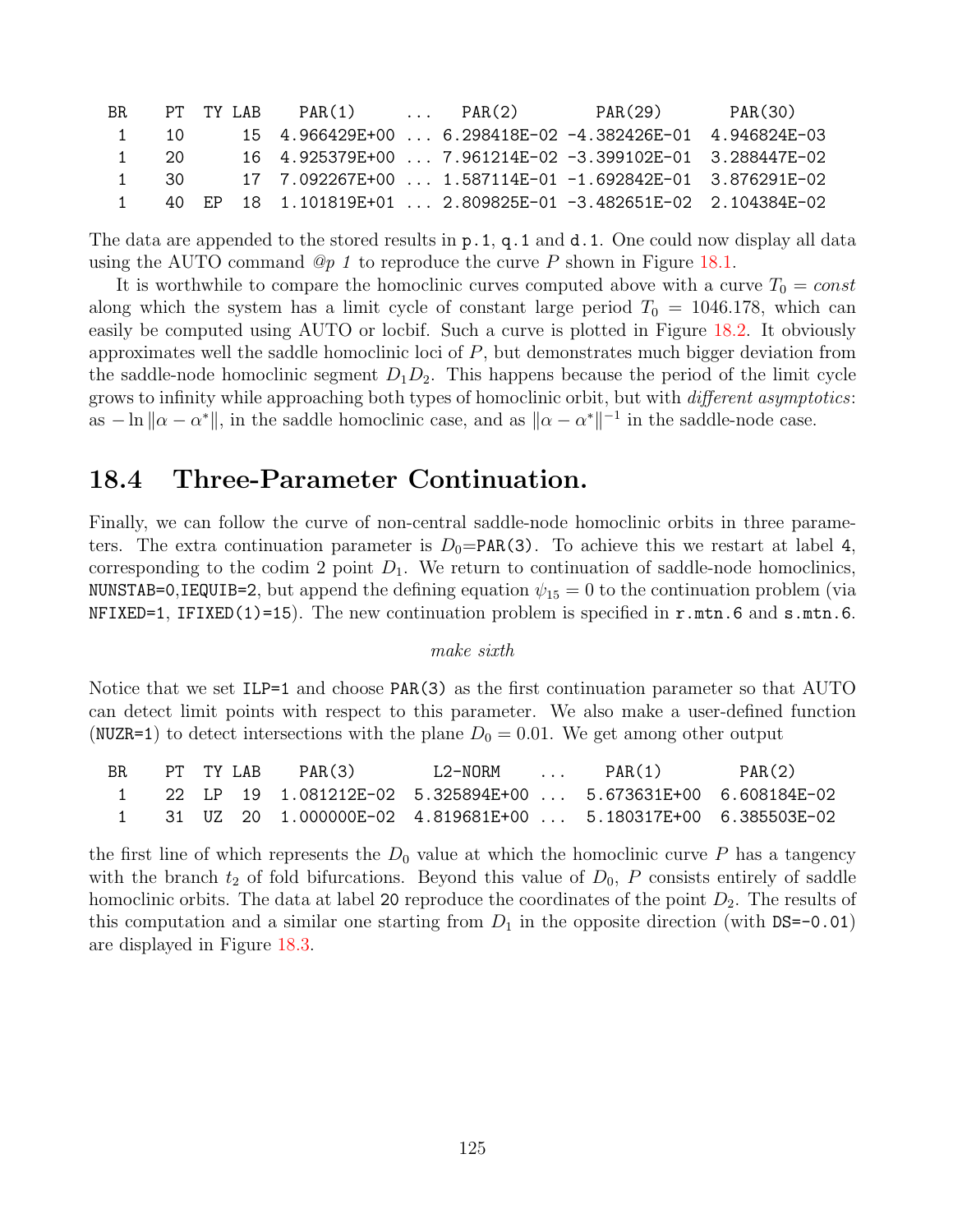# 18.5 Detailed AUTO-Commands.

| <b>COMMAND</b>           | <b>ACTION</b>                                          |
|--------------------------|--------------------------------------------------------|
| $m$ kdir $mtn$           | create an empty work directory                         |
| $cd$ $mtn$               | change directory                                       |
| $@dm$ $mtn$              | copy the demo files to the work directory              |
| $cp$ r.mtn.1 r.mtn       | get the AUTO constants-file                            |
| $cp \; s.mtn.1 \; s.mtn$ | get the HomCont constants-file                         |
| $@fc$ mtn                | use the starting data in mtn.dat to create q.dat       |
| <b><i>@h mtn dat</i></b> | continue saddle-node homoclinic orbit                  |
| @sv 1                    | save output-files as p.1, q.1, d.1                     |
| $cp$ r.mtn. $2$ r.mtn    | get the AUTO constants-file                            |
| $cp \; s.mtn.2 \; s.mtn$ | get the HomCont constants-file                         |
| $@h$ mtn 1               | continue in opposite direction; restart from q.1       |
| $Qap$ 1                  | append output-files to p.1, q.1, d.1                   |
| $cp$ r.mtn. $3$ r.mtn    | get the AUTO constants-file                            |
| $cp \; s.mtn.3 \; s.mtn$ | get the HomCont constants-file                         |
| $@h$ mtn 1               | switch to saddle homoclinic orbit; restart from q.1    |
| $Qap$ 1                  | append output-files to $p.1$ , $q.1$ , $d.1$           |
| $cp$ r.mtn. $4$ r.mtn    | get the AUTO constants-file                            |
| $cp \; s.mtn.4 \; s.mtn$ | get the HomCont constants-file                         |
| $@h$ mtn 1               | continue in reverse direction; restart from q.1        |
| $\oslash$ sv 4           | save output-files as p.4, q.4, d.4                     |
| $cp$ r.mtn.5 r.mtn       | get the AUTO constants-file                            |
| $cp \; s.mtn.5 \; s.mtn$ | get the HomCont constants-file                         |
| $@h$ mtn 1               | other saddle homoclinic orbit branch; restart from q.1 |
| $Qap$ 1                  | append output-files to $p_1$ , q.1, d.1                |
| $cp$ r.mtn. $6$ r.mtn    | get the AUTO constants-file                            |
| $cp \; s.mtn.6 \; s.mtn$ | get the HomCont constants-file                         |
| $@h$ mtn 1               | 3-parameter non-central saddle-node homoclinic.        |
| @sv 6                    | save output-files as $p.6$ , $q.6$ , $d.6$             |

Table 18.1: Detailed AUTO-Commands for running demo mtn.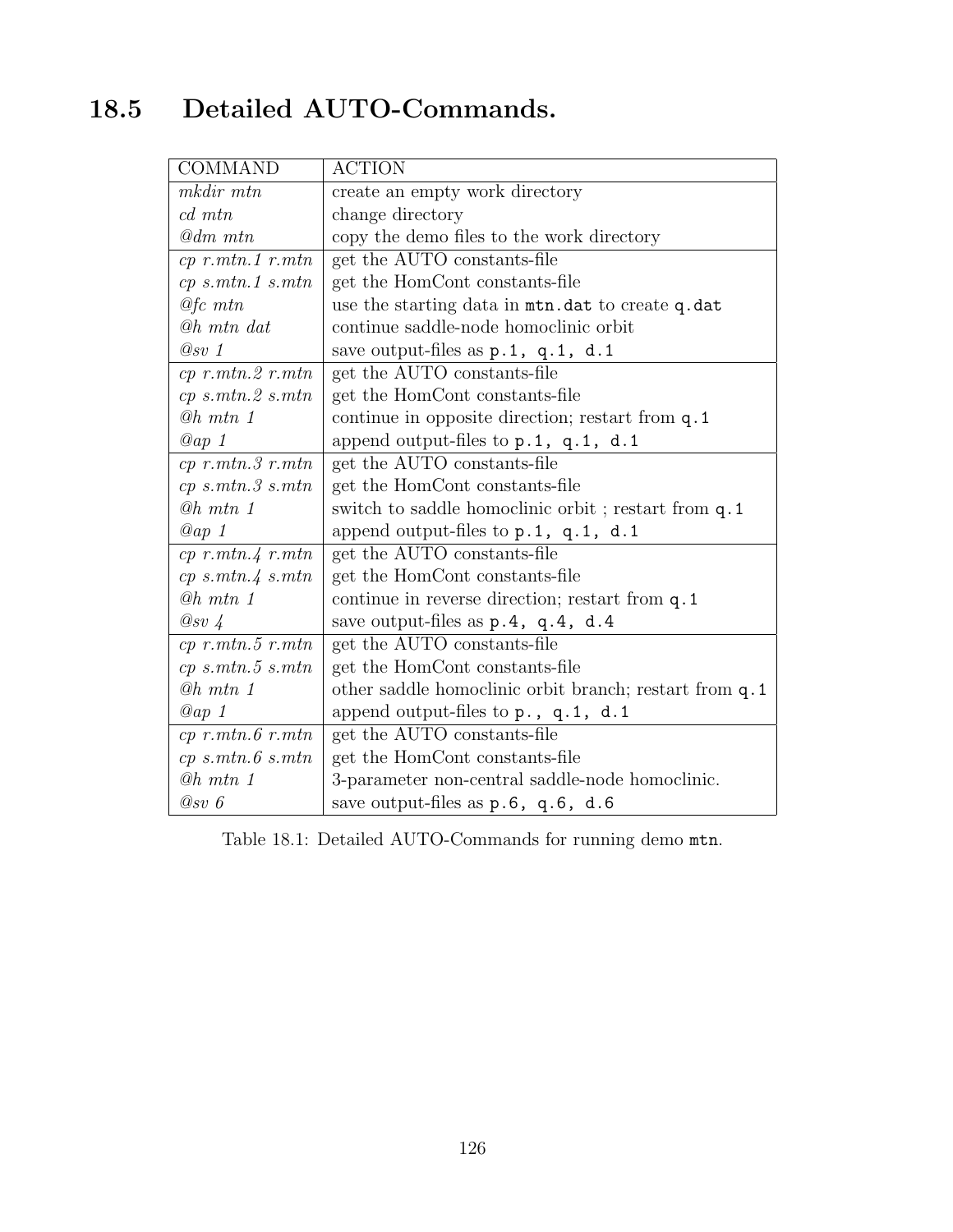

<span id="page-127-0"></span>Figure 18.1: Parametric portrait of the predator-prey system



<span id="page-127-1"></span>Figure 18.2: Approximation by a large-period cycle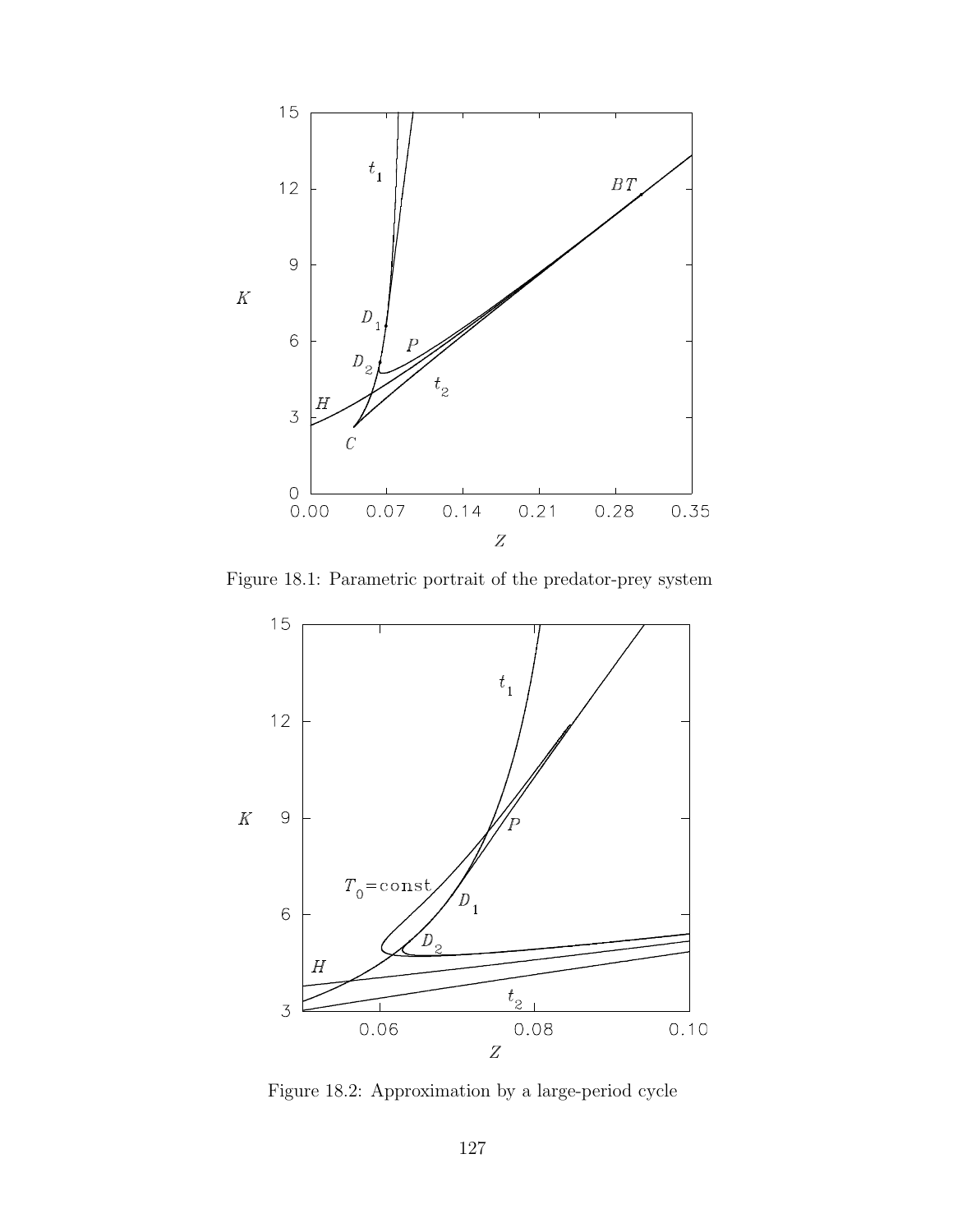

<span id="page-128-0"></span>Figure 18.3: Projection onto the  $(K, D_0)$ -plane of the three-parameter curve of non-central saddlenode homoclinic orbit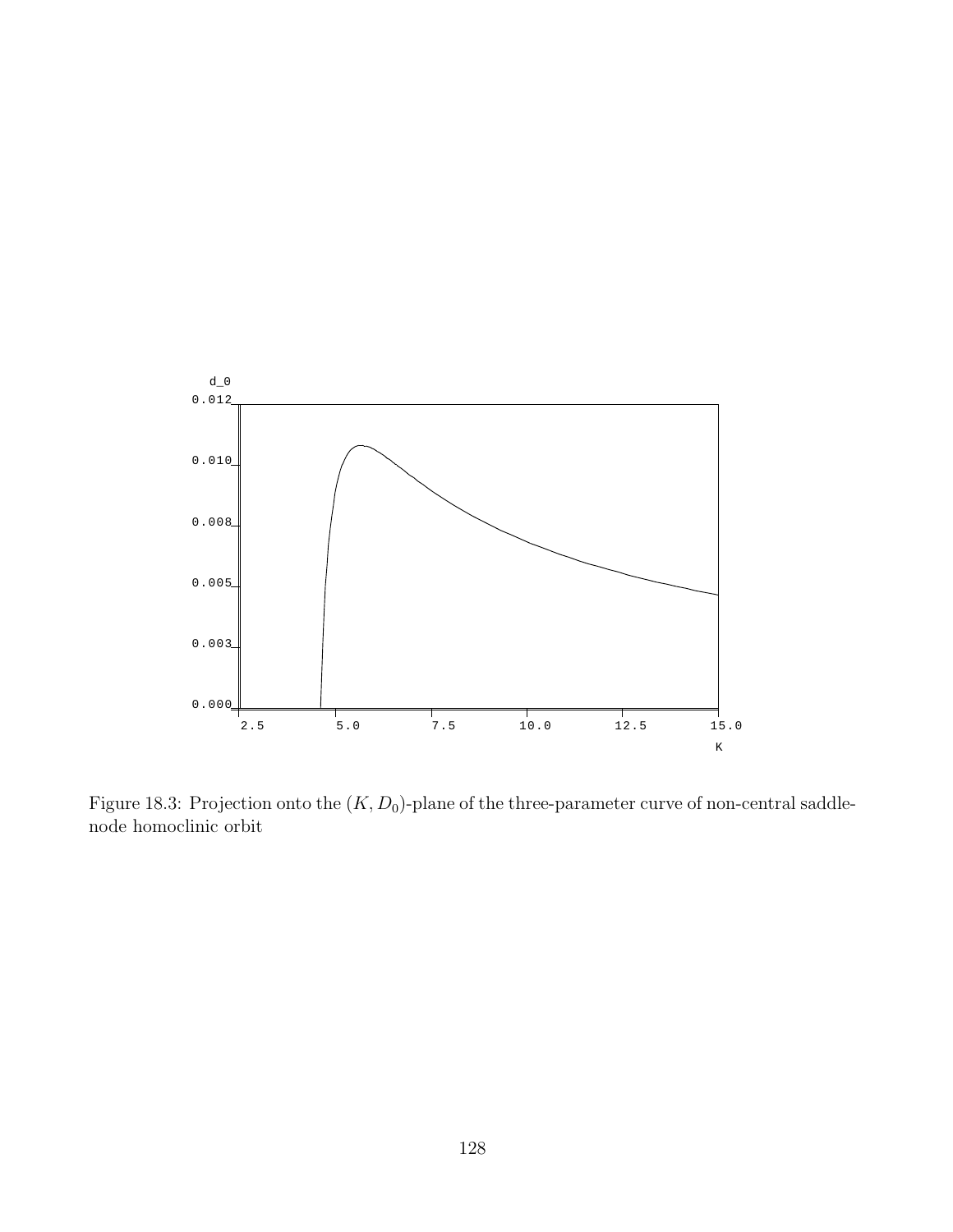# <span id="page-129-0"></span>Chapter 19

# HomCont Demo : kpr.

### 19.1 Koper's Extended Van der Pol Model.

The equation-file kpr.f contains the equations

$$
\begin{array}{rcl}\n\dot{x} & = & \epsilon_1^{-1} \left( k \, y - x^3 + 3 \, x - \lambda \right) \\
\dot{y} & = & x - 2 \, y + z \\
\dot{z} & = & \epsilon_2 (y - z),\n\end{array} \tag{19.1}
$$

with  $\epsilon_1 = 0.1$  and  $\epsilon_2 = 1$  [\(Koper,](#page-156-3) [1995](#page-156-3)).

To copy across the demo kpr and compile we type

@dm kpr

## 19.2 The Primary Branch of Homoclinics.

First, we locate a homoclinic orbit using the homotopy method. The file kpr.f already contains approximate parameter values for a homoclinic orbit, namely  $\lambda$  =PAR(1)=-1.851185,  $k = PAR(2) = -0.15$ . The files r.kpr.1 and s.kpr.1 specify the appropriate constants for continuation in 2T=PAR(11) (also referred to as PERIOD) and the dummy parameter  $\omega_1$ =PAR(17) starting from a small solution in the local unstable manifold;

make first

Among the output there is the line

BR PT TYLAB PERIOD L2-NORM ... PAR(17) ... 1 29 UZ 2 1.900184E+01 1.693817E+00 ... 4.433433E-09 ...

which indicates that a zero of the artificial parameter  $\omega_1$  has been located. This means that the right-hand end point of the solution belongs to the plane that is tangent to the stable manifold at the saddle. The output is stored in files p.1, q.1, d.1. Upon plotting the data at label 2 (see Figure [19.1\)](#page-130-0) it can be noted that although the right-hand projection boundary condition is satisfied, the solution is still quite away from the equilibrium.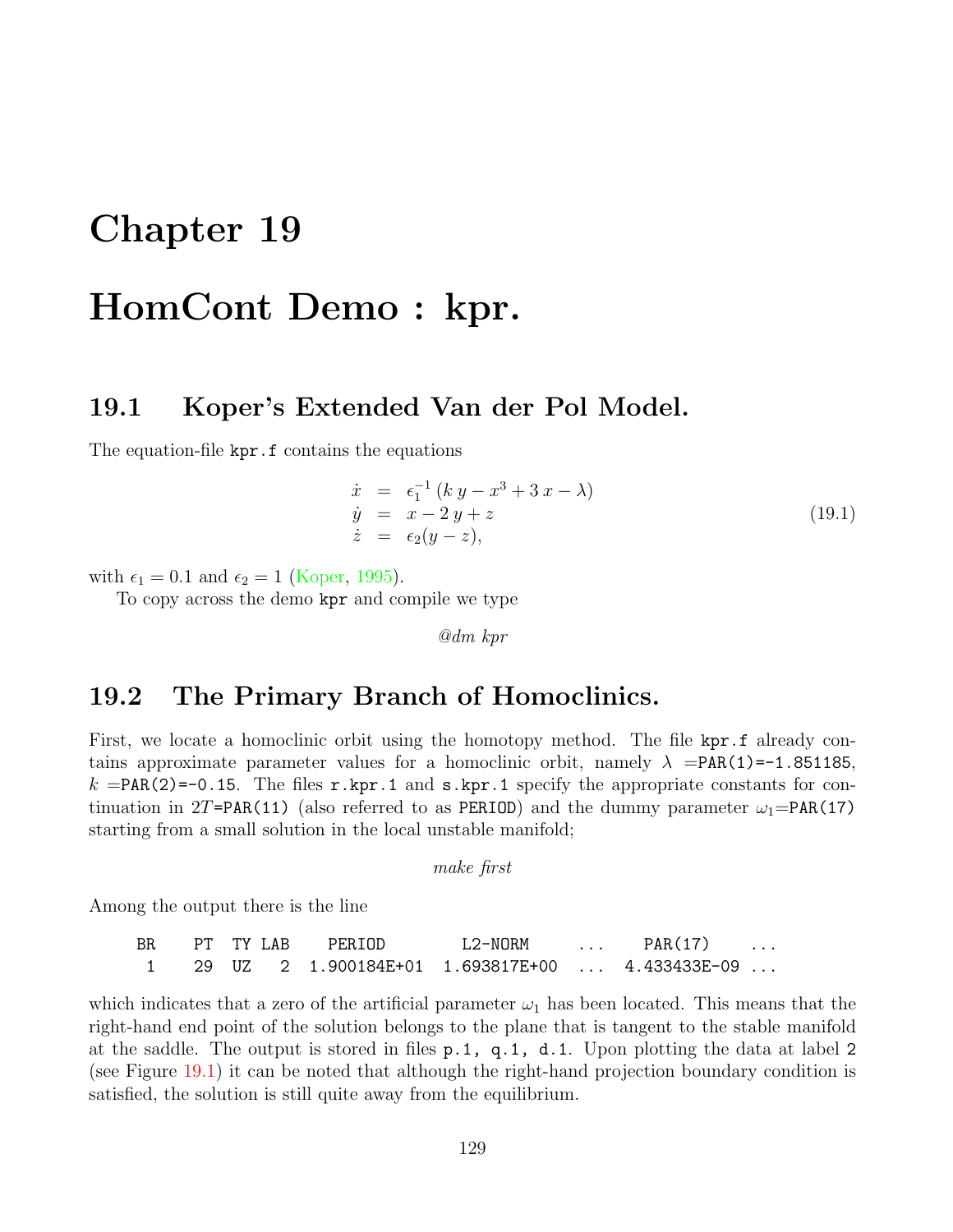

Figure 19.1: Projection on the  $(x, y)$ -plane of solutions of the boundary value problem with  $2T = 19.08778.$ 

<span id="page-130-0"></span>

<span id="page-130-1"></span>Figure 19.2: Projection on the  $(x, y)$ -plane of solutions of the boundary value problem with  $2T = 60.0.$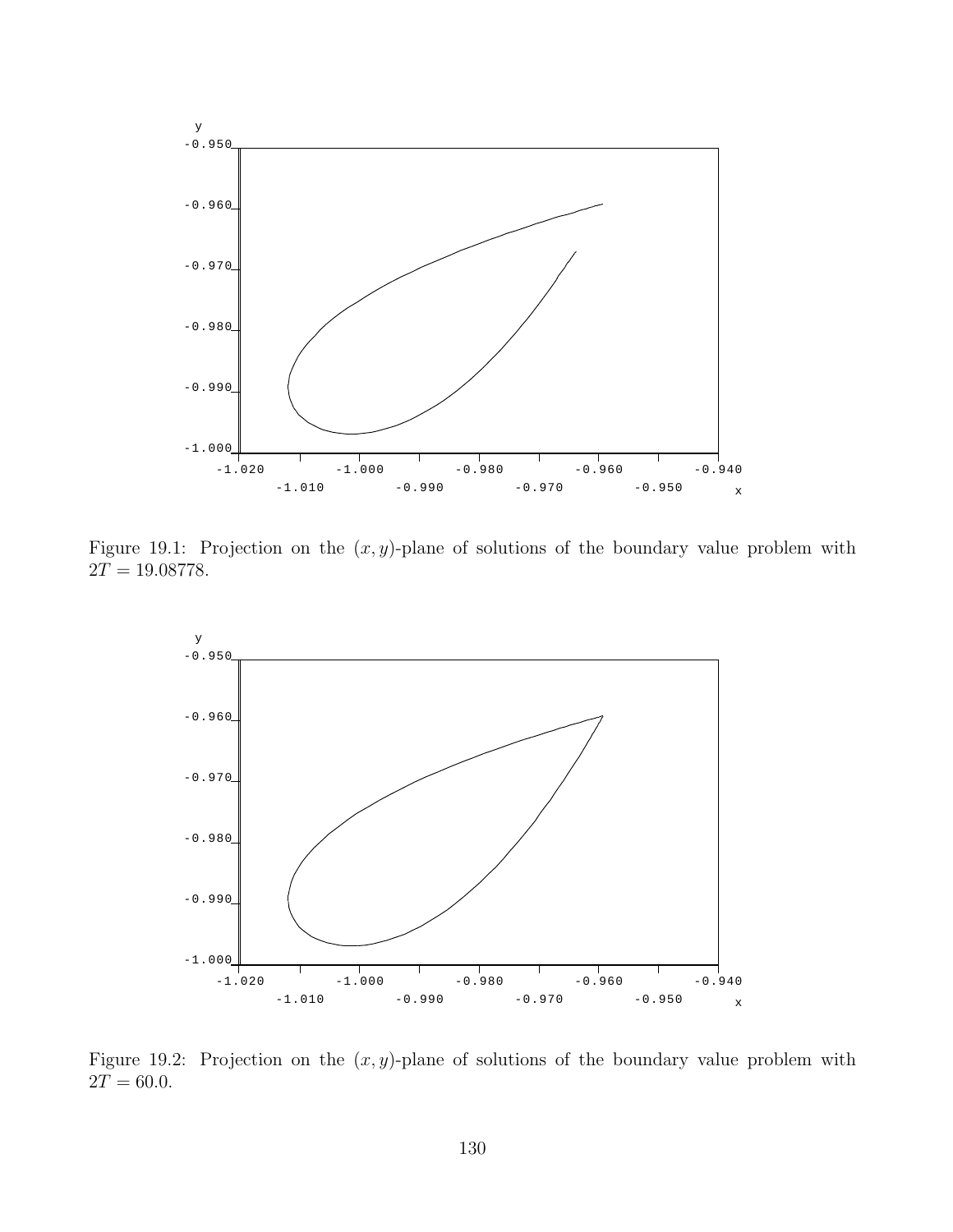The right-hand endpoint can be made to approach the equilibrium by performing a further continuation in T with the right-hand projection condition satisfied (PAR(17) fixed) but with  $\lambda$ allowed to vary.

#### make second

the output at label 4, stored in kpr.2,

| BR. |  | PT TY I.AB | PERTOD | L2-NORM                                                | $\sim$ $\sim$ $\sim$ $\sim$ $\sim$ | PAR(1) | $\cdots$ |
|-----|--|------------|--------|--------------------------------------------------------|------------------------------------|--------|----------|
|     |  |            |        | 35 UZ   4  6.000000E+01  1.672806E+00    -1.851185E+00 |                                    |        |          |

provides a good approximation to a homoclinic solution (see Figure [19.2](#page-130-1)).

The second stage to obtain a starting solution is to add a solution to the modified adjoint variational equation. This is achieved by setting both ITWIST and ISTART to 1 (in s.kpr.3), which generates a trivial guess for the adjoint equations. Because the adjoint equations are linear, only a single Newton step (by continuation in a trivial parameter) is required to provide a solution. Rather than choose a parameter that might be used internally by  $\text{AUTO}$ , in  $\text{r} \cdot \text{kpr} \cdot 3$  we take the continuation parameter to be PAR(11), which is not quite a trivial parameter but whose affect upon the solution is mild.

#### make third

The output at the second point (label 6) contains the converged homoclinic solution (variables  $(U(1), U(2), U(3))$  and the adjoint  $(U(4), U(5), U(6))$ . We now have a starting solution and are ready to perform two-parameter continuation.

The fourth run

#### make fourth

continues the homoclinic orbit in PAR(1) and PAR(2). Note that several other parameters appear in the output. PAR(10) is a dummy parameter that should be zero when the adjoint is being computed correctly; PAR(29), PAR(30), PAR(33) correspond to the test functions  $\psi_9, \psi_{10}$  and  $\psi_{13}$ . That these test functions were activated is specified in three places in r.kpr.4 and s.kpr.4 as described in Section [16.6](#page-111-0).

Note that at the end-point of the branch (reached when after NMX=50 steps) PAR(29) is approximately zero which corresponds to a zero of  $\psi_9$ , a non-central saddle-node homoclinic orbit. We shall return to the computation of this codimension-two point later. Before reaching this point, among the output we find two zeroes of PAR(33) (test function  $\psi_{13}$ ) which gives the accurate location of two inclination-flip bifurcations,

|  |  | BR PT TY LAB PAR(1)<br><b><i>Committee Committee States and Committee</i></b> | PAR(2)                                                                      |  | $PAR(10)$ $PAR(33)$ |
|--|--|-------------------------------------------------------------------------------|-----------------------------------------------------------------------------|--|---------------------|
|  |  |                                                                               | 1   6  UZ  10 -1.801662E+00 ...-2.002660E-01 -7.255434E-07 ...-1.425714E-04 |  |                     |
|  |  |                                                                               | 1  12  UZ  11 -1.568756E+00 ...-4.395468E-01 -2.156353E-07 ... 4.514073E-07 |  |                     |

That the test function really does have a regular zero at this point can be checked from the data saved in  $p.3$ , plotting PAR(33) as a function of PAR(1) or PAR(2). Figure [19.3](#page-132-0) presents solutions  $\phi(t)$  of the modified adjoint variational equation (for details see [Champneys, Kuznetsov](#page-154-2) [& Sandstede](#page-154-2), [1996\)](#page-154-2) at parameter values on the homoclinic branch before and after the first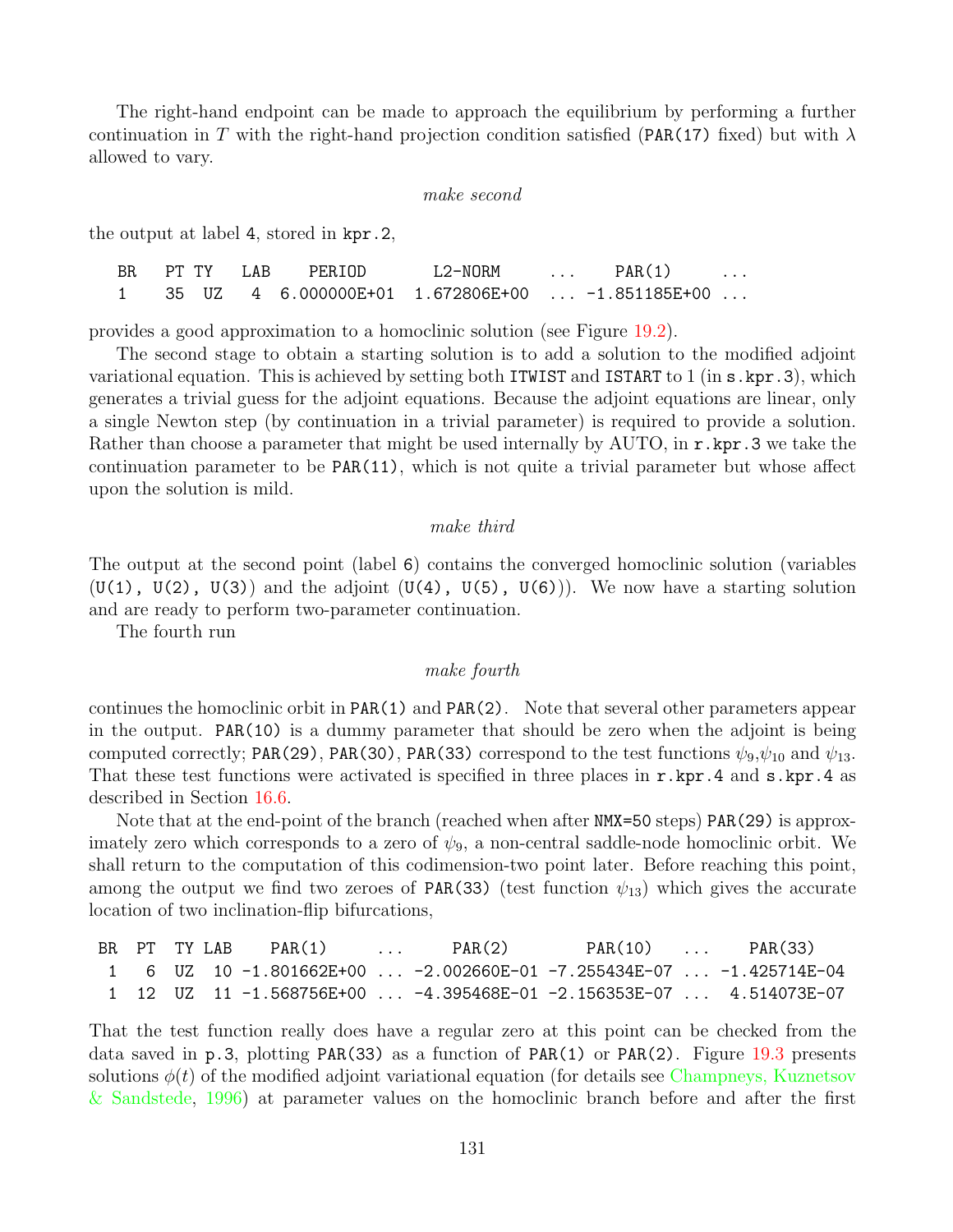

<span id="page-132-0"></span>Figure 19.3: Projection on the  $(x, y)$ -plane of solutions  $\phi(t)$  at 1 ( $\lambda = -1.825470, k = -0.1760749$ ) and 2 ( $\lambda = -1.686154, k = -0.3183548$ ).



<span id="page-132-1"></span>Figure 19.4: Three-dimensional blow-up of the solution curves  $\phi(t)$  at labels 1 (dotted) and 2 (solid line) from Figure 3.8.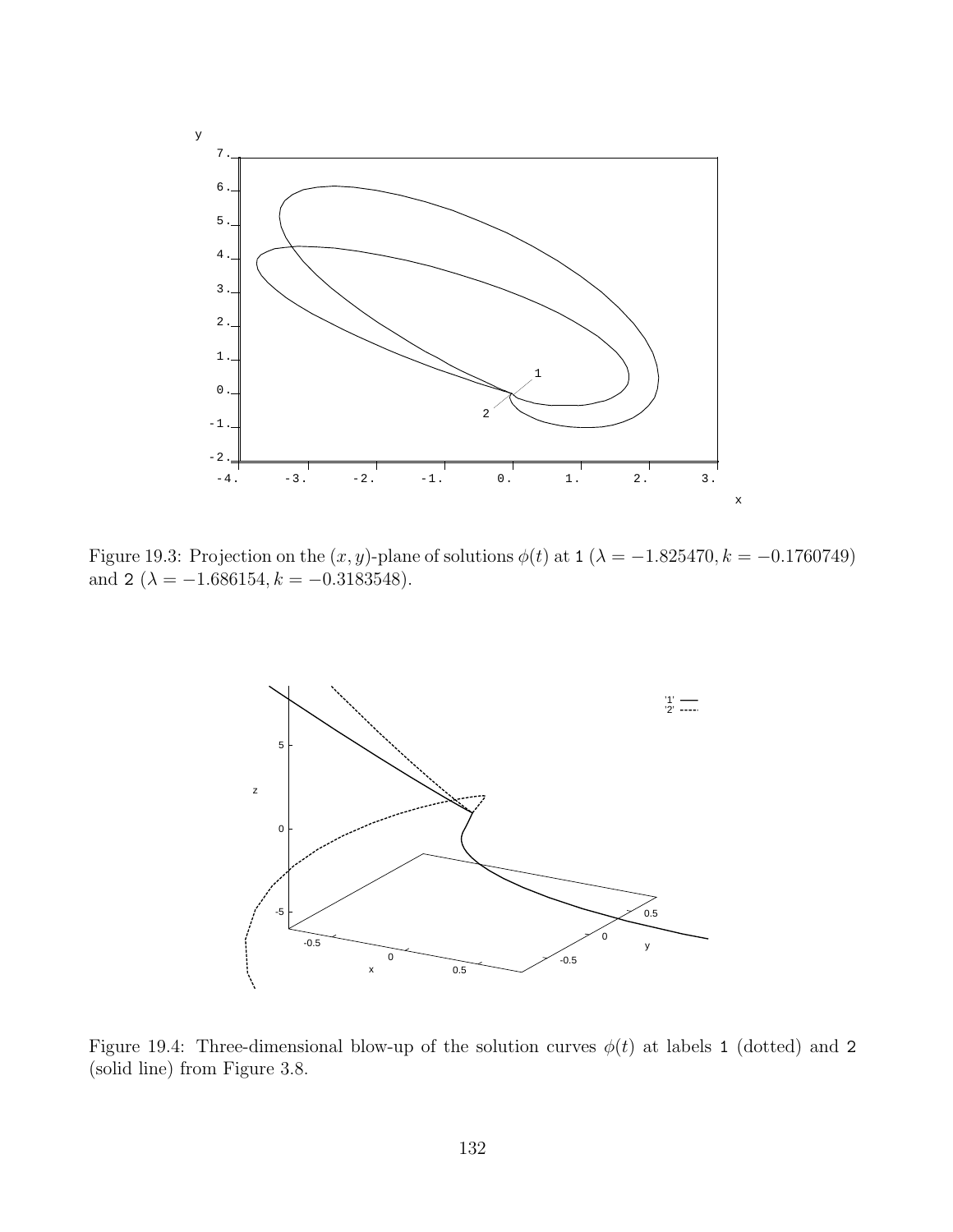

<span id="page-133-0"></span>Figure 19.5: Computed homoclinic orbits approaching the BT point

detected inclination flip. Note that these solutions were obtained by choosing a smaller step DS and more output (smaller NPR) in  $r \cdot kpr \cdot 4$ . A blow-up of the region close to the origin of this figure is shown in Figure [19.4](#page-132-1). It illustrates the flip of the solutions of the adjoint equation while moving through the bifurcation point. Note that the data in this figure were plotted after first performing an additional continuation of the solutions with respect to PAR(11).

Continuing in the other direction

make fifth

we approach a Bogdanov-Takens point

BR PT TY LAB PAR(1) ... PAR(10) ... PAR(33) 1 50 EP 13 -1.938276E+00 ... -7.523344E+00 ... 6.310810E+01

Note that the numerical approximation has ceased to become reliable, since PAR(10) has now become large. Phase portraits of homoclinic orbits between the BT point and the first inclination flip are depicted in Figure [19.5.](#page-133-0) Note how the computed homoclinic orbits approaching the BT point have their endpoints well away from the equilibrium. To follow the homoclinic orbit to the BT point with more precision, we would need to first perform continuation in  $T$  (PAR(11)) to obtain a more accurate homoclinic solution.

## 19.3 More Accuracy and Saddle-Node Homoclinic Orbits.

Continuation in  $T$  in order to obtain an approximation of the homoclinic orbit over a longer interval is necessary for parameter values near a non-hyperbolic equilibrium (either a saddle-node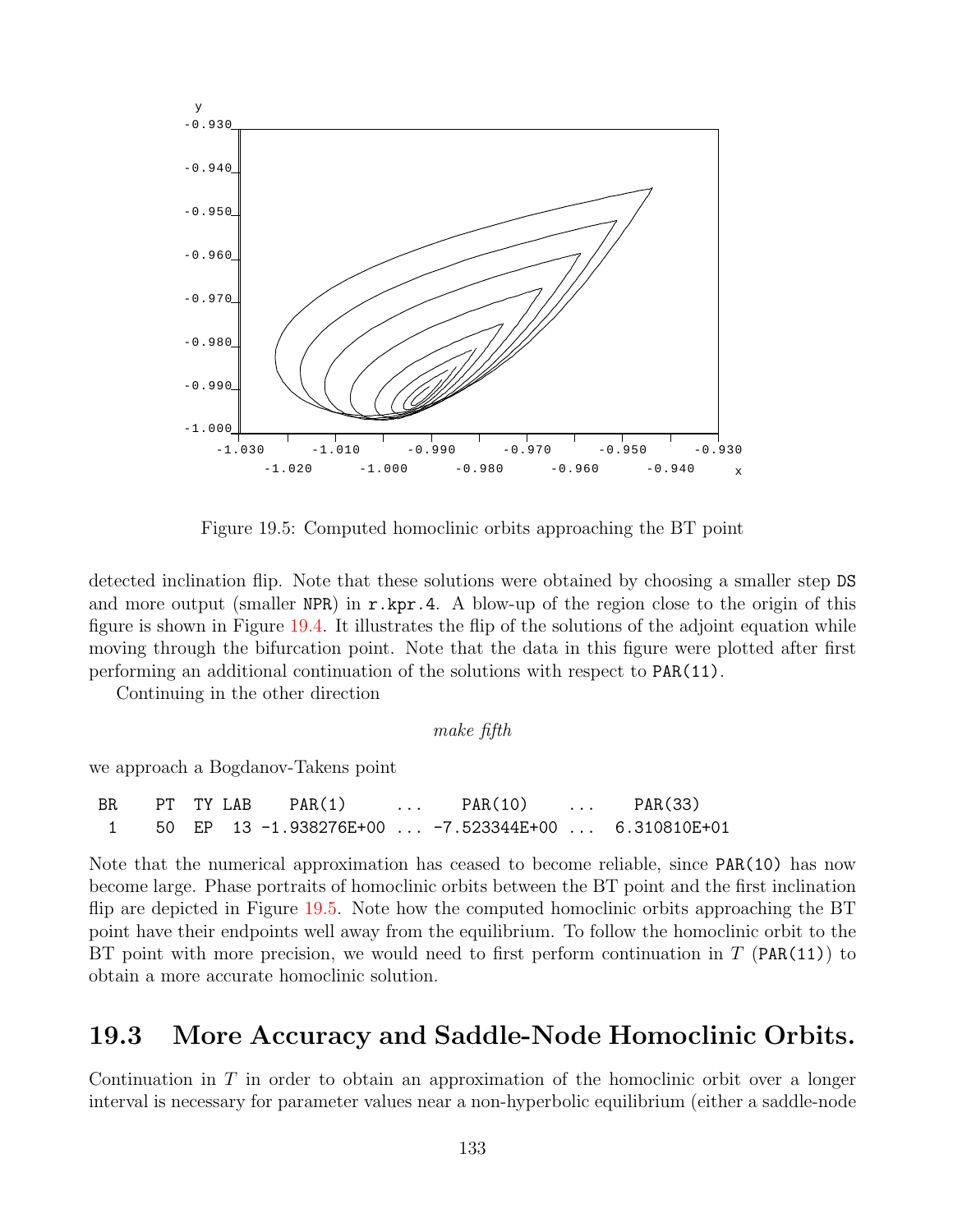or BT) where the convergence to the equilibrium is slower. First, we start from the original homoclinic orbit computed via the homotopy method, label 4, which is well away from the nonhyperbolic equilibrium. Also, we shall no longer be interested in in inclination flips so we set ITWIST=0 in  $r$ .kpr.6, and in order to compute up to PAR(11)=1000, we set up a user-defined function for this. Running AUTO with PAR(11) and PAR(2) as free parameters

make sixth

we obtain among the output

| BR. | PT TY I.AB | PERIOD                                                    | L2-NORM | $\sim$ $\sim$ $\sim$ $\sim$ | PAR(2) |
|-----|------------|-----------------------------------------------------------|---------|-----------------------------|--------|
|     |            | 1   35  UZ   6  1.000000E+03  1.661910E+00  -1.500000E-01 |         |                             |        |

We can now repeat the computation of the branch of saddle homoclinic orbits in PAR(1) and **PAR(2)** from this point with the test functions  $\psi_9$  and  $\psi_{10}$  for non-central saddle-node homoclinic orbits activated

#### make seventh

The saddle-node point is now detected at

| BR. | PT TY LAB | PAR(1) | $\ldots$ PAR(2)                                                   | PAR(29) | PAR(30) |
|-----|-----------|--------|-------------------------------------------------------------------|---------|---------|
|     |           |        | 30 UZ  8  1.765003E-01  -2.405345E+00  2.743361E-06  2.309317E+01 |         |         |

which is stored in q.7. That PAR(29) ( $\psi_9$ ) is zeroed shows that this is a non-central saddlenode connecting the centre manifold to the strong stable manifold. Note that all output beyond this point, although a well-posed solution to the boundary-value problem, is spurious in that it no longer represents a homoclinic orbit to a saddle equilibrium (see [Champneys, Kuznetsov](#page-154-2) [& Sandstede](#page-154-2), [1996\)](#page-154-2). If we had chosen to, we could continue in the other direction in order to approach the BT point more accurately by reversing the sign of  $DS$  in  $r \cdot kpr \cdot 7$ .

The files r.kpr.9 and s.kpr.9 contain the constants necessary for switching to continuation of the central saddle-node homoclinic curve in two parameters starting from the non-central saddle-node homoclinic orbit stored as label 8 in q.7.

#### make eighth

In this run we have activated the test functions for saddle to saddle-node transition points along curves of saddle homoclinic orbits ( $\psi_{15}$  and  $\psi_{16}$ ). Among the output we find

| BR. | PT TY LAB | PAR(1) | PAR(2)                                                               | PAR(35) | PAR(36) |
|-----|-----------|--------|----------------------------------------------------------------------|---------|---------|
|     |           |        | 38 UZ  13  1.765274E-01 ...-2.405284E+00  9.705426E-03 -5.464784E-07 |         |         |

which corresponds to the branch of homoclinic orbits leaving the locus of saddle-nodes in a second non-central saddle-node homoclinic bifurcation (a zero of  $\psi_{16}$ ).

Note that the parameter values do not vary much between the two codimension-two noncentral saddle-node points (labels 8 and 13). However, Figure [19.6](#page-135-0) shows clearly that between the two codimension-two points the homoclinic orbit rotates between the two components of the 1D stable manifold, i.e. between the two boundaries of the center-stable manifold of the saddle node. The overall effect of this process is the transformation of a nearby "small" saddle homoclinic orbit to a "big" saddle homoclinic orbit (i.e. with two extra turning points in phase space).

Finally, we can switch to continuation of the big saddle homoclinic orbit from the new codim 2 point at label 13.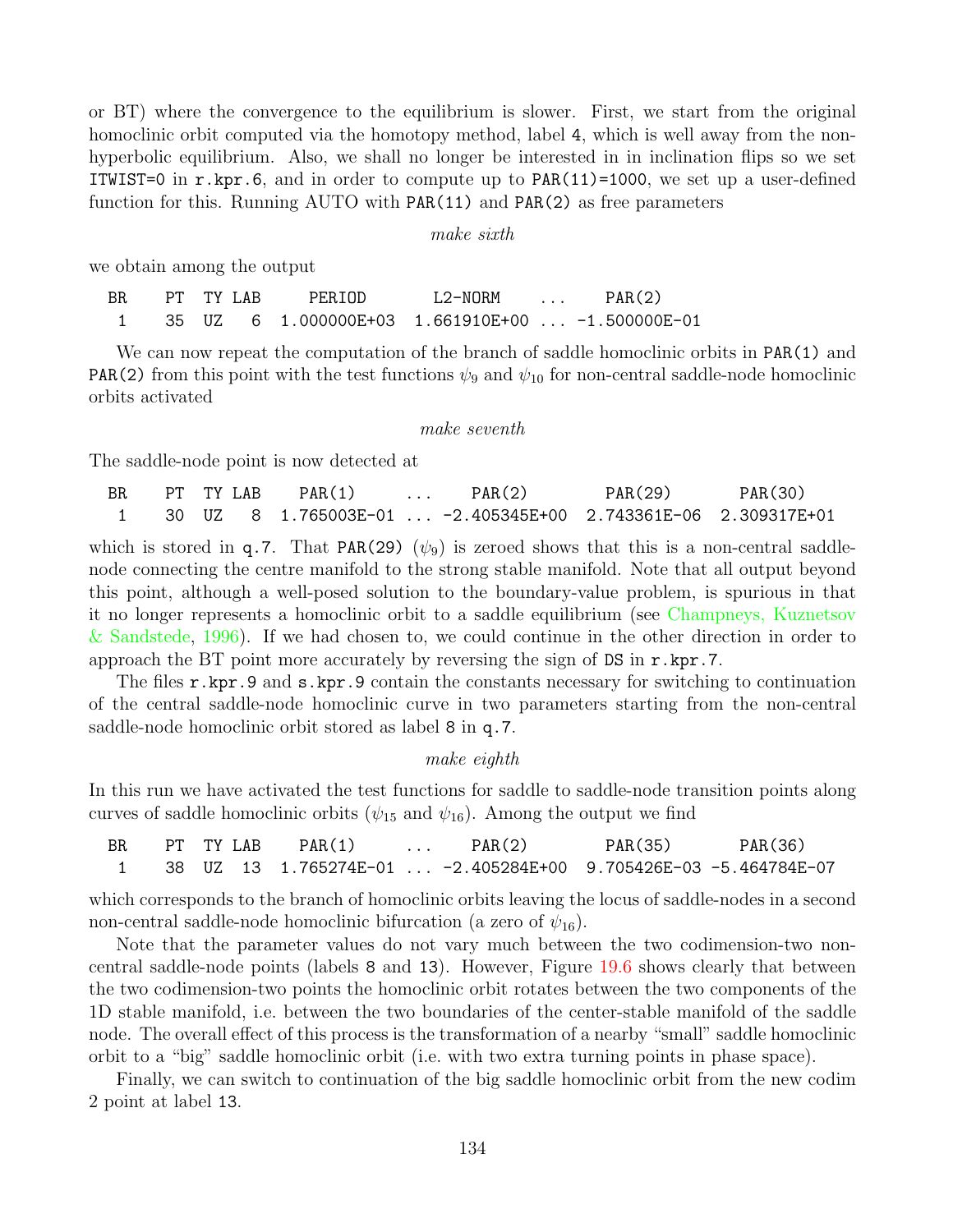

Figure 19.6: Two non-central saddle-node homoclinic orbits, 1 and 3; and, 2, a central saddle-node homoclinic orbit between these two points

<span id="page-135-0"></span>

<span id="page-135-1"></span>Figure 19.7: The big homoclinic orbit approaching a figure-of-eight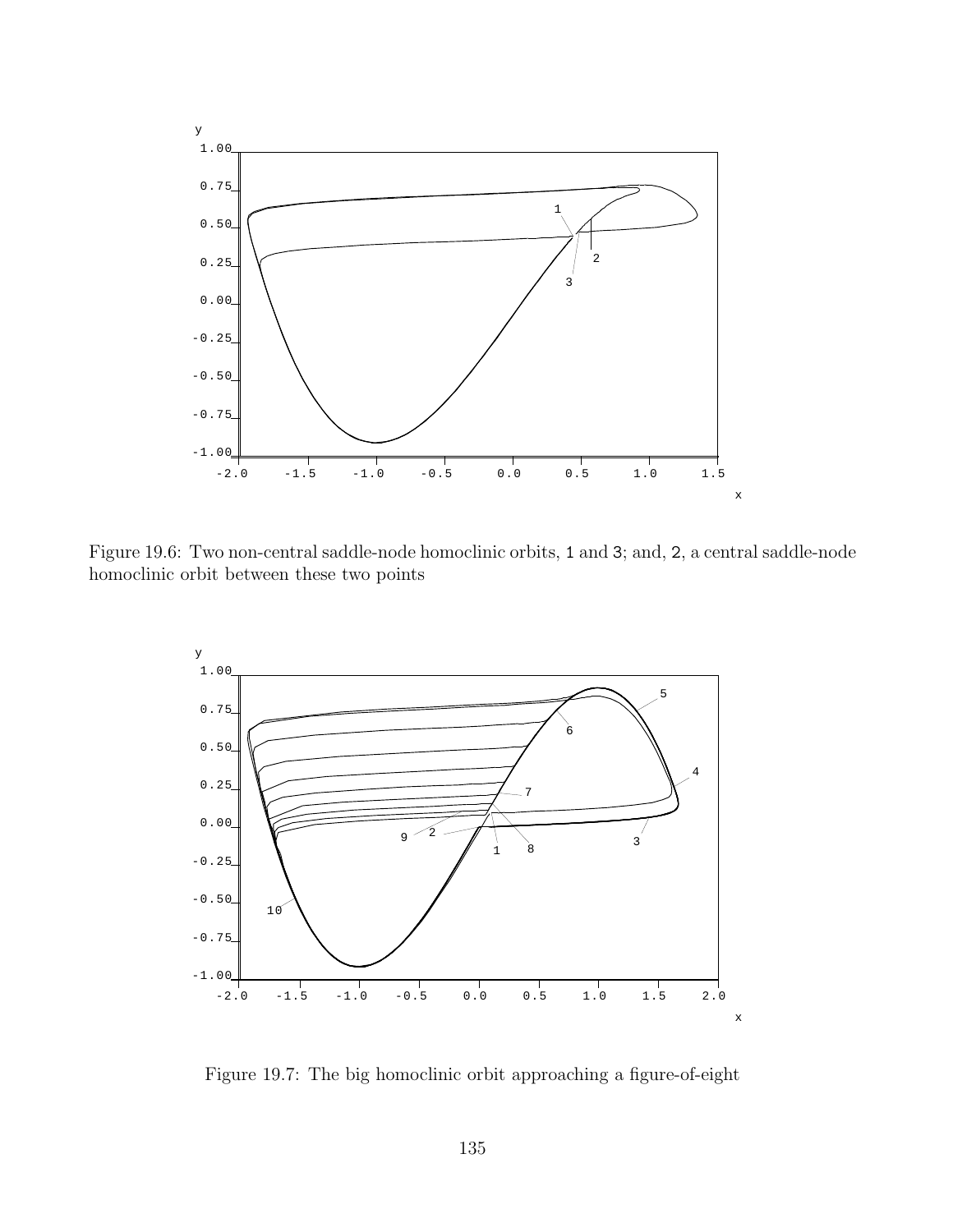#### make ninth

Note that AUTO takes a large number of steps near the line PAR(1)=0, while PAR(2) approaches  $-2.189...$  (which is why we chose such a large value NMX=500 in r.kpr.9). This particular computation ends at

BR PT TY LAB PAR(1) L2-NORM ... PAR(2) 1 500 EP 24 -1.218988E-05 2.181205E-01 ... -2.189666E+00

By plotting phase portraits of orbits approaching this end point (see Figure [19.7](#page-135-1)) we see a "canardlike" like transformation of the big homoclinic orbit to a pair of homoclinic orbits in a figure-ofeight configuration. That we get a figure-of-eight is not a surprise because  $PAR(1)=0$  corresponds to a symmetry in the differential equations [\(Koper,](#page-156-4) [1994](#page-156-4)); note also that the equilibrium, stored as  $(PAR(12)$ , PAR(13), PAR(14)) in d.9, approaches the origin as we approach the figure-of-eight homoclinic.

## 19.4 Three-Parameter Continuation.

We now consider curves in three parameters of each of the codimension-two points encountered in this model, by freeing the parameter  $\epsilon = PAR(3)$ . First we continue the first inclination flip stored at label 7 in q.3

make tenth

Note that ITWIST=1 in s.kpr.10, so that the adjoint is also continued, and there is one fixed condition IFIXED(1)=13 so that test function  $\psi_{13}$  has been frozen. Among the output there is a codimension-three point (zero of  $\psi_9$ ) where the neutrally twisted homoclinic orbit collides with the saddle-node curve

|  | BR PT TY LAB | PAR(1) | $\ldots$ PAR(2) | PAR(3) | PAR(29)                                                                     | $\cdot$ |
|--|--------------|--------|-----------------|--------|-----------------------------------------------------------------------------|---------|
|  |              |        |                 |        | 1  28  UZ  14  1.282702E-01 ...-2.519325E+00 5.744770E-01 -4.347113E-09 ... |         |

The other detected inclination flip (at label 8 in q.3) is continued similarly

make eleventh

giving among its output another codim 3 saddle-node inclination-flip point

|  | BR PT TYLAB | PAR(1) | $\ldots$ PAR(2) | PAR(3) | PAR(29)                                                           | $\cdots$ |
|--|-------------|--------|-----------------|--------|-------------------------------------------------------------------|----------|
|  |             |        |                 |        | 1 27 UZ 14 1.535420E−01  −2.458100E+00 1.171705E+00 −1.933188E−07 |          |

Output beyond both of these codim 3 points is spurious and both computations end in an MX point (no convergence).

To continue the non-central saddle-node homoclinic orbits it is necessary to work on the data without the solution  $\phi(t)$ . We restart from the data saved at LAB=8 and LAB=13 in q.7 and q.8 respectively. We could continue these codim 2 points in two ways, either by appending the defining condition  $\psi_{16} = 0$  to the continuation of saddle-node homoclinic orbits (with IEQUIB=2, etc.), or by appending  $\psi_9 = 0$  to the continuation of a saddle homoclinic orbit (with IEQUIB=1. The first approach is used in the example  $mtn$ , for contrast we shall adopt the second approach here.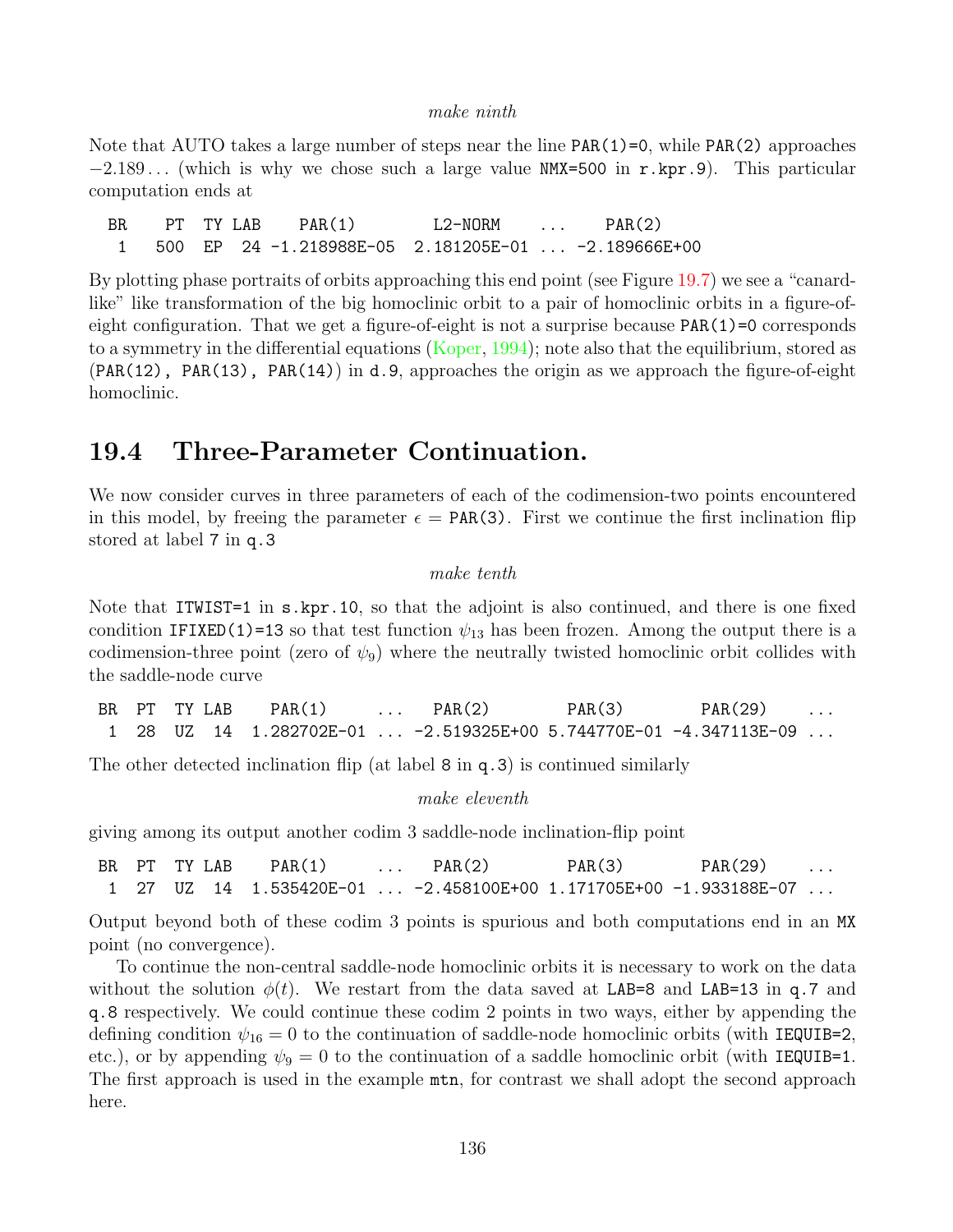#### make twelfth make thirteenth

The projection onto the  $(\epsilon, k)$ -plane of all four of these codimension-two curves is given in Figure [19.8.](#page-139-0) The intersection of the inclination-flip lines with one of the non-central saddle-node homoclinic lines is apparent. Note that the two non-central saddle-node homoclinic orbit curves are almost overlaid, but that as in Figure [19.6](#page-135-0) the orbits look quite distinct in phase space.

## 19.5 Detailed AUTO-Commands.

| <b>COMMAND</b>                 | <b>ACTION</b>                                     |
|--------------------------------|---------------------------------------------------|
| mkdir kpr                      | create an empty work directory                    |
| $cd$ kpr                       | change directory                                  |
| $\mathcal{Q}dm$ kpr            | copy the demo files to the work directory         |
| $cp$ r.kpr.1 r.kpr             | get the AUTO constants-file                       |
| $cp$ s.kpr.1 s.kpr             | get the HomCont constants-file                    |
| $@h$ kpr                       | continuation in the time-length parameter PAR(11) |
| @sv 1                          | save output-files as $p.1$ , $q.1$ , $d.1$        |
| $cp$ r.kpr.2 r.kpr             | get the AUTO constants-file                       |
| $cp \; s.kpr.2 \; s.kpr$       | get the HomCont constants-file                    |
| $@h$ kpr 1                     | locate the homoclinic orbit; restart from q.1     |
| @sv2                           | save output-files as $p.2$ , $q.2$ , $d.2$        |
| $cp$ r.kpr. $3$ r.kpr          | get the AUTO constants-file                       |
| $cp \;$ s.kpr. $3 \;$ s.kpr    | get the HomCont constants-file                    |
| $@h$ kpr $2$                   | generate adjoint variables; restart from q.2      |
| $\oslash$ sv 3                 | save output-files as $p.3$ , $q.3$ , $d.3$        |
| $cp\ r.kpr.4\ r.kpr$           | get the AUTO constants-file                       |
| $cp \; s \; kpr.4 \; s \; kpr$ | get the HomCont constants-file                    |
| $@h$ kpr $3$                   | continue the homoclinic orbit; restart from q.3   |
| Qap3                           | append output-files to $p.3$ , $q.3$ , d.3        |
| $cp$ r.kpr.5 r.kpr             | get the AUTO constants-file                       |
| $cp\;s.kpr.5\;s.kpr$           | get the HomCont constants-file                    |
| $@h$ kpr $3$                   | continue in reverse direction; restart from q.3   |
| Qap3                           | append output-files to $p.3$ , $q.3$ , d.3        |
| $cp$ r.kpr.6 r.kpr             | get the AUTO constants-file                       |
| $cp\;s.kpr.\,6\;s.kpr$         | get the HomCont constants-file                    |
| $@h$ kpr $2$                   | increase the period; restart from q.2             |
| @sv 6                          | save output-files as $p.6$ , $q.6$ , $d.6$        |

Table 19.1: Detailed AUTO-Commands for running demo kpr.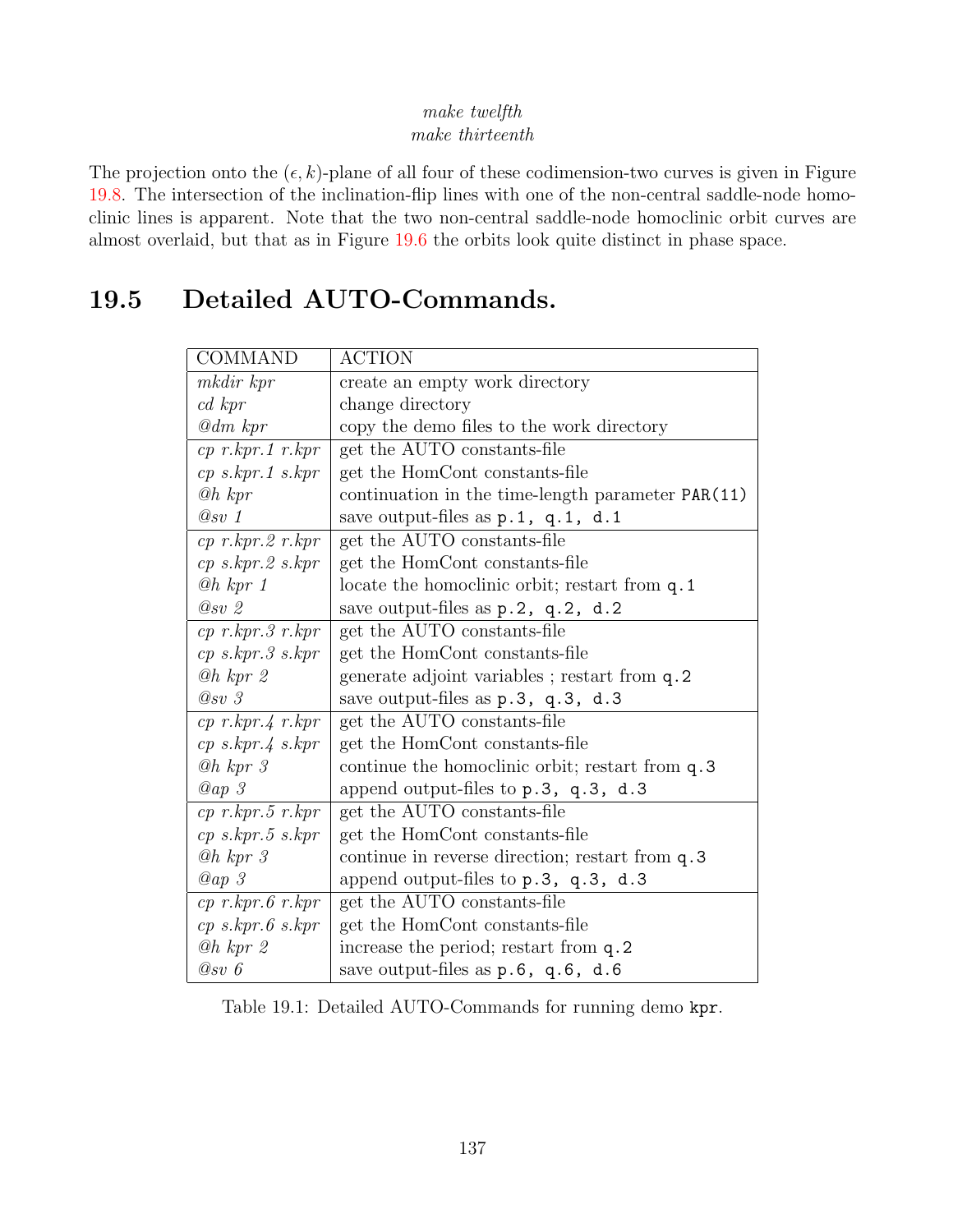| <b>COMMAND</b>                       | <b>ACTION</b>                                                  |
|--------------------------------------|----------------------------------------------------------------|
| $cp$ r.kpr. $7$ r.kpr                | get the AUTO constants-file                                    |
| $cp \; s \; kpr. \gamma \; s \; kpr$ | get the HomCont constants-file                                 |
| $@h$ kpr $6$                         | recompute the branch of homoclinic orbits; restart from q.6    |
| $\oslash$ sv 7                       | save output-files as p.7, q.7, d.7                             |
| $cp$ r.kpr. $8$ r.kpr                | get the AUTO constants-file                                    |
| $cp \;$ s.kpr. $8 \;$ s.kpr          | get the HomCont constants-file                                 |
| $@h$ kpr $\gamma$                    | continue central saddle-node homoclinics; restart from q.7     |
| $\oslash$ sv 8                       | save output-files as p.8, q.8, d.8                             |
| $cp$ r.kpr. 9 r.kpr                  | get the AUTO constants-file                                    |
| $cp \;$ s.kpr.9 s.kpr                | get the HomCont constants-file                                 |
| $@h$ kpr $8$                         | continue homoclinics from codim-2 point; restart from q.8      |
| $\oslash$ sv 9                       | save output-files as p.9, q.9, d.9                             |
| $cp$ r.kpr. 10 r.kpr                 | get the AUTO constants-file                                    |
| $cp$ s.kpr. 10 s.kpr                 | get the HomCont constants-file                                 |
| $@h$ kpr $3$                         | 3-parameter curve of inclination-flips; restart from q.3       |
| $@sv$ 10                             | save output-files as p.10, q.10, d.10                          |
| $cp$ r.kpr.11 r.kpr                  | get the AUTO constants-file                                    |
| $cp$ s.kpr.11 s.kpr                  | get the HomCont constants-file                                 |
| $@h$ kpr $\beta$                     | another curve of inclination-flips; restart from q.3           |
| $@sv$ 11                             | save output-files as $p.11$ , $q.11$ , $d.11$                  |
| $cp$ r.kpr. 12 r.kpr                 | get the AUTO constants-file                                    |
| $cp$ s.kpr.12 s.kpr                  | get the HomCont constants-file                                 |
| $@h$ kpr $\gamma$                    | continue non-central saddle-node homoclinics; restart from q.7 |
| $Q_{SV}$ 12                          | save output-files as $p.12$ , $q.12$ , $d.12$                  |
| $cp$ r.kpr. 13 r.kpr                 | get the AUTO constants-file                                    |
| $cp$ s.kpr.13 s.kpr                  | get the HomCont constants-file                                 |
| $@h$ kpr $8$                         | continue non-central saddle-node homoclinics; restart from q.8 |
| <i>@ap 12</i>                        | append output-files to $p.12$ , $q.12$ , $d.12$                |

Table 19.2: Detailed AUTO-Commands for running demo kpr.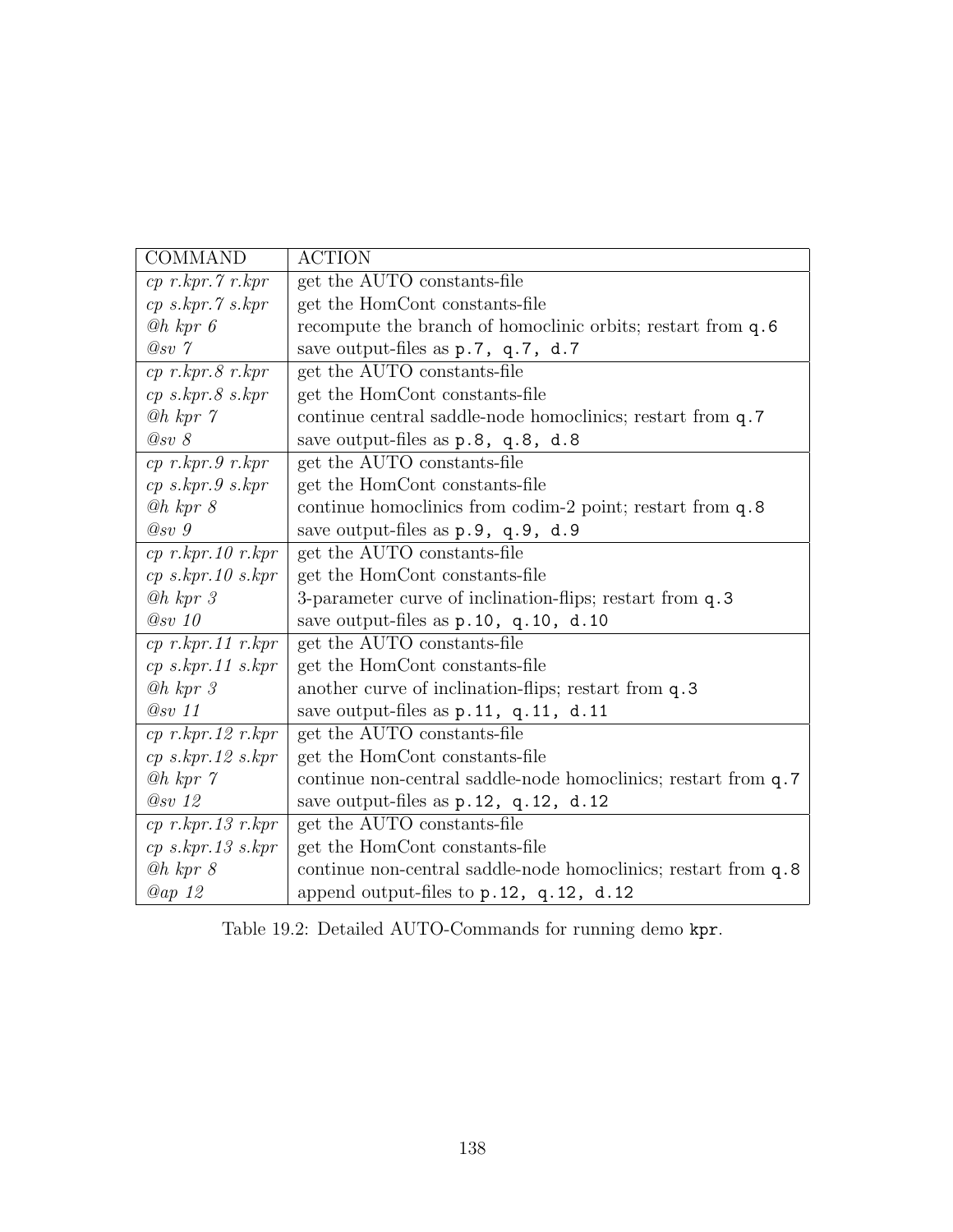

<span id="page-139-0"></span>Figure 19.8: Projection onto the (PAR(3), PAR(2))-plane of the non-central saddle-node homoclinic orbit curves (labeled 1 and 2) and the inclination-flip curves (labeled 3 and 4)

.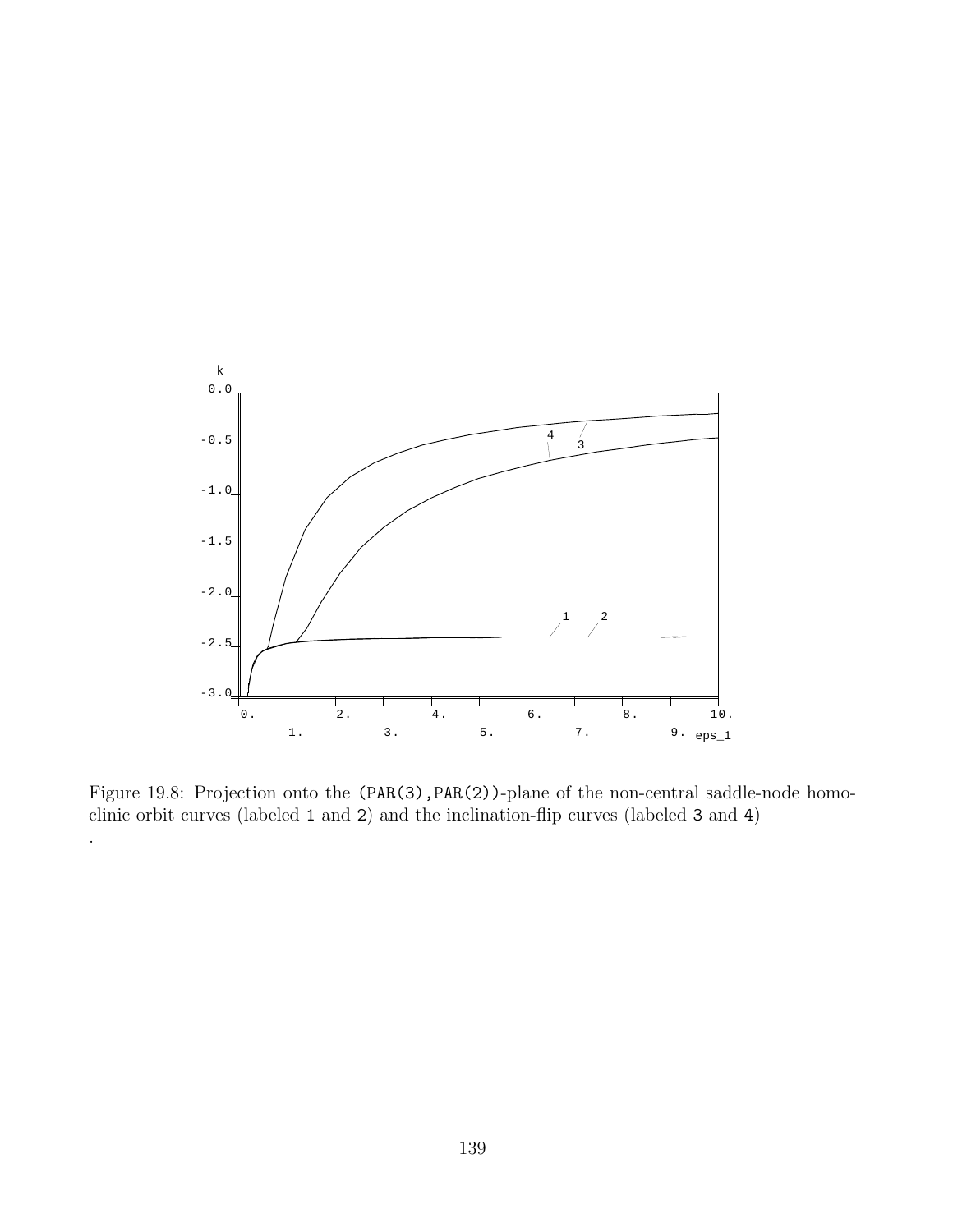# Chapter 20

# HomCont Demo : cir.

## 20.1 Electronic Circuit of Freire et al.

Considerthe following model of a three-variable electronic circuit (Freire, Rodríguez-Luis, Gamero [& Ponce](#page-155-1), [1993](#page-155-1))

<span id="page-140-0"></span>
$$
\begin{cases}\n\dot{x} = \left[ -(\beta + \nu)x + \beta y - a_3 x^3 + b_3 (y - x)^3 \right] / r, \\
\dot{y} = \beta x - (\beta + \gamma)y - z - b_3 (y - x)^3, \\
\dot{z} = y.\n\end{cases}
$$
\n(20.1)

These autonomous equations are also considered in the AUTO demo tor.

First, we copy the demo into a new directory and compile

@dm cir

The system is contained in the equation-file cir.f and the initial run-time constants are stored in r.cir.1 and s.cir.1. We begin by starting from the data from cir.dat for a saddle-focus homoclinic orbit at  $\nu = -0.721309$ ,  $\beta = 0.6$ ,  $\gamma = 0$ ,  $r = 0.6$ ,  $A_3 = 0.328578$  and  $B_3 = 0.933578$ , which was obtained by shooting over the time interval  $2T = PAR(11) = 36.13$ . We wish to follow the branch in the  $(\beta, \nu)$ -plane, but first we perform continuation in  $(T, \nu)$  to obtain a better approximation to a homoclinic orbit.

make first

yields the output

|  |  | BR PT TY LAB PFR.TOD                                 | $L2-NORM$ $PAR(1)$ |  |
|--|--|------------------------------------------------------|--------------------|--|
|  |  |                                                      |                    |  |
|  |  | 1 42 UZ 3 2.000000E+02 9.097899E-02  -7.213093E-01   |                    |  |
|  |  | 1 50 EP  4 2.400000E+02  8.305208E-02  −7.213093E-01 |                    |  |

Note that  $\nu = PAR(1)$  remains constant during the continuation as the parameter values do not change, only the the length of the interval over which the approximate homoclinic solution is computed. Note from the eigenvalues, stored in d.1 that this is a homoclinic orbit to a saddlefocus with a one-dimensional unstable manifold.

We now restart at LAB=3, corresponding to a time interval  $2T = 200$ , and change the principal continuation parameters to be  $(\nu, \beta)$ . The new constants defining the continuation are given in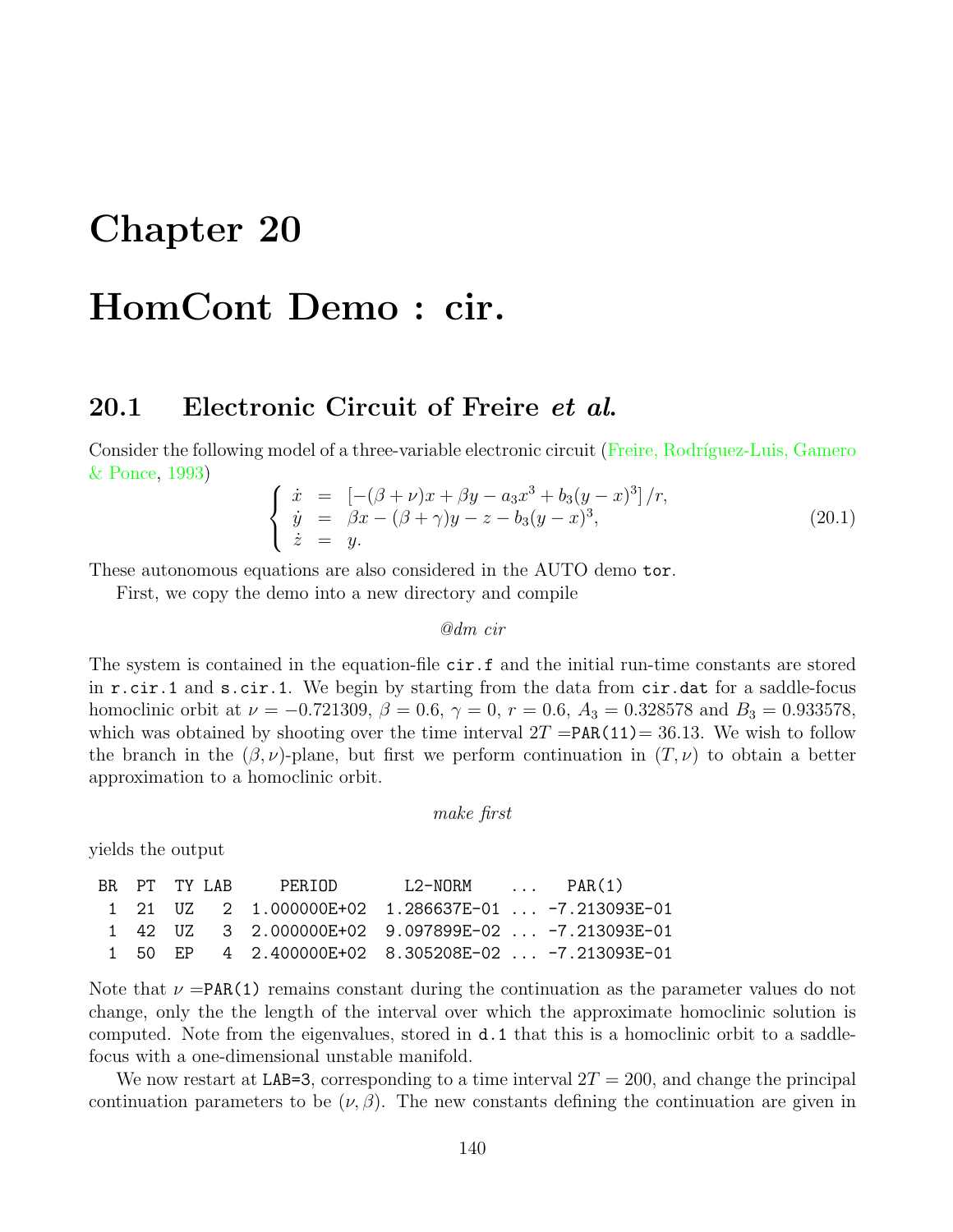r.cir.2 and s.cir.2. We also activate the test functions pertinent to codimension-two singularities which may be encountered along a branch of saddle-focus homoclinic orbits, viz.  $\psi_2$ ,  $\psi_4$ ,  $\psi_5$ ,  $\psi_9$  and  $\psi_{10}$ . This must be specified in three ways: by choosing NPSI=5 and appropriate IPSI(I) in s.cir.2, by adding the corresponding parameter labels to the list of continuation parameters  $ICP(I)$  in r.cir. 2 (recall that these parameter indices are 20 more than the corresponding  $\psi$  indices), and finally adding USZR functions defining zeros of these parameters in  $\mathbf{r} \cdot \text{cir.2}$ . Running

#### make second

results in

|  |  |  | BR PT TY LAB PAR(1)  PAR(2)  PAR(25) PAR(29)                           |  |  |
|--|--|--|------------------------------------------------------------------------|--|--|
|  |  |  | 1  17  UZ  5 -7.256925E-01   4.535645E-01  -1.765251E-05 -2.888436E-01 |  |  |
|  |  |  | 1 75 UZ 6-1.014704E+00  9.998966E-03  1.664509E+00 -5.035997E-03       |  |  |
|  |  |  | 1 78 UZ 7-1.026445E+00  -2.330391E-05  1.710804E+00 1.165176E-05       |  |  |
|  |  |  | 1 81 UZ 8 -1.038012E+00  -1.000144E-02  1.756690E+00 4.964621E-03      |  |  |
|  |  |  | 1 100 EP  9 -1.164160E+00  -1.087732E-01  2.230329E+00 5.042736E-02    |  |  |

with results saved in  $p.2$ ,  $q.2$ ,  $d.2$ . Upon inspection of the output, note that label 5, where PAR(25)≈ 0, corresponds to a neutrally-divergent saddle-focus,  $\psi_5 = 0$ . Label 7, where PAR(29)≈ 0 corresponds to a local bifurcation,  $\psi_9 = 0$ , which we note from the eigenvalues stored in d.2 corresponds to a *Shil'nikov-Hopf* bifurcation. Note that **PAR(2)** is also approximately zero at label 7, which accords with the analytical observation that the origin of([20.1\)](#page-140-0) undergoes a Hopf bifurcation when  $\beta = 0$ . Labels 6 and 8 are the user-defined output points, the solutions at which are plotted in Fig. [20.1.](#page-142-0) Note that solutions beyond label 7 (e.g., the plotted solution at label 8) do not correspond to homoclinic orbits, but to *point-to-cycle* heteroclinic orbits (c.f. Section 2.2.1) of([Champneys, Kuznetsov & Sandstede](#page-154-2), [1996\)](#page-154-2)).

We now continue in the other direction along the branch. It turns out that starting from the initial point in the other direction results in missing a codim 2 point which is close to the starting point. Instead we start from the first saved point from the previous computation (label 5 in q.2):

#### make third

The output

|  |  |  | BR PT TYLAB PAR(1)  PAR(2) | $PAR(22)$ $PAR(24)$<br>1   9  UZ  10 -7.204001E-01 ... 5.912315E-01 -1.725669E+00 -3.295862E-05<br>1 18 UZ 11 -7.590583E-01  7.428734E-01 3.432139E-05 -2.822988E-01<br>1    26    UZ    12   -7.746686E-01      7.746147E-01   5.833163E-01   1.637611E-07<br>1 28 EP 13 -7.746628E-01  7.746453E-01 5.908902E-01 1.426214E-04 |
|--|--|--|----------------------------|---------------------------------------------------------------------------------------------------------------------------------------------------------------------------------------------------------------------------------------------------------------------------------------------------------------------------------|

contains a neutral saddle-focus (a *Belyakov* transition) at LAB=10 ( $\psi_4 = 0$ ), a double real leading eigenvalue (saddle-focus to saddle transition) at LAB =11 ( $\psi_2 = 0$ ) and a neutral saddle at LAB=12  $(\psi_4 = 0)$ . Data at several points on the complete branch are plotted in Fig. [20.2.](#page-142-1) If we had continued further (by increasing NMX), the computation would end at a no convergence error TY=MX owing to the homoclinic branch approaching a Bogdanov-Takens singularity at small amplitude. To compute further towards the BT point we would first need to continue to a higher value of PAR(11).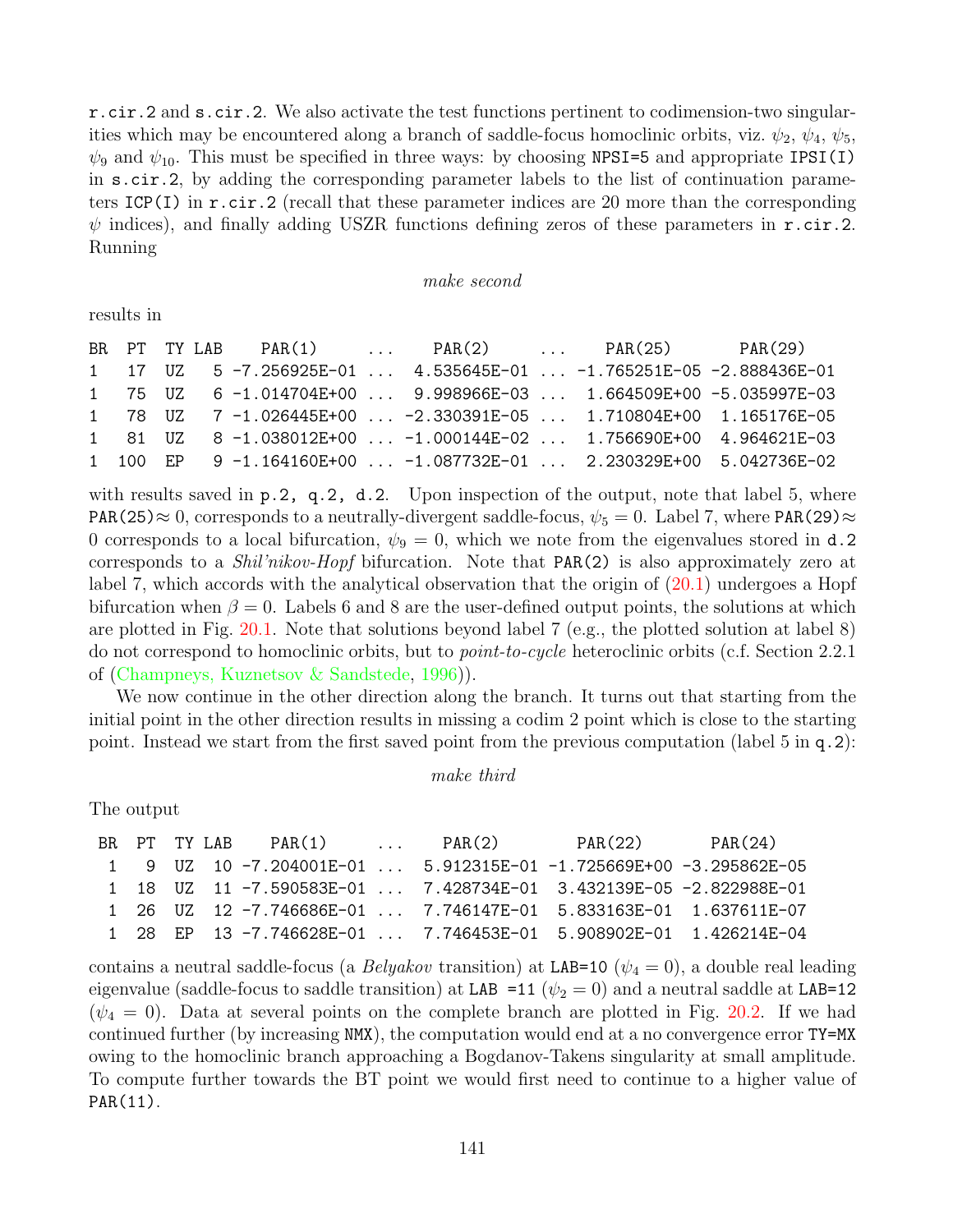

Figure 20.1: Solutions of the boundary value problem at labels 6 and 8, either side of the Shil'nikov-Hopf bifurcation

<span id="page-142-0"></span>

<span id="page-142-1"></span>Figure 20.2: Phase portraits of three homoclinic orbits on the branch, showing the saddle-focus to saddle transition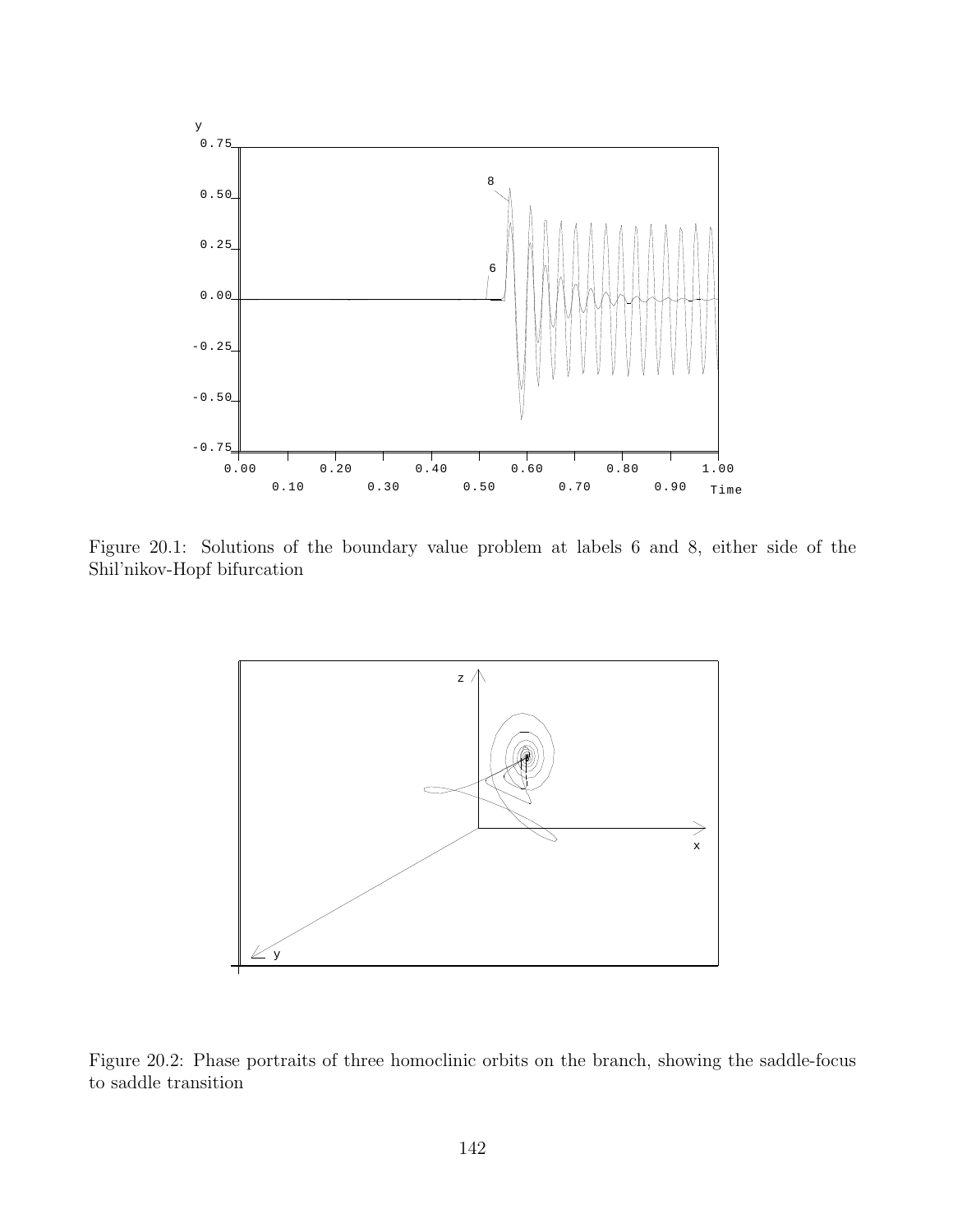## 20.2 Detailed AUTO-Commands.

| <b>COMMAND</b>           | <b>ACTION</b>                                            |
|--------------------------|----------------------------------------------------------|
| mkdir cir                | create an empty work directory                           |
| cd cir                   | change directory                                         |
| $\mathscr{Q}dm$ cir      | copy the demo files to the work directory                |
| $cp$ r.cir.1 r.cir       | get the AUTO constants-file                              |
| $cp\ s.cir.1\ s.cir$     | get the HomCont constants-file                           |
| $@fc$ cir                | use the starting data in cir. dat to create q. dat       |
| <b><i>@h cir dat</i></b> | increase the truncation interval; restart from q.dat     |
| $\oslash sv$ 1           | save output-files as $p.1$ , $q.1$ , d.1                 |
| $cp$ r.cir. $2$ r.cir    | get the AUTO constants-file                              |
| $cp\ s.cir.2\ s.cir$     | get the HomCont constants-file                           |
| @h <sub>cir</sub> 1      | continue saddle-focus homoclinic orbit; restart from q.1 |
| @sv2                     | save output-files as $p.2$ , $q.2$ , $d.2$               |
| $cp$ r.cir. $3$ r.cir    | get the AUTO constants-file                              |
| $cp\ s.cir.3\ s.cir$     | get the HomCont constants-file                           |
| @h <sub>cir</sub> 2      | generate adjoint variables; restart from q.2             |
| Qap2                     | append output-files as $p.2$ , $q.2$ , $d.2$             |

Table 20.1: Detailed AUTO-Commands for running demo cir.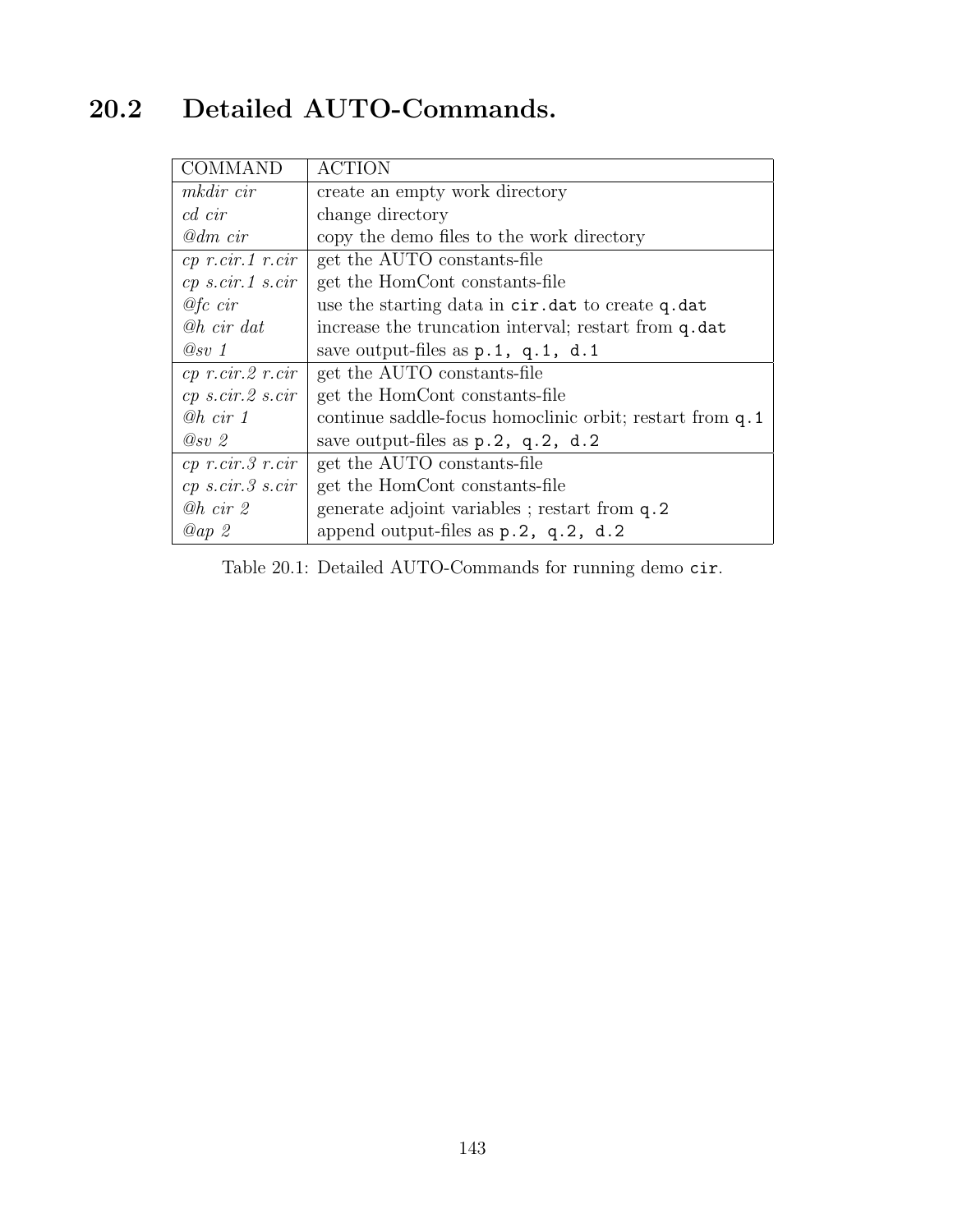## Chapter 21

## HomCont Demo : she.

### 21.1 A Heteroclinic Example.

The following system of five equations [\(Rucklidge & Mathews](#page-156-0), [1995\)](#page-156-0)

$$
\dot{x} = \mu x + xy - zu,\n\dot{y} = -y - x^2,\n\dot{z} = (4\sigma x u + 4\sigma \mu z - 9\sigma z + 4x u + 4\mu z)/4(1 + \sigma)\n\dot{u} = -\sigma u/4 - \sigma Qv/4\pi^2 + 3(1 + \sigma)xz/4\sigma\n\dot{v} = \zeta u/4 - \zeta v/4
$$
\n(21.1)

has been used to describe shearing instabilities in fluid convection. The equations possess a rich structure of local and global bifurcations. Here we shall reproduce a single curve in the  $(\sigma, \mu)$ plane of codimension-one heteroclinic orbits connecting a non-trivial equilibrium to the origin for  $Q = 0$  and  $\zeta = 4$ . The defining problem is contained in equation-file she.  $f^1$  $f^1$ , and starting data for the orbit at  $(\sigma, \mu) = (0.5, 0.163875)$  are stored in she.dat, with a truncation interval of PAR(11)=85.07.

We begin by computing towards  $\mu = 0$  with the option IEQUIB=-2 which means that both equilibria are solved for as part of the continuation process.

$$
\\@dm\;she\\make\;first
$$

This yields the output

| BR             |              |     | PT TY LAB PAR(3) | $L2-NORM$ $PAR(1)$                            |  |
|----------------|--------------|-----|------------------|-----------------------------------------------|--|
| 1              | 5            |     |                  | 2 4.528332E-01 3.726787E-01  1.364973E-01     |  |
| $\overline{1}$ | 10           |     |                  | 3 3.943370E-01 3.303798E-01  1.044119E-01     |  |
| $\mathbf{1}$   | 15           |     |                  | 4 3.358942E-01 2.873213E-01  7.515570E-02     |  |
| $\mathbf{1}$   | $20^{\circ}$ |     |                  | 5 2.772726E-01 2.433403E-01  4.952636E-02     |  |
| $\mathbf{1}$   | - 25         |     |                  | 6 2.181955E-01 1.981358E-01  2.845849E-02     |  |
| $\mathbf{1}$   | - 30         | F.P |                  | 7  1.581633E-01  1.512340E-01    1.292975E-02 |  |
|                |              |     |                  |                                               |  |

<span id="page-144-0"></span><sup>1</sup>The last parameter used to store the equilibria (PAR(21)) is overlaped here with the first test-function. In this example, it is harmless since the test functions are irrelevant for heteroclinic continuation.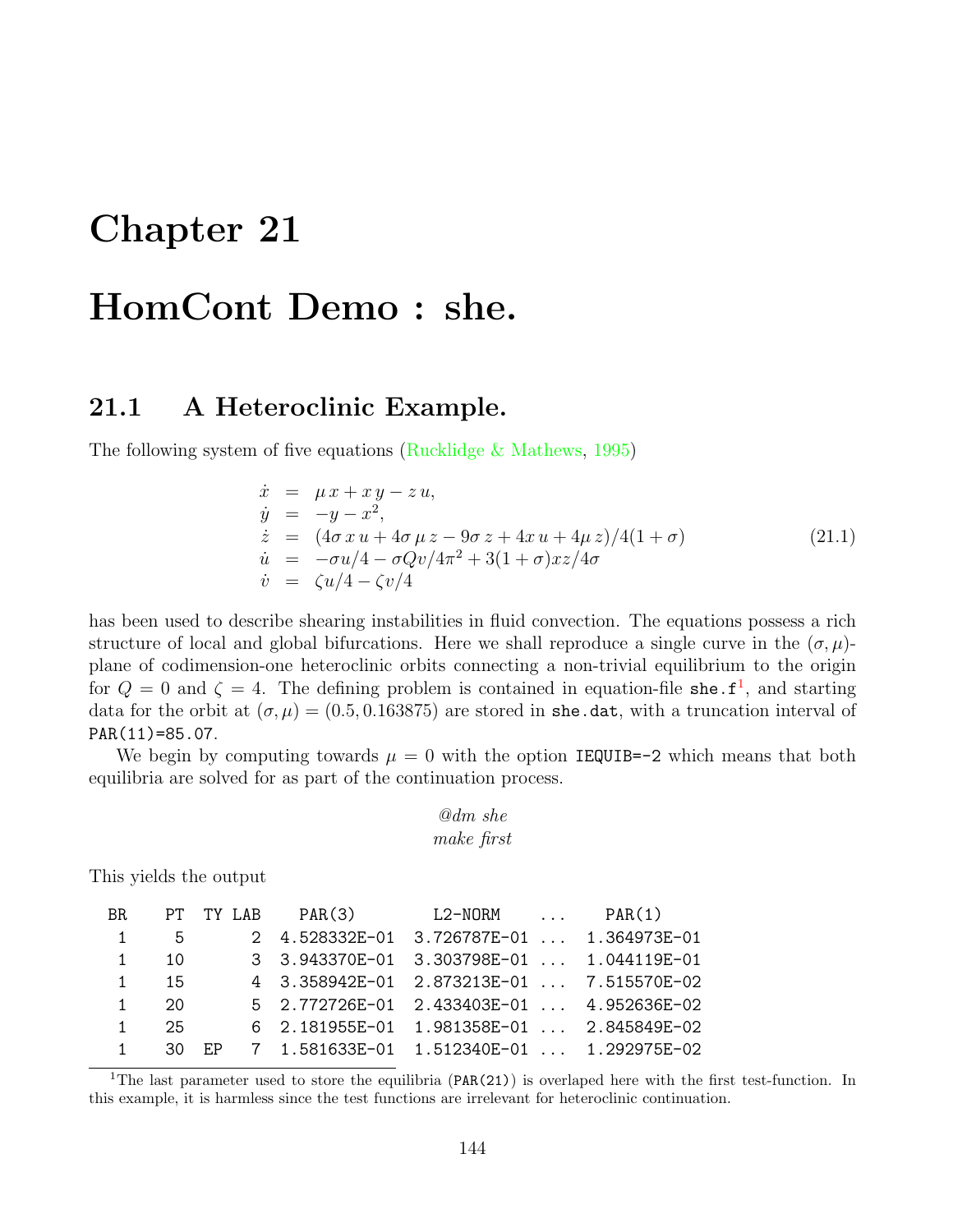Alternatively, for this problem there exists an analytic expression for the two equilibria. This is specified in the subroutine PVLS of she.f. Re-running with IEQUIB=-1

make second

we obtain the output

| BR.            |     | PT TY LAB | PAR(3) | $L2-NORM$                                 | PAR(1)       |
|----------------|-----|-----------|--------|-------------------------------------------|--------------|
| $\overline{1}$ | 5.  |           |        | 2 4.432015E-01 3.657716E-01  1.310559E-01 |              |
| $\overline{1}$ | 10  |           |        | 3 3.723085E-01 3.142439E-01  9.300982E-02 |              |
| $\mathbf{1}$   | 15  |           |        | 4 3.008842E-01 2.611556E-01  5.933966E-02 |              |
| $\mathbf{1}$   | 20  |           |        | 5 2.286652E-01 2.062194E-01  3.179939E-02 |              |
| $\mathbf{1}$   | 25. |           |        | 6 $1.555409E-01$ $1.491652E-01$           | 1.239897E-02 |
| $\mathbf{1}$   | 30. | F.P       |        | 7 8.107462E-02 9.143108E-02  2.386616E-03 |              |

This output is similar to that above, but note that it is obtained slightly more efficiently because the extra parameters PAR(12-21) representing the coordinates of the equilibria are no longer part of the continuation problem. Also note that AUTO has chosen to take slightly larger steps along the branch. Finally, we can continue in the opposite direction along the branch from the original starting point (again with IEQUIB=-1).

#### make third

| BR.            | PT  | TY LAB | PAR(3)          | L2-NORM<br>$\cdots$        | PAR(1)       |
|----------------|-----|--------|-----------------|----------------------------|--------------|
| $\overline{1}$ | 5   |        | 8 4.997590E-01  | $4.060153E-01$             | 1.637322E-01 |
| $\overline{1}$ | 10  |        | 9 5.705299E-01  | $4.551872E-01$             | 2.065264E-01 |
| 1              | 15  |        | 10 6.416439E-01 | $5.031844E-01$             | 2.507829E-01 |
| 1              | 20  |        | 11 7.133301E-01 | $5.500668E-01$             | 2.959336E-01 |
| 1              | 25  |        | 12 7.857688E-01 | $5.958712E-01$             | 3.415492E-01 |
| 1              | 30  |        | 13 8.590970E-01 | $6.406182E-01$             | 3.872997E-01 |
|                | .35 | EP     | 14 9.334159E-01 | 6.843173E-01  4.329270E-01 |              |
|                |     |        |                 |                            |              |

The results of both computations are presented in Figure [21.1,](#page-147-0) from which we see that the orbit shrinks to zero as  $PAR(1)=\mu \rightarrow 0$ .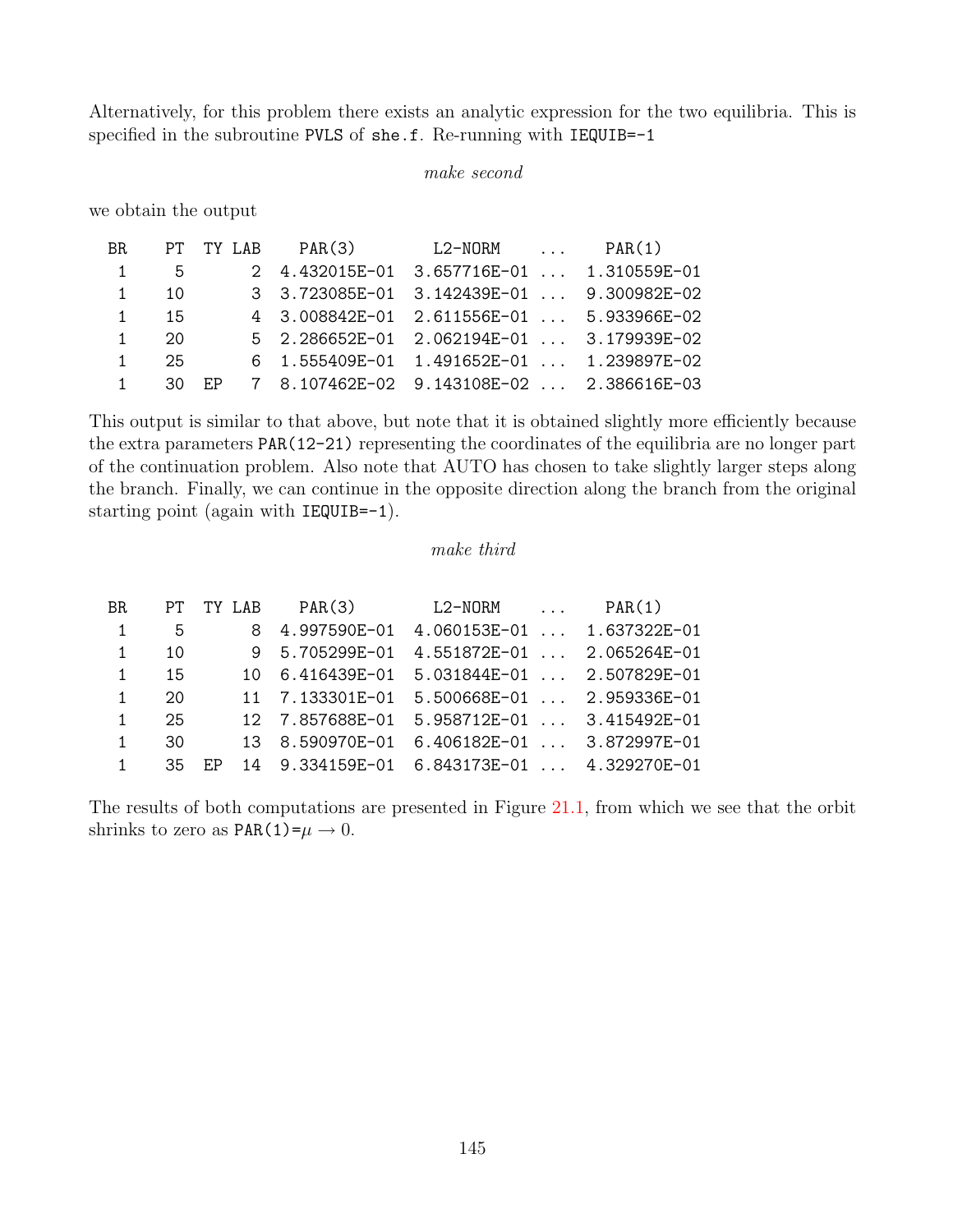### 21.2 Detailed AUTO-Commands.

| <b>COMMAND</b>              | <b>ACTION</b>                                    |
|-----------------------------|--------------------------------------------------|
| mkdir she                   | create an empty work directory                   |
| cd she                      | change directory                                 |
| @dm she                     | copy the demo files to the work directory        |
| $cp$ r.she.1 r.she          | get the AUTO constants-file                      |
| $cp \; s. she.1 \; s. she$  | get the HomCont constants-file                   |
| $\mathcal{Q}$ fc she        | use the starting data in she.dat to create q.dat |
| <b><i>@h she dat</i></b>    | continue heteroclinic orbit; restart from q.dat  |
| @sv 1                       | save output-files as $p.1$ , $q.1$ , $d.1$       |
| $cp$ r.she. $2$ r.she       | get the AUTO constants-file                      |
| $cp \; s. she. 2 \; s. she$ | get the HomCont constants-file                   |
| <b><i>@h she dat</i></b>    | repeat with $IEQUIB=1$                           |
| $Q_{SV}$ 2                  | save output-files as p.2, q.2, d.2               |
| $cp$ r.she.3 r.she          | get the AUTO constants-file                      |
| $cp \; s. she.3 \; s. she$  | get the HomCont constants-file                   |
| $@h$ she $2$                | continue in reverse direction; restart from q.2  |
| Qap2                        | append output-files to $p.2$ , $q.2$ , $d.2$     |

Table 21.1: Detailed AUTO-Commands for running demo she.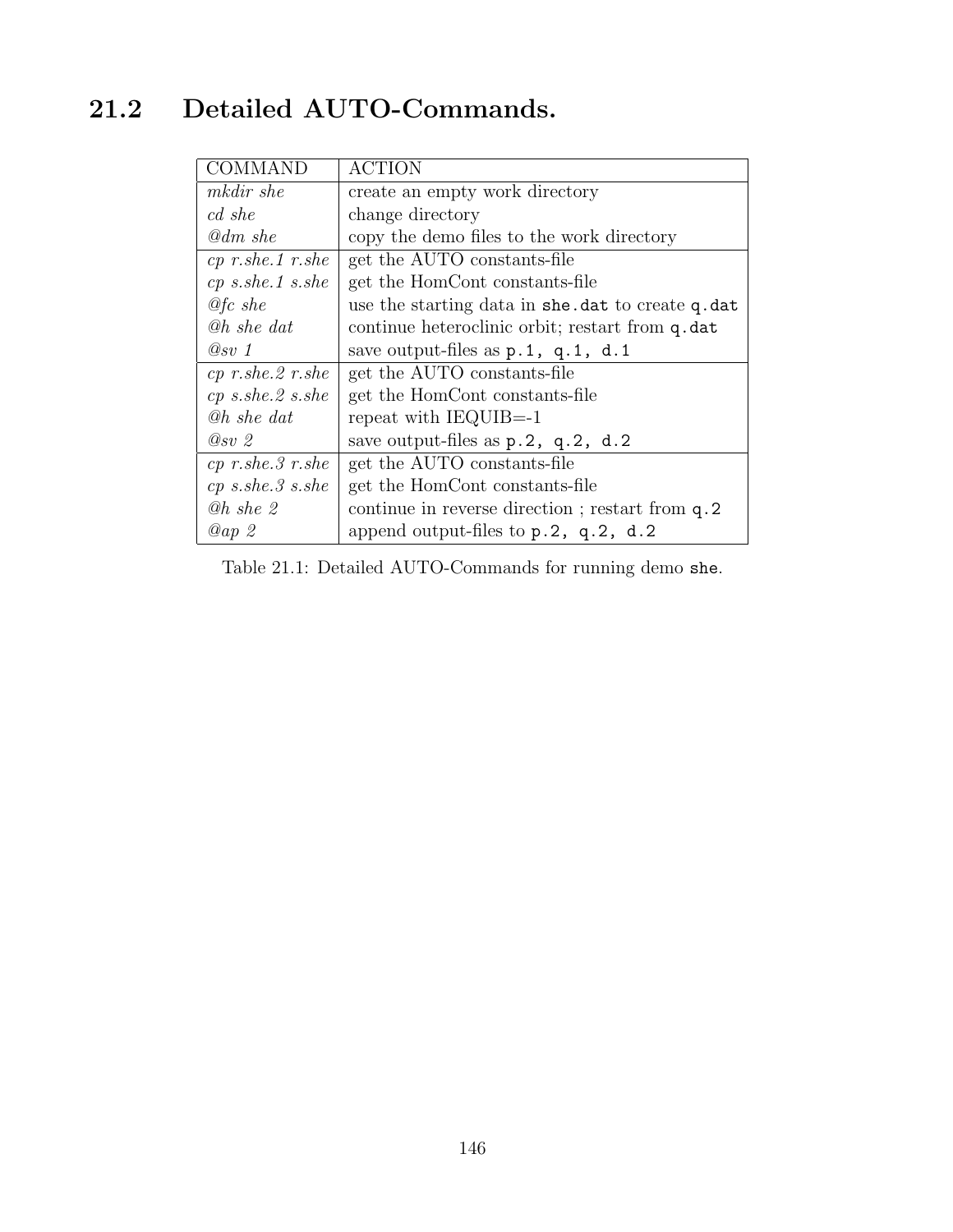

<span id="page-147-0"></span>Figure 21.1: Projections into  $(x, y, z)$ -space of the family of heteroclinic orbits.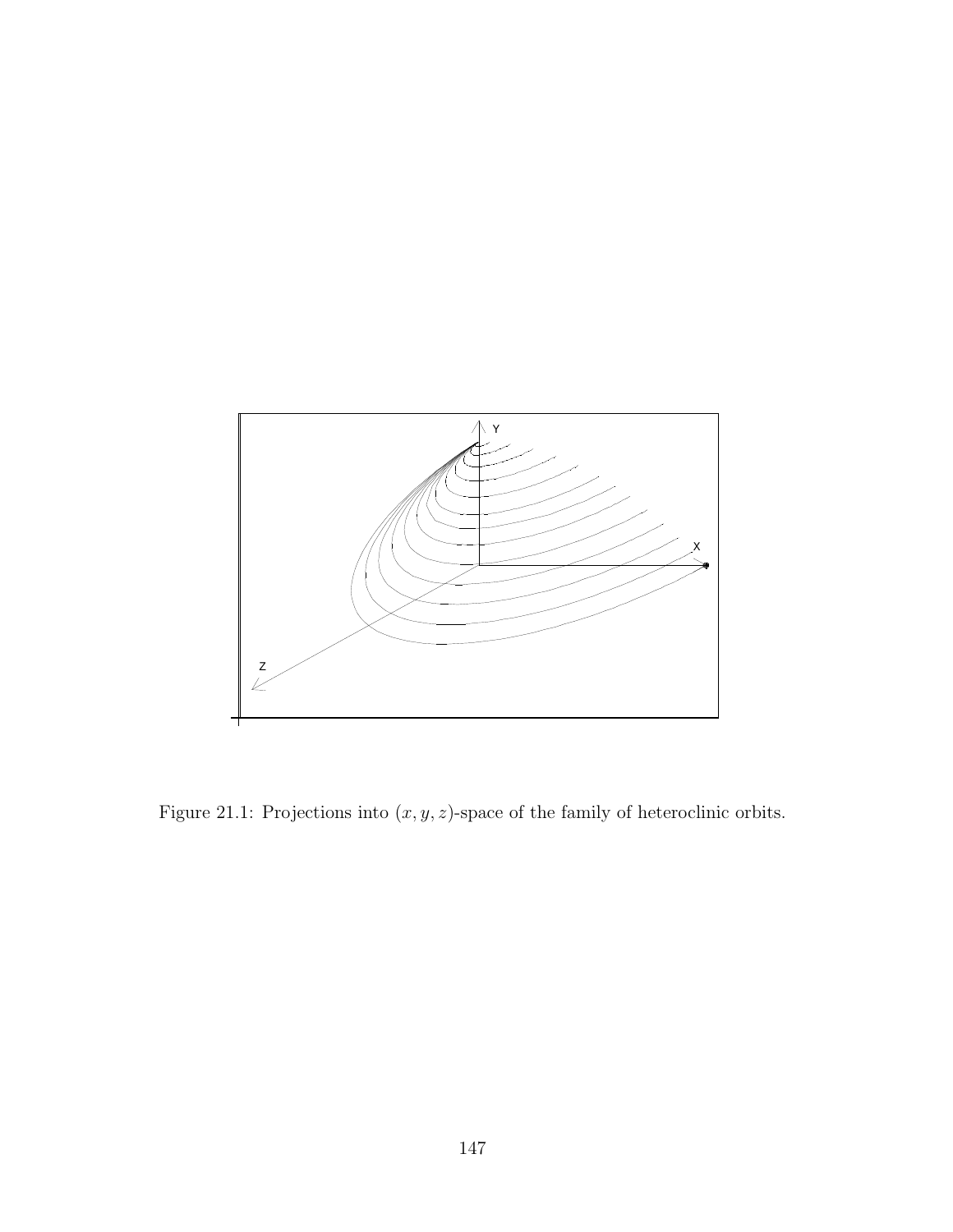### Chapter 22

## HomCont Demo : rev.

#### 22.1 A Reversible System.

The fourth-order differential equation

$$
u'''' + Pu'' + u - u^3 = 0
$$

arises in a number of contexts, e.g., as the travelling-wave equation for a nonlinear-Schrödinger equationwith fourth-order dissipation ([Buryak & Akhmediev,](#page-154-0) [1995\)](#page-154-0) and as a model of a strut on a symmetric nonlinear elastic foundation([Hunt, Bolt & Thompson](#page-155-0), [1989](#page-155-0)). It may be expressed as a system

<span id="page-148-0"></span>
$$
\begin{cases}\n\dot{u}_1 = u_2 \\
\dot{u}_2 = u_3 \\
\dot{u}_3 = u_4 \\
\dot{u}_4 = -Pu_3 - u_1 + u_1^3\n\end{cases}
$$
\n(22.1)

Note that  $(22.1)$  is invariant under two separate reversibilities

$$
R_1: (u_1, u_2, u_3, u_4, t) \mapsto (u_1, -u_2, u_3, -u_4, -t) \tag{22.2}
$$

and

$$
R_2: (u_1, u_2, u_3, u_4, t) \mapsto (-u_1, u_2, -u_3, u_4, -t)
$$
\n
$$
(22.3)
$$

First, we copy the demo into a new directory

@dm rev

For this example, we shall make two separate starts from data stored in equation and data files rev.f.1, rev.dat.1 and rev.f.3, rev.dat.3 respectively. The first of these contains initial data for a solution that is reversible under  $R_1$  and the second for data that is reversible under  $R_2$ .

### 22.2 An  $R_1$ -Reversible Homoclinic Solution.

The first run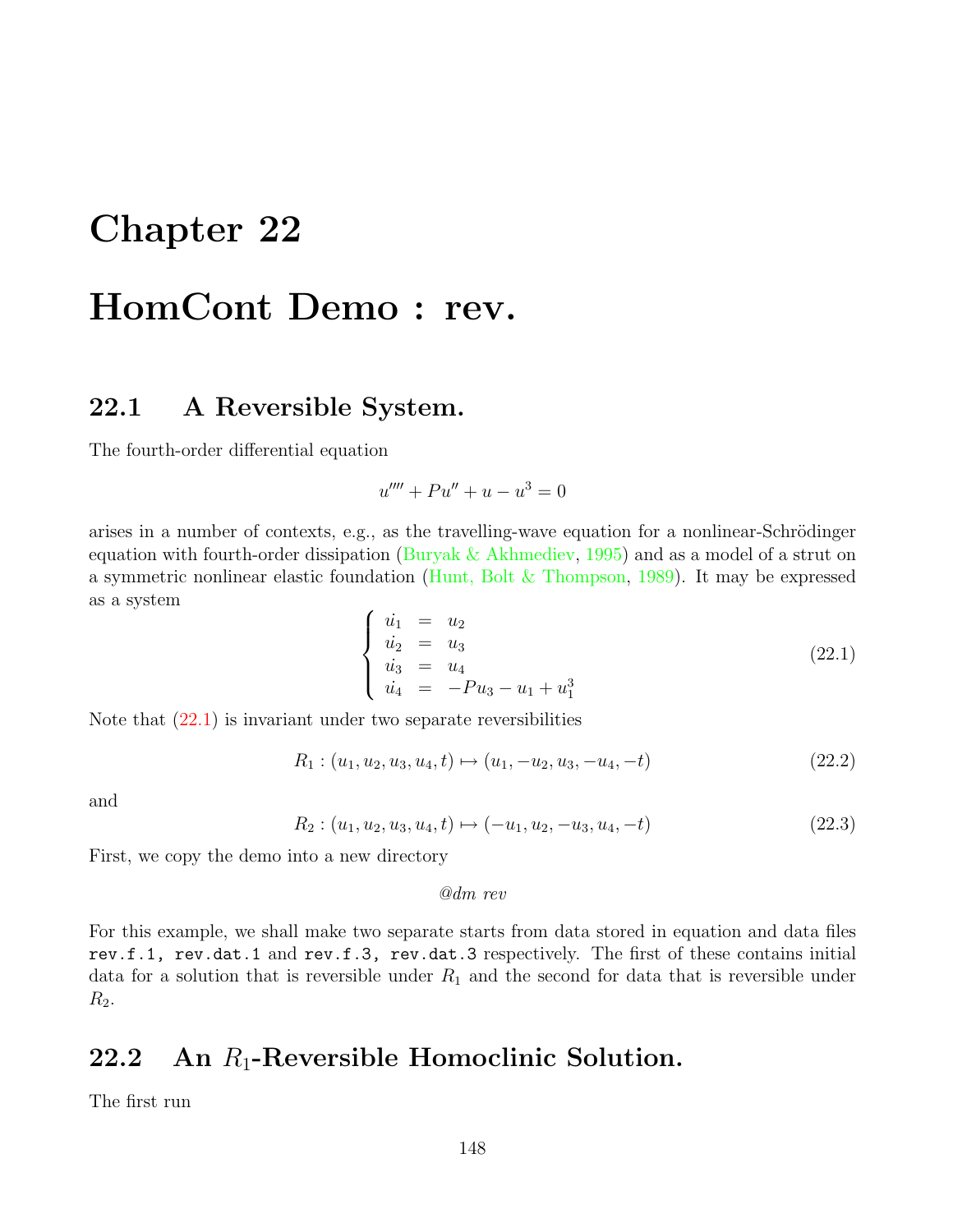#### make first

starts by copying the files rev.f.1 and rev.dat.1 to rev.f and rev.dat. The orbit contained in the data file is a "primary" homoclinic solution for  $P = 1.6$ , with truncation (half-)interval **PAR(11) = 39.0448429.** which is reversible under  $R_1$ . Note that this reversibility is specified in s.rev.1 via NREV=1, (IREV(I),  $I=1$ , NDIM) = 0 1 0 1. Note also, from r.rev.1 that we only have one free parameter **PAR(1)** because symmetric homoclinic orbits in reversible systems are generic rather than of codimension one. The first run results in the output

```
BR PT TY LAB PAR(1) L2-NORM MAX U(1) ...
1 7 UZ 2 1.700002E+00 2.633353E-01 4.179794E-01
1 12 UZ 3 1.800000E+00 2.682659E-01 4.806063E-01
1 15 UZ 4 1.900006E+00 2.493415E-01 4.429364E-01
1 20 EP 5 1.996247E+00 1.111306E-01 1.007111E-01
```
which is consistent with the theoretical result that the solution tends uniformly to zero as  $P \to 0$ . Note, by plotting the data saved in q.1 that only "half" of the homoclinic orbit is computed up to its point of symmetry. See Figure [22.1](#page-150-0).

The second run continues in the other direction of  $PAR(1)$ , with the test function  $\psi_2$  activated for the detection of saddle to saddle-focus transition points

#### make second

The output

|  |  | BR PT TYLAB PAR(1)          L2-NORM                                    | MAX $U(1)$ PAR(22) |  |
|--|--|------------------------------------------------------------------------|--------------------|--|
|  |  | 1  11  UZ  6  1.000005E+00  2.555446E-01  1.767149E-01   -3.000005E+00 |                    |  |
|  |  | 1 22 UZ 7-1.198325E-07 2.625491E-01 4.697314E-02  -2.000000E+00        |                    |  |
|  |  | 1 33 UZ 8-1.000000E+00 2.741483E-01 4.316007E-03  -1.000000E+00        |                    |  |
|  |  | 1 44 UZ 9 -2.000000E+00 2.873838E-01 1.245735E-11  2.318248E-08        |                    |  |
|  |  | 1 55 EP 10-3.099341E+00 3.020172E-01-2.749454E-11  1.099341E+00        |                    |  |

shows a saddle to saddle-focus transition (indicated by a zero of PAR(22)) at PAR(1)=-2. Beyond that label the first component of the solution is negative and (up to the point of symmetry) monotone decreasing. See Figure [22.2.](#page-150-1)

### 22.3 An  $R_2$ -Reversible Homoclinic Solution.

make third

Copies the files rev.f.3 and rev.dat.3 to rev.f and rev.dat, and runs them with the constants stored in **r**.rev.3 and **s**.rev.3. The orbit contained in the data file is a "multi-pulse" homoclinic solution for  $P = 1.6$ , with truncation (half-)interval PAR(11) = 47.4464189. which is reversible under  $R_2$ . This reversibility is specified in s.rev.1 via NREV=1, (IREV(I), I=1,NDIM) = 1 0 1 0. The output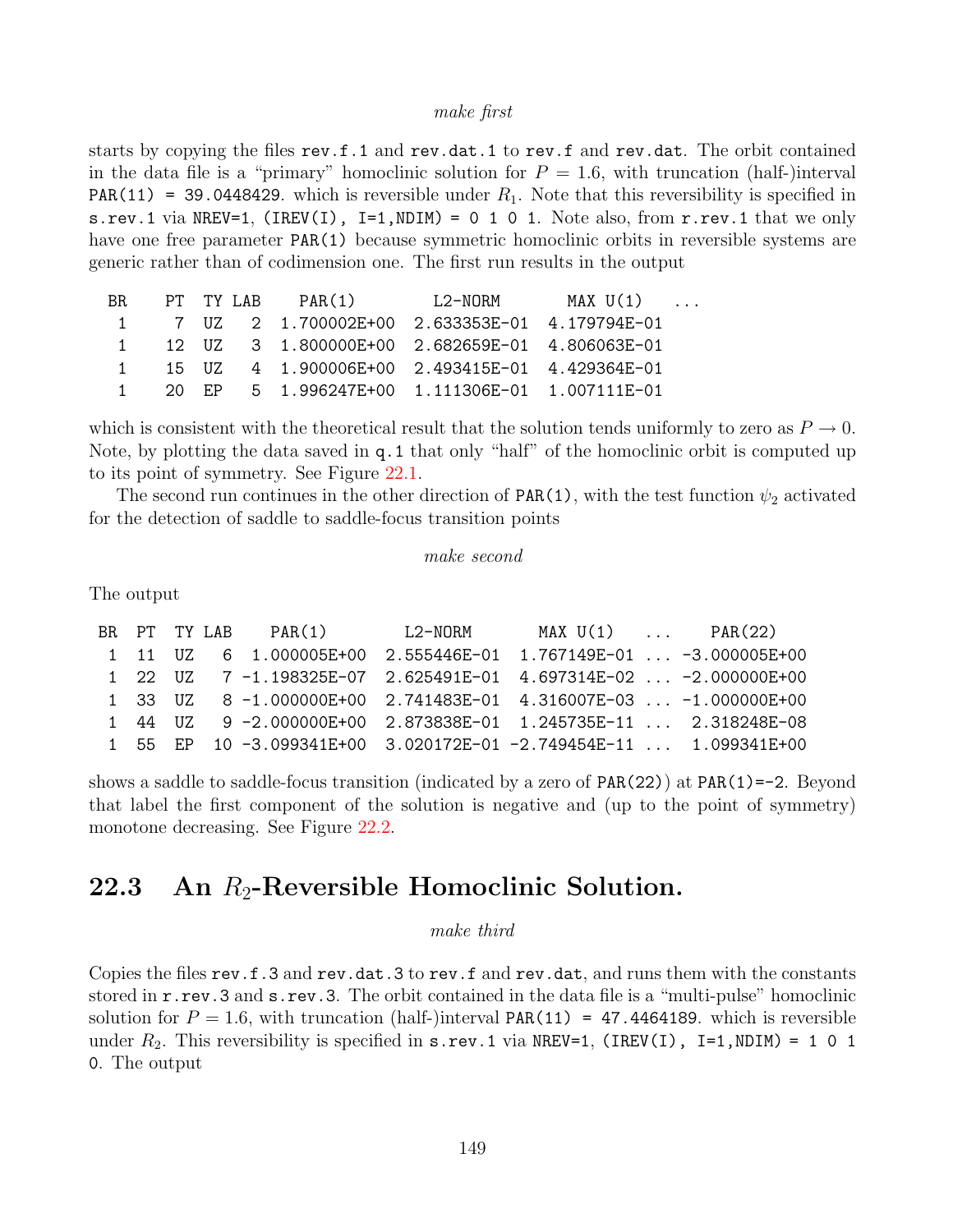

Figure 22.1: R<sub>1</sub>-Reversible homoclinic solutions on the half-interval  $x/T \in [0,1]$  where  $T =$ 39.0448429 for P approaching 2 (solutions with labels 1-5 respectively have decreasing amplitude)

<span id="page-150-0"></span>

<span id="page-150-1"></span>Figure 22.2: R<sub>1</sub>-reversible homoclinic orbits with oscillatory decay as  $x \to -\infty$  (corresponding to label 6) and monotone decay (at label 10)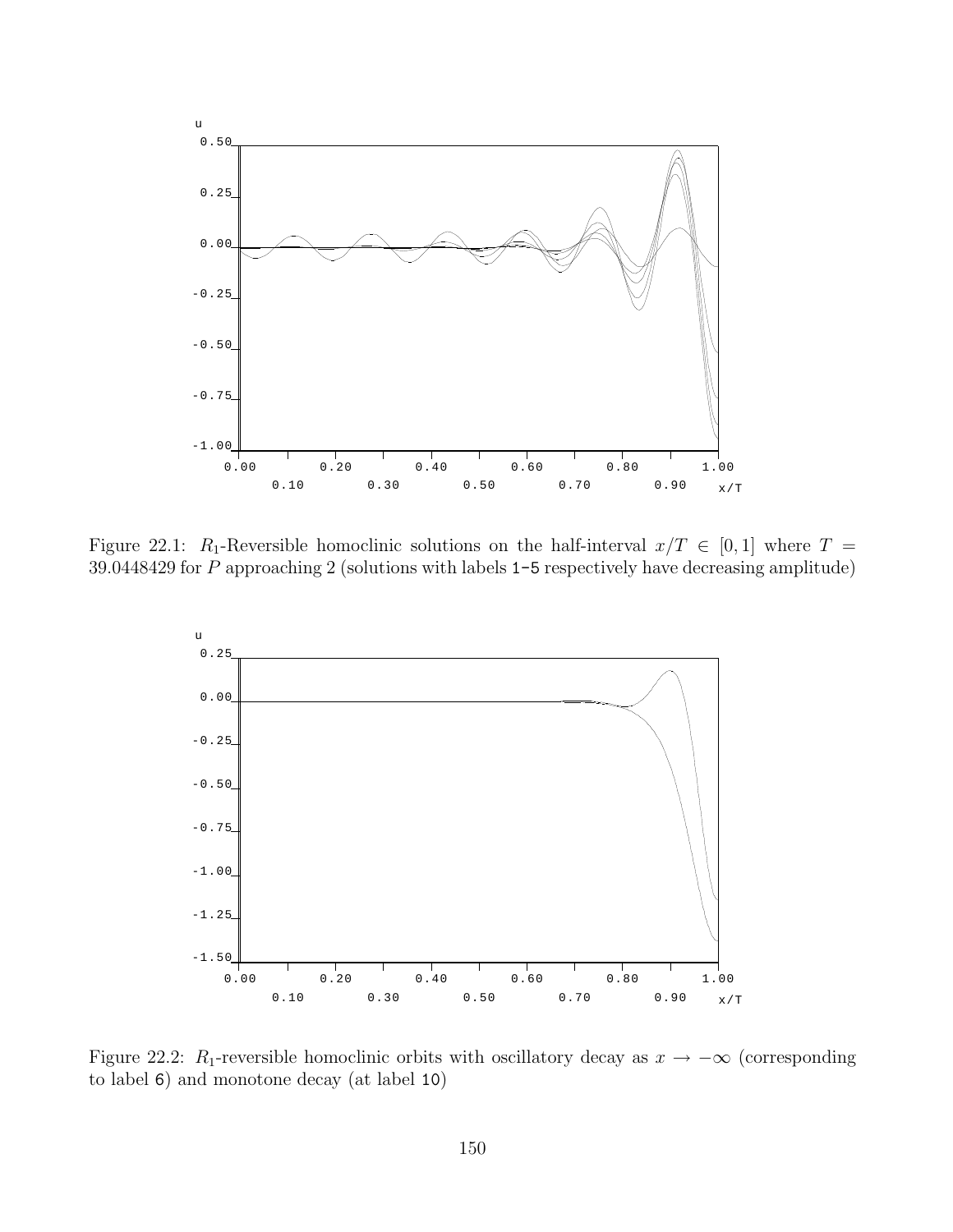| BR.            |       |       | PT TY LAB PAR(1)                               | L2-NORM | $MAX U(1)$ |  |
|----------------|-------|-------|------------------------------------------------|---------|------------|--|
| $\overline{1}$ |       |       | 15 UZ 2 1.700000E+00 3.836401E-01 4.890015E-01 |         |            |  |
| $\sim$ 1       |       |       | 16 LP 3 1.711574E+00 3.922135E-01 5.442385E-01 |         |            |  |
| $\mathbf{1}$   |       | 19 UZ |                                                |         |            |  |
| $\sim$ 1       | 31 UZ |       | 5   1.000000E+00   4.808488E-01   1.083298E+00 |         |            |  |
| $\mathbf{1}$   |       | 86 UZ | 6 -9.664802E-10 5.158463E-01 1.258650E+00      |         |            |  |

contains the label of a limit point (ILP was set to 1 in r.rev.3, which corresponds to a "coalescence" of two reversible homoclinic orbits. The two solutions on either side of this limit point are displayed in Figure [22.3](#page-152-0). The computation ends in a no-convergence point. The solution here is depicted in Figure [22.4.](#page-152-1) The lack of convergence is due to the large peak and trough of the solution rapidly moving to the left as  $P \rightarrow -2$  (cf. [Champneys & Spence,](#page-154-1) [1993](#page-154-1)).

Continuing from the initial solution in the other parameter direction

```
make fourth
```
we obtain the output

| BR. |  | PT TY LAR | PAR(1)                                           | I.2-NORM | $MAX U(1) \dots$ |  |
|-----|--|-----------|--------------------------------------------------|----------|------------------|--|
|     |  |           | 1 7 UZ 8 1.600000E+00 3.701709E-01 3.836833E-01  |          |                  |  |
|     |  |           | 33 UZ 9 9.999980E-01 3.614405E-01 1.775035E-01   |          |                  |  |
|     |  |           | 93 UZ 10 -7.819855F-06 3.713007F-01 4.698309F-02 |          |                  |  |

which again ends at a no convergence error for similar reasons.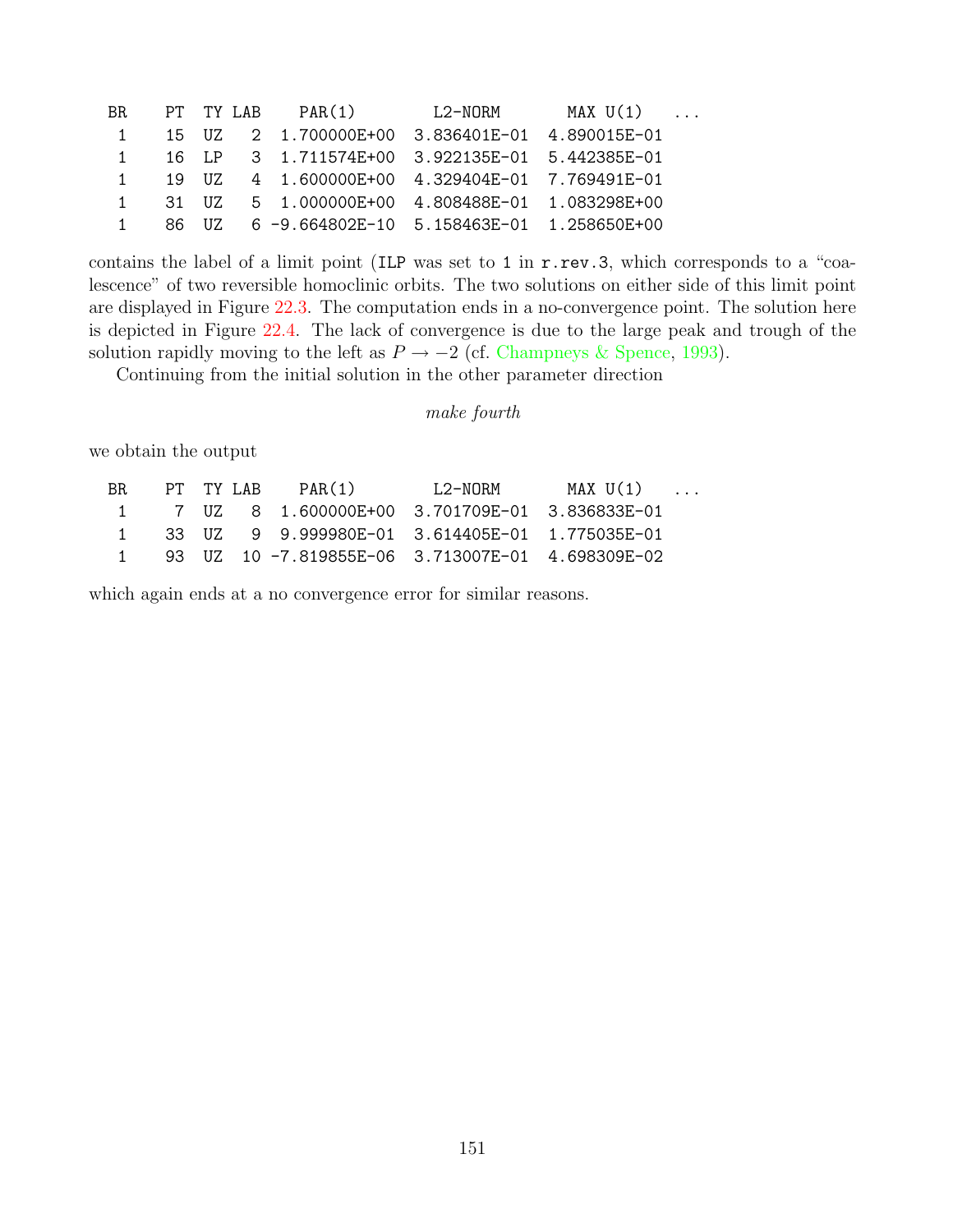

Figure 22.3: Two  $R_2$ -reversible homoclinic orbits at  $P = 1.6$  corresponding to labels 1 (smaller amplitude) and 5 (larger amplitude)

<span id="page-152-0"></span>

<span id="page-152-1"></span>Figure 22.4: An  $R_2$ -reversible homoclinic orbit at label 8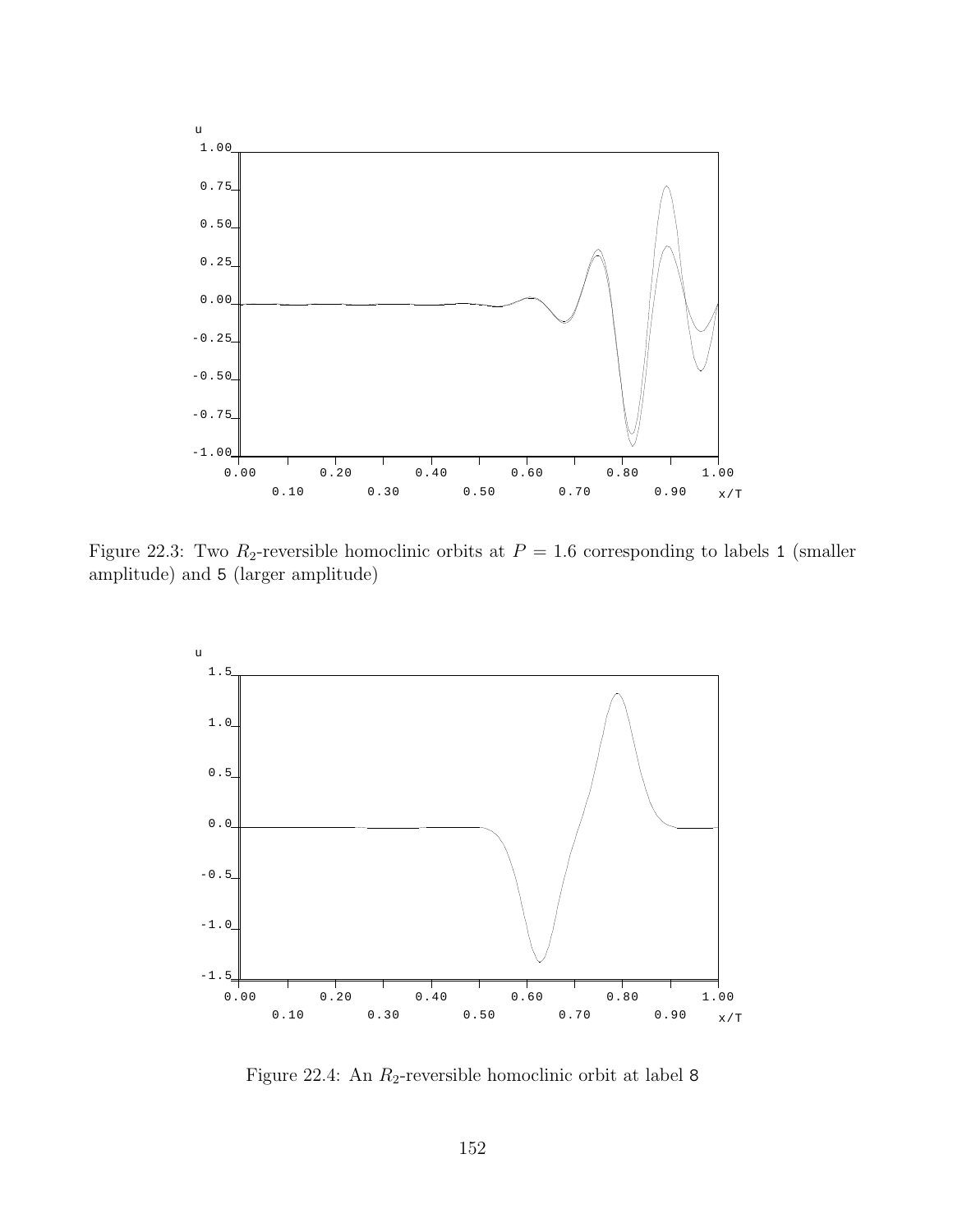### 22.4 Detailed AUTO-Commands.

| <b>COMMAND</b>                 | <b>ACTION</b>                                      |
|--------------------------------|----------------------------------------------------|
| mkdir rev                      | create an empty work directory                     |
| cd rev                         | change directory                                   |
| $@dm\;rev$                     | copy the demo files to the work directory          |
| $cp$ rev.f.1 rev.f             | get equations file to rev.f                        |
| $cp$ rev.dat.1 rev.dat         | get the starting data to rev.dat                   |
| $cp$ $r$ . $rev.1$ $r$ . $rev$ | get the AUTO constants-file                        |
| $cp \; s. rev. 1 \; s. rev$    | get the HomCont constants-file                     |
| $@fc$ rev                      | use the starting data in rev. dat to create q. dat |
| $@h$ rev dat                   | increase $PAR(1)$                                  |
| @sv 1                          | save output-files as p.1, q.1, d.1                 |
| $cp$ $r$ . $rev.2$ $r.rev$     | get the AUTO constants-file                        |
| $cp$ s.rev. $2$ s.rev          | get the HomCont constants-file                     |
| $@h$ rev 1                     | continue in reverse direction; restart from q.1    |
| $Qap$ 1                        | append output-files to $p.1$ , $q.1$ , $d.1$       |
| $cp$ rev.f. 3 rev.f            | get equations file with new value of PAR(11)       |
| $cp$ rev.dat. 3 rev.dat        | get starting data with different reversibility     |
| $cp$ $r$ . $rev.3$ $r.rev$     | get the AUTO constants-file                        |
| $cp$ s.rev. $3$ s.rev          | get the HomCont constants-file                     |
| $@fc\;rev$                     | use the starting data in rev. dat to create q. dat |
| <b><i>Oh rev dat</i></b>       | restart with different reversibility               |
| $Q_{SV}$ 3                     | save output-files as p.3, q.3, d.3                 |
| $cp$ r.rev. $4$ r.rev          | get the AUTO constants-file                        |
| $cp \; s. rev. 4 \; s. rev$    | get the HomCont constants-file                     |
| $@h$ rev $3$                   | continue in reverse direction; restart from q.3    |
| Qap3                           | append output-files to p.3, q.3, d.3               |

Table 22.1: Detailed AUTO-Commands for running demo rev.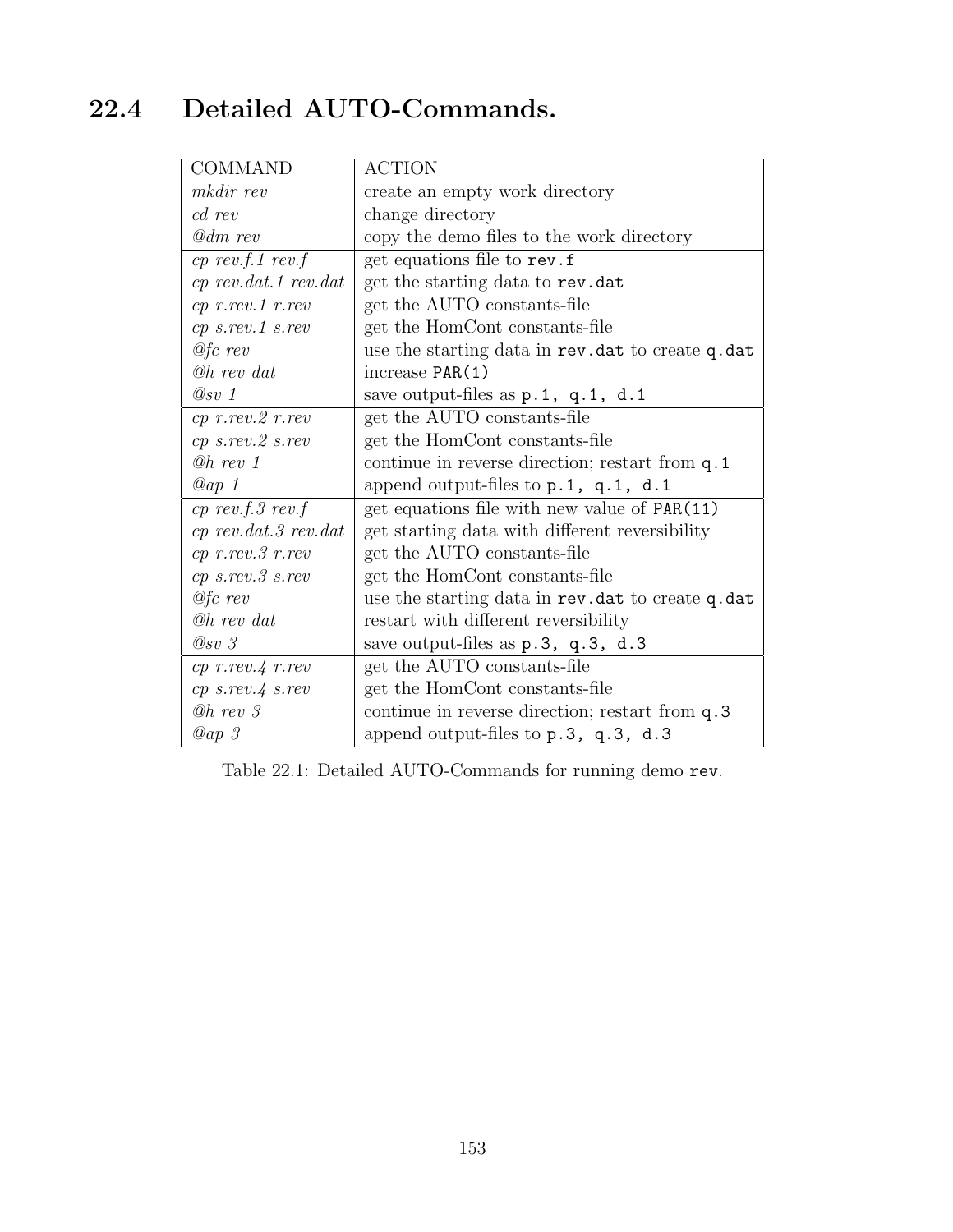# Bibliography

- Alexander, J. C., Doedel, E. J. & Othmer, H. G. (1990), 'On the resonance structure in a forced excitable system',  $SIAM J. Appl. Math. 50, No. 5, 1373-1418.$
- Aronson, D. G. (1980), Density dependent reaction-diffusion systems, in 'Dynamics and Modelling of Reactive Systems', Academic Press, pp. 161–176.
- Bai, F. & Champneys, A. (1996), 'Numerical detection and continuation of saddle-node homoclinic orbits of codimension one and codimension two', J. Dyn. Stab. Sys. 11, 327–348.
- Beyn, W.-J. & Doedel, E. J. (1981), 'Stability and multiplicity of solutions to discretizations of nonlinear ordinary differential equations', SIAM J. Sci. Stat. Comput. 2(1), 107–120.
- <span id="page-154-0"></span>Buryak, A. & Akhmediev, N. (1995), 'Stability criterion for stationary bound states of solitons with radiationless oscillating tails', *Physical Review E* 51, 3572–3578.
- Champneys, A. & Kuznetsov, Y. (1994), 'Numerical detection and continuation of codimensiontwo homoclinic bifurcations', *Int. J. Bifurcation*  $\&$  Chaos 4, 795–822.
- <span id="page-154-1"></span>Champneys, A. & Spence, A. (1993), 'Hunting for homoclinic orbits in reversible systems: a shooting technique', Adv. Comp. Math. 1, 81–108.
- Champneys, A., Kuznetsov, Y. & Sandstede, B. (1996), 'A numerical toolbox for homoclinic bifurcation analysis', Int. J. Bifurcation and Chaos 5, 867–887.
- de Boor, C. & Swartz, B. (1973), 'Collocation at gaussian points', SIAM J. Numer. Anal. 10, 582– 606.
- Doedel, E. J. (1981), 'AUTO, a program for the automatic bifurcation analysis of autonomous systems', Cong. Numer. 30, 265–384.
- Doedel, E. J. (1984), 'The computer-aided bifurcation analysis of predator-prey models', J. Math. *Biol.* **20**, 1–14.
- Doedel, E. J. & Heinemann, R. F. (1983), 'Numerical computation of periodic solution branches and oscillatory dynamics of the stirred tank reactor with  $a \to b \to c$  reactions', *Chem. Eng.* Sci. **38, No. 9**, 1493–1499.
- Doedel, E. J. & Kernévez, J. P. (1986a), AUTO: Software for continuation problems in ordinary differential equations with applications, Technical report, California Institute of Technology. Applied Mathematics.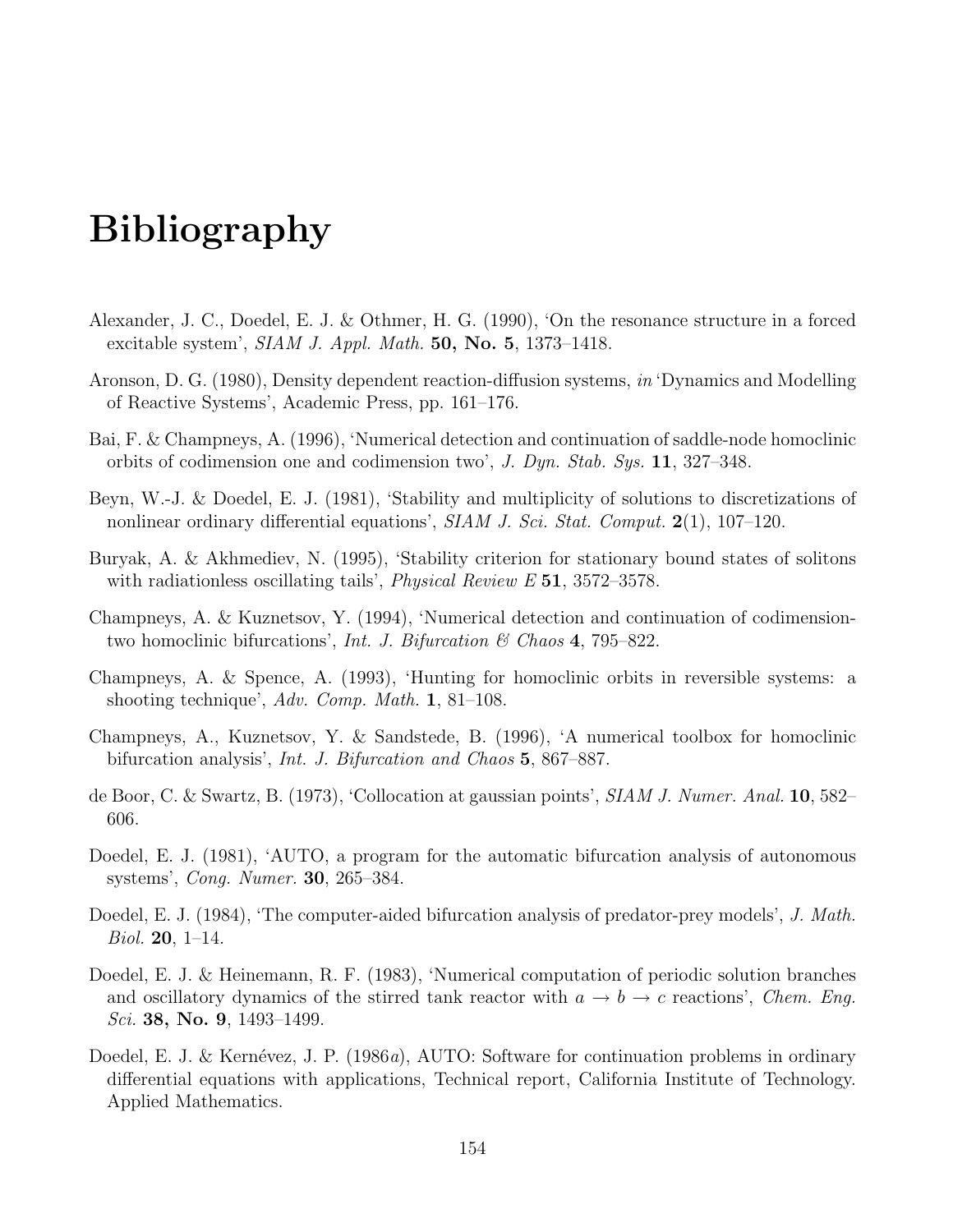- Doedel, E. J. & Kernévez, J. P. (1986b), A numerical analysis of wave phenomena in a reaction diffusion model, in H. G. Othmer, ed., 'Nonlinear Oscillations in Biology and Chemistry', Vol. 66, Springer Verlag, pp. 261–273.
- Doedel, E. J. & Wang, X. J. (1995), AUTO94 : Software for continuation and bifurcation problems in ordinary differential equations, Technical report, Center for Research on Parallel Computing, California Institute of Technology, Pasadena CA 91125. CRPC-95-2.
- Doedel, E. J., Aronson, D. G. & Othmer, H. G. (1991), 'The dynamics of coupled current-biased Josephson junctions II', Int. J. Bifurcation and Chaos 1, No. 1, 51–66.
- Doedel, E. J., Friedman, M. & Monteiro, A. (1993), On locating homoclinic and heteroclinic orbits, Technical report, Cornell Theory Center; Center for Applied Mathematics, Cornell University.
- Doedel, E. J., Keller, H. B. & Kernévez, J. P. (1991a), 'Numerical analysis and control of bifurcation problems: (I) Bifurcation in finite dimensions', Int. J. Bifurcation and Chaos  $1(3)$ , 493–520.
- Doedel, E. J., Keller, H. B. & Kernévez, J. P. (1991b), 'Numerical analysis and control of bifurcation problems: (II) Bifurcation in infinite dimensions', Int. J. Bifurcation and Chaos  $1(4)$ , 745–772.
- Fairgrieve, T. F. (1994), The computation and use of Floquet multipliers for bifurcation analysis, PhD thesis, University of Toronto.
- Fairgrieve, T. F. & Jepson, A. D. (1991), 'O.K. Floquet multipliers', SIAM J. Numer. Anal. 28, No. 5, 1446–1462.
- Freire, E., Rodríguez-Luis, A., Gamero, E. & Ponce, E. (1993), 'A case study for homoclinic chaos in an autonomous electronic circuit: A trip from Takens–Bogdanov to Hopf–Shilnikov', Physica D 62, 230–253.
- Friedman, M. J. & Doedel, E. J. (1991), 'Numerical computation and continuation of invariant manifolds connecting fixed points', SIAM *J. Numer. Anal.* **28**, 789–808.
- Henderson, M. E. & Keller, H. B. (1990), 'Complex bifurcation from real paths', *SIAM J. Appl.* Math. 50, No. 2, 460–482.
- Holodniok, M., Knedlik, P. & Kubíček, M. (1987), Continuation of periodic solutions in parabolic differential equations, in T. Küpper, R. Seydel & H. Troger, eds, 'Bifurcation: Analysis, Algorithms, Applications', Vol. INSM 79, Birkhäuser, Basel, pp. 122–130.
- <span id="page-155-0"></span>Hunt, G. W., Bolt, H. M. & Thompson, J. M. T. (1989), 'Structural localization phenomena and the dynamical phase-space analogy', Proc. Roy. Soc. Lond.  $A$  425, 245–267.
- Keller, H. B. (1977), Numerical solution of bifurcation and nonlinear eigenvalue problems, in P. H. Rabinowitz, ed., 'Applications of Bifurcation Theory', Academic Press, pp. 359–384.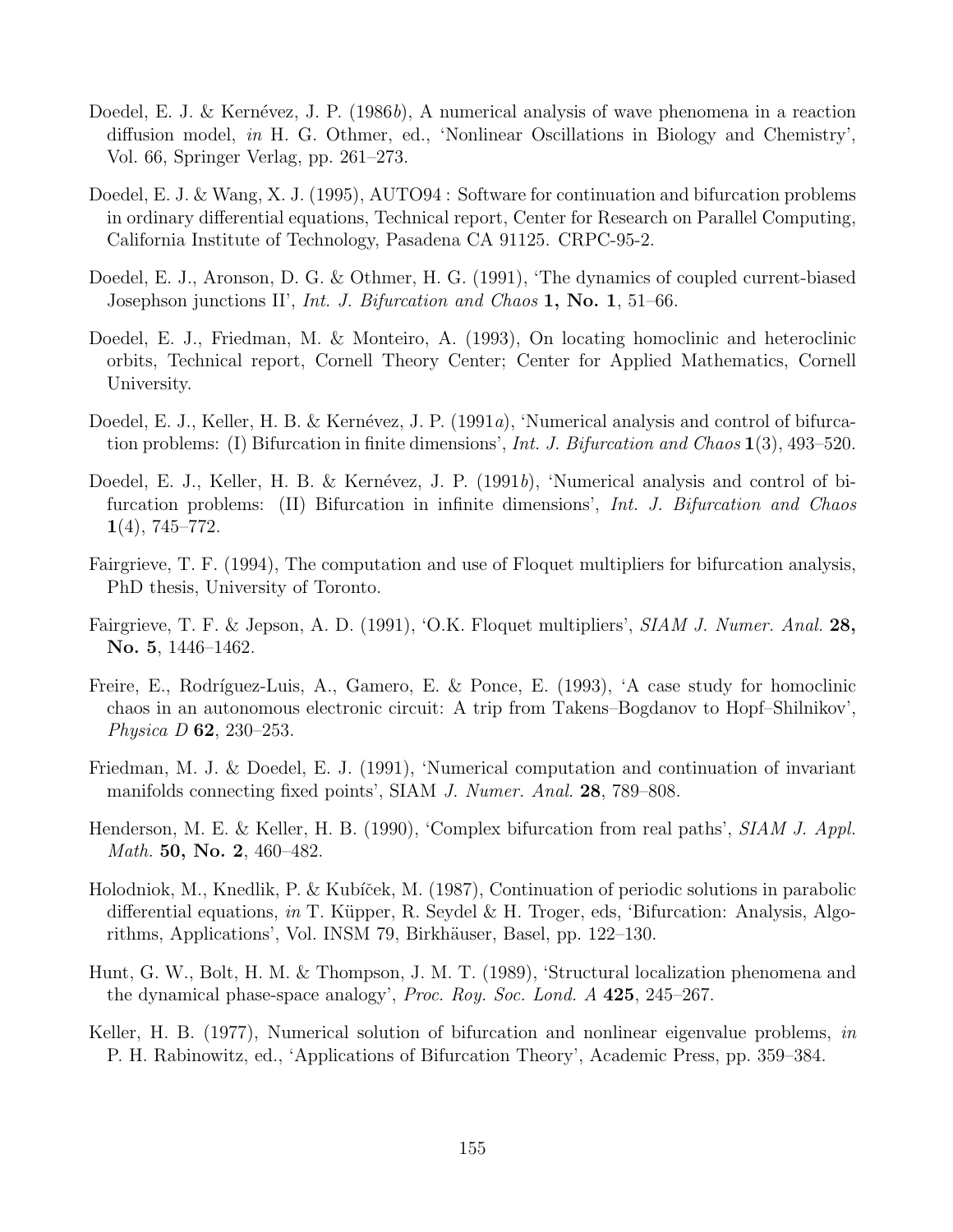- Keller, H. B. (1986), *Lectures on Numerical Methods in Bifurcation Problems*, Springer Verlag. Notes by A. K. Nandakumaran and Mythily Ramaswamy, Indian Institute of Science, Bangalore.
- Kernévez, J. P. (1980), *Enzyme Mathematics*, North-Holland Press, Amsterdam.
- Khibnik, A. I., Roose, D. & Chua, L. O. (1993), 'On periodic orbits and homoclinic bifurcations in Chua's circuit with a smooth nonlinearity', Int. J. Bifurcation and Chaos 3, No. 2, 363–384.
- Khibnik, A., Kuznetsov, Y., Levitin, V. & Nikolaev, E. (1993), 'Continuation techniques and interactive software for bifurcation analysis of ODEs and iterated maps', Physica D 62, 360– 371.
- Koper, M. (1994), Far-from-equilibrium phenomena in electrochemical systems, PhD thesis, Universiteit Utrecht, The Netherlands.
- Koper, M. (1995), 'Bifurcations of mixed-mode oscillations in a three-variable autonomous Van der Pol-Duffing model with a cross-shaped phase diagram', *Physica D* 80, 72–94.
- Lentini, M. & Keller, H. B. (1980), 'The Von Karman swirling flows', SIAM J. Appl. Math. 38, 52–64.
- Lorenz, J. (1982), Nonlinear boundary value problems with turning points and properties of difference schemes, in W. Eckhaus & E. M. de Jager, eds, 'Singular Perturbation Theory and Applications', Springer Verlag.
- Rodríguez-Luis, A. J. (1991), Bifurcaciones multiparamétricas en osciladores autónomos, PhD thesis, Department of Applied Mathematics, University of Seville, Spain.
- <span id="page-156-0"></span>Rucklidge, A. & Mathews, P. (1995), 'Analysis of the shearing instability in nonlinear convection and magnetoconvection'. Submitted to Nonlinearity.
- Russell, R. D. & Christiansen, J. (1978), 'Adaptive mesh selection strategies for solving boundary value problems', SIAM J. Numer. Anal. 15, 59–80.
- Sandstede, B. (1995), Numerical computation of homoclinic flip-bifurcations, In preparation.
- Sandstede, B. (1997a), 'Constructing dynamical systems possessing homoclinic bifurcation points of codimension two', J. Dyn. Diff. Eqs.  $9, 269-288$ .
- Sandstede, B. (1997b), 'Convergence estimates for the numerical approximation of homoclinic solutions', IMA J. Num. Anal. 17, 437–462.
- Scheffer, M. (1995), 'Personal communication'.
- Smith, B., Boyle, J., Dongarra, J., Garbow, B., Ikebe, Y., Klema, X. & Moler, C. (1976), Matrix Eigensystem Routines : EISPACK Guide, Vol. 6, Springer Verlag.
- Taylor, M. A. & Kevrekidis, I. G. (1989), Interactive AUTO : A graphical interface for AUTO86, Technical report, Department of Chemical Engineering, Princeton University.